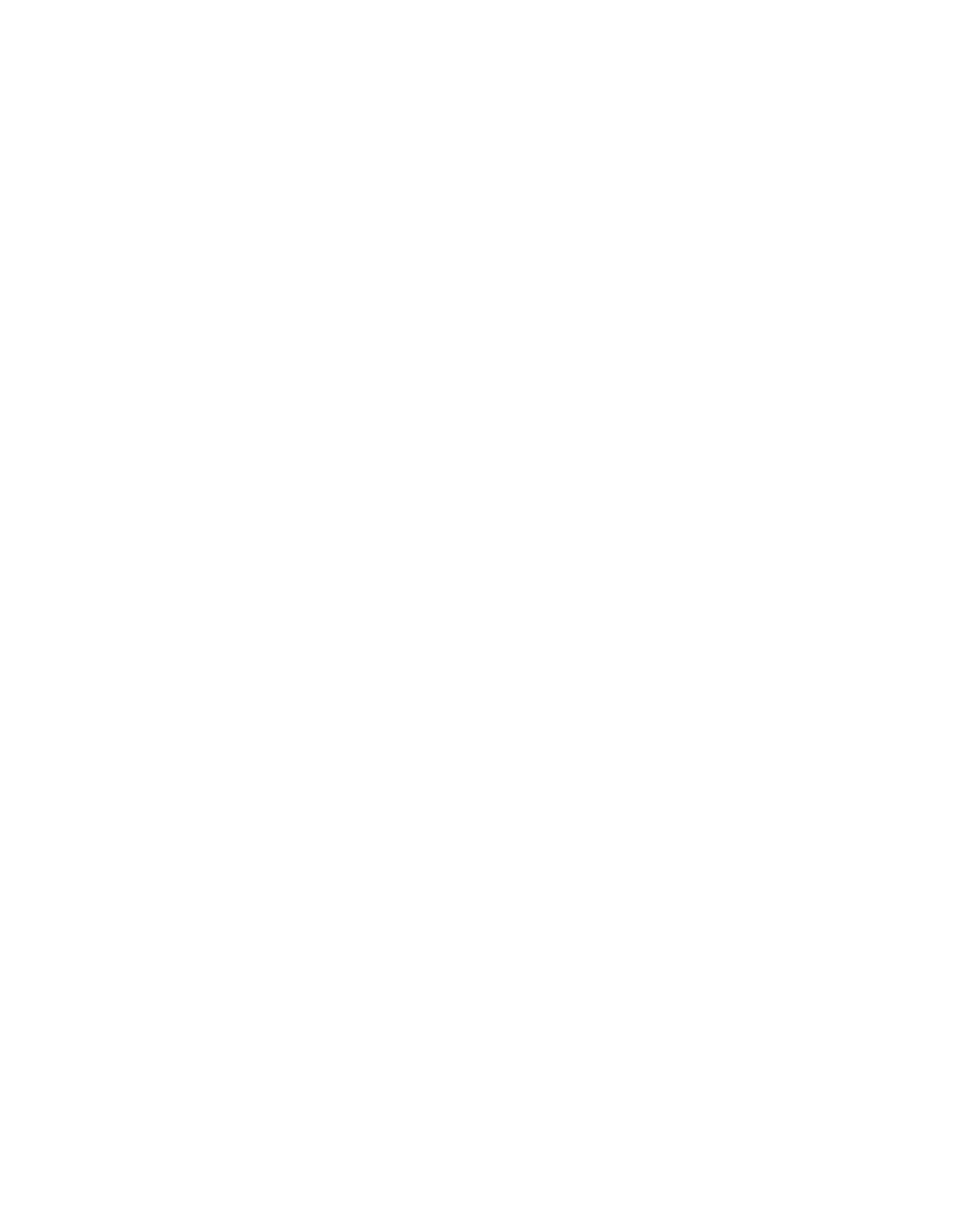## **USER GUIDE**

|      | <b>Main Features</b> | $\overline{\mathbf{3}}$ |
|------|----------------------|-------------------------|
| 1.1  |                      | 3                       |
| 1.2  |                      | 6                       |
| 1.3  |                      | 6                       |
| 1.4  |                      | 11                      |
| 1.5  |                      | 11                      |
| 1.6  |                      | 12                      |
| 1.7  |                      | 24                      |
| 1.8  |                      | 34                      |
| 1.9  |                      | 35                      |
| 1.10 |                      | 40                      |
| 1.11 |                      | 48                      |
| 1.12 |                      | 53                      |
| 1.13 |                      | 55                      |
| 1.14 |                      | 56                      |
| 1.15 |                      | 57                      |
| 1.16 |                      | 61                      |
| 1.17 |                      | 64                      |
| 1.18 |                      | 66                      |
| 1.19 |                      | 67                      |
| 1.20 |                      | 68                      |
| 1.21 |                      | 77                      |
| 1.22 |                      | 87                      |
| 1.23 |                      | 95                      |
| 1.24 | 103                  |                         |
| 1.25 | 112                  |                         |
| 1.26 | 121                  |                         |
| 1.27 | 130                  |                         |
| 1.28 |                      |                         |
| 1.29 |                      |                         |
| 1.30 |                      |                         |
| 1.31 |                      |                         |
| 1.32 |                      |                         |
| 1.33 | 153                  |                         |
| 1.34 | 155                  |                         |
| 1.35 | 160                  |                         |
| 1.36 | 161                  |                         |
| 1.37 | -164                 |                         |
| 1.38 |                      |                         |
|      |                      |                         |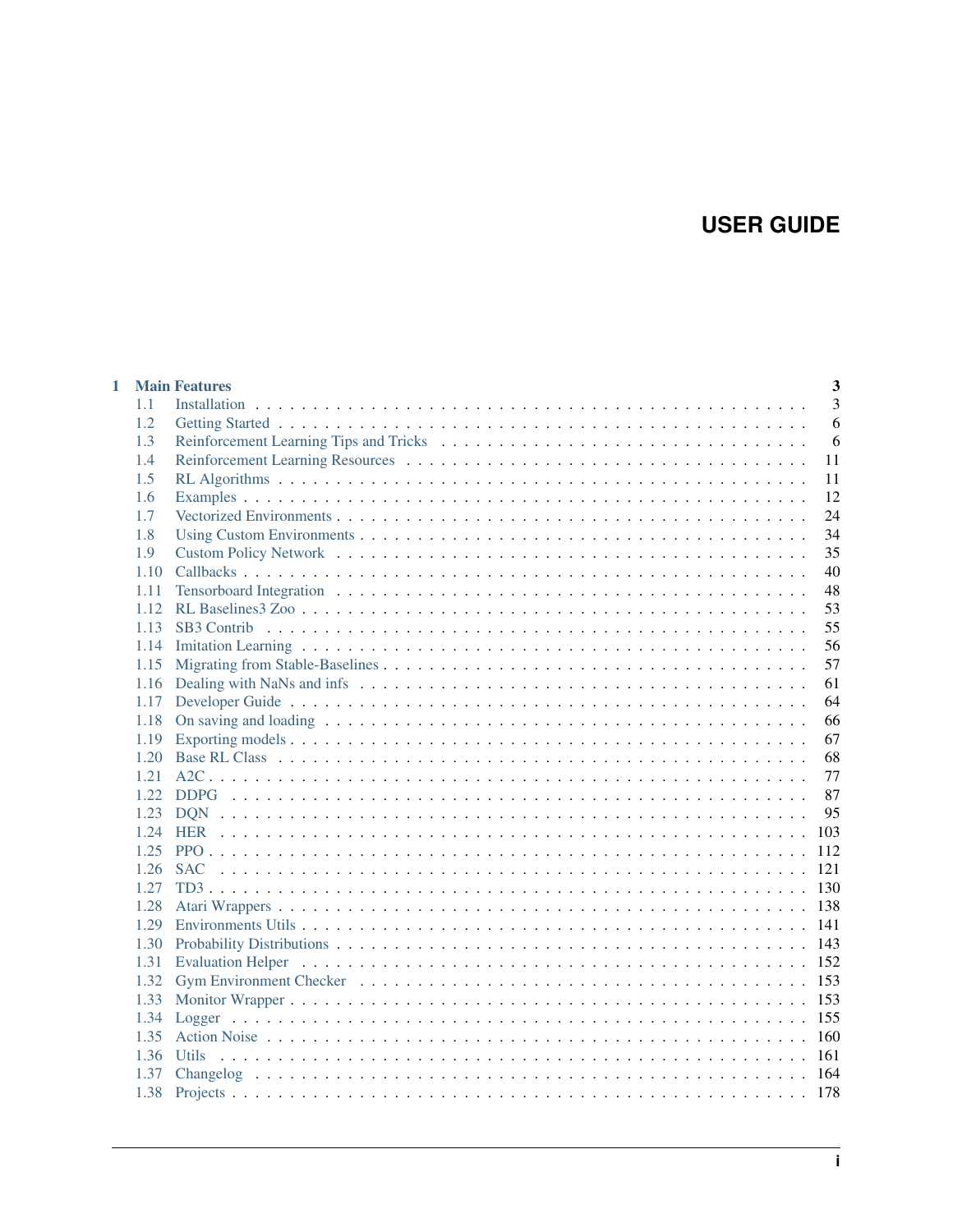|                            | 2 Citing Stable Baselines 3 | 181 |
|----------------------------|-----------------------------|-----|
|                            | 3 Contributing              | 183 |
|                            | 4 Indices and tables        | 185 |
| <b>Python Module Index</b> |                             | 187 |
| <b>Index</b>               |                             | 189 |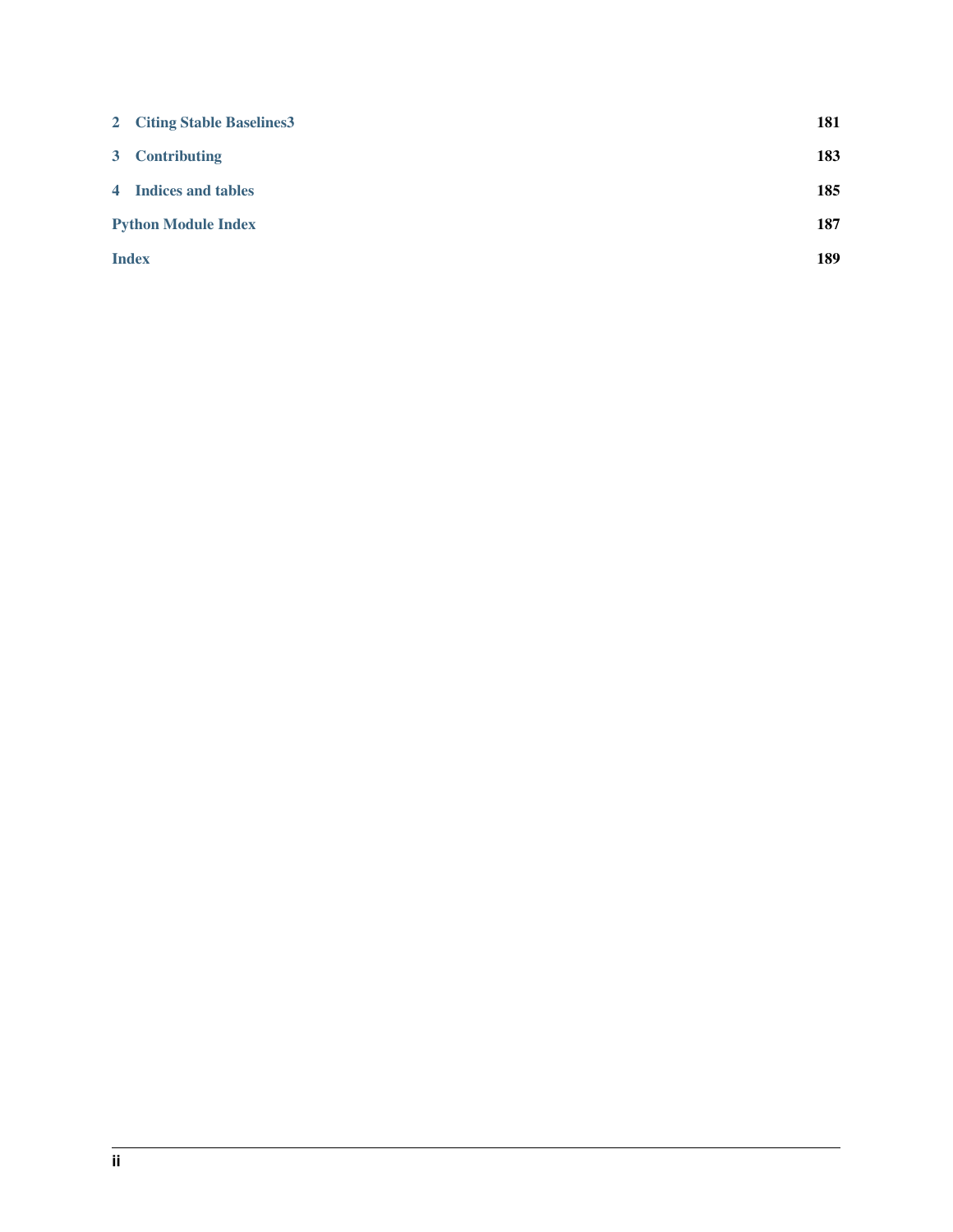[Stable Baselines3 \(SB3\)](https://github.com/DLR-RM/stable-baselines3) is a set of reliable implementations of reinforcement learning algorithms in PyTorch. It is the next major version of [Stable Baselines.](https://github.com/hill-a/stable-baselines)

Github repository: <https://github.com/DLR-RM/stable-baselines3>

RL Baselines3 Zoo (collection of pre-trained agents): <https://github.com/DLR-RM/rl-baselines3-zoo>

RL Baselines3 Zoo also offers a simple interface to train, evaluate agents and do hyperparameter tuning.

SB3 Contrib (experimental RL code, latest algorithms): [https://github.com/Stable-Baselines-Team/](https://github.com/Stable-Baselines-Team/stable-baselines3-contrib) [stable-baselines3-contrib](https://github.com/Stable-Baselines-Team/stable-baselines3-contrib)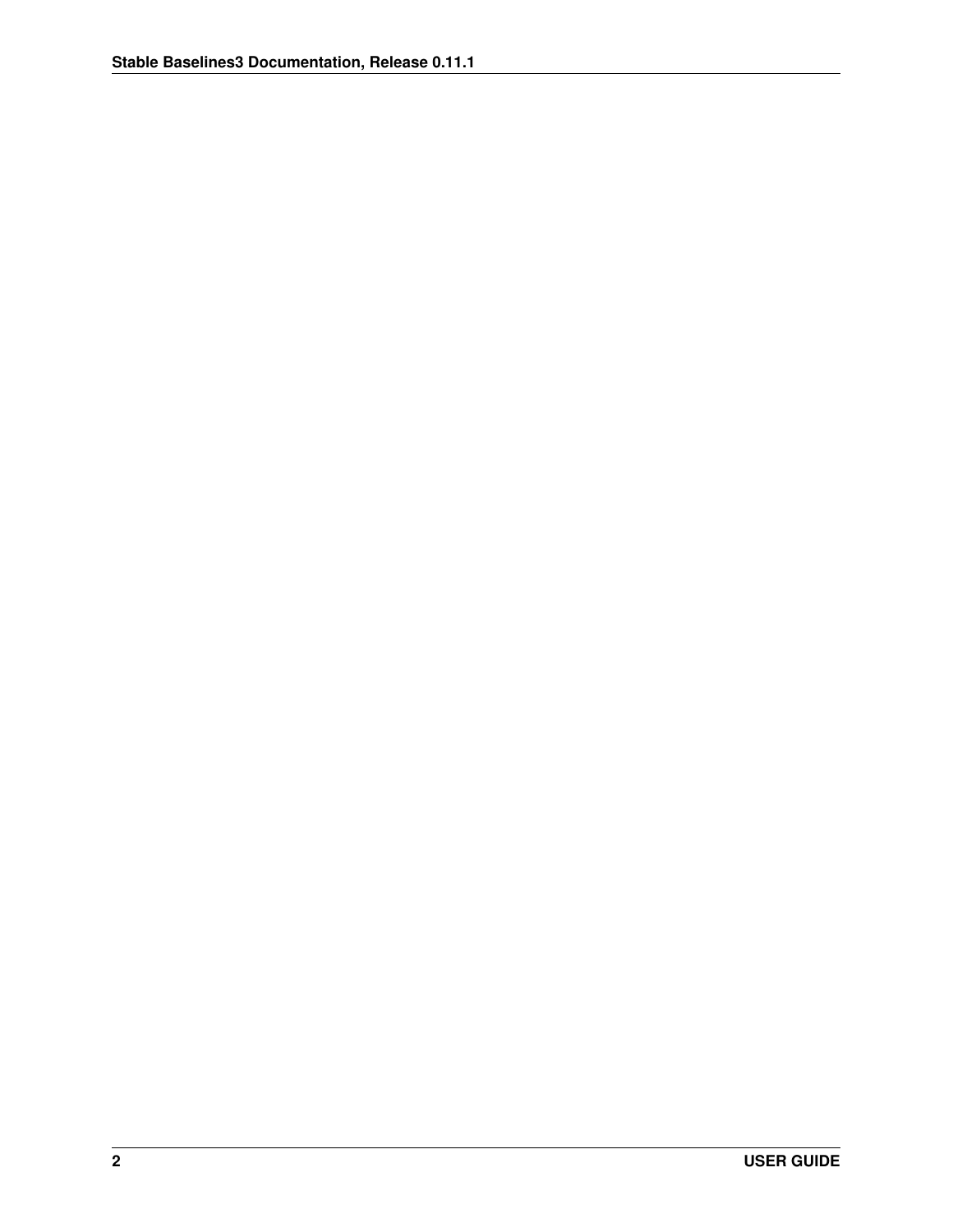## **CHAPTER**

## **ONE**

## **MAIN FEATURES**

- <span id="page-6-0"></span>• Unified structure for all algorithms
- PEP8 compliant (unified code style)
- Documented functions and classes
- Tests, high code coverage and type hints
- Clean code
- Tensorboard support
- The performance of each algorithm was tested (see *Results* section in their respective page)

## <span id="page-6-1"></span>**1.1 Installation**

## **1.1.1 Prerequisites**

Stable-Baselines3 requires python 3.6+.

### **Windows 10**

We recommend using [Anaconda](https://conda.io/docs/user-guide/install/windows.html) for Windows users for easier installation of Python packages and required libraries. You need an environment with Python version 3.6 or above.

For a quick start you can move straight to installing Stable-Baselines3 in the next step.

Note: Trying to create Atari environments may result to vague errors related to missing DLL files and modules. This is an issue with atari-py package. [See this discussion for more information.](https://github.com/openai/atari-py/issues/65)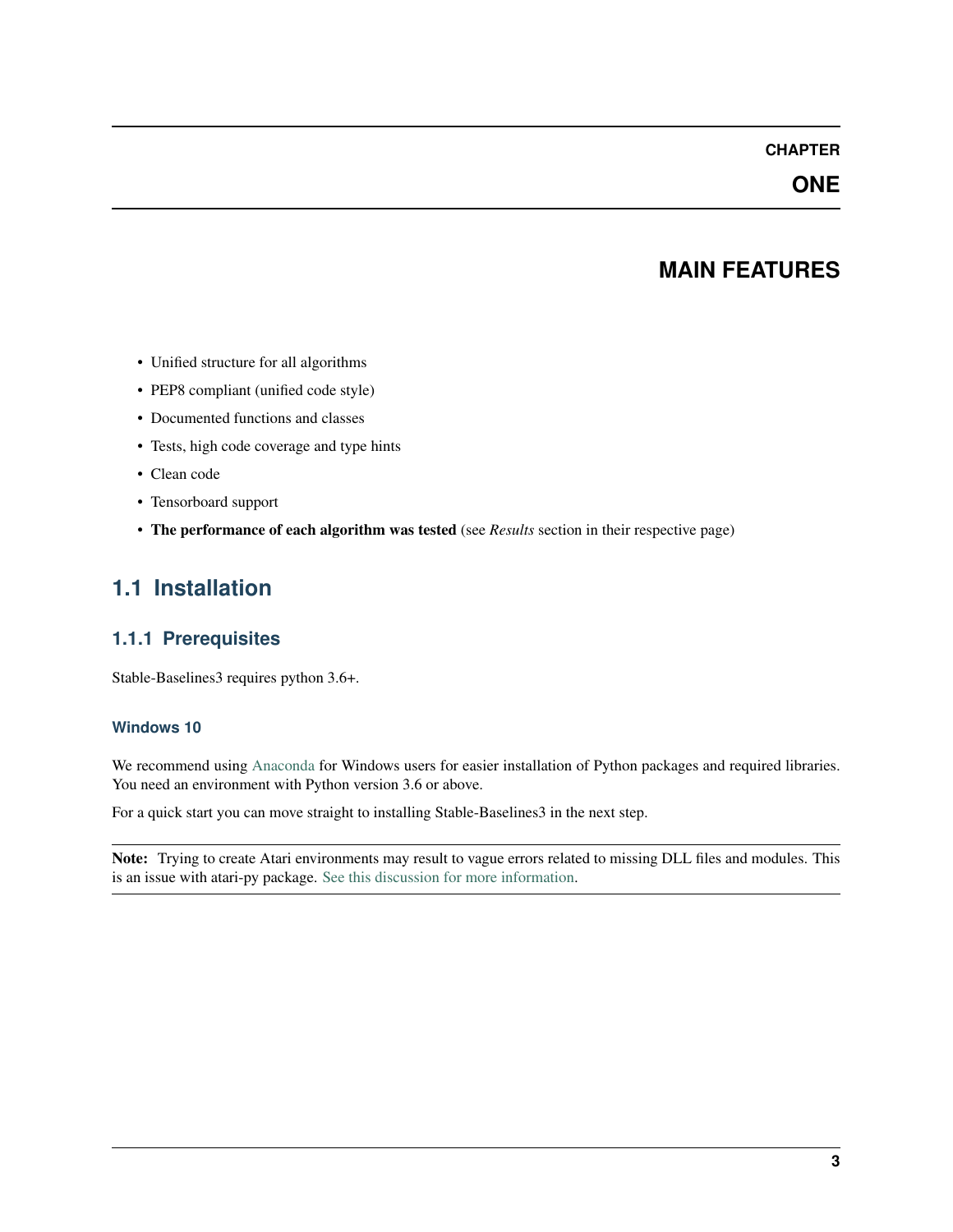### **Stable Release**

To install Stable Baselines3 with pip, execute:

pip install stable-baselines3[extra]

This includes an optional dependencies like Tensorboard, OpenCV or atari-py to train on atari games. If you do not need those, you can use:

pip install stable-baselines3

Note: If you need to work with OpenCV on a machine without a X-server (for instance inside a docker image), you will need to install opencv-python-headless, see [issue #298.](https://github.com/DLR-RM/stable-baselines3/issues/298)

## **1.1.2 Bleeding-edge version**

```
pip install git+https://github.com/DLR-RM/stable-baselines3
```
## **1.1.3 Development version**

To contribute to Stable-Baselines3, with support for running tests and building the documentation.

```
git clone https://github.com/DLR-RM/stable-baselines3 && cd stable-baselines3
pip install -e .[docs,tests,extra]
```
## **1.1.4 Using Docker Images**

If you are looking for docker images with stable-baselines already installed in it, we recommend using images from [RL Baselines3 Zoo.](https://github.com/DLR-RM/rl-baselines3-zoo)

Otherwise, the following images contained all the dependencies for stable-baselines3 but not the stable-baselines3 package itself. They are made for development.

#### **Use Built Images**

GPU image (requires [nvidia-docker\)](https://github.com/NVIDIA/nvidia-docker):

docker pull stablebaselines/stable-baselines3

CPU only:

```
docker pull stablebaselines/stable-baselines3-cpu
```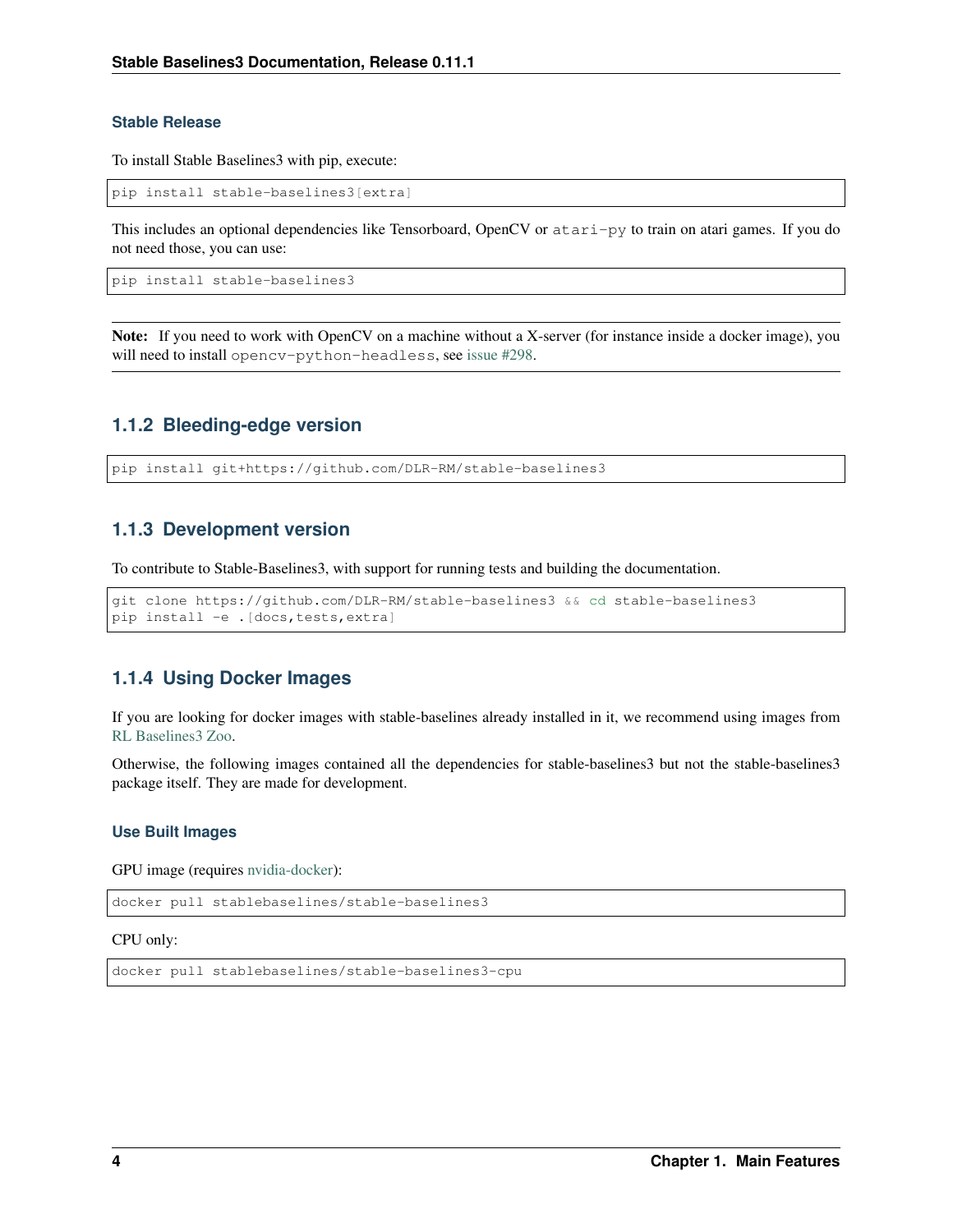#### **Build the Docker Images**

Build GPU image (with nvidia-docker):

make docker-gpu

Build CPU image:

```
make docker-cpu
```
Note: if you are using a proxy, you need to pass extra params during build and do some [tweaks:](https://stackoverflow.com/questions/23111631/cannot-download-docker-images-behind-a-proxy)

```
--network=host --build-arg HTTP_PROXY=http://your.proxy.fr:8080/ --build-arg http
˓→proxy=http://your.proxy.fr:8080/ --build-arg HTTPS_PROXY=https://your.proxy.fr:8080/
˓→ --build-arg https_proxy=https://your.proxy.fr:8080/
```
#### **Run the images (CPU/GPU)**

Run the nvidia-docker GPU image

```
docker run -it --runtime=nvidia --rm --network host --ipc=host --name test --mount
˓→src="$(pwd)",target=/root/code/stable-baselines3,type=bind stablebaselines/stable-
˓→baselines3 bash -c 'cd /root/code/stable-baselines3/ && pytest tests/'
```
#### Or, with the shell file:

```
./scripts/run_docker_gpu.sh pytest tests/
```
#### Run the docker CPU image

```
docker run -it --rm --network host --ipc=host --name test --mount src="$(pwd)",
˓→target=/root/code/stable-baselines3,type=bind stablebaselines/stable-baselines3-cpu
˓→bash -c 'cd /root/code/stable-baselines3/ && pytest tests/'
```
Or, with the shell file:

./scripts/run\_docker\_cpu.sh pytest tests/

Explanation of the docker command:

- docker run -it create an instance of an image (=container), and run it interactively (so ctrl+c will work)
- $\bullet$  --rm option means to remove the container once it exits/stops (otherwise, you will have to use  $\text{docker } r$ m)
- $--$ network host don't use network isolation, this allow to use tensorboard/visdom on host machine
- $-\text{ipc}$ =host Use the host system's IPC namespace. IPC (POSIX/SysV IPC) namespace provides separation of named shared memory segments, semaphores and message queues.
- --name test give explicitly the name test to the container, otherwise it will be assigned a random name
- --mount src=... give access of the local directory (pwd command) to the container (it will be map to /root/code/stable-baselines), so all the logs created in the container in this folder will be kept
- bash  $-c$   $\ldots$  Run command inside the docker image, here run the tests (pytest tests/)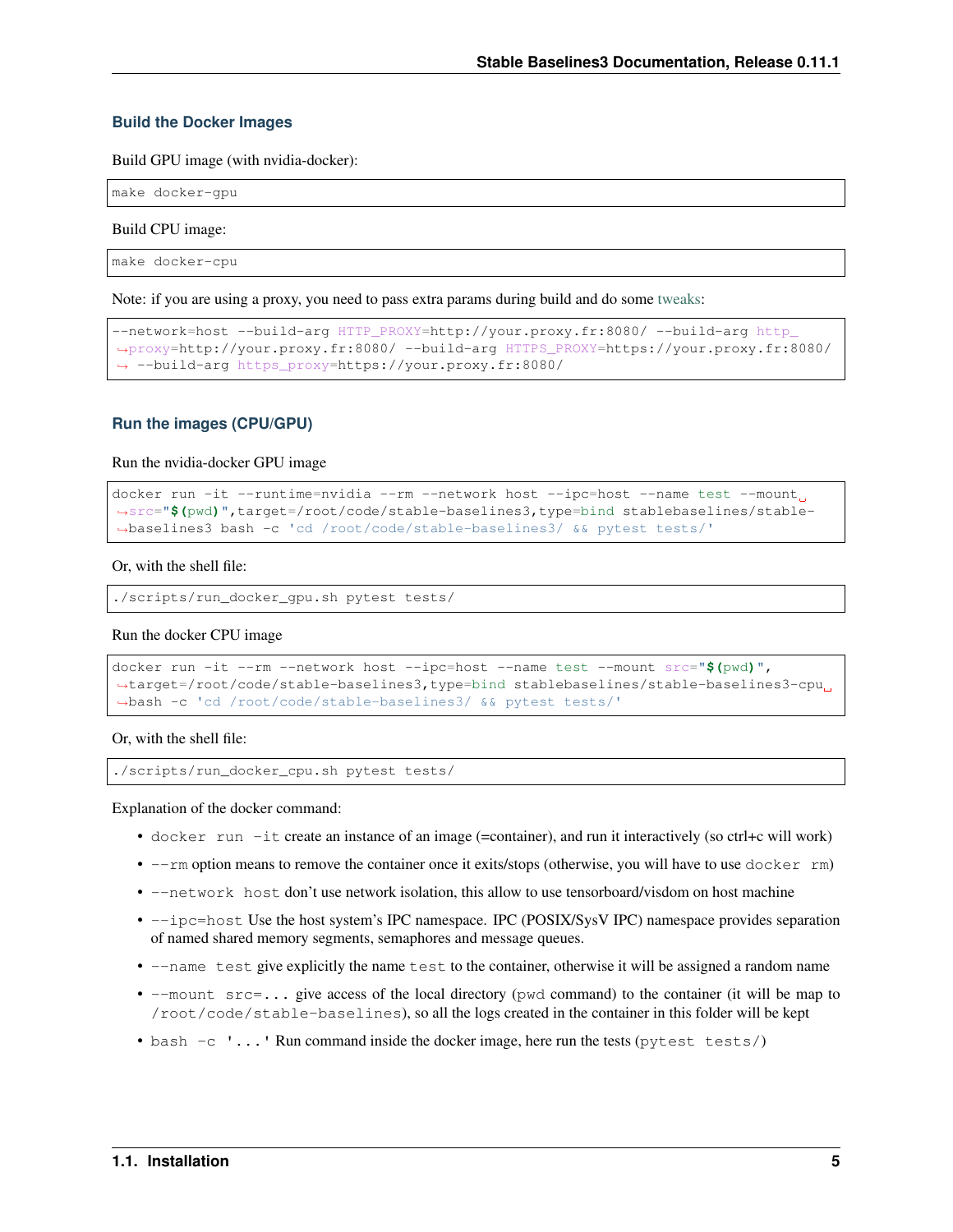## <span id="page-9-0"></span>**1.2 Getting Started**

Most of the library tries to follow a sklearn-like syntax for the Reinforcement Learning algorithms.

Here is a quick example of how to train and run A2C on a CartPole environment:

```
import gym
from stable_baselines3 import A2C
env = gym.make('CartPole-v1')
model = A2C('MlpPolicy', env, verbose=1)
model.learn(total_timesteps=10000)
obs = env.reset()
for i in range(1000):
    action, _state = model.predict(obs, deterministic=True)
    obs, reward, done, info = env.step(action)
    env.render()
    if done:
      obs = env.reset()
```
Or just train a model with a one liner if [the environment is registered in Gym](https://github.com/openai/gym/wiki/Environments) and if the policy is registered:

```
from stable_baselines3 import A2C
model = A2C('MlpPolicy', 'CartPole-v1').learn(10000)
```
## <span id="page-9-1"></span>**1.3 Reinforcement Learning Tips and Tricks**

The aim of this section is to help you doing reinforcement learning experiments. It covers general advice about RL (where to start, which algorithm to choose, how to evaluate an algorithm,  $\dots$ ), as well as tips and tricks when using a custom environment or implementing an RL algorithm.

## **1.3.1 General advice when using Reinforcement Learning**

## **TL;DR**

- 1. Read about RL and Stable Baselines3
- 2. Do quantitative experiments and hyperparameter tuning if needed
- 3. Evaluate the performance using a separate test environment (remember to check wrappers!)
- 4. For better performance, increase the training budget

Like any other subject, if you want to work with RL, you should first read about it (we have a dedicated [resource](rl.html) [page](rl.html) to get you started) to understand what you are using. We also recommend you read Stable Baselines3 (SB3) documentation and do the [tutorial.](https://github.com/araffin/rl-tutorial-jnrr19/tree/sb3) It covers basic usage and guide you towards more advanced concepts of the library (e.g. callbacks and wrappers).

Reinforcement Learning differs from other machine learning methods in several ways. The data used to train the agent is collected through interactions with the environment by the agent itself (compared to supervised learning where you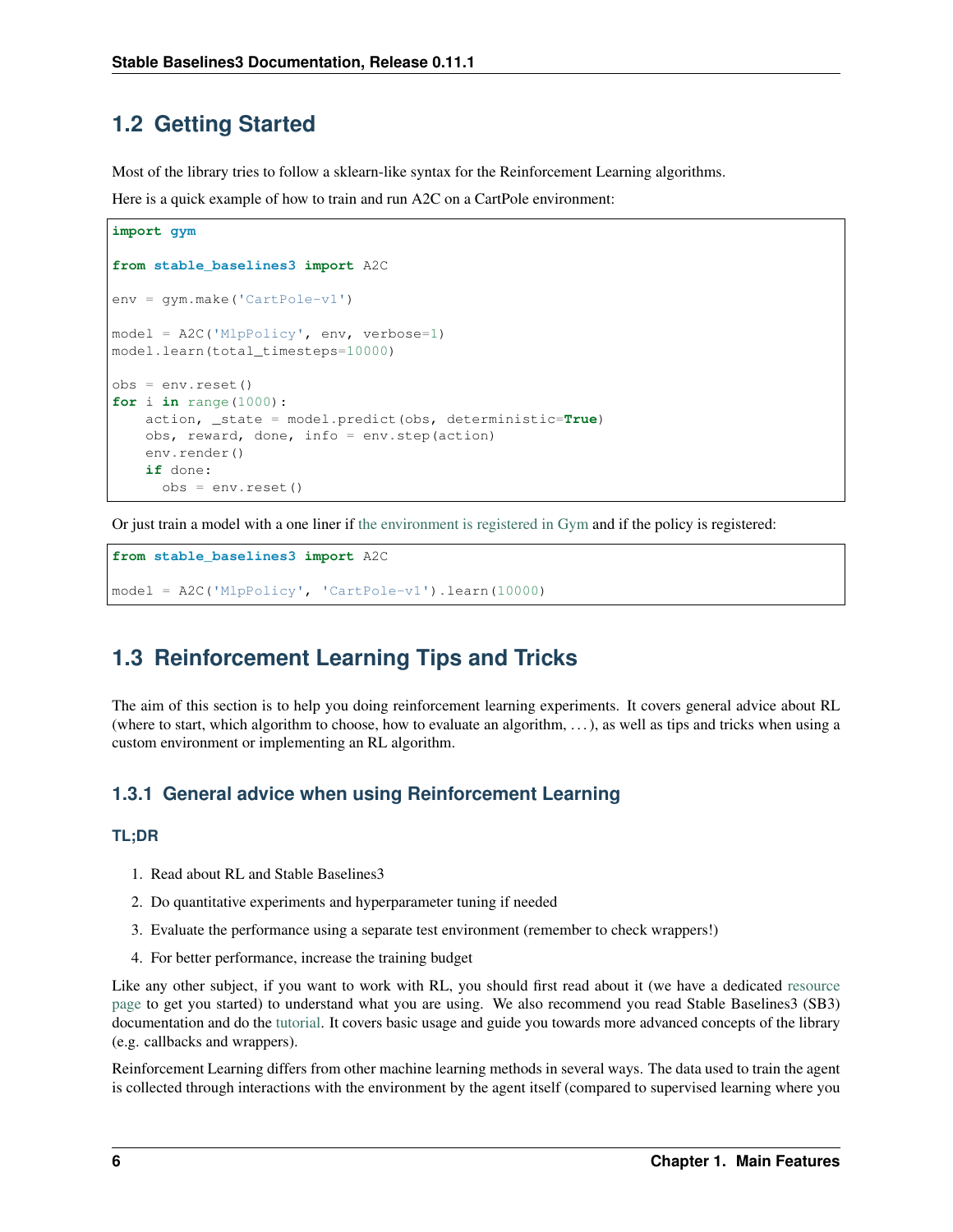have a fixed dataset for instance). This dependence can lead to vicious circle: if the agent collects poor quality data (e.g., trajectories with no rewards), then it will not improve and continue to amass bad trajectories.

This factor, among others, explains that results in RL may vary from one run to another (i.e., when only the seed of the pseudo-random generator changes). For this reason, you should always do several runs to have quantitative results.

Good results in RL are generally dependent on finding appropriate hyperparameters. Recent algorithms (PPO, SAC, TD3) normally require little hyperparameter tuning, however, *don't expect the default ones to work* on any environment.

Therefore, we *highly recommend you* to take a look at the [RL zoo](https://github.com/DLR-RM/rl-baselines3-zoo) (or the original papers) for tuned hyperparameters. A best practice when you apply RL to a new problem is to do automatic hyperparameter optimization. Again, this is included in the [RL zoo.](https://github.com/DLR-RM/rl-baselines3-zoo)

When applying RL to a custom problem, you should always normalize the input to the agent (e.g. using VecNormalize for PPO/A2C) and look at common preprocessing done on other environments (e.g. for [Atari,](https://danieltakeshi.github.io/2016/11/25/frame-skipping-and-preprocessing-for-deep-q-networks-on-atari-2600-games/) frame-stack, ...). Please refer to *Tips and Tricks when creating a custom environment* paragraph below for more advice related to custom environments.

### **Current Limitations of RL**

You have to be aware of the current [limitations](https://www.alexirpan.com/2018/02/14/rl-hard.html) of reinforcement learning.

Model-free RL algorithms (i.e. all the algorithms implemented in SB) are usually *sample inefficient*. They require a lot of samples (sometimes millions of interactions) to learn something useful. That's why most of the successes in RL were achieved on games or in simulation only. For instance, in this [work](https://www.youtube.com/watch?v=aTDkYFZFWug) by ETH Zurich, the ANYmal robot was trained in simulation only, and then tested in the real world.

As a general advice, to obtain better performances, you should augment the budget of the agent (number of training timesteps).

In order to achieve the desired behavior, expert knowledge is often required to design an adequate reward function. This *reward engineering* (or *RewArt* as coined by [Freek Stulp\)](http://www.freekstulp.net/), necessitates several iterations. As a good example of reward shaping, you can take a look at [Deep Mimic paper](https://xbpeng.github.io/projects/DeepMimic/index.html) which combines imitation learning and reinforcement learning to do acrobatic moves.

One last limitation of RL is the instability of training. That is to say, you can observe during training a huge drop in performance. This behavior is particularly present in DDPG, that's why its extension TD3 tries to tackle that issue. Other method, like TRPO or PPO make use of a *trust region* to minimize that problem by avoiding too large update.

#### **How to evaluate an RL algorithm?**

Note: Pay attention to environment wrappers when evaluating your agent and comparing results to others' results. Modifications to episode rewards or lengths may also affect evaluation results which may not be desirable. Check evaluate\_policy helper function in *[Evaluation Helper](#page-155-0)* section.

Because most algorithms use exploration noise during training, you need a separate test environment to evaluate the performance of your agent at a given time. It is recommended to periodically evaluate your agent for n test episodes (n is usually between 5 and 20) and average the reward per episode to have a good estimate.

Note: We provide an EvalCallback for doing such evaluation. You can read more about it in the *[Callbacks](#page-43-0)* section.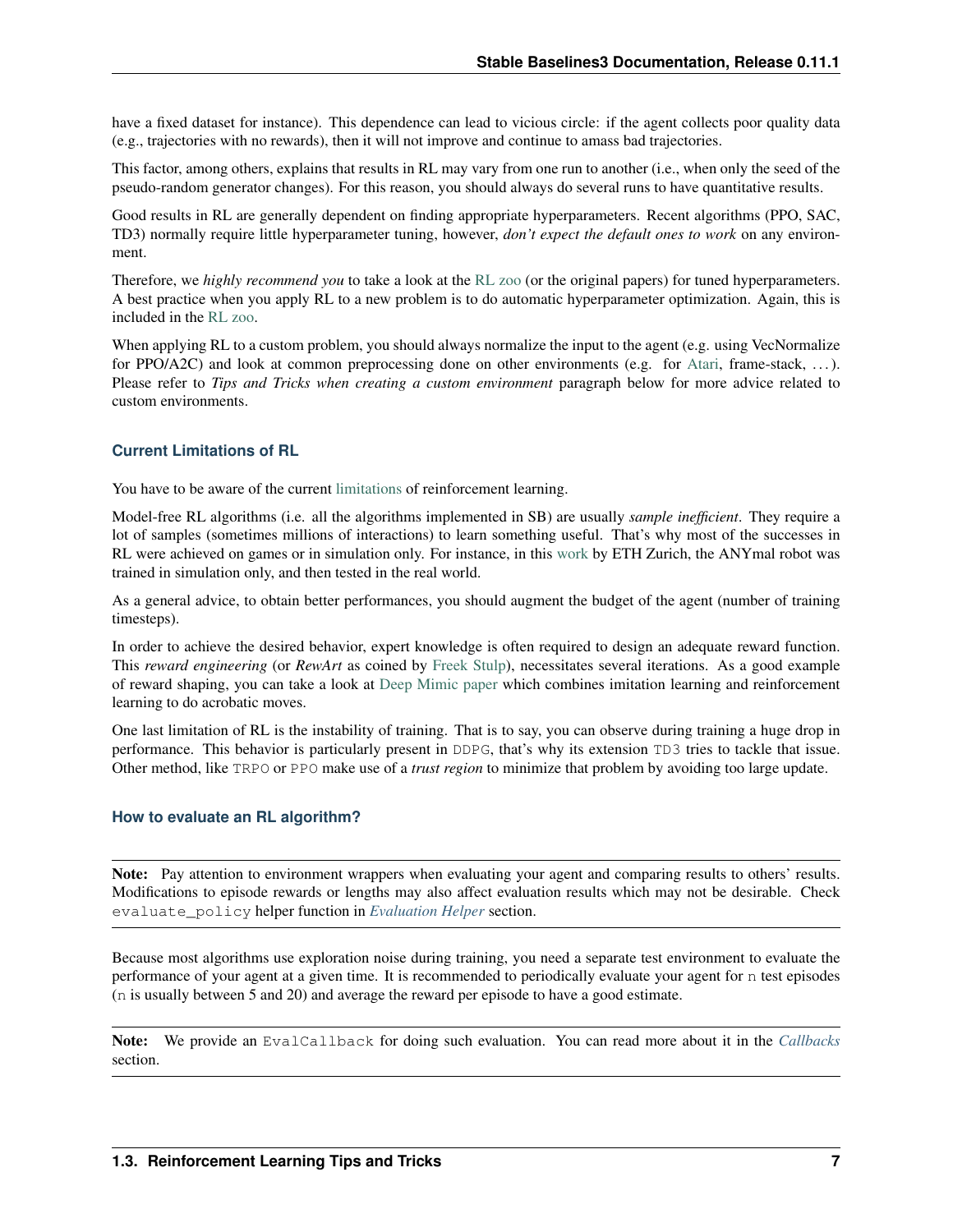As some policy are stochastic by default (e.g. A2C or PPO), you should also try to set *deterministic=True* when calling the *.predict()* method, this frequently leads to better performance. Looking at the training curve (episode reward function of the timesteps) is a good proxy but underestimates the agent true performance.

We suggest you reading [Deep Reinforcement Learning that Matters](https://arxiv.org/abs/1709.06560) for a good discussion about RL evaluation.

You can also take a look at this [blog post](https://openlab-flowers.inria.fr/t/how-many-random-seeds-should-i-use-statistical-power-analysis-in-deep-reinforcement-learning-experiments/457) and this [issue](https://github.com/hill-a/stable-baselines/issues/199) by Cédric Colas.

## **1.3.2 Which algorithm should I use?**

There is no silver bullet in RL, depending on your needs and problem, you may choose one or the other. The first distinction comes from your action space, i.e., do you have discrete (e.g. LEFT, RIGHT, ...) or continuous actions (ex: go to a certain speed)?

Some algorithms are only tailored for one or the other domain: DON only supports discrete actions, where SAC is restricted to continuous actions.

The second difference that will help you choose is whether you can parallelize your training or not. If what matters is the wall clock training time, then you should lean towards  $A2C$  and its derivatives (PPO, ...). Take a look at the [Vectorized Environments](vec_envs.html) to learn more about training with multiple workers.

To sum it up:

### **Discrete Actions**

Note: This covers Discrete, MultiDiscrete, Binary and MultiBinary spaces

#### **Discrete Actions - Single Process**

DQN with extensions (double DQN, prioritized replay, ...) are the recommended algorithms. We notably provide QR-DQN in our *[contrib repo](#page-58-0)*. DQN is usually slower to train (regarding wall clock time) but is the most sample efficient (because of its replay buffer).

#### **Discrete Actions - Multiprocessed**

You should give a try to PPO or A2C.

#### **Continuous Actions**

#### **Continuous Actions - Single Process**

Current State Of The Art (SOTA) algorithms are SAC, TD3 and TQC (available in our *[contrib repo](#page-58-0)*). Please use the hyperparameters in the [RL zoo](https://github.com/DLR-RM/rl-baselines3-zoo) for best results.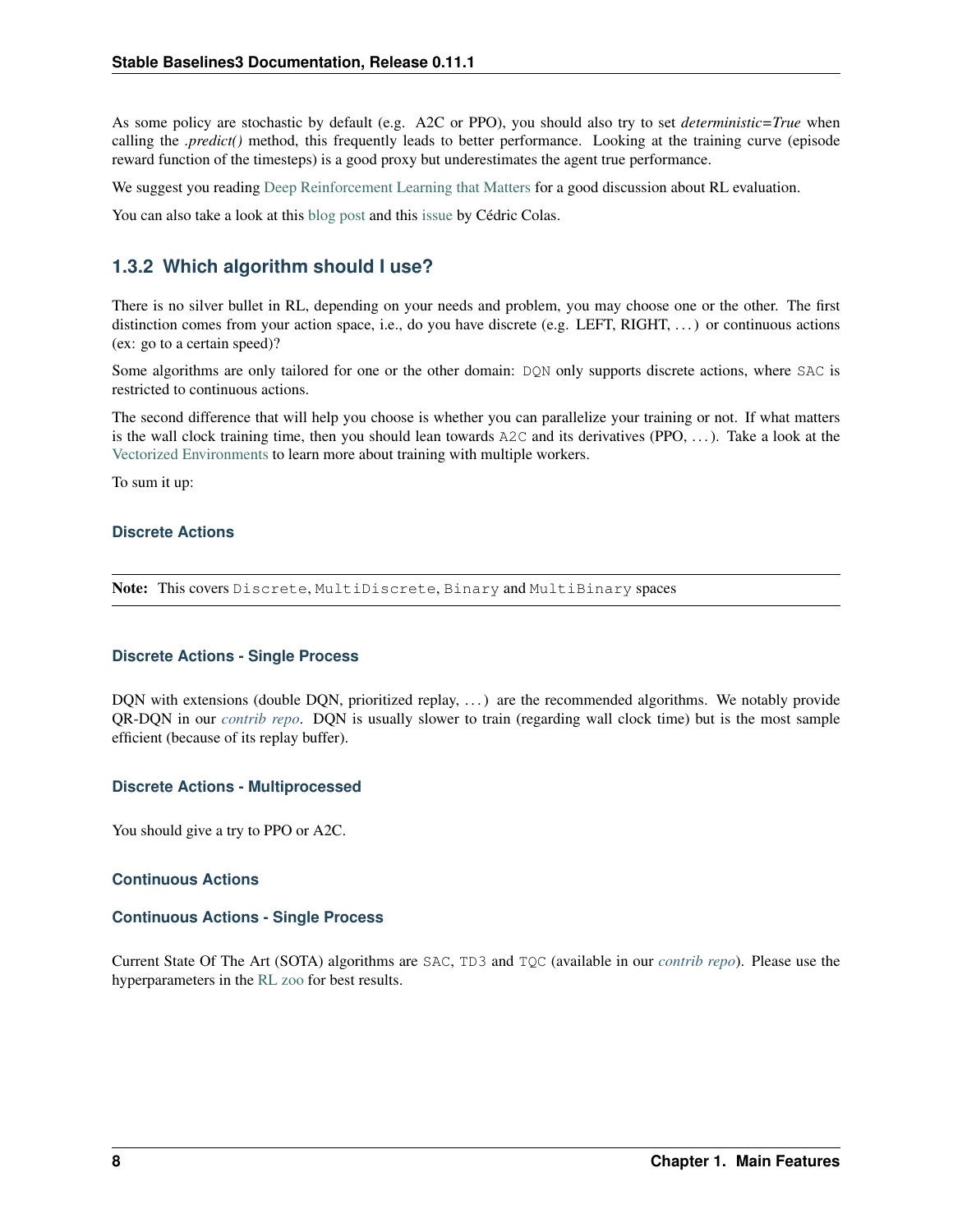#### **Continuous Actions - Multiprocessed**

Take a look at PPO, TRPO or A2C. Again, don't forget to take the hyperparameters from the [RL zoo](https://github.com/DLR-RM/rl-baselines3-zoo) for continuous actions problems (cf *Bullet* envs).

Note: Normalization is critical for those algorithms

#### **Goal Environment**

If your environment follows the GoalEnv interface (cf *[HER](#page-105-0)*), then you should use HER + (SAC/TD3/DDPG/DQN/TQC) depending on the action space.

Note: The number of workers is an important hyperparameters for experiments with HER

## **1.3.3 Tips and Tricks when creating a custom environment**

If you want to learn about how to create a custom environment, we recommend you read this [page.](custom_env.html) We also provide a [colab notebook](https://colab.research.google.com/github/araffin/rl-tutorial-jnrr19/blob/master/5_custom_gym_env.ipynb) for a concrete example of creating a custom gym environment.

Some basic advice:

- always normalize your observation space when you can, i.e., when you know the boundaries
- normalize your action space and make it symmetric when continuous (cf potential issue below) A good practice is to rescale your actions to lie in [-1, 1]. This does not limit you as you can easily rescale the action inside the environment
- start with shaped reward (i.e. informative reward) and simplified version of your problem
- debug with random actions to check that your environment works and follows the gym interface:

We provide a helper to check that your environment runs without error:

```
from stable_baselines3.common.env_checker import check_env
env = CustomEnv(arq1, ...)
# It will check your custom environment and output additional warnings if needed
check_env(env)
```
If you want to quickly try a random agent on your environment, you can also do:

```
env = YourEnv()
obs = env.reset()
n_steps = 10
for _ in range(n_steps):
   # Random action
   action = env.action_space.sample()
    obs, reward, done, info = env.step(action)
                if done:
                        obs = env.reset()
```
Why should I normalize the action space?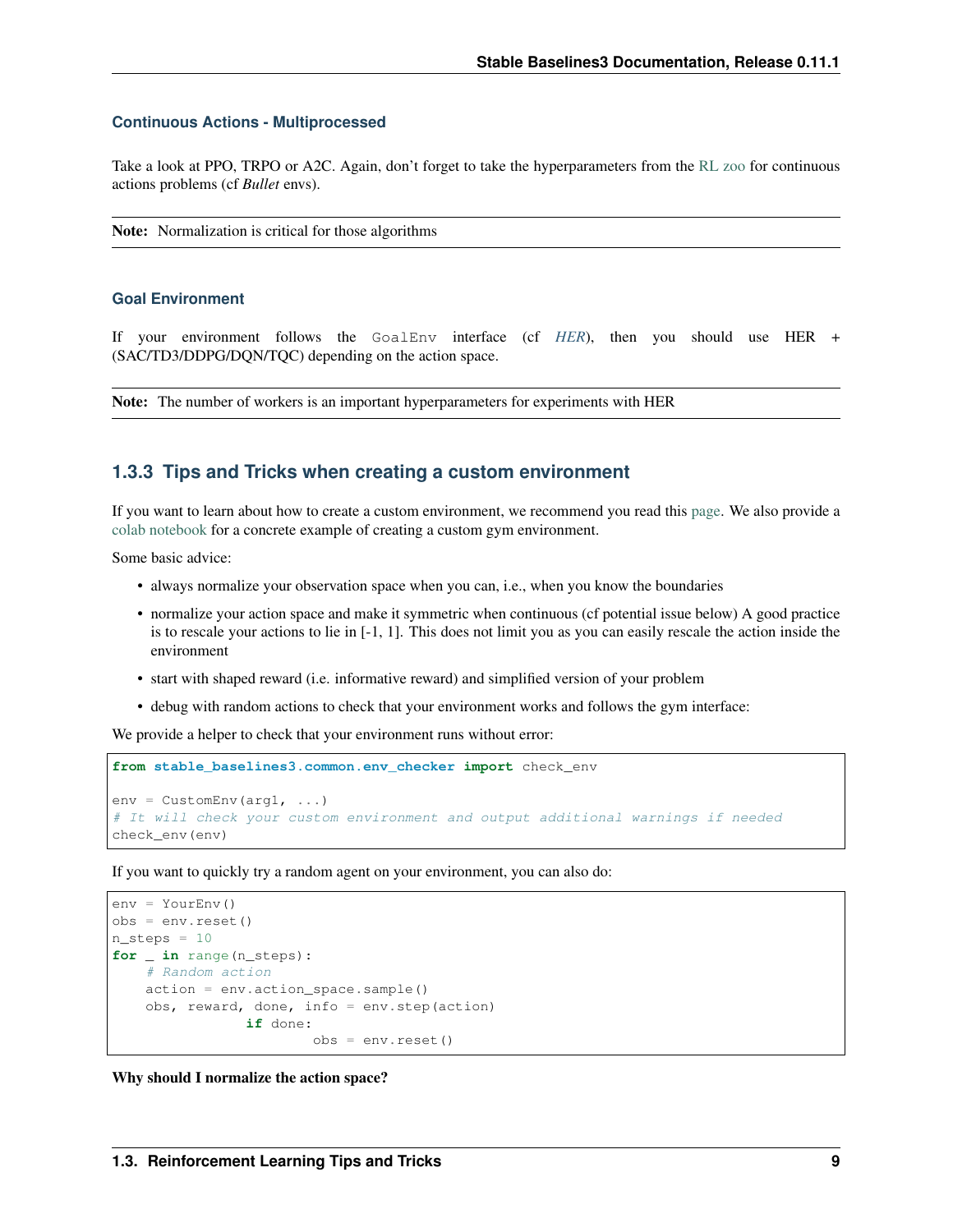Most reinforcement learning algorithms rely on a Gaussian distribution (initially centered at 0 with std 1) for continuous actions. So, if you forget to normalize the action space when using a custom environment, this can harm learning and be difficult to debug (cf attached image and [issue #473\)](https://github.com/hill-a/stable-baselines/issues/473).



Another consequence of using a Gaussian is that the action range is not bounded. That's why clipping is usually used as a bandage to stay in a valid interval. A better solution would be to use a squashing function (cf SAC) or a Beta distribution (cf [issue #112\)](https://github.com/hill-a/stable-baselines/issues/112).

Note: This statement is not true for DDPG or TD3 because they don't rely on any probability distribution.

## **1.3.4 Tips and Tricks when implementing an RL algorithm**

When you try to reproduce a RL paper by implementing the algorithm, the [nuts and bolts of RL research](http://joschu.net/docs/nuts-and-bolts.pdf) by John Schulman are quite useful [\(video\)](https://www.youtube.com/watch?v=8EcdaCk9KaQ).

We *recommend following those steps to have a working RL algorithm*:

- 1. Read the original paper several times
- 2. Read existing implementations (if available)
- 3. Try to have some "sign of life" on toy problems
- 4. Validate the implementation by making it run on harder and harder envs (you can compare results against the RL zoo) You usually need to run hyperparameter optimization for that step.

You need to be particularly careful on the shape of the different objects you are manipulating (a broadcast mistake will fail silently cf [issue #75\)](https://github.com/hill-a/stable-baselines/pull/76) and when to stop the gradient propagation.

A personal pick (by @araffin) for environments with gradual difficulty in RL with continuous actions: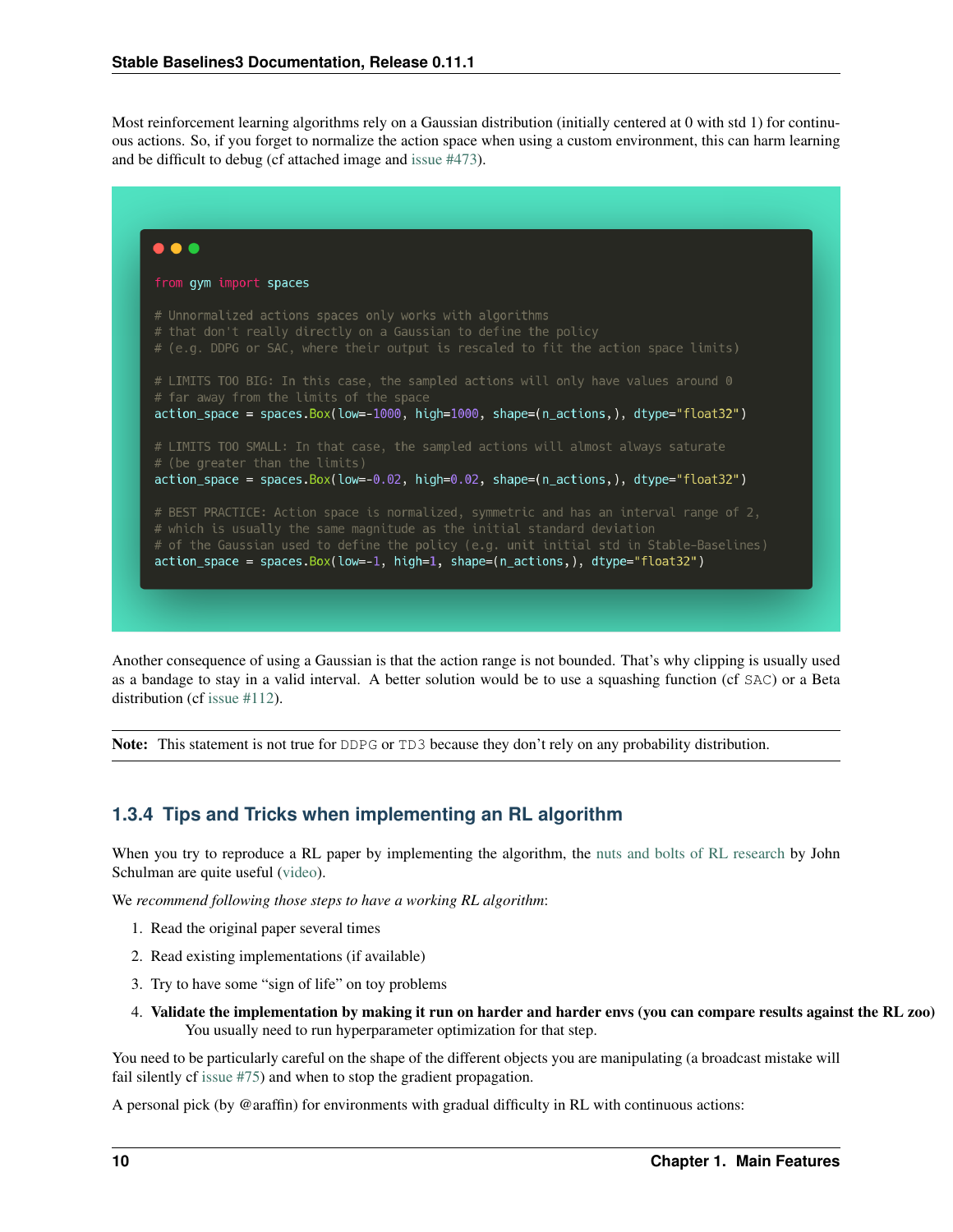- 1. Pendulum (easy to solve)
- 2. HalfCheetahBullet (medium difficulty with local minima and shaped reward)
- 3. BipedalWalkerHardcore (if it works on that one, then you can have a cookie)

in RL with discrete actions:

- 1. CartPole-v1 (easy to be better than random agent, harder to achieve maximal performance)
- 2. LunarLander
- 3. Pong (one of the easiest Atari game)
- 4. other Atari games (e.g. Breakout)

## <span id="page-14-0"></span>**1.4 Reinforcement Learning Resources**

Stable-Baselines3 assumes that you already understand the basic concepts of Reinforcement Learning (RL).

However, if you want to learn about RL, there are several good resources to get started:

- [OpenAI Spinning Up](https://spinningup.openai.com/en/latest/)
- [David Silver's course](http://www0.cs.ucl.ac.uk/staff/d.silver/web/Teaching.html)
- [Lilian Weng's blog](https://lilianweng.github.io/lil-log/2018/04/08/policy-gradient-algorithms.html)
- [Berkeley's Deep RL Bootcamp](https://sites.google.com/view/deep-rl-bootcamp/lectures)
- [Berkeley's Deep Reinforcement Learning course](http://rail.eecs.berkeley.edu/deeprlcourse/)
- [More resources](https://github.com/dennybritz/reinforcement-learning)

## <span id="page-14-1"></span>**1.5 RL Algorithms**

This table displays the rl algorithms that are implemented in the Stable Baselines3 project, along with some useful characteristics: support for discrete/continuous actions, multiprocessing.

| Name            | <b>Box</b> | Discrete | MultiDiscrete | MultiBinary | Multi Processing |
|-----------------|------------|----------|---------------|-------------|------------------|
| A2C             |            |          |               |             |                  |
| <b>DDPG</b>     |            |          |               |             |                  |
| <b>DQN</b>      |            |          |               |             |                  |
| <b>HER</b>      |            |          |               |             |                  |
| <b>PPO</b>      |            |          |               |             |                  |
| <b>SAC</b>      |            |          |               |             |                  |
| TD <sub>3</sub> |            |          |               |             |                  |

Note: Non-array spaces such as  $\text{Dict or }\text{Tuple}$  are not currently supported by any algorithm.

Actions gym.spaces:

- Box: A N-dimensional box that contains every point in the action space.
- Discrete: A list of possible actions, where each timestep only one of the actions can be used.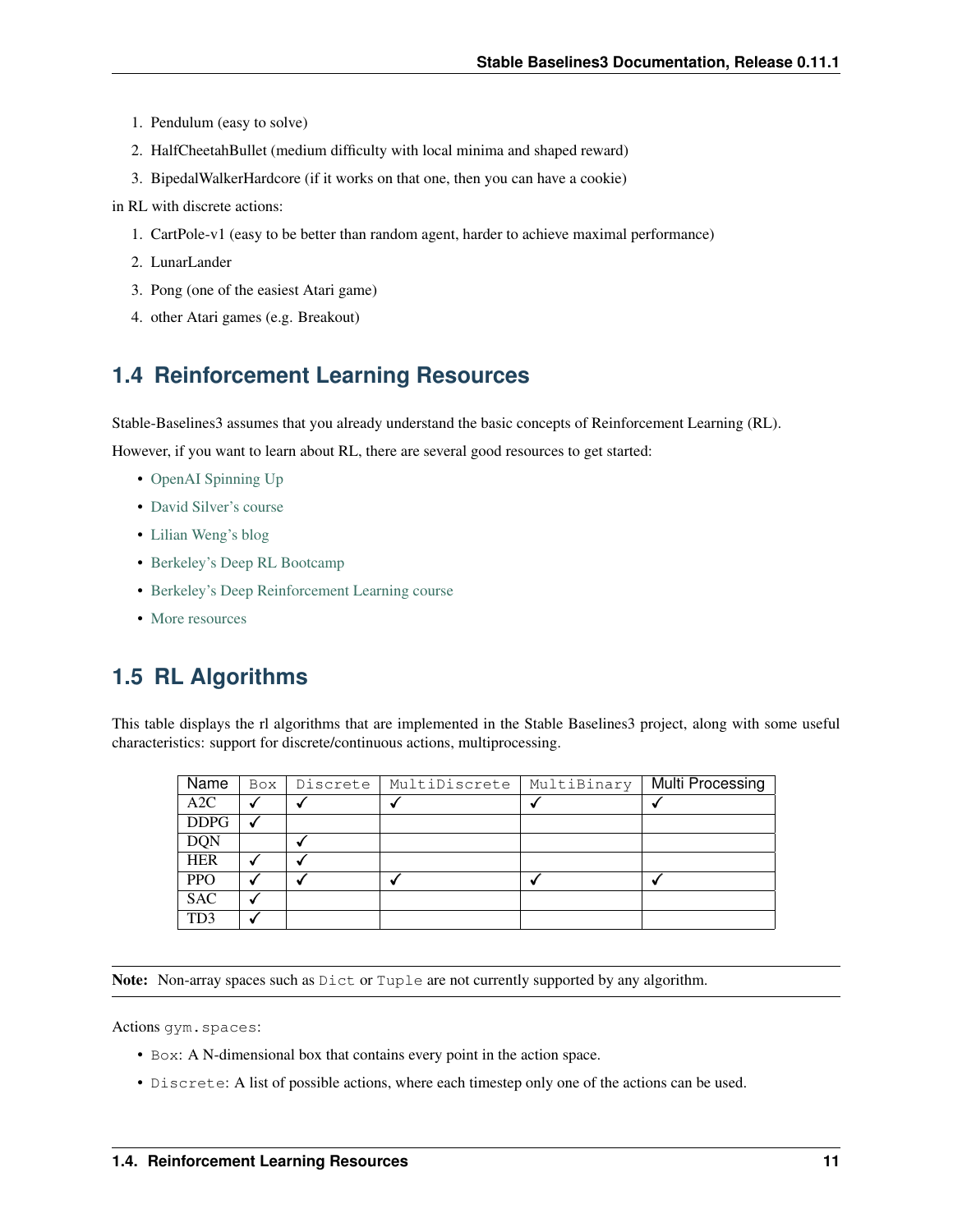- MultiDiscrete: A list of possible actions, where each timestep only one action of each discrete set can be used.
- MultiBinary: A list of possible actions, where each timestep any of the actions can be used in any combination.

Note: More algorithms (like QR-DQN or TQC) are implemented in our *[contrib repo](#page-58-0)*.

Note: Some logging values (like ep\_rew\_mean, ep\_len\_mean) are only available when using a Monitor wrapper See [Issue #339](https://github.com/hill-a/stable-baselines/issues/339) for more info.

## **1.5.1 Reproducibility**

Completely reproducible results are not guaranteed across PyTorch releases or different platforms. Furthermore, results need not be reproducible between CPU and GPU executions, even when using identical seeds.

In order to make computations deterministics, on your specific problem on one specific platform, you need to pass a seed argument at the creation of a model. If you pass an environment to the model using set\_env(), then you also need to seed the environment first.

Credit: part of the *Reproducibility* section comes from [PyTorch Documentation](https://pytorch.org/docs/stable/notes/randomness.html)

## <span id="page-15-0"></span>**1.6 Examples**

## **1.6.1 Try it online with Colab Notebooks!**

All the following examples can be executed online using Google colab notebooks:

- [Full Tutorial](https://github.com/araffin/rl-tutorial-jnrr19/tree/sb3)
- [All Notebooks](https://github.com/Stable-Baselines-Team/rl-colab-notebooks/tree/sb3)
- [Getting Started](https://colab.research.google.com/github/Stable-Baselines-Team/rl-colab-notebooks/blob/sb3/stable_baselines_getting_started.ipynb)
- [Training, Saving, Loading](https://colab.research.google.com/github/Stable-Baselines-Team/rl-colab-notebooks/blob/sb3/saving_loading_dqn.ipynb)
- [Multiprocessing](https://colab.research.google.com/github/Stable-Baselines-Team/rl-colab-notebooks/blob/sb3/multiprocessing_rl.ipynb)
- [Monitor Training and Plotting](https://colab.research.google.com/github/Stable-Baselines-Team/rl-colab-notebooks/blob/sb3/monitor_training.ipynb)
- [Atari Games](https://colab.research.google.com/github/Stable-Baselines-Team/rl-colab-notebooks/blob/sb3/atari_games.ipynb)
- [RL Baselines zoo](https://colab.research.google.com/github/Stable-Baselines-Team/rl-colab-notebooks/blob/sb3/rl-baselines-zoo.ipynb)
- [PyBullet](https://colab.research.google.com/github/Stable-Baselines-Team/rl-colab-notebooks/blob/sb3/pybullet.ipynb)
- [Hindsight Experience Replay](https://colab.research.google.com/github/Stable-Baselines-Team/rl-colab-notebooks/blob/sb3/stable_baselines_her.ipynb)
- [Advanced Saving and Loading](https://colab.research.google.com/github/Stable-Baselines-Team/rl-colab-notebooks/blob/sb3/advanced_saving_loading.ipynb)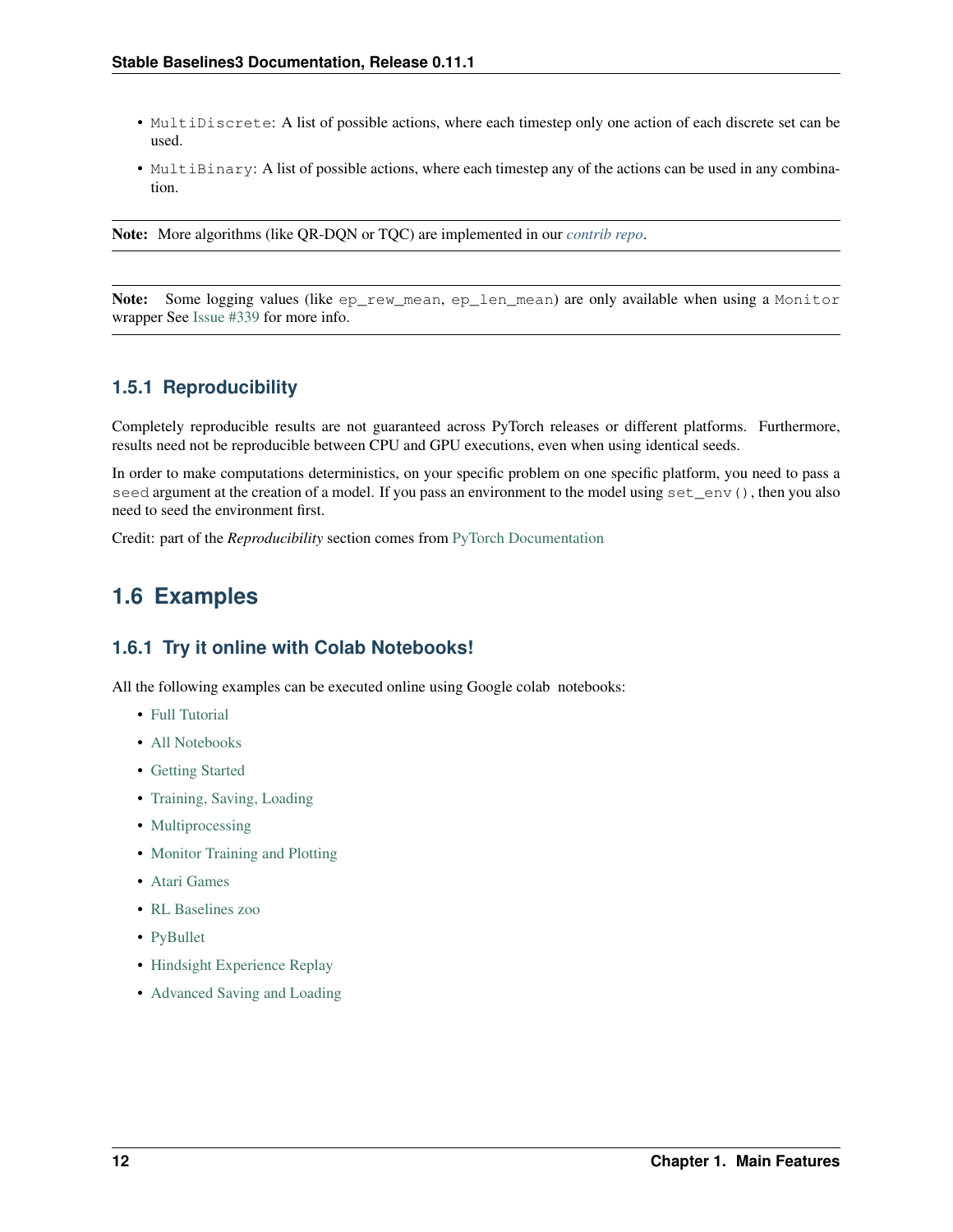## **1.6.2 Basic Usage: Training, Saving, Loading**

In the following example, we will train, save and load a DQN model on the Lunar Lander environment.

#### Fig. 1: Lunar Lander Environment

Note: LunarLander requires the python package box2d. You can install it using apt install swig and then pip install box2d box2d-kengz

```
import gym
from stable_baselines3 import DQN
from stable_baselines3.common.evaluation import evaluate_policy
# Create environment
env = gym.make('LunarLander-v2')
# Instantiate the agent
model = DQN('MlpPolicy', env, verbose=1)
# Train the agent
model.learn(total_timesteps=int(2e5))
# Save the agent
model.save("dqn_lunar")
del model # delete trained model to demonstrate loading
# Load the trained agent
model = DQN.load("dqn_lunar", env=env)
# Evaluate the agent
# NOTE: If you use wrappers with your environment that modify rewards,
# this will be reflected here. To evaluate with original rewards,
# wrap environment in a "Monitor" wrapper before other wrappers.
mean_reward, std_reward = evaluate_policy(model, model.get_env(), n_eval_episodes=10)
# Enjoy trained agent
obs = env{\text{reset}}()for i in range(1000):
   action, _states = model.predict(obs, deterministic=True)
   obs, rewards, dones, info = env.step(action)
   env.render()
```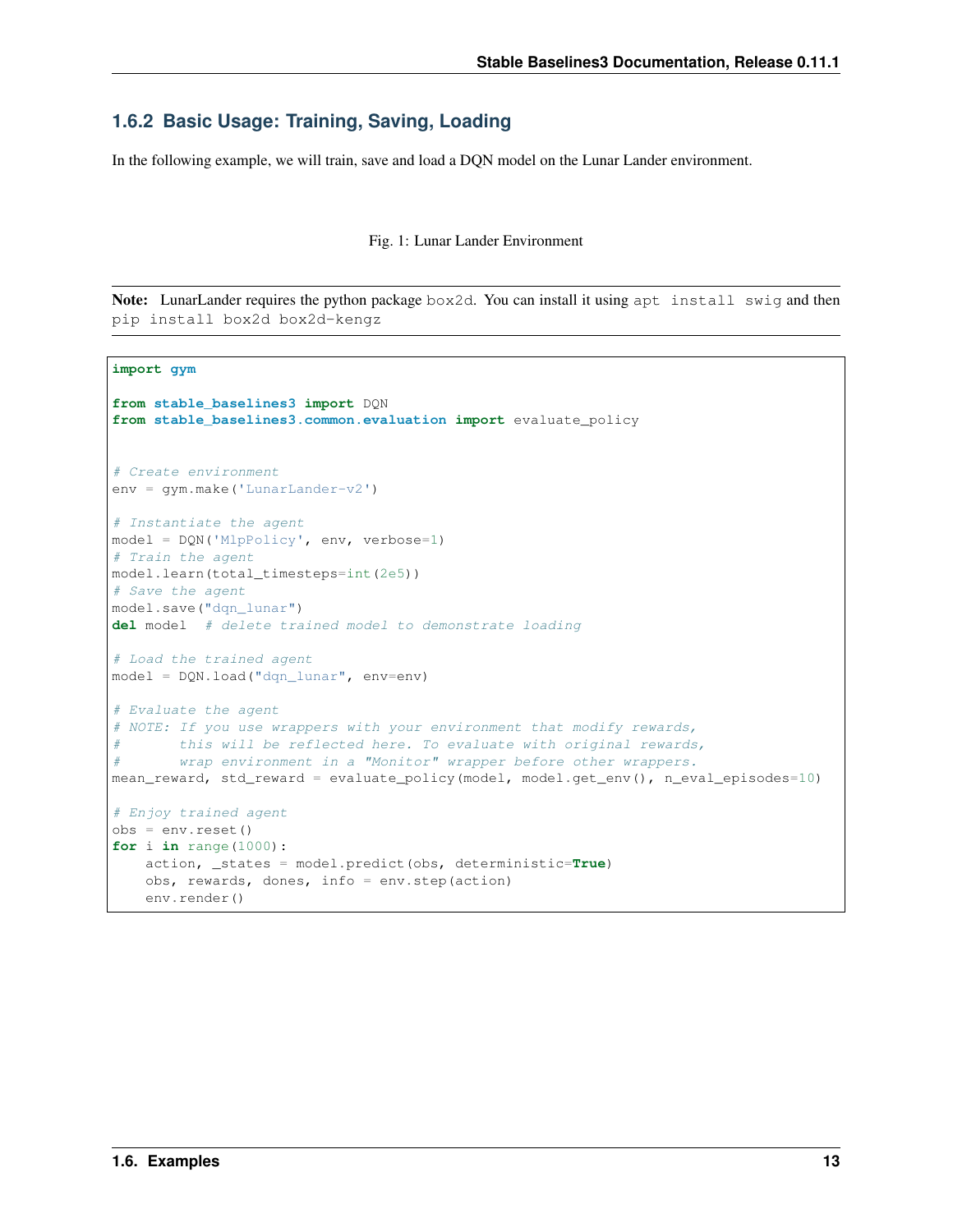## **1.6.3 Multiprocessing: Unleashing the Power of Vectorized Environments**

Fig. 2: CartPole Environment

```
import gym
import numpy as np
from stable_baselines3 import PPO
from stable_baselines3.common.vec_env import SubprocVecEnv
from stable_baselines3.common.env_util import make_vec_env
from stable_baselines3.common.utils import set_random_seed
def make_env(env_id, rank, seed=0):
    "''"''"''"Utility function for multiprocessed env.
    :param env_id: (str) the environment ID
    :param num_env: (int) the number of environments you wish to have in subprocesses
    :param seed: (int) the inital seed for RNG
    :param rank: (int) index of the subprocess
    "''"''"''"def _init():
        env = gym.make(env_id)
        env.seed(seed + rank)
        return env
    set_random_seed(seed)
    return _init
if __name__ == '__main__':
   env_id = "CartPole-v1"
   num_cpu = 4 # Number of processes to use
   # Create the vectorized environment
   env = SubprocVecEnv([make_env(env_id, i) for i in range(num_cpu)])
    # Stable Baselines provides you with make_vec_env() helper
    # which does exactly the previous steps for you:
    # env = make_vec_env(env_id, n_envs=num_cpu, seed=0)
   model = PPO('MlpPolicy', env, verbose=1)
   model.learn(total_timesteps=25000)
   obs = env{\text{.reset}}()for _ in range(1000):
        action, _states = model.predict(obs)
        obs, rewards, dones, info = env.step(action)
        env.render()
```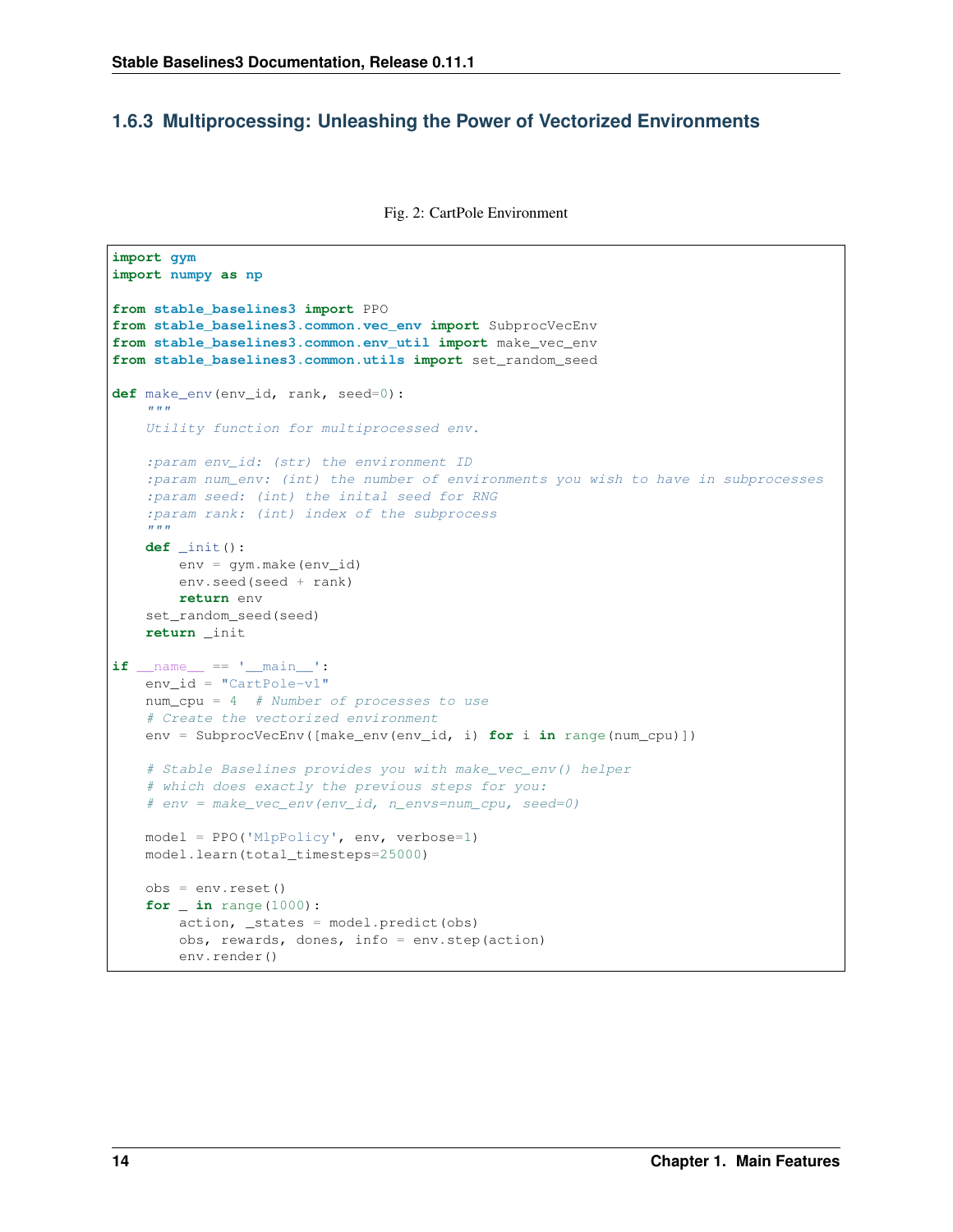## **1.6.4 Using Callback: Monitoring Training**

Note: We recommend reading the [Callback section](callbacks.html)

You can define a custom callback function that will be called inside the agent. This could be useful when you want to monitor training, for instance display live learning curves in Tensorboard (or in Visdom) or save the best agent. If your callback returns False, training is aborted early.

```
import os
import gym
import numpy as np
import matplotlib.pyplot as plt
from stable_baselines3 import TD3
from stable_baselines3.common import results_plotter
from stable_baselines3.common.monitor import Monitor
from stable_baselines3.common.results_plotter import load_results, ts2xy, plot_results
from stable_baselines3.common.noise import NormalActionNoise
from stable_baselines3.common.callbacks import BaseCallback
class SaveOnBestTrainingRewardCallback(BaseCallback):
    """
    Callback for saving a model (the check is done every ''check_freq'' steps)
   based on the training reward (in practice, we recommend using `EvalCallback`).
    :param check_freq: (int)
    :param log_dir: (str) Path to the folder where the model will be saved.
     It must contains the file created by the ``Monitor`` wrapper.
    :param verbose: (int)
    "''"''"def __init__(self, check_freq: int, log_dir: str, verbose=1):
        super(SaveOnBestTrainingRewardCallback, self).__init__(verbose)
        self.check_freq = check_freq
        self.log_dir = log_dir
        self.save_path = os.path.join(log_dir, 'best_model')
        self.best_mean_reward = -np.inf
   def _init_callback(self) -> None:
        # Create folder if needed
        if self.save_path is not None:
            os.makedirs(self.save_path, exist_ok=True)
   def _on_step(self) -> bool:
        if self.n_calls % self.check_freq == 0:
          # Retrieve training reward
          x, y = ts2xy(load_results(self.log_dir), 'timesteps')
          if len(x) > 0:
              # Mean training reward over the last 100 episodes
              mean reward = np.mean(y[-100:])if self.verbose > 0:
                print("Num timesteps: {}".format(self.num_timesteps))
```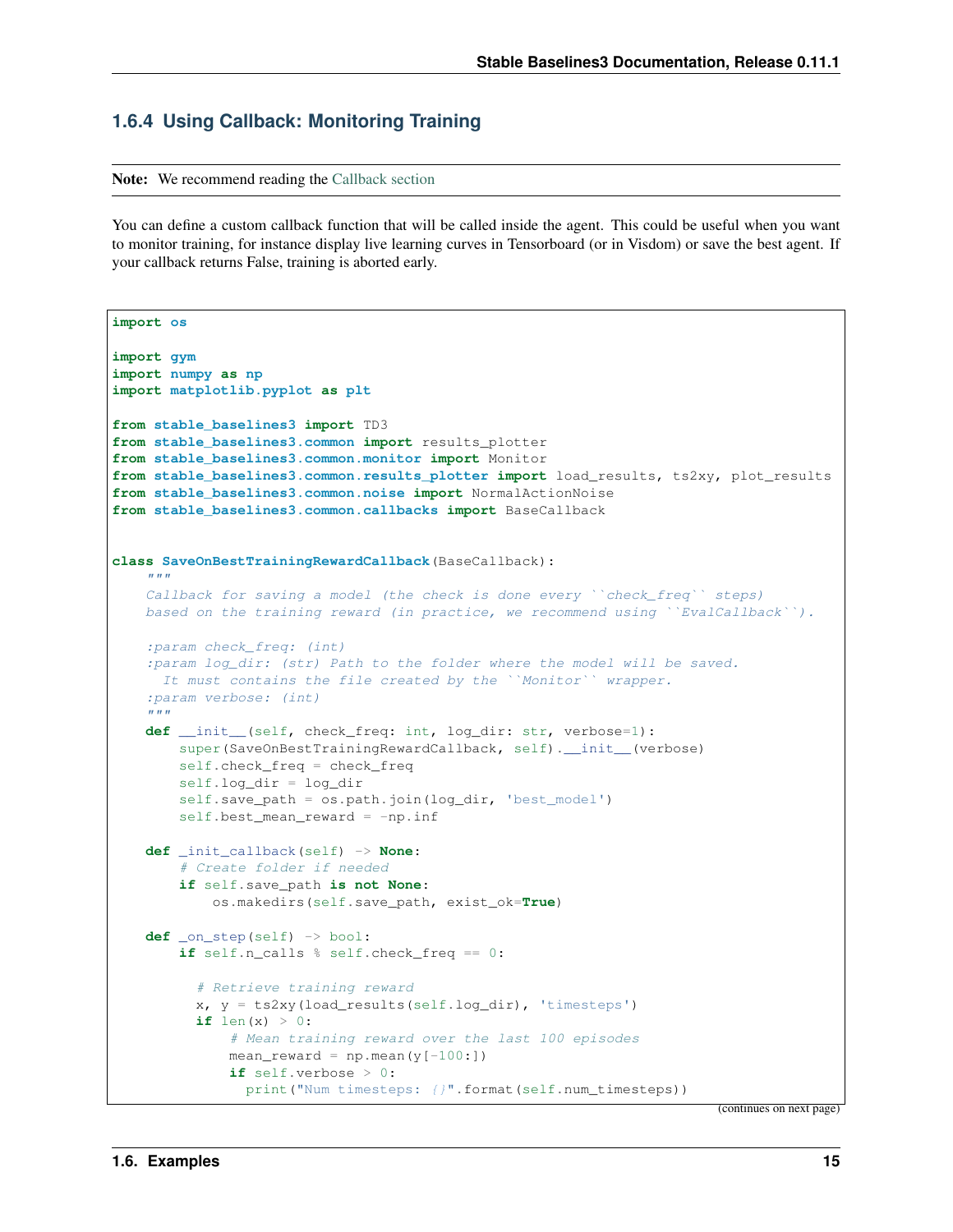```
(continued from previous page)
```

```
print("Best mean reward: {:.2f} - Last mean reward per episode: {:.2f}
˓→".format(self.best_mean_reward, mean_reward))
               # New best model, you could save the agent here
              if mean_reward > self.best_mean_reward:
                  self.best_mean_reward = mean_reward
                   # Example for saving best model
                  if self.verbose > 0:
                    print("Saving new best model to {}".format(self.save_path))
                  self.model.save(self.save_path)
        return True
# Create log dir
log dir = "tmp/"
os.makedirs(log_dir, exist_ok=True)
# Create and wrap the environment
env = gym.make('LunarLanderContinuous-v2')
env = Monitor(env, log_dir)
# Add some action noise for exploration
n_{\text{actions}} = env.\text{action\_space}.\text{shape}[-1]action_noise = NormalActionNoise(mean=np.zeros(n_actions), sigma=0.1 \times np.\text{ones}(n˓→actions))
# Because we use parameter noise, we should use a MlpPolicy with layer normalization
model = TD3('MlpPolicy', env, action_noise=action_noise, verbose=0)
# Create the callback: check every 1000 steps
callback = SaveOnBestTrainingRewardCallback(check_freq=1000, log_dir=log_dir)
# Train the agent
timesteps = 1e5
model.learn(total_timesteps=int(timesteps), callback=callback)
plot_results([log_dir], timesteps, results_plotter.X_TIMESTEPS, "TD3 LunarLander")
plt.show()
```
## **1.6.5 Atari Games**

#### Fig. 3: Trained A2C agent on Breakout

#### Fig. 4: Pong Environment

Training a RL agent on Atari games is straightforward thanks to make\_atari\_env helper function. It will do [all](https://danieltakeshi.github.io/2016/11/25/frame-skipping-and-preprocessing-for-deep-q-networks-on-atari-2600-games/) [the preprocessing](https://danieltakeshi.github.io/2016/11/25/frame-skipping-and-preprocessing-for-deep-q-networks-on-atari-2600-games/) and multiprocessing for you.

```
from stable_baselines3.common.env_util import make_atari_env
from stable_baselines3.common.vec_env import VecFrameStack
from stable_baselines3 import A2C
```
# There already exists an environment generator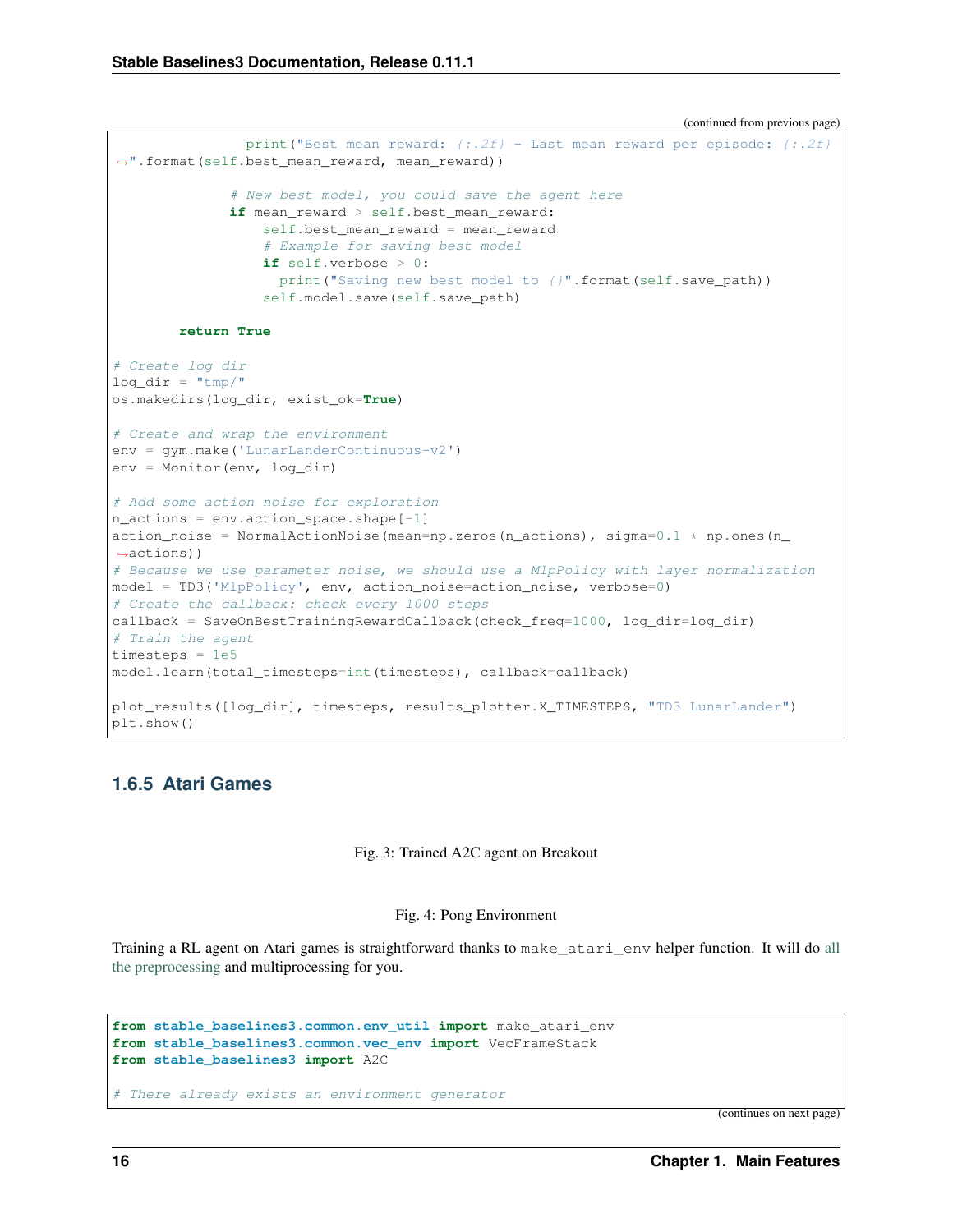```
# that will make and wrap atari environments correctly.
# Here we are also multi-worker training (n_envs=4 => 4 environments)
env = make_atari_env('PongNoFrameskip-v4', n_envs=4, seed=0)
# Frame-stacking with 4 frames
env = VecFrameStack(env, n_stack=4)
model = A2C('CnnPolicy', env, verbose=1)
model.learn(total_timesteps=25000)
obs = env.readwhile True:
   action, _states = model.predict(obs)
   obs, rewards, dones, info = env.step(action)
   env.render()
```
## **1.6.6 PyBullet: Normalizing input features**

Normalizing input features may be essential to successful training of an RL agent (by default, images are scaled but not other types of input), for instance when training on [PyBullet](https://github.com/bulletphysics/bullet3/) environments. For that, a wrapper exists and will compute a running average and standard deviation of input features (it can do the same for rewards).

Note: you need to install pybullet with pip install pybullet

```
import gym
import pybullet_envs
from stable_baselines3.common.vec_env import DummyVecEnv, VecNormalize
from stable_baselines3 import PPO
env = DummyVecEnv([lambda: gym.make("HalfCheetahBulletEnv-v0")])
# Automatically normalize the input features and reward
env = VecNormalize(env, norm_obs=True, norm_reward=True,
                   clip_obs=10.)
model = PPO('MlpPolicy', env)
model.learn(total_timesteps=2000)
# Don't forget to save the VecNormalize statistics when saving the agent
log_dir = "/tmp/"model.save(log_dir + "ppo_halfcheetah")
stats_path = os.path.join(log_dir, "vec_normalize.pkl")
env.save(stats_path)
# To demonstrate loading
del model, env
# Load the saved statistics
env = DummyVecEnv([lambda: gym.make("HalfCheetahBulletEnv-v0")])
env = VecNormalize.load(stats_path, env)
# do not update them at test time
env.training = False
```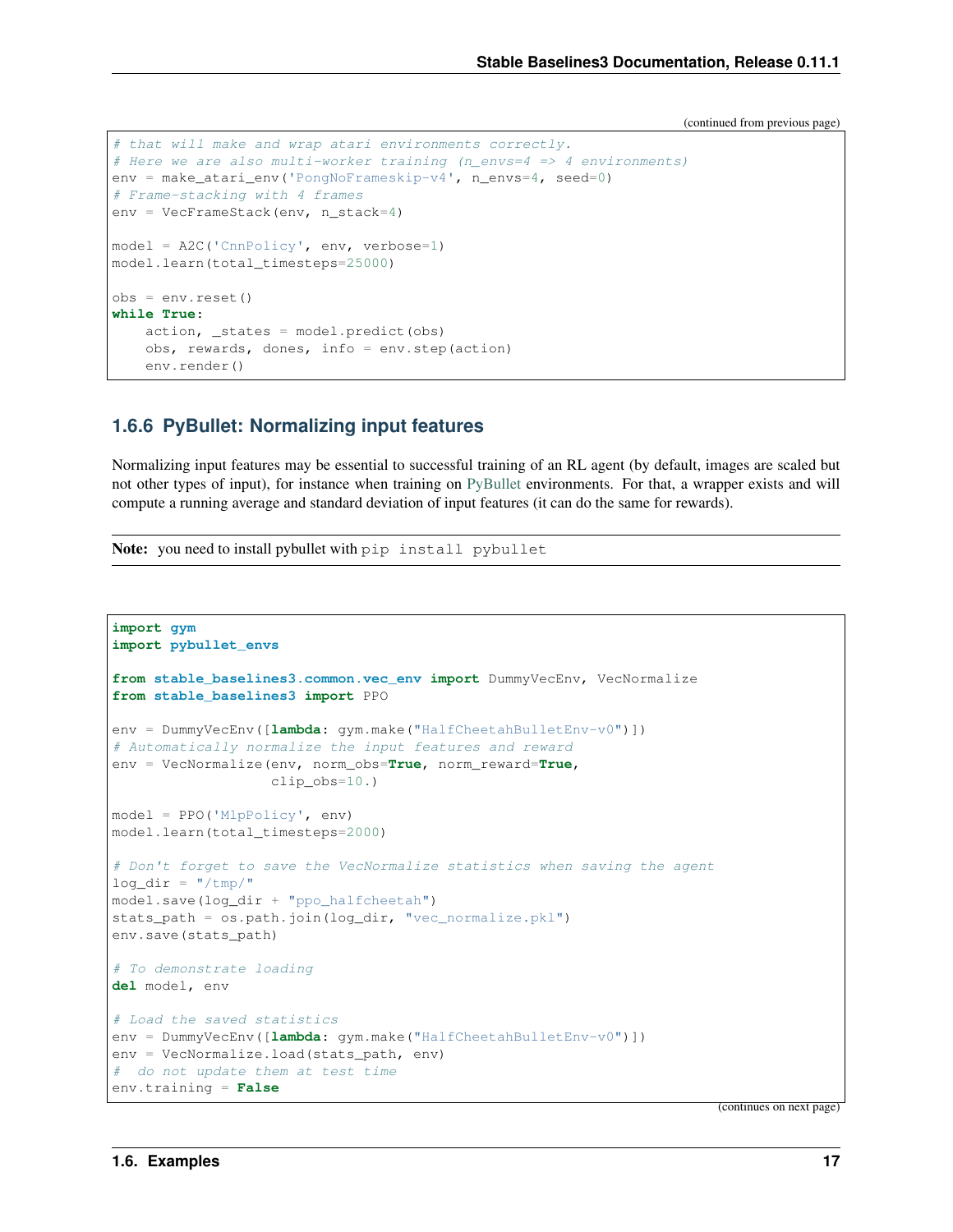```
# reward normalization is not needed at test time
env.norm_reward = False
# Load the agent
model = PPO.load(log_dir + "ppo_halfcheetah", env=env)
```
## **1.6.7 Hindsight Experience Replay (HER)**

For this example, we are using [Highway-Env](https://github.com/eleurent/highway-env) by [@eleurent.](https://github.com/eleurent)

Fig. 5: The highway-parking-v0 environment.

The parking env is a goal-conditioned continuous control task, in which the vehicle must park in a given space with the appropriate heading.

Note: The hyperparameters in the following example were optimized for that environment.

```
import gym
import highway_env
import numpy as np
from stable_baselines3 import HER, SAC, DDPG, TD3
from stable_baselines3.common.noise import NormalActionNoise
env = qym.make("parking-v0")# Create 4 artificial transitions per real transition
n_sampled_goal = 4
# SAC hyperparams:
model = HER("MlpPolicy",
   env,
   SAC,
   n_sampled_goal=n_sampled_goal,
   goal_selection_strategy="future",
    # IMPORTANT: because the env is not wrapped with a TimeLimit wrapper
   # we have to manually specify the max number of steps per episode
   max_episode_length=100,
   verbose=1,
   buffer_size=int(1e6),
   learning_rate=1e-3,
   gamma=0.95batch_size=256,
   online_sampling=True,
   policy_kwargs=dict(net_arch=[256, 256, 256]),
)
model.learn(int(2e5))
model.save("her_sac_highway")
```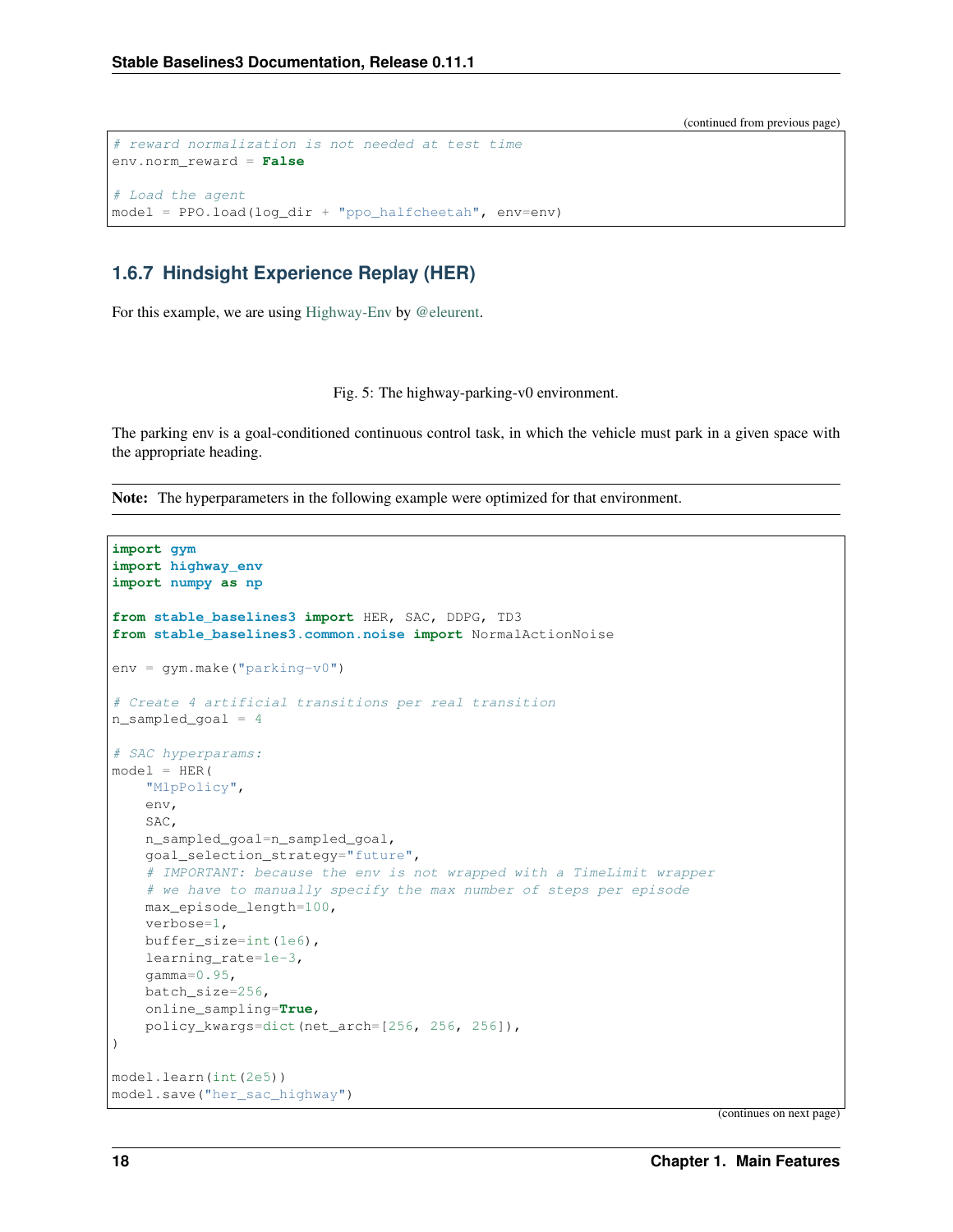```
# Load saved model
# Because it needs access to `env.compute_reward()`
# HER must be loaded with the env
model = HER.load("her_sac_highway", env=env)
obs = env{\text{reset}}()# Evaluate the agent
episode_reward = 0
for _ in range(100):
   action, _ = model.predict(obs, deterministic=True)
   obs, reward, done, info = env.step(action)
   env.render()
   episode_reward += reward
    if done or info.get("is_success", False):
        print("Reward:", episode_reward, "Success?", info.get("is_success", False))
        episode_reward = 0.0
        obs = env.reset()
```
## **1.6.8 Learning Rate Schedule**

All algorithms allow you to pass a learning rate schedule that takes as input the current progress remaining (from 1 to 0). PPO's clip\_range` parameter also accepts such schedule.

The [RL Zoo](https://github.com/DLR-RM/rl-baselines3-zoo) already includes linear and constant schedules.

```
from typing import Callable
from stable_baselines3 import PPO
def linear schedule(initial_value: float) -> Callable[[float], float]:
    "''"Linear learning rate schedule.
    :param initial_value: Initial learning rate.
    :return: schedule that computes
     current learning rate depending on remaining progress
    "''"def func(progress_remaining: float) -> float:
        \pi \pi \piProgress will decrease from 1 (beginning) to 0.
        :param progress_remaining:
        :return: current learning rate
        "''"''"''"return progress_remaining * initial_value
   return func
# Initial learning rate of 0.001
model = PPO("MlpPolicy", "CartPole-v1", learning rate=linear schedule(0.001),
˓→verbose=1)
model.learn(total_timesteps=20000)
```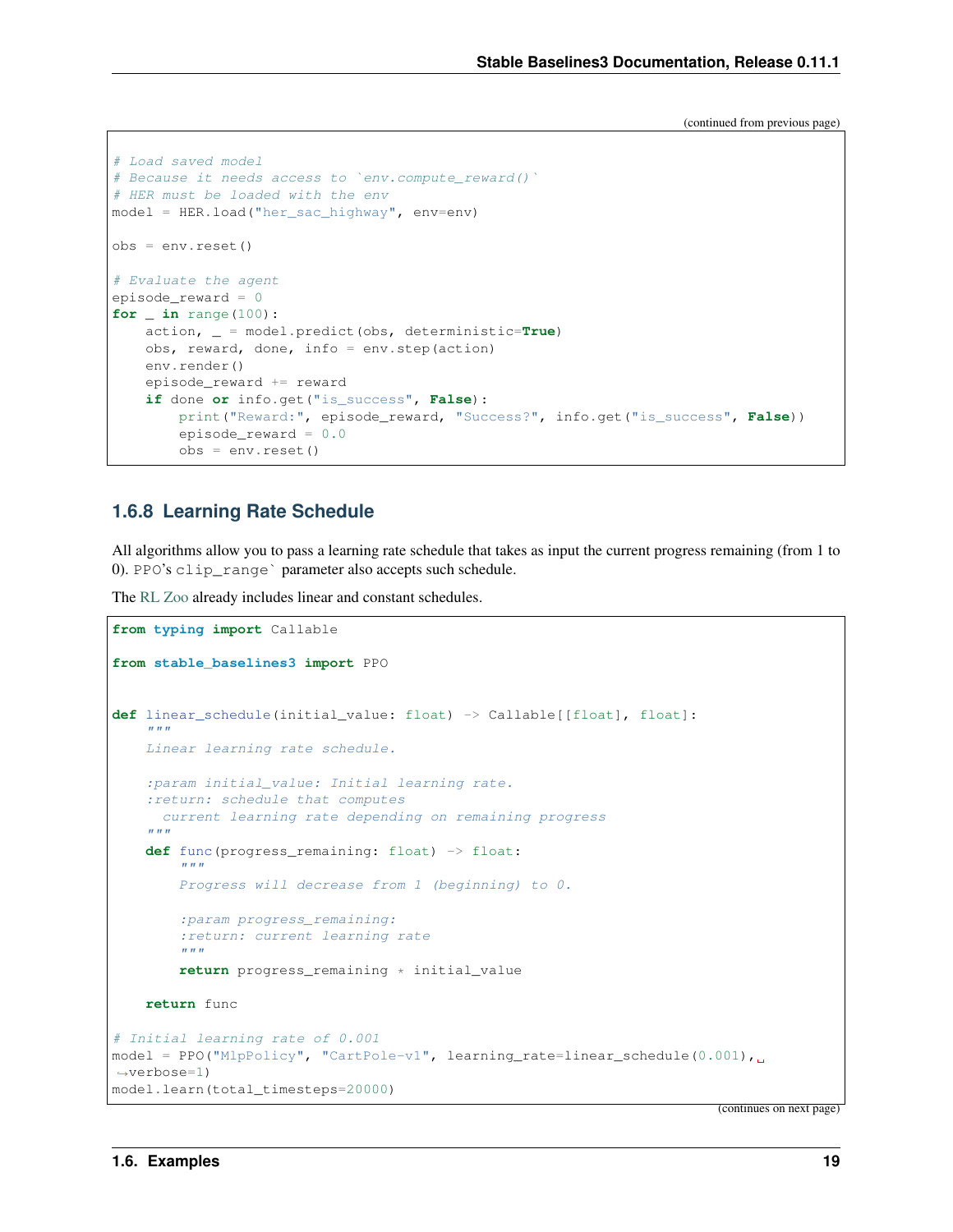```
# By default, `reset_num_timesteps` is True, in which case the learning rate schedule,
\rightarrowresets.
# progress_remaining = 1.0 - (num_timesteps / total_timesteps)
model.learn(total_timesteps=10000, reset_num_timesteps=True)
```
## **1.6.9 Advanced Saving and Loading**

In this example, we show how to use some advanced features of Stable-Baselines3 (SB3): how to easily create a test environment to evaluate an agent periodically, use a policy independently from a model (and how to save it, load it) and save/load a replay buffer.

By default, the replay buffer is not saved when calling model. save (), in order to save space on the disk (a replay buffer can be up to several GB when using images). However, SB3 provides a save\_replay\_buffer() and load replay buffer() method to save it separately.

Stable-Baselines3 automatic creation of an environment for evaluation. For that, you only need to specify create\_eval\_env=True when passing the Gym ID of the environment while creating the agent. Behind the scene, SB3 uses an *[EvalCallback](#page-43-0)*.

```
from stable_baselines3 import SAC
from stable_baselines3.common.evaluation import evaluate_policy
from stable_baselines3.sac.policies import MlpPolicy
# Create the model, the training environment
# and the test environment (for evaluation)
model = SAC('MlpPolicy', 'Pendulum-v0', verbose=1,
           learning_rate=1e-3, create_eval_env=True)
# Evaluate the model every 1000 steps on 5 test episodes
# and save the evaluation to the "logs/" folder
model.learn(6000, eval_freq=1000, n_eval_episodes=5, eval_log_path="./logs/")
# save the model
model.save("sac_pendulum")
# the saved model does not contain the replay buffer
loaded_model = SAC.load("sac_pendulum")
print(f"The loaded_model has {loaded_model.replay_buffer.size() } transitions in its,
˓→buffer")
# now save the replay buffer too
model.save_replay_buffer("sac_replay_buffer")
# load it into the loaded_model
loaded_model.load_replay_buffer("sac_replay_buffer")
# now the loaded replay is not empty anymore
print(f"The loaded_model has {loaded_model.replay_buffer.size() } transitions in its,
˓→buffer")
# Save the policy independently from the model
# Note: if you don't save the complete model with `model.save()`
# you cannot continue training afterward
```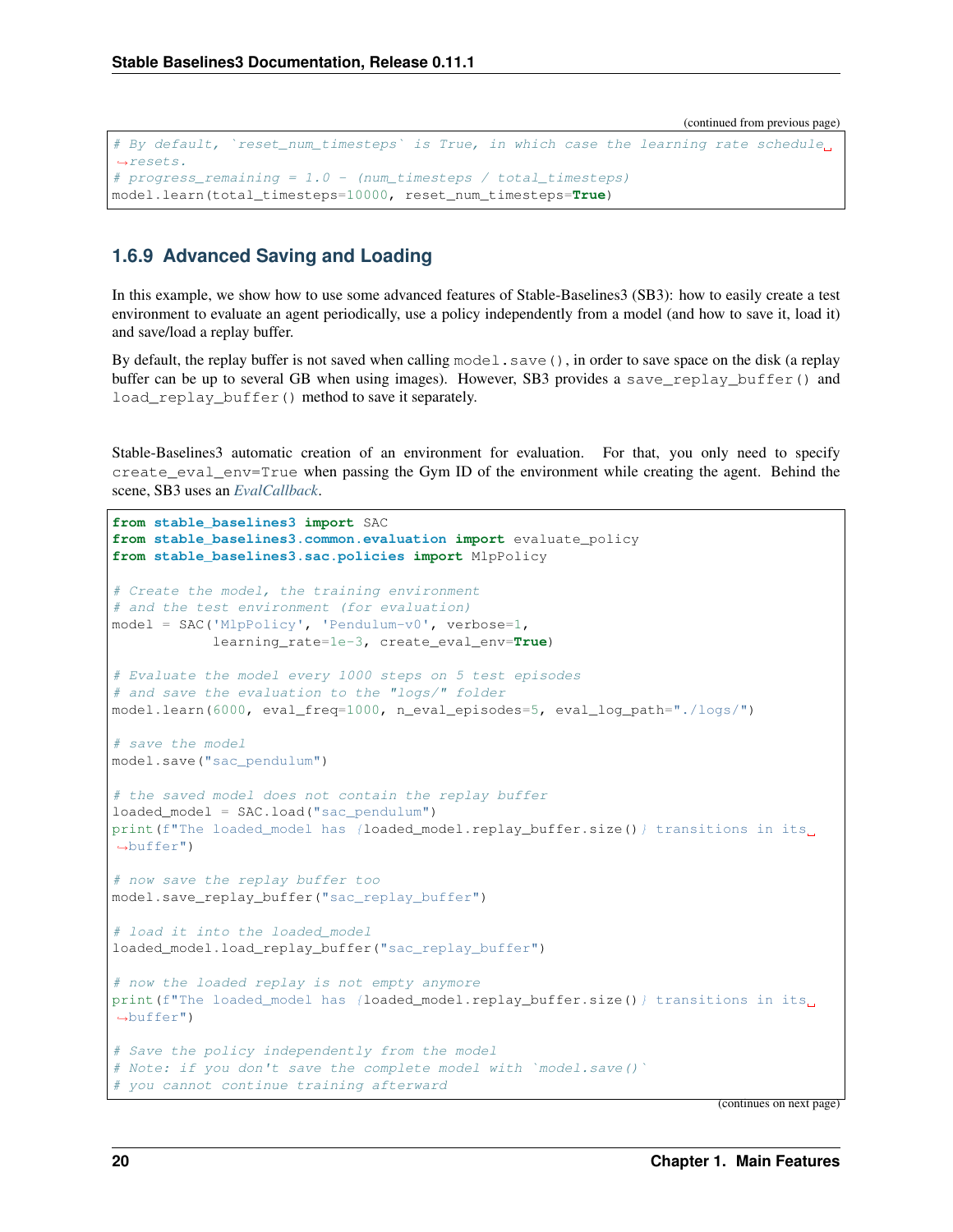```
policy = model.policy
policy.save("sac_policy_pendulum.pkl")
# Retrieve the environment
env = model.get_env()
# Evaluate the policy
mean_reward, std_reward = evaluate_policy(policy, env, n_eval_episodes=10,
˓→deterministic=True)
print(f"mean_reward={mean_reward:.2f} +/- {std_reward}")
# Load the policy independently from the model
saved_policy = MlpPolicy.load("sac_policy_pendulum")
# Evaluate the loaded policy
mean_reward, std_reward = evaluate_policy(saved_policy, env, n_eval_episodes=10,
˓→deterministic=True)
print(f"mean_reward={mean_reward:.2f} +/- {std_reward}")
```
## **1.6.10 Accessing and modifying model parameters**

You can access model's parameters via load\_parameters and get\_parameters functions, or via model. policy.state\_dict() (and load\_state\_dict()), which use dictionaries that map variable names to Py-Torch tensors.

These functions are useful when you need to e.g. evaluate large set of models with same network structure, visualize different layers of the network or modify parameters manually.

Policies also offers a simple way to save/load weights as a NumPy vector, using parameters\_to\_vector() and load\_from\_vector() method.

Following example demonstrates reading parameters, modifying some of them and loading them to model by implementing [evolution strategy \(es\)](http://blog.otoro.net/2017/10/29/visual-evolution-strategies/) for solving the CartPole-v1 environment. The initial guess for parameters is obtained by running A2C policy gradient updates on the model.

```
from typing import Dict
import gym
import numpy as np
import torch as th
from stable_baselines3 import A2C
from stable_baselines3.common.evaluation import evaluate_policy
def mutate(params: Dict[str, th.Tensor]) -> Dict[str, th.Tensor]:
    """Mutate parameters by adding normal noise to them"""
   return dict((name, param + th.randn_like(param)) for name, param in params.
\rightarrowitems())
# Create policy with a small network
model = A2C(
```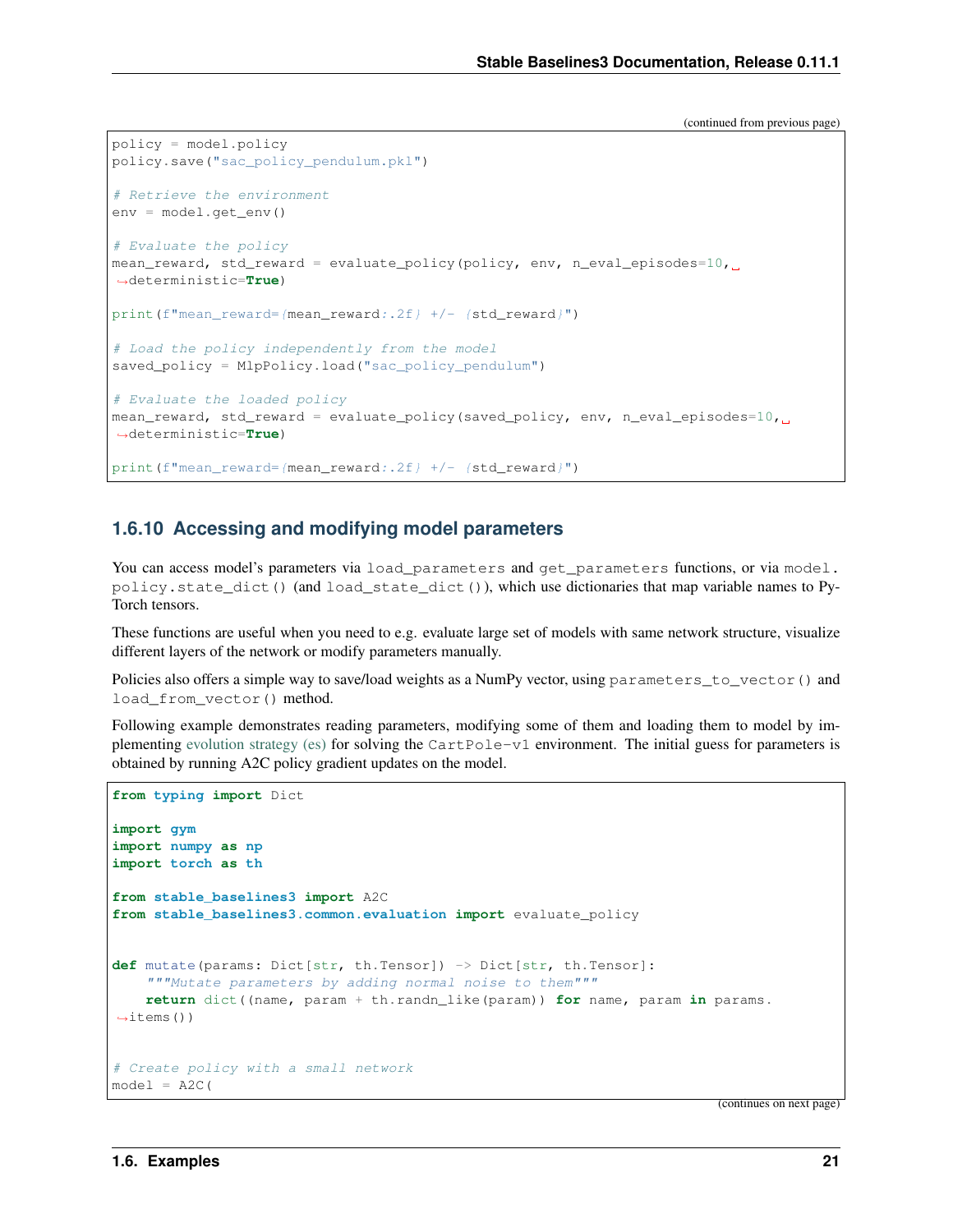"MlpPolicy",

(continued from previous page)

```
"CartPole-v1",
    ent_coef=0.0,
    policy_kwargs={"net_arch": [32]},
    seed=0,
    learning_rate=0.05,
)
# Use traditional actor-critic policy gradient updates to
# find good initial parameters
model.learn(total_timesteps=10000)
# Include only variables with "policy", "action" (policy) or "shared_net" (shared
\rightarrowlayers)
# in their name: only these ones affect the action.
# NOTE: you can retrieve those parameters using model.get_parameters() too
mean_params = dict(
    (key, value)
    for key, value in model.policy.state_dict().items()
    if ("policy" in key or "shared_net" in key or "action" in key)
)
# population size of 50 invdiduals
pop_size = 50
# Keep top 10%
n_elite = pop_size // 10
# Retrieve the environment
env = model.get_env()
for iteration in range(10):
    # Create population of candidates and evaluate them
    population = []
    for population_i in range(pop_size):
        candidate = mutate(mean_params)
        # Load new policy parameters to agent.
        # Tell function that it should only update parameters
        # we give it (policy parameters)
        model.policy.load_state_dict(candidate, strict=False)
        # Evaluate the candidate
        fitness, = = evaluate policy (model, env)
        population.append((candidate, fitness))
    # Take top 10% and use average over their parameters as next mean parameter
    top_candidates = sorted(population, key=lambda x: x[1], reverse=True)[:n_elite]
    mean_params = dict(
        (
            name,
            th.stack([candidate[0][name] for candidate in top_candidates]).
\rightarrowmean(dim=0),
        \lambdafor name in mean_params.keys()
    )
    mean_fitness = sum(top_candidate[1] for top_candidate in top_candidates) / n_elite
    print(f"Iteration {iteration + 1:<3} Mean top fitness: {mean_fitness:.2f}")
    print(f"Best fitness: {top\ cantidates[0][1]:.2f}")
```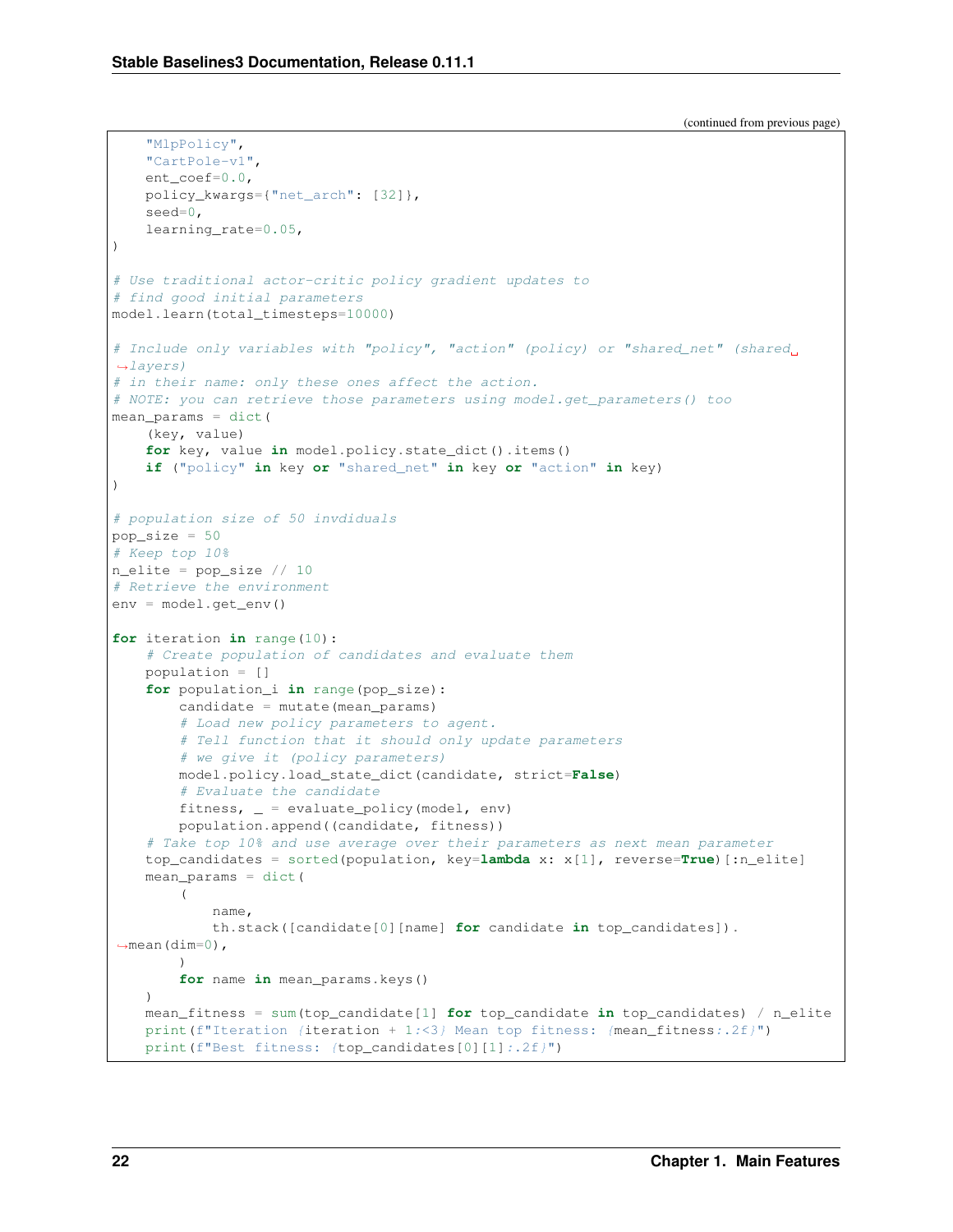## **1.6.11 Record a Video**

Record a mp4 video (here using a random agent).

Note: It requires ffmpeg or avconv to be installed on the machine.

```
import gym
from stable_baselines3.common.vec_env import VecVideoRecorder, DummyVecEnv
env_id = 'CartPole-v1'
video_folder = 'logs/videos/'
video_length = 100
env = DummyVecEnv([lambda: gym.make(env_id)])
obs = env.reset()
# Record the video starting at the first step
env = VecVideoRecorder(env, video_folder,
                        record_video_trigger=lambda x: x == 0, video_length=video_
˓→length,
                        name_prefix="random-agent-{}".format(env_id))
env.reset()
for _ in range(video_length + 1):
  action = [env.action_space.sample()]
 obs, \rightarrow \rightarrow \rightarrow = env.step(action)
# Save the video
env.close()
```
### **1.6.12 Bonus: Make a GIF of a Trained Agent**

Note: For Atari games, you need to use a screen recorder such as [Kazam.](https://launchpad.net/kazam) And then convert the video using [ffmpeg](https://superuser.com/questions/556029/how-do-i-convert-a-video-to-gif-using-ffmpeg-with-reasonable-quality)

```
import imageio
import numpy as np
from stable_baselines3 import A2C
model = A2C("MlpPolicy", "LunarLander-v2").learn(100000)
images = []
obs = model.env.reset()
img = model.env.render(mode='rgb_array')
for i in range(350):
   images.append(img)
    action, \_ = model.predict(obs)obs, \rightarrow \rightarrow \rightarrow = model.env.step(action)
    img = model.env.render(mode='rgb_array')
imageio.mimsave('lander_a2c.gif', [np.array(img) for i, img in enumerate(images) if i
\leftrightarrow 82 == 0], fps=29)
```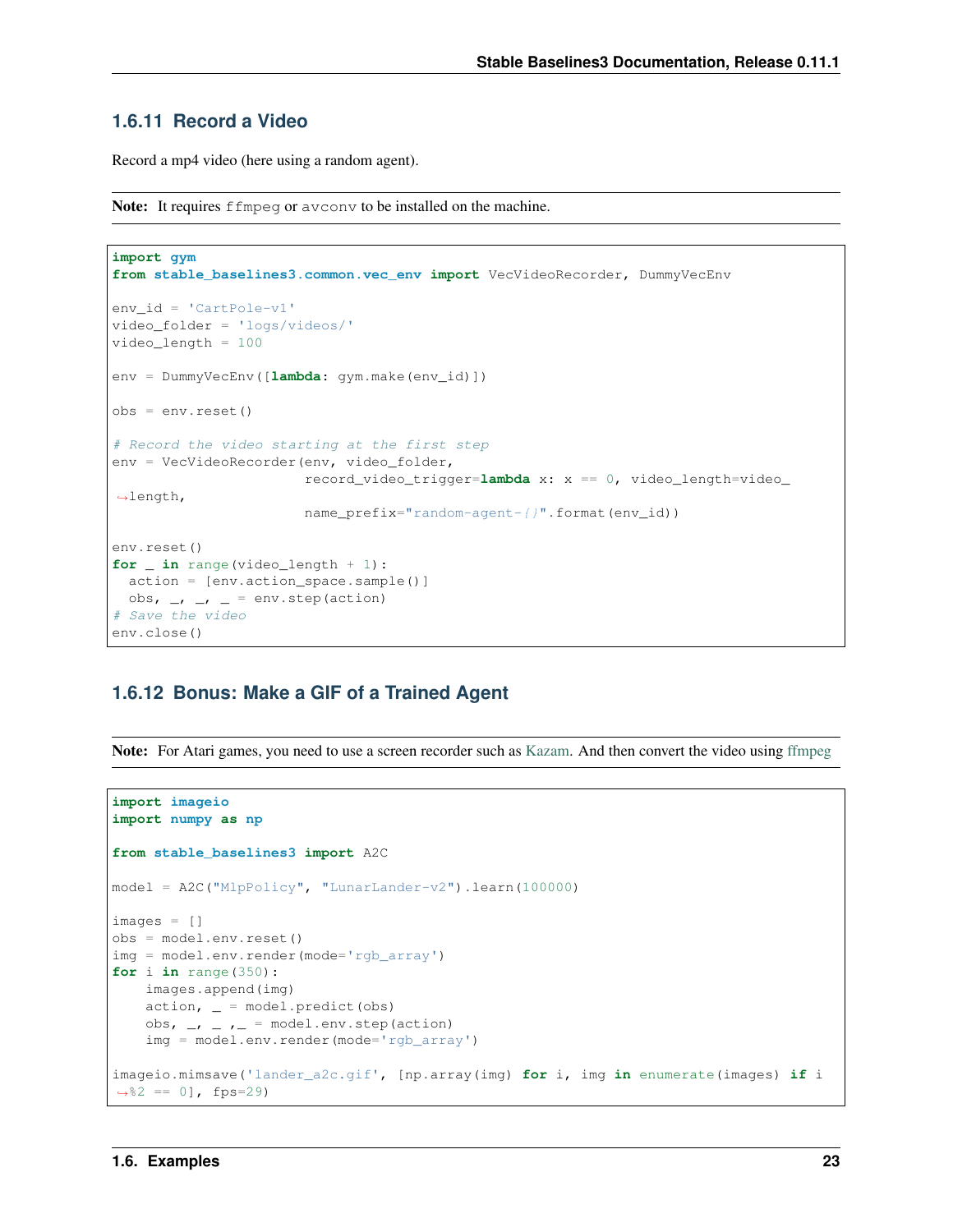## <span id="page-27-0"></span>**1.7 Vectorized Environments**

Vectorized Environments are a method for stacking multiple independent environments into a single environment. Instead of training an RL agent on 1 environment per step, it allows us to train it on n environments per step. Because of this, actions passed to the environment are now a vector (of dimension n). It is the same for observations, rewards and end of episode signals (dones). In the case of non-array observation spaces such as Dict or Tuple, where different sub-spaces may have different shapes, the sub-observations are vectors (of dimension n).

| Name           |  |  | Box   Discrete   Dict   Tuple   Multi Processing |
|----------------|--|--|--------------------------------------------------|
| DummyVecEnv    |  |  |                                                  |
| Subproc VecEnv |  |  |                                                  |

Note: Vectorized environments are required when using wrappers for frame-stacking or normalization.

Note: When using vectorized environments, the environments are automatically reset at the end of each episode. Thus, the observation returned for the i-th environment when done  $[i]$  is true will in fact be the first observation of the next episode, not the last observation of the episode that has just terminated. You can access the "real" final observation of the terminated episode—that is, the one that accompanied the done event provided by the underlying environment—using the terminal\_observation keys in the info dicts returned by the vecenv.

**Warning:** When using SubprocVecEnv, users must wrap the code in an if  $\Box$  name == "\_main\_": if using the forkserver or spawn start method (default on Windows). On Linux, the default start method is fork which is not thread safe and can create deadlocks.

*tion\_space*)

For more information, see Python's [multiprocessing guidelines.](https://docs.python.org/3/library/multiprocessing.html#the-spawn-and-forkserver-start-methods)

## **1.7.1 VecEnv**

**class** stable\_baselines3.common.vec\_env.**VecEnv**(*num\_envs*, *observation\_space*, *ac-*

An abstract asynchronous, vectorized environment.

#### Parameters

- **num\_envs** (int) the number of environments
- **observation\_space** (Space) the observation space
- **action space** (Space) the action space

#### **abstract close**()

Clean up the environment's resources.

Return type None

**abstract env\_is\_wrapped**(*wrapper\_class*, *indices=None*) Check if environments are wrapped with a given wrapper.

#### **Parameters**

• **method** name – The name of the environment method to invoke.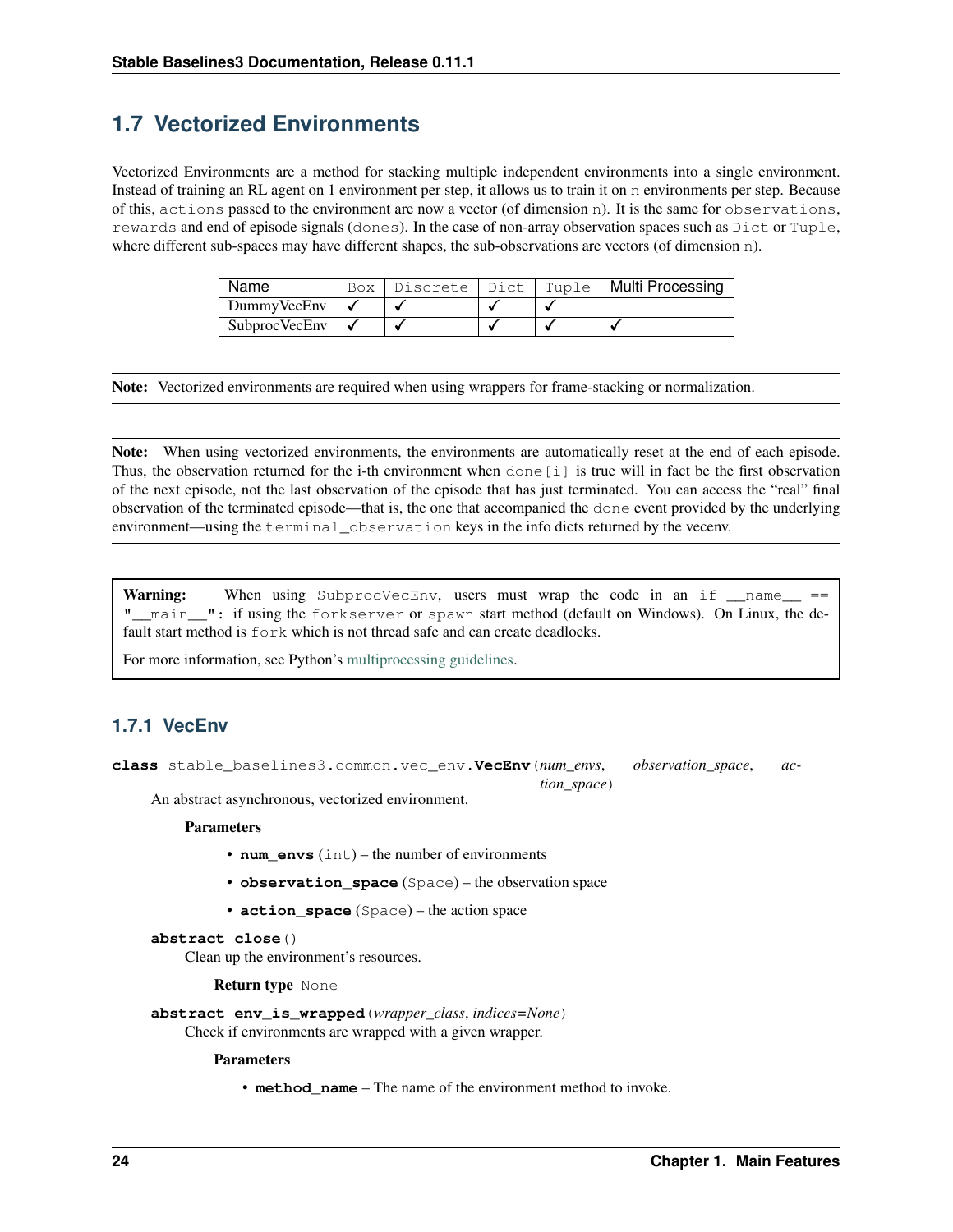- **indices** (Union[None, int, Iterable[int]]) Indices of envs whose method to call
- **method\_args** Any positional arguments to provide in the call
- **method\_kwargs** Any keyword arguments to provide in the call

Return type List[bool]

Returns True if the env is wrapped, False otherwise, for each env queried.

**abstract env\_method**(*method\_name*, *\*method\_args*, *indices=None*, *\*\*method\_kwargs*) Call instance methods of vectorized environments.

#### Parameters

- **method\_name** (str) The name of the environment method to invoke.
- **indices** (Union[None, int, Iterable[int]]) Indices of envs whose method to call
- **method\_args** Any positional arguments to provide in the call
- **method\_kwargs** Any keyword arguments to provide in the call

Return type List[Any]

Returns List of items returned by the environment's method call

### **abstract get\_attr**(*attr\_name*, *indices=None*)

Return attribute from vectorized environment.

#### Parameters

- **attr\_name** (str) The name of the attribute whose value to return
- **indices** (Union[None, int, Iterable[int]]) Indices of envs to get attribute from

```
Return type List[Any]
```
Returns List of values of 'attr\_name' in all environments

#### **get\_images**()

Return RGB images from each environment

Return type Sequence[ndarray]

#### **getattr\_depth\_check**(*name*, *already\_found*)

Check if an attribute reference is being hidden in a recursive call to \_\_getattr\_\_

#### Parameters

- **name**  $(str)$  name of attribute to check for
- **already\_found** (bool) whether this attribute has already been found in a wrapper

Return type Optional[str]

Returns name of module whose attribute is being shadowed, if any.

#### **render**(*mode='human'*)

Gym environment rendering

Parameters mode (str) – the rendering type

Return type Optional[ndarray]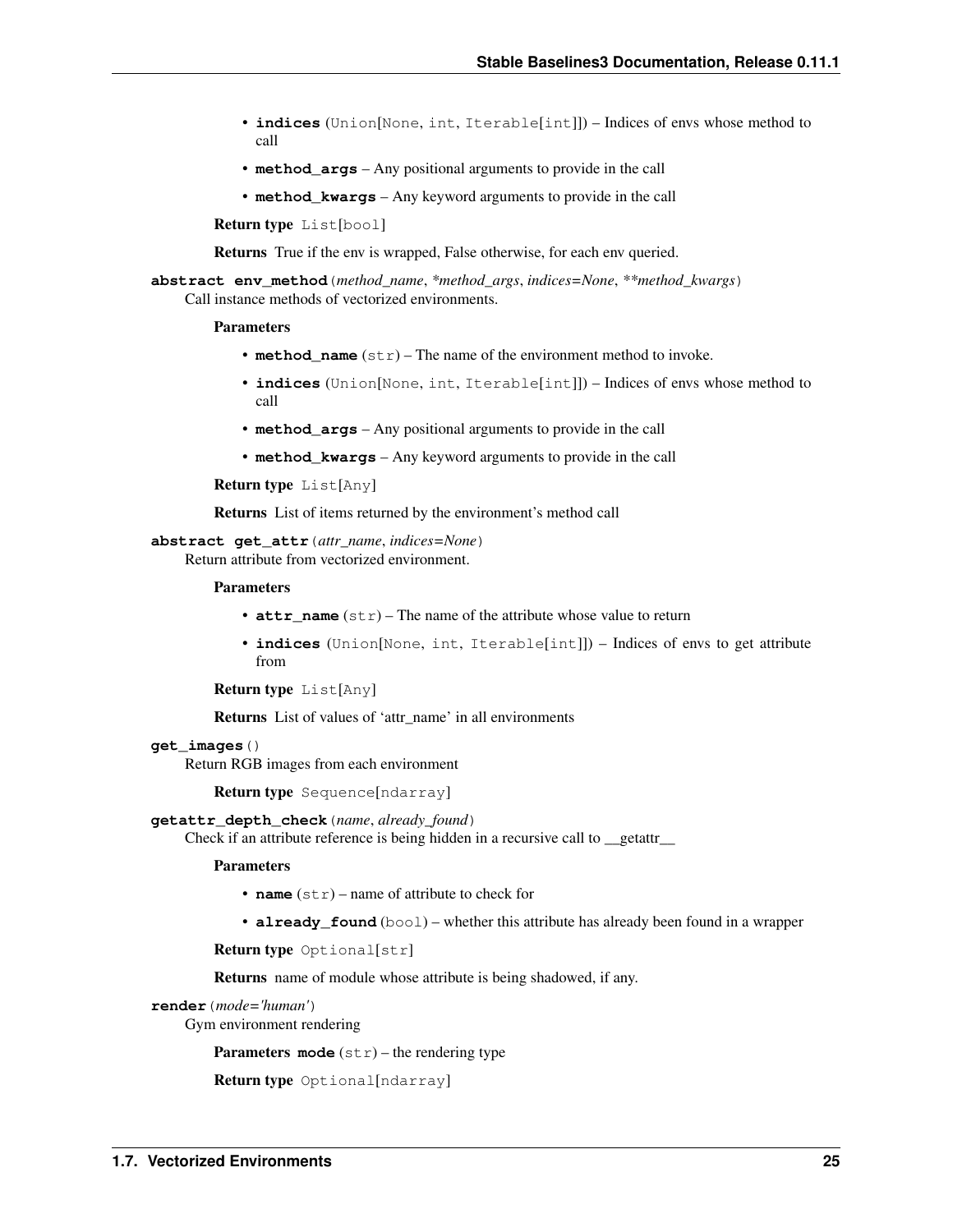#### **abstract reset**()

Reset all the environments and return an array of observations, or a tuple of observation arrays.

If step\_async is still doing work, that work will be cancelled and step\_wait() should not be called until step\_async() is invoked again.

Return type Union[ndarray, Dict[str, ndarray], Tuple[ndarray,...]]

Returns observation

#### **abstract seed**(*seed=None*)

Sets the random seeds for all environments, based on a given seed. Each individual environment will still get its own seed, by incrementing the given seed.

**Parameters seed** (Optional[int]) – The random seed. May be None for completely random seeding.

Return type List[Optional[int]]

Returns Returns a list containing the seeds for each individual env. Note that all list elements may be None, if the env does not return anything when being seeded.

**abstract set\_attr**(*attr\_name*, *value*, *indices=None*) Set attribute inside vectorized environments.

#### Parameters

- **attr\_name** (str) The name of attribute to assign new value
- **value** (Any) Value to assign to *attr\_name*
- **indices** (Union[None, int, Iterable[int]]) Indices of envs to assign value

Return type None

#### Returns

#### **step**(*actions*)

Step the environments with the given action

Parameters **actions** (ndarray) – the action

Return type Tuple[Union[ndarray, Dict[str, ndarray], Tuple[ndarray, . . . ]], ndarray, ndarray, List[Dict]]

Returns observation, reward, done, information

#### **abstract step\_async**(*actions*)

Tell all the environments to start taking a step with the given actions. Call step\_wait() to get the results of the step.

You should not call this if a step\_async run is already pending.

Return type None

#### **abstract step\_wait**()

Wait for the step taken with step\_async().

Return type Tuple[Union[ndarray, Dict[str, ndarray], Tuple[ndarray, . . . ]], ndarray, ndarray, List[Dict]]

Returns observation, reward, done, information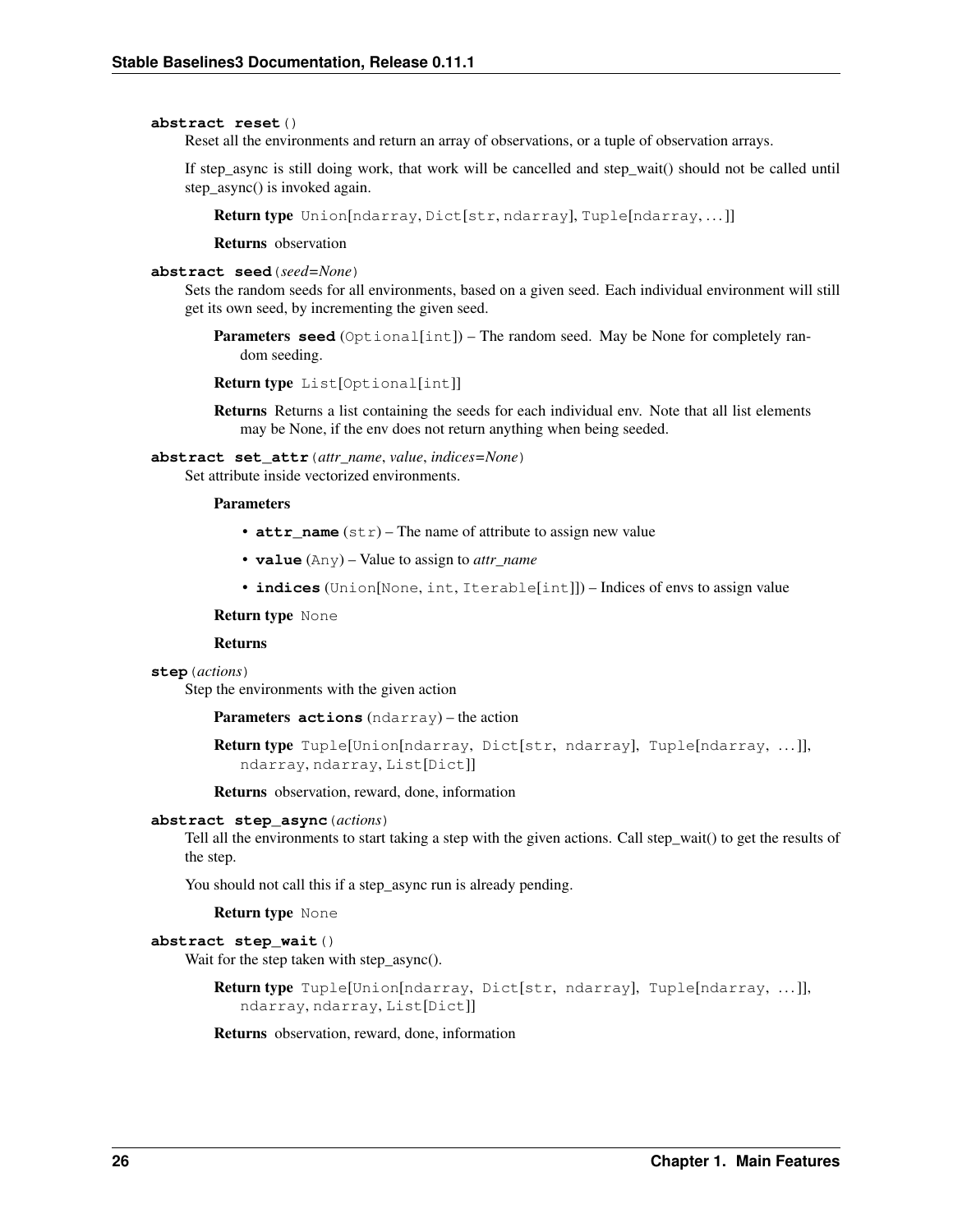## **1.7.2 DummyVecEnv**

**class** stable\_baselines3.common.vec\_env.**DummyVecEnv**(*env\_fns*)

Creates a simple vectorized wrapper for multiple environments, calling each environment in sequence on the current Python process. This is useful for computationally simple environment such as  $\text{cartpole}-v1$ , as the overhead of multiprocess or multithread outweighs the environment computation time. This can also be used for RL methods that require a vectorized environment, but that you want a single environments to train with.

**Parameters env fins** (List[Callable[[], Env]]) – a list of functions that return environments to vectorize

**close**()

Clean up the environment's resources.

#### Return type None

**env\_is\_wrapped**(*wrapper\_class*, *indices=None*)

Check if worker environments are wrapped with a given wrapper

Return type List[bool]

**env\_method**(*method\_name*, *\*method\_args*, *indices=None*, *\*\*method\_kwargs*) Call instance methods of vectorized environments.

```
Return type List[Any]
```
**get\_attr**(*attr\_name*, *indices=None*) Return attribute from vectorized environment (see base class).

Return type List[Any]

#### **get\_images**()

Return RGB images from each environment

Return type Sequence[ndarray]

#### **render**(*mode='human'*)

Gym environment rendering. If there are multiple environments then they are tiled together in one image via BaseVecEnv.render(). Otherwise (if self.num\_envs == 1), we pass the render call directly to the underlying environment.

Therefore, some arguments such as mode will have values that are valid only when num  $envs == 1$ .

Parameters mode  $(str)$  – The rendering type.

Return type Optional[ndarray]

#### **reset**()

Reset all the environments and return an array of observations, or a tuple of observation arrays.

If step async is still doing work, that work will be cancelled and step wait() should not be called until step\_async() is invoked again.

Return type Union[ndarray, Dict[str, ndarray], Tuple[ndarray,...]]

#### Returns observation

#### **seed**(*seed=None*)

Sets the random seeds for all environments, based on a given seed. Each individual environment will still get its own seed, by incrementing the given seed.

**Parameters seed** (Optional[int]) – The random seed. May be None for completely random seeding.

```
Return type List[Optional[int]]
```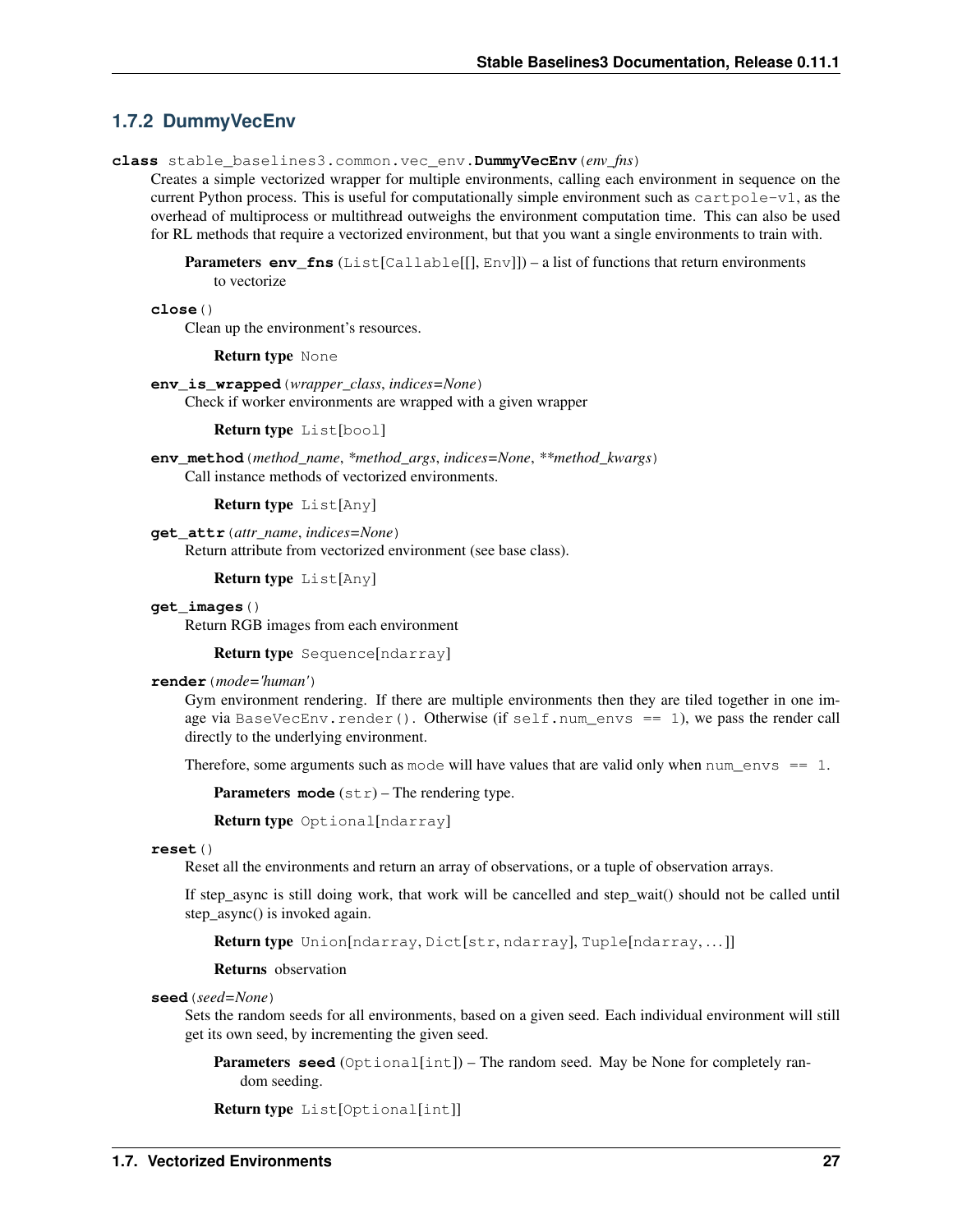Returns Returns a list containing the seeds for each individual env. Note that all list elements may be None, if the env does not return anything when being seeded.

#### **set\_attr**(*attr\_name*, *value*, *indices=None*)

Set attribute inside vectorized environments (see base class).

#### Return type None

**step\_async**(*actions*)

Tell all the environments to start taking a step with the given actions. Call step\_wait() to get the results of the step.

You should not call this if a step\_async run is already pending.

Return type None

#### **step\_wait**()

Wait for the step taken with step async().

Return type Tuple[Union[ndarray, Dict[str, ndarray], Tuple[ndarray, . . . ]], ndarray, ndarray, List[Dict]]

Returns observation, reward, done, information

## **1.7.3 SubprocVecEnv**

**class** stable\_baselines3.common.vec\_env.**SubprocVecEnv**(*env\_fns*, *start\_method=None*)

Creates a multiprocess vectorized wrapper for multiple environments, distributing each environment to its own process, allowing significant speed up when the environment is computationally complex.

For performance reasons, if your environment is not IO bound, the number of environments should not exceed the number of logical cores on your CPU.

Warning: Only 'forkserver' and 'spawn' start methods are thread-safe, which is important when Tensor-Flow sessions or other non thread-safe libraries are used in the parent (see issue #217). However, compared to 'fork' they incur a small start-up cost and have restrictions on global variables. With those methods, users must wrap the code in an if  $\_\_name{name} == \_\_main\_\_"$ : block. For more information, see the multiprocessing documentation.

#### **Parameters**

- **env\_fns** (List[Callable[[], Env]]) Environments to run in subprocesses
- **start\_method** (Optional[str]) method used to start the subprocesses. Must be one of the methods returned by multiprocessing.get\_all\_start\_methods(). Defaults to 'forkserver' on available platforms, and 'spawn' otherwise.

### **close**()

Clean up the environment's resources.

Return type None

**env\_is\_wrapped**(*wrapper\_class*, *indices=None*)

Check if worker environments are wrapped with a given wrapper

```
Return type List[bool]
```
**env\_method**(*method\_name*, *\*method\_args*, *indices=None*, *\*\*method\_kwargs*) Call instance methods of vectorized environments.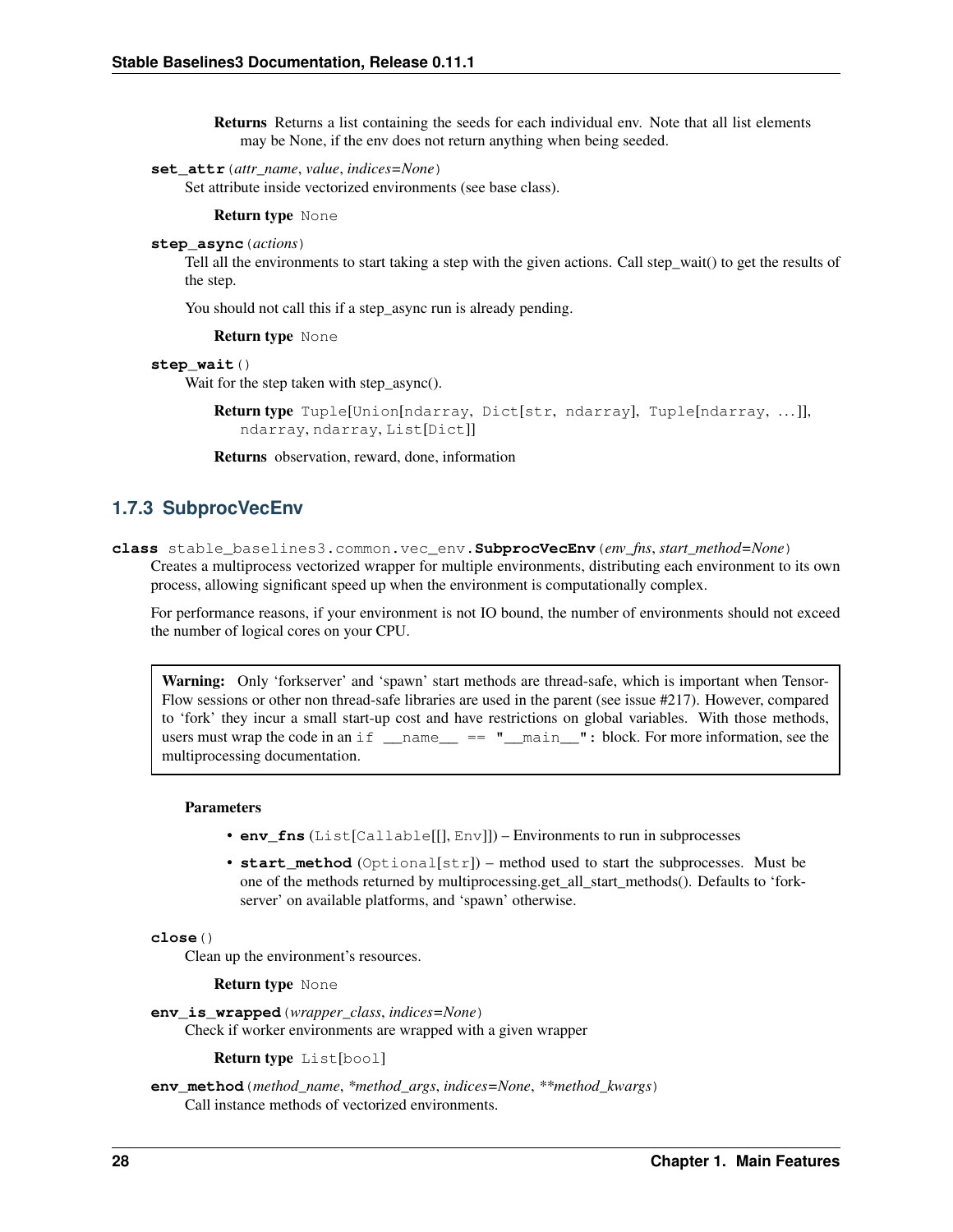Return type List[Any]

**get\_attr**(*attr\_name*, *indices=None*)

Return attribute from vectorized environment (see base class).

Return type List[Any]

#### **get\_images**()

Return RGB images from each environment

Return type Sequence[ndarray]

#### **reset**()

Reset all the environments and return an array of observations, or a tuple of observation arrays.

If step\_async is still doing work, that work will be cancelled and step\_wait() should not be called until step\_async() is invoked again.

```
Return type Union[ndarray, Dict[str, ndarray], Tuple[ndarray,...]]
```
Returns observation

#### **seed**(*seed=None*)

Sets the random seeds for all environments, based on a given seed. Each individual environment will still get its own seed, by incrementing the given seed.

Parameters **seed** (Optional[int]) – The random seed. May be None for completely random seeding.

```
Return type List[Optional[int]]
```
Returns Returns a list containing the seeds for each individual env. Note that all list elements may be None, if the env does not return anything when being seeded.

#### **set\_attr**(*attr\_name*, *value*, *indices=None*)

Set attribute inside vectorized environments (see base class).

#### Return type None

#### **step\_async**(*actions*)

Tell all the environments to start taking a step with the given actions. Call step\_wait() to get the results of the step.

You should not call this if a step\_async run is already pending.

Return type None

#### **step\_wait**()

Wait for the step taken with step\_async().

```
Return type Tuple[Union[ndarray, Dict[str, ndarray], Tuple[ndarray, . . . ]],
   ndarray, ndarray, List[Dict]]
```
Returns observation, reward, done, information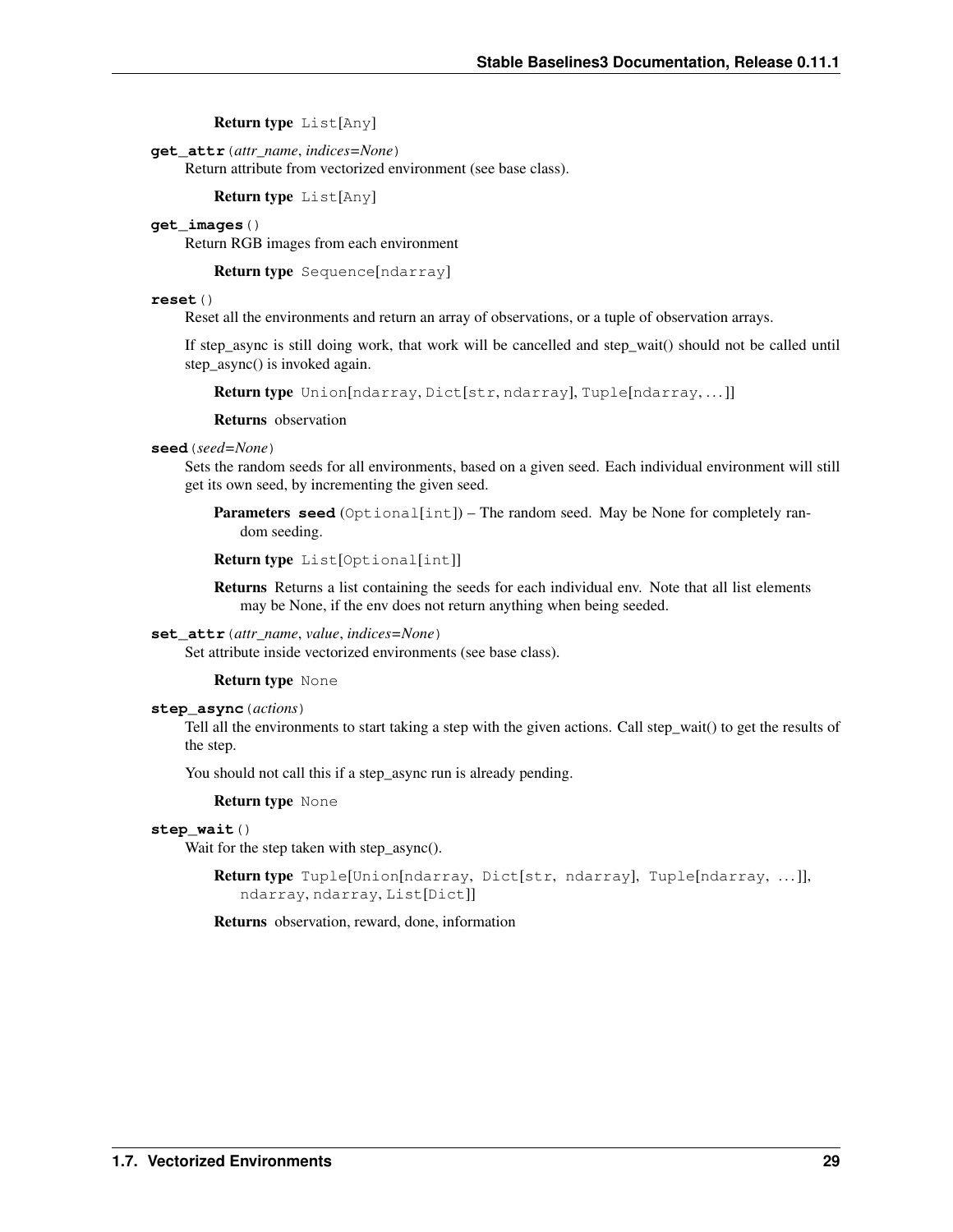## **1.7.4 Wrappers**

### **VecFrameStack**

**class** stable\_baselines3.common.vec\_env.**VecFrameStack**(*venv*, *n\_stack*, *channels\_order=None*) Frame stacking wrapper for vectorized environment. Designed for image observations.

Dimension to stack over is either first (channels-first) or last (channels-last), which is detected automatically using common.preprocessing.is\_image\_space\_channels\_first if observation is an image space.

#### Parameters

- **venv** (VecEnv) the vectorized environment to wrap
- **n\_stack** (int) Number of frames to stack
- **channels\_order** (Optional[str]) If "first", stack on first image dimension. If "last", stack on last dimension. If None, automatically detect channel to stack over in case of image observation or default to "last" (default).

#### **close**()

Clean up the environment's resources.

#### Return type None

#### **reset**()

Reset all environments

Return type ndarray

#### **step\_wait**()

Wait for the step taken with step\_async().

Return type Tuple[ndarray, ndarray, ndarray, List[Dict[str, Any]]]

Returns observation, reward, done, information

### **VecNormalize**

```
class stable_baselines3.common.vec_env.VecNormalize(venv, training=True,
                                                           norm_obs=True,
                                                           norm_reward=True,
                                                           clip_obs=10.0,
                                                           clip_reward=10.0,
                                                            gamma=0.99, epsilon=1e-08)
```
A moving average, normalizing wrapper for vectorized environment. has support for saving/loading moving average,

#### Parameters

- **venv** (VecEnv) the vectorized environment to wrap
- **training** (bool) Whether to update or not the moving average
- **norm** obs (bool) Whether to normalize observation or not (default: True)
- **norm\_reward** (bool) Whether to normalize rewards or not (default: True)
- **clip\_obs** (float) Max absolute value for observation
- **clip reward** (float) Max value absolute for discounted reward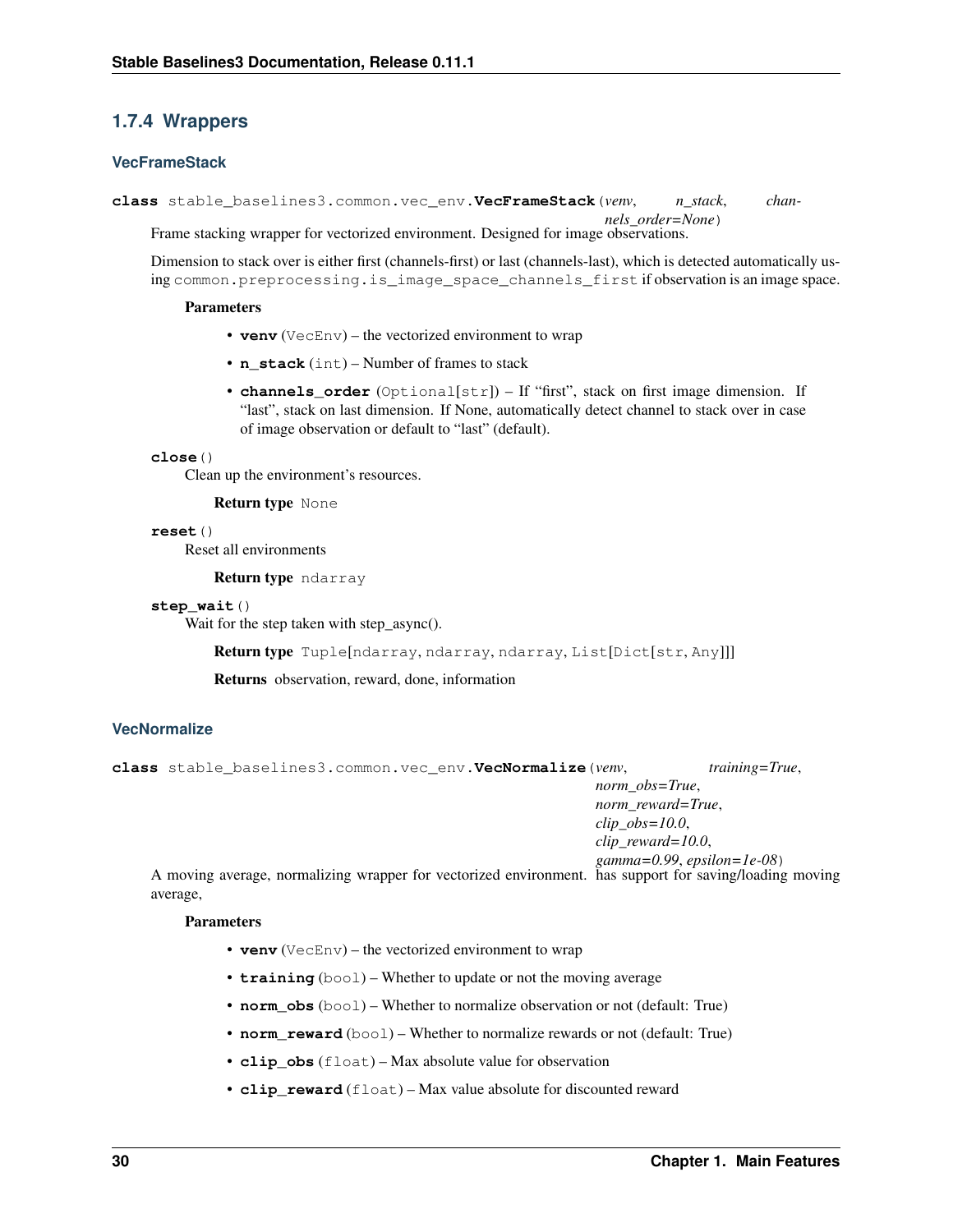- **gamma** (float) discount factor
- **epsilon** (float) To avoid division by zero

#### **get\_original\_obs**()

Returns an unnormalized version of the observations from the most recent step or reset.

Return type Union[ndarray, Dict[str, ndarray]]

#### **get\_original\_reward**()

Returns an unnormalized version of the rewards from the most recent step.

#### Return type ndarray

**static load**(*load\_path*, *venv*) Loads a saved VecNormalize object.

#### Parameters

- **load\_path** (str) the path to load from.
- **venv** (VecEnv) the VecEnv to wrap.

Return type VecNormalize

#### Returns

#### **normalize\_obs**(*obs*)

Normalize observations using this VecNormalize's observations statistics. Calling this method does not update statistics.

Return type Union[ndarray, Dict[str, ndarray]]

#### **normalize\_reward**(*reward*)

Normalize rewards using this VecNormalize's rewards statistics. Calling this method does not update statistics.

Return type ndarray

#### **reset**()

Reset all environments :rtype: Union[ndarray, Dict[str, ndarray]] :return: first observation of the episode

#### **save**(*save\_path*)

Save current VecNormalize object with all running statistics and settings (e.g. clip\_obs)

Parameters **save\_path** (str) – The path to save to

#### Return type None

#### **set\_venv**(*venv*)

Sets the vector environment to wrap to venv.

Also sets attributes derived from this such as *num\_env*.

#### Parameters venv (VecEnv) -

#### Return type None

#### **step\_wait**()

Apply sequence of actions to sequence of environments actions -> (observations, rewards, dones)

where dones is a boolean vector indicating whether each element is new.

Return type Tuple[Union[ndarray, Dict[str, ndarray], Tuple[ndarray, . . . ]], ndarray, ndarray, List[Dict]]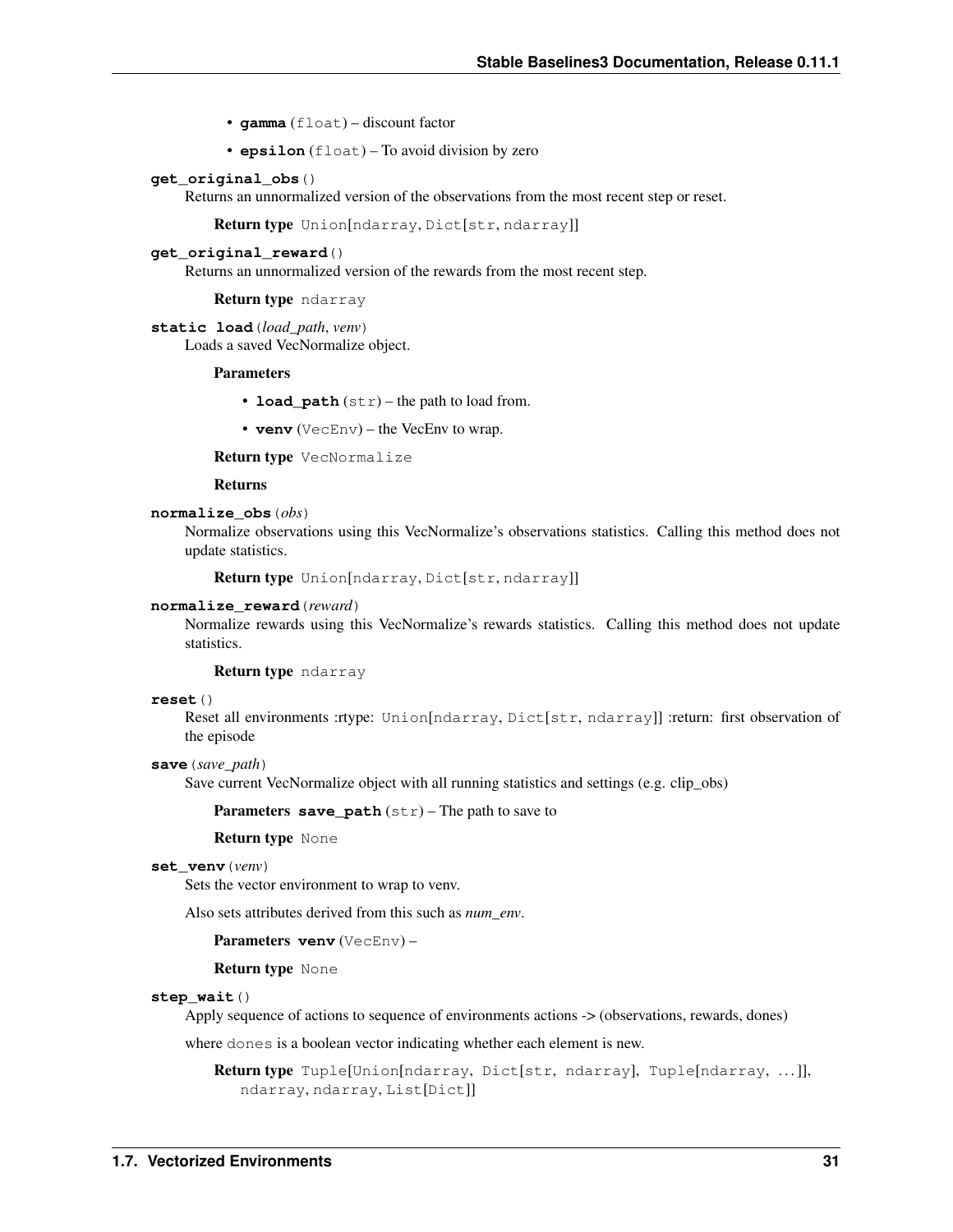### **VecVideoRecorder**

```
class stable_baselines3.common.vec_env.VecVideoRecorder(venv, video_folder,
                                                               record_video_trigger,
                                                               video_length=200,
```
*name\_prefix='rl-video'*) Wraps a VecEnv or VecEnvWrapper object to record rendered image as mp4 video. It requires ffmpeg or avconv to be installed on the machine.

#### Parameters

- **venv** (VecEnv) –
- **video\_folder** (str) Where to save videos
- **record video trigger** (Callable[[int], bool]) Function that defines when to start recording. The function takes the current number of step, and returns whether we should start recording or not.
- **video\_length** (int) Length of recorded videos
- **name\_prefix** (str) Prefix to the video name

#### **close**()

Clean up the environment's resources.

#### Return type None

#### **reset**()

Reset all the environments and return an array of observations, or a tuple of observation arrays.

If step async is still doing work, that work will be cancelled and step wait() should not be called until step\_async() is invoked again.

Return type Union[ndarray, Dict[str, ndarray], Tuple[ndarray,...]]

Returns observation

#### **step\_wait**()

Wait for the step taken with step\_async().

```
Return type Tuple[Union[ndarray, Dict[str, ndarray], Tuple[ndarray, ...]],
   ndarray, ndarray, List[Dict]]
```
Returns observation, reward, done, information

### **VecCheckNan**

**class** stable\_baselines3.common.vec\_env.**VecCheckNan**(*venv*, *raise\_exception=False*, *warn\_once=True*,

#### *check\_inf=True*)

NaN and inf checking wrapper for vectorized environment, will raise a warning by default, allowing you to know from what the NaN of inf originated from.

#### **Parameters**

- **venv** (VecEnv) the vectorized environment to wrap
- **raise\_exception** (bool) Whether or not to raise a ValueError, instead of a User-Warning
- **warn\_once** (bool) Whether or not to only warn once.
- **check** inf (bool) Whether or not to check for  $+i$ nf or -inf as well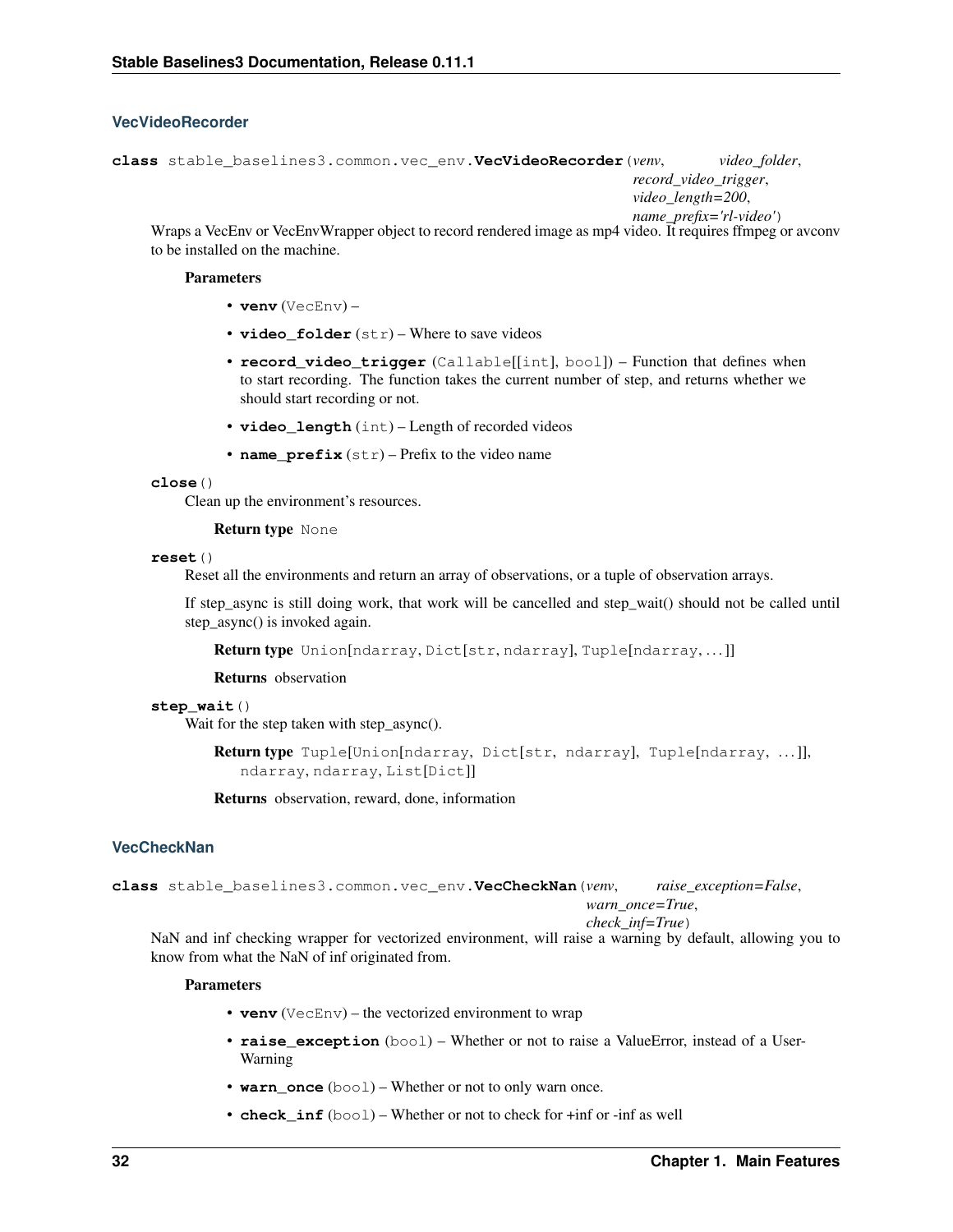#### **reset**()

Reset all the environments and return an array of observations, or a tuple of observation arrays.

If step\_async is still doing work, that work will be cancelled and step\_wait() should not be called until step\_async() is invoked again.

Return type Union[ndarray, Dict[str, ndarray], Tuple[ndarray,...]]

Returns observation

### **step\_async**(*actions*)

Tell all the environments to start taking a step with the given actions. Call step\_wait() to get the results of the step.

You should not call this if a step\_async run is already pending.

Return type None

```
step_wait()
```
Wait for the step taken with step\_async().

Return type Tuple[Union[ndarray, Dict[str, ndarray], Tuple[ndarray, . . . ]], ndarray, ndarray, List[Dict]]

Returns observation, reward, done, information

### **VecTransposeImage**

```
class stable_baselines3.common.vec_env.VecTransposeImage(venv)
     Re-order channels, from HxWxC to CxHxW. It is required for PyTorch convolution layers.
```

```
Parameters venv (VecEnv) –
```
#### **close**()

Clean up the environment's resources.

Return type None

**reset**()

Reset all environments

Return type ndarray

#### **step\_wait**()

Wait for the step taken with step\_async().

Return type Tuple[Union[ndarray, Dict[str, ndarray], Tuple[ndarray, . . . ]], ndarray, ndarray, List[Dict]]

Returns observation, reward, done, information

### **static transpose\_image**(*image*)

Transpose an image or batch of images (re-order channels).

Parameters **image** (ndarray) –

Return type ndarray

Returns

```
static transpose_space(observation_space)
    Transpose an observation space (re-order channels).
```
Parameters **observation\_space** (Box) –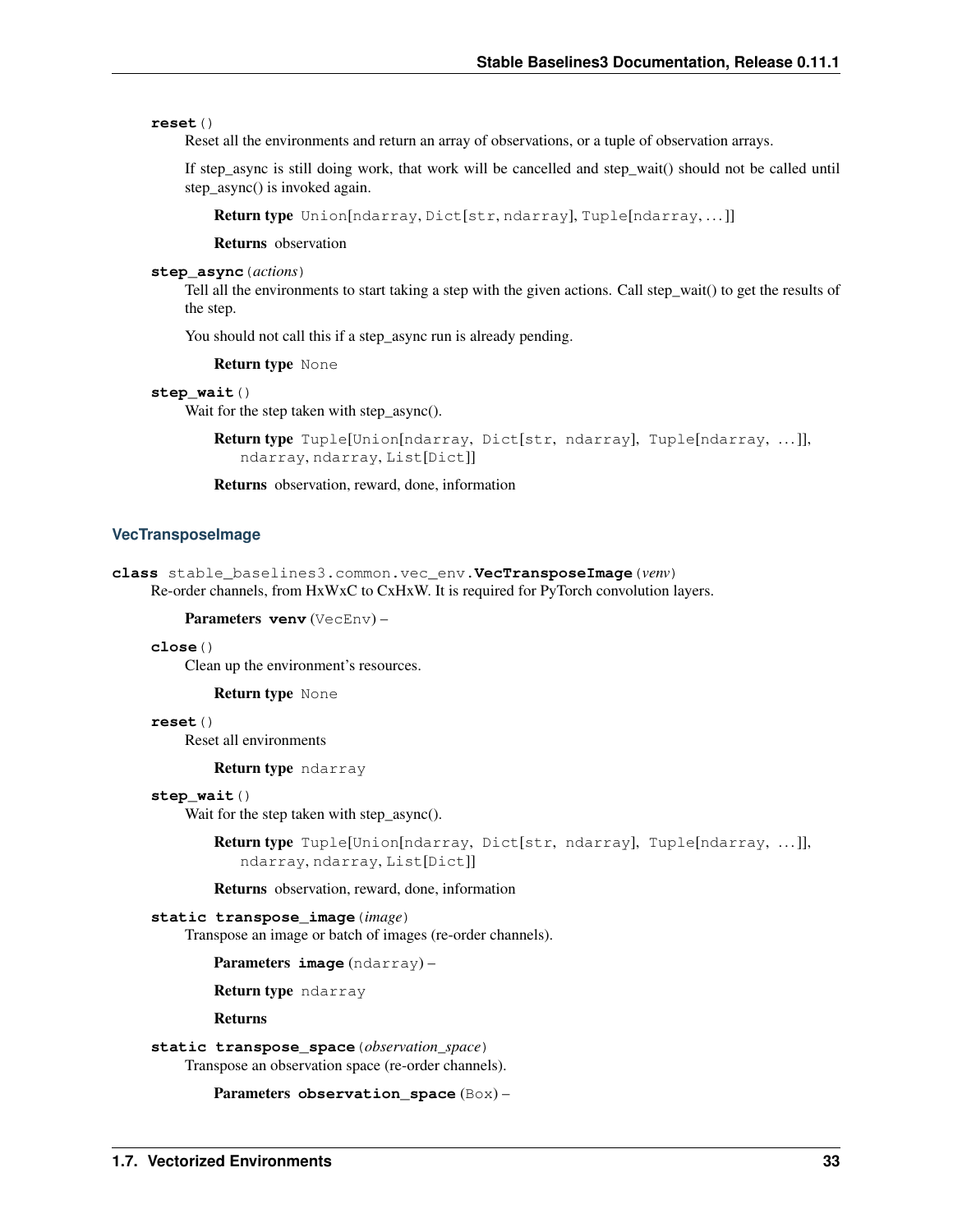Return type Box

Returns

# **1.8 Using Custom Environments**

To use the rl baselines with custom environments, they just need to follow the *gym* interface. That is to say, your environment must implement the following methods (and inherits from OpenAI Gym Class):

Note: If you are using images as input, the input values must be in [0, 255] and np.uint8 as the observation is normalized (dividing by 255 to have values in [0, 1]) when using CNN policies. Images can be either channel-first or channel-last.

```
import gym
from gym import spaces
class CustomEnv(gym.Env):
  """Custom Environment that follows gym interface"""
 metadata = {'render.modes': ['human']}
  def __init__(self, arg1, arg2, ...):
   super(CustomEnv, self). __init__()
    # Define action and observation space
    # They must be gym.spaces objects
    # Example when using discrete actions:
    self.action_space = spaces.Discrete(N_DISCRETE_ACTIONS)
    # Example for using image as input (can be channel-first or channel-last):
    self.observation_space = spaces.Box(low=0, high=255,
                                         shape=(HEIGHT, WIDTH, N_CHANNELS), dtype=np.
˓→uint8)
  def step(self, action):
    ...
    return observation, reward, done, info
  def reset(self):
    ...
   return observation # reward, done, info can't be included
  def render(self, mode='human'):
    ...
  def close (self):
    ...
```
Then you can define and train a RL agent with:

```
# Instantiate the env
env = CustomEnv(arg1, ...)
# Define and Train the agent
model = A2C('CnnPolicy', env).learn(total_timesteps=1000)
```
To check that your environment follows the gym interface, please use:

```
from stable_baselines3.common.env_checker import check_env
```

```
env = CustomEnv(arg1, ...)
```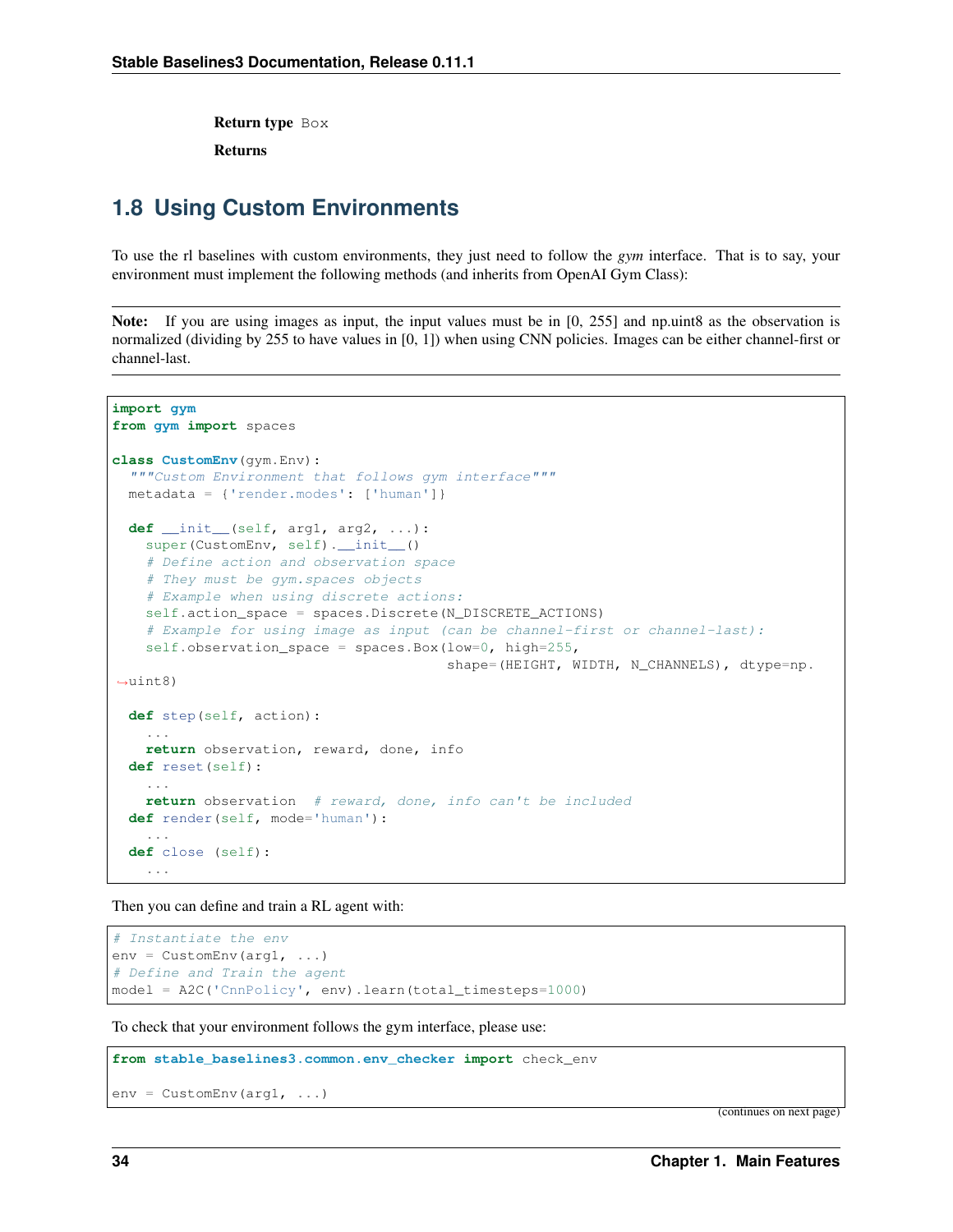```
# It will check your custom environment and output additional warnings if needed
check_env(env)
```
We have created a [colab notebook](https://colab.research.google.com/github/araffin/rl-tutorial-jnrr19/blob/master/5_custom_gym_env.ipynb) for a concrete example of creating a custom environment.

You can also find a [complete guide online](https://github.com/openai/gym/blob/master/docs/creating-environments.md) on creating a custom Gym environment.

Optionally, you can also register the environment with gym, that will allow you to create the RL agent in one line (and use gym.make() to instantiate the env).

In the project, for testing purposes, we use a custom environment named IdentityEnv defined [in this file.](https://github.com/hill-a/stable-baselines/blob/master/stable_baselines/common/identity_env.py) An example of how to use it can be found [here.](https://github.com/hill-a/stable-baselines/blob/master/tests/test_identity.py)

# **1.9 Custom Policy Network**

Stable Baselines3 provides policy networks for images (CnnPolicies) and other type of input features (MlpPolicies).

Warning: For A2C and PPO, continuous actions are clipped during training and testing (to avoid out of bound error). SAC, DDPG and TD3 squash the action, using a tanh () transformation, which handles bounds more correctly.

## **1.9.1 Custom Policy Architecture**

One way of customising the policy network architecture is to pass arguments when creating the model, using policy\_kwargs parameter:

```
import gym
import torch as th
from stable_baselines3 import PPO
# Custom actor (pi) and value function (vf) networks
# of two layers of size 32 each with Relu activation function
policy_kwargs = dict(activation_fn=th.nn.ReLU,
                     net_arch=[dict(pi=[32, 32], vf=[32, 32])])
# Create the agent
model = PPO("MlpPolicy", "CartPole-v1", policy_kwargs=policy_kwargs, verbose=1)
# Retrieve the environment
env = model.get_env()
# Train the agent
model.learn(total_timesteps=100000)
# Save the agent
model.save("ppo_cartpole")
del model
# the policy_kwargs are automatically loaded
model = PPO.load("ppo_cartpole", env=env)
```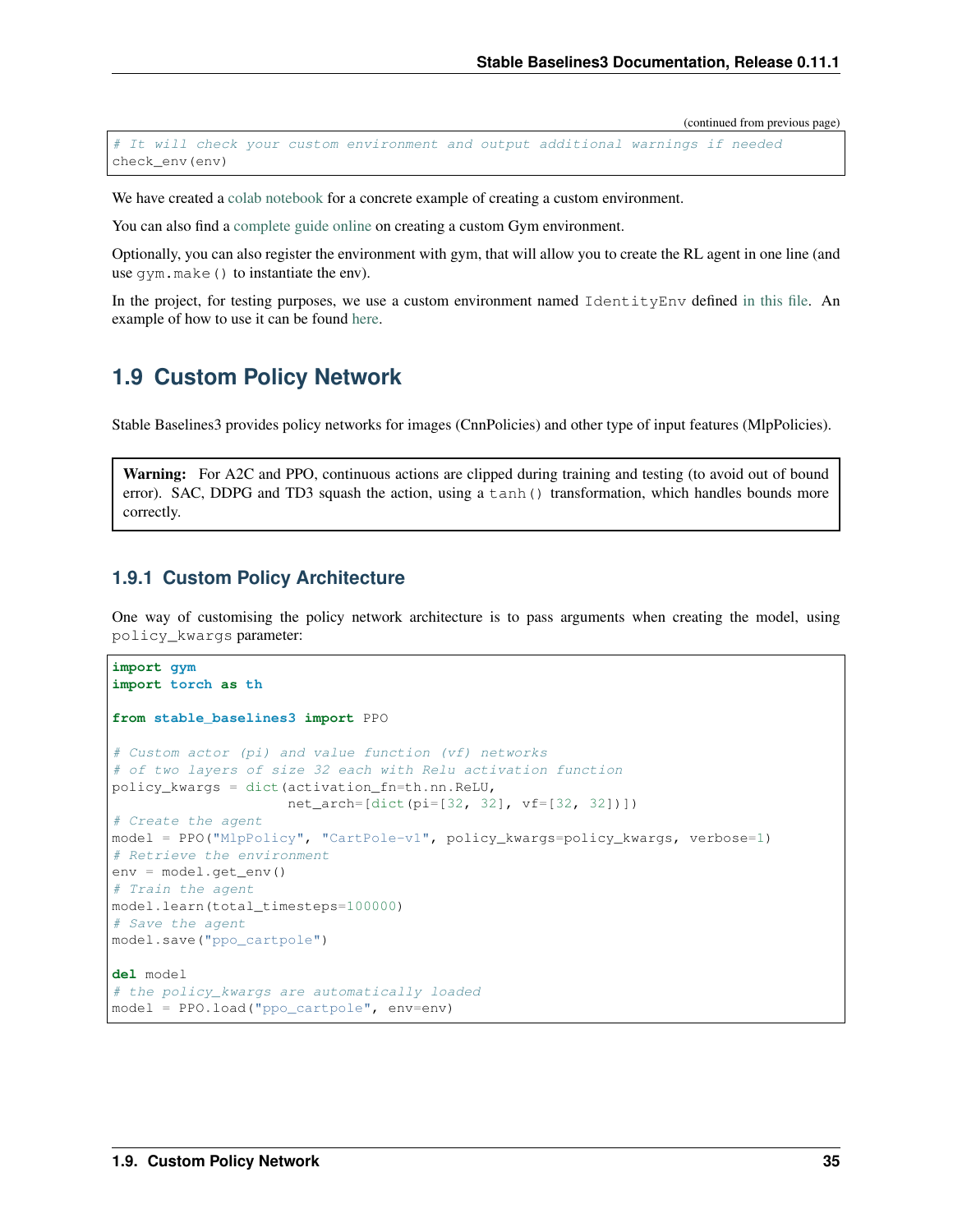## **1.9.2 Custom Feature Extractor**

If you want to have a custom feature extractor (e.g. custom CNN when using images), you can define class that derives from BaseFeaturesExtractor and then pass it to the model when training.

Note: By default the feature extractor is shared between the actor and the critic to save computation (when applicable). However, this can be changed by defining a custom policy for on-policy algorithms or setting share features extractor=False in the policy kwargs for off-policy algorithms (and when applicable).

```
import gym
import torch as th
import torch.nn as nn
from stable_baselines3 import PPO
from stable_baselines3.common.torch_layers import BaseFeaturesExtractor
class CustomCNN(BaseFeaturesExtractor):
    """
    :param observation_space: (gym.Space)
    :param features_dim: (int) Number of features extracted.
        This corresponds to the number of unit for the last layer.
    "" "" "
    def __init__(self, observation_space: gym.spaces.Box, features_dim: int = 256):
        super(CustomCNN, self).__init_(observation_space, features_dim)
        # We assume CxHxW images (channels first)
        # Re-ordering will be done by pre-preprocessing or wrapper
        n_input_channels = observation_space.shape[0]
        self.cnn = nn.Sequential(
            nn.Conv2d(n_input_channels, 32, kernel_size=8, stride=4, padding=0),
            nn.ReLU(),
            nn.Conv2d(32, 64, kernel_size=4, stride=2, padding=0),
            nn.ReLU(),
            nn.Flatten(),
        \lambda# Compute shape by doing one forward pass
        with th.no_grad():
            n_flatten = self.cnn(
                th.as_tensor(observation_space.sample()[None]).float()
            ).shape[1]
        self.linear = nn.Sequential(nn.Linear(n_flatten, features_dim), nn.ReLU())
    def forward(self, observations: th.Tensor) -> th.Tensor:
        return self.linear(self.cnn(observations))
policy_kwargs = dict(
    features_extractor_class=CustomCNN,
    features_extractor_kwargs=dict(features_dim=128),
)
model = PPO("CnnPolicy", "BreakoutNoFrameskip-v4", policy_kwargs=policy_kwargs,
˓→verbose=1)
model.learn(1000)
```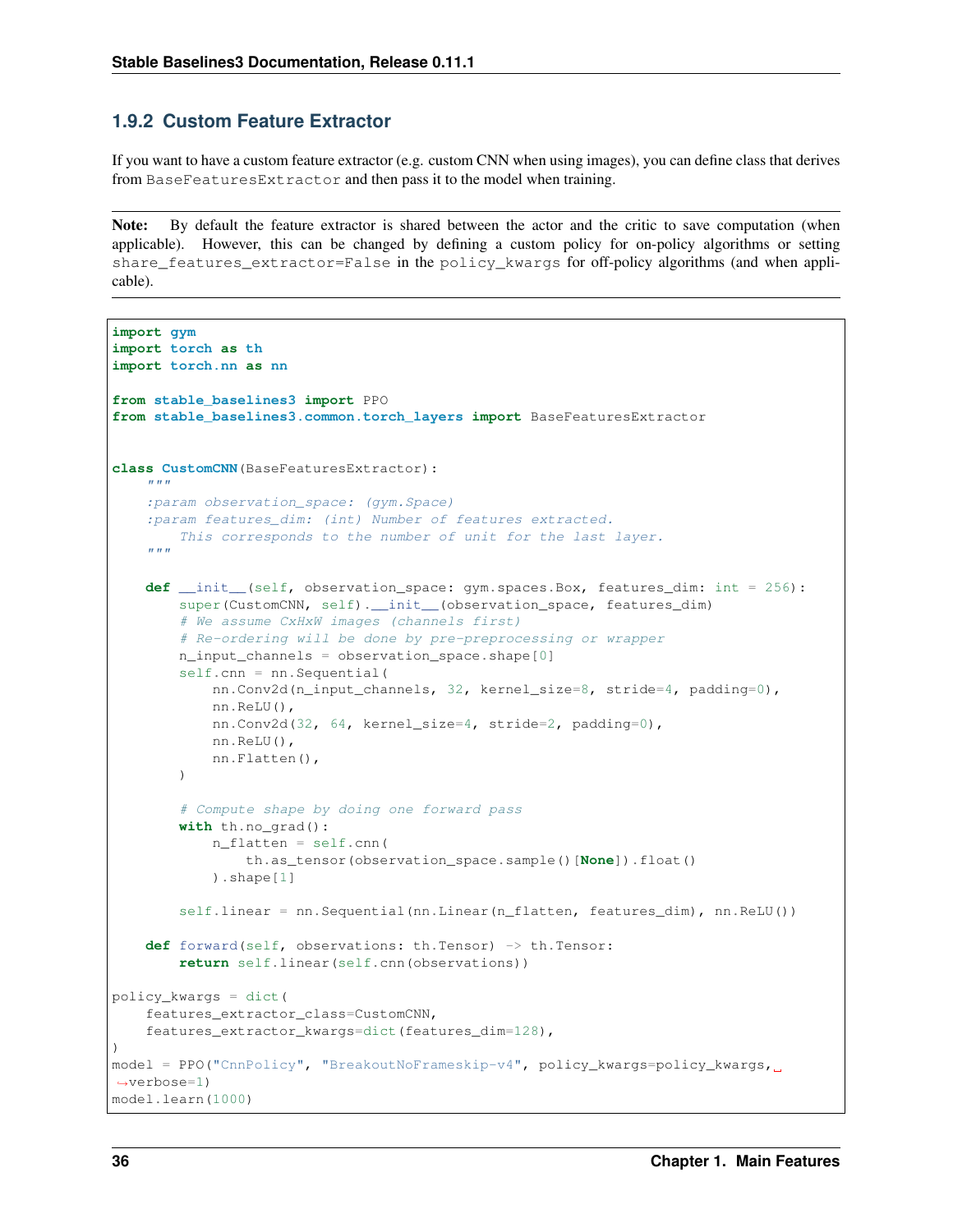# **1.9.3 On-Policy Algorithms**

## **Shared Networks**

The net arch parameter of A2C and PPO policies allows to specify the amount and size of the hidden layers and how many of them are shared between the policy network and the value network. It is assumed to be a list with the following structure:

- 1. An arbitrary length (zero allowed) number of integers each specifying the number of units in a shared layer. If the number of ints is zero, there will be no shared layers.
- 2. An optional dict, to specify the following non-shared layers for the value network and the policy network. It is formatted like dict  $(vf=[\texttt{value layer sizes}]\text{, }pi=[\texttt{spolicy layer sizes}]\text{). If it is}$ missing any of the keys (pi or vf), no non-shared layers (empty list) is assumed.

In short: [<shared layers>, dict(vf=[<non-shared value network layers>], pi=[<non-shared policy network layers>])].

## **Examples**

Two shared layers of size 128: net\_arch=[128, 128]

obs | <128>  $\|$  $<128>$ /  $\sqrt{ }$ action value

Value network deeper than policy network, first layer shared:  $net\_arch=[128, dict(vf=[256, 256])]$ 

|        | obs   |       |
|--------|-------|-------|
|        | <128> |       |
|        |       |       |
| action |       | <256> |
|        |       |       |
|        |       | <256> |
|        |       |       |
|        |       | value |
|        |       |       |

Initially shared then diverging: [128, dict(vf=[256], pi=[16])]

|        | obs   |  |
|--------|-------|--|
|        |       |  |
|        | <128> |  |
|        |       |  |
| <16>   | <256> |  |
|        |       |  |
| action | value |  |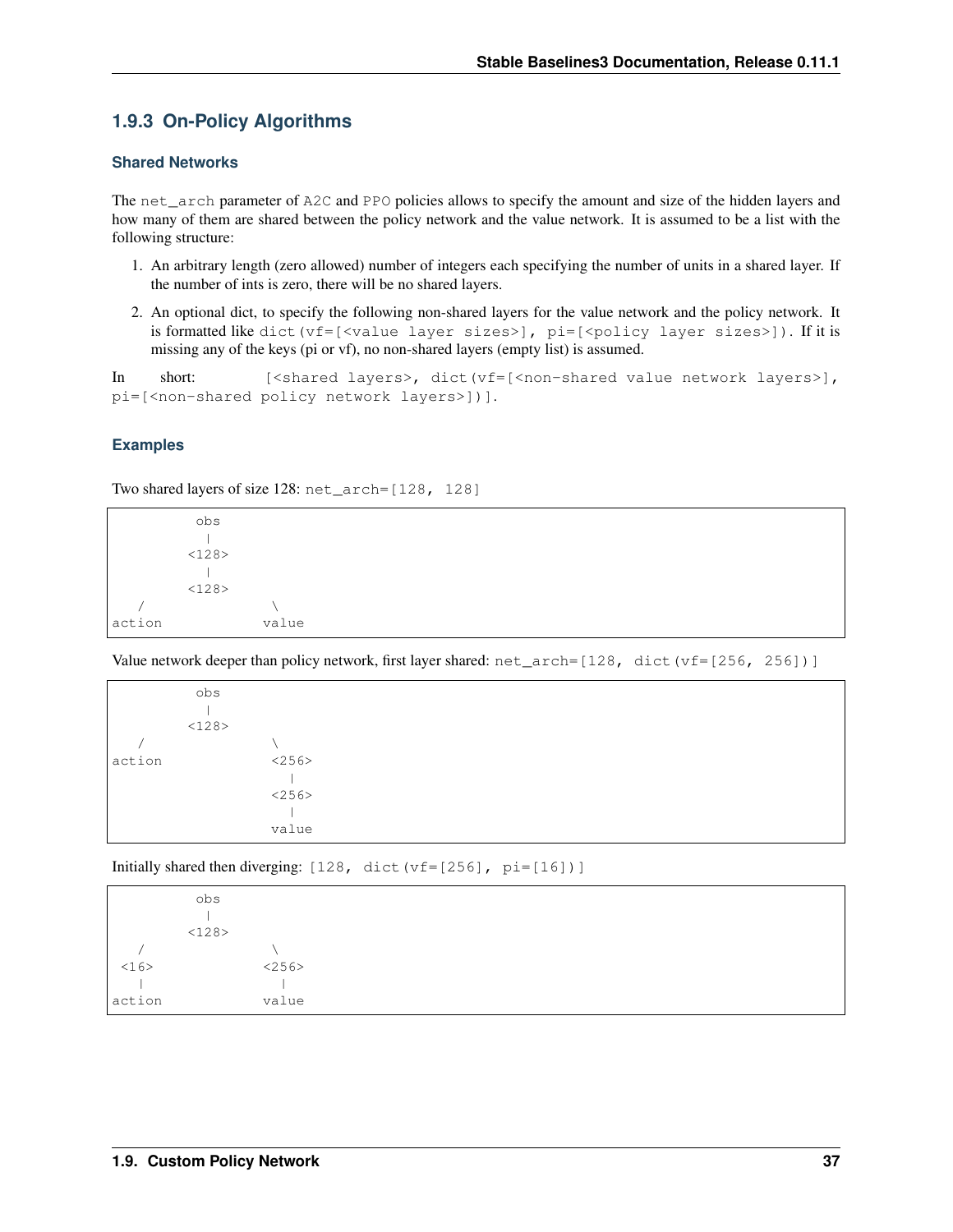## **Advanced Example**

If your task requires even more granular control over the policy/value architecture, you can redefine the policy directly:

```
from typing import Callable, Dict, List, Optional, Tuple, Type, Union
import gym
import torch as th
from torch import nn
from stable_baselines3 import PPO
from stable_baselines3.common.policies import ActorCriticPolicy
class CustomNetwork(nn.Module):
    """
    Custom network for policy and value function.
    It receives as input the features extracted by the feature extractor.
    :param feature_dim: dimension of the features extracted with the features_
˓→extractor (e.g. features from a CNN)
   :param last_layer_dim_pi: (int) number of units for the last layer of the policy_
\rightarrownetwork
    :param last_layer_dim_vf: (int) number of units for the last layer of the value
˓→network
    "''"''"''"def __init__(
        self,
        feature_dim: int,
        last_layer_dim_pi: int = 64,
       last_layer_dim_vf: int = 64,
   ):
        super(CustomNetwork, self). __init__()
        # IMPORTANT:
        # Save output dimensions, used to create the distributions
        self.latent_dim_pi = last_layer_dim_pi
        self.latent_dim_vf = last_layer_dim_vf
        # Policy network
        self.policy_net = nn.Sequential(
            nn.Linear(feature_dim, last_layer_dim_pi), nn.ReLU()
        )
        # Value network
        self.value_net = nn.Sequential(
            nn.Linear(feature_dim, last_layer_dim_vf), nn.ReLU()
        \lambdadef forward(self, features: th.Tensor) -> Tuple[th.Tensor, th.Tensor]:
        "''":return: (th.Tensor, th.Tensor) latent_policy, latent_value of the specified_
˓→network.
            If all layers are shared, then ``latent_policy == latent_value``
        "''"return self.policy_net(features), self.value_net(features)
```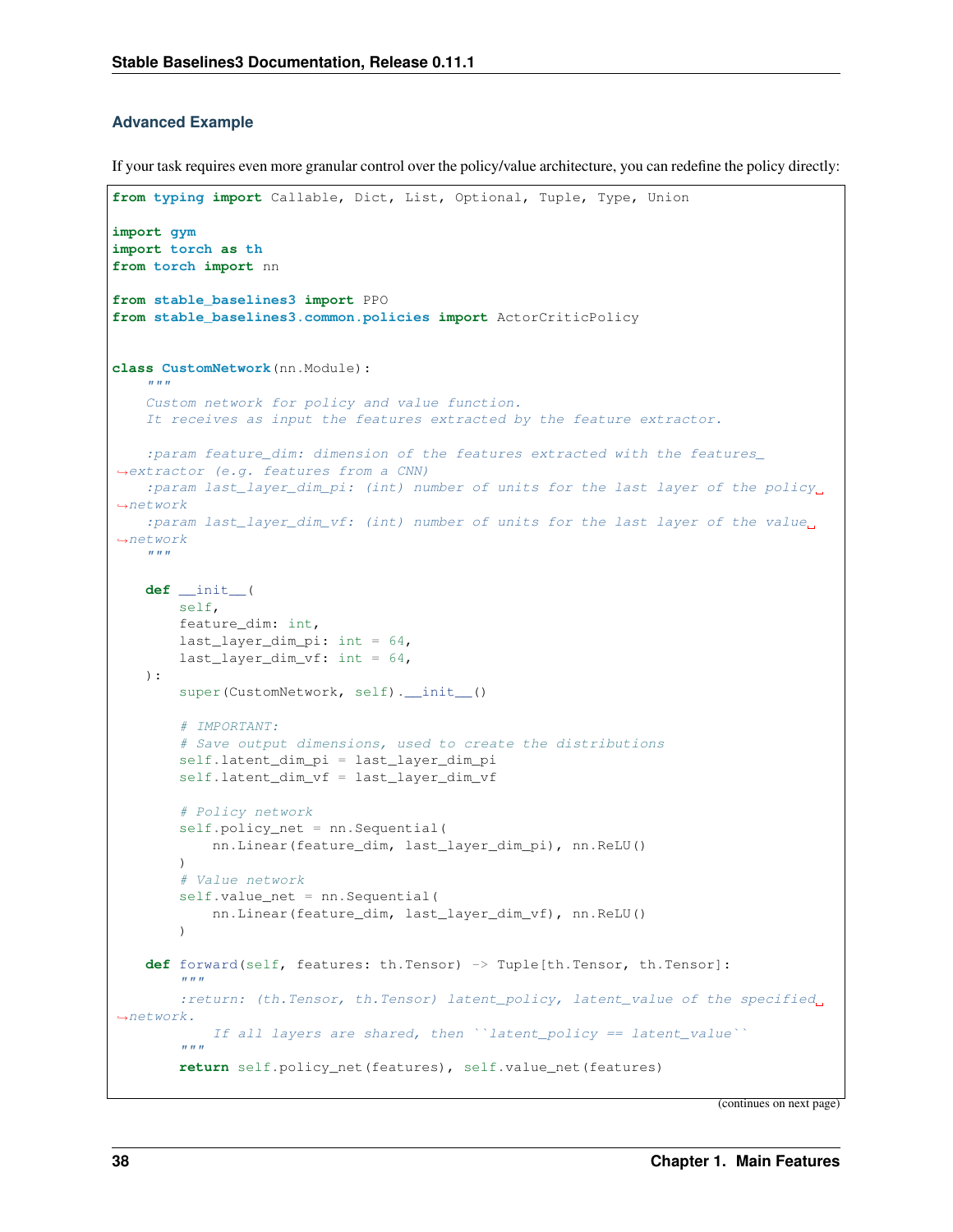```
class CustomActorCriticPolicy(ActorCriticPolicy):
   def __init__(
        self,
        observation_space: gym.spaces.Space,
        action_space: gym.spaces.Space,
        lr_schedule: Callable[[float], float],
        net_arch: Optional[List[Union[int, Dict[str, List[int]]]]] = None,
        activation_fn: Type[nn.Module] = nn.Tanh,
        *args,
        **kwargs,
    ):
        super(CustomActorCriticPolicy, self). init_(
            observation_space,
            action_space,
            lr_schedule,
            net_arch,
            activation_fn,
            # Pass remaining arguments to base class
            *args,
            **kwargs,
        \lambda# Disable orthogonal initialization
        self.ortho_init = False
    def _build_mlp_extractor(self) -> None:
        self.mlp extractor = CustomNetwork(self.features dim)
model = PPO(CustomActorCriticPolicy, "CartPole-v1", verbose=1)
model.learn(5000)
```
# **1.9.4 Off-Policy Algorithms**

If you need a network architecture that is different for the actor and the critic when using SAC, DDPG or TD3, you can pass a dictionary of the following structure: dict (qf=[<critic network architecture>], pi=[<actor network architecture>]).

For example, if you want a different architecture for the actor (aka  $p_i$ ) and the critic (Q-function aka  $q_i$ ) networks, then you can specify net\_arch=dict(qf= $[400, 300]$ , pi= $[64, 64]$ ).

Otherwise, to have actor and critic that share the same network architecture, you only need to specify net arch=[256, 256] (here, two hidden layers of 256 units each).

Note: Compared to their on-policy counterparts, no shared layers (other than the feature extractor) between the actor and the critic are allowed (to prevent issues with target networks).

```
from stable_baselines3 import SAC
# Custom actor architecture with two layers of 64 units each
# Custom critic architecture with two layers of 400 and 300 units
policy_kwargs = dict(net_arch=dict(pi=[64, 64], qf=[400, 300]))
```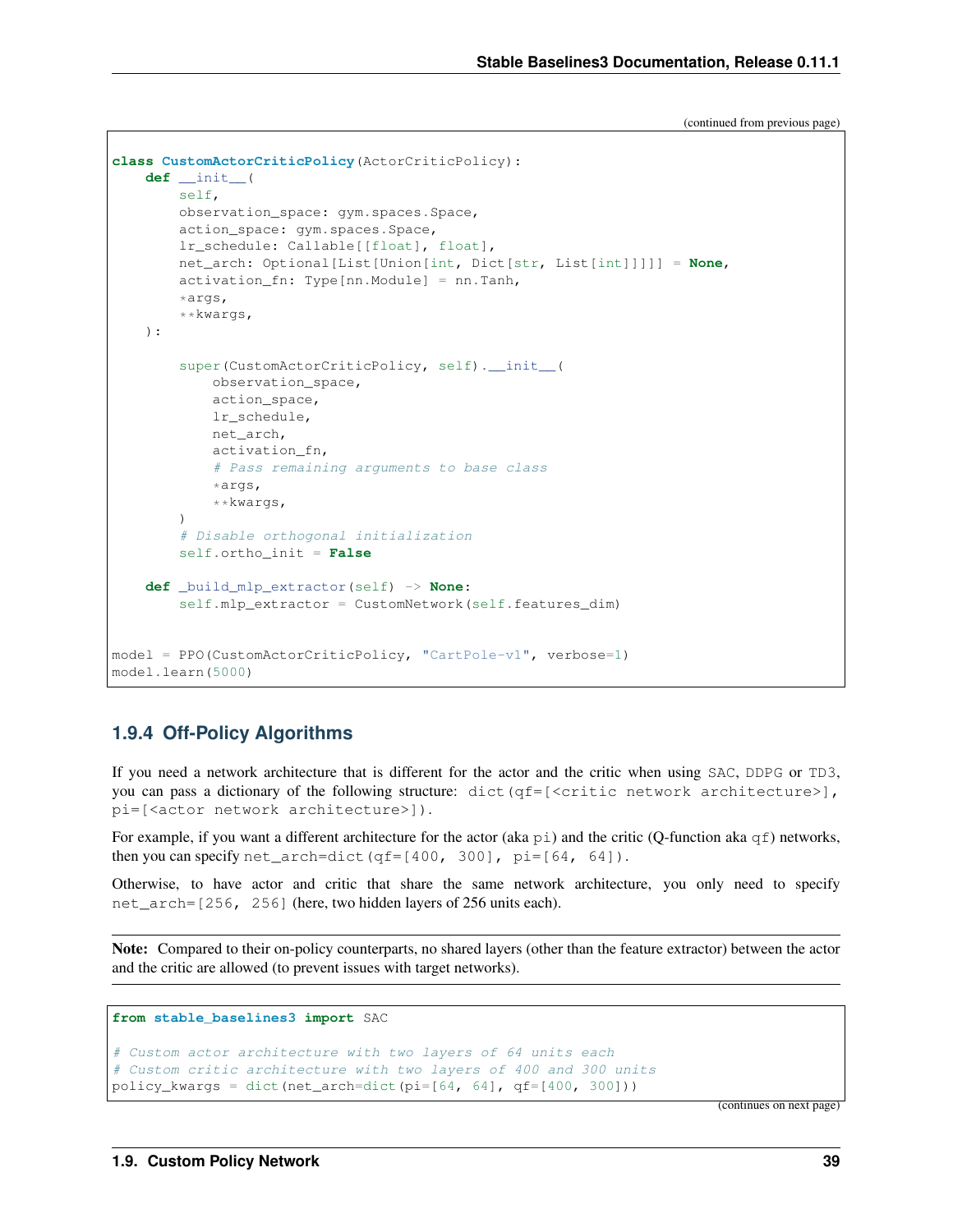```
# Create the agent
model = SAC("MlpPolicy", "Pendulum-v0", policy_kwargs=policy_kwargs, verbose=1)
model.learn(5000)
```
# **1.10 Callbacks**

A callback is a set of functions that will be called at given stages of the training procedure. You can use callbacks to access internal state of the RL model during training. It allows one to do monitoring, auto saving, model manipulation, progress bars, . . .

## **1.10.1 Custom Callback**

To build a custom callback, you need to create a class that derives from BaseCallback. This will give you access to events (\_on\_training\_start, \_on\_step) and useful variables (like *self.model* for the RL model).

You can find two examples of custom callbacks in the documentation: one for saving the best model according to the training reward (see *[Examples](#page-15-0)*), and one for logging additional values with Tensorboard (see *[Tensorboard section](#page-51-0)*).

```
from stable_baselines3.common.callbacks import BaseCallback
class CustomCallback(BaseCallback):
    """
    A custom callback that derives from ``BaseCallback``.
    :param verbose: (int) Verbosity level 0: not output 1: info 2: debug
    "''"def __init__(self, verbose=0):
        super(CustomCallback, self).__init__(verbose)
        # Those variables will be accessible in the callback
        # (they are defined in the base class)
        # The RL model
        # self.model = None # type: BaseAlgorithm
        # An alias for self.model.get_env(), the environment used for training
        # self.training_env = None # type: Union[gym.Env, VecEnv, None]
        # Number of time the callback was called
        # self.n_calls = 0 # type: int
        # self.num_timesteps = 0 # type: int
        # local and global variables
        # self.locals = None # type: Dict[str, Any]
        # self.globals = None # type: Dict[str, Any]
        # The logger object, used to report things in the terminal
        # self.logger = None # stable_baselines3.common.logger
        # # Sometimes, for event callback, it is useful
        # # to have access to the parent object
        # self.parent = None # type: Optional[BaseCallback]
    def _on_training_start(self) -> None:
        \overline{u}"" \overline{u}This method is called before the first rollout starts.
        "''"''"''"pass
```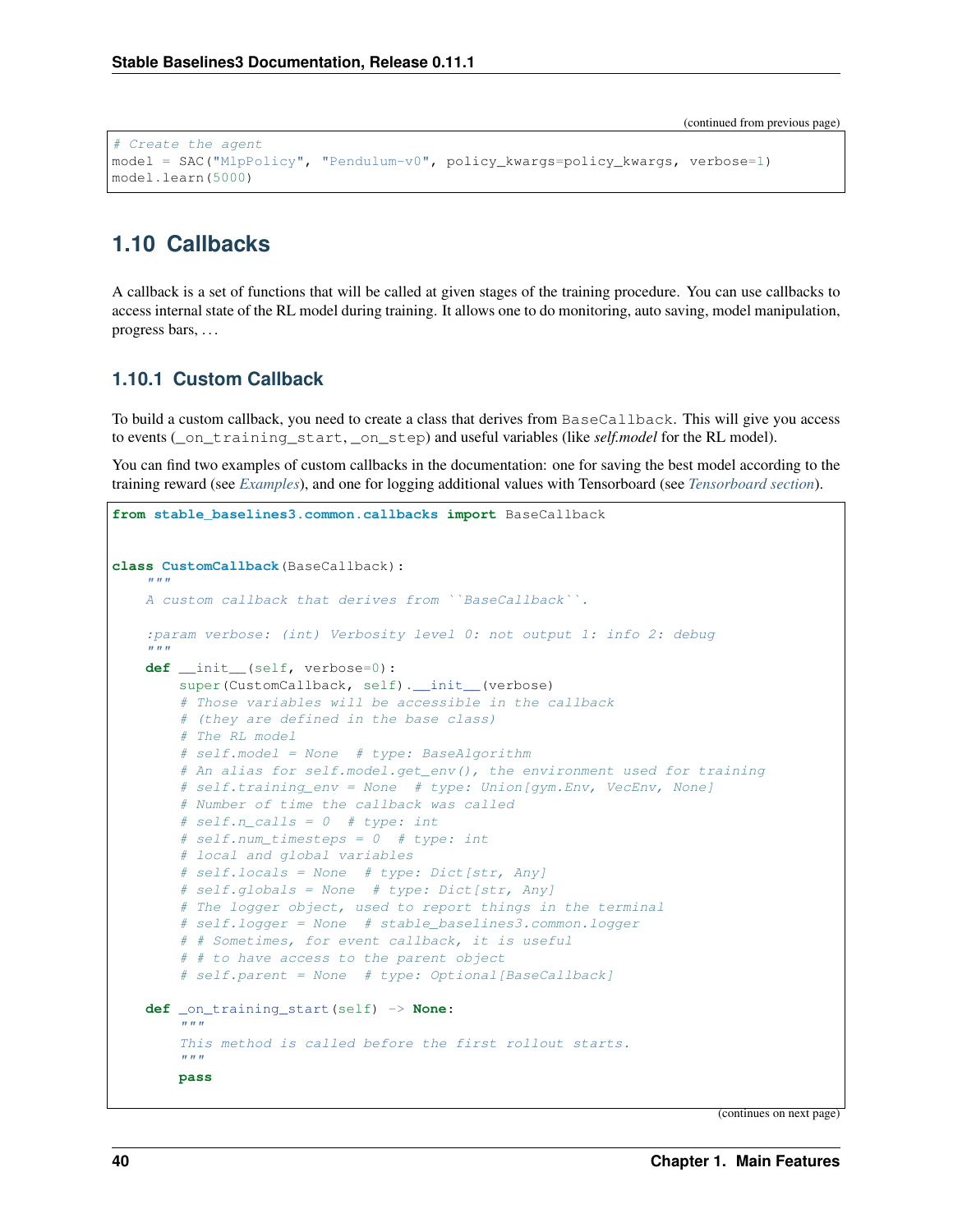```
def _on_rollout_start(self) -> None:
     "''"''"''"A rollout is the collection of environment interaction
     using the current policy.
     This event is triggered before collecting new samples.
     \boldsymbol{u} \boldsymbol{u} \boldsymbol{n}pass
def _on_step(self) -> bool:
      ''" "
     This method will be called by the model after each call to `env.step()`.
     For child callback (of an `EventCallback`), this will be called
     when the event is triggered.
     :return: (bool) If the callback returns False, training is aborted early.
     \boldsymbol{u} \boldsymbol{u} \boldsymbol{n}return True
def _on_rollout_end(self) -> None:
     "''"This event is triggered before updating the policy.
     "''"''"''"pass
def _on_training_end(self) -> None:
     \boldsymbol{H} . \boldsymbol{H}This event is triggered before exiting the 'learn()' method.
     \boldsymbol{u} \boldsymbol{u} \boldsymbol{n}pass
```
Note: self.num\_timesteps corresponds to the total number of steps taken in the environment, i.e., it is the number of environments multiplied by the number of time  $env$ .  $step()$  was called

For the other algorithms, self.num\_timesteps is incremented by n\_envs (number of environments) after each call to env.step()

Note: For off-policy algorithms like SAC, DDPG, TD3 or DQN, the notion of rollout corresponds to the steps taken in the environment between two updates.

## <span id="page-44-0"></span>**1.10.2 Event Callback**

Compared to Keras, Stable Baselines provides a second type of BaseCallback, named EventCallback that is meant to trigger events. When an event is triggered, then a child callback is called.

As an example, *[EvalCallback](#page-46-0)* is an EventCallback that will trigger its child callback when there is a new best model. A child callback is for instance *[StopTrainingOnRewardThreshold](#page-47-0)* that stops the training if the mean reward achieved by the RL model is above a threshold.

Note: We recommend to take a look at the source code of *[EvalCallback](#page-46-0)* and *[StopTrainingOnRewardThreshold](#page-47-0)* to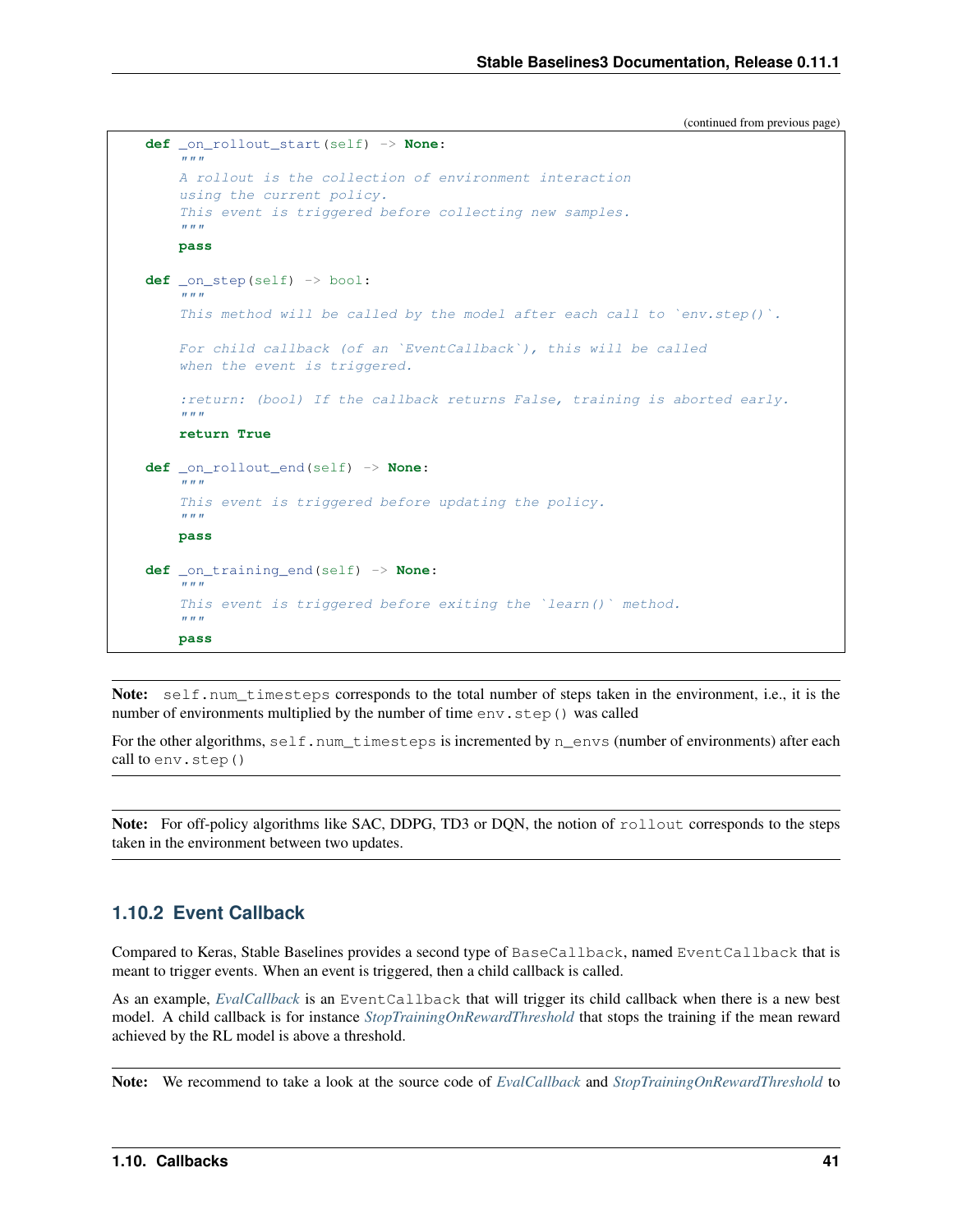have a better overview of what can be achieved with this kind of callbacks.

```
class EventCallback(BaseCallback):
    """
    Base class for triggering callback on event.
    :param callback: (Optional[BaseCallback]) Callback that will be called
       when an event is triggered.
    :param verbose: (int)
    "''"''"def __init__(self, callback: Optional[BaseCallback] = None, verbose: int = 0):
       super(EventCallback, self).__init_(verbose=verbose)
       self.callback = callback
        # Give access to the parent
       if callback is not None:
            self.callback.parent = self
    ...
   def _on_event(self) -> bool:
       if self.callback is not None:
           return self.callback()
       return True
```
## **1.10.3 Callback Collection**

Stable Baselines provides you with a set of common callbacks for:

- saving the model periodically (*[CheckpointCallback](#page-45-0)*)
- evaluating the model periodically and saving the best one (*[EvalCallback](#page-46-0)*)
- chaining callbacks (*[CallbackList](#page-46-1)*)
- triggering callback on events (*[Event Callback](#page-44-0)*, *[EveryNTimesteps](#page-47-1)*)
- stopping the training early based on a reward threshold (*[StopTrainingOnRewardThreshold](#page-47-0)*)

### <span id="page-45-0"></span>**CheckpointCallback**

Callback for saving a model every save\_freq steps, you must specify a log folder (save\_path) and optionally a prefix for the checkpoints (rl\_model by default).

```
from stable_baselines3 import SAC
from stable_baselines3.common.callbacks import CheckpointCallback
# Save a checkpoint every 1000 steps
checkpoint_callback = CheckpointCallback(save_freq=1000, save_path='./logs/',
                                         name_prefix='rl_model')
model = SAC('MlpPolicy', 'Pendulum-v0')
model.learn(2000, callback=checkpoint_callback)
```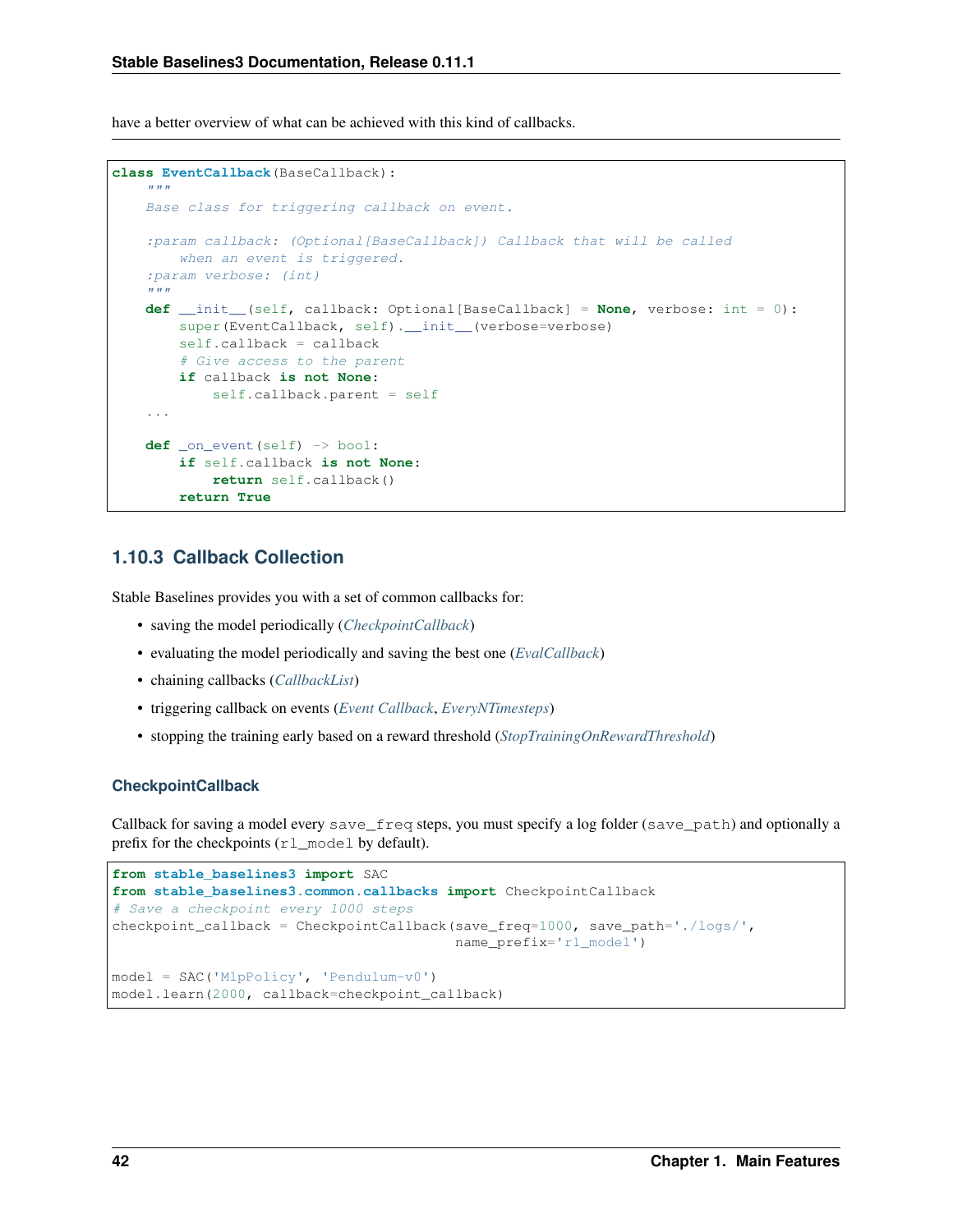## <span id="page-46-0"></span>**EvalCallback**

Evaluate periodically the performance of an agent, using a separate test environment. It will save the best model if best\_model\_save\_path folder is specified and save the evaluations results in a numpy archive (*evaluations.npz*) if log\_path folder is specified.

Note: You can pass a child callback via the callback\_on\_new\_best argument. It will be triggered each time there is a new best model.

```
import gym
from stable_baselines3 import SAC
from stable_baselines3.common.callbacks import EvalCallback
# Separate evaluation env
eval_env = gym.make('Pendulum-v0')
# Use deterministic actions for evaluation
eval_callback = EvalCallback(eval_env, best_model_save_path='./logs/',
                             log_path='./logs/', eval_freq=500,
                             deterministic=True, render=False)
model = SAC('MlpPolicy', 'Pendulum-v0')
model.learn(5000, callback=eval_callback)
```
## <span id="page-46-1"></span>**CallbackList**

Class for chaining callbacks, they will be called sequentially. Alternatively, you can pass directly a list of callbacks to the *learn()* method, it will be converted automatically to a CallbackList.

```
import gym
from stable_baselines3 import SAC
from stable_baselines3.common.callbacks import CallbackList, CheckpointCallback,
˓→EvalCallback
checkpoint_callback = CheckpointCallback(save_freq=1000, save_path='./logs/')
# Separate evaluation env
eval_env = gym.make('Pendulum-v0')
eval_callback = EvalCallback(eval_env, best_model_save_path='./logs/best_model',
                             log_path='./logs/results', eval_freq=500)
# Create the callback list
callback = CallbackList([checkpoint_callback, eval_callback])
model = SAC('MlpPolicy', 'Pendulum-v0')
# Equivalent to:
# model.learn(5000, callback=[checkpoint_callback, eval_callback])
model.learn(5000, callback=callback)
```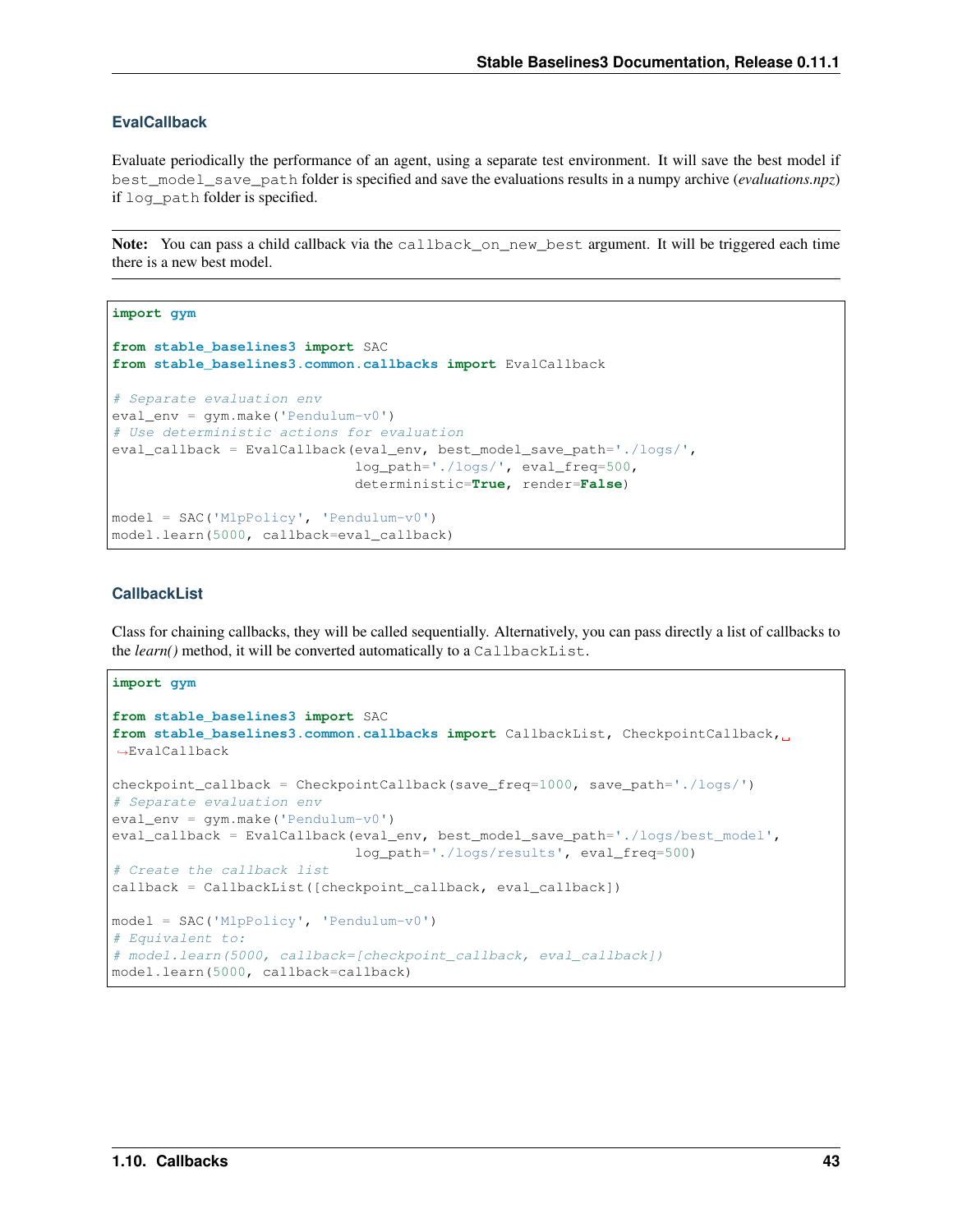### <span id="page-47-0"></span>**StopTrainingOnRewardThreshold**

Stop the training once a threshold in episodic reward (mean episode reward over the evaluations) has been reached (i.e., when the model is good enough). It must be used with the *[EvalCallback](#page-46-0)* and use the event triggered by a new best model.

```
import gym
from stable_baselines3 import SAC
from stable_baselines3.common.callbacks import EvalCallback,
˓→StopTrainingOnRewardThreshold
# Separate evaluation env
eval_env = gym.make('Pendulum-v0')
# Stop training when the model reaches the reward threshold
callback_on_best = StopTrainingOnRewardThreshold(reward_threshold=-200, verbose=1)
eval_callback = EvalCallback(eval_env, callback_on_new_best=callback_on_best, u
˓→verbose=1)
model = SAC('MlpPolicy', 'Pendulum-v0', verbose=1)
# Almost infinite number of timesteps, but the training will stop
# early as soon as the reward threshold is reached
model.learn(int(1e10), callback=eval_callback)
```
## <span id="page-47-1"></span>**EveryNTimesteps**

An *[Event Callback](#page-44-0)* that will trigger its child callback every n\_steps timesteps.

Note: Because of the way PPO1 and TRPO work (they rely on MPI), n\_steps is a lower bound between two events.

```
import gym
from stable_baselines3 import PPO
from stable_baselines3.common.callbacks import CheckpointCallback, EveryNTimesteps
# this is equivalent to defining CheckpointCallback(save_freq=500)
# checkpoint_callback will be triggered every 500 steps
checkpoint_on_event = CheckpointCallback(save_freq=1, save_path='./logs/')
event_callback = EveryNTimesteps(n_steps=500, callback=checkpoint_on_event)
model = PPO('MlpPolicy', 'Pendulum-v0', verbose=1)
model.learn(int(2e4), callback=event_callback)
```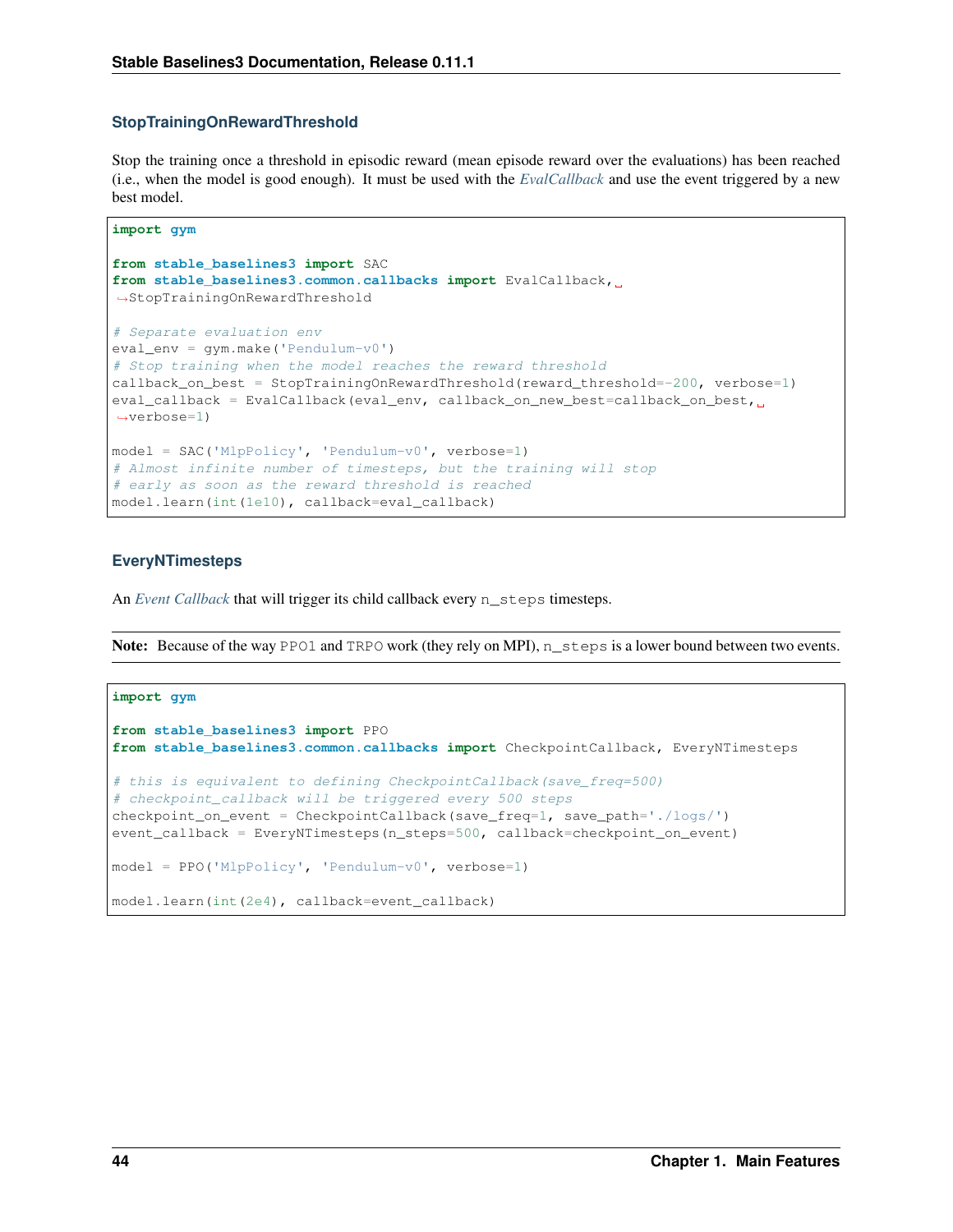### **StopTrainingOnMaxEpisodes**

Stop the training upon reaching the maximum number of episodes, regardless of the model's total\_timesteps value. Also, presumes that, for multiple environments, the desired behavior is that the agent trains on each env for max\_episodes and in total for max\_episodes \* n\_envs episodes.

Note: For multiple environments, the agent will train for a total of  $max$  pisodes  $*$  n envs episodes. However, it can't be guaranteed that this training will occur for an exact number of max\_episodes per environment. Thus, there is an assumption that, on average, each environment ran for max\_episodes.

```
from stable_baselines3 import A2C
from stable_baselines3.common.callbacks import StopTrainingOnMaxEpisodes
# Stops training when the model reaches the maximum number of episodes
callback_max_episodes = StopTrainingOnMaxEpisodes(max_episodes=5, verbose=1)
model = A2C('MlpPolicy', 'Pendulum-v0', verbose=1)
# Almost infinite number of timesteps, but the training will stop
# early as soon as the max number of episodes is reached
model.learn(int(1e10), callback=callback_max_episodes)
```
<span id="page-48-0"></span>**class** stable\_baselines3.common.callbacks.**BaseCallback**(*verbose=0*) Base class for callback.

#### Parameters **verbose** (int) –

```
init_callback(model)
```
Initialize the callback by saving references to the RL model and the training environment for convenience.

Return type None

#### **on\_step**()

This method will be called by the model after each call to  $env \cdot step()$ .

For child callback (of an EventCallback), this will be called when the event is triggered.

Return type bool

Returns If the callback returns False, training is aborted early.

#### **update\_child\_locals**(*locals\_*)

Update the references to the local variables on sub callbacks.

Parameters **locals** – the local variables during rollout collection

Return type None

```
update_locals(locals_)
```
Update the references to the local variables.

**Parameters**  $\text{locals}$  – the local variables during rollout collection

Return type None

**class** stable\_baselines3.common.callbacks.**CallbackList**(*callbacks*)

Class for chaining callbacks.

**Parameters callbacks** (List [[BaseCallback](#page-48-0)]) – A list of callbacks that will be called sequentially.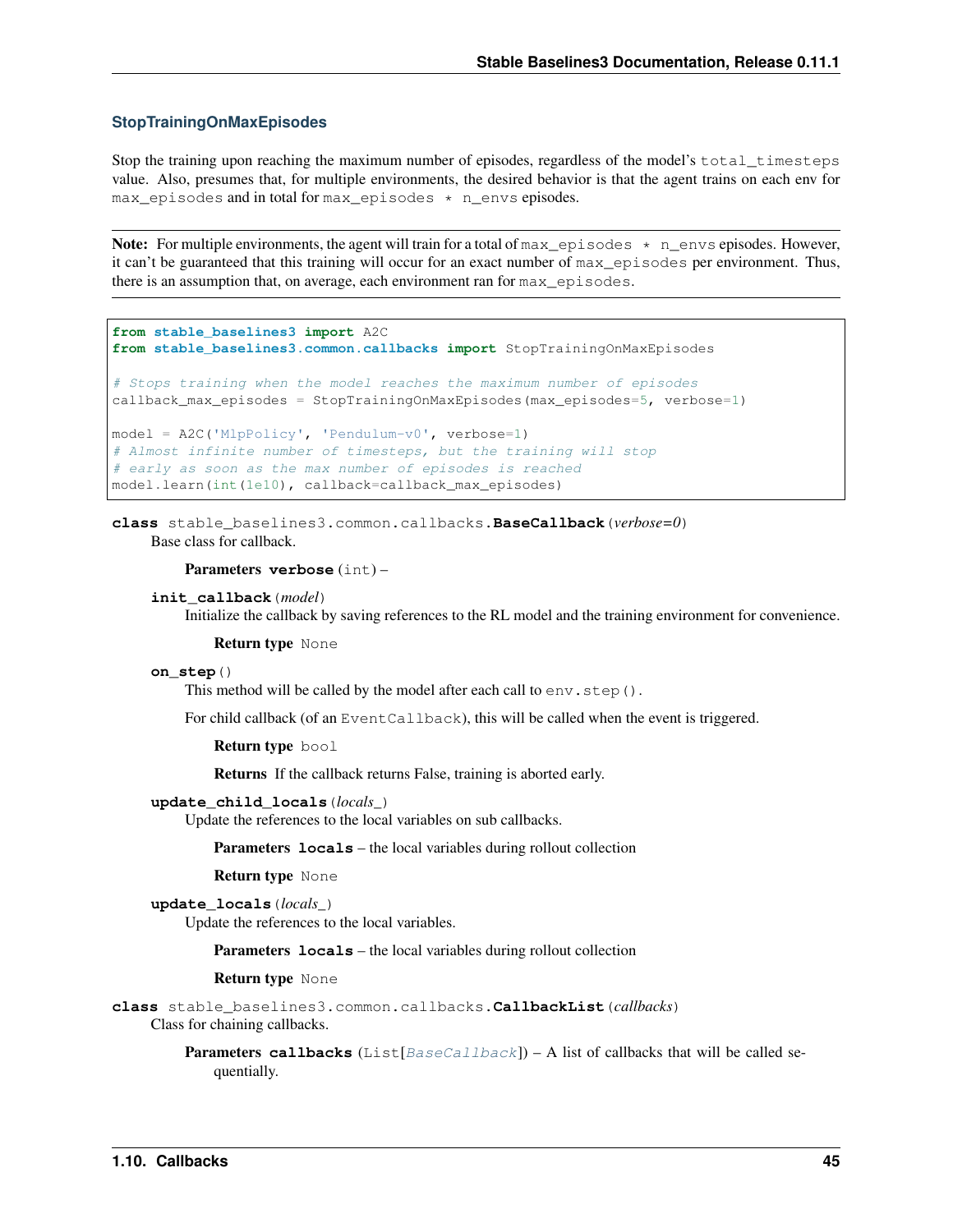**update\_child\_locals**(*locals\_*)

Update the references to the local variables.

Parameters **locals** – the local variables during rollout collection

Return type None

**class** stable\_baselines3.common.callbacks.**CheckpointCallback**(*save\_freq*,

*save\_path*, *name\_prefix='rl\_model'*, *verbose=0*)

Callback for saving a model every save\_freq steps

#### **Parameters**

- **save\_freq** (int) –
- **save\_path** (str) Path to the folder where the model will be saved.
- **name**  $\text{prefix}(str)$  Common prefix to the saved models
- **verbose** (int) –
- **class** stable\_baselines3.common.callbacks.**ConvertCallback**(*callback*, *verbose=0*) Convert functional callback (old-style) to object.

#### **Parameters**

- **callback** (Callable[[Dict[str, Any], Dict[str, Any]], bool]) –
- **verbose** (int) –

**class** stable\_baselines3.common.callbacks.**EvalCallback**(*eval\_env*, *call-*

*back\_on\_new\_best=None*, *n\_eval\_episodes=5*, *eval\_freq=10000*, *log\_path=None*, *best\_model\_save\_path=None*, *deterministic=True*, *render=False*, *verbose=1*, *warn=True*)

Callback for evaluating an agent.

#### **Parameters**

- **eval\_env** (Union[Env, VecEnv]) The environment used for initialization
- **callback\_on\_new\_best** (Optional[[BaseCallback](#page-48-0)]) Callback to trigger when there is a new best model according to the mean\_reward
- **n\_eval\_episodes** (int) The number of episodes to test the agent
- **eval\_freq** (int) Evaluate the agent every eval\_freq call of the callback.
- **log\_path** (Optional[str]) Path to a folder where the evaluations (evaluations. npz) will be saved. It will be updated at each evaluation.
- **best\_model\_save\_path** (Optional[str]) Path to a folder where the best model according to performance on the eval env will be saved.
- **deterministic** (bool) Whether the evaluation should use a stochastic or deterministic actions.
- **render** (bool) Whether to render or not the environment during evaluation
- **verbose** (int) –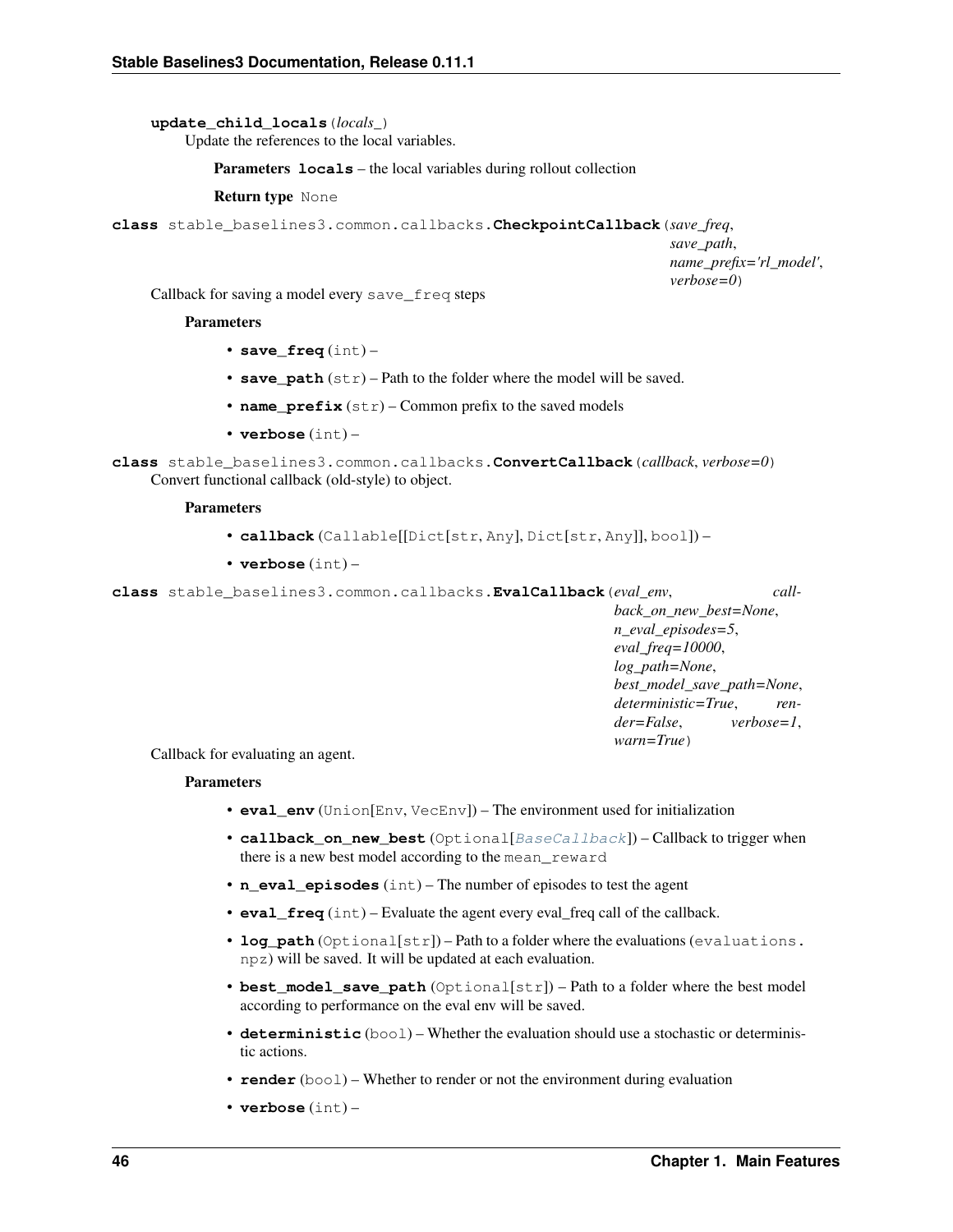*bose=0*)

• **warn** (bool) – Passed to evaluate policy (warns if eval env has not been wrapped with a Monitor wrapper)

#### **update\_child\_locals**(*locals\_*)

Update the references to the local variables.

Parameters **locals** – the local variables during rollout collection

#### Return type None

**class** stable\_baselines3.common.callbacks.**EventCallback**(*callback=None*, *ver-*

Base class for triggering callback on event.

### **Parameters**

- **callback** (Optional[[BaseCallback](#page-48-0)]) Callback that will be called when an event is triggered.
- **verbose** (int) –

**init\_callback**(*model*)

Initialize the callback by saving references to the RL model and the training environment for convenience.

Return type None

**update\_child\_locals**(*locals\_*)

Update the references to the local variables.

Parameters **locals** – the local variables during rollout collection

Return type None

**class** stable\_baselines3.common.callbacks.**EveryNTimesteps**(*n\_steps*, *callback*) Trigger a callback every n\_steps timesteps

#### **Parameters**

- **n\_steps** (int) Number of timesteps between two trigger.
- **callback** ( $BaseCallback$ ) Callback that will be called when the event is triggered.

**class** stable\_baselines3.common.callbacks.**StopTrainingOnMaxEpisodes**(*max\_episodes*,

*verbose=0*)

Stop the training once a maximum number of episodes are played.

For multiple environments presumes that, the desired behavior is that the agent trains on each env for max\_episodes and in total for max\_episodes \* n\_envs episodes.

#### Parameters

- **max\_episodes** (int) Maximum number of episodes to stop training.
- **verbose** (int) Select whether to print information about when training ended by reaching max\_episodes

**class** stable\_baselines3.common.callbacks.**StopTrainingOnRewardThreshold**(*reward\_threshold*,

*ver-*

*bose=0*)

Stop the training once a threshold in episodic reward has been reached (i.e. when the model is good enough).

It must be used with the EvalCallback.

#### **Parameters**

• **reward\_threshold** (float) – Minimum expected reward per episode to stop training.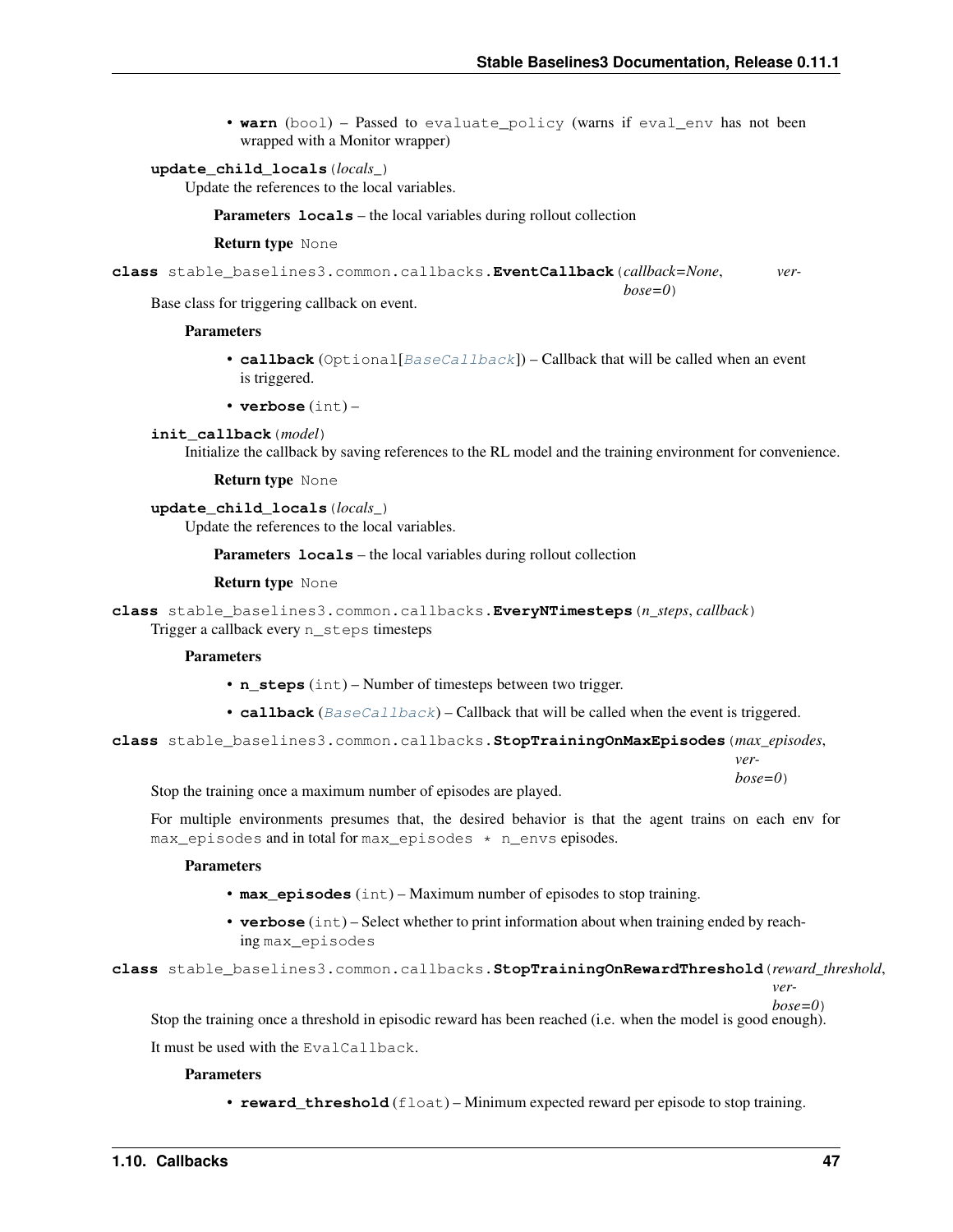• **verbose** (int) –

# <span id="page-51-0"></span>**1.11 Tensorboard Integration**

## **1.11.1 Basic Usage**

To use Tensorboard with stable baselines3, you simply need to pass the location of the log folder to the RL agent:

```
from stable_baselines3 import A2C
model = A2C('MlpPolicy', 'CartPole-v1', verbose=1, tensorboard_log="./a2c_cartpole_
˓→tensorboard/")
model.learn(total_timesteps=10000)
```
You can also define custom logging name when training (by default it is the algorithm name)

```
from stable_baselines3 import A2C
model = A2C('MlpPolicy', 'CartPole-v1', verbose=1, tensorboard_log="./a2c_cartpole_
˓→tensorboard/")
model.learn(total_timesteps=10000, tb_log_name="first_run")
# Pass reset_num_timesteps=False to continue the training curve in tensorboard
# By default, it will create a new curve
model.learn(total_timesteps=10000, tb_log_name="second_run", reset_num_
˓→timesteps=False)
model.learn(total_timesteps=10000, tb_log_name="third_run", reset_num_timesteps=False)
```
Once the learn function is called, you can monitor the RL agent during or after the training, with the following bash command:

tensorboard --logdir ./a2c\_cartpole\_tensorboard/

you can also add past logging folders:

tensorboard --logdir ./a2c\_cartpole\_tensorboard/;./ppo2\_cartpole\_tensorboard/

It will display information such as the episode reward (when using a Monitor wrapper), the model losses and other parameter unique to some models.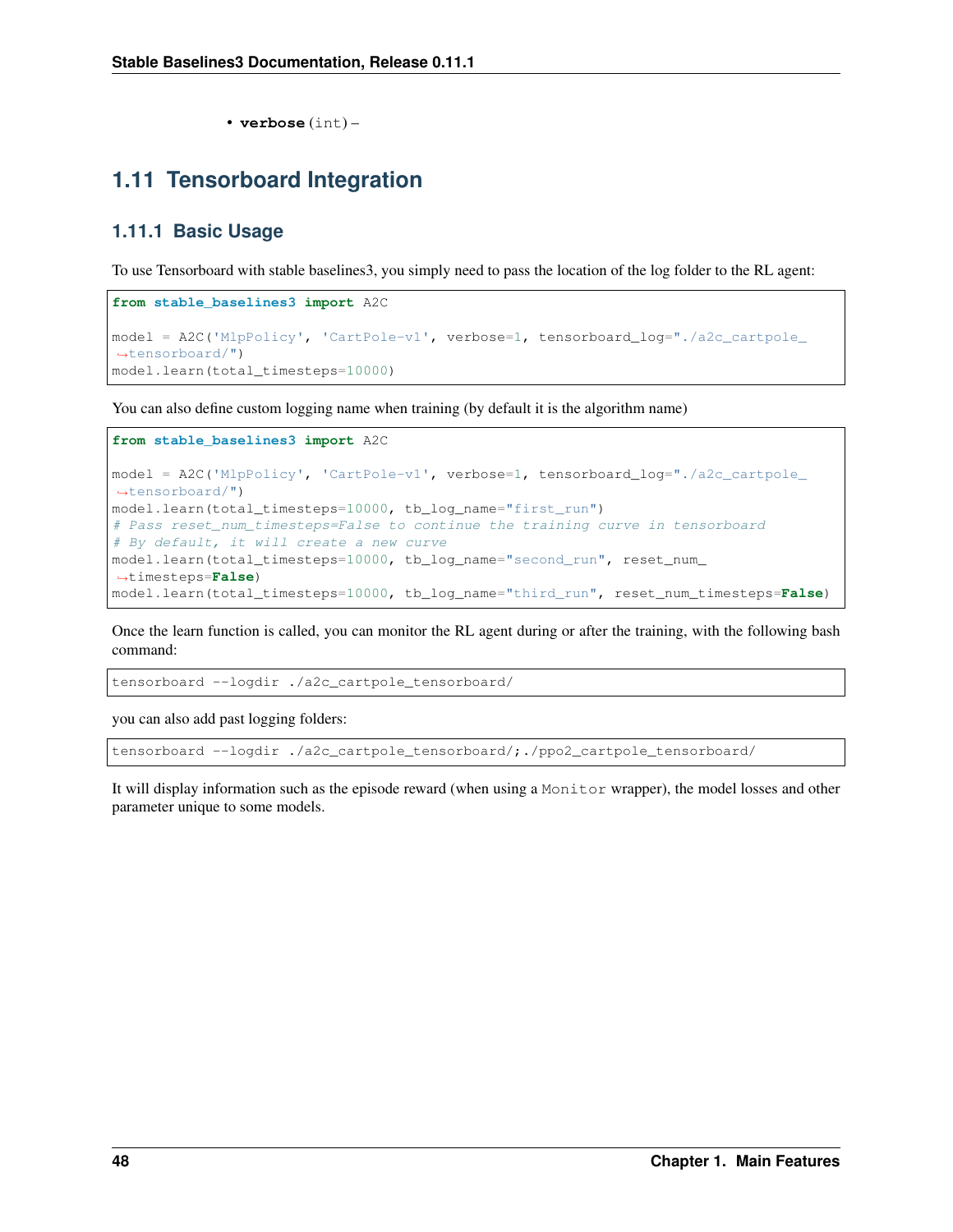

# **1.11.2 Logging More Values**

Using a callback, you can easily log more values with TensorBoard. Here is a simple example on how to log both additional tensor or arbitrary scalar value:

```
import numpy as np
from stable_baselines3 import SAC
from stable_baselines3.common.callbacks import BaseCallback
model = SAC("MlpPolicy", "Pendulum-v0", tensorboard_log="/tmp/sac/", verbose=1)
class TensorboardCallback(BaseCallback):
    "''"''"''"Custom callback for plotting additional values in tensorboard.
    "''"def __init__(self, verbose=0):
        super(TensorboardCallback, self). __init_(verbose)
    def _on_step(self) -> bool:
        # Log scalar value (here a random variable)
        value = np.random.random()self.logger.record('random_value', value)
        return True
```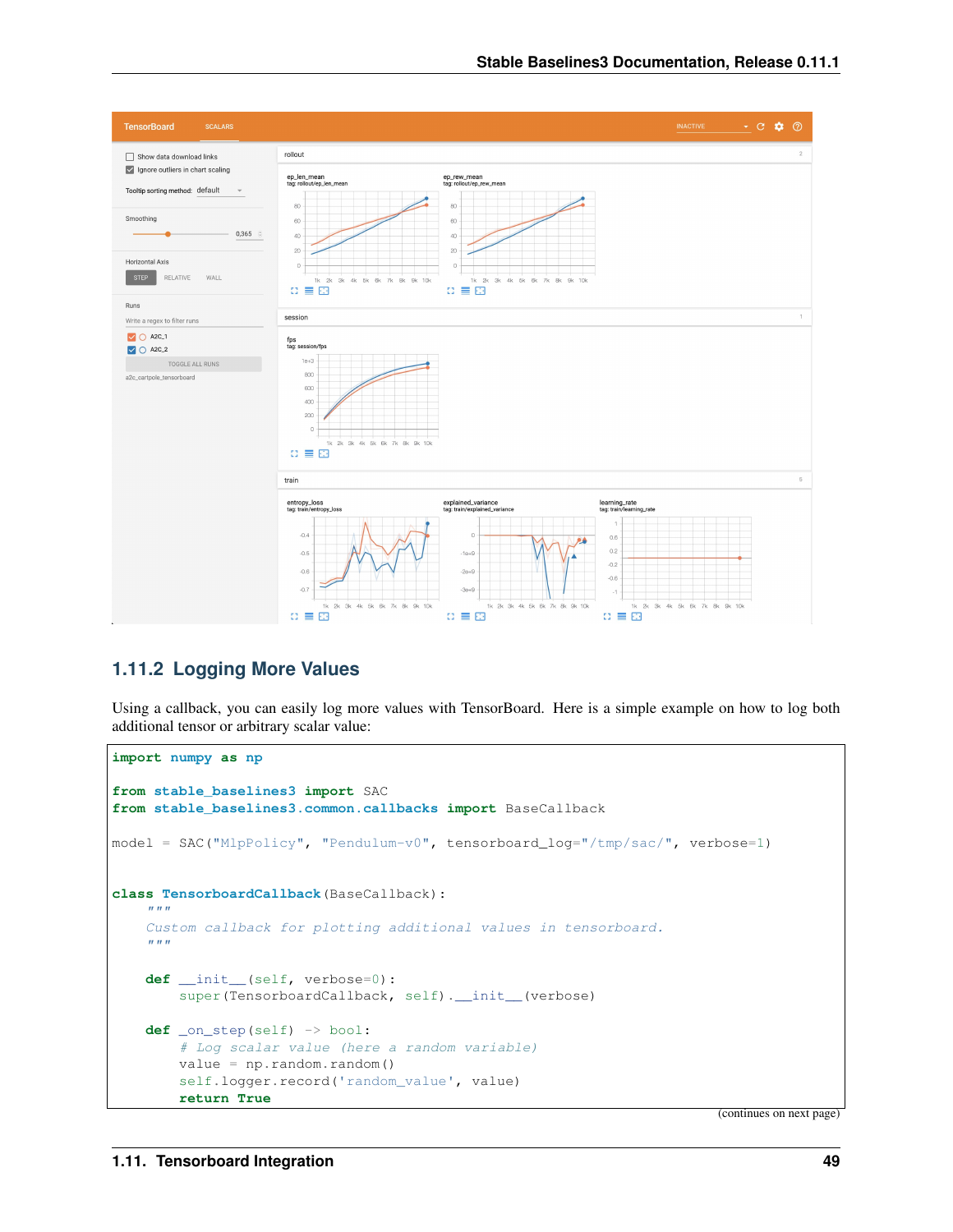```
model.learn(50000, callback=TensorboardCallback())
```
## **1.11.3 Logging Images**

TensorBoard supports periodic logging of image data, which helps evaluating agents at various stages during training.

Warning: To support image logging [pillow](https://github.com/python-pillow/Pillow) must be installed otherwise, TensorBoard ignores the image and logs a warning.

Here is an example of how to render an image to TensorBoard at regular intervals:

```
from stable_baselines3 import SAC
from stable_baselines3.common.callbacks import BaseCallback
from stable_baselines3.common.logger import Image
model = SAC("MlpPolicy", "Pendulum-v0", tensorboard_log="/tmp/sac/", verbose=1)
class ImageRecorderCallback(BaseCallback):
    def __init__(self, verbose=0):
        super(ImageRecorderCallback, self). __init__(verbose)
    def _on_step(self):
        image = self.training_env.render(mode="rgb_array")
        # "HWC" specify the dataformat of the image, here channel last
        # (H for height, W for width, C for channel)
        # See https://pytorch.org/docs/stable/tensorboard.html
        # for supported formats
        self.logger.record("trajectory/image", Image(image, "HWC"), exclude=("stdout",
\rightarrow "log", "json", "csv"))
        return True
model.learn(50000, callback=ImageRecorderCallback())
```
# **1.11.4 Logging Figures/Plots**

TensorBoard supports periodic logging of figures/plots created with matplotlib, which helps evaluating agents at various stages during training.

Warning: To support figure logging [matplotlib](https://matplotlib.org/) must be installed otherwise, TensorBoard ignores the figure and logs a warning.

Here is an example of how to store a plot in TensorBoard at regular intervals:

```
import numpy as np
import matplotlib.pyplot as plt
```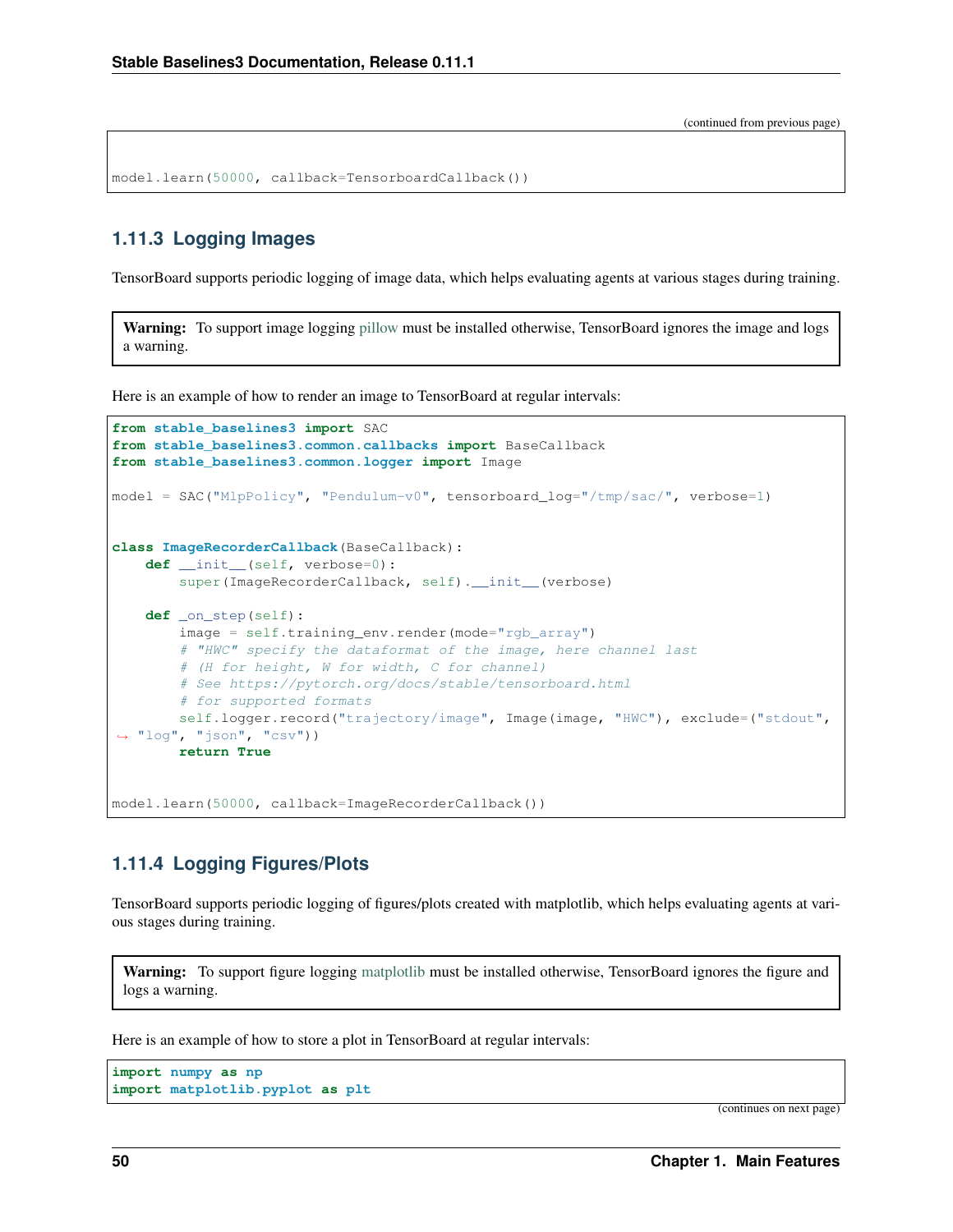```
from stable_baselines3 import SAC
from stable_baselines3.common.callbacks import BaseCallback
from stable_baselines3.common.logger import Figure
model = SAC("MlpPolicy", "Pendulum-v0", tensorboard_log="/tmp/sac/", verbose=1)
class FigureRecorderCallback(BaseCallback):
   def __init__(self, verbose=0):
       super(FigureRecorderCallback, self). __init__(verbose)
   def _on_step(self):
       # Plot values (here a random variable)
       figure = plt.fique()figure.add_subplot().plot(np.random.random(3))
        # Close the figure after logging it
       self.logger.record("trajectory/figure", Figure(figure, close=True), exclude=(
˓→"stdout", "log", "json", "csv"))
       plt.close()
       return True
model.learn(50000, callback=FigureRecorderCallback())
```
# **1.11.5 Logging Videos**

TensorBoard supports periodic logging of video data, which helps evaluating agents at various stages during training.

```
moviepy must be installed otherwise, TensorBoard ignores the video and
logs a warning.
```
Here is an example of how to render an episode and log the resulting video to TensorBoard at regular intervals:

```
from typing import Any, Dict
import gym
import torch as th
from stable_baselines3 import A2C
from stable_baselines3.common.callbacks import BaseCallback
from stable_baselines3.common.evaluation import evaluate_policy
from stable_baselines3.common.logger import Video
class VideoRecorderCallback(BaseCallback):
   def __init_(self, eval_env: gym.Env, render_freq: int, n_eval_episodes: int = 1,
˓→deterministic: bool = True):
        "''"''"Records a video of an agent's trajectory traversing "eval_env" and logs it_
˓→to TensorBoard
        :param eval_env: A gym environment from which the trajectory is recorded
```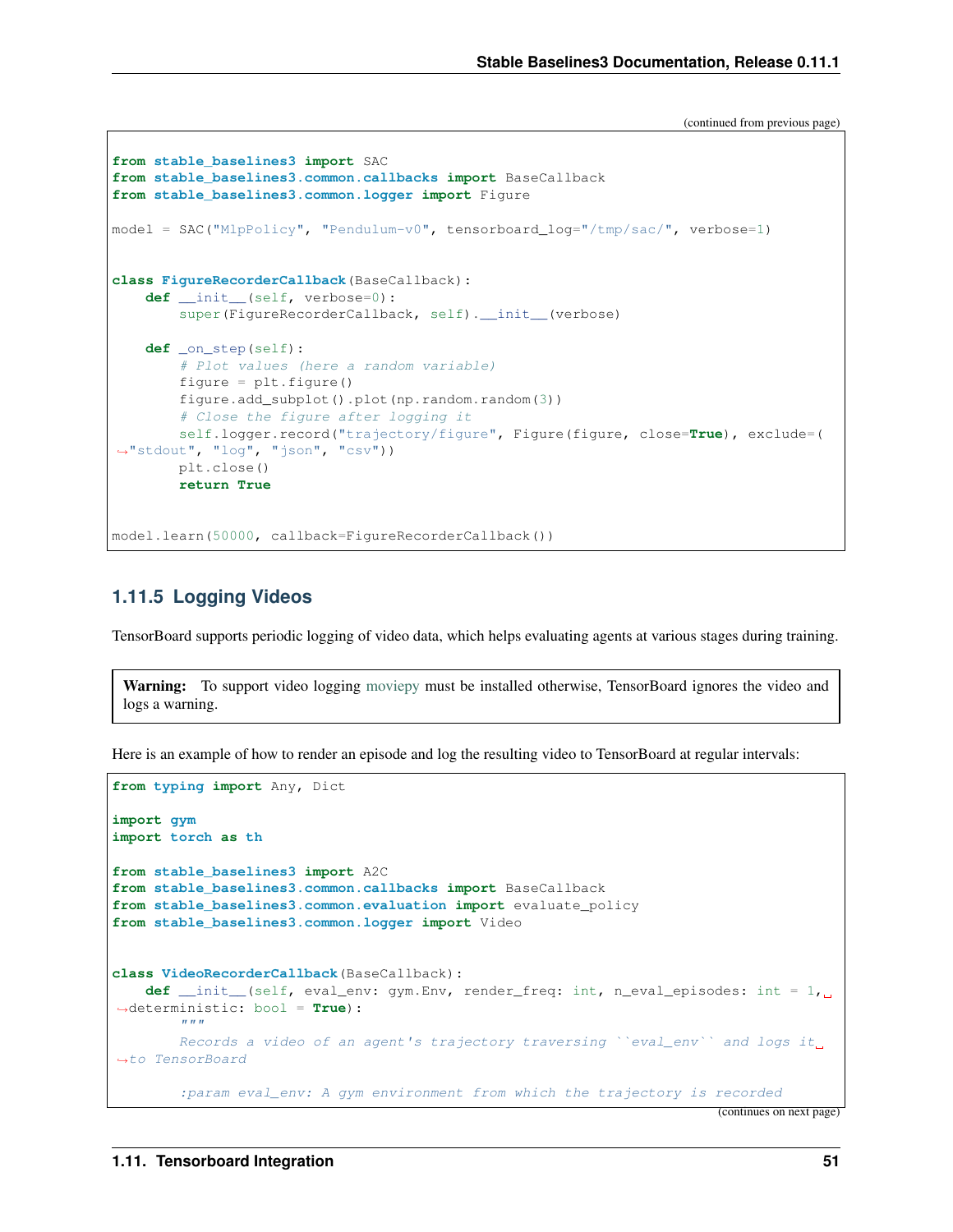```
(continued from previous page)
```

```
: param render freq: Render the agent's trajectory every eval freq call of the.
˓→callback.
        :param n_eval_episodes: Number of episodes to render
        :param deterministic: Whether to use deterministic or stochastic policy
        "" "
        super() . _init ()self._eval_env = eval_env
        self._render_freq = render_freq
        self._n_eval_episodes = n_eval_episodes
        self._deterministic = deterministic
   def _on_step(self) -> bool:
        if self.n_calls % self._render_freq == 0:
            screens = []
            def grab_screens(_locals: Dict[str, Any], _globals: Dict[str, Any]) ->
˓→None:
                "''"Renders the environment in its current state, recording the screen in_{\mathbf{u}}˓→the captured `screens` list
                :param _locals: A dictionary containing all local variables of the.
˓→callback's scope
                :param _globals: A dictionary containing all global variables of the
˓→callback's scope
                """
                screen = self. eval env.render(mode="rgb_array")
                # PyTorch uses CxHxW vs HxWxC gym (and tensorflow) image convention
                screens.append(screen.transpose(2, 0, 1))
            evaluate_policy(
                self.model,
                self._eval_env,
                callback=grab_screens,
                n_eval_episodes=self._n_eval_episodes,
                deterministic=self. deterministic,
            \lambdaself.logger.record(
                "trajectory/video",
                Video(th.ByteTensor([screens]), fps=40),
                exclude=("stdout", "log", "ison", "csv"),
            )
        return True
model = A2C("MlpPolicy", "CartPole-v1", tensorboard_log="runs/", verbose=1)
video_recorder = VideoRecorderCallback(gym.make("CartPole-v1"), render_freq=5000)
model.learn(total_timesteps=int(5e4), callback=video_recorder)
```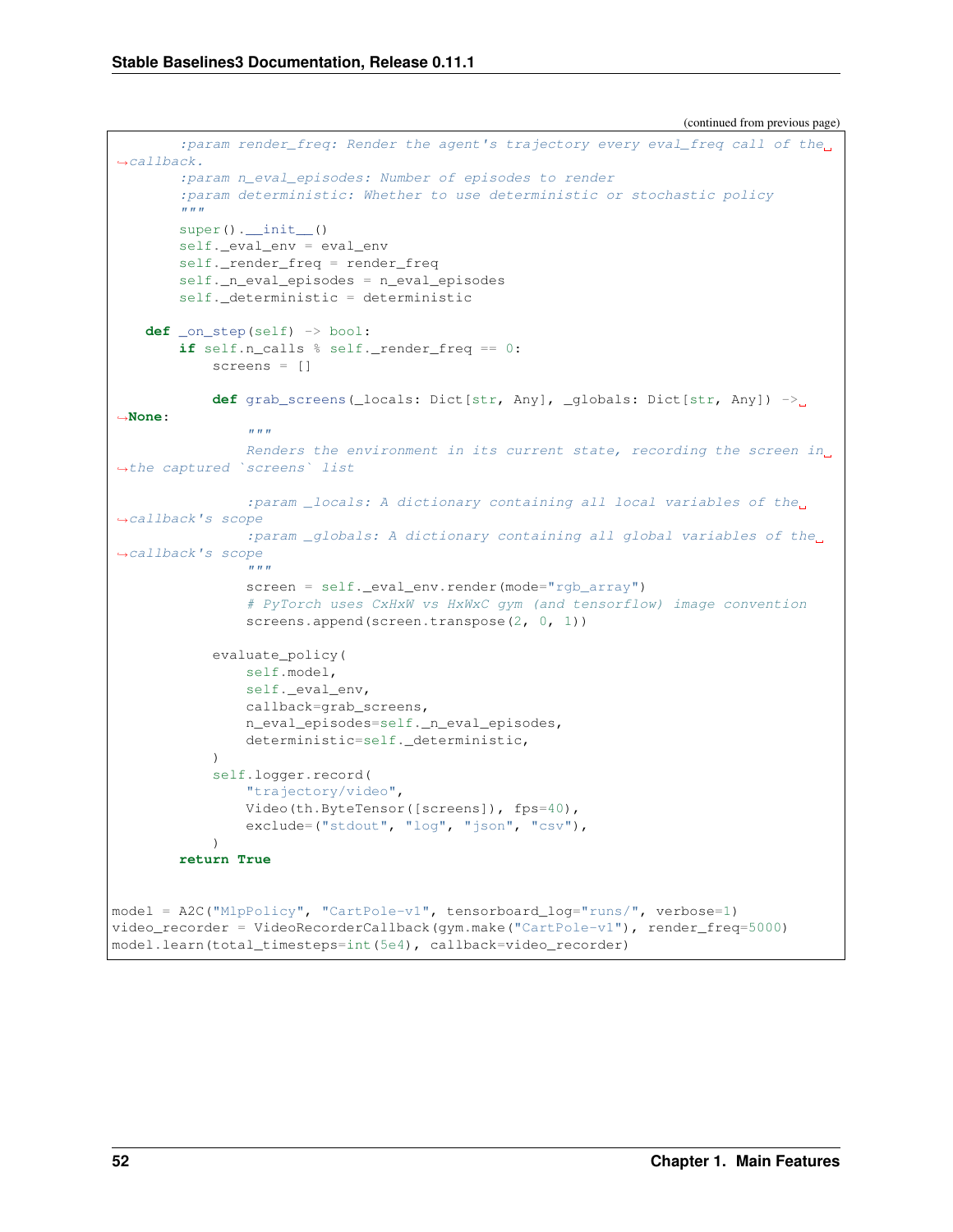# **1.11.6 Directly Accessing The Summary Writer**

If you would like to log arbitrary data (in one of the formats supported by [pytorch\)](https://pytorch.org/docs/stable/tensorboard.html), you can get direct access to the underlying SummaryWriter in a callback:

Warning: This is method is not recommended and should only be used by advanced users.

```
from stable_baselines3 import SAC
from stable_baselines3.common.callbacks import BaseCallback
from stable_baselines3.common.logger import TensorBoardOutputFormat
model = SAC("MlpPolicy", "Pendulum-v0", tensorboard_log="/tmp/sac/", verbose=1)
class SummaryWriterCallback(BaseCallback):
   def _on_training_start(self):
       self._log_freq = 1000 # log every 1000 calls
        output_formats = self.logger.Logger.CURRENT.output_formats
        # Save reference to tensorboard formatter object
        # note: the failure case (not formatter found) is not handled here, should be
˓→done with try/except.
       self.tb_formatter = next(formatter for formatter in output_formats if_{\text{u}}→isinstance(formatter, TensorBoardOutputFormat))
   def _on_step(self) -> bool:
        if self.n_calls % self._log_freq == 0:
            self.tb_formatter.writer.add_text("direct_access", "this is a value",
˓→self.num_timesteps)
           self.tb_formatter.writer.flush()
model.learn(50000, callback=SummaryWriterCallback())
```
# <span id="page-56-0"></span>**1.12 RL Baselines3 Zoo**

[RL Baselines3 Zoo.](https://github.com/DLR-RM/rl-baselines3-zoo) is a collection of pre-trained Reinforcement Learning agents using Stable-Baselines3. It also provides basic scripts for training, evaluating agents, tuning hyperparameters and recording videos.

Goals of this repository:

- 1. Provide a simple interface to train and enjoy RL agents
- 2. Benchmark the different Reinforcement Learning algorithms
- 3. Provide tuned hyperparameters for each environment and RL algorithm
- 4. Have fun with the trained agents!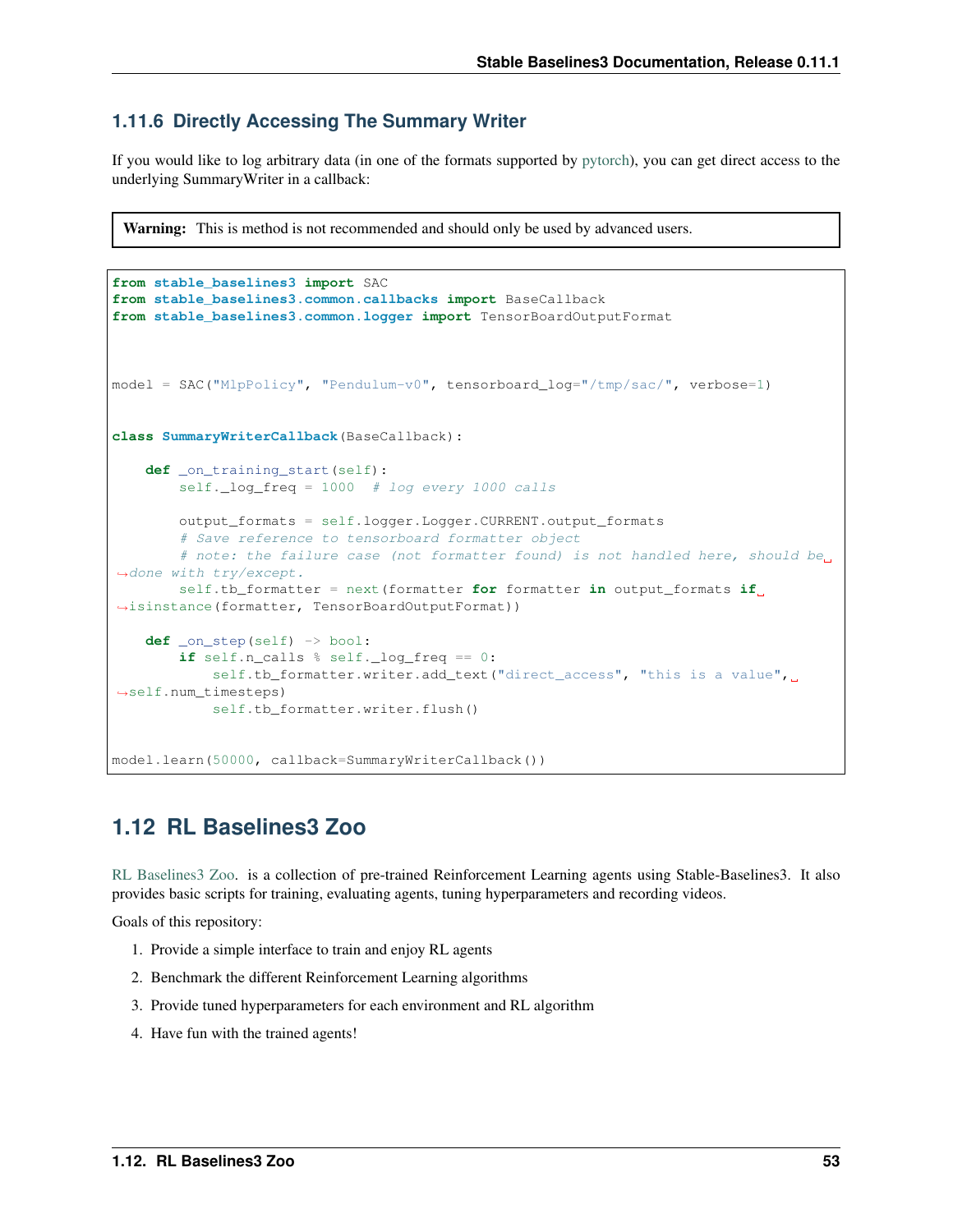## **1.12.1 Installation**

#### 1. Clone the repository:

```
git clone --recursive https://github.com/DLR-RM/rl-baselines3-zoo
cd rl-baselines3-zoo/
```
Note: You can remove the  $-\text{recursive}$  option if you don't want to download the trained agents

#### 2. Install dependencies

```
apt-get install swig cmake ffmpeg
pip install -r requirements.txt
```
## **1.12.2 Train an Agent**

The hyperparameters for each environment are defined in hyperparameters/algo\_name.yml.

If the environment exists in this file, then you can train an agent using:

python train.py --algo algo\_name --env env\_id

For example (with evaluation and checkpoints):

python train.py --algo ppo2 --env CartPole-v1 --eval-freq 10000 --save-freq 50000

Continue training (here, load pretrained agent for Breakout and continue training for 5000 steps):

```
python train.py --algo a2c --env BreakoutNoFrameskip-v4 -i trained_agents/a2c/
˓→BreakoutNoFrameskip-v4_1/BreakoutNoFrameskip-v4.zip -n 5000
```
## **1.12.3 Enjoy a Trained Agent**

If the trained agent exists, then you can see it in action using:

python enjoy.py --algo algo\_name --env env\_id

For example, enjoy A2C on Breakout during 5000 timesteps:

```
python enjoy.py --algo a2c --env BreakoutNoFrameskip-v4 --folder rl-trained-agents/ -
˓→n 5000
```
## **1.12.4 Hyperparameter Optimization**

We use [Optuna](https://optuna.org/) for optimizing the hyperparameters.

Tune the hyperparameters for PPO, using a random sampler and median pruner, 2 parallels jobs, with a budget of 1000 trials and a maximum of 50000 steps:

```
python train.py --algo ppo --env MountainCar-v0 -n 50000 -optimize --n-trials 1000 --
\rightarrown-jobs 2 \
  --sampler random --pruner median
```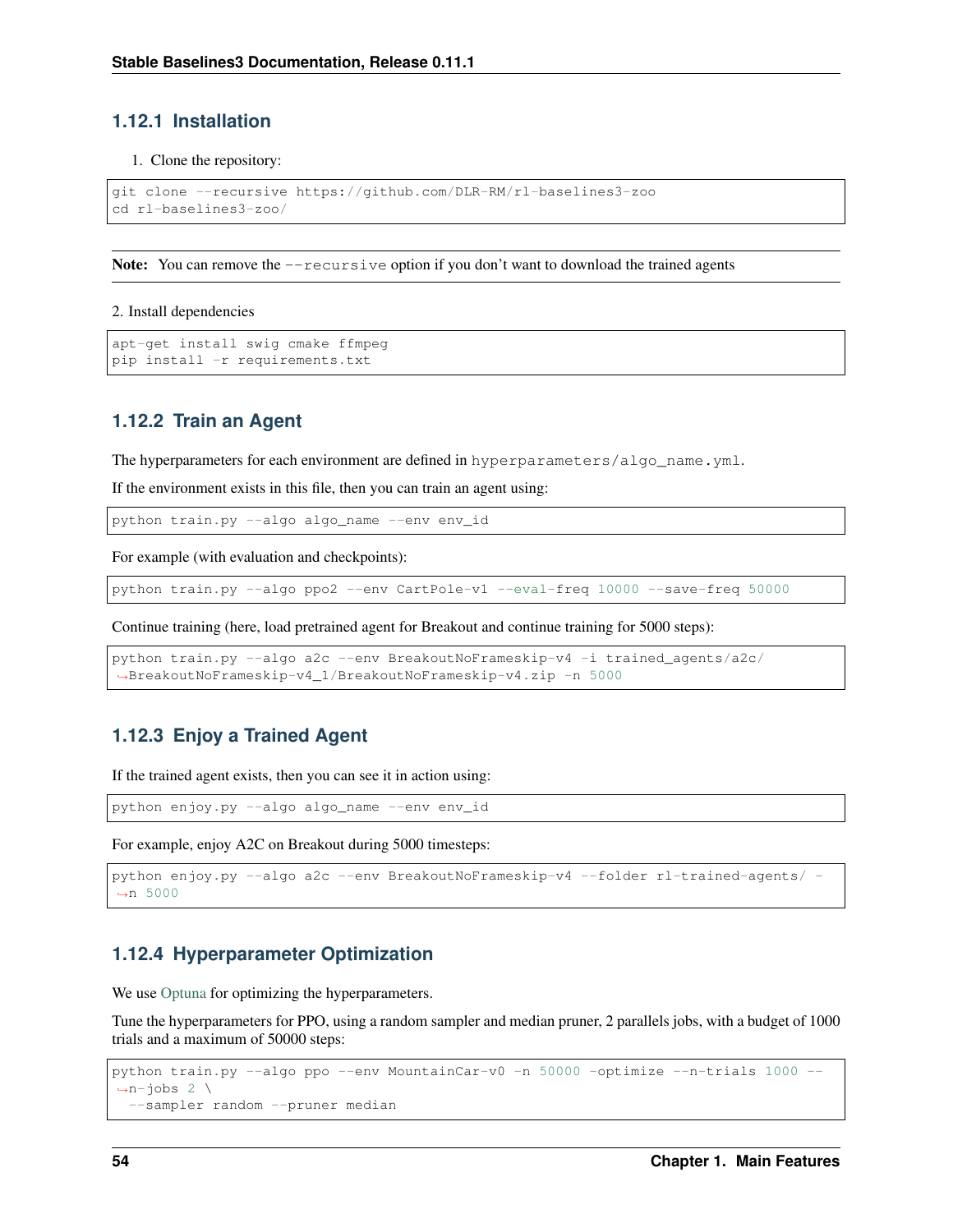# **1.12.5 Colab Notebook: Try it Online!**

You can train agents online using Google [colab notebook.](https://colab.research.google.com/github/Stable-Baselines-Team/rl-colab-notebooks/blob/sb3/rl-baselines-zoo.ipynb)

Note: You can find more information about the rl baselines3 zoo in the repo [README.](https://github.com/DLR-RM/rl-baselines3-zoo) For instance, how to record a video of a trained agent.

# **1.13 SB3 Contrib**

We implement experimental features in a separate contrib repository: [SB3-Contrib](https://github.com/Stable-Baselines-Team/stable-baselines3-contrib)

This allows Stable-Baselines3 (SB3) to maintain a stable and compact core, while still providing the latest features, like Truncated Quantile Critics (TQC) or Quantile Regression DQN (QR-DQN).

## **1.13.1 Why create this repository?**

Over the span of stable-baselines and stable-baselines3, the community has been eager to contribute in form of better logging utilities, environment wrappers, extended support (e.g. different action spaces) and learning algorithms.

However sometimes these utilities were too niche to be considered for stable-baselines or proved to be too difficult to integrate well into the existing code without creating a mess. sb3-contrib aims to fix this by not requiring the neatest code integration with existing code and not setting limits on what is too niche: almost everything remotely useful goes! We hope this allows us to provide reliable implementations following stable-baselines usual standards (consistent style, documentation, etc) beyond the relatively small scope of utilities in the main repository.

## **Features**

See documentation for the full list of included features.

### RL Algorithms:

- [Truncated Quantile Critics \(TQC\)](https://arxiv.org/abs/2005.04269)
- [Quantile Regression DQN \(QR-DQN\)](https://arxiv.org/abs/1710.10044)

#### Gym Wrappers:

• [Time Feature Wrapper](https://arxiv.org/abs/1712.00378)

### **Documentation**

Documentation is available online: <https://sb3-contrib.readthedocs.io/>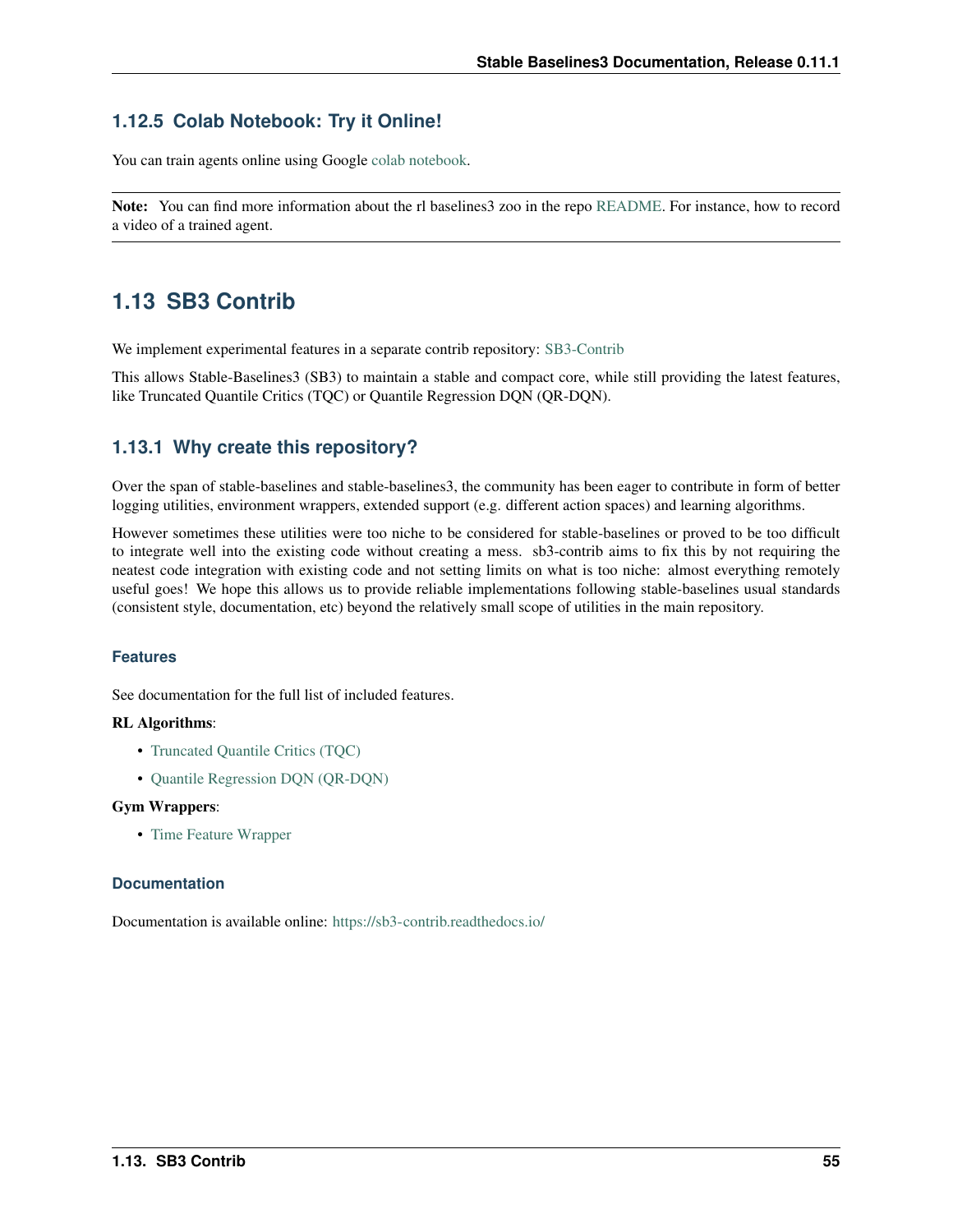## **Installation**

To install Stable-Baselines3 contrib with pip, execute:

pip install sb3-contrib

We recommend to use the master version of Stable Baselines3 and SB3-Contrib.

To install Stable Baselines3 master version:

pip install git+https://github.com/DLR-RM/stable-baselines3

To install Stable Baselines3 contrib master version:

pip install git+https://github.com/Stable-Baselines-Team/stable-baselines3-contrib

## **Example**

SB3-Contrib follows the SB3 API and folder structure. So, if you are familiar with SB3, using SB3-Contrib should be easy too.

Here is an example of training a Quantile Regression DQN (QR-DQN) agent on the CartPole environment.

```
from sb3_contrib import QRDQN
policy_kwargs = dict(n_quantiles=50)
model = QRDQN("MlpPolicy", "CartPole-v1", policy_kwargs=policy_kwargs, verbose=1)
model.learn(total_timesteps=10000, log_interval=4)
model.save("qrdqn_cartpole")
```
# <span id="page-59-0"></span>**1.14 Imitation Learning**

The [imitation](https://github.com/HumanCompatibleAI/imitation) library implements imitation learning algorithms on top of Stable-Baselines3, including:

- Behavioral Cloning
- [DAgger](https://arxiv.org/abs/1011.0686) with synthetic examples
- [Adversarial Inverse Reinforcement Learning](https://arxiv.org/abs/1710.11248) (AIRL)
- [Generative Adversarial Imitation Learning](https://arxiv.org/abs/1606.03476) (GAIL)

It also provides *[CLI scripts](#page-60-0)* for training and saving demonstrations from RL experts, and for training imitation learners on these demonstrations.

## **1.14.1 Installation**

Installation requires Python 3.7+:

pip install imitation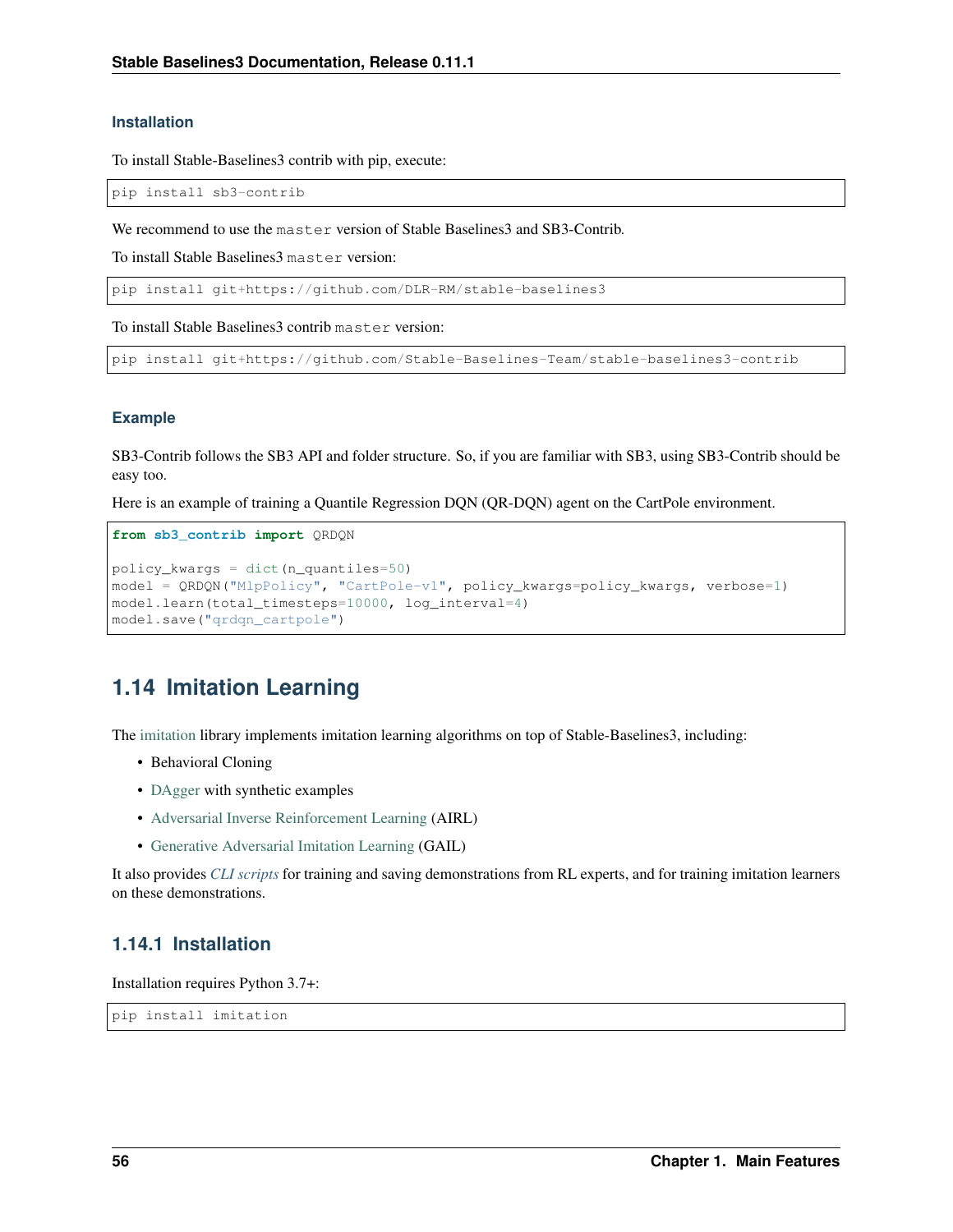## <span id="page-60-0"></span>**1.14.2 CLI Quickstart**

```
# Train PPO agent on cartpole and collect expert demonstrations
python -m imitation.scripts.expert_demos with fast cartpole log_dir=quickstart
# Train GAIL from demonstrations
python -m imitation.scripts.train_adversarial with fast gail cartpole rollout_
˓→path=quickstart/rollouts/final.pkl
# Train AIRL from demonstrations
python -m imitation.scripts.train_adversarial with fast airl cartpole rollout_
˓→path=quickstart/rollouts/final.pkl
```
Note: You can remove the fast option to run training to completion. For more CLI options and information on reading Tensorboard plots, see the [README.](https://github.com/HumanCompatibleAI/imitation#cli-quickstart)

# **1.14.3 Python Interface Quickstart**

This [example script](https://github.com/HumanCompatibleAI/imitation/blob/master/examples/quickstart.py) uses the Python API to train BC, GAIL, and AIRL models on CartPole data.

# **1.15 Migrating from Stable-Baselines**

This is a guide to migrate from Stable-Baselines (SB2) to Stable-Baselines3 (SB3).

It also references the main changes.

## **1.15.1 Overview**

Overall Stable-Baselines3 (SB3) keeps the high-level API of Stable-Baselines (SB2). Most of the changes are to ensure more consistency and are internal ones. Because of the backend change, from Tensorflow to PyTorch, the internal code is much much readable and easy to debug at the cost of some speed (dynamic graph vs static graph., see [Issue #90\)](https://github.com/DLR-RM/stable-baselines3/issues/90) However, the algorithms were extensively benchmarked on Atari games and continuous control PyBullet envs (see [Issue #48](https://github.com/DLR-RM/stable-baselines3/issues/48) and [Issue #49\)](https://github.com/DLR-RM/stable-baselines3/issues/49) so you should not expect performance drop when switching from SB2 to SB3.

## **1.15.2 How to migrate?**

In most cases, replacing from stable\_baselines by from stable\_baselines3 will be sufficient. Some files were moved to the common folder (cf below) and could result to import errors. Some algorithms were removed because of their complexity to improve the maintainability of the project. We recommend reading this guide carefully to understand all the changes that were made. You can also take a look at the [rl-zoo3](https://github.com/DLR-RM/rl-baselines3-zoo) and compare the imports to the [rl-zoo](https://github.com/araffin/rl-baselines-zoo) of SB2 to have a concrete example of successful migration.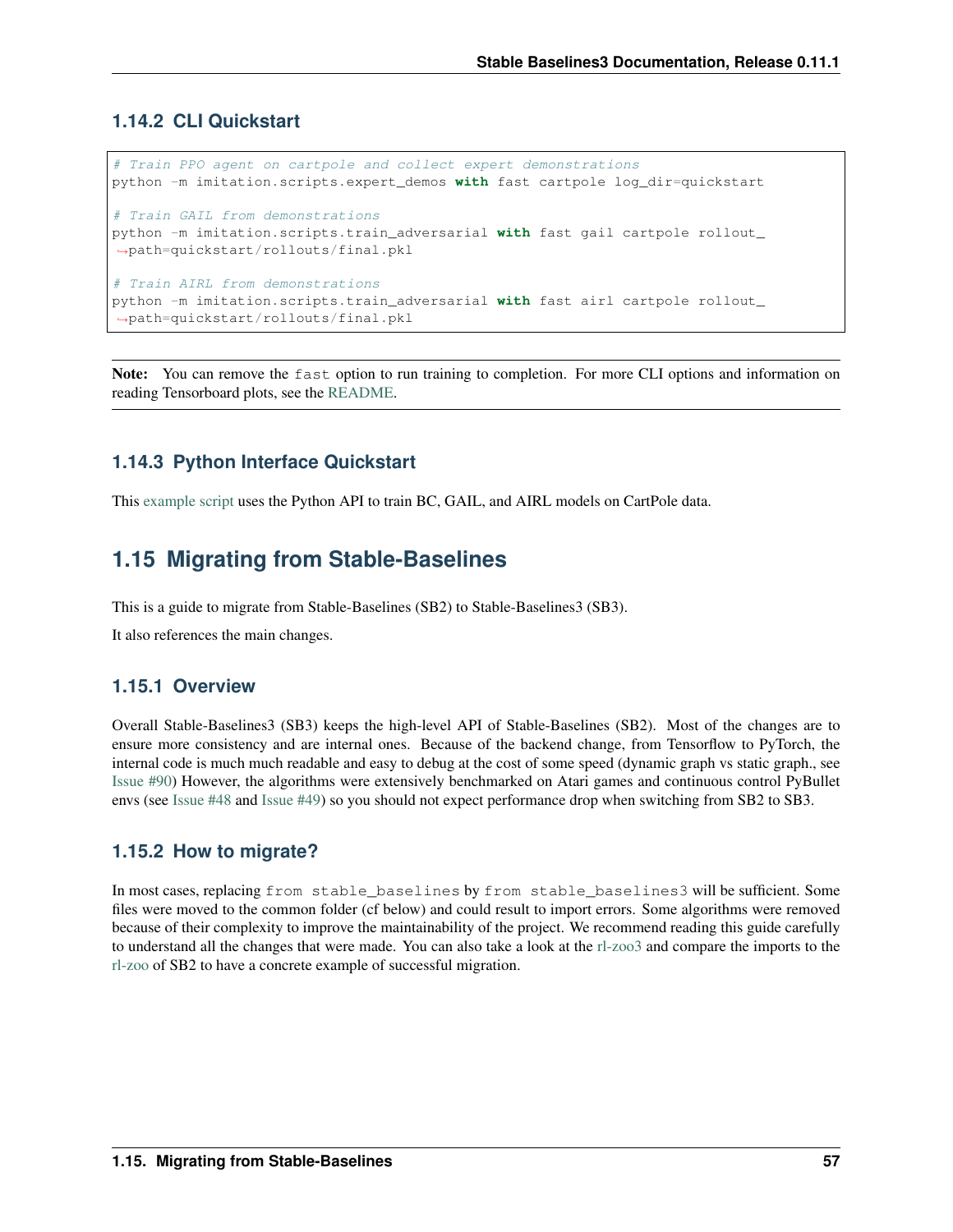## **1.15.3 Breaking Changes**

- SB3 requires python 3.6+ (instead of python 3.5+ for SB2)
- Dropped MPI support
- Dropped layer normalized policies (e.g. LnMlpPolicy)
- Dropped parameter noise for DDPG and DQN
- PPO is now closer to the original implementation (no clipping of the value function by default), cf PPO section below
- Orthogonal initialization is only used by A2C/PPO
- The features extractor (CNN extractor) is shared between policy and q-networks for DDPG/SAC/TD3 and only the policy loss used to update it (much faster)
- Tensorboard legacy logging was dropped in favor of having one logger for the terminal and Tensorboard (cf *[Tensorboard integration](#page-51-0)*)
- We dropped ACKTR/ACER support because of their complexity compared to simpler alternatives (PPO, SAC, TD3) performing as good.
- We dropped GAIL support as we are focusing on model-free RL only, you can however take a look at the *[imitation project](#page-59-0)* which implements GAIL and other imitation learning algorithms on top of SB3.
- action\_probability is currently not implemented in the base class
- pretrain() method for behavior cloning was removed (see [issue #27\)](https://github.com/DLR-RM/stable-baselines3/issues/27)

You can take a look at the [issue about SB3 implementation design](https://github.com/hill-a/stable-baselines/issues/576) for more details.

## **Moved Files**

- bench/monitor.py -> common/monitor.py
- logger.py -> common/logger.py
- results\_plotter.py -> common/results\_plotter.py
- common/cmd\_util.py -> common/env\_util.py

Utility functions are no longer exported from common module, you should import them with their absolute path, e.g.:

```
from stable_baselines3.common.env_util import make_atari_env, make_vec_env
from stable_baselines3.common.utils import set_random_seed
```
instead of from stable\_baselines3.common import make\_atari\_env

### **Changes and renaming in parameters**

### **Base-class (all algorithms)**

- load\_parameters -> set\_parameters
	- get/set\_parameters return a dictionary mapping object names to their respective PyTorch tensors and other objects representing their parameters, instead of simpler mapping of parameter name to a NumPy array. These functions also return PyTorch tensors rather than NumPy arrays.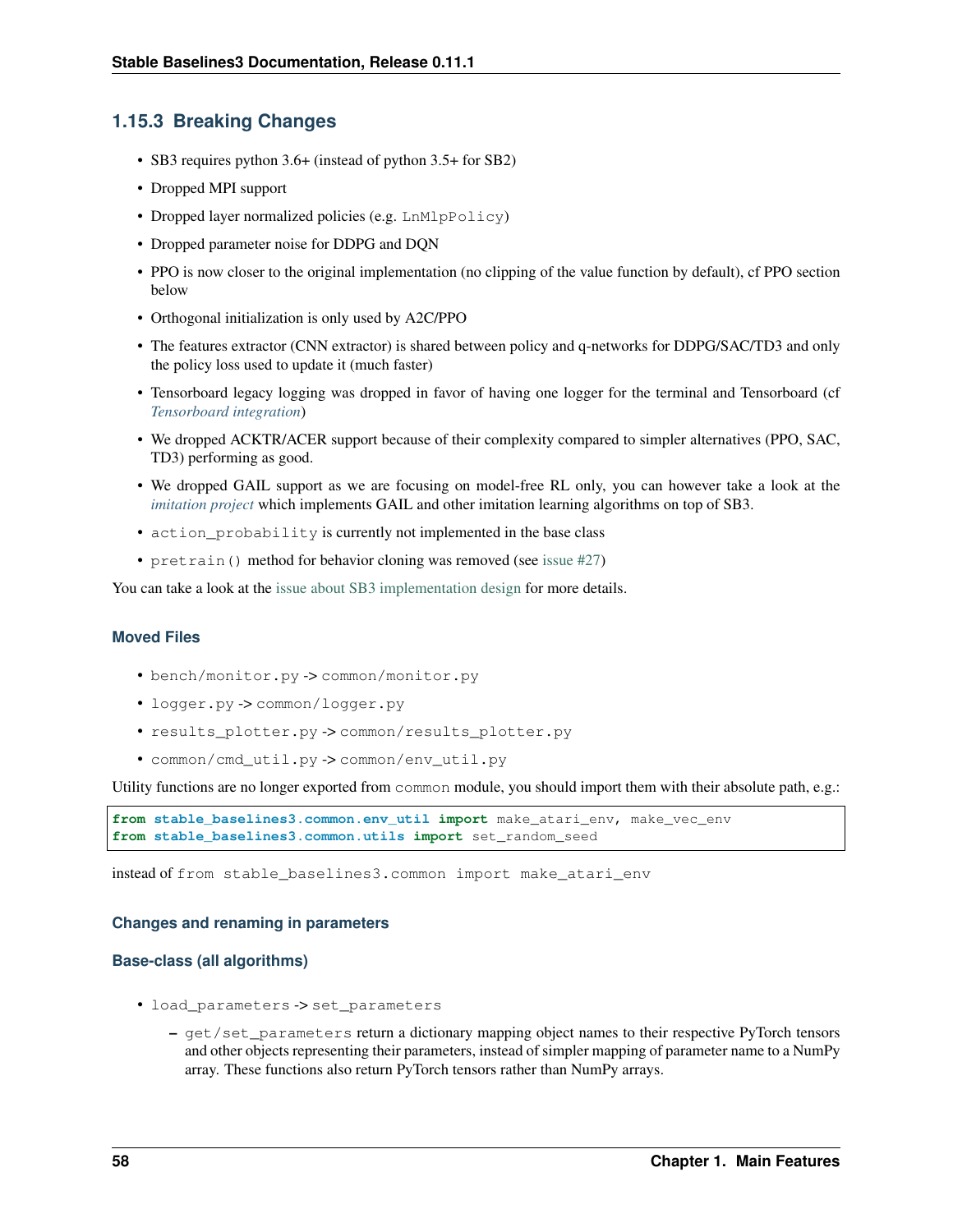## **Policies**

• cnn\_extractor -> feature\_extractor, as feature\_extractor in now used with MlpPolicy too

## **A2C**

- epsilon -> rms\_prop\_eps
- lr\_schedule is part of learning\_rate (it can be a callable).
- alpha, momentum are modifiable through policy\_kwargs key optimizer\_kwargs.

Warning: PyTorch implementation of RMSprop [differs from Tensorflow's,](https://github.com/pytorch/pytorch/issues/23796) which leads to [different and poten](https://github.com/DLR-RM/stable-baselines3/pull/110#issuecomment-663255241)[tially more unstable results.](https://github.com/DLR-RM/stable-baselines3/pull/110#issuecomment-663255241) Use stable\_baselines3.common.sb2\_compat.rmsprop\_tf\_like. RMSpropTFLike optimizer to match the results with TensorFlow's implementation. This can be done through policy kwargs: A2C(policy kwargs=dict(optimizer class=RMSpropTFLike,  $eps=1e-5)$ )

### **PPO**

- cliprange -> clip\_range
- cliprange\_vf -> clip\_range\_vf
- nminibatches -> batch size

Warning: nminibatches gave different batch size depending on the number of environments: batch size = (n\_steps \* n\_envs) // nminibatches

- clip\_range\_vf behavior for PPO is slightly different: Set it to None (default) to deactivate clipping (in SB2, you had to pass  $-1$ , None meant to use clip range for the clipping)
- lam -> gae\_lambda
- noptepochs -> n\_epochs

PPO default hyperparameters are the one tuned for continuous control environment. We recommend taking a look at the *[RL Zoo](#page-56-0)* for hyperparameters tuned for Atari games.

## **DQN**

Only the vanilla DQN is implemented right now but extensions will follow. Default hyperparameters are taken from the nature paper, except for the optimizer and learning rate that were taken from Stable Baselines defaults.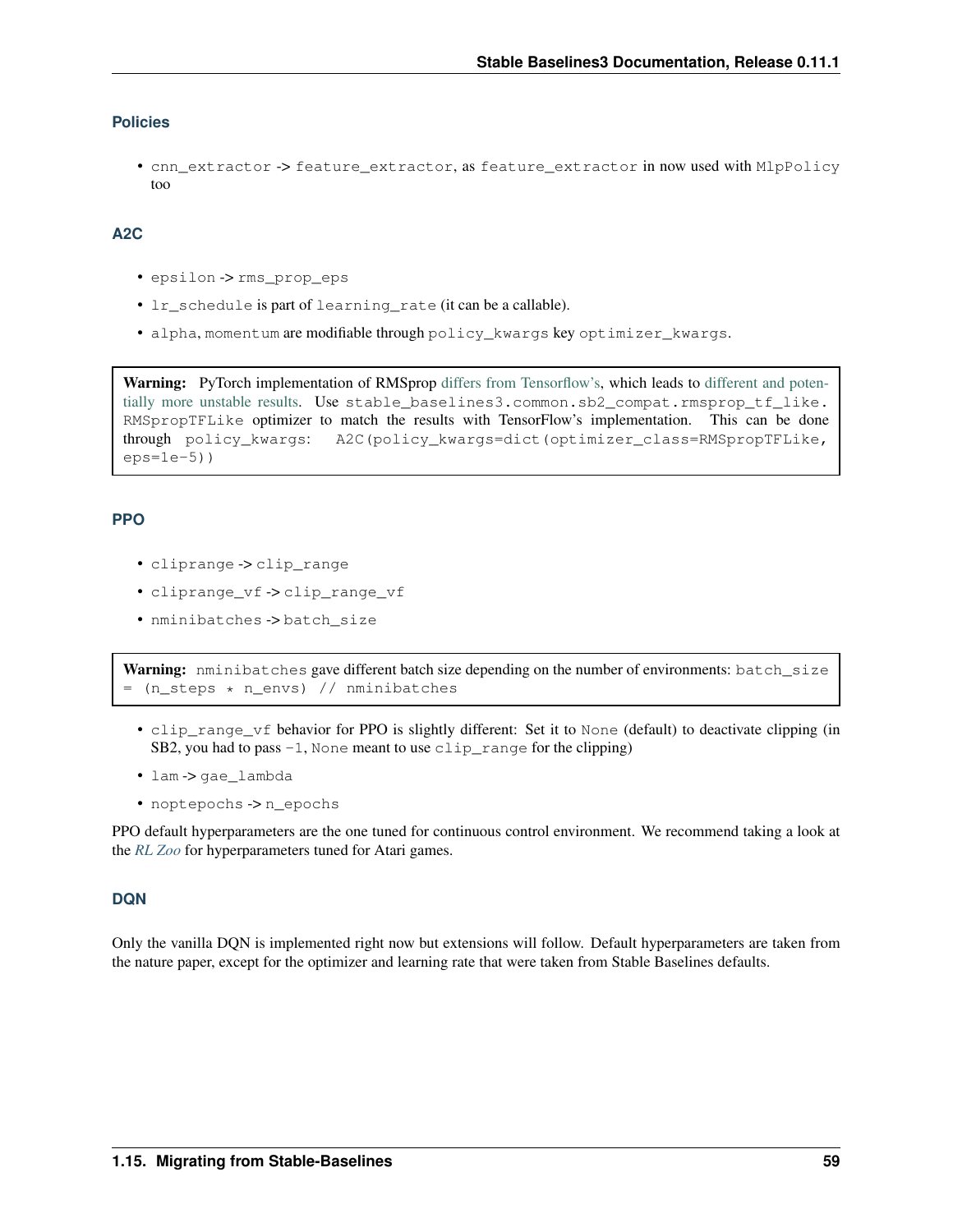## **DDPG**

DDPG now follows the same interface as SAC/TD3. For state/reward normalization, you should use VecNormalize as for all other algorithms.

### **SAC/TD3**

SAC/TD3 now accept any number of critics, e.g. policy\_kwargs=dict(n\_critics=3), instead of only two before.

Note: SAC/TD3 default hyperparameters (including network architecture) now match the ones from the original papers. DDPG is using TD3 defaults.

## **SAC**

SAC implementation matches the latest version of the original implementation: it uses two Q function networks and two target Q function networks instead of two Q function networks and one Value function network (SB2 implementation, first version of the original implementation). Despite this change, no change in performance should be expected.

Note: SAC predict() method has now deterministic=False by default for consistency. To match SB2 behavior, you need to explicitly pass deterministic=True

### **HER**

The HER implementation now also supports online sampling of the new goals. This is done in a vectorized version. The goal selection strategy RANDOM is no longer supported. HER now supports VecNormalize wrapper but only when online\_sampling=True. For performance reasons, the maximum number of steps per episodes must be specified (see *[HER](#page-105-0)* documentation).

### **New logger API**

- Methods were renamed in the logger:
	- logkv -> record, writekvs -> write, writeseq -> write\_sequence,
	- logkvs -> record\_dict, dumpkvs -> dump,
	- getkvs -> get\_log\_dict, logkv\_mean -> record\_mean,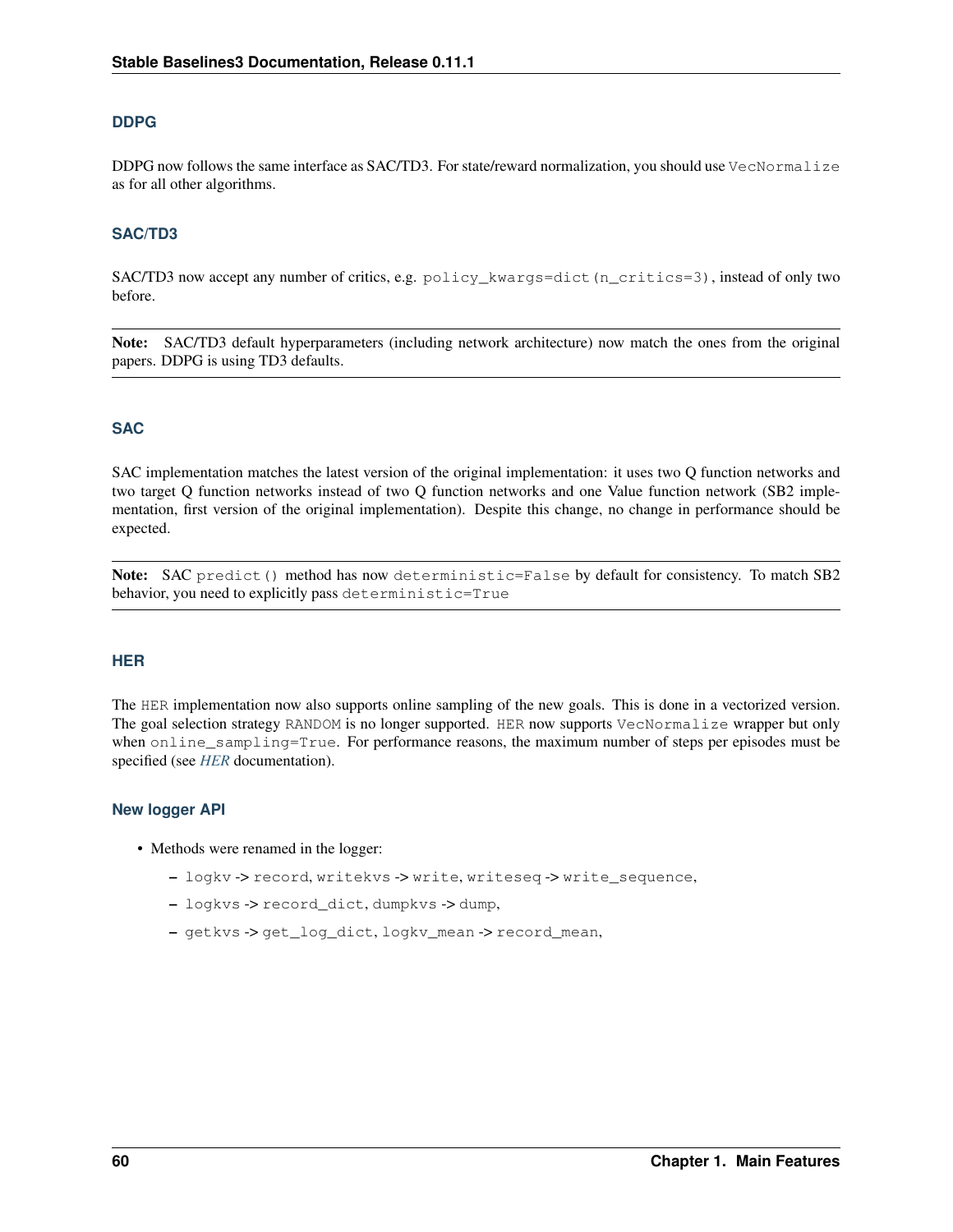### **Internal Changes**

Please read the *[Developer Guide](#page-67-0)* section.

# **1.15.4 New Features (SB3 vs SB2)**

- Much cleaner and consistent base code (and no more warnings = D!) and static type checks
- Independent saving/loading/predict for policies
- A2C now supports Generalized Advantage Estimation (GAE) and advantage normalization (both are deactivated by default)
- Generalized State-Dependent Exploration (gSDE) exploration is available for A2C/PPO/SAC. It allows to use RL directly on real robots (cf [https://arxiv.org/abs/2005.05719\)](https://arxiv.org/abs/2005.05719)
- Proper evaluation (using separate env) is included in the base class (using EvalCallback), if you pass the environment as a string, you can pass create\_eval\_env=True to the algorithm constructor.
- Better saving/loading: optimizers are now included in the saved parameters and there is two new methods save\_replay\_buffer and load\_replay\_buffer for the replay buffer when using off-policy algorithms (DQN/DDPG/SAC/TD3)
- You can pass optimizer\_class and optimizer\_kwargs to policy\_kwargs in order to easily customize optimizers
- Seeding now works properly to have deterministic results
- Replay buffer does not grow, allocate everything at build time (faster)
- We added a memory efficient replay buffer variant (pass optimize\_memory\_usage=True to the constructor), it reduces drastically the memory used especially when using images
- You can specify an arbitrary number of critics for SAC/TD3 (e.g. policy\_kwargs=dict(n\_critics=3))

# **1.16 Dealing with NaNs and infs**

During the training of a model on a given environment, it is possible that the RL model becomes completely corrupted when a NaN or an inf is given or returned from the RL model.

## **1.16.1 How and why?**

The issue arises then NaNs or infs do not crash, but simply get propagated through the training, until all the floating point number converge to NaN or inf. This is in line with the [IEEE Standard for Floating-Point Arithmetic \(IEEE 754\)](https://ieeexplore.ieee.org/document/4610935) standard, as it says:

#### Note:

Five possible exceptions can occur:

- Invalid operation ( $\sqrt{-1}$ , inf ×1, NaN mod 1, ...) return NaN
- Division by zero:
	- if the operand is not zero  $(1/0, -2/0, ...)$  returns  $\pm$  inf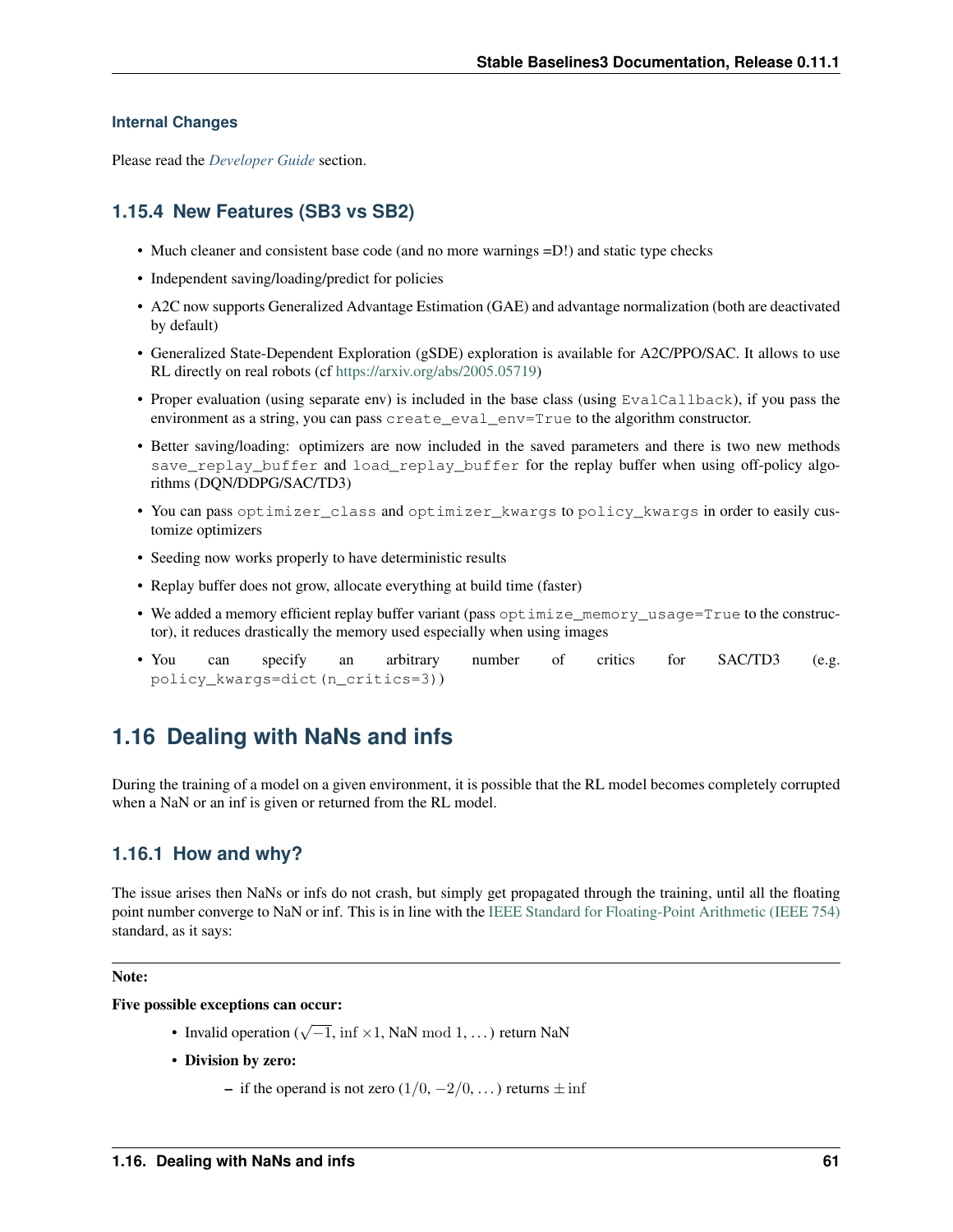- if the operand is zero  $(0/0)$  returns signaling NaN
- Overflow (exponent too high to represent) returns  $\pm$  inf
- Underflow (exponent too low to represent) returns 0
- Inexact (not representable exactly in base 2, eg:  $1/5$ ) returns the rounded value (ex: assert (1/5)  $\star$  $3 == 0.6000000000000001$

And of these, only Division by zero will signal an exception, the rest will propagate invalid values quietly.

In python, dividing by zero will indeed raise the exception: ZeroDivisionError: float division by zero, but ignores the rest.

The default in numpy, will warn: RuntimeWarning: invalid value encountered but will not halt the code.

## **1.16.2 Anomaly detection with PyTorch**

To enable NaN detection in PyTorch you can do

```
import torch as th
th.autograd.set_detect_anomaly(True)
```
## **1.16.3 Numpy parameters**

Numpy has a convenient way of dealing with invalid value: [numpy.seterr,](https://docs.scipy.org/doc/numpy/reference/generated/numpy.seterr.html) which defines for the python process, how it should handle floating point error.

```
import numpy as np
np.seterr(all='raise') # define before your code.
print("numpy test:")
a = np.fload(4.0)b = np.fload64(0.0)val = a / b # this will now raise an exception instead of a warning.
print(val)
```
but this will also avoid overflow issues on floating point numbers:

```
import numpy as np
np.seterr(all='raise') # define before your code.
print("numpy overflow test:")
a = np.fload64(10)b = np.fload64(1000)val = a * b # this will now raise an exception
print(val)
```
but will not avoid the propagation issues: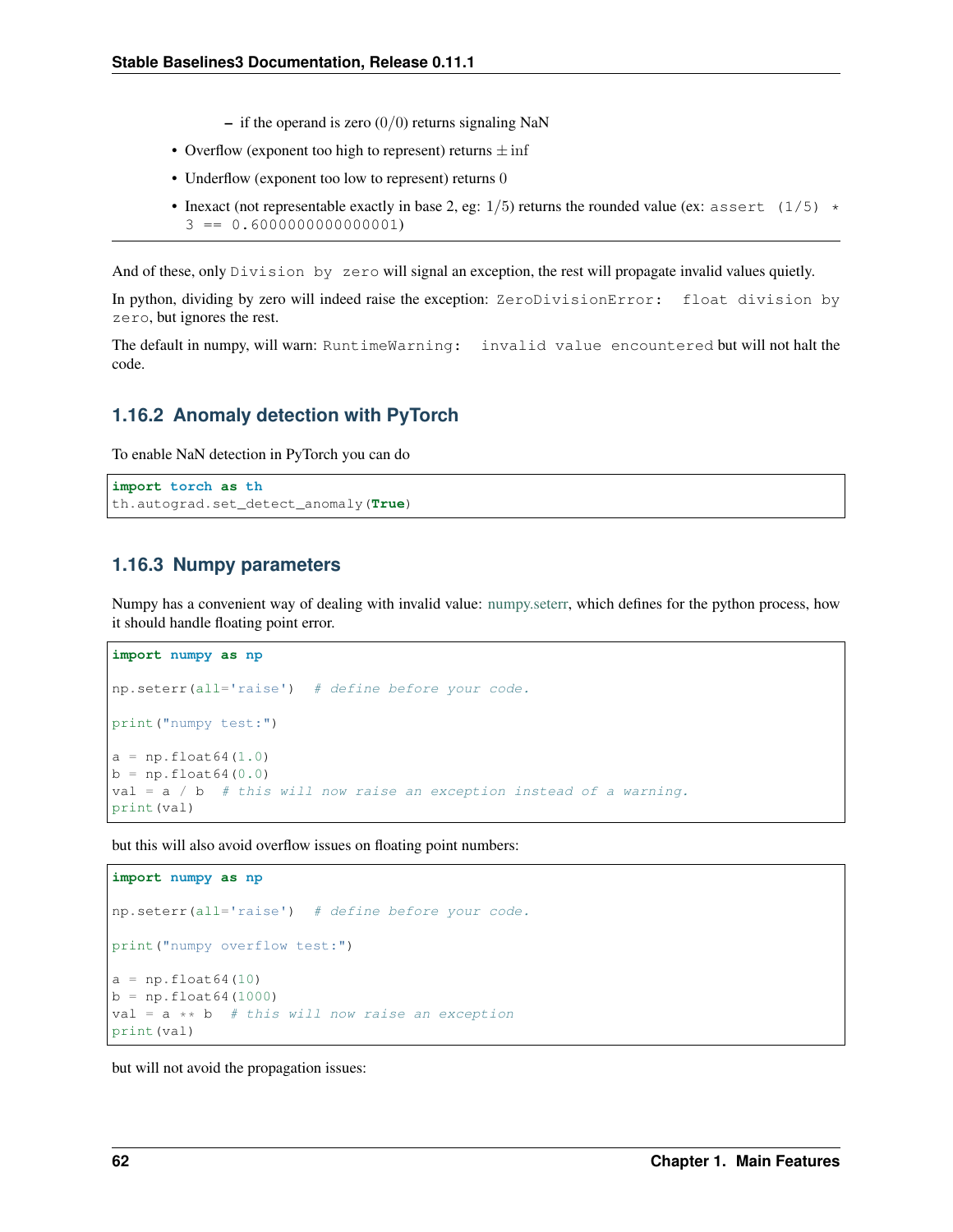```
import numpy as np
np.seterr(all='raise') # define before your code.
print("numpy propagation test:")
a = np.fload64('NaN')b = np.fload(4.0)val = a + b # this will neither warn nor raise anything
print(val)
```
## **1.16.4 VecCheckNan Wrapper**

In order to find when and from where the invalid value originated from, stable-baselines3 comes with a VecCheckNan wrapper.

It will monitor the actions, observations, and rewards, indicating what action or observation caused it and from what.

```
import gym
from gym import spaces
import numpy as np
from stable_baselines3 import PPO
from stable_baselines3.common.vec_env import DummyVecEnv, VecCheckNan
class NanAndInfEnv(gym.Env):
    """Custom Environment that raised NaNs and Infs"""
   metadata = {'render.modes': ['human']}
    def __init__(self):
        super(NanAndInfEnv, self).__init__()
        self.action_space = spaces.Box(low=-np.inf, high=np.inf, shape=(1,), dtype=np.
\rightarrowfloat64)
        self.observation_space = spaces.Box(low=-np.inf, high=np.inf, shape=(1,)_{\text{L}}˓→dtype=np.float64)
    def step(self, _action):
        randf = np.random.randn()if randf > 0.99:
           obs = float('NaN')
        elif randf > 0.98:
            obs = float('inf')
        else:
            obs = randf
        return [obs], 0.0, False, {}
    def reset(self):
        return [0.0]
    def render(self, mode='human', close=False):
        pass
# Create environment
env = DummyVecEnv([lambda: NanAndInfEnv()])
env = VecCheckNan(env, raise_exception=True)
```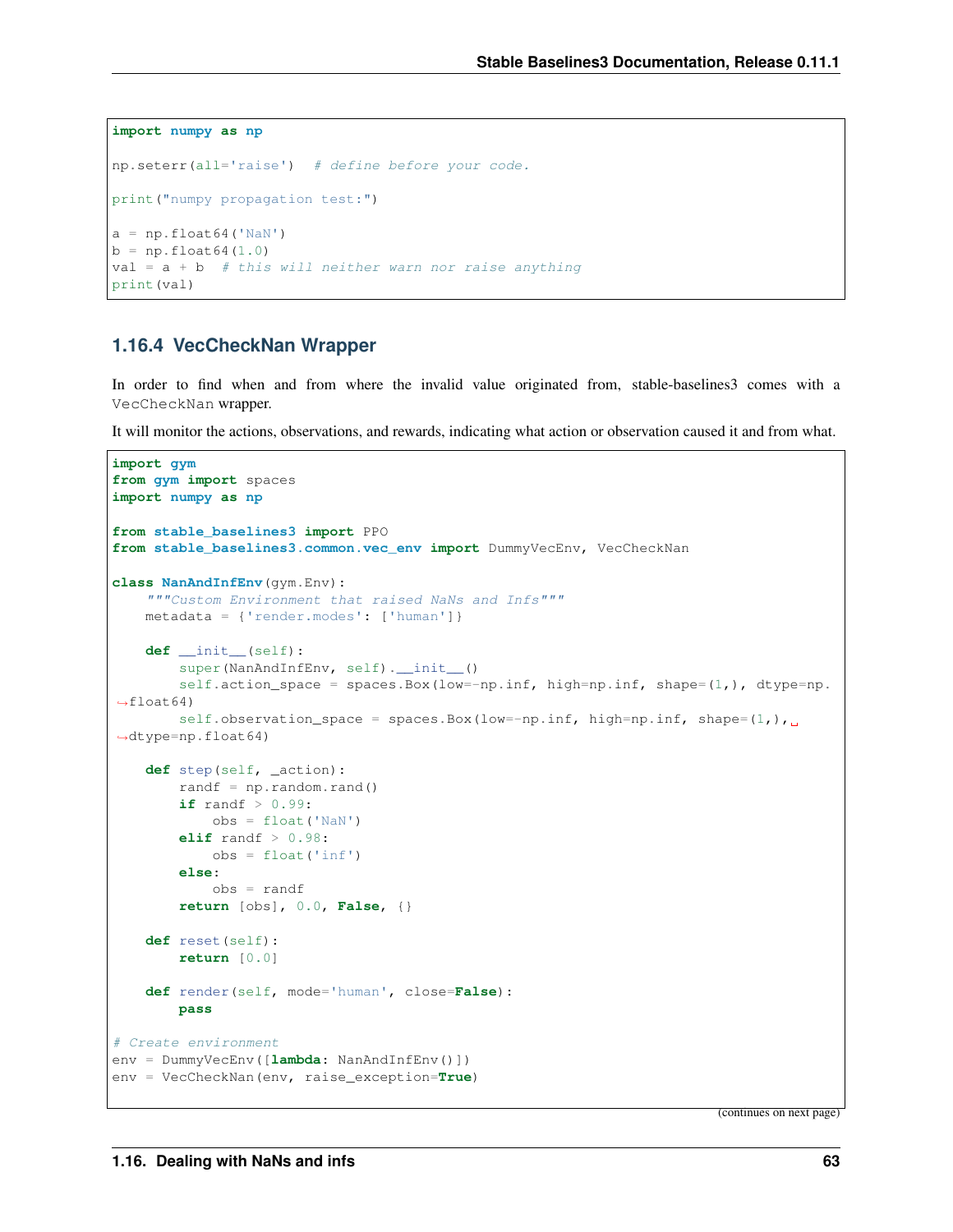```
# Instantiate the agent
model = PPO('MlpPolicy', env)
# Train the agent
model.length (total_time steps=int(2e5)) # this will crash explaining that the invalid,
˓→value originated from the environment.
```
## **1.16.5 RL Model hyperparameters**

Depending on your hyperparameters, NaN can occurs much more often. A great example of this: [https://github.com/](https://github.com/hill-a/stable-baselines/issues/340) [hill-a/stable-baselines/issues/340](https://github.com/hill-a/stable-baselines/issues/340)

Be aware, the hyperparameters given by default seem to work in most cases, however your environment might not play nice with them. If this is the case, try to read up on the effect each hyperparameters has on the model, so that you can try and tune them to get a stable model. Alternatively, you can try automatic hyperparameter tuning (included in the rl zoo).

## **1.16.6 Missing values from datasets**

If your environment is generated from an external dataset, do not forget to make sure your dataset does not contain NaNs. As some datasets will sometimes fill missing values with NaNs as a surrogate value.

Here is some reading material about finding NaNs: [https://pandas.pydata.org/pandas-docs/stable/user\\_guide/missing\\_](https://pandas.pydata.org/pandas-docs/stable/user_guide/missing_data.html) [data.html](https://pandas.pydata.org/pandas-docs/stable/user_guide/missing_data.html)

And filling the missing values with something else (imputation): [https://towardsdatascience.com/](https://towardsdatascience.com/how-to-handle-missing-data-8646b18db0d4) [how-to-handle-missing-data-8646b18db0d4](https://towardsdatascience.com/how-to-handle-missing-data-8646b18db0d4)

# <span id="page-67-0"></span>**1.17 Developer Guide**

This guide is meant for those who want to understand the internals and the design choices of Stable-Baselines3.

At first, you should read the two issues where the design choices were discussed:

- <https://github.com/hill-a/stable-baselines/issues/576>
- <https://github.com/hill-a/stable-baselines/issues/733>

The library is not meant to be modular, although inheritance is used to reduce code duplication.

## **1.17.1 Algorithms Structure**

Each algorithm (on-policy and off-policy ones) follows a common structure. Policy contains code for acting in the environment, and algorithm updates this policy. There is one folder per algorithm, and in that folder there is the algorithm and the policy definition (policies.py).

Each algorithm has two main methods:

- . collect\_rollouts() which defines how new samples are collected, usually inherited from the base class. Those samples are then stored in a RolloutBuffer (discarded after the gradient update) or ReplayBuffer
- .train() which updates the parameters using samples from the buffer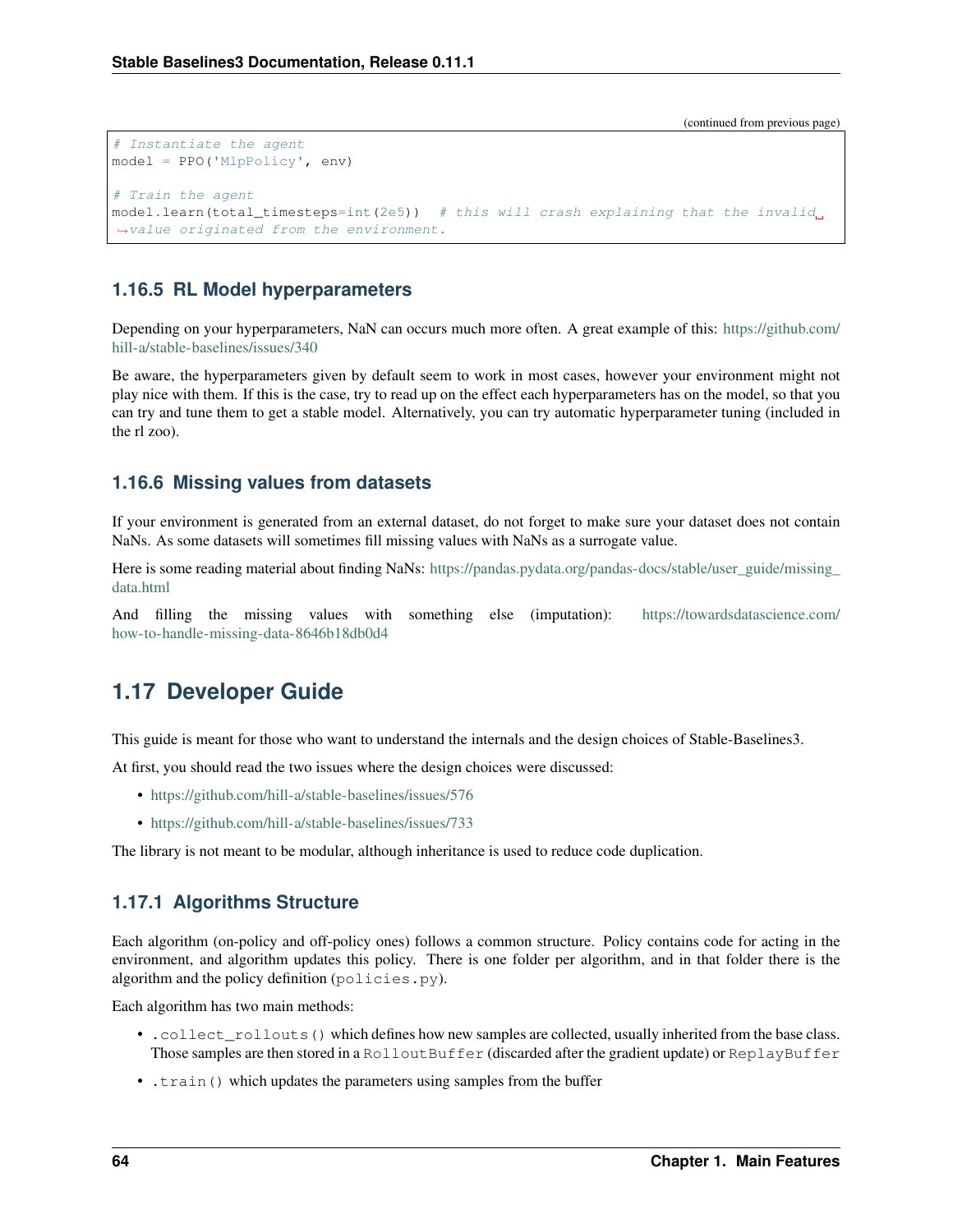# **1.17.2 Where to start?**

The first thing you need to read and understand are the base classes in the common/ folder:

- BaseAlgorithm in base\_class.py which defines how an RL class should look like. It contains also all the "glue code" for saving/loading and the common operations (wrapping environments)
- BasePolicy in policies.py which defines how a policy class should look like. It contains also all the magic for the .predict() method, to handle as many spaces/cases as possible
- OffPolicyAlgorithm in off\_policy\_algorithm.py that contains the implementation of collect rollouts() for the off-policy algorithms, and similarly OnPolicyAlgorithm in on\_policy\_algorithm.py.

All the environments handled internally are assumed to be  $VecEnv$  ( $gym$ . Env are automatically wrapped).

# **1.17.3 Pre-Processing**

To handle different observation spaces, some pre-processing needs to be done (e.g. one-hot encoding for discrete observation). Most of the code for pre-processing is in common/preprocessing.py and common/policies. py.

For images, environment is automatically wrapped with VecTransposeImage if observations are detected to be images with channel-last convention to transform it to PyTorch's channel-first convention.

# **1.17.4 Policy Structure**

When we refer to "policy" in Stable-Baselines3, this is usually an abuse of language compared to RL terminology. In SB3, "policy" refers to the class that handles all the networks useful for training, so not only the network used to predict actions (the "learned controller"). For instance, the TD3 policy contains the actor, the critic and the target networks.

To avoid the hassle of importing specific policy classes for specific algorithm (e.g. both A2C and PPO use ActorCriticPolicy), SB3 uses names like "MlpPolicy" and "CnnPolicy" to refer policies using small feedforward networks or convolutional networks, respectively. Importing [algorithm]/policies.py registers an appropriate policy for that algorithm under those names.

# **1.17.5 Probability distributions**

When needed, the policies handle the different probability distributions. All distributions are located in  $\text{common}/$ distributions. py and follow the same interface. Each distribution corresponds to a type of action space (e.g. Categorical is the one used for discrete actions. For continuous actions, we can use multiple distributions ("DiagGaussian", "SquashedGaussian" or "StateDependentDistribution")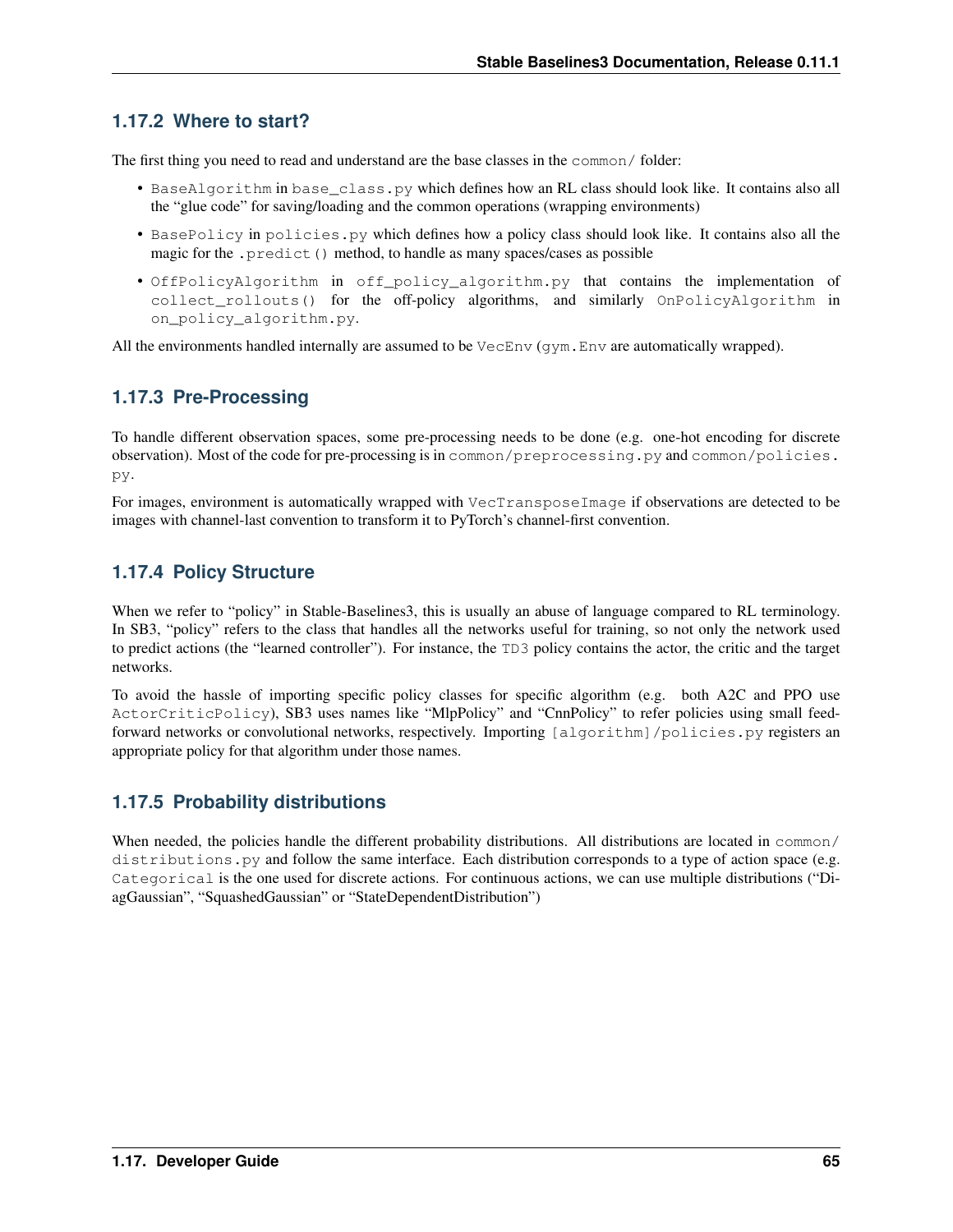## **1.17.6 State-Dependent Exploration**

State-Dependent Exploration (SDE) is a type of exploration that allows to use RL directly on real robots, that was the starting point for the Stable-Baselines3 library. I (@araffin) published a paper about a generalized version of SDE (the one implemented in SB3): <https://arxiv.org/abs/2005.05719>

## **1.17.7 Misc**

The rest of the common/ is composed of helpers (e.g. evaluation helpers) or basic components (like the callbacks). The type\_aliases.py file contains common type hint aliases like GymStepReturn.

Et voilà?

After reading this guide and the mentioned files, you should be now able to understand the design logic behind the library ;)

# **1.18 On saving and loading**

Stable Baselines3 (SB3) stores both neural network parameters and algorithm-related parameters such as exploration schedule, number of environments and observation/action space. This allows continual learning and easy use of trained agents without training, but it is not without its issues. Following describes the format used to save agents in SB3 along with its pros and shortcomings.

Terminology used in this page:

- *parameters* refer to neural network parameters (also called "weights"). This is a dictionary mapping variable name to a PyTorch tensor.
- *data* refers to RL algorithm parameters, e.g. learning rate, exploration schedule, action/observation space. These depend on the algorithm used. This is a dictionary mapping classes variable names to their values.

## **1.18.1 Zip-archive**

A zip-archived JSON dump, PyTorch state dictionaries and PyTorch variables. The data dictionary (class parameters) is stored as a JSON file, model parameters and optimizers are serialized with torch.save() function and these files are stored under a single .zip archive.

Any objects that are not JSON serializable are serialized with cloudpickle and stored as base64-encoded string in the JSON file, along with some information that was stored in the serialization. This allows inspecting stored objects without deserializing the object itself.

This format allows skipping elements in the file, i.e. we can skip deserializing objects that are broken/non-serializable.

File structure:

```
saved_model.zip/
  - data JSON file of class-parameters (dictionary)
   *.optimizer.pth PyTorch optimizers serialized
  - policy.pth PyTorch state dictionary of the policy saved
   pytorch_variables.pth Additional PyTorch variables
   _stable_baselines3_version contains the SB3 version with which the model was saved
```
Pros:

• More robust to unserializable objects (one bad object does not break everything).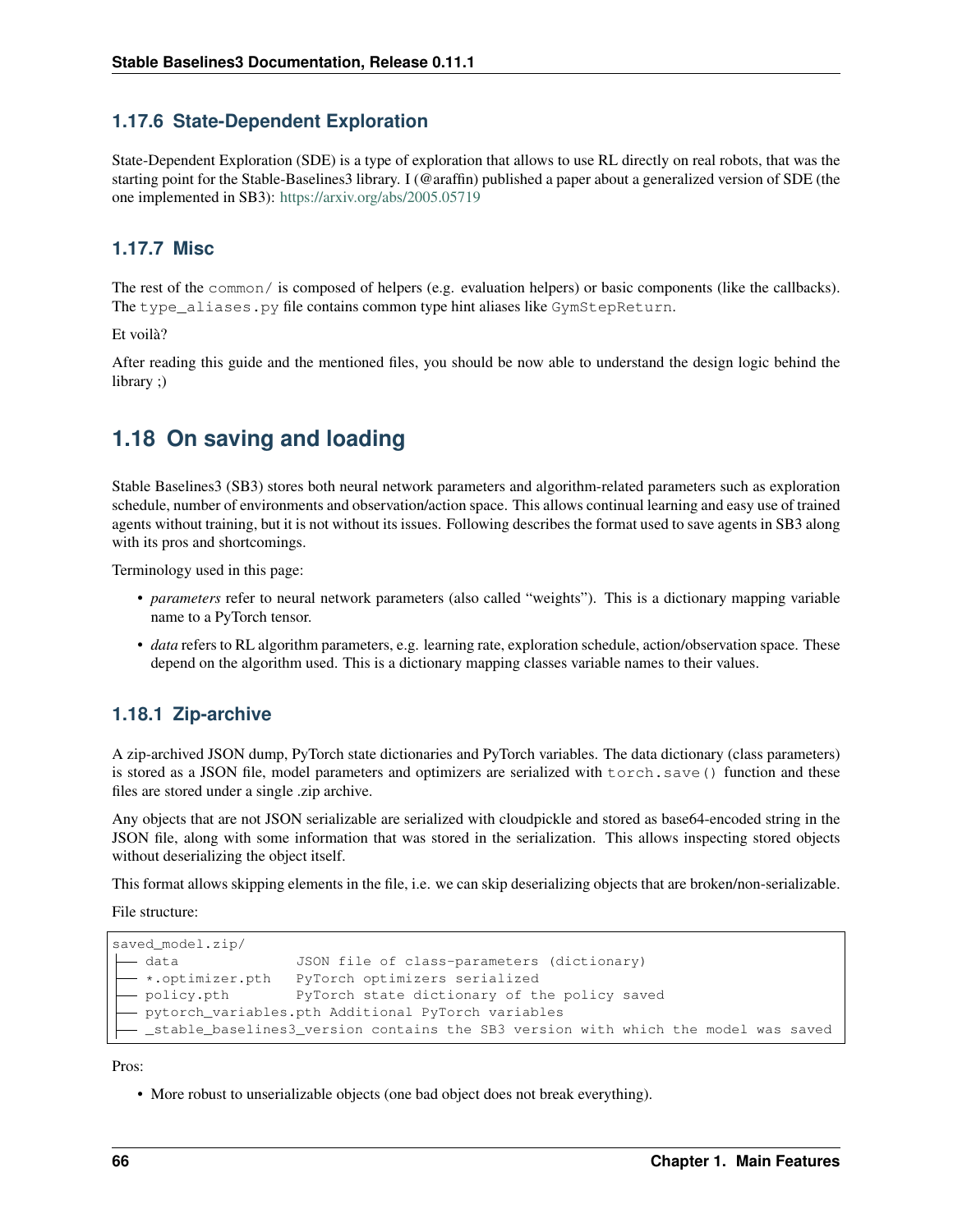• Saved files can be inspected/extracted with zip-archive explorers and by other languages.

Cons:

- More complex implementation.
- Still relies partly on cloudpickle for complex objects (e.g. custom functions) with can lead to [incompatibilities](https://github.com/DLR-RM/stable-baselines3/issues/172) between Python versions.

# **1.19 Exporting models**

After training an agent, you may want to deploy/use it in another language or framework, like [tensorflowjs.](https://github.com/tensorflow/tfjs) Stable Baselines3 does not include tools to export models to other frameworks, but this document aims to cover parts that are required for exporting along with more detailed stories from users of Stable Baselines3.

# **1.19.1 Background**

In Stable Baselines3, the controller is stored inside policies which convert observations into actions. Each learning algorithm (e.g. DQN, A2C, SAC) contains a policy object which represents the currently learned behavior, accessible via model.policy.

Policies hold enough information to do the inference (i.e. predict actions), so it is enough to export these policies (cf *[examples](#page-15-0)*) to do inference in another framework.

Warning: When using CNN policies, the observation is normalized during pre-preprocessing. This preprocessing is done *inside* the policy (dividing by 255 to have values in [0, 1])

# **1.19.2 Export to ONNX**

TODO: help is welcomed!

# **1.19.3 Export to C++**

(using PyTorch JIT) TODO: help is welcomed!

# **1.19.4 Export to tensorflowjs / ONNX-JS**

TODO: contributors help is welcomed! Probably a good starting point: [https://github.com/elliotwaite/](https://github.com/elliotwaite/pytorch-to-javascript-with-onnx-js) [pytorch-to-javascript-with-onnx-js](https://github.com/elliotwaite/pytorch-to-javascript-with-onnx-js)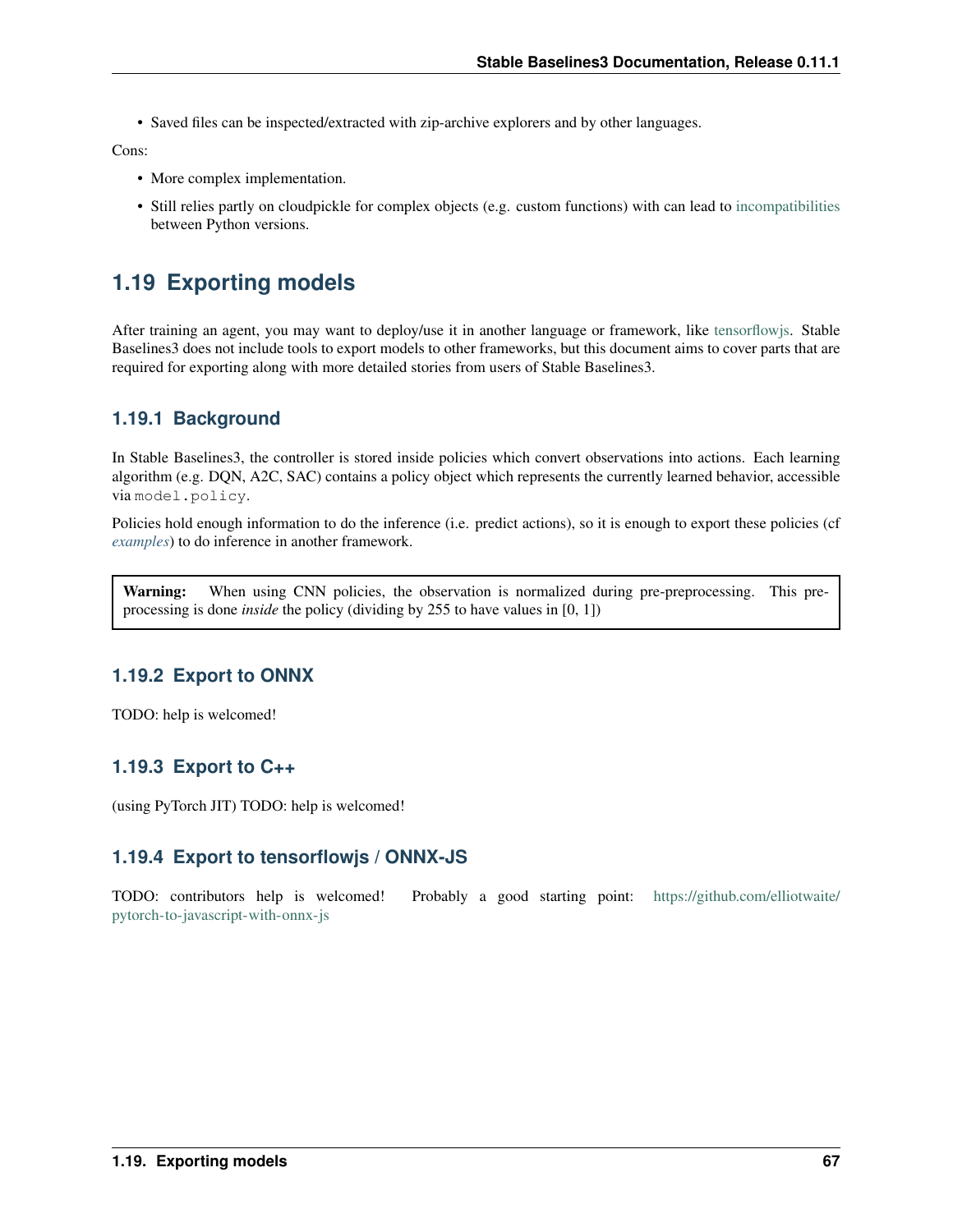## **1.19.5 Manual export**

You can also manually export required parameters (weights) and construct the network in your desired framework.

You can access parameters of the model via agents' [get\\_parameters](#page-72-0) function. As policies are also PyTorch modules, you can also access model.policy.state\_dict() directly. To find the architecture of the networks for each algorithm, best is to check the policies. py file located in their respective folders.

Note: In most cases, we recommend using PyTorch methods state\_dict() and load\_state\_dict() from the policy, unless you need to access the optimizers' state dict too. In that case, you need to call get\_parameters().

Abstract base classes for RL algorithms.

# **1.20 Base RL Class**

Common interface for all the RL algorithms

```
class stable_baselines3.common.base_class.BaseAlgorithm(policy, env, policy_base,
                                                                      learning_rate, pol-
                                                                      icy_kwargs=None, ten-
                                                                      sorboard_log=None,
                                                                      verbose=0, device='auto',
                                                                      support_multi_env=False,
                                                                      create_eval_env=False,
                                                                      monitor_wrapper=True,
                                                                      seed=None,
                                                                      use_sde=False,
                                                                      sde_sample_freq=- 1, sup-
                                                                      ported_action_spaces=None)
```
The base of RL algorithms

## Parameters

- **policy** (Type[BasePolicy]) Policy object
- **env** (Union[Env, VecEnv, str, None]) The environment to learn from (if registered in Gym, can be str. Can be None for loading trained models)
- **policy\_base** (Type[BasePolicy]) The base policy used by this method
- **learning rate** (Union[float, Callable[[float], float]]) learning rate for the optimizer, it can be a function of the current progress remaining (from 1 to 0)
- **policy\_kwargs** (Optional[Dict[str, Any]]) Additional arguments to be passed to the policy on creation
- **tensorboard** log (Optional[str]) the log location for tensorboard (if None, no logging)
- **verbose** (int) The verbosity level: 0 none, 1 training information, 2 debug
- **device** (Union[device, str]) Device on which the code should run. By default, it will try to use a Cuda compatible device and fallback to cpu if it is not possible.
- **support\_multi\_env** (bool) Whether the algorithm supports training with multiple environments (as in A2C)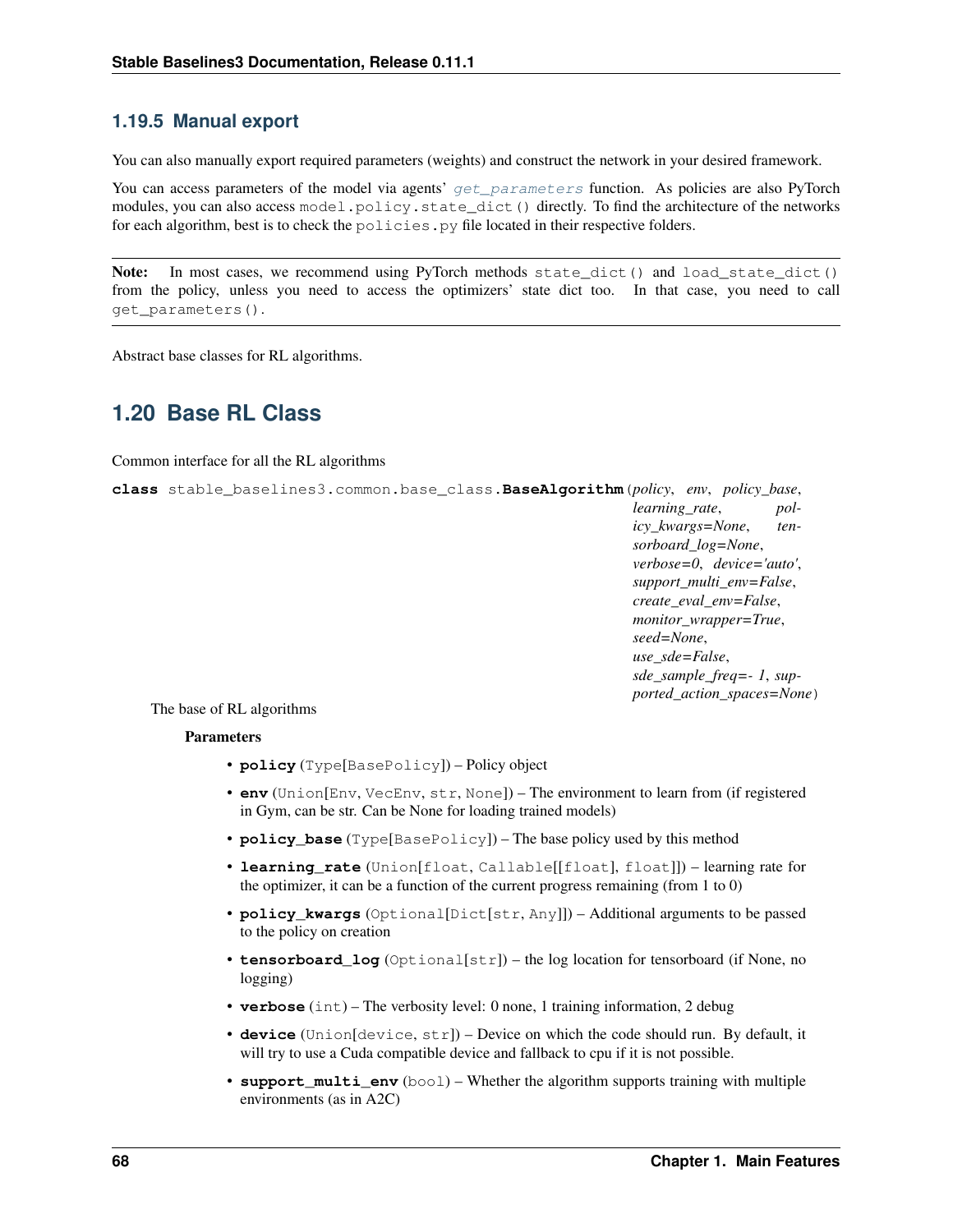- **create eval env** ( $b \circ \circ 1$ ) Whether to create a second environment that will be used for evaluating the agent periodically. (Only available when passing string for the environment)
- **monitor\_wrapper** (bool) When creating an environment, whether to wrap it or not in a Monitor wrapper.
- **seed** (Optional[int]) Seed for the pseudo random generators
- **use\_sde** (bool) Whether to use generalized State Dependent Exploration (gSDE) instead of action noise exploration (default: False)
- **sde\_sample\_freq** (int) Sample a new noise matrix every n steps when using gSDE Default: -1 (only sample at the beginning of the rollout)
- **supported\_action\_spaces** (Optional[Tuple[Space, . . . ]]) The action spaces supported by the algorithm.

#### **get\_env**()

Returns the current environment (can be None if not defined).

Return type Optional[VecEnv]

Returns The current environment

#### **get\_parameters**()

Return the parameters of the agent. This includes parameters from different networks, e.g. critics (value functions) and policies (pi functions).

```
Return type Dict[str, Dict]
```
Returns Mapping of from names of the objects to PyTorch state-dicts.

### **get\_vec\_normalize\_env**()

Return the VecNormalize wrapper of the training env if it exists.

Return type Optional[VecNormalize]

Returns The VecNormalize env.

**abstract learn**(*total\_timesteps*, *callback=None*, *log\_interval=100*, *tb\_log\_name='run'*, *eval\_env=None*, *eval\_freq=- 1*, *n\_eval\_episodes=5*, *eval\_log\_path=None*, *reset\_num\_timesteps=True*)

Return a trained model.

- **total\_timesteps** (int) The total number of samples (env steps) to train on
- **callback** (Union[None, Callable, List[[BaseCallback](#page-48-0)], [BaseCallback](#page-48-0)]) – callback(s) called at every step with state of the algorithm.
- **log\_interval** (int) The number of timesteps before logging.
- **tb\_log\_name** (str) the name of the run for TensorBoard logging
- **eval\_env** (Union[Env, VecEnv, None]) Environment that will be used to evaluate the agent
- **eval\_freq** (int) Evaluate the agent every eval\_freq timesteps (this may vary a little)
- **n\_eval\_episodes** (int) Number of episode to evaluate the agent
- **eval\_log\_path** (Optional[str]) Path to a folder where the evaluations will be saved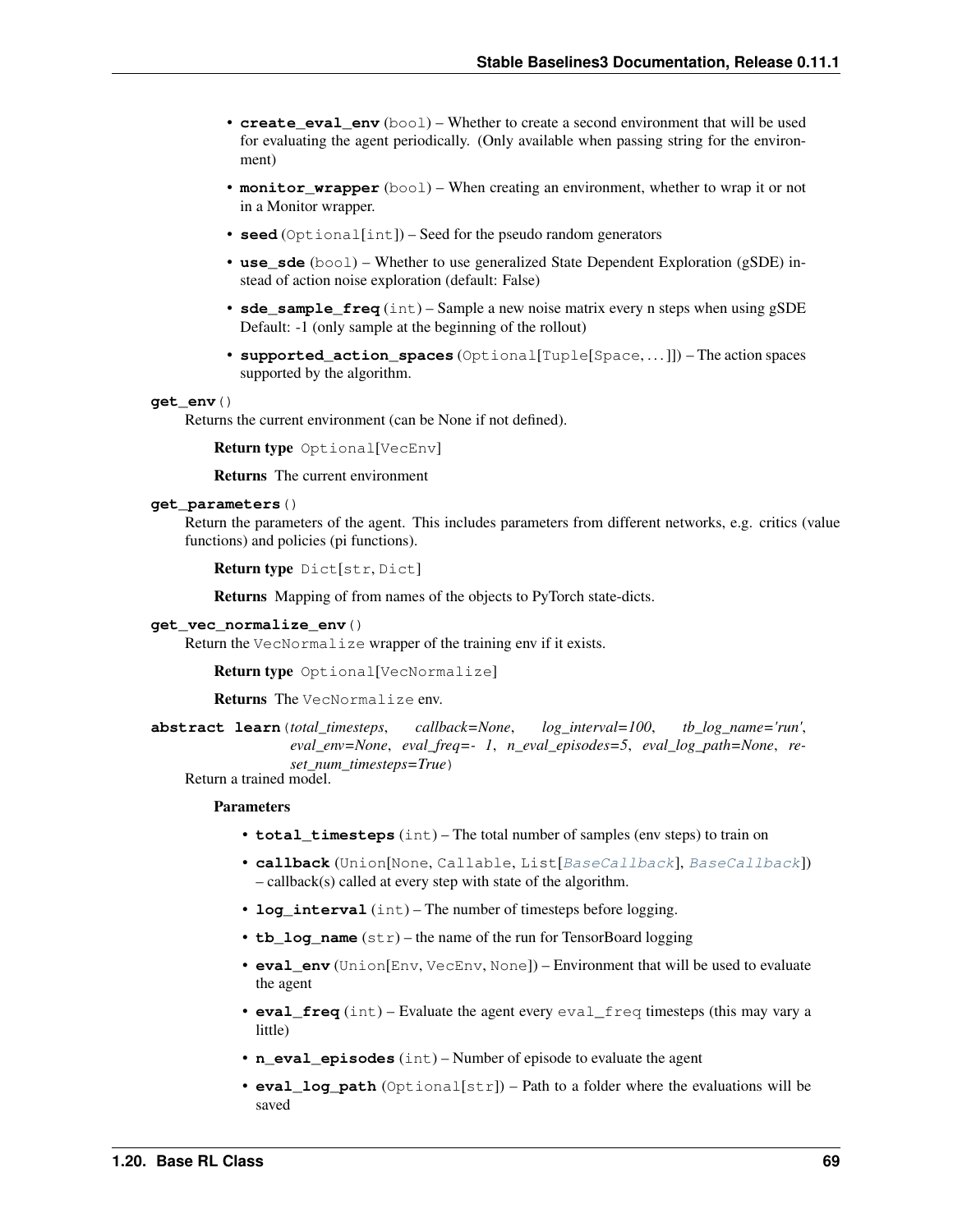• **reset num timesteps** (bool) – whether or not to reset the current timestep number (used in logging)

#### Return type [BaseAlgorithm](#page-71-0)

Returns the trained model

**classmethod load**(*path*, *env=None*, *device='auto'*, *\*\*kwargs*) Load the model from a zip-file

#### **Parameters**

- **path** (Union[str, Path, BufferedIOBase]) path to the file (or a file-like) where to load the agent from
- **env** (Union[Env, VecEnv, None]) the new environment to run the loaded model on (can be None if you only need prediction from a trained model) has priority over any saved environment
- **device** (Union[device, str]) Device on which the code should run.
- **kwargs** extra arguments to change the model when loading

#### Return type [BaseAlgorithm](#page-71-0)

**predict**(*observation*, *state=None*, *mask=None*, *deterministic=False*) Get the model's action(s) from an observation

#### Parameters

- **observation** (ndarray) the input observation
- **state** (Optional[ndarray]) The last states (can be None, used in recurrent policies)
- **mask** (Optional[ndarray]) The last masks (can be None, used in recurrent policies)
- **deterministic** (bool) Whether or not to return deterministic actions.

Return type Tuple[ndarray, Optional[ndarray]]

Returns the model's action and the next state (used in recurrent policies)

#### **save**(*path*, *exclude=None*, *include=None*)

Save all the attributes of the object and the model parameters in a zip-file.

#### Parameters

- **path** (Union[str, Path, BufferedIOBase]) path to the file where the rl agent should be saved
- **exclude** (Optional[Iterable[str]]) name of parameters that should be excluded in addition to the default ones
- **include** (Optional[Iterable[str]]) name of parameters that might be excluded but should be included anyway

#### Return type None

#### **set\_env**(*env*)

Checks the validity of the environment, and if it is coherent, set it as the current environment. Furthermore wrap any non vectorized env into a vectorized checked parameters: - observation\_space - action\_space

**Parameters <b>env** (Union[Env, VecEnv]) – The environment for learning a policy

Return type None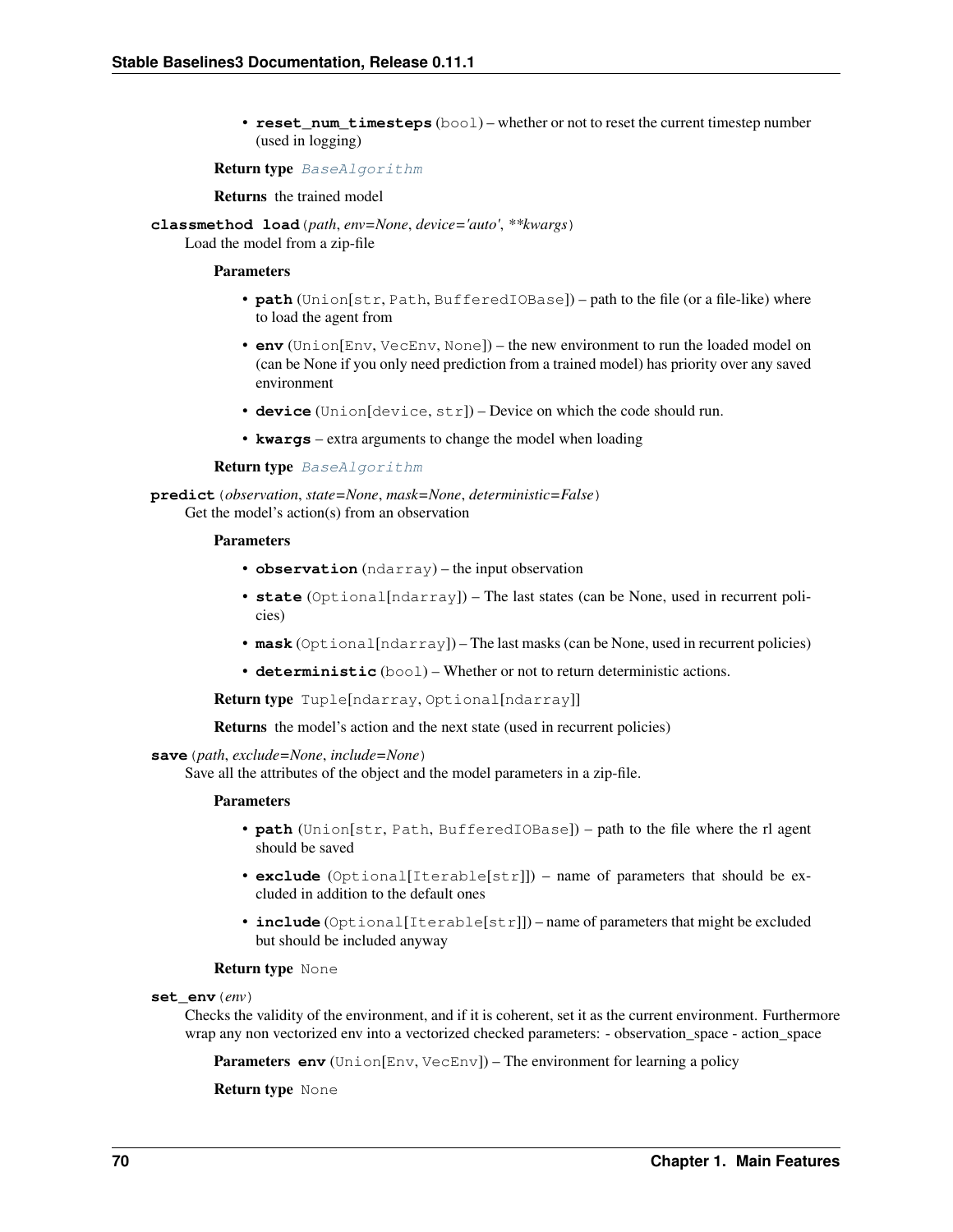**set\_parameters**(*load\_path\_or\_dict*, *exact\_match=True*, *device='auto'*)

Load parameters from a given zip-file or a nested dictionary containing parameters for different modules (see get\_parameters).

## Parameters

- **load\_path\_or\_iter** Location of the saved data (path or file-like, see save), or a nested dictionary containing nn.Module parameters used by the policy. The dictionary maps object names to a state-dictionary returned by torch.nn.Module. state\_dict().
- **exact\_match** (bool) If True, the given parameters should include parameters for each module and each of their parameters, otherwise raises an Exception. If set to False, this can be used to update only specific parameters.
- **device** (Union[device, str]) Device on which the code should run.

Return type None

## **set\_random\_seed**(*seed=None*)

Set the seed of the pseudo-random generators (python, numpy, pytorch, gym, action\_space)

Parameters **seed** (Optional[int]) –

Return type None

## **1.20.1 Base Off-Policy Class**

<span id="page-74-0"></span>The base RL algorithm for Off-Policy algorithm (ex: SAC/TD3)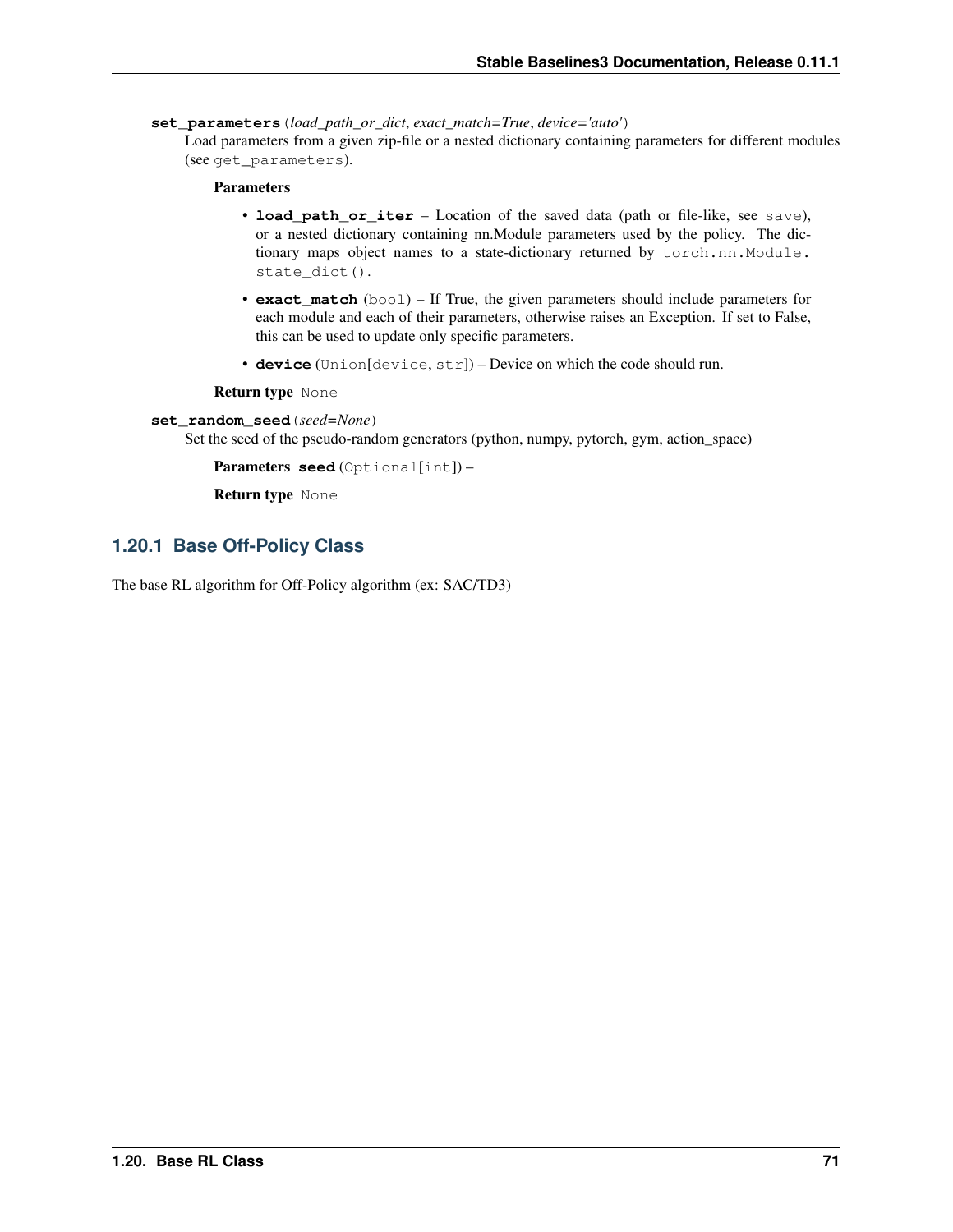**class** stable\_baselines3.common.off\_policy\_algorithm.**OffPolicyAlgorithm**(*policy*,

*env*, *policy\_base*, *learning\_rate*, *buffer\_size=1000000*, *learning\_starts=100*, *batch\_size=256*, *tau=0.005*, *gamma=0.99*, *train\_freq=(1, 'step')*, *gradient\_steps=1*, *action\_noise=None*, *optimize\_memory\_usage=False*, *policy\_kwargs=None*, *tensorboard\_log=None*, *verbose=0*, *device='auto'*, *support\_multi\_env=False*, *create\_eval\_env=False*, *monitor\_wrapper=True*, *seed=None*, *use\_sde=False*, *sde\_sample\_freq=- 1*, *use\_sde\_at\_warmup=False*, *sde\_support=True*, *remove\_time\_limit\_termination=False*, *supported\_action\_spaces=None*)

The base for Off-Policy algorithms (ex: SAC/TD3)

- **policy** (Type[BasePolicy]) Policy object
- **env** (Union[Env, VecEnv, str]) The environment to learn from (if registered in Gym, can be str. Can be None for loading trained models)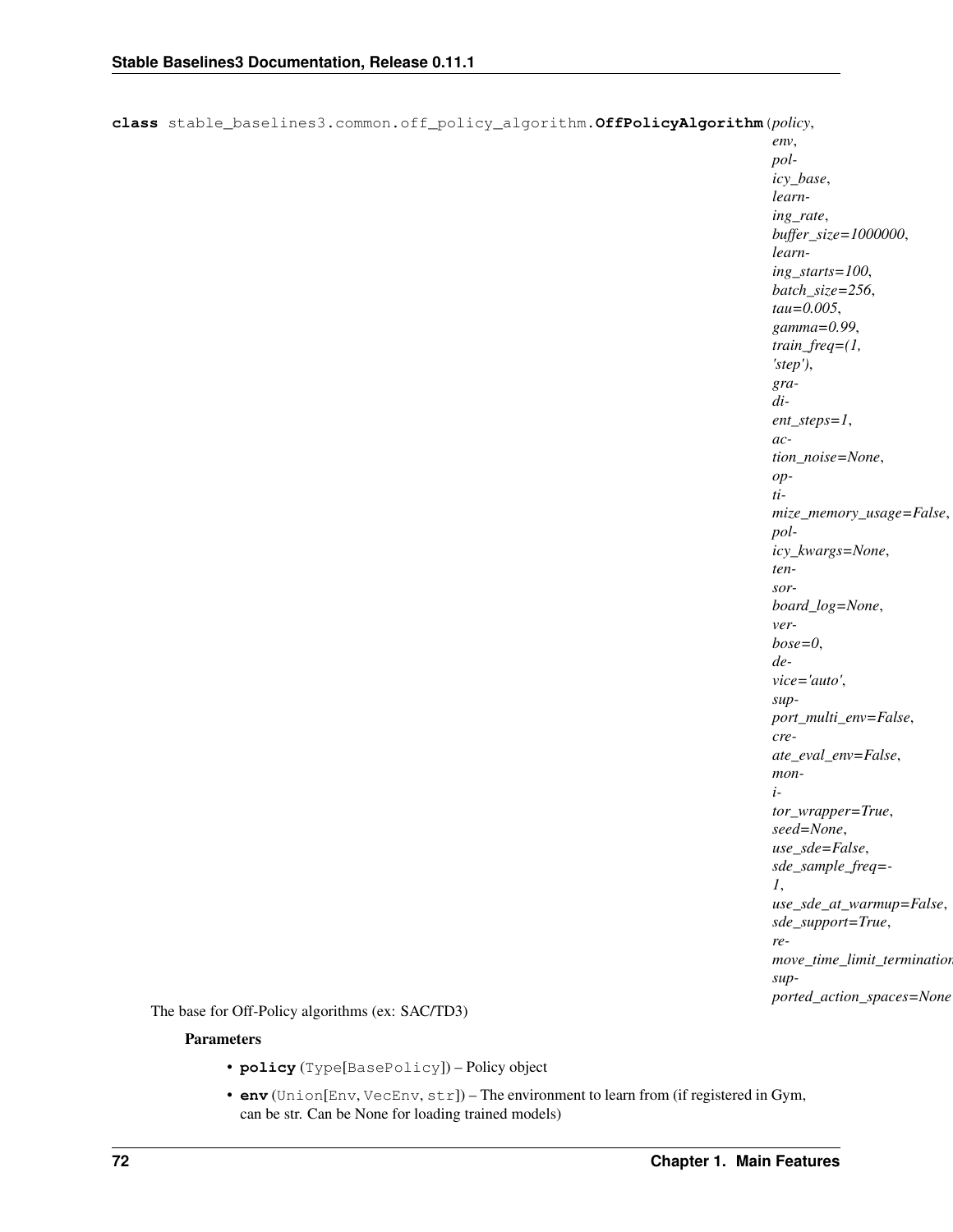- **policy** base (Type[BasePolicy]) The base policy used by this method
- **learning\_rate** (Union[float, Callable[[float], float]]) learning rate for the optimizer, it can be a function of the current progress remaining (from 1 to 0)
- **buffer\_size** (int) size of the replay buffer
- **learning starts** (int) how many steps of the model to collect transitions for before learning starts
- **batch** size (int) Minibatch size for each gradient update
- **tau** (float) the soft update coefficient ("Polyak update", between 0 and 1)
- **gamma** (float) the discount factor
- **train\_freq** (Union[int, Tuple[int, str]]) Update the model every train\_freq steps. Alternatively pass a tuple of frequency and unit like (5, "step") or (2, "episode").
- **gradient\_steps** (int) How many gradient steps to do after each rollout (see train  $freq$ ) Set to  $-1$  means to do as many gradient steps as steps done in the environment during the rollout.
- **action\_noise** (Optional[[ActionNoise](#page-163-0)]) the action noise type (None by default), this can help for hard exploration problem. Cf common.noise for the different action noise type.
- **optimize memory usage**  $(b \circ o1)$  Enable a memory efficient variant of the replay buffer at a cost of more complexity. See [https://github.com/DLR-RM/stable-baselines3/](https://github.com/DLR-RM/stable-baselines3/issues/37#issuecomment-637501195) [issues/37#issuecomment-637501195](https://github.com/DLR-RM/stable-baselines3/issues/37#issuecomment-637501195)
- **policy\_kwargs** (Optional[Dict[str, Any]]) Additional arguments to be passed to the policy on creation
- **tensorboard\_log** (Optional[str]) the log location for tensorboard (if None, no logging)
- **verbose** (int) The verbosity level: 0 none, 1 training information, 2 debug
- **device** (Union[device, str]) Device on which the code should run. By default, it will try to use a Cuda compatible device and fallback to cpu if it is not possible.
- **support\_multi\_env** (bool) Whether the algorithm supports training with multiple environments (as in A2C)
- **create\_eval\_env** (bool) Whether to create a second environment that will be used for evaluating the agent periodically. (Only available when passing string for the environment)
- **monitor\_wrapper** (bool) When creating an environment, whether to wrap it or not in a Monitor wrapper.
- **seed** (Optional[int]) Seed for the pseudo random generators
- **use\_sde** (bool) Whether to use State Dependent Exploration (SDE) instead of action noise exploration (default: False)
- **sde\_sample\_freq** (int) Sample a new noise matrix every n steps when using gSDE Default: -1 (only sample at the beginning of the rollout)
- **use\_sde\_at\_warmup** (bool) Whether to use gSDE instead of uniform sampling during the warm up phase (before learning starts)
- **sde\_support** (bool) Whether the model support gSDE or not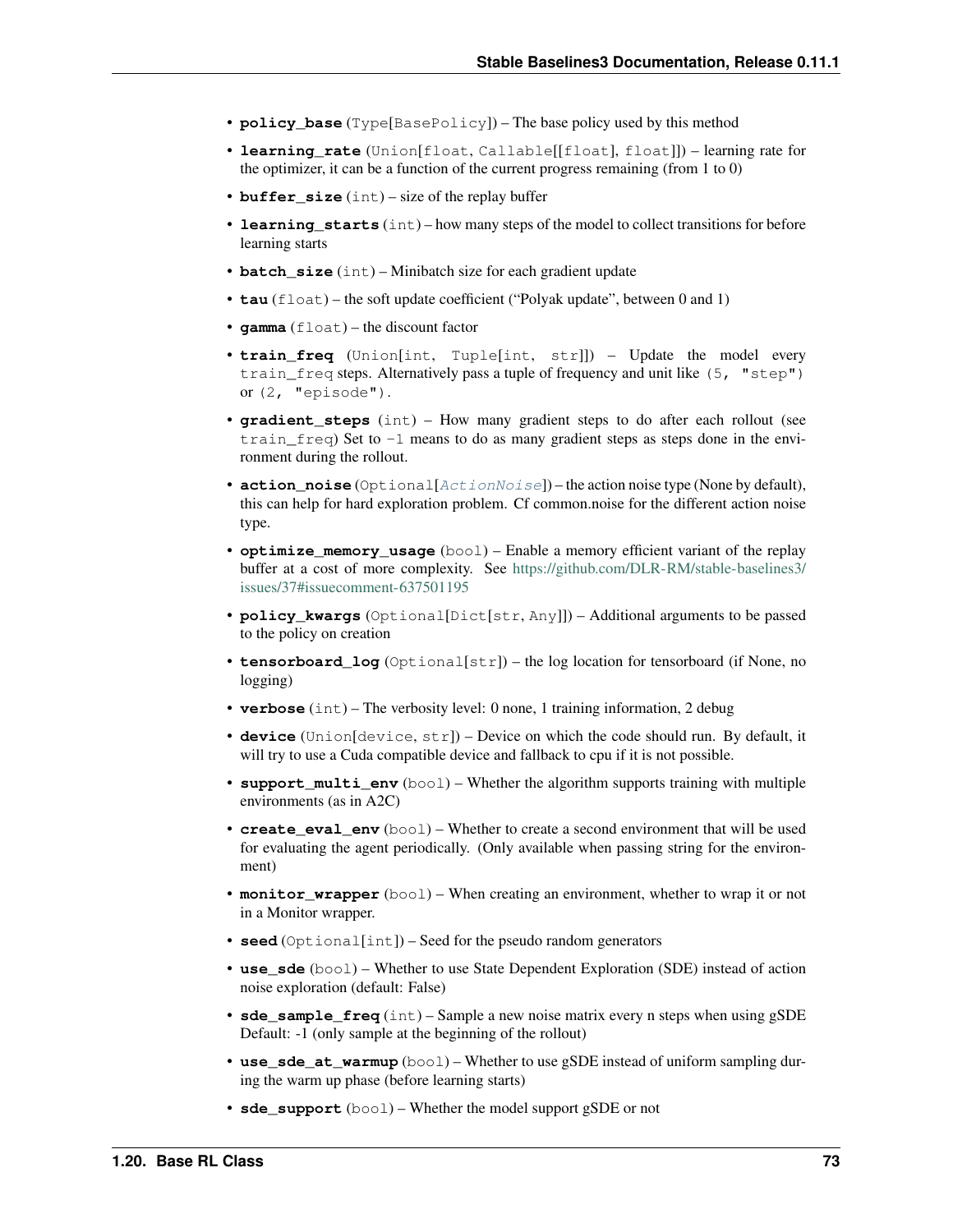- **remove time limit termination** (bool) Remove terminations (dones) that are due to time limit. See <https://github.com/hill-a/stable-baselines/issues/863>
- **supported\_action\_spaces** (Optional[Tuple[Space, . . . ]]) The action spaces supported by the algorithm.

**collect\_rollouts**(*env*, *callback*, *train\_freq*, *replay\_buffer*, *action\_noise=None*, *learning\_starts=0*, *log\_interval=None*)

Collect experiences and store them into a ReplayBuffer.

### **Parameters**

- **env** (VecEnv) The training environment
- **callback** ([BaseCallback](#page-48-0)) Callback that will be called at each step (and at the beginning and end of the rollout)
- **train\_freq** (TrainFreq) How much experience to collect by doing rollouts of current policy. Either TrainFreq(<n>, TrainFrequencyUnit.STEP) or TrainFreq(<n>, TrainFrequencyUnit.EPISODE) with <n> being an integer greater than 0.
- **action\_noise** (Optional[[ActionNoise](#page-163-0)]) Action noise that will be used for exploration Required for deterministic policy (e.g. TD3). This can also be used in addition to the stochastic policy for SAC.
- **learning\_starts** (int) Number of steps before learning for the warm-up phase.
- **replay\_buffer** (ReplayBuffer) –
- **log\_interval** (Optional[int]) Log data every log\_interval episodes

Return type RolloutReturn

#### Returns

**learn**(*total\_timesteps*, *callback=None*, *log\_interval=4*, *eval\_env=None*, *eval\_freq=- 1*, *n\_eval\_episodes=5*, *tb\_log\_name='run'*, *eval\_log\_path=None*, *reset\_num\_timesteps=True*) Return a trained model.

#### Parameters

- **total\_timesteps** (int) The total number of samples (env steps) to train on
- **callback** (Union[None, Callable, List[[BaseCallback](#page-48-0)], [BaseCallback](#page-48-0)]) – callback(s) called at every step with state of the algorithm.
- **log\_interval** (int) The number of timesteps before logging.
- **tb** log name  $(str)$  the name of the run for TensorBoard logging
- **eval env** (Union[Env, VecEnv, None]) Environment that will be used to evaluate the agent
- **eval freq** (int) Evaluate the agent every eval freq timesteps (this may vary a little)
- **n\_eval\_episodes** (int) Number of episode to evaluate the agent
- **eval\_log\_path** (Optional[str]) Path to a folder where the evaluations will be saved
- **reset num timesteps** (bool) whether or not to reset the current timestep number (used in logging)

Return type [OffPolicyAlgorithm](#page-74-0)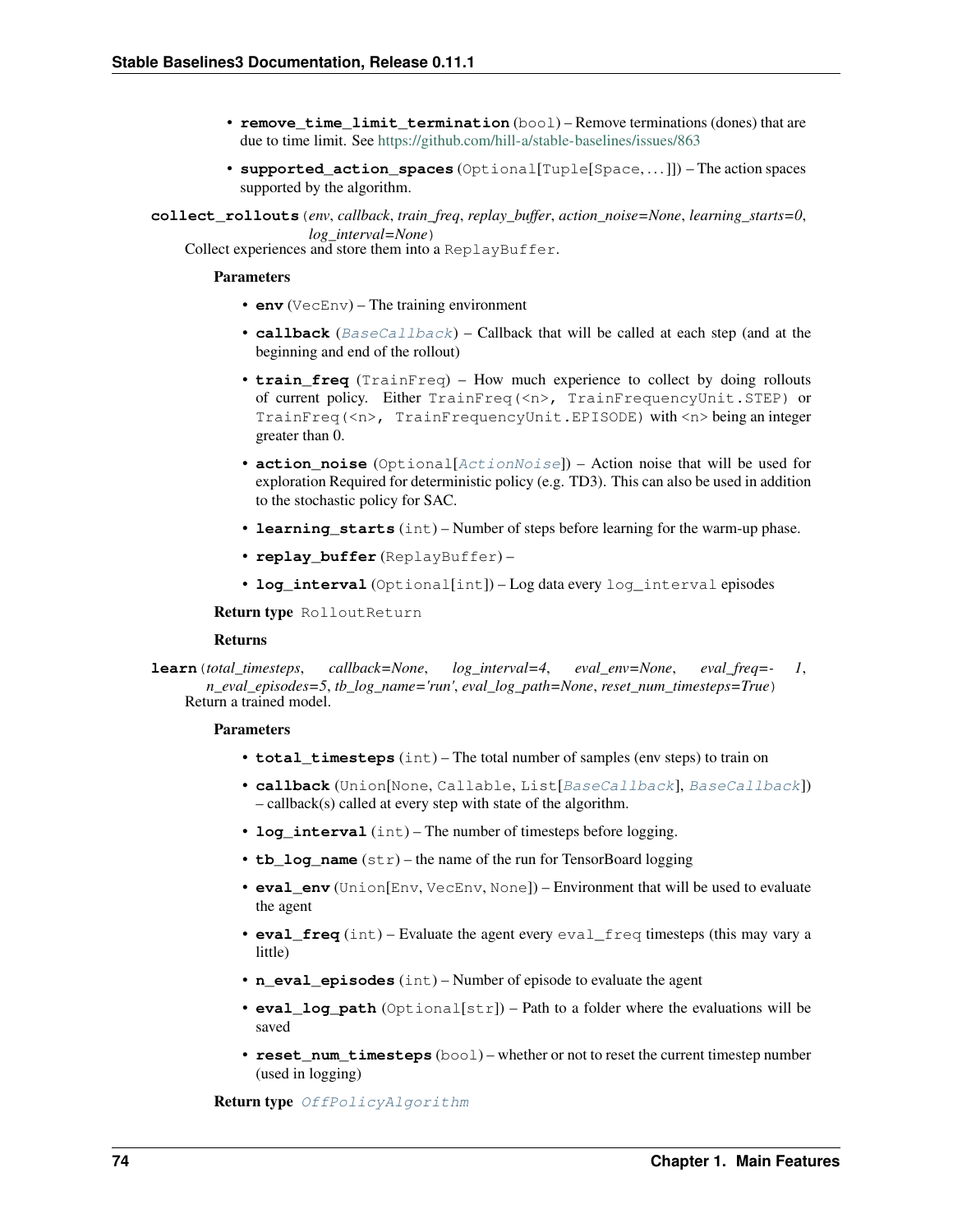Returns the trained model

**load\_replay\_buffer**(*path*)

Load a replay buffer from a pickle file.

Parameters path (Union[str, Path, BufferedIOBase]) – Path to the pickled replay buffer.

Return type None

```
save_replay_buffer(path)
```
Save the replay buffer as a pickle file.

Parameters **path** (Union[str, Path, BufferedIOBase]) – Path to the file where the replay buffer should be saved. if path is a str or pathlib.Path, the path is automatically created if necessary.

Return type None

**train**(*gradient\_steps*, *batch\_size*)

Sample the replay buffer and do the updates (gradient descent and update target networks)

Return type None

## **1.20.2 Base On-Policy Class**

The base RL algorithm for On-Policy algorithm (ex: A2C/PPO)

<span id="page-78-0"></span>**class** stable\_baselines3.common.on\_policy\_algorithm.**OnPolicyAlgorithm**(*policy*,

*env*, *learning\_rate*, *n\_steps*, *gamma*, *gae\_lambda*, *ent\_coef*, *vf\_coef*, *max\_grad\_norm*, *use\_sde*, *sde\_sample\_freq*, *tensorboard\_log=None*, *create\_eval\_env=False*, *monitor\_wrapper=True*, *policy\_kwargs=None*, *verbose=0*, *seed=None*, *device='auto'*, *\_init\_setup\_model=True*, *supported\_action\_spaces=None*)

The base for On-Policy algorithms (ex: A2C/PPO).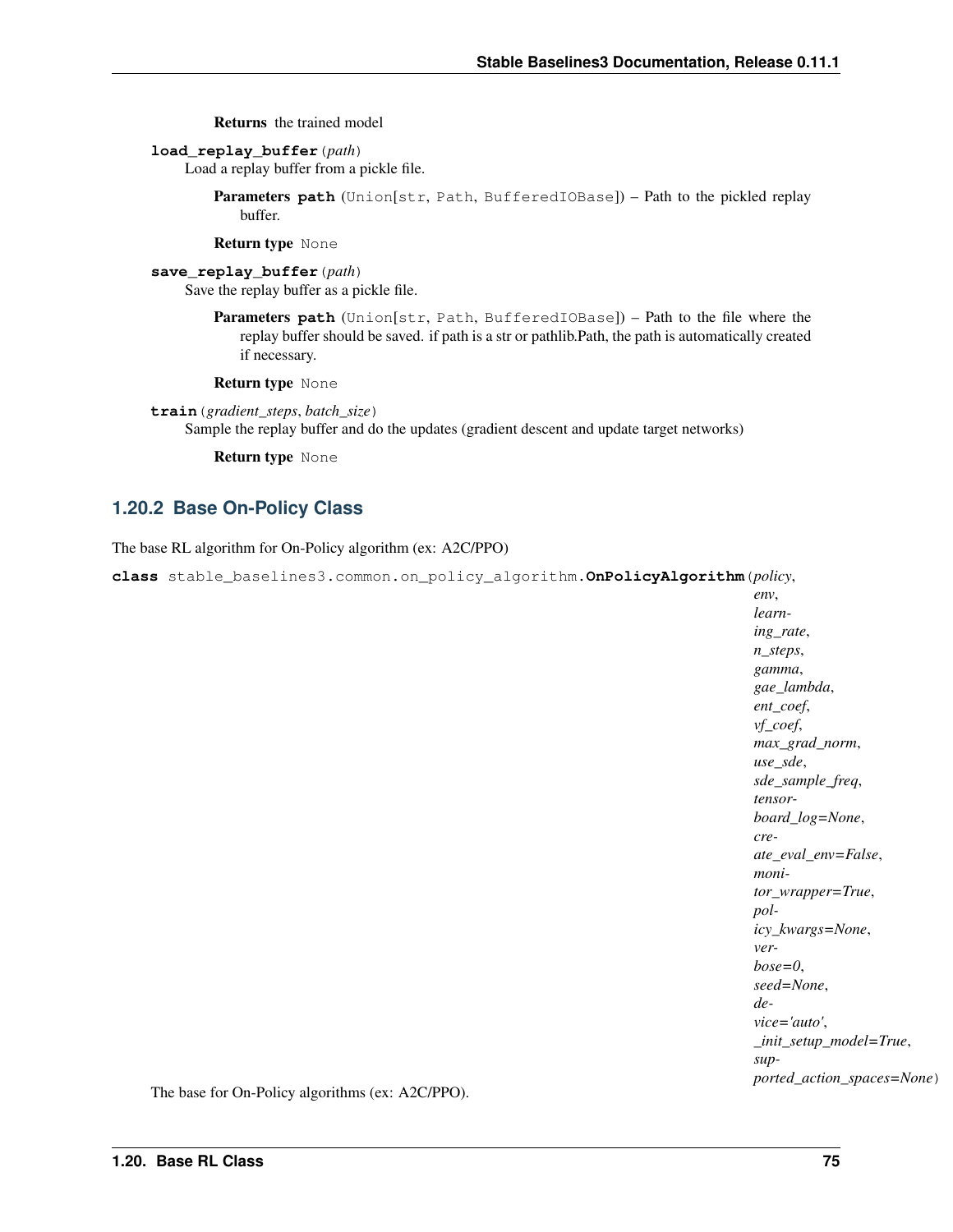### **Parameters**

- **policy** (Union[str, Type[ActorCriticPolicy]]) The policy model to use (Mlp-Policy, CnnPolicy, ...
- **env** (Union[Env, VecEnv, str]) The environment to learn from (if registered in Gym, can be str)
- **learning\_rate** (Union[float, Callable[[float], float]]) The learning rate, it can be a function of the current progress remaining (from 1 to 0)
- **n\_steps** (int) The number of steps to run for each environment per update (i.e. batch size is n\_steps \* n\_env where n\_env is number of environment copies running in parallel)
- **gamma** (float) Discount factor
- **gae\_lambda** (float) Factor for trade-off of bias vs variance for Generalized Advantage Estimator. Equivalent to classic advantage when set to 1.
- **ent\_coef** (float) Entropy coefficient for the loss calculation
- **vf** coef (float) Value function coefficient for the loss calculation
- **max\_grad\_norm** (float) The maximum value for the gradient clipping
- **use\_sde** (bool) Whether to use generalized State Dependent Exploration (gSDE) instead of action noise exploration (default: False)
- **sde\_sample\_freq** (int) Sample a new noise matrix every n steps when using gSDE Default: -1 (only sample at the beginning of the rollout)
- **tensorboard\_log** (Optional[str]) the log location for tensorboard (if None, no logging)
- **create\_eval\_env** (bool) Whether to create a second environment that will be used for evaluating the agent periodically. (Only available when passing string for the environment)
- **monitor\_wrapper** (bool) When creating an environment, whether to wrap it or not in a Monitor wrapper.
- **policy\_kwargs** (Optional[Dict[str, Any]]) additional arguments to be passed to the policy on creation
- **verbose** (int) the verbosity level: 0 no output, 1 info, 2 debug
- **seed** (Optional[int]) Seed for the pseudo random generators
- **device** (Union[device, str]) Device (cpu, cuda, . . . ) on which the code should be run. Setting it to auto, the code will be run on the GPU if possible.
- **init setup model** (bool) Whether or not to build the network at the creation of the instance
- **supported\_action\_spaces** (Optional[Tuple[Space, . . . ]]) The action spaces supported by the algorithm.

### **collect\_rollouts**(*env*, *callback*, *rollout\_buffer*, *n\_rollout\_steps*)

Collect experiences using the current policy and fill a RolloutBuffer. The term rollout here refers to the model-free notion and should not be used with the concept of rollout used in model-based RL or planning.

#### Parameters

• **env** (VecEnv) – The training environment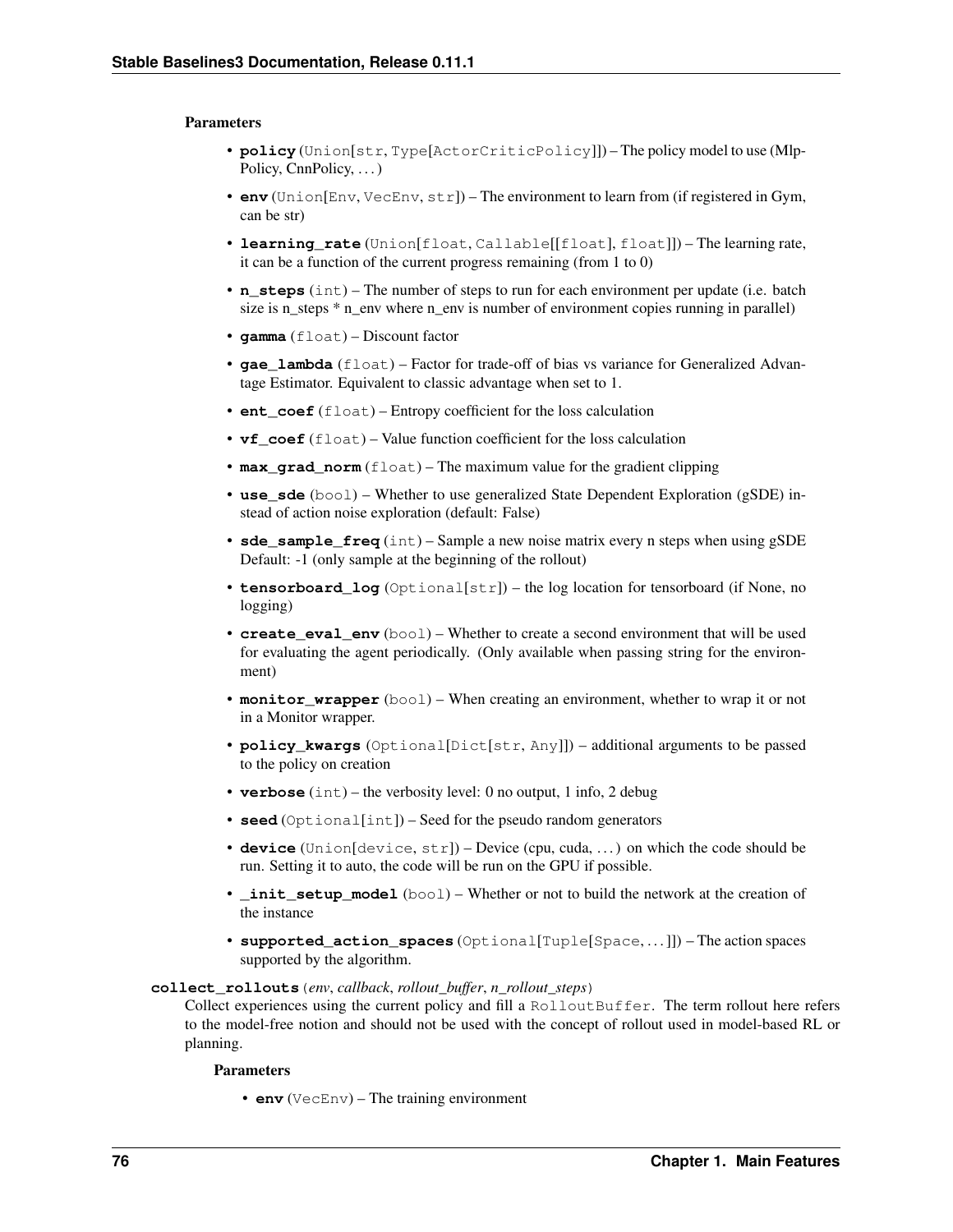- **callback** ([BaseCallback](#page-48-0)) Callback that will be called at each step (and at the beginning and end of the rollout)
- **rollout buffer** (RolloutBuffer) Buffer to fill with rollouts
- **n\_steps** Number of experiences to collect per environment

Return type bool

Returns True if function returned with at least *n\_rollout\_steps* collected, False if callback terminated rollout prematurely.

**learn**(*total\_timesteps*, *callback=None*, *log\_interval=1*, *eval\_env=None*, *eval\_freq=- 1*, *n\_eval\_episodes=5*, *tb\_log\_name='OnPolicyAlgorithm'*, *eval\_log\_path=None*, *reset\_num\_timesteps=True*) Return a trained model.

#### **Parameters**

- **total\_timesteps** (int) The total number of samples (env steps) to train on
- **callback** (Union[None, Callable, List[[BaseCallback](#page-48-0)], [BaseCallback](#page-48-0)]) – callback(s) called at every step with state of the algorithm.
- **log\_interval** (int) The number of timesteps before logging.
- **tb** log name  $(str)$  the name of the run for TensorBoard logging
- **eval\_env** (Union[Env, VecEnv, None]) Environment that will be used to evaluate the agent
- **eval freq** (int) Evaluate the agent every eval freq timesteps (this may vary a little)
- **n\_eval\_episodes** (int) Number of episode to evaluate the agent
- **eval\_log\_path** (Optional[str]) Path to a folder where the evaluations will be saved
- **reset\_num\_timesteps** (bool) whether or not to reset the current timestep number (used in logging)

Return type [OnPolicyAlgorithm](#page-78-0)

Returns the trained model

**train**()

Consume current rollout data and update policy parameters. Implemented by individual algorithms.

Return type None

# **1.21 A2C**

A synchronous, deterministic variant of [Asynchronous Advantage Actor Critic \(A3C\).](https://arxiv.org/abs/1602.01783) It uses multiple workers to avoid the use of a replay buffer.

Warning: If you find training unstable or want to match performance of stable-baselines A2C, consider using RMSpropTFLike optimizer from stable baselines3.common.sb2 compat.rmsprop tf like. You can change optimizer with A2C(policy\_kwargs=dict(optimizer\_class=RMSpropTFLike, eps=1e-5)). Read more [here.](https://github.com/DLR-RM/stable-baselines3/pull/110#issuecomment-663255241)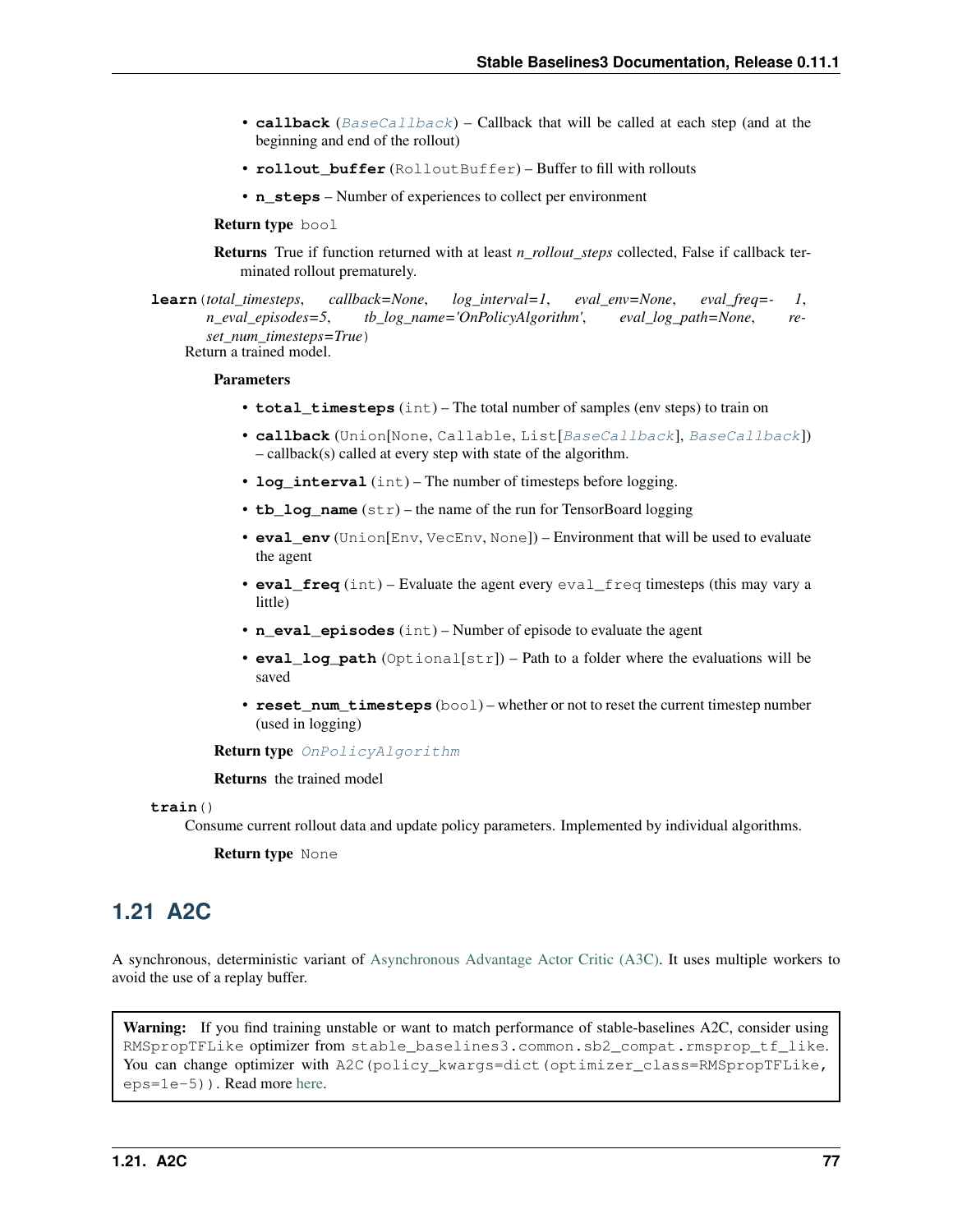## **1.21.1 Notes**

- Original paper: <https://arxiv.org/abs/1602.01783>
- OpenAI blog post: <https://openai.com/blog/baselines-acktr-a2c/>

## **1.21.2 Can I use?**

- Recurrent policies:  $\checkmark$
- Multi processing:  $\checkmark$
- Gym spaces:

| Space         | Action | Observation |
|---------------|--------|-------------|
| Discrete      |        |             |
| Box           |        |             |
| MultiDiscrete |        |             |
| MultiBinary   |        |             |

## **1.21.3 Example**

Train a A2C agent on CartPole-v1 using 4 environments.

```
import gym
from stable_baselines3 import A2C
from stable_baselines3.a2c import MlpPolicy
from stable_baselines3.common.env_util import make_vec_env
# Parallel environments
env = make_vec_env('CartPole-v1', n_envs=4)
model = A2C(MlpPolicy, env, verbose=1)model.learn(total_timesteps=25000)
model.save("a2c_cartpole")
del model # remove to demonstrate saving and loading
model = A2C.load("a2c_cartpole")
obs = env{\text{.reset}}()while True:
   action, _states = model.predict(obs)
    obs, rewards, dones, info = env.step(action)
    env.render()
```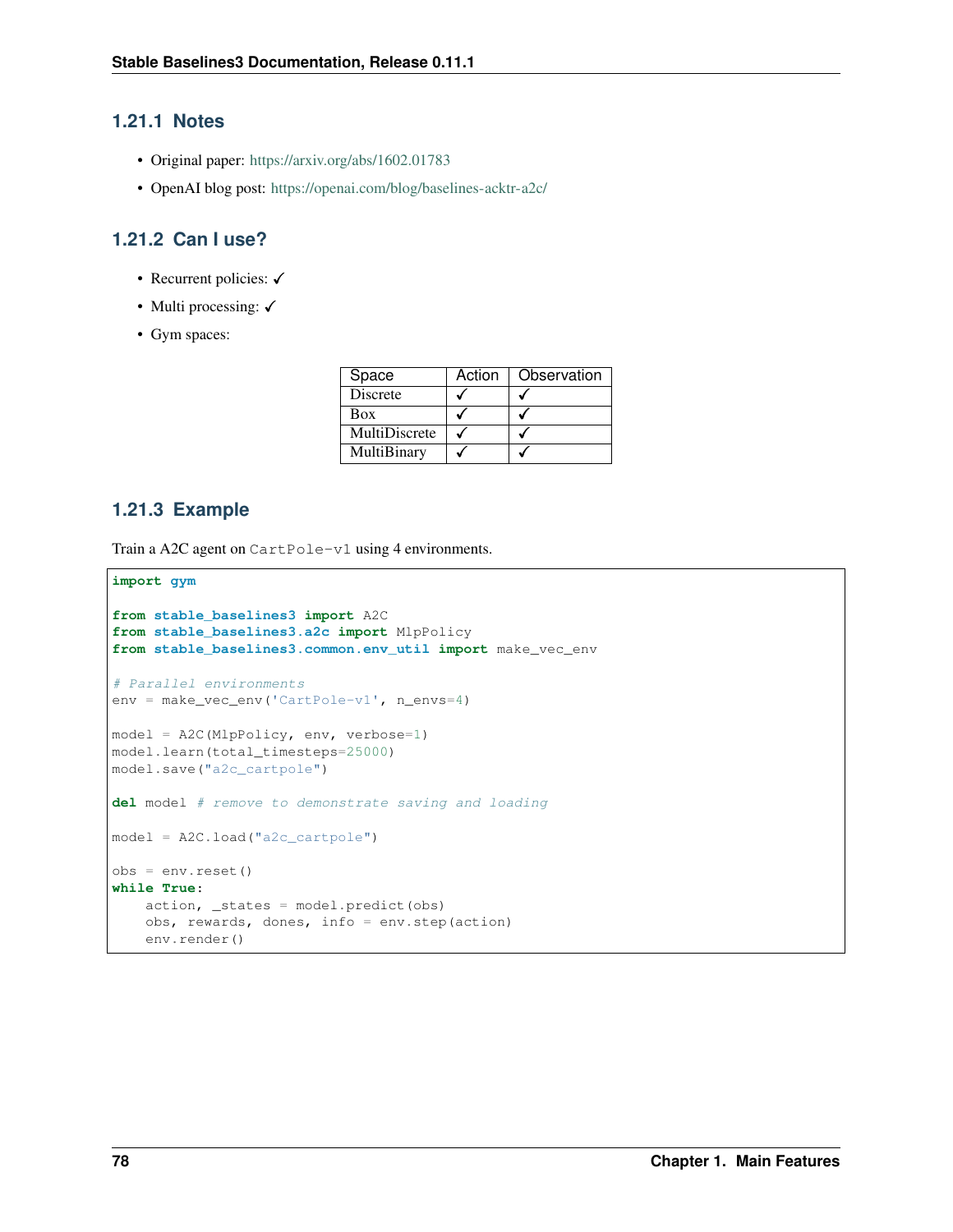## **1.21.4 Results**

## **Atari Games**

The complete learning curves are available in the [associated PR #110.](https://github.com/DLR-RM/stable-baselines3/pull/110)

## **PyBullet Environments**

Results on the PyBullet benchmark (2M steps) using 6 seeds. The complete learning curves are available in the [associated issue #48.](https://github.com/DLR-RM/stable-baselines3/issues/48)

Note: Hyperparameters from the [gSDE paper](https://arxiv.org/abs/2005.05719) were used (as they are tuned for PyBullet envs).

*Gaussian* means that the unstructured Gaussian noise is used for exploration, *gSDE* (generalized State-Dependent Exploration) is used otherwise.

| Environments          | A2C          | A2C                       | <b>PPO</b>   | <b>PPO</b>  |
|-----------------------|--------------|---------------------------|--------------|-------------|
|                       | Gaussian     | gSDE                      | Gaussian     | gSDE        |
| HalfCheetah           | $2003 + 54$  | $\overline{2032}$ +/- 122 | $1976 + 479$ | $2826 + 45$ |
| Ant                   | $2286 + 72$  | $2443 + 89$               | $2364 + 120$ | $2782 + 76$ |
| Hopper                | $1627 + 158$ | $1561 + 220$              | $1567 + 339$ | $2512 + 21$ |
| Walker <sub>2</sub> D | $577 + 65$   | $839 + 56$                | $1230 + 147$ | $2019 + 64$ |

### **How to replicate the results?**

Clone the [rl-zoo repo:](https://github.com/DLR-RM/rl-baselines3-zoo)

```
git clone https://github.com/DLR-RM/rl-baselines3-zoo
cd rl-baselines3-zoo/
```
Run the benchmark (replace \$ENV\_ID by the envs mentioned above):

python train.py --algo a2c --env \$ENV\_ID --eval-episodes 10 --eval-freq 10000

Plot the results (here for PyBullet envs only):

```
python scripts/all_plots.py -a a2c -e HalfCheetah Ant Hopper Walker2D -f logs/ -o
˓→logs/a2c_results
python scripts/plot_from_file.py -i logs/a2c_results.pkl -latex -l A2C
```
## **1.21.5 Parameters**

**class** stable\_baselines3.a2c.**A2C**(*policy*, *env*, *learning\_rate=0.0007*, *n\_steps=5*, *gamma=0.99*, *gae\_lambda=1.0*, *ent\_coef=0.0*, *vf\_coef=0.5*, *max\_grad\_norm=0.5*, *rms\_prop\_eps=1e-05*, *use\_rms\_prop=True*, *use\_sde=False*, *sde\_sample\_freq=- 1*, *normalize\_advantage=False*, *tensorboard\_log=None*, *create\_eval\_env=False*, *policy\_kwargs=None*, *verbose=0*, *seed=None*, *device='auto'*, *\_init\_setup\_model=True*)

Advantage Actor Critic (A2C)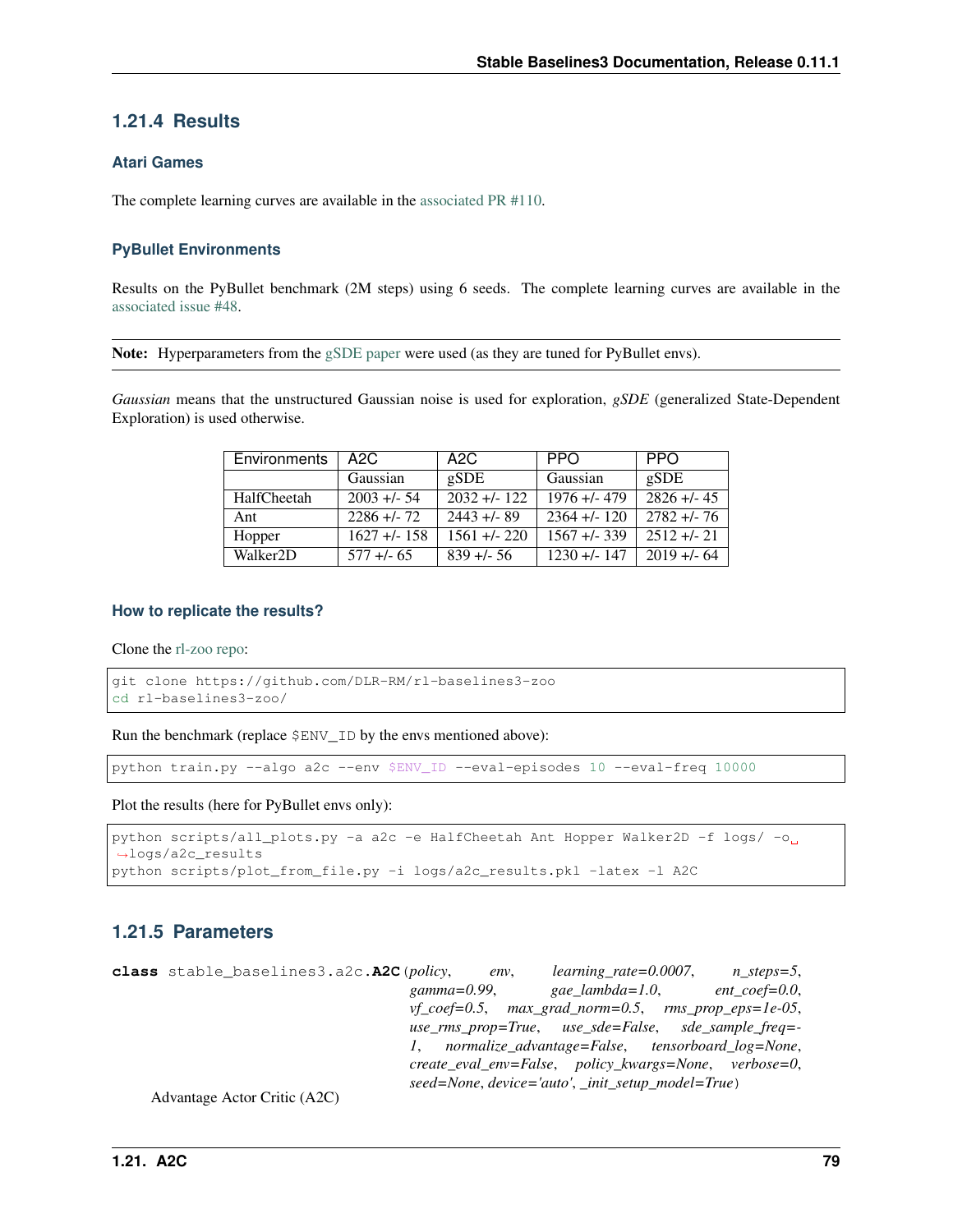Paper: <https://arxiv.org/abs/1602.01783> Code: This implementation borrows code from [https://github.com/](https://github.com/ikostrikov/pytorch-a2c-ppo-acktr-gail) [ikostrikov/pytorch-a2c-ppo-acktr-gail](https://github.com/ikostrikov/pytorch-a2c-ppo-acktr-gail) and and Stable Baselines [\(https://github.com/hill-a/stable-baselines\)](https://github.com/hill-a/stable-baselines)

Introduction to A2C: <https://hackernoon.com/intuitive-rl-intro-to-advantage-actor-critic-a2c-4ff545978752>

#### **Parameters**

- **policy** (Union[str, Type[ActorCriticPolicy]]) The policy model to use (Mlp-Policy, CnnPolicy, ...
- **env** (Union[Env, VecEnv, str]) The environment to learn from (if registered in Gym, can be str)
- **learning\_rate** (Union[float, Callable[[float], float]]) The learning rate, it can be a function of the current progress remaining (from 1 to 0)
- **n\_steps** (int) The number of steps to run for each environment per update (i.e. batch size is n\_steps \* n\_env where n\_env is number of environment copies running in parallel)
- **gamma** (float) Discount factor
- **gae** lambda (float) Factor for trade-off of bias vs variance for Generalized Advantage Estimator Equivalent to classic advantage when set to 1.
- **ent\_coef** (float) Entropy coefficient for the loss calculation
- **vf\_coef** (float) Value function coefficient for the loss calculation
- **max** grad norm (float) The maximum value for the gradient clipping
- **rms\_prop\_eps** (float) RMSProp epsilon. It stabilizes square root computation in denominator of RMSProp update
- **use\_rms\_prop** (bool) Whether to use RMSprop (default) or Adam as optimizer
- **use\_sde** (bool) Whether to use generalized State Dependent Exploration (gSDE) instead of action noise exploration (default: False)
- **sde\_sample\_freq** (int) Sample a new noise matrix every n steps when using gSDE Default: -1 (only sample at the beginning of the rollout)
- **normalize\_advantage** (bool) Whether to normalize or not the advantage
- **tensorboard\_log** (Optional[str]) the log location for tensorboard (if None, no logging)
- **create\_eval\_env** (bool) Whether to create a second environment that will be used for evaluating the agent periodically. (Only available when passing string for the environment)
- **policy\_kwargs** (Optional[Dict[str, Any]]) additional arguments to be passed to the policy on creation
- **verbose** (int) the verbosity level: 0 no output, 1 info, 2 debug
- **seed** (Optional[int]) Seed for the pseudo random generators
- **device** (Union[device, str]) Device (cpu, cuda, . . . ) on which the code should be run. Setting it to auto, the code will be run on the GPU if possible.
- **\_init\_setup\_model** (bool) Whether or not to build the network at the creation of the instance

#### **collect\_rollouts**(*env*, *callback*, *rollout\_buffer*, *n\_rollout\_steps*)

Collect experiences using the current policy and fill a RolloutBuffer. The term rollout here refers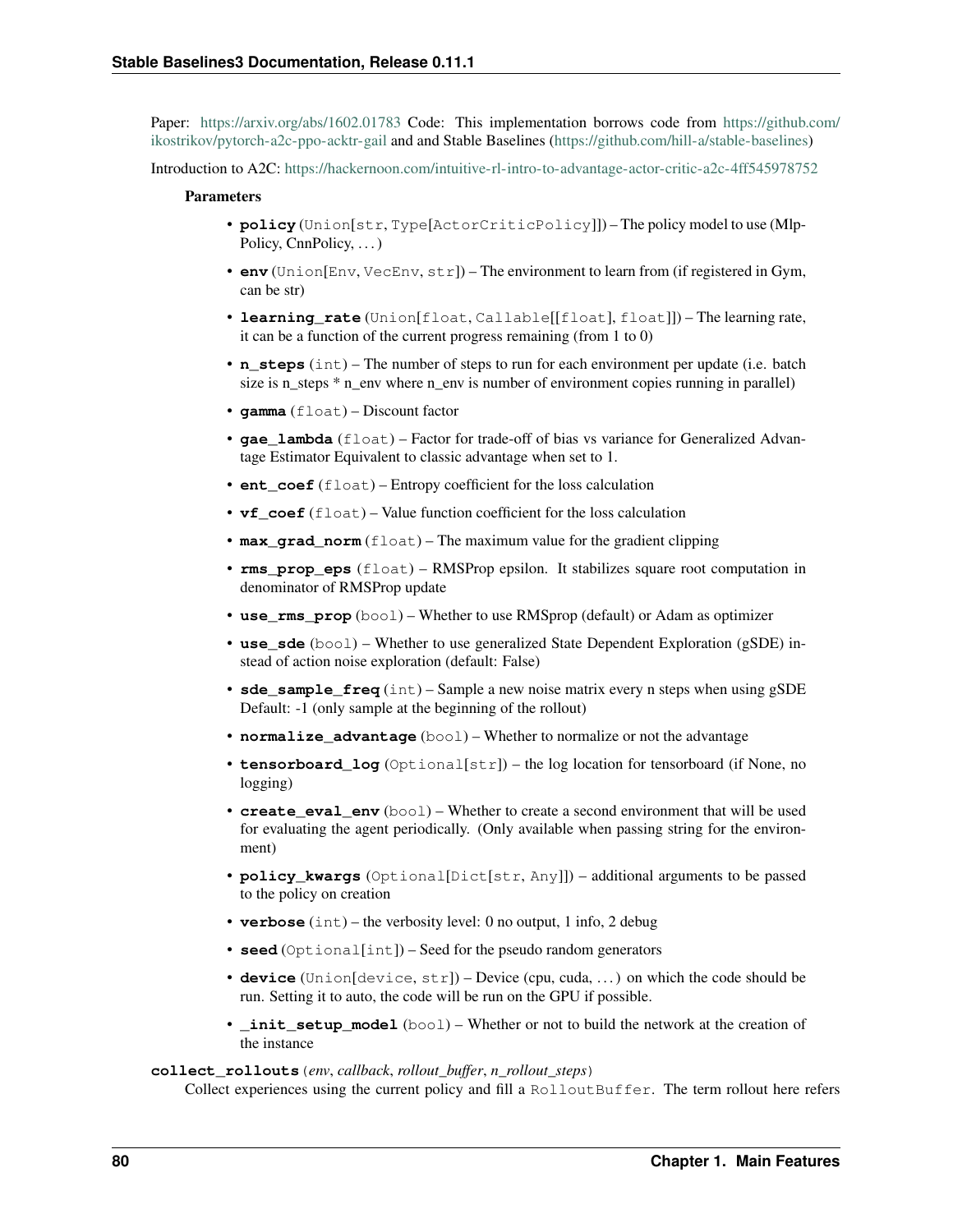to the model-free notion and should not be used with the concept of rollout used in model-based RL or planning.

#### Parameters

- **env** (VecEnv) The training environment
- **callback** ([BaseCallback](#page-48-0)) Callback that will be called at each step (and at the beginning and end of the rollout)
- **rollout buffer** (RolloutBuffer) Buffer to fill with rollouts
- **n\_steps** Number of experiences to collect per environment

#### Return type bool

Returns True if function returned with at least *n\_rollout\_steps* collected, False if callback terminated rollout prematurely.

#### **get\_env**()

Returns the current environment (can be None if not defined).

```
Return type Optional[VecEnv]
```
Returns The current environment

### **get\_parameters**()

Return the parameters of the agent. This includes parameters from different networks, e.g. critics (value functions) and policies (pi functions).

```
Return type Dict[str, Dict]
```
Returns Mapping of from names of the objects to PyTorch state-dicts.

### **get\_vec\_normalize\_env**()

Return the VecNormalize wrapper of the training env if it exists.

Return type Optional[VecNormalize]

Returns The VecNormalize env.

**learn**(*total\_timesteps*, *callback=None*, *log\_interval=100*, *eval\_env=None*, *eval\_freq=- 1*, *n\_eval\_episodes=5*, *tb\_log\_name='A2C'*, *eval\_log\_path=None*, *reset\_num\_timesteps=True*) Return a trained model.

- **total timesteps** (int) The total number of samples (env steps) to train on
- **callback** (Union[None, Callable, List[[BaseCallback](#page-48-0)], [BaseCallback](#page-48-0)]) – callback(s) called at every step with state of the algorithm.
- **log\_interval** (int) The number of timesteps before logging.
- **tb** log name  $(str)$  the name of the run for TensorBoard logging
- **eval\_env** (Union[Env, VecEnv, None]) Environment that will be used to evaluate the agent
- **eval\_freq** (int) Evaluate the agent every eval\_freq timesteps (this may vary a little)
- **n** eval episodes (int) Number of episode to evaluate the agent
- **eval\_log\_path** (Optional[str]) Path to a folder where the evaluations will be saved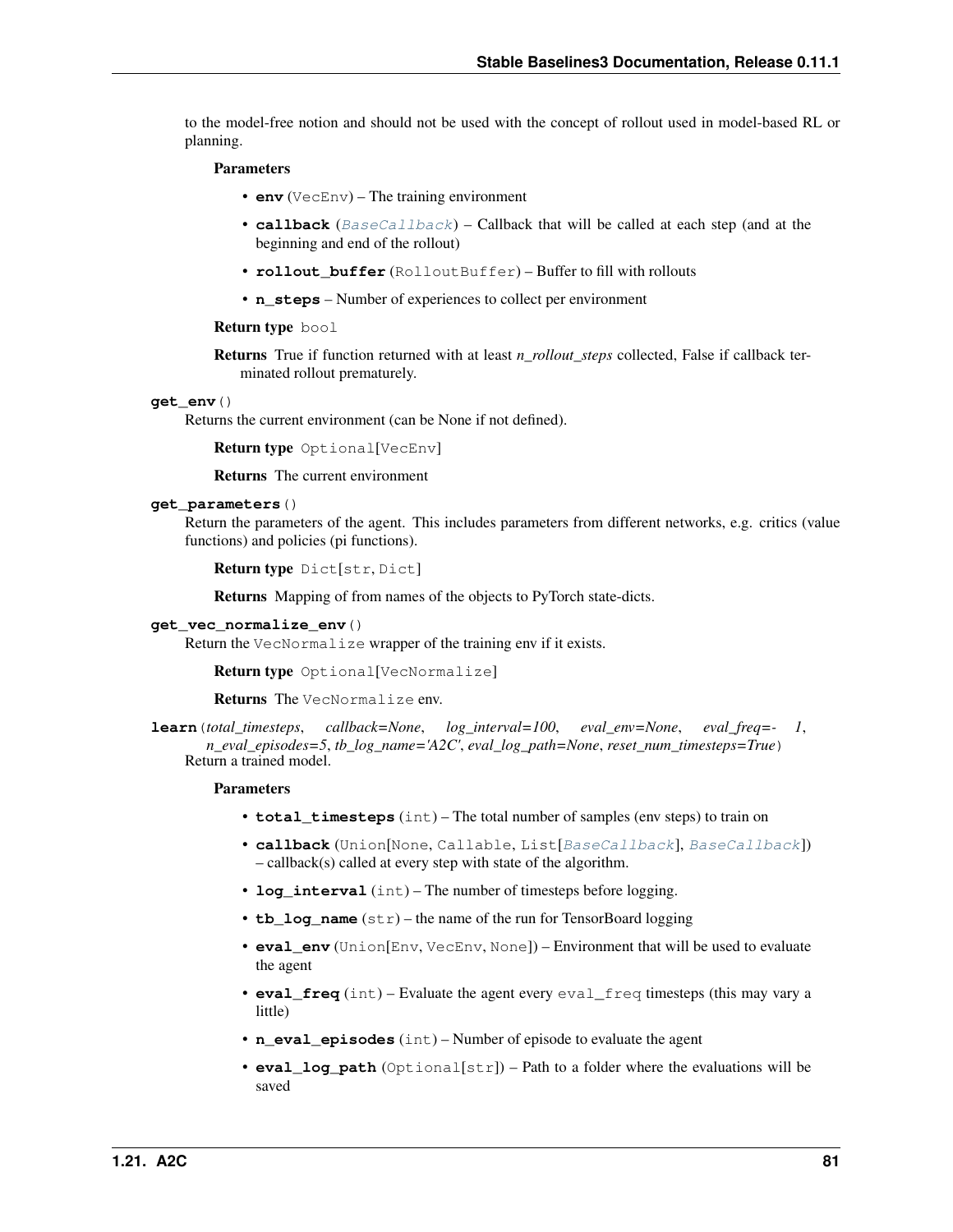• **reset num timesteps** (bool) – whether or not to reset the current timestep number (used in logging)

#### Return type A2C

Returns the trained model

**classmethod load**(*path*, *env=None*, *device='auto'*, *\*\*kwargs*) Load the model from a zip-file

#### **Parameters**

- **path** (Union[str, Path, BufferedIOBase]) path to the file (or a file-like) where to load the agent from
- **env** (Union[Env, VecEnv, None]) the new environment to run the loaded model on (can be None if you only need prediction from a trained model) has priority over any saved environment
- **device** (Union[device, str]) Device on which the code should run.
- **kwargs** extra arguments to change the model when loading

#### Return type [BaseAlgorithm](#page-71-0)

**predict**(*observation*, *state=None*, *mask=None*, *deterministic=False*) Get the model's action(s) from an observation

#### Parameters

- **observation** (ndarray) the input observation
- **state** (Optional[ndarray]) The last states (can be None, used in recurrent policies)
- **mask** (Optional[ndarray]) The last masks (can be None, used in recurrent policies)
- **deterministic** (bool) Whether or not to return deterministic actions.

Return type Tuple[ndarray, Optional[ndarray]]

Returns the model's action and the next state (used in recurrent policies)

#### **save**(*path*, *exclude=None*, *include=None*)

Save all the attributes of the object and the model parameters in a zip-file.

#### Parameters

- **path** (Union[str, Path, BufferedIOBase]) path to the file where the rl agent should be saved
- **exclude** (Optional[Iterable[str]]) name of parameters that should be excluded in addition to the default ones
- **include** (Optional[Iterable[str]]) name of parameters that might be excluded but should be included anyway

#### Return type None

#### **set\_env**(*env*)

Checks the validity of the environment, and if it is coherent, set it as the current environment. Furthermore wrap any non vectorized env into a vectorized checked parameters: - observation\_space - action\_space

**Parameters <b>env** (Union[Env, VecEnv]) – The environment for learning a policy

Return type None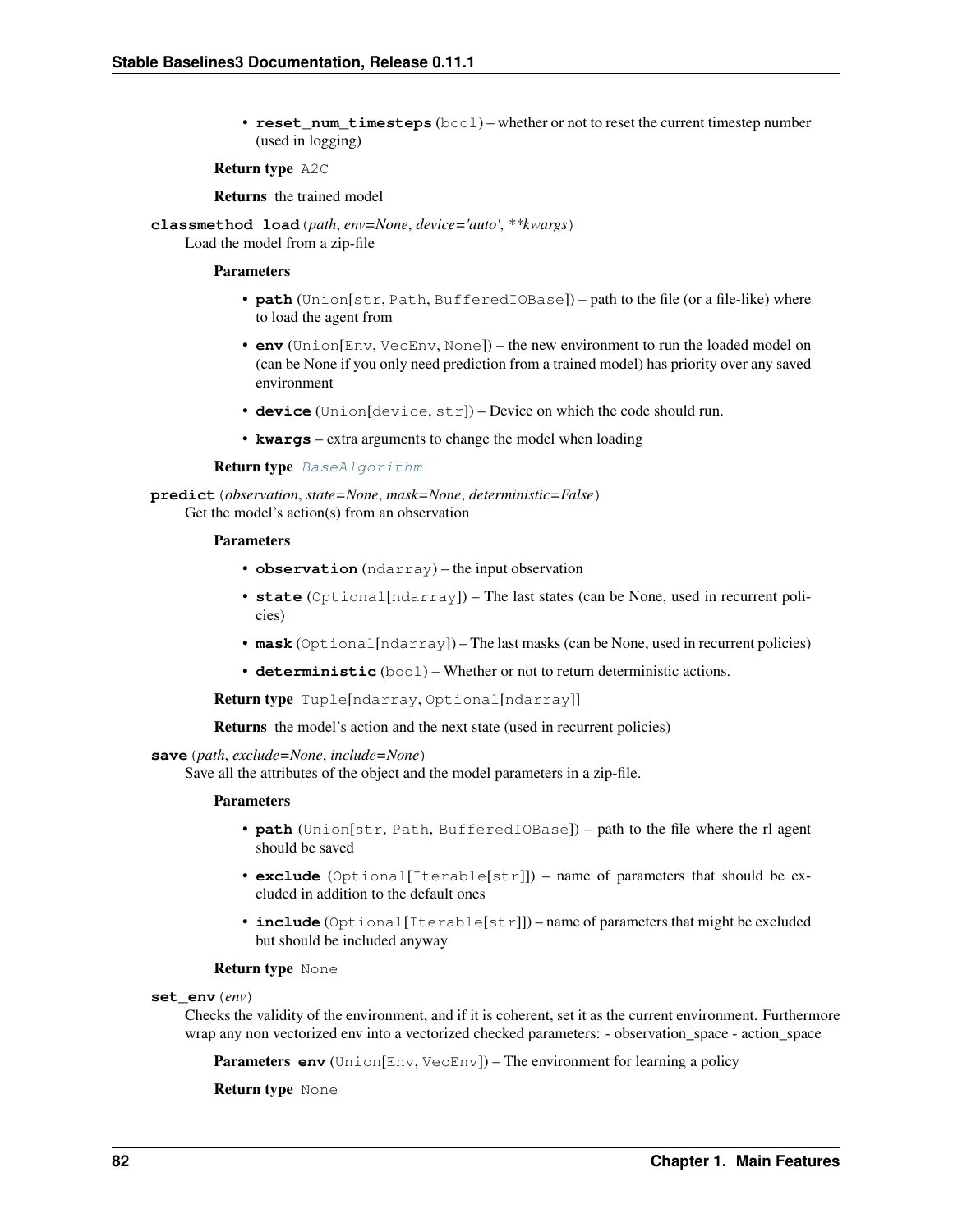**set\_parameters**(*load\_path\_or\_dict*, *exact\_match=True*, *device='auto'*)

Load parameters from a given zip-file or a nested dictionary containing parameters for different modules (see get\_parameters).

## Parameters

- **load\_path\_or\_iter** Location of the saved data (path or file-like, see save), or a nested dictionary containing nn.Module parameters used by the policy. The dictionary maps object names to a state-dictionary returned by torch.nn.Module. state dict().
- **exact\_match** (bool) If True, the given parameters should include parameters for each module and each of their parameters, otherwise raises an Exception. If set to False, this can be used to update only specific parameters.
- **device** (Union[device, str]) Device on which the code should run.

Return type None

### **set\_random\_seed**(*seed=None*)

Set the seed of the pseudo-random generators (python, numpy, pytorch, gym, action space)

Parameters **seed** (Optional[int]) –

Return type None

**train**()

Update policy using the currently gathered rollout buffer (one gradient step over whole data).

Return type None

## **1.21.6 A2C Policies**

```
stable_baselines3.a2c.MlpPolicy
```
alias of stable\_baselines3.common.policies.ActorCriticPolicy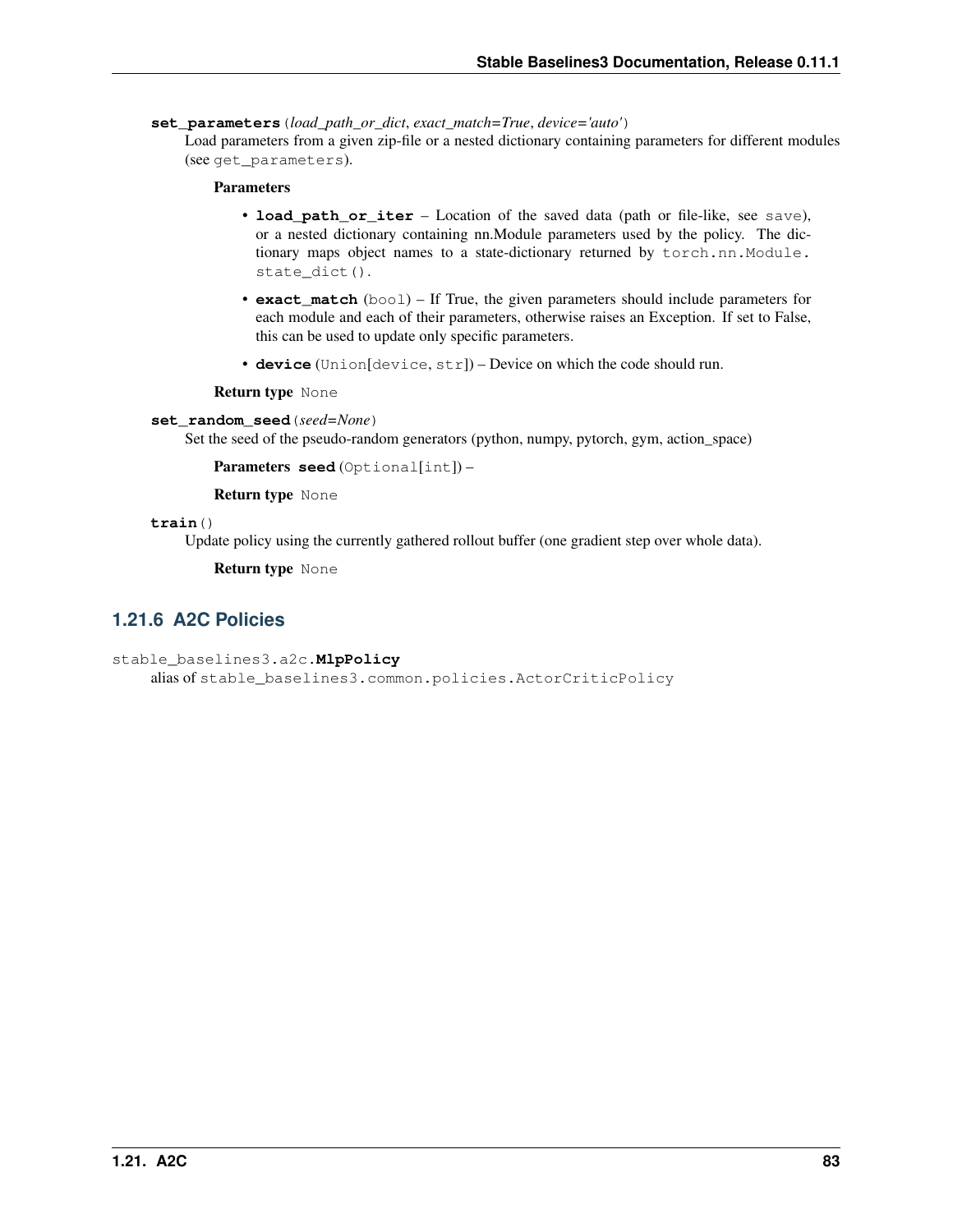**class** stable\_baselines3.common.policies.**ActorCriticPolicy**(*observation\_space*,

*action\_space*, *lr\_schedule*, *net\_arch=None*, *activation\_fn=<class 'torch.nn.modules.activation.Tanh'>*, *ortho\_init=True*, *use\_sde=False*, *log\_std\_init=0.0*, *full\_std=True*, *sde\_net\_arch=None*, *use\_expln=False*, *squash\_output=False*, *features\_extractor\_class=<class 'sta* $ble\_baselines3.common.torch\_layers. FlattenExt$ *features\_extractor\_kwargs=None*, *normalize\_images=True*, *optimizer\_class=<class 'torch.optim.adam.Adam'>*, *optimizer\_kwargs=None*)

Policy class for actor-critic algorithms (has both policy and value prediction). Used by A2C, PPO and the likes.

- **observation\_space** (Space) Observation space
- **action\_space** (Space) Action space
- **lr\_schedule** (Callable[[float], float]) Learning rate schedule (could be constant)
- **net\_arch** (Optional[List[Union[int, Dict[str, List[int]]]]]) The specification of the policy and value networks.
- **activation\_fn** (Type[Module]) Activation function
- **ortho\_init** (bool) Whether to use or not orthogonal initialization
- **use\_sde** (bool) Whether to use State Dependent Exploration or not
- **log\_std\_init** (float) Initial value for the log standard deviation
- **full\_std** (bool) Whether to use (n\_features x n\_actions) parameters for the std instead of only (n\_features,) when using gSDE
- **sde\_net\_arch** (Optional[List[int]]) Network architecture for extracting features when using gSDE. If None, the latent features from the policy will be used. Pass an empty list to use the states as features.
- **use\_expln** (bool) Use expln () function instead of exp() to ensure a positive standard deviation (cf paper). It allows to keep variance above zero and prevent it from growing too fast. In practice, exp() is usually enough.
- **squash\_output** (bool) Whether to squash the output using a tanh function, this allows to ensure boundaries when using gSDE.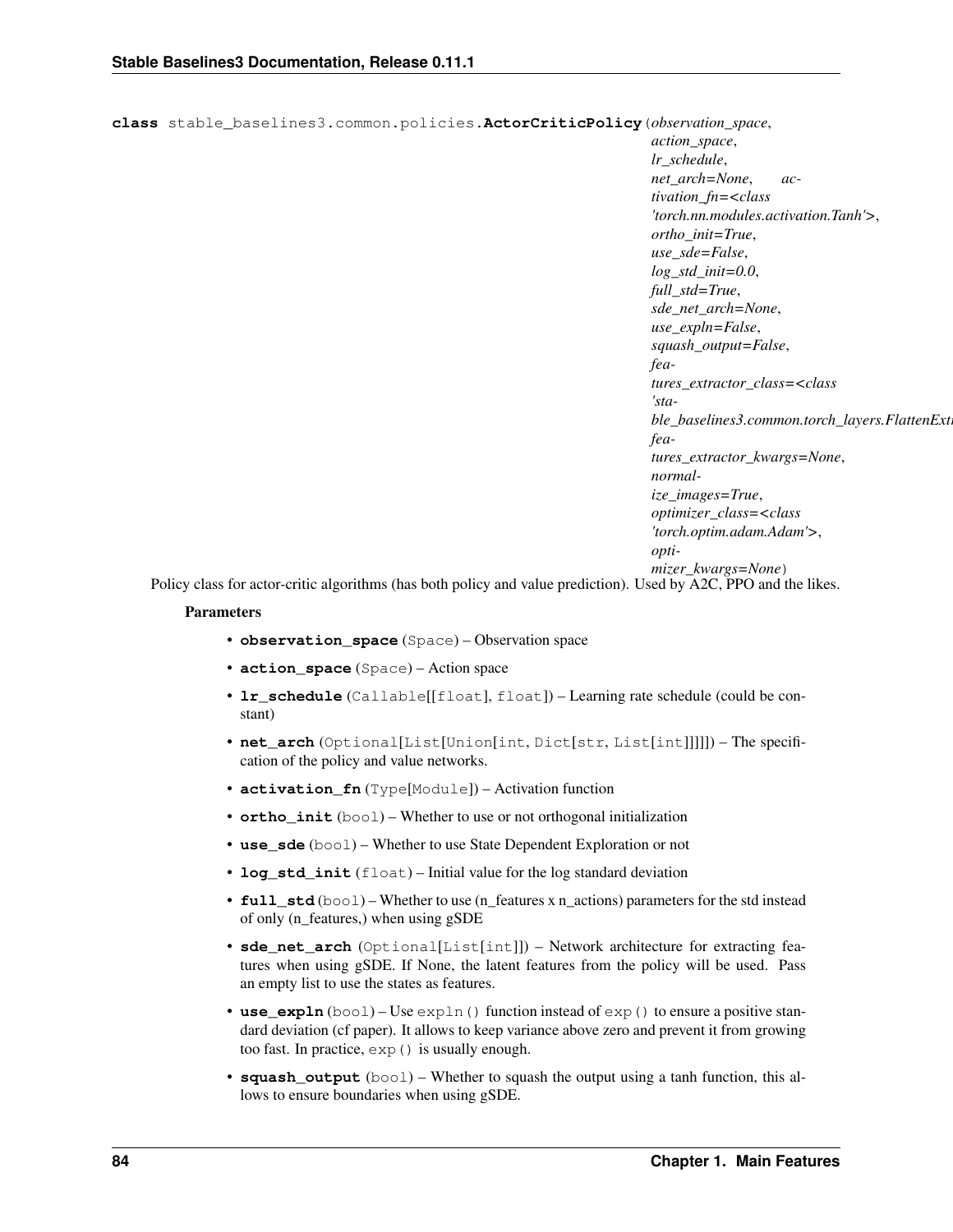- **features extractor class** (Type[BaseFeaturesExtractor]) Features extractor to use.
- **features\_extractor\_kwargs** (Optional[Dict[str, Any]]) Keyword arguments to pass to the features extractor.
- **normalize\_images** (bool) Whether to normalize images or not, dividing by 255.0 (True by default)
- **optimizer\_class** (Type[Optimizer]) The optimizer to use, th.optim.Adam by default
- **optimizer\_kwargs** (Optional[Dict[str, Any]]) Additional keyword arguments, excluding the learning rate, to pass to the optimizer

#### **evaluate\_actions**(*obs*, *actions*)

Evaluate actions according to the current policy, given the observations.

#### Parameters

- **obs** (Tensor) –
- **actions** (Tensor) –

Return type Tuple[Tensor, Tensor, Tensor]

Returns estimated value, log likelihood of taking those actions and entropy of the action distribution.

### **forward**(*obs*, *deterministic=False*)

Forward pass in all the networks (actor and critic)

### Parameters

- **obs** (Tensor) Observation
- **deterministic** (bool) Whether to sample or use deterministic actions

Return type Tuple[Tensor, Tensor, Tensor]

Returns action, value and log probability of the action

```
reset_noise(n_envs=1)
```
Sample new weights for the exploration matrix.

Parameters **n\_envs** (int) –

Return type None

```
stable_baselines3.a2c.CnnPolicy
```
alias of stable\_baselines3.common.policies.ActorCriticCnnPolicy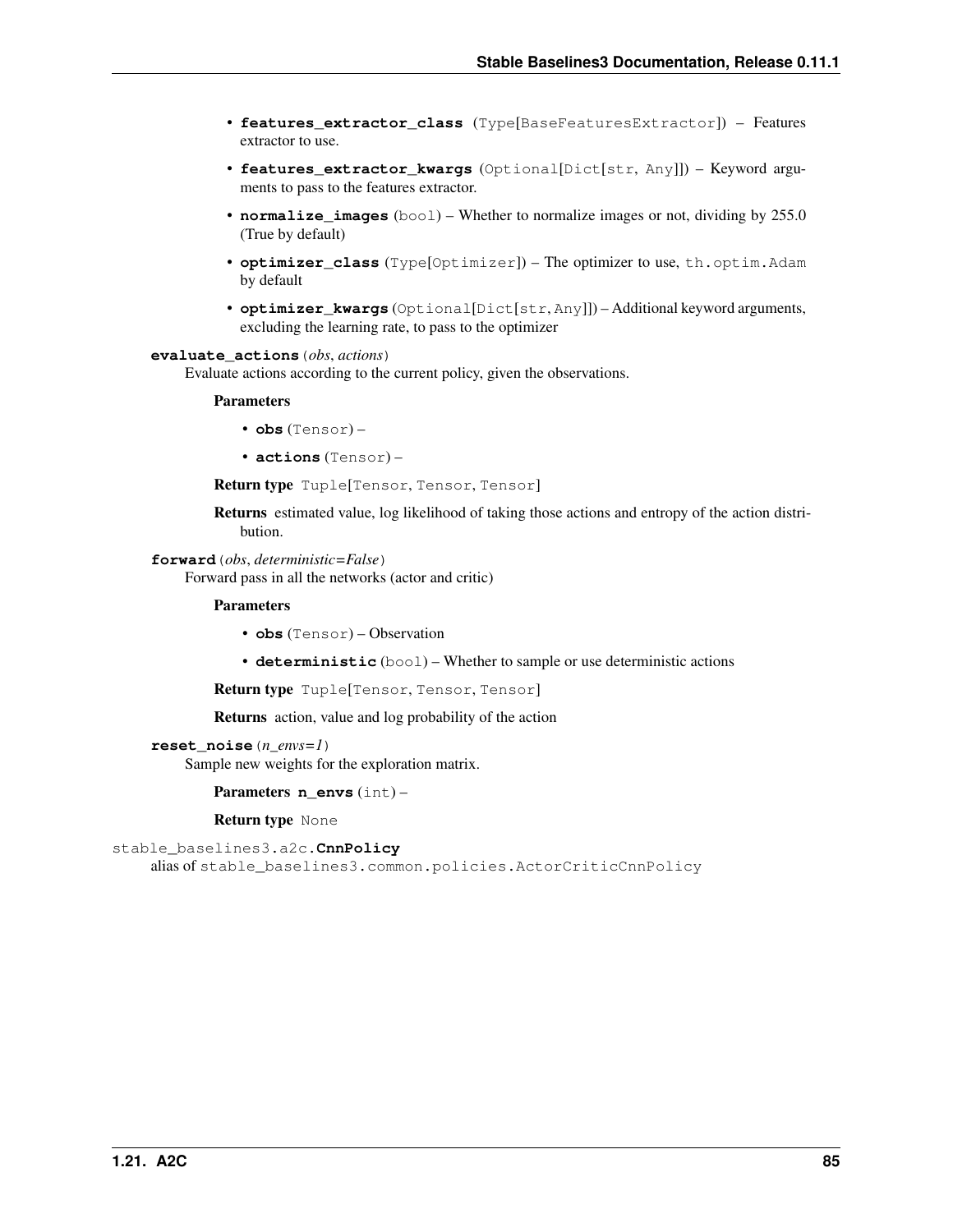```
class stable_baselines3.common.policies.ActorCriticCnnPolicy(observation_space,
```
*action\_space*, *lr\_schedule*, *net\_arch=None*, *activation\_fn=<class 'torch.nn.modules.activation.Tanh'>*, *ortho\_init=True*, *use\_sde=False*, *log\_std\_init=0.0*, *full\_std=True*, *sde\_net\_arch=None*, *use\_expln=False*, *squash\_output=False*, *features\_extractor\_class=<class 'stable\_baselines3.common.torch\_layers.Nature features\_extractor\_kwargs=None*, *normalize\_images=True*, *optimizer\_class=<class 'torch.optim.adam.Adam'>*, *optimizer\_kwargs=None*)

CNN policy class for actor-critic algorithms (has both policy and value prediction). Used by A2C, PPO and the likes.

- **observation\_space** (Space) Observation space
- **action\_space** (Space) Action space
- **lr\_schedule** (Callable[[float], float]) Learning rate schedule (could be constant)
- **net\_arch** (Optional[List[Union[int, Dict[str, List[int]]]]]) The specification of the policy and value networks.
- **activation\_fn** (Type[Module]) Activation function
- **ortho\_init** (bool) Whether to use or not orthogonal initialization
- **use\_sde** (bool) Whether to use State Dependent Exploration or not
- **log std init** (float) Initial value for the log standard deviation
- **full\_std** (bool) Whether to use (n\_features x n\_actions) parameters for the std instead of only (n\_features,) when using gSDE
- **sde\_net\_arch** (Optional[List[int]]) Network architecture for extracting features when using gSDE. If None, the latent features from the policy will be used. Pass an empty list to use the states as features.
- **use\_expln** (bool) Use expln () function instead of exp() to ensure a positive standard deviation (cf paper). It allows to keep variance above zero and prevent it from growing too fast. In practice, exp() is usually enough.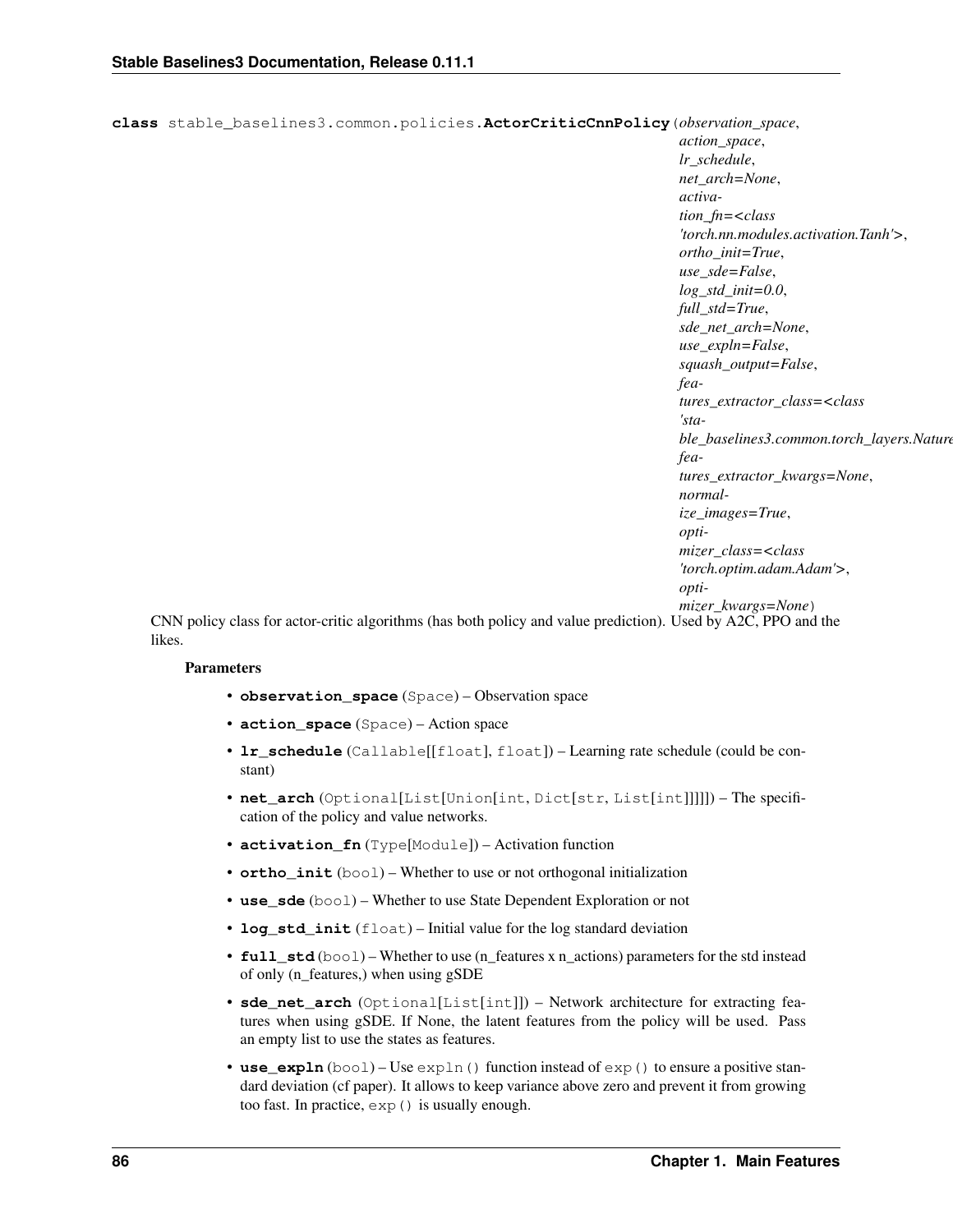- **squash** output  $(b \circ \circ l)$  Whether to squash the output using a tanh function, this allows to ensure boundaries when using gSDE.
- **features\_extractor\_class** (Type[BaseFeaturesExtractor]) Features extractor to use.
- **features\_extractor\_kwargs** (Optional[Dict[str, Any]]) Keyword arguments to pass to the features extractor.
- **normalize\_images** (bool) Whether to normalize images or not, dividing by 255.0 (True by default)
- **optimizer\_class** (Type[Optimizer]) The optimizer to use, th.optim.Adam by default
- **optimizer\_kwargs** (Optional[Dict[str, Any]]) Additional keyword arguments, excluding the learning rate, to pass to the optimizer

# **1.22 DDPG**

[Deep Deterministic Policy Gradient \(DDPG\)](https://spinningup.openai.com/en/latest/algorithms/ddpg.html) combines the trick for DQN with the deterministic policy gradient, to obtain an algorithm for continuous actions.

Note: As DDPG can be seen as a special case of its successor *[TD3](#page-133-0)*, they share the same policies and same implementation.

## **Available Policies**

| Policy class (with both actor and critic) for TD3.<br>CnnPolicy |  |
|-----------------------------------------------------------------|--|
| TD3Policy                                                       |  |
| alias of stable_baselines3.td3.policies.<br>MlpPolicy           |  |

## **1.22.1 Notes**

- Deterministic Policy Gradient: <http://proceedings.mlr.press/v32/silver14.pdf>
- DDPG Paper: <https://arxiv.org/abs/1509.02971>
- OpenAI Spinning Guide for DDPG: <https://spinningup.openai.com/en/latest/algorithms/ddpg.html>

## **1.22.2 Can I use?**

- Recurrent policies:
- Multi processing:
- Gym spaces: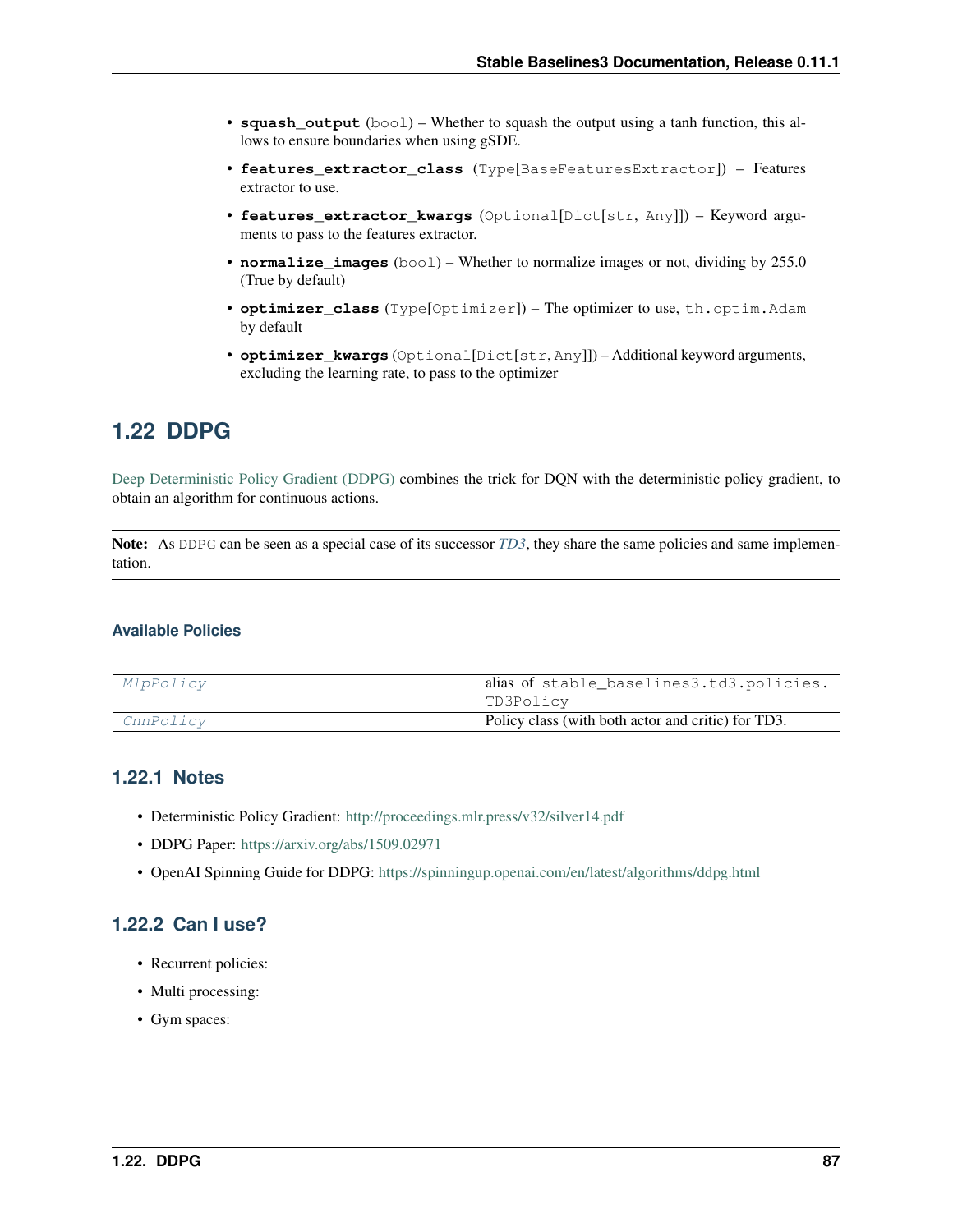| Space           | Action | Observation |
|-----------------|--------|-------------|
| <b>Discrete</b> |        |             |
| Box             |        |             |
| MultiDiscrete   |        |             |
| MultiBinary     |        |             |

## **1.22.3 Example**

```
import gym
import numpy as np
from stable_baselines3 import DDPG
from stable_baselines3.common.noise import NormalActionNoise,
˓→OrnsteinUhlenbeckActionNoise
env = gym.make('Pendulum-v0')
# The noise objects for DDPG
n_actions = env.action_space.shape[-1]
action_noise = NormalActionNoise(mean=np.zeros(n_actions), sigma=0.1 * np.ones(n_
˓→actions))
model = DDPG('MlpPolicy', env, action_noise=action_noise, verbose=1)
model.learn(total_timesteps=10000, log_interval=10)
model.save("ddpg_pendulum")
env = model.get_env()
del model # remove to demonstrate saving and loading
model = DDPG.load("ddpg_pendulum")
obs = env.reset()
while True:
   action, _states = model.predict(obs)
   obs, rewards, dones, info = env.step(action)
   env.render()
```
## **1.22.4 Results**

## **PyBullet Environments**

Results on the PyBullet benchmark (1M steps) using 6 seeds. The complete learning curves are available in the [associated issue #48.](https://github.com/DLR-RM/stable-baselines3/issues/48)

Note: Hyperparameters of *[TD3](#page-133-0)* from the [gSDE paper](https://arxiv.org/abs/2005.05719) were used for DDPG.

*Gaussian* means that the unstructured Gaussian noise is used for exploration, *gSDE* (generalized State-Dependent Exploration) is used otherwise.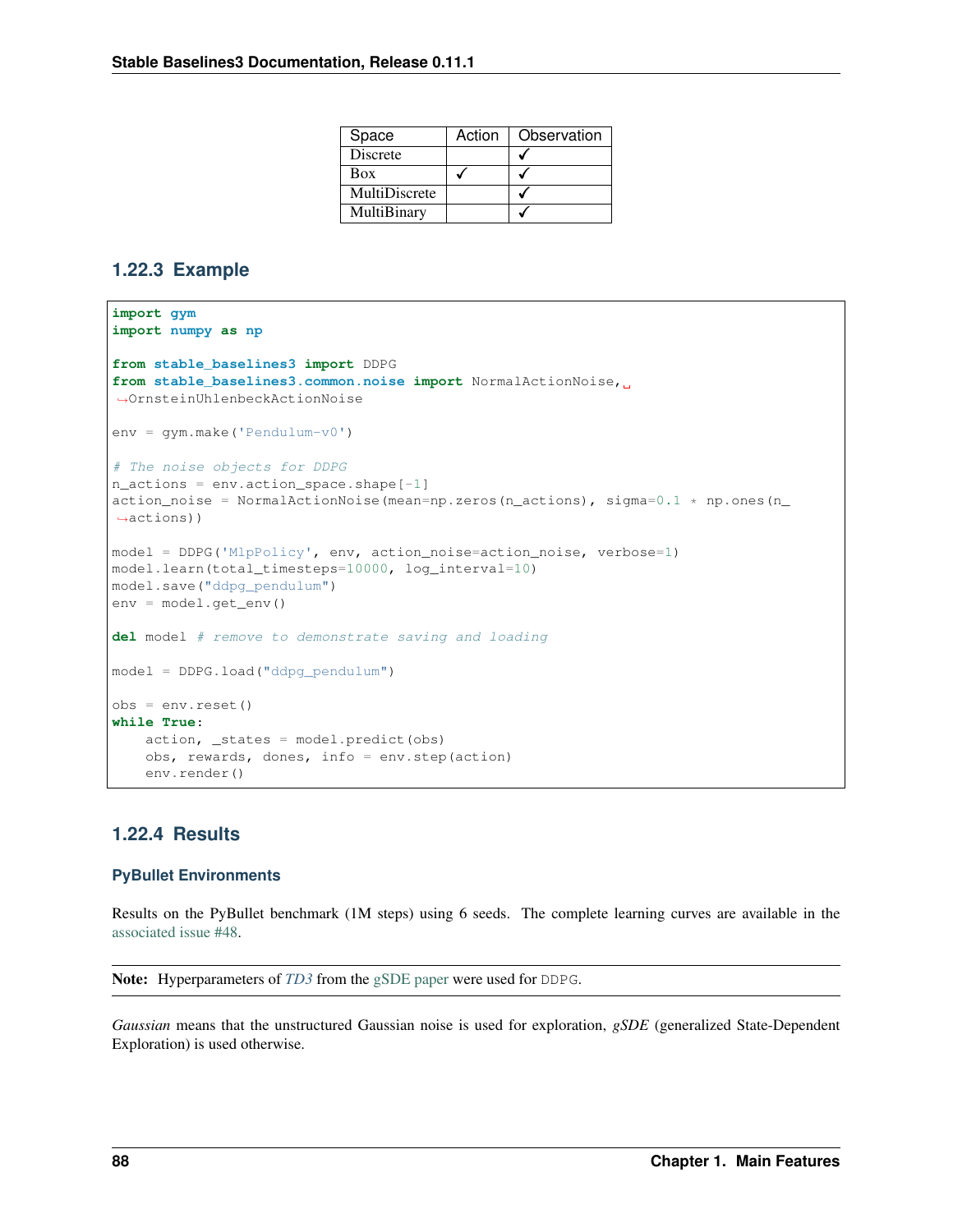| <b>Environments</b>   | <b>DDPG</b>  | TD3                  | <b>SAC</b>                |
|-----------------------|--------------|----------------------|---------------------------|
|                       | Gaussian     | Gaussian             | gSDE                      |
| HalfCheetah           | $2272 + 69$  | $\sqrt{2774}$ +/- 35 | $\overline{2984}$ +/- 202 |
| Ant                   | $1651 + 407$ | $3305 + 43$          | $3102 + 1 - 37$           |
| Hopper                | $1201 + 211$ | $2429 + 126$         | $2262 + 1$                |
| Walker <sub>2</sub> D | $882 + 186$  | $2063 + 1.185$       | $2136 + 67$               |

### **How to replicate the results?**

Clone the [rl-zoo repo:](https://github.com/DLR-RM/rl-baselines3-zoo)

```
git clone https://github.com/DLR-RM/rl-baselines3-zoo
cd rl-baselines3-zoo/
```
Run the benchmark (replace \$ENV\_ID by the envs mentioned above):

python train.py --algo ddpg --env \$ENV\_ID --eval-episodes 10 --eval-freq 10000

Plot the results:

```
python scripts/all_plots.py -a ddpg -e HalfCheetah Ant Hopper Walker2D -f logs/ -o
˓→logs/ddpg_results
python scripts/plot_from_file.py -i logs/ddpg_results.pkl -latex -l DDPG
```
## **1.22.5 Parameters**

```
class stable_baselines3.ddpg.DDPG(policy, env, learning_rate=0.001, buffer_size=1000000,
                                           learning_starts=100, batch_size=100, tau=0.005,
                                           gamma=0.99, train_freq=(1, 'episode'), gradient_steps=-
                                           1, action_noise=None, optimize_memory_usage=False,
                                           tensorboard_log=None, create_eval_env=False, pol-
                                           icy_kwargs=None, verbose=0, seed=None, device='auto',
                                           _init_setup_model=True)
```
Deep Deterministic Policy Gradient (DDPG).

Deterministic Policy Gradient: <http://proceedings.mlr.press/v32/silver14.pdf> DDPG Paper: [https://arxiv.org/](https://arxiv.org/abs/1509.02971) [abs/1509.02971](https://arxiv.org/abs/1509.02971) Introduction to DDPG: <https://spinningup.openai.com/en/latest/algorithms/ddpg.html>

Note: we treat DDPG as a special case of its successor TD3.

- **policy** (Union[str, Type[TD3Policy]]) The policy model to use (MlpPolicy, Cn $nPolicy, \ldots$ )
- **env** (Union[Env, VecEnv, str]) The environment to learn from (if registered in Gym, can be str)
- **learning\_rate** (Union[float, Callable[[float], float]]) learning rate for adam optimizer, the same learning rate will be used for all networks (Q-Values, Actor and Value function) it can be a function of the current progress remaining (from 1 to 0)
- **buffer** size (int) size of the replay buffer
- **learning\_starts** (int) how many steps of the model to collect transitions for before learning starts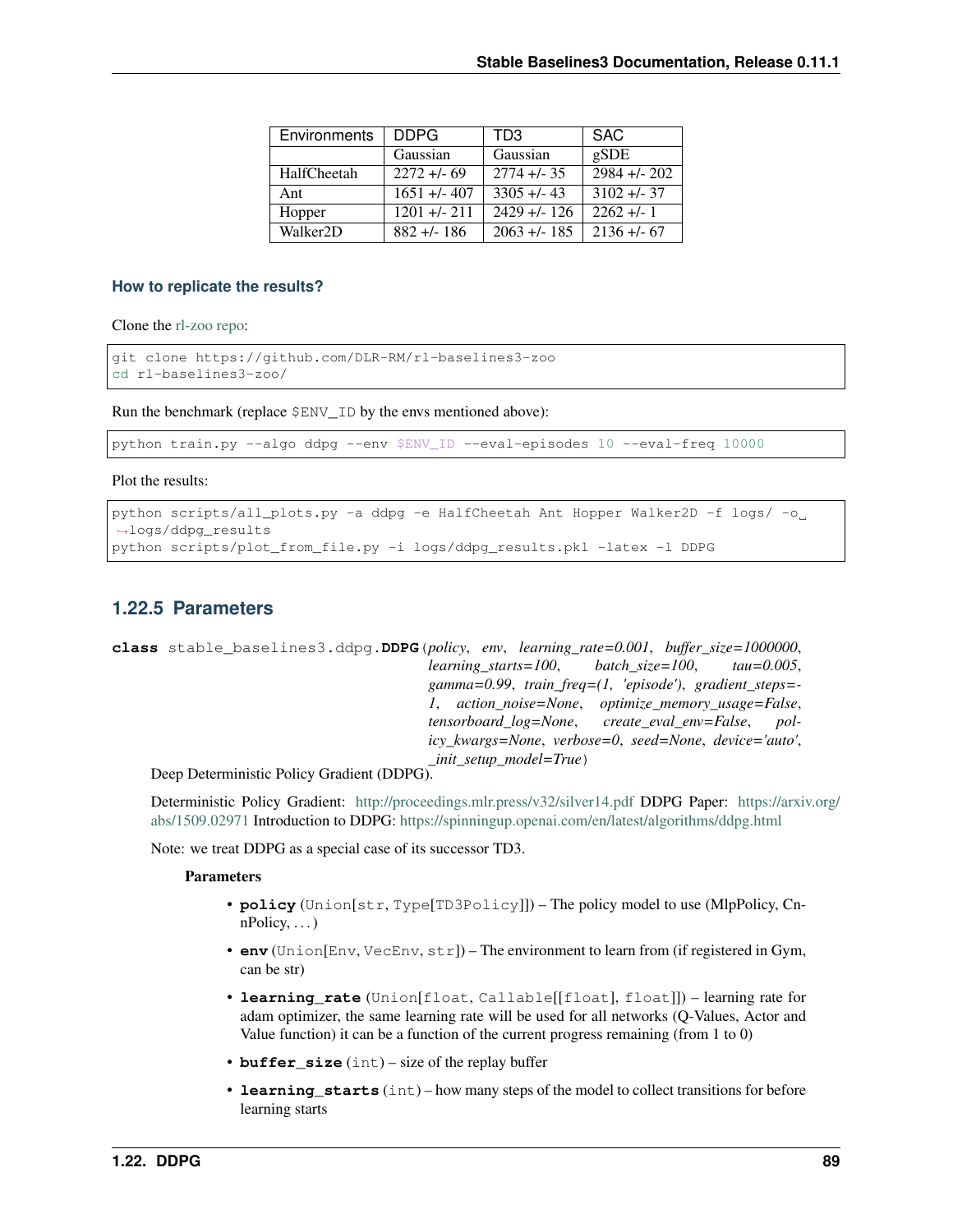- **batch** size (int) Minibatch size for each gradient update
- **tau** (float) the soft update coefficient ("Polyak update", between 0 and 1)
- **gamma** (float) the discount factor
- **train\_freq** (Union[int, Tuple[int, str]]) Update the model every train freq steps. Alternatively pass a tuple of frequency and unit like (5, "step") or (2, "episode").
- **gradient\_steps** (int) How many gradient steps to do after each rollout (see train\_freq) Set to -1 means to do as many gradient steps as steps done in the environment during the rollout.
- **action\_noise** (Optional [*[ActionNoise](#page-163-0)*]) the action noise type (None by default), this can help for hard exploration problem. Cf common.noise for the different action noise type.
- **optimize\_memory\_usage** (bool) Enable a memory efficient variant of the replay buffer at a cost of more complexity. See [https://github.com/DLR-RM/stable-baselines3/](https://github.com/DLR-RM/stable-baselines3/issues/37#issuecomment-637501195) [issues/37#issuecomment-637501195](https://github.com/DLR-RM/stable-baselines3/issues/37#issuecomment-637501195)
- **create eval env**  $(b \circ o1)$  Whether to create a second environment that will be used for evaluating the agent periodically. (Only available when passing string for the environment)
- **policy\_kwargs** (Optional[Dict[str, Any]]) additional arguments to be passed to the policy on creation
- **verbose** (int) the verbosity level: 0 no output, 1 info, 2 debug
- **seed** (Optional[int]) Seed for the pseudo random generators
- **device** (Union[device, str]) Device (cpu, cuda, . . . ) on which the code should be run. Setting it to auto, the code will be run on the GPU if possible.
- **\_init\_setup\_model** (bool) Whether or not to build the network at the creation of the instance

**collect\_rollouts**(*env*, *callback*, *train\_freq*, *replay\_buffer*, *action\_noise=None*, *learning\_starts=0*, *log\_interval=None*)

Collect experiences and store them into a ReplayBuffer.

- **env** (VecEnv) The training environment
- **callback** ([BaseCallback](#page-48-0)) Callback that will be called at each step (and at the beginning and end of the rollout)
- **train\_freq** (TrainFreq) How much experience to collect by doing rollouts of current policy. Either TrainFreq(<n>, TrainFrequencyUnit.STEP) or TrainFreq(<n>, TrainFrequencyUnit.EPISODE) with <n> being an integer greater than 0.
- **action\_noise** (Optional[[ActionNoise](#page-163-0)]) Action noise that will be used for exploration Required for deterministic policy (e.g. TD3). This can also be used in addition to the stochastic policy for SAC.
- **learning starts** (int) Number of steps before learning for the warm-up phase.
- **replay buffer** (ReplayBuffer) –
- **log\_interval** (Optional[int]) Log data every log\_interval episodes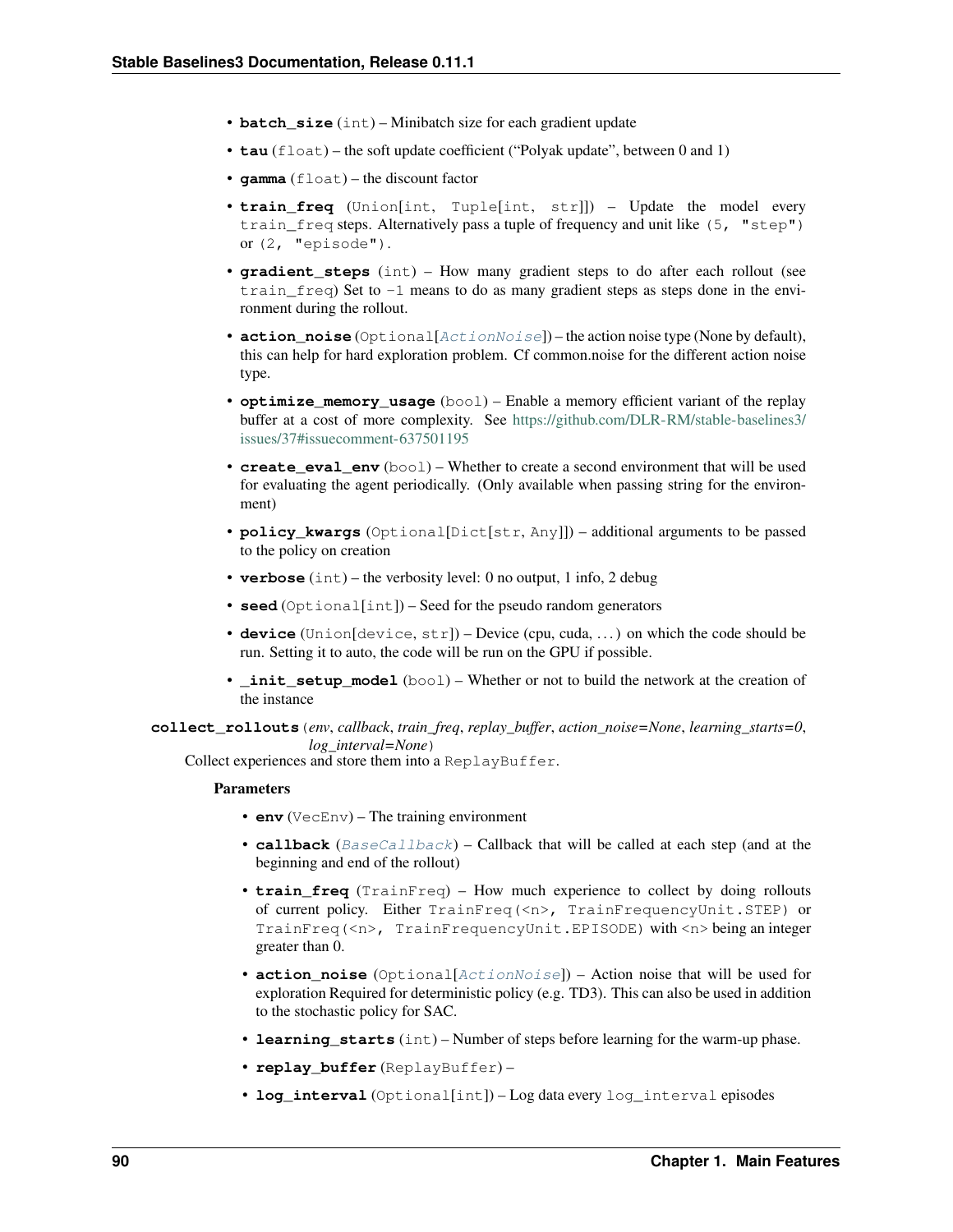Return type RolloutReturn

Returns

### **get\_env**()

Returns the current environment (can be None if not defined).

Return type Optional[VecEnv]

Returns The current environment

## **get\_parameters**()

Return the parameters of the agent. This includes parameters from different networks, e.g. critics (value functions) and policies (pi functions).

```
Return type Dict[str, Dict]
```
Returns Mapping of from names of the objects to PyTorch state-dicts.

#### **get\_vec\_normalize\_env**()

Return the VecNormalize wrapper of the training env if it exists.

Return type Optional[VecNormalize]

Returns The VecNormalize env.

```
learn(total_timesteps, callback=None, log_interval=4, eval_env=None, eval_freq=- 1,
       n_eval_episodes=5, tb_log_name='DDPG', eval_log_path=None, reset_num_timesteps=True)
    Return a trained model.
```
#### Parameters

- **total\_timesteps** (int) The total number of samples (env steps) to train on
- **callback** (Union[None, Callable, List[[BaseCallback](#page-48-0)], [BaseCallback](#page-48-0)]) – callback(s) called at every step with state of the algorithm.
- **log\_interval** (int) The number of timesteps before logging.
- **tb\_log\_name** (str) the name of the run for TensorBoard logging
- **eval env** (Union[Env, VecEnv, None]) Environment that will be used to evaluate the agent
- **eval\_freq** (int) Evaluate the agent every eval\_freq timesteps (this may vary a little)
- **n** eval episodes (int) Number of episode to evaluate the agent
- **eval\_log\_path** (Optional[str]) Path to a folder where the evaluations will be saved
- **reset\_num\_timesteps** (bool) whether or not to reset the current timestep number (used in logging)

### Return type [OffPolicyAlgorithm](#page-74-0)

#### Returns the trained model

**classmethod load**(*path*, *env=None*, *device='auto'*, *\*\*kwargs*) Load the model from a zip-file

#### **Parameters**

• **path** (Union[str, Path, BufferedIOBase]) – path to the file (or a file-like) where to load the agent from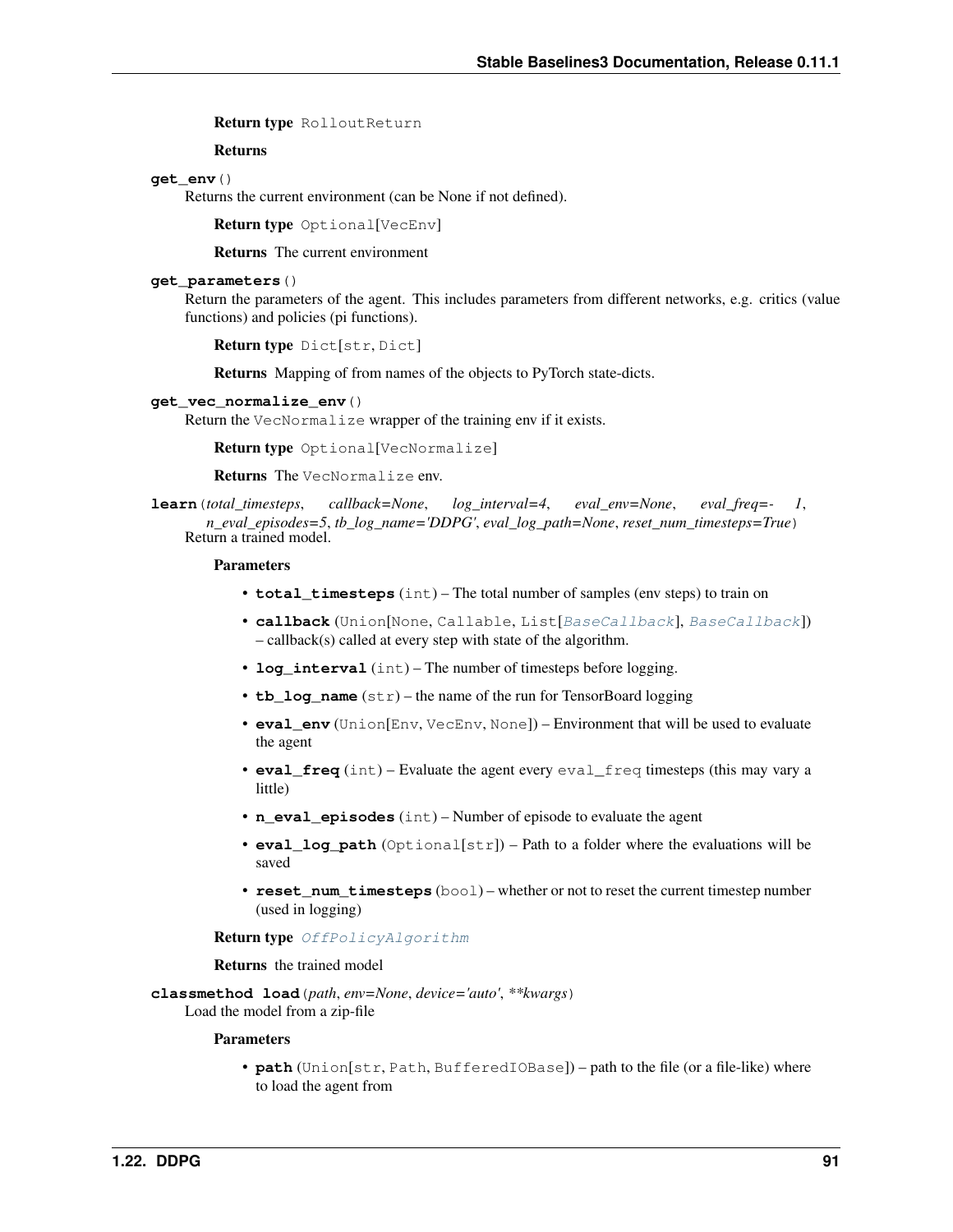- **env** (Union[Env, VecEnv, None]) the new environment to run the loaded model on (can be None if you only need prediction from a trained model) has priority over any saved environment
- **device** (Union[device, str]) Device on which the code should run.
- **kwargs** extra arguments to change the model when loading

#### Return type [BaseAlgorithm](#page-71-0)

#### **load\_replay\_buffer**(*path*)

Load a replay buffer from a pickle file.

Parameters path (Union[str, Path, BufferedIOBase]) – Path to the pickled replay buffer.

#### Return type None

**predict**(*observation*, *state=None*, *mask=None*, *deterministic=False*) Get the model's action(s) from an observation

#### **Parameters**

- **observation** (ndarray) the input observation
- **state** (Optional[ndarray]) The last states (can be None, used in recurrent policies)
- **mask** (Optional[ndarray]) The last masks (can be None, used in recurrent policies)
- **deterministic** (bool) Whether or not to return deterministic actions.

Return type Tuple[ndarray, Optional[ndarray]]

Returns the model's action and the next state (used in recurrent policies)

## **save**(*path*, *exclude=None*, *include=None*)

Save all the attributes of the object and the model parameters in a zip-file.

#### **Parameters**

- **path** (Union[str, Path, BufferedIOBase]) path to the file where the rl agent should be saved
- **exclude** (Optional[Iterable[str]]) name of parameters that should be excluded in addition to the default ones
- **include** (Optional[Iterable[str]]) name of parameters that might be excluded but should be included anyway

#### Return type None

### **save\_replay\_buffer**(*path*)

Save the replay buffer as a pickle file.

Parameters **path** (Union[str, Path, BufferedIOBase]) – Path to the file where the replay buffer should be saved. if path is a str or pathlib.Path, the path is automatically created if necessary.

#### Return type None

#### **set\_env**(*env*)

Checks the validity of the environment, and if it is coherent, set it as the current environment. Furthermore wrap any non vectorized env into a vectorized checked parameters: - observation\_space - action\_space

**Parameters env** (Union[Env, VecEnv]) – The environment for learning a policy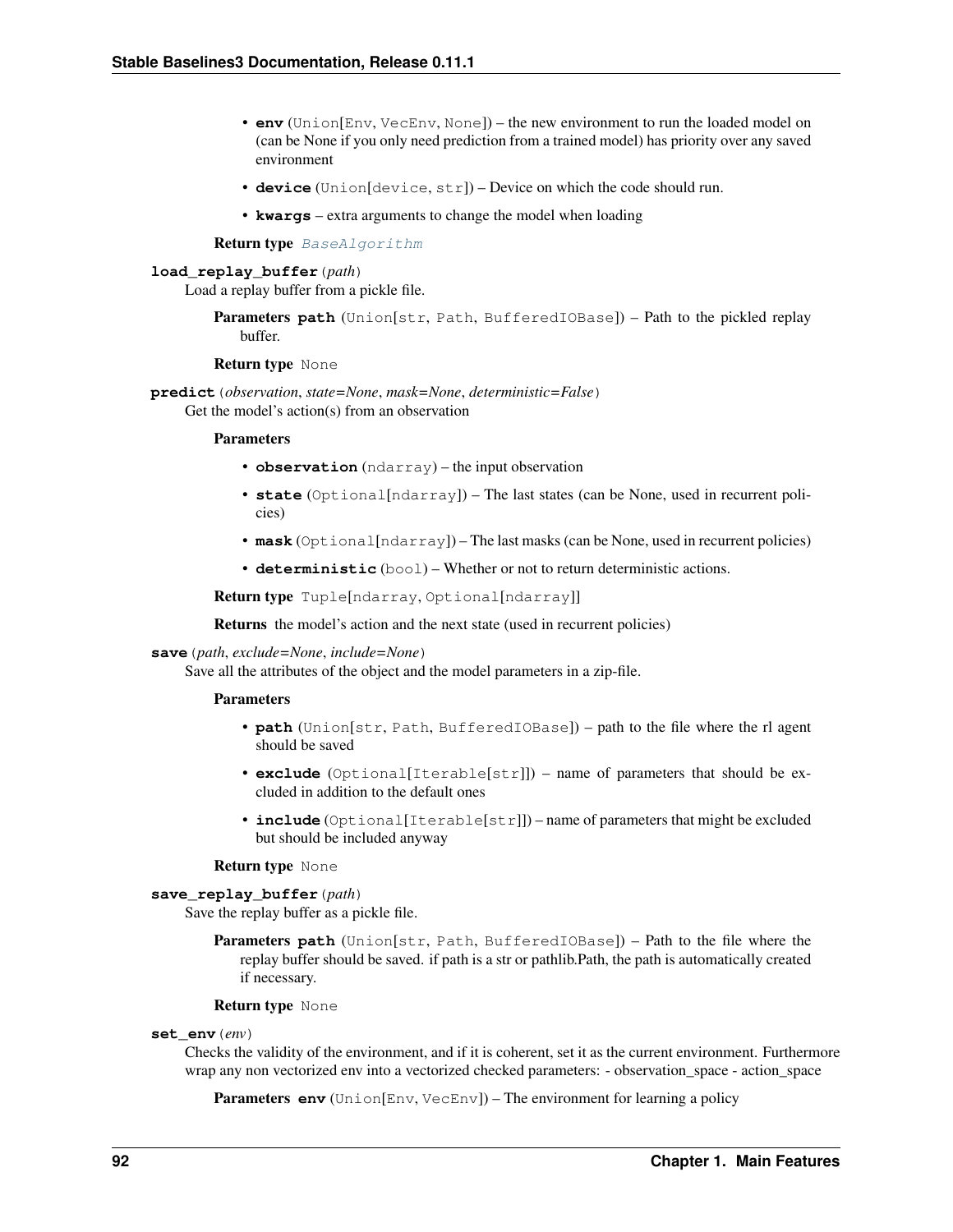## Return type None

**set\_parameters**(*load\_path\_or\_dict*, *exact\_match=True*, *device='auto'*)

Load parameters from a given zip-file or a nested dictionary containing parameters for different modules (see get\_parameters).

### Parameters

- **load\_path\_or\_iter** Location of the saved data (path or file-like, see save), or a nested dictionary containing nn.Module parameters used by the policy. The dictionary maps object names to a state-dictionary returned by torch.nn.Module. state\_dict().
- **exact\_match** (bool) If True, the given parameters should include parameters for each module and each of their parameters, otherwise raises an Exception. If set to False, this can be used to update only specific parameters.
- **device** (Union[device, str]) Device on which the code should run.

### Return type None

### **set\_random\_seed**(*seed=None*)

Set the seed of the pseudo-random generators (python, numpy, pytorch, gym, action\_space)

Parameters **seed** (Optional[int]) –

Return type None

```
train(gradient_steps, batch_size=100)
```
Sample the replay buffer and do the updates (gradient descent and update target networks)

Return type None

## **1.22.6 DDPG Policies**

```
stable_baselines3.ddpg.MlpPolicy
    alias of stable_baselines3.td3.policies.TD3Policy
```
**class** stable\_baselines3.td3.policies.**TD3Policy**(*observation\_space*, *ac-*

*tion\_space*, *lr\_schedule*, *net\_arch=None*, *activation\_fn=<class 'torch.nn.modules.activation.ReLU'>*, *features\_extractor\_class=<class 'stable\_baselines3.common.torch\_layers.FlattenExtractor'>*, *features\_extractor\_kwargs=None*, *normalize\_images=True*, *optimizer\_class=<class 'torch.optim.adam.Adam'>*, *optimizer\_kwargs=None*, *n\_critics=2*, *share\_features\_extractor=True*)

Policy class (with both actor and critic) for TD3.

- **observation\_space** (Space) Observation space
- **action\_space** (Space) Action space
- **lr\_schedule** (Callable[[float], float]) Learning rate schedule (could be constant)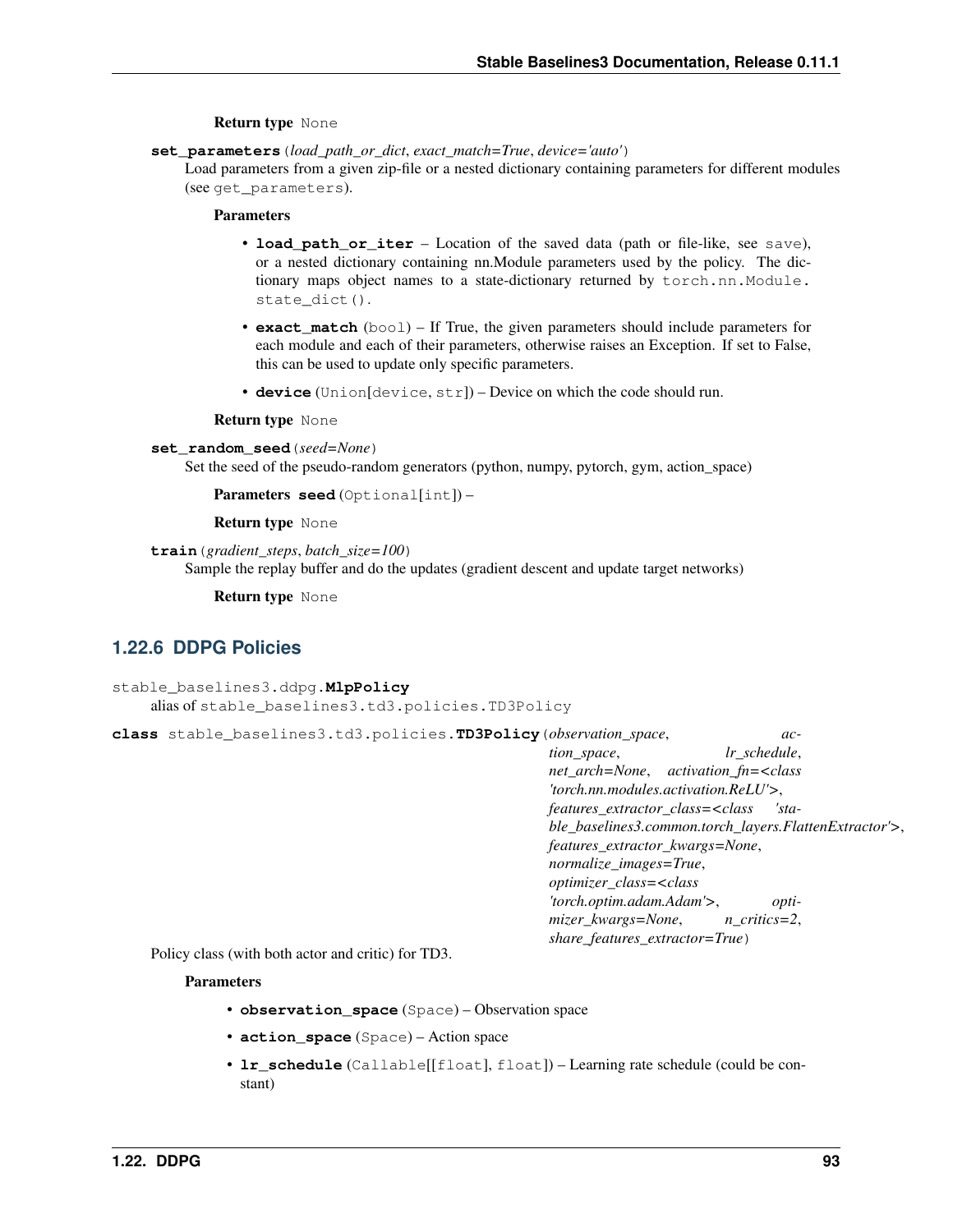- **net arch** (Union[List[int], Dict[str, List[int]], None]) The specification of the policy and value networks.
- **activation\_fn** (Type[Module]) Activation function
- **features\_extractor\_class** (Type[BaseFeaturesExtractor]) Features extractor to use.
- **features\_extractor\_kwargs** (Optional[Dict[str, Any]]) Keyword arguments to pass to the features extractor.
- **normalize\_images** (bool) Whether to normalize images or not, dividing by 255.0 (True by default)
- **optimizer\_class** (Type[Optimizer]) The optimizer to use, th.optim.Adam by default
- **optimizer\_kwargs** (Optional[Dict[str, Any]]) Additional keyword arguments, excluding the learning rate, to pass to the optimizer
- **n\_critics** (int) Number of critic networks to create.
- **share\_features\_extractor** (bool) Whether to share or not the features extractor between the actor and the critic (this saves computation time)

#### **forward**(*observation*, *deterministic=False*)

Defines the computation performed at every call.

Should be overridden by all subclasses.

Note: Although the recipe for forward pass needs to be defined within this function, one should call the Module instance afterwards instead of this since the former takes care of running the registered hooks while the latter silently ignores them.

### Return type Tensor

<span id="page-97-0"></span>

| class stable_baselines3.ddpq. CnnPolicy (observation_space, |                                                                             | action_space, lr_schedule,                  |                            |
|-------------------------------------------------------------|-----------------------------------------------------------------------------|---------------------------------------------|----------------------------|
|                                                             | net arch=None,                                                              |                                             | $activation$ fn= $<$ class |
|                                                             |                                                                             | $'$ torch.nn.modules.activation. $ReLU'$ >, |                            |
|                                                             | features_extractor_class= <class< td=""><td></td><td>'sta-</td></class<>    |                                             | 'sta-                      |
|                                                             | ble_baselines3.common.torch_layers.NatureCNN'>,                             |                                             |                            |
|                                                             | features_extractor_kwargs=None,                                             |                                             | normal-                    |
|                                                             | ize images=True, optimizer class= <class< td=""><td></td><td></td></class<> |                                             |                            |
|                                                             | 'torch.optim.adam.Adam'>,                                                   |                                             | opti-                      |
|                                                             | mizer_kwargs=None,                                                          |                                             | $n$ critics=2,             |
|                                                             | share_features_extractor=True)                                              |                                             |                            |

Policy class (with both actor and critic) for TD3.

- **observation\_space** (Space) Observation space
- **action\_space** (Space) Action space
- **lr\_schedule** (Callable[[float], float]) Learning rate schedule (could be constant)
- **net\_arch** (Union[List[int], Dict[str, List[int]], None]) The specification of the policy and value networks.
- **activation\_fn** (Type[Module]) Activation function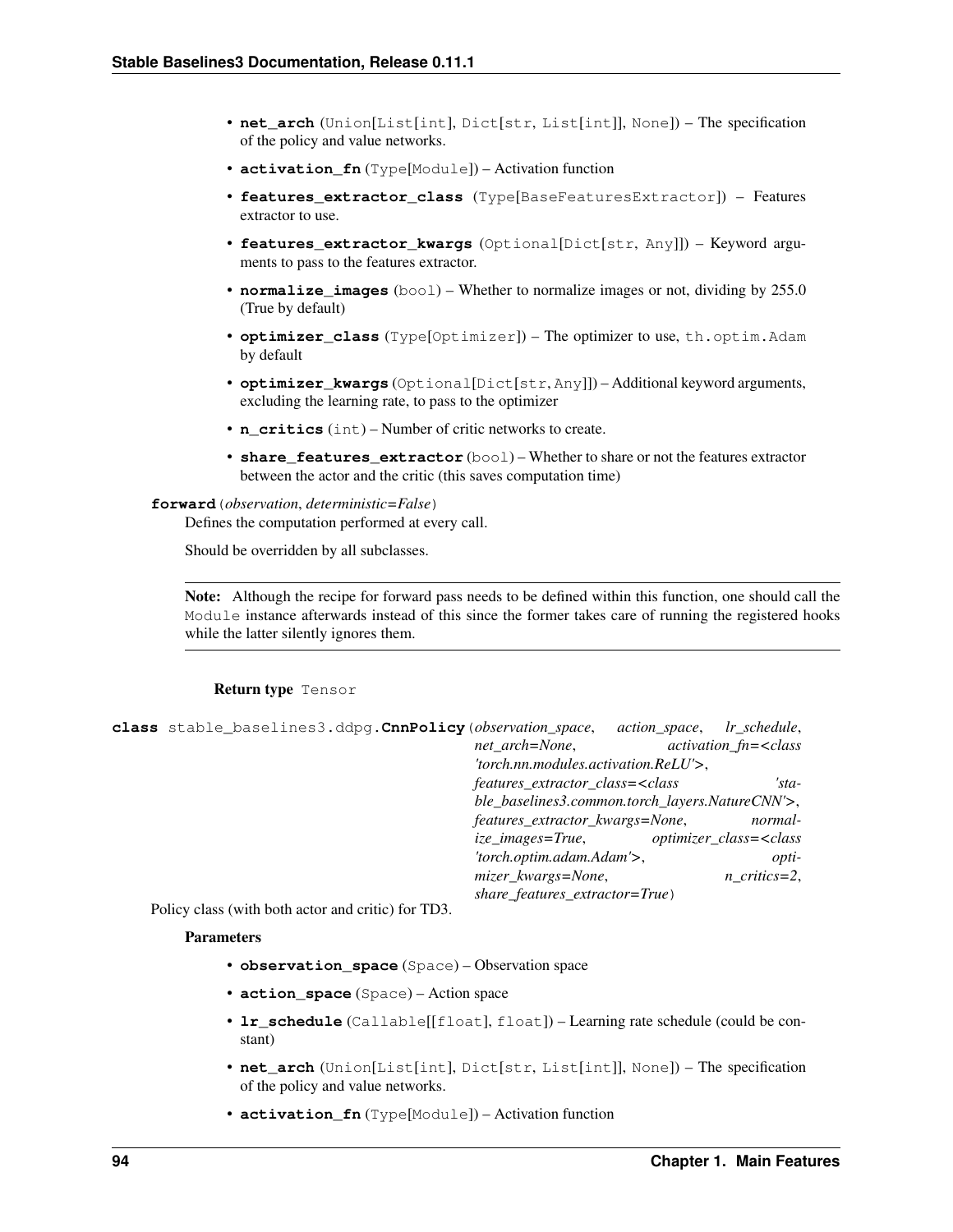- **features extractor class** (Type[BaseFeaturesExtractor]) Features extractor to use.
- **features\_extractor\_kwargs** (Optional[Dict[str, Any]]) Keyword arguments to pass to the features extractor.
- **normalize\_images** (bool) Whether to normalize images or not, dividing by 255.0 (True by default)
- **optimizer\_class** (Type[Optimizer]) The optimizer to use, th.optim.Adam by default
- **optimizer\_kwargs** (Optional[Dict[str, Any]]) Additional keyword arguments, excluding the learning rate, to pass to the optimizer
- **n\_critics** (int) Number of critic networks to create.
- **share\_features\_extractor** (bool) Whether to share or not the features extractor between the actor and the critic (this saves computation time)

# **1.23 DQN**

[Deep Q Network \(DQN\)](https://arxiv.org/abs/1312.5602) builds on [Fitted Q-Iteration \(FQI\)](http://ml.informatik.uni-freiburg.de/former/_media/publications/rieecml05.pdf) and make use of different tricks to stabilize the learning with neural networks: it uses a replay buffer, a target network and gradient clipping.

## **Available Policies**

| CnnPolicy | Policy class for DQN when using images as input. |
|-----------|--------------------------------------------------|
|           | DQNPolicy                                        |
| MlpPolicy | alias of stable_baselines3.dqn.policies.         |

## **1.23.1 Notes**

- Original paper: <https://arxiv.org/abs/1312.5602>
- Further reference: <https://www.nature.com/articles/nature14236>

Note: This implementation provides only vanilla Deep Q-Learning and has no extensions such as Double-DQN, Dueling-DQN and Prioritized Experience Replay.

## **1.23.2 Can I use?**

- Recurrent policies:
- Multi processing:
- Gym spaces: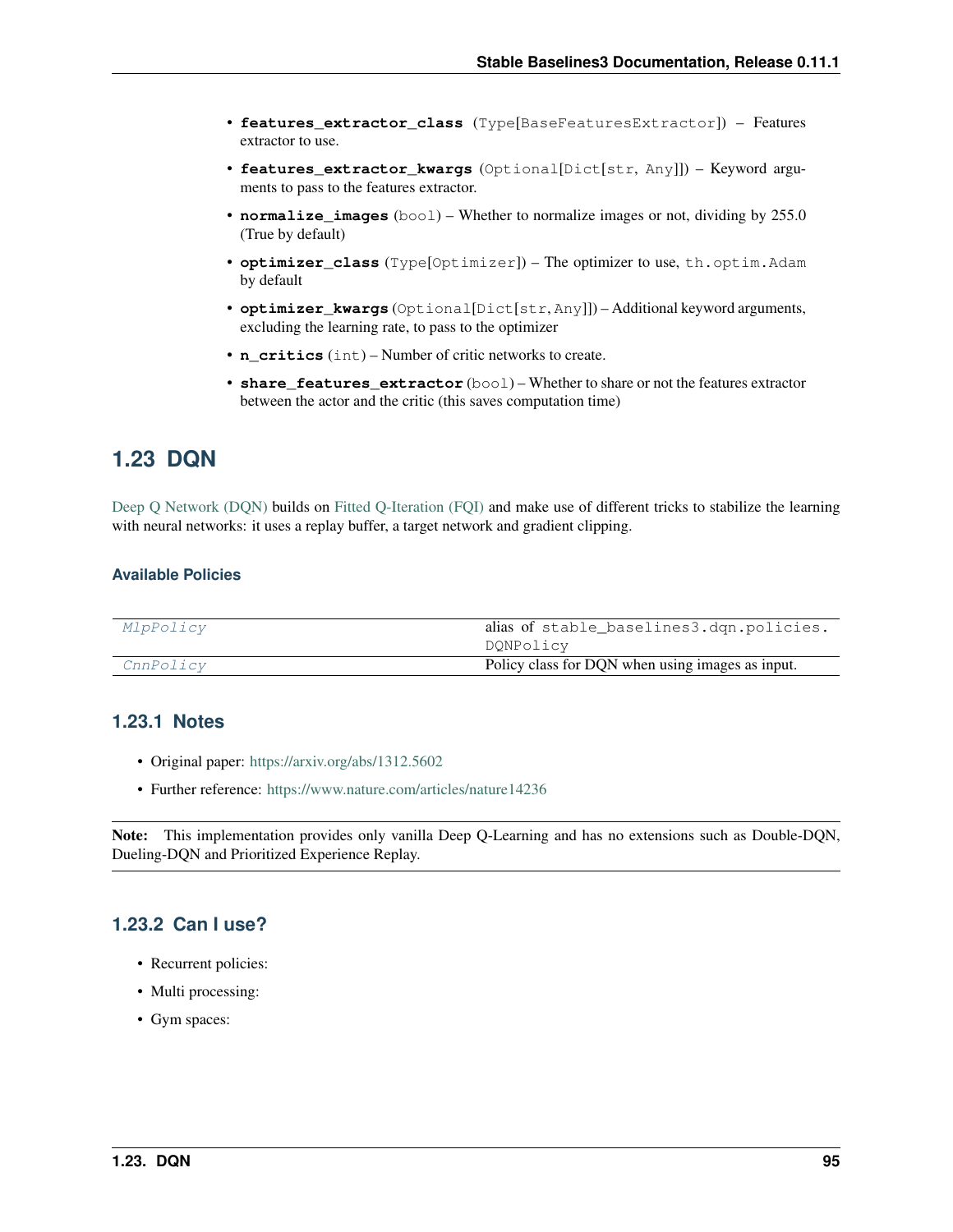| Space         | Action | Observation |
|---------------|--------|-------------|
| Discrete      |        |             |
| Box           |        |             |
| MultiDiscrete |        |             |
| MultiBinary   |        |             |

## **1.23.3 Example**

```
import gym
import numpy as np
from stable_baselines3 import DQN
from stable_baselines3.dqn import MlpPolicy
env = gym.make('CartPole-v0')
model = DQN(MlpPolicy, env, verbose=1)
model.learn(total_timesteps=10000, log_interval=4)
model.save("dqn_pendulum")
del model # remove to demonstrate saving and loading
model = DQN.load("dqn_pendulum")
obs = env.reset()
while True:
   action, _states = model.predict(obs, deterministic=True)
   obs, reward, done, info = env.step(action)
   env.render()
   if done:
      obs = env.reset()
```
## **1.23.4 Results**

## **Atari Games**

The complete learning curves are available in the [associated PR #110.](https://github.com/DLR-RM/stable-baselines3/pull/110)

### **How to replicate the results?**

Clone the [rl-zoo repo:](https://github.com/DLR-RM/rl-baselines3-zoo)

```
git clone https://github.com/DLR-RM/rl-baselines3-zoo
cd rl-baselines3-zoo/
```
Run the benchmark (replace  $$ENV$ <sup>ID</sup> by the env id, for instance BreakoutNoFrameskip-v4):

python train.py --algo dqn --env \$ENV\_ID --eval-episodes 10 --eval-freq 10000

Plot the results: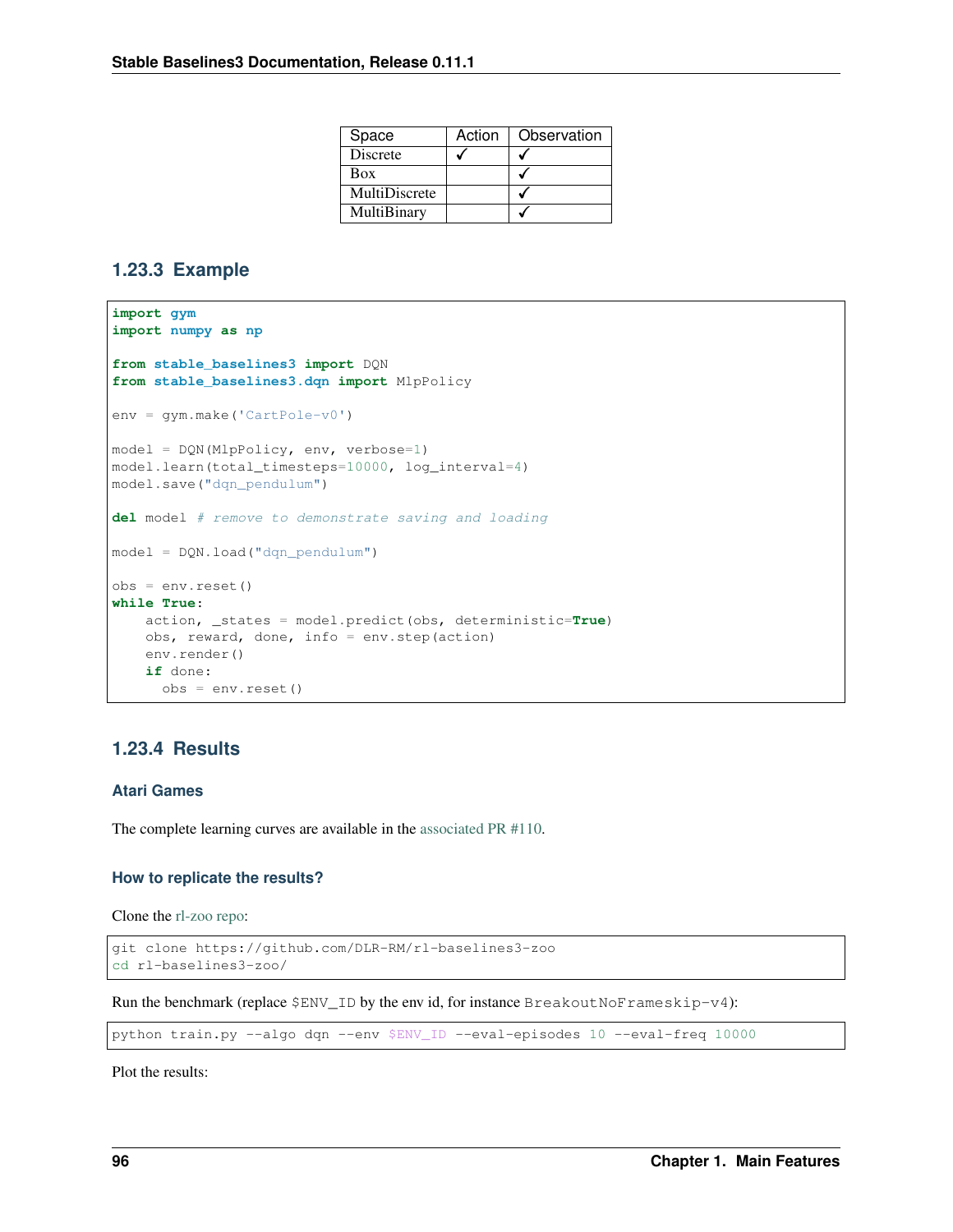```
python scripts/all_plots.py -a dqn -e Pong Breakout -f logs/ -o logs/dqn_results
python scripts/plot_from_file.py -i logs/dqn_results.pkl -latex -l DQN
```
## **1.23.5 Parameters**

```
class stable_baselines3.dqn.DQN(policy, env, learning_rate=0.0001, buffer_size=1000000,
                                      learning_starts=50000, batch_size=32, tau=1.0,
                                      gamma=0.99, train_freq=4, gradient_steps=1, opti-
                                      mize_memory_usage=False, target_update_interval=10000,
                                      exploration_fraction=0.1, exploration_initial_eps=1.0,
                                      exploration_final_eps=0.05, max_grad_norm=10, ten-
                                      sorboard_log=None, create_eval_env=False, pol-
                                      icy_kwargs=None, verbose=0, seed=None, device='auto',
                                      _init_setup_model=True)
```
### Deep Q-Network (DQN)

Paper: [https://arxiv.org/abs/1312.5602,](https://arxiv.org/abs/1312.5602) <https://www.nature.com/articles/nature14236> Default hyperparameters are taken from the nature paper, except for the optimizer and learning rate that were taken from Stable Baselines defaults.

- **policy** (Union[str, Type[DQNPolicy]]) The policy model to use (MlpPolicy, Cn $nPolicV, \ldots$ )
- **env** (Union[Env, VecEnv, str]) The environment to learn from (if registered in Gym, can be str)
- **learning rate** (Union[float, Callable[[float], float]]) The learning rate, it can be a function of the current progress remaining (from 1 to 0)
- **buffer** size (int) size of the replay buffer
- **learning\_starts** (int) how many steps of the model to collect transitions for before learning starts
- **batch\_size** (Optional[int]) Minibatch size for each gradient update
- **tau** (float) the soft update coefficient ("Polyak update", between 0 and 1) default 1 for hard update
- **gamma** (float) the discount factor
- **train\_freq** (Union[int, Tuple[int, str]]) Update the model every train\_freq steps. Alternatively pass a tuple of frequency and unit like (5, "step") or (2, "episode").
- **gradient\_steps** (int) How many gradient steps to do after each rollout (see train $_{\text{freq}}$  Set to  $-1$  means to do as many gradient steps as steps done in the environment during the rollout.
- **optimize\_memory\_usage** (bool) Enable a memory efficient variant of the replay buffer at a cost of more complexity. See [https://github.com/DLR-RM/stable-baselines3/](https://github.com/DLR-RM/stable-baselines3/issues/37#issuecomment-637501195) [issues/37#issuecomment-637501195](https://github.com/DLR-RM/stable-baselines3/issues/37#issuecomment-637501195)
- **target\_update\_interval** (int) update the target network every target\_update\_interval environment steps.
- **exploration\_fraction** (float) fraction of entire training period over which the exploration rate is reduced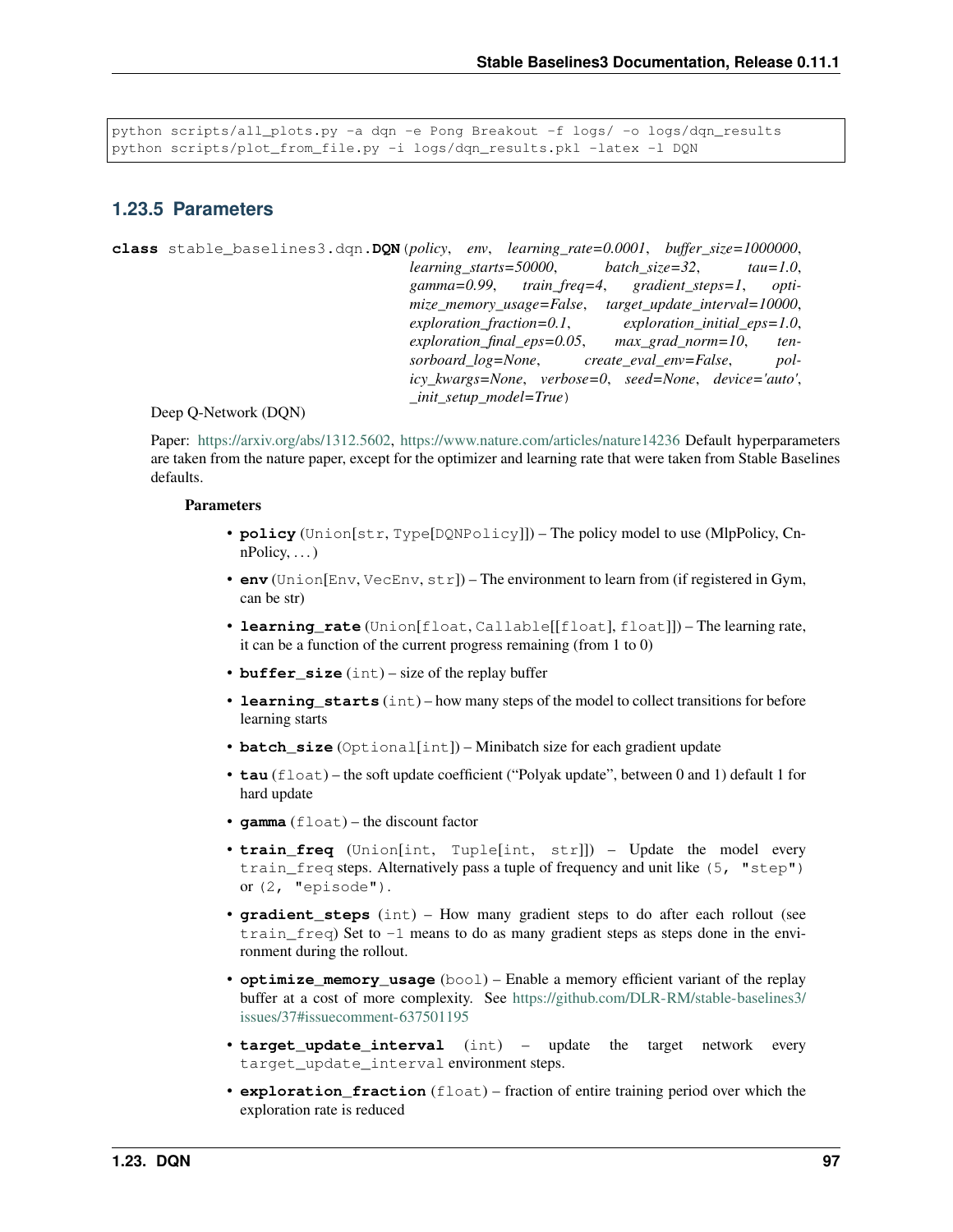- **exploration initial eps** (float) initial value of random action probability
- **exploration\_final\_eps** (float) final value of random action probability
- **max\_grad\_norm** (float) The maximum value for the gradient clipping
- **tensorboard\_log** (Optional[str]) the log location for tensorboard (if None, no logging)
- **create eval env**  $(b \circ c)$  Whether to create a second environment that will be used for evaluating the agent periodically. (Only available when passing string for the environment)
- **policy\_kwargs** (Optional[Dict[str, Any]]) additional arguments to be passed to the policy on creation
- **verbose** (int) the verbosity level: 0 no output, 1 info, 2 debug
- **seed** (Optional[int]) Seed for the pseudo random generators
- **device** (Union[device, str]) Device (cpu, cuda, . . . ) on which the code should be run. Setting it to auto, the code will be run on the GPU if possible.
- **\_init\_setup\_model** (bool) Whether or not to build the network at the creation of the instance

**collect\_rollouts**(*env*, *callback*, *train\_freq*, *replay\_buffer*, *action\_noise=None*, *learning\_starts=0*, *log\_interval=None*)

Collect experiences and store them into a ReplayBuffer.

#### Parameters

- **env** (VecEnv) The training environment
- **callback** ([BaseCallback](#page-48-0)) Callback that will be called at each step (and at the beginning and end of the rollout)
- **train\_freq** (TrainFreq) How much experience to collect by doing rollouts of current policy. Either TrainFreq(<n>, TrainFrequencyUnit.STEP) or TrainFreq(<n>, TrainFrequencyUnit.EPISODE) with <n> being an integer greater than 0.
- **action\_noise** (Optional[[ActionNoise](#page-163-0)]) Action noise that will be used for exploration Required for deterministic policy (e.g. TD3). This can also be used in addition to the stochastic policy for SAC.
- **learning starts** (int) Number of steps before learning for the warm-up phase.
- **replay\_buffer** (ReplayBuffer) –
- **log\_interval** (Optional[int]) Log data every log\_interval episodes

Return type RolloutReturn

### Returns

**get\_env**()

Returns the current environment (can be None if not defined).

Return type Optional[VecEnv]

Returns The current environment

### **get\_parameters**()

Return the parameters of the agent. This includes parameters from different networks, e.g. critics (value functions) and policies (pi functions).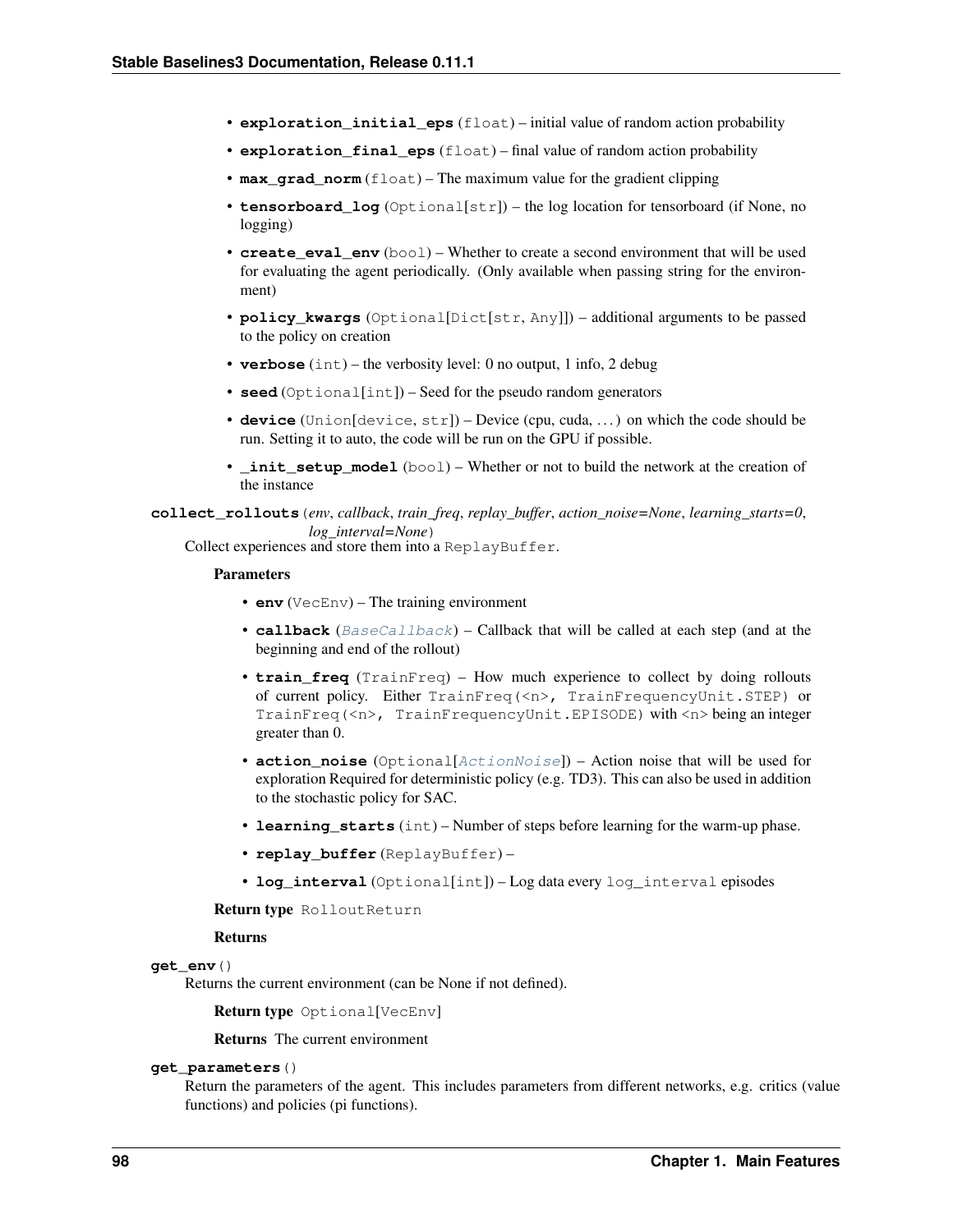Return type Dict[str, Dict]

Returns Mapping of from names of the objects to PyTorch state-dicts.

### **get\_vec\_normalize\_env**()

Return the VecNormalize wrapper of the training env if it exists.

Return type Optional[VecNormalize]

Returns The VecNormalize env.

**learn**(*total\_timesteps*, *callback=None*, *log\_interval=4*, *eval\_env=None*, *eval\_freq=- 1*, *n\_eval\_episodes=5*, *tb\_log\_name='DQN'*, *eval\_log\_path=None*, *reset\_num\_timesteps=True*) Return a trained model.

### **Parameters**

- **total\_timesteps** (int) The total number of samples (env steps) to train on
- **callback** (Union[None, Callable, List[[BaseCallback](#page-48-0)], [BaseCallback](#page-48-0)]) – callback(s) called at every step with state of the algorithm.
- **log\_interval** (int) The number of timesteps before logging.
- **tb** log name  $(str)$  the name of the run for TensorBoard logging
- **eval env** (Union[Env, VecEnv, None]) Environment that will be used to evaluate the agent
- **eval\_freq** (int) Evaluate the agent every eval\_freq timesteps (this may vary a little)
- **n** eval episodes (int) Number of episode to evaluate the agent
- **eval\_log\_path** (Optional[str]) Path to a folder where the evaluations will be saved
- **reset\_num\_timesteps** (bool) whether or not to reset the current timestep number (used in logging)

#### Return type [OffPolicyAlgorithm](#page-74-0)

Returns the trained model

**classmethod load**(*path*, *env=None*, *device='auto'*, *\*\*kwargs*)

Load the model from a zip-file

#### Parameters

- **path** (Union[str, Path, BufferedIOBase]) path to the file (or a file-like) where to load the agent from
- **env** (Union[Env, VecEnv, None]) the new environment to run the loaded model on (can be None if you only need prediction from a trained model) has priority over any saved environment
- **device** (Union[device, str]) Device on which the code should run.
- **kwargs** extra arguments to change the model when loading

Return type [BaseAlgorithm](#page-71-0)

### **load\_replay\_buffer**(*path*)

Load a replay buffer from a pickle file.

Parameters **path** (Union[str, Path, BufferedIOBase]) – Path to the pickled replay buffer.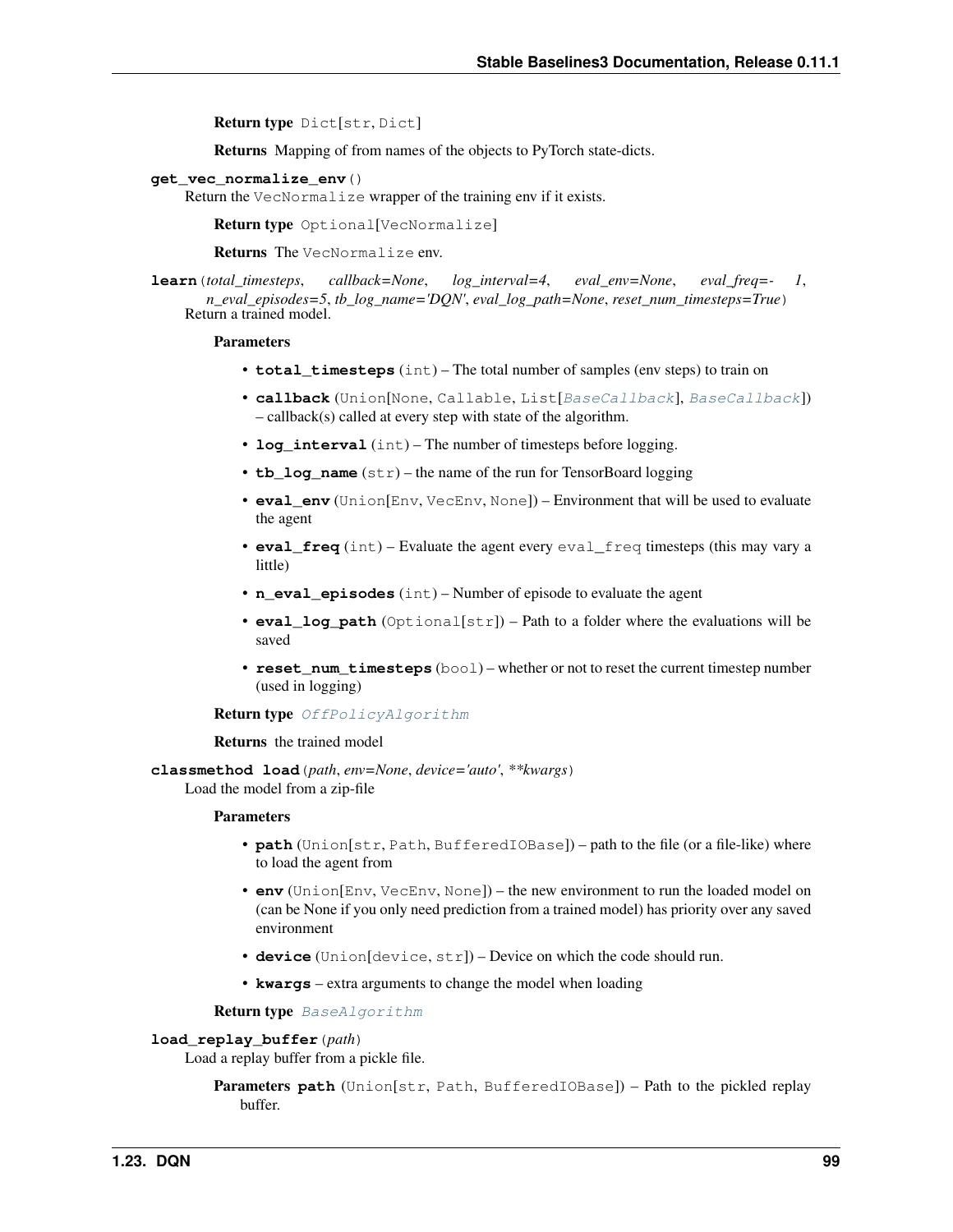### Return type None

**predict**(*observation*, *state=None*, *mask=None*, *deterministic=False*)

Overrides the base class predict function to include epsilon-greedy exploration.

#### **Parameters**

- **observation** (ndarray) the input observation
- **state** (Optional[ndarray]) The last states (can be None, used in recurrent policies)
- **mask** (Optional[ndarray]) The last masks (can be None, used in recurrent policies)
- **deterministic** (bool) Whether or not to return deterministic actions.

Return type Tuple[ndarray, Optional[ndarray]]

Returns the model's action and the next state (used in recurrent policies)

## **save**(*path*, *exclude=None*, *include=None*)

Save all the attributes of the object and the model parameters in a zip-file.

#### **Parameters**

- **path** (Union[str, Path, BufferedIOBase]) path to the file where the rl agent should be saved
- **exclude** (Optional[Iterable[str]]) name of parameters that should be excluded in addition to the default ones
- **include** (Optional[Iterable[str]]) name of parameters that might be excluded but should be included anyway

### Return type None

#### **save\_replay\_buffer**(*path*)

Save the replay buffer as a pickle file.

**Parameters path** (Union[str, Path, BufferedIOBase]) – Path to the file where the replay buffer should be saved. if path is a str or pathlib.Path, the path is automatically created if necessary.

#### Return type None

#### **set\_env**(*env*)

Checks the validity of the environment, and if it is coherent, set it as the current environment. Furthermore wrap any non vectorized env into a vectorized checked parameters: - observation\_space - action\_space

**Parameters <b>env** (Union[Env, VecEnv]) – The environment for learning a policy

#### Return type None

#### **set\_parameters**(*load\_path\_or\_dict*, *exact\_match=True*, *device='auto'*)

Load parameters from a given zip-file or a nested dictionary containing parameters for different modules (see get\_parameters).

### Parameters

• **load path or iter** – Location of the saved data (path or file-like, see save), or a nested dictionary containing nn.Module parameters used by the policy. The dictionary maps object names to a state-dictionary returned by torch.nn.Module. state\_dict().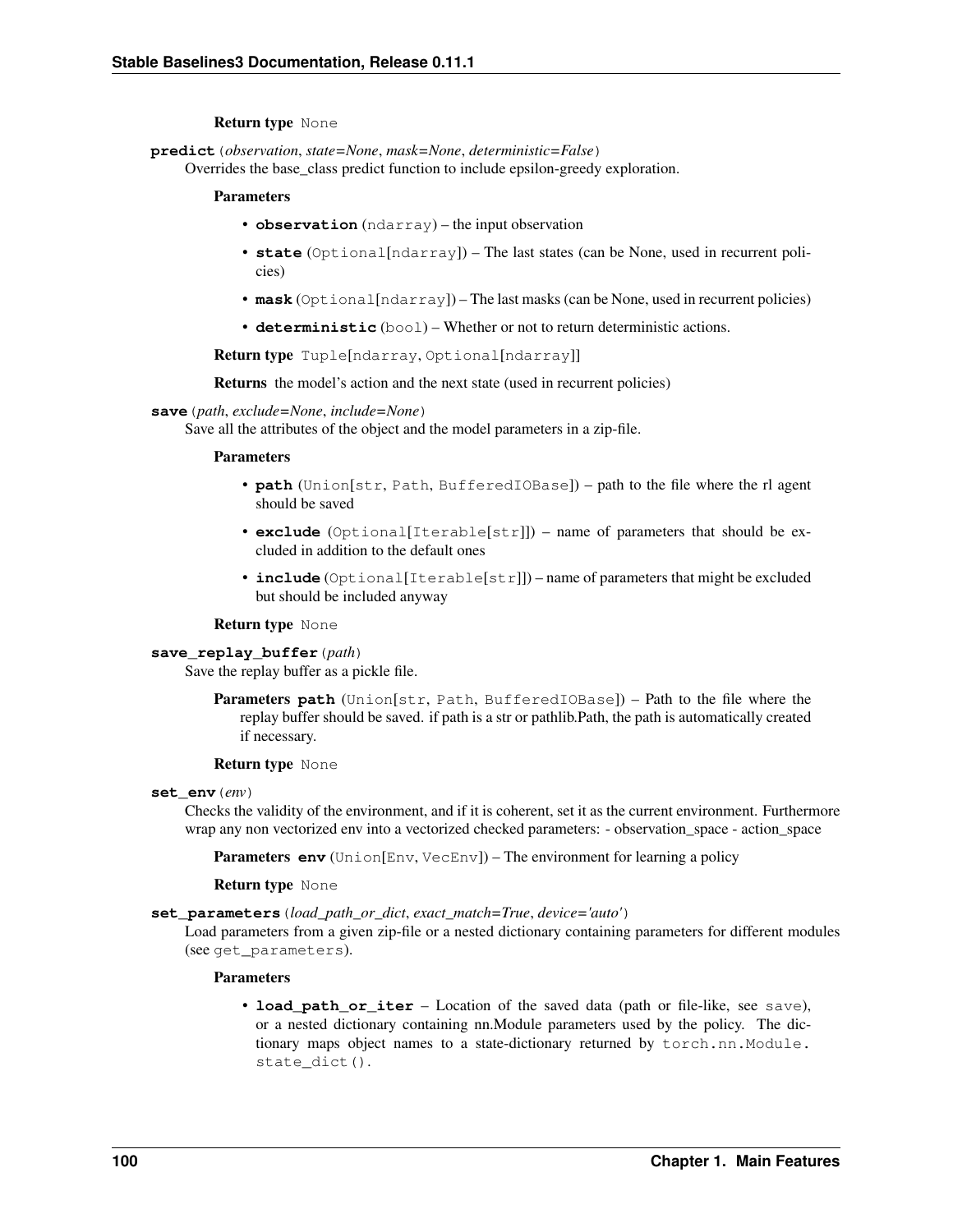- **exact match** (bool) If True, the given parameters should include parameters for each module and each of their parameters, otherwise raises an Exception. If set to False, this can be used to update only specific parameters.
- **device** (Union[device, str]) Device on which the code should run.

Return type None

**set\_random\_seed**(*seed=None*)

Set the seed of the pseudo-random generators (python, numpy, pytorch, gym, action space)

Parameters **seed** (Optional[int]) –

Return type None

**train**(*gradient\_steps*, *batch\_size=100*)

Sample the replay buffer and do the updates (gradient descent and update target networks)

Return type None

## **1.23.6 DQN Policies**

```
stable_baselines3.dqn.MlpPolicy
    alias of stable_baselines3.dqn.policies.DQNPolicy
```
**class** stable\_baselines3.dqn.policies.**DQNPolicy**(*observation\_space*, *action\_space*, *lr\_schedule*, *net\_arch=None*, *activation\_fn=<class 'torch.nn.modules.activation.ReLU'>*, *features\_extractor\_class=<class 'stable\_baselines3.common.torch\_layers.FlattenExtractor'>*, *features\_extractor\_kwargs=None*, *normalize\_images=True*, *optimizer\_class=<class 'torch.optim.adam.Adam'>*, *optimizer\_kwargs=None*)

Policy class with Q-Value Net and target net for DQN

- **observation\_space** (Space) Observation space
- **action\_space** (Space) Action space
- **lr schedule** (Callable[[float], float]) Learning rate schedule (could be constant)
- **net\_arch** (Optional[List[int]]) The specification of the policy and value networks.
- **activation\_fn** (Type[Module]) Activation function
- **features\_extractor\_class** (Type[BaseFeaturesExtractor]) Features extractor to use.
- **features\_extractor\_kwargs** (Optional[Dict[str, Any]]) Keyword arguments to pass to the features extractor.
- **normalize\_images** (bool) Whether to normalize images or not, dividing by 255.0 (True by default)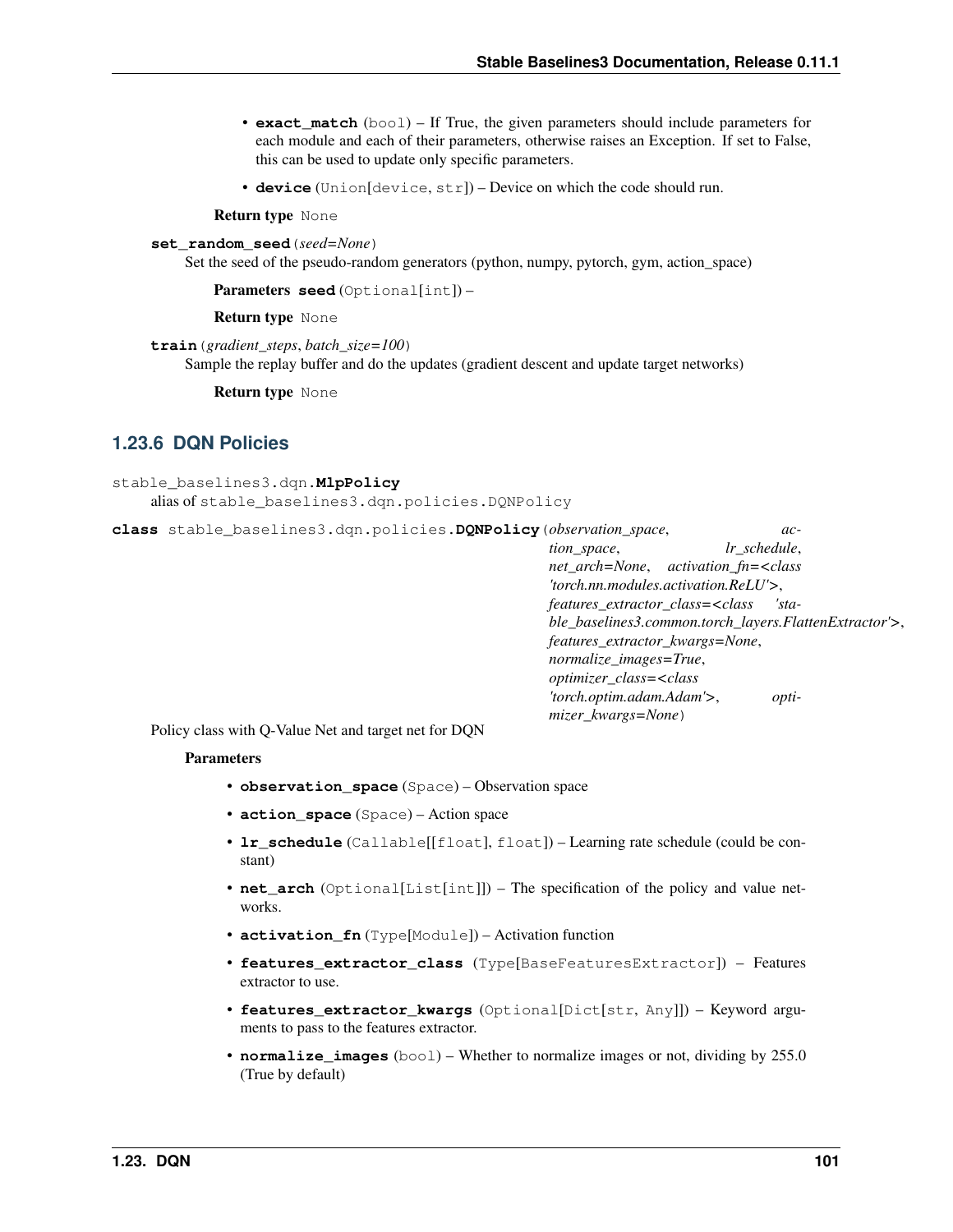- **optimizer\_class** (Type[Optimizer]) The optimizer to use, th.optim.Adam by default
- **optimizer\_kwargs** (Optional[Dict[str, Any]]) Additional keyword arguments, excluding the learning rate, to pass to the optimizer

### **forward**(*obs*, *deterministic=True*)

Defines the computation performed at every call.

Should be overridden by all subclasses.

Note: Although the recipe for forward pass needs to be defined within this function, one should call the Module instance afterwards instead of this since the former takes care of running the registered hooks while the latter silently ignores them.

#### Return type Tensor

```
class stable_baselines3.dqn.CnnPolicy(observation_space, action_space, lr_schedule,
                                          net_arch=None, activation_fn=<class
                                          'torch.nn.modules.activation.ReLU'>,
                                          features_extractor_class=<class 'sta-
                                          ble_baselines3.common.torch_layers.NatureCNN'>,
                                          features_extractor_kwargs=None, normal-
                                          ize_images=True, optimizer_class=<class
                                          'torch.optim.adam.Adam'>, opti-
                                          mizer_kwargs=None)
```
Policy class for DQN when using images as input.

- **observation\_space** (Space) Observation space
- **action\_space** (Space) Action space
- **lr schedule** (Callable[[float], float]) Learning rate schedule (could be constant)
- **net\_arch** (Optional[List[int]]) The specification of the policy and value networks.
- **activation\_fn** (Type[Module]) Activation function
- **features\_extractor\_class** (Type[BaseFeaturesExtractor]) Features extractor to use.
- **normalize\_images** (bool) Whether to normalize images or not, dividing by 255.0 (True by default)
- **optimizer\_class** (Type[Optimizer]) The optimizer to use, th.optim.Adam by default
- **optimizer\_kwargs** (Optional[Dict[str, Any]]) Additional keyword arguments, excluding the learning rate, to pass to the optimizer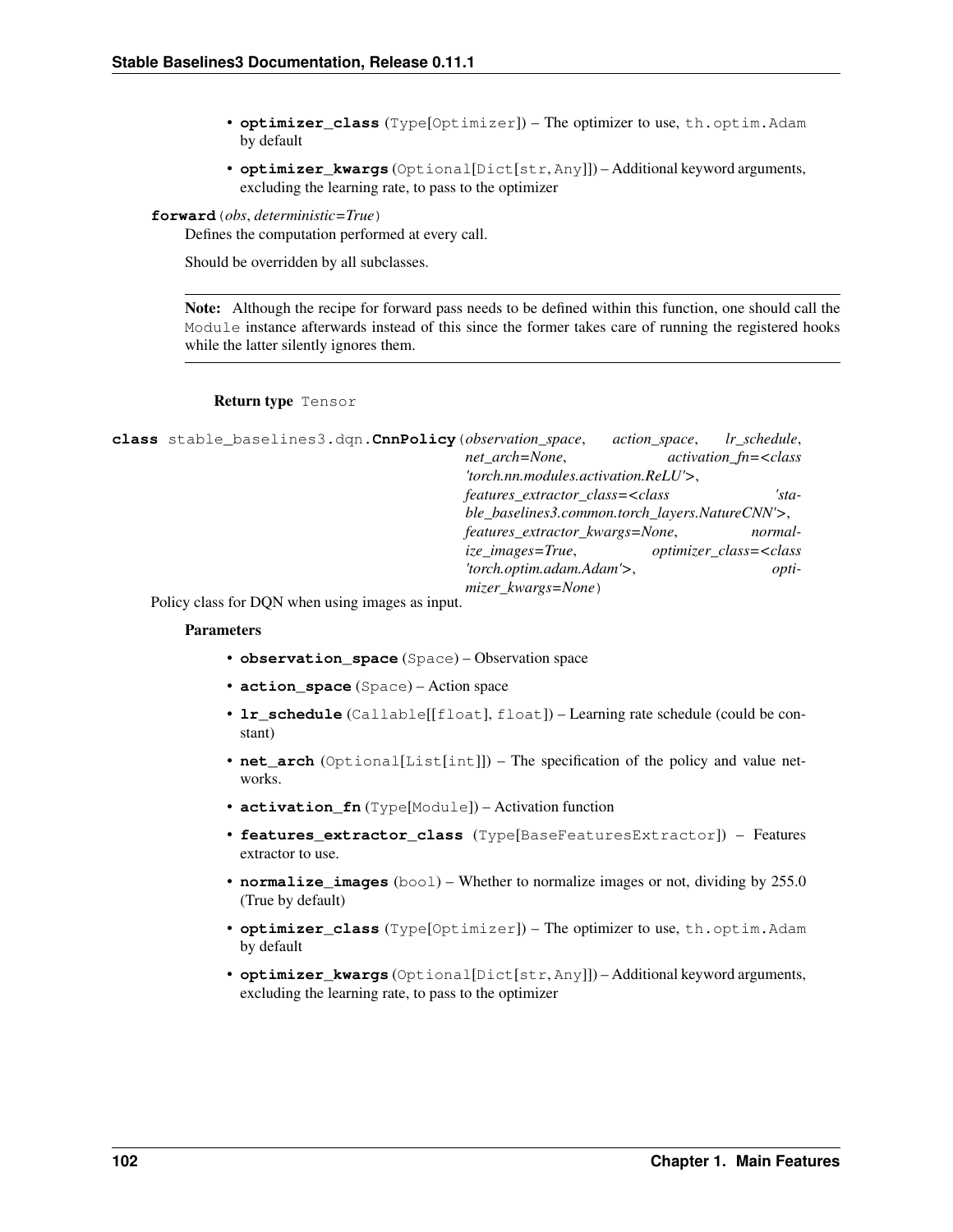# **1.24 HER**

## [Hindsight Experience Replay \(HER\)](https://arxiv.org/abs/1707.01495)

HER is an algorithm that works with off-policy methods (DQN, SAC, TD3 and DDPG for example). HER uses the fact that even if a desired goal was not achieved, other goal may have been achieved during a rollout. It creates "virtual" transitions by relabeling transitions (changing the desired goal) from past episodes.

**Warning:** HER requires the environment to inherits from gym. GoalEnv

Warning: For performance reasons, the maximum number of steps per episodes must be specified. In most cases, it will be inferred if you specify max\_episode\_steps when registering the environment or if you use a gym.wrappers.TimeLimit (and env.spec is not None). Otherwise, you can directly pass max\_episode\_length to the model constructor

Warning: HER supports VecNormalize wrapper but only when online\_sampling=True

Warning: Because it needs access to env. compute\_reward() HER must be loaded with the env. If you just want to use the trained policy without instantiating the environment, we recommend saving the policy only.

## **1.24.1 Notes**

- Original paper: <https://arxiv.org/abs/1707.01495>
- OpenAI paper: [Plappert et al. \(2018\)](https://arxiv.org/abs/1802.09464)
- OpenAI blog post: <https://openai.com/blog/ingredients-for-robotics-research/>

## **1.24.2 Can I use?**

Please refer to the used model (DQN, SAC, TD3 or DDPG) for that section.

## **1.24.3 Example**

```
from stable_baselines3 import HER, DDPG, DQN, SAC, TD3
from stable_baselines3.her.goal_selection_strategy import GoalSelectionStrategy
from stable_baselines3.common.bit_flipping_env import BitFlippingEnv
from stable_baselines3.common.vec_env import DummyVecEnv
from stable_baselines3.common.vec_env.obs_dict_wrapper import ObsDictWrapper
model_class = DQN # works also with SAC, DDPG and TD3
N BITS = 15env = BitFlippingEnv(n_bits=N_BITS, continuous=model_class in [DDPG, SAC, TD3], max_
˓→steps=N_BITS)
```
(continues on next page)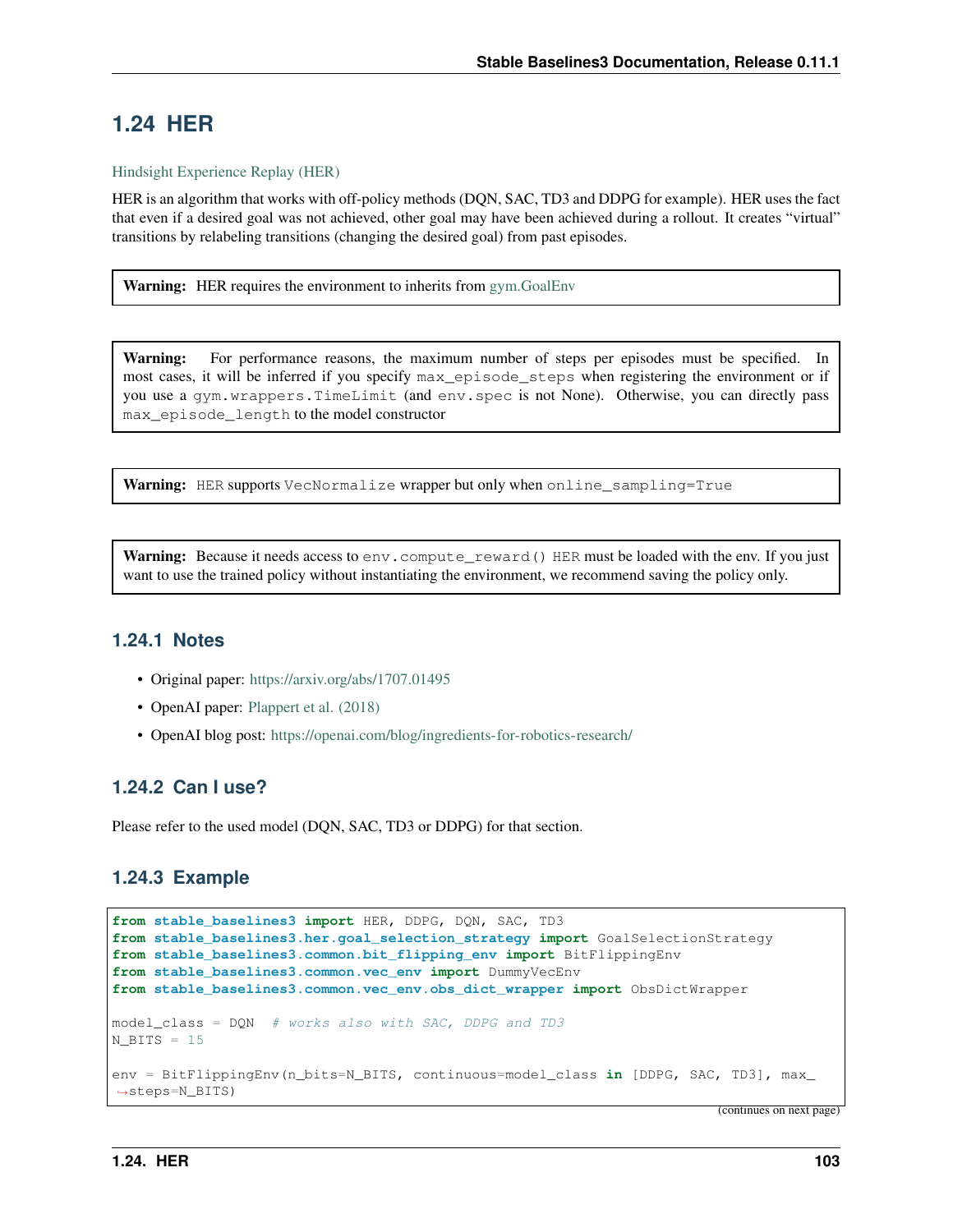(continued from previous page)

```
# Available strategies (cf paper): future, final, episode
goal_selection_strategy = 'future' # equivalent to GoalSelectionStrategy.FUTURE
# If True the HER transitions will get sampled online
online_sampling = True
# Time limit for the episodes
max_episode_length = N_BITS
# Initialize the model
model = HER('MlpPolicy', env, model_class, n_sampled_goal=4, goal_selection_
˓→strategy=goal_selection_strategy, online_sampling=online_sampling,
                        verbose=1, max_episode_length=max_episode_length)
# Train the model
model.learn(1000)
model.save("./her_bit_env")
# Because it needs access to `env.compute_reward()`
# HER must be loaded with the env
model = HER.load('./her_bit_env', env=env)
obs = env{\text{reset}}()for _ in range(100):
    action, _ = model.predict(obs, deterministic=True)
   obs, reward, done, = = env.step (action)
    if done:
        obs = env.reset()
```
## **1.24.4 Results**

This implementation was tested on the [parking env](https://github.com/eleurent/highway-env) using 3 seeds.

The complete learning curves are available in the [associated PR #120.](https://github.com/DLR-RM/stable-baselines3/pull/120)

#### **How to replicate the results?**

Clone the [rl-zoo repo:](https://github.com/DLR-RM/rl-baselines3-zoo)

```
git clone https://github.com/DLR-RM/rl-baselines3-zoo
cd rl-baselines3-zoo/
```
Run the benchmark:

```
python train.py --algo her --env parking-v0 --eval-episodes 10 --eval-freq 10000
```
Plot the results:

```
python scripts/all_plots.py -a her -e parking-v0 -f logs/ --no-million
```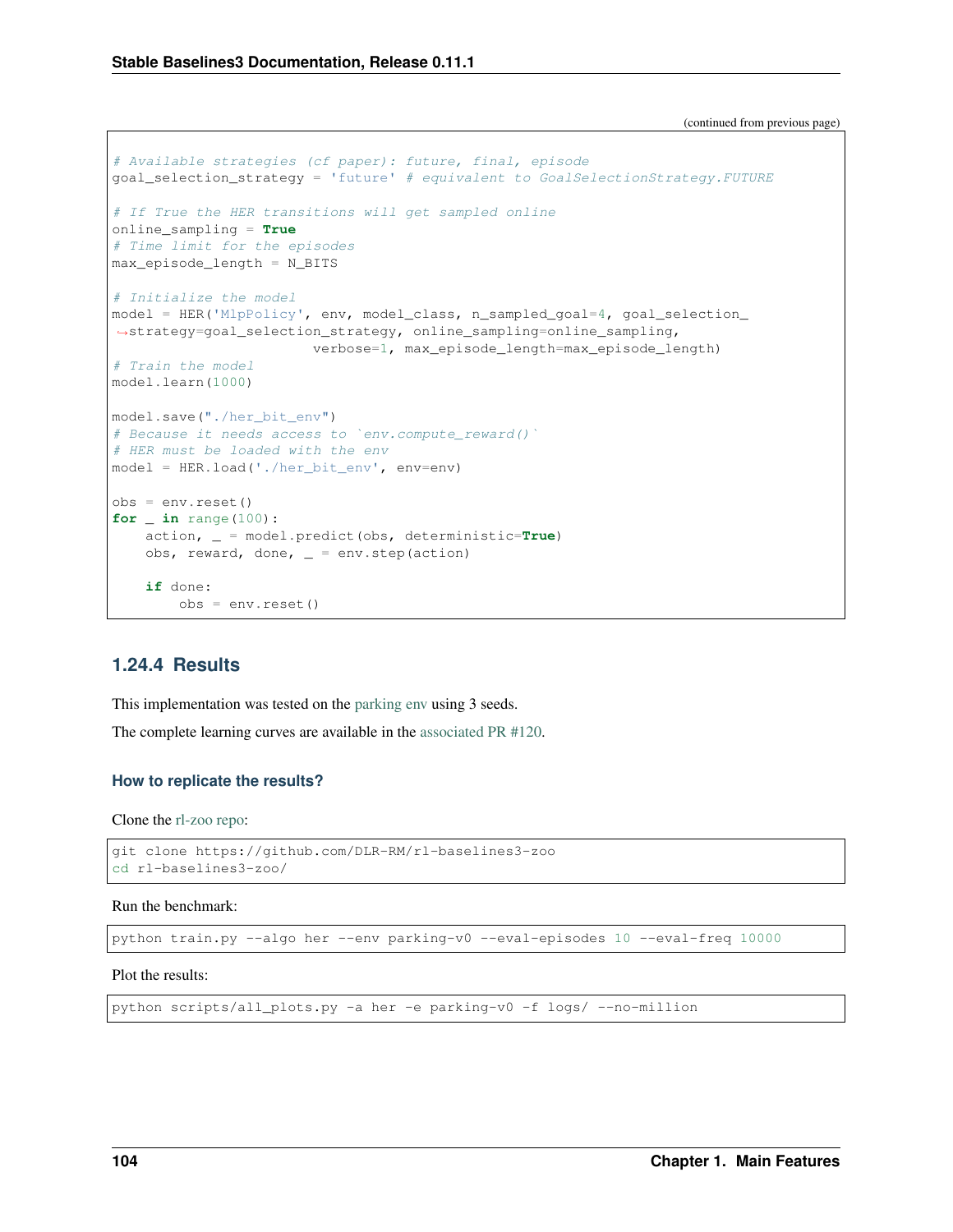# **1.24.5 Parameters**

**class** stable\_baselines3.her.**HER**(*policy*, *env*, *model\_class*, *n\_sampled\_goal=4*, *goal\_selection\_strategy='future'*, *online\_sampling=False*, *max\_episode\_length=None*, *\*args*, *\*\*kwargs*) Hindsight Experience Replay (HER) Paper: <https://arxiv.org/abs/1707.01495>

Warning: For performance reasons, the maximum number of steps per episodes must be specified. In most cases, it will be inferred if you specify max\_episode\_steps when registering the environment or if you use a gym.wrappers.TimeLimit (and env.spec is not None). Otherwise, you can directly pass max episode length to the model constructor

For additional offline algorithm specific arguments please have a look at the corresponding documentation.

# **Parameters**

- **policy** (Union[str, Type[BasePolicy]]) The policy model to use.
- **env** (Union[Env, VecEnv, str]) The environment to learn from (if registered in Gym, can be str)
- **model\_class** (Type[[OffPolicyAlgorithm](#page-74-0)]) Off policy model which will be used with hindsight experience replay. (SAC, TD3, DDPG, DON)
- **n\_sampled\_goal** (int) Number of sampled goals for replay. (offline sampling)
- **goal\_selection\_strategy** (Union[GoalSelectionStrategy, str]) Strategy for sampling goals for replay. One of ['episode', 'final', 'future', 'random']
- **online** sampling (bool) Sample HER transitions online.
- **learning\_rate** learning rate for the optimizer, it can be a function of the current progress remaining (from 1 to 0)
- **max\_episode\_length** (Optional[int]) The maximum length of an episode. If not specified, it will be automatically inferred if the environment uses a  $qym$ .wrappers. TimeLimit wrapper.

**collect\_rollouts**(*env*, *callback*, *train\_freq*, *action\_noise=None*, *learning\_starts=0*, *log\_interval=None*)

Collect experiences and store them into a ReplayBuffer.

- **env** (VecEnv) The training environment
- **callback** ([BaseCallback](#page-48-0)) Callback that will be called at each step (and at the beginning and end of the rollout)
- **train\_freq** (TrainFreq) How much experience to collect by doing rollouts of current policy. Either TrainFreq(<n>, TrainFrequencyUnit.STEP) or TrainFreq(<n>, TrainFrequencyUnit.EPISODE) with <n> being an integer greater than 0.
- **action\_noise** (Optional[[ActionNoise](#page-163-0)]) Action noise that will be used for exploration Required for deterministic policy (e.g. TD3). This can also be used in addition to the stochastic policy for SAC.
- **learning\_starts** (int) Number of steps before learning for the warm-up phase.
- **log\_interval** (Optional[int]) Log data every log\_interval episodes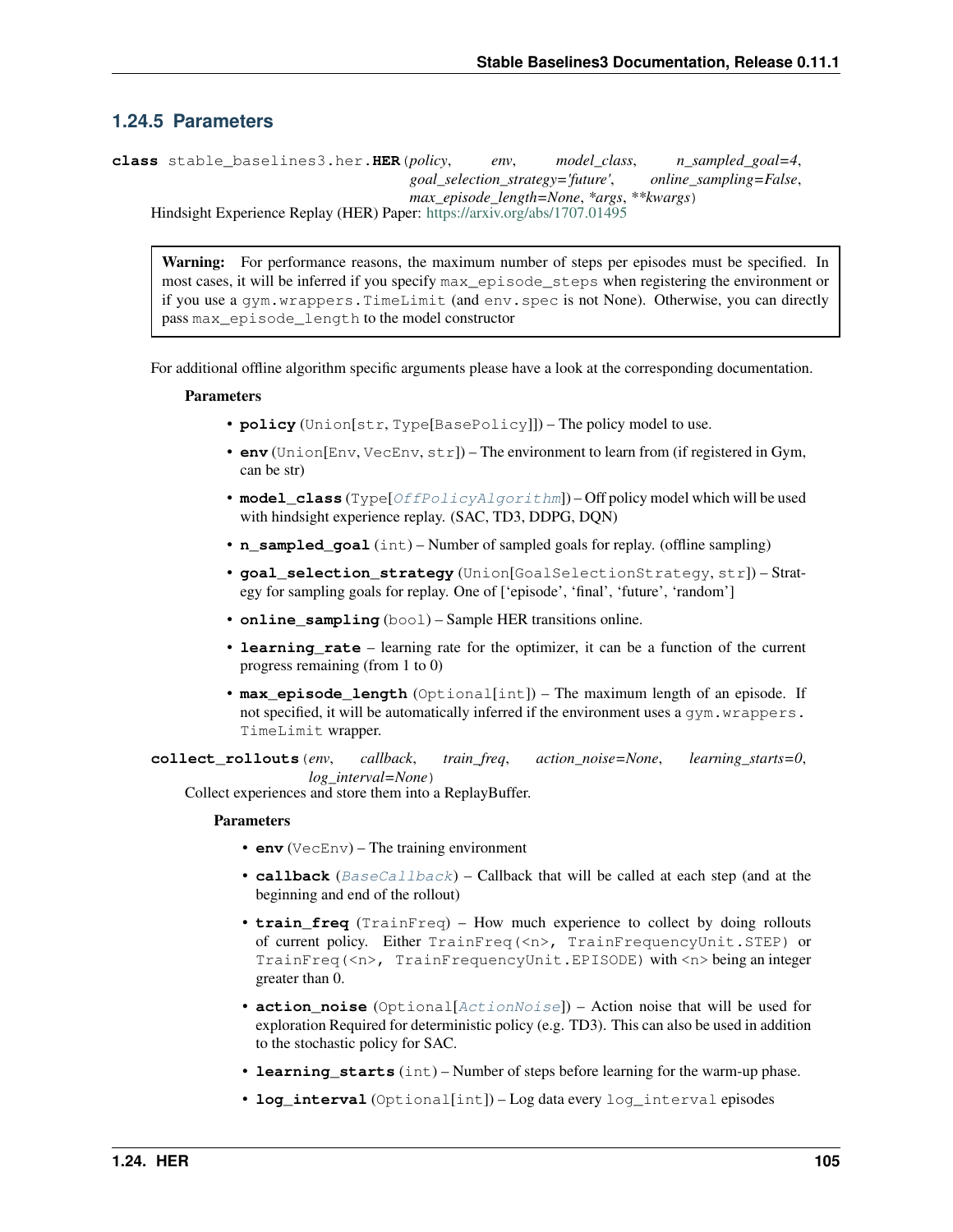Return type RolloutReturn

# Returns

**learn**(*total\_timesteps*, *callback=None*, *log\_interval=4*, *eval\_env=None*, *eval\_freq=- 1*, *n\_eval\_episodes=5*, *tb\_log\_name='HER'*, *eval\_log\_path=None*, *reset\_num\_timesteps=True*) Return a trained model.

# **Parameters**

- **total timesteps** (int) The total number of samples (env steps) to train on
- **callback** (Union[None, Callable, List[[BaseCallback](#page-48-0)], [BaseCallback](#page-48-0)]) – callback(s) called at every step with state of the algorithm.
- **log\_interval** (int) The number of timesteps before logging.
- **tb\_log\_name** (str) the name of the run for TensorBoard logging
- **eval\_env** (Union[Env, VecEnv, None]) Environment that will be used to evaluate the agent
- **eval\_freq** (int) Evaluate the agent every eval\_freq timesteps (this may vary a little)
- **n** eval episodes (int) Number of episode to evaluate the agent
- **eval\_log\_path** (Optional[str]) Path to a folder where the evaluations will be saved
- **reset\_num\_timesteps** (bool) whether or not to reset the current timestep number (used in logging)

## Return type [BaseAlgorithm](#page-71-0)

#### Returns the trained model

**classmethod load**(*path*, *env=None*, *device='auto'*, *\*\*kwargs*)

Load the model from a zip-file

#### **Parameters**

- **path** (Union[str, Path, BufferedIOBase]) path to the file (or a file-like) where to load the agent from
- **env** (Union[Env, VecEnv, None]) the new environment to run the loaded model on (can be None if you only need prediction from a trained model) has priority over any saved environment
- **device** (Union[device, str]) Device on which the code should run.
- **kwargs** extra arguments to change the model when loading

# Return type [BaseAlgorithm](#page-71-0)

#### **load\_replay\_buffer**(*path*, *truncate\_last\_trajectory=True*)

Load a replay buffer from a pickle file and set environment for replay buffer (only online sampling).

#### Parameters

- **path** (Union[str, Path, BufferedIOBase]) Path to the pickled replay buffer.
- **truncate\_last\_trajectory** (bool) Only for online sampling. If set to True we assume that the last trajectory in the replay buffer was finished. If it is set to False we assume that we continue the same trajectory (same episode).

# Return type None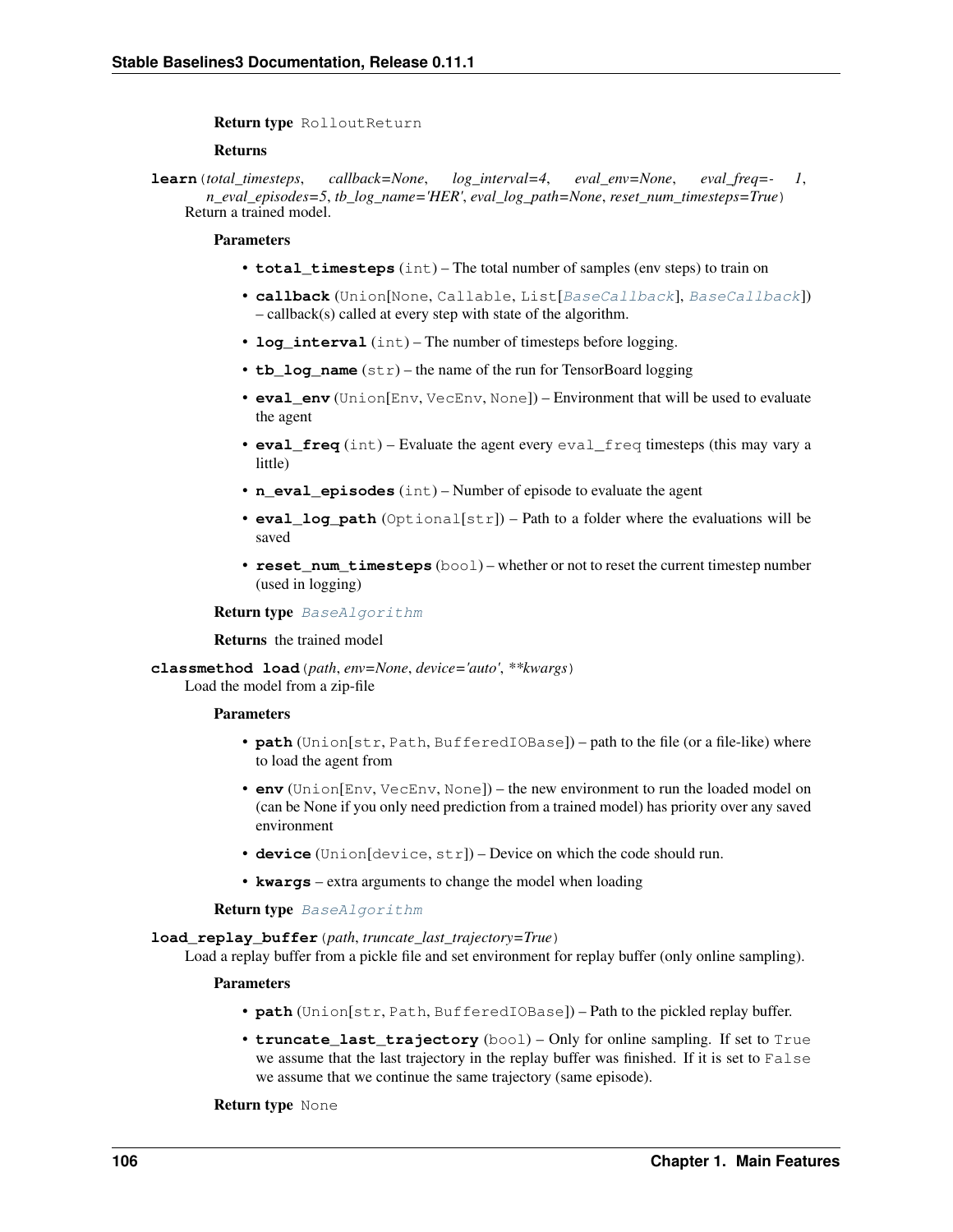```
predict(observation, state=None, mask=None, deterministic=False)
     Get the model's action(s) from an observation
```
### **Parameters**

- **observation** (ndarray) the input observation
- **state** (Optional[ndarray]) The last states (can be None, used in recurrent policies)
- **mask** (Optional[ndarray]) The last masks (can be None, used in recurrent policies)
- **deterministic** (bool) Whether or not to return deterministic actions.

Return type Tuple[ndarray, Optional[ndarray]]

Returns the model's action and the next state (used in recurrent policies)

# **save**(*path*, *exclude=None*, *include=None*)

Save all the attributes of the object and the model parameters in a zip-file.

## **Parameters**

- **path** (Union[str, Path, BufferedIOBase]) path to the file where the rl agent should be saved
- **exclude** (Optional[Iterable[str]]) name of parameters that should be excluded in addition to the default one
- **include** (Optional[Iterable[str]]) name of parameters that might be excluded but should be included anyway

Return type None

# **1.24.6 Goal Selection Strategies**

```
class stable_baselines3.her.GoalSelectionStrategy(value)
     The strategies for selecting new goals when creating artificial transitions.
```
# **1.24.7 Obs Dict Wrapper**

**class** stable\_baselines3.her.**ObsDictWrapper**(*venv*)

Wrapper for a VecEnv which overrides the observation space for Hindsight Experience Replay to support dict observations.

Parameters **env** – The vectorized environment to wrap.

```
close()
```
Clean up the environment's resources.

Return type None

**static convert\_dict**(*observation\_dict*, *observation\_key='observation'*,

*goal\_key='desired\_goal'*)

Concatenate observation and (desired) goal of observation dict.

- **observation\_dict** (Dict[str, ndarray]) Dictionary with observation.
- **observation\_key** (str) Key of observation in dicitonary.
- **goal\_key** (str) Key of (desired) goal in dicitonary.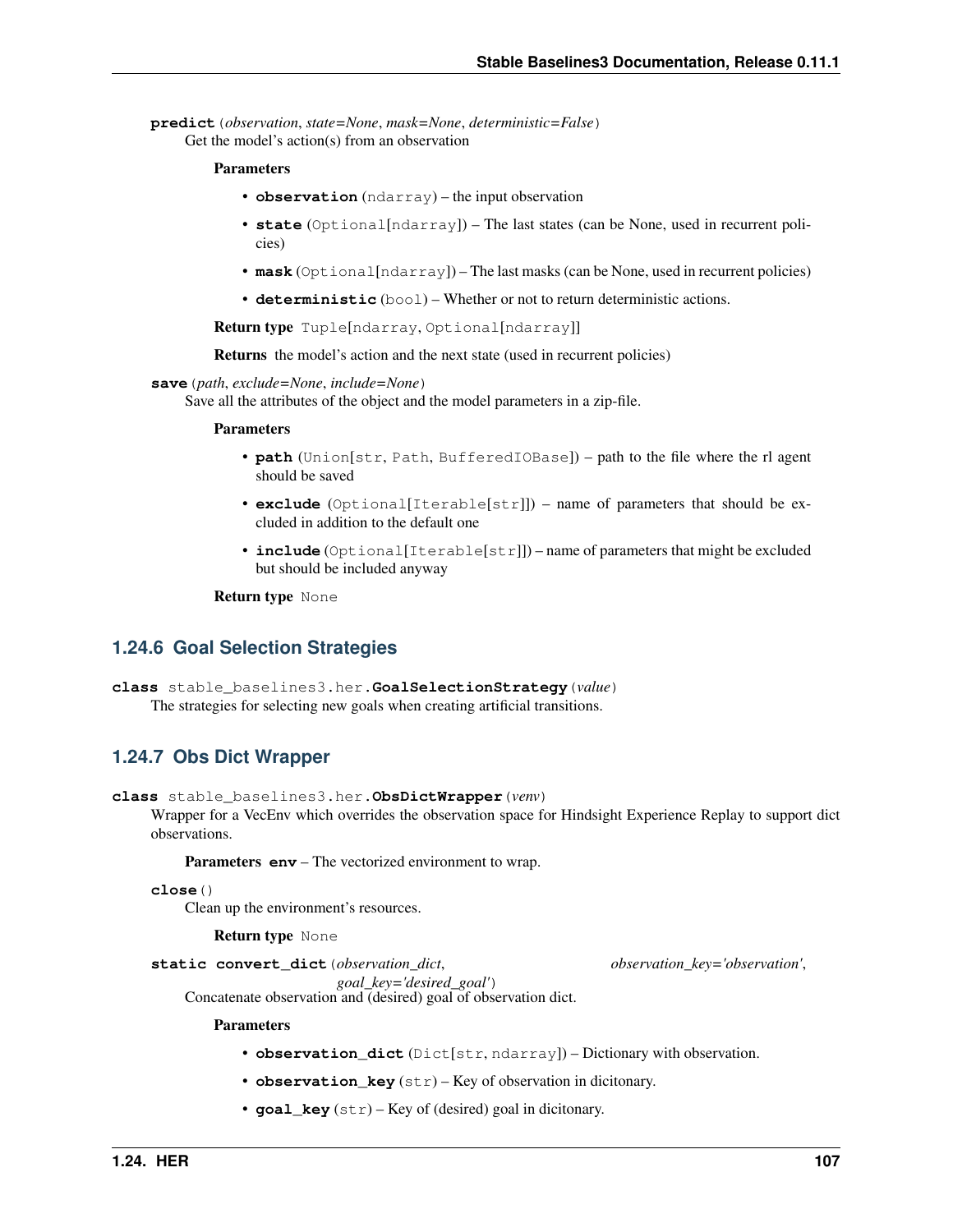Return type ndarray

Returns Concatenated observation.

**env\_is\_wrapped**(*wrapper\_class*, *indices=None*)

Check if environments are wrapped with a given wrapper.

#### Parameters

- **method name** The name of the environment method to invoke.
- **indices** (Union[None, int, Iterable[int]]) Indices of envs whose method to call
- **method\_args** Any positional arguments to provide in the call
- **method\_kwargs** Any keyword arguments to provide in the call

Return type List[bool]

Returns True if the env is wrapped, False otherwise, for each env queried.

**env\_method**(*method\_name*, *\*method\_args*, *indices=None*, *\*\*method\_kwargs*) Call instance methods of vectorized environments.

# Parameters

- **method** name  $(str)$  The name of the environment method to invoke.
- **indices** (Union[None, int, Iterable[int]]) Indices of envs whose method to call
- **method\_args** Any positional arguments to provide in the call
- **method\_kwargs** Any keyword arguments to provide in the call

Return type List[Any]

Returns List of items returned by the environment's method call

#### **get\_attr**(*attr\_name*, *indices=None*)

Return attribute from vectorized environment.

# Parameters

- **attr** name  $(str)$  The name of the attribute whose value to return
- **indices** (Union[None, int, Iterable[int]]) Indices of envs to get attribute from

```
Return type List[Any]
```
Returns List of values of 'attr\_name' in all environments

# **get\_images**()

Return RGB images from each environment

Return type Sequence[ndarray]

# **getattr\_depth\_check**(*name*, *already\_found*)

See base class.

Return type str

Returns name of module whose attribute is being shadowed, if any.

```
getattr_recursive(name)
```
Recursively check wrappers to find attribute.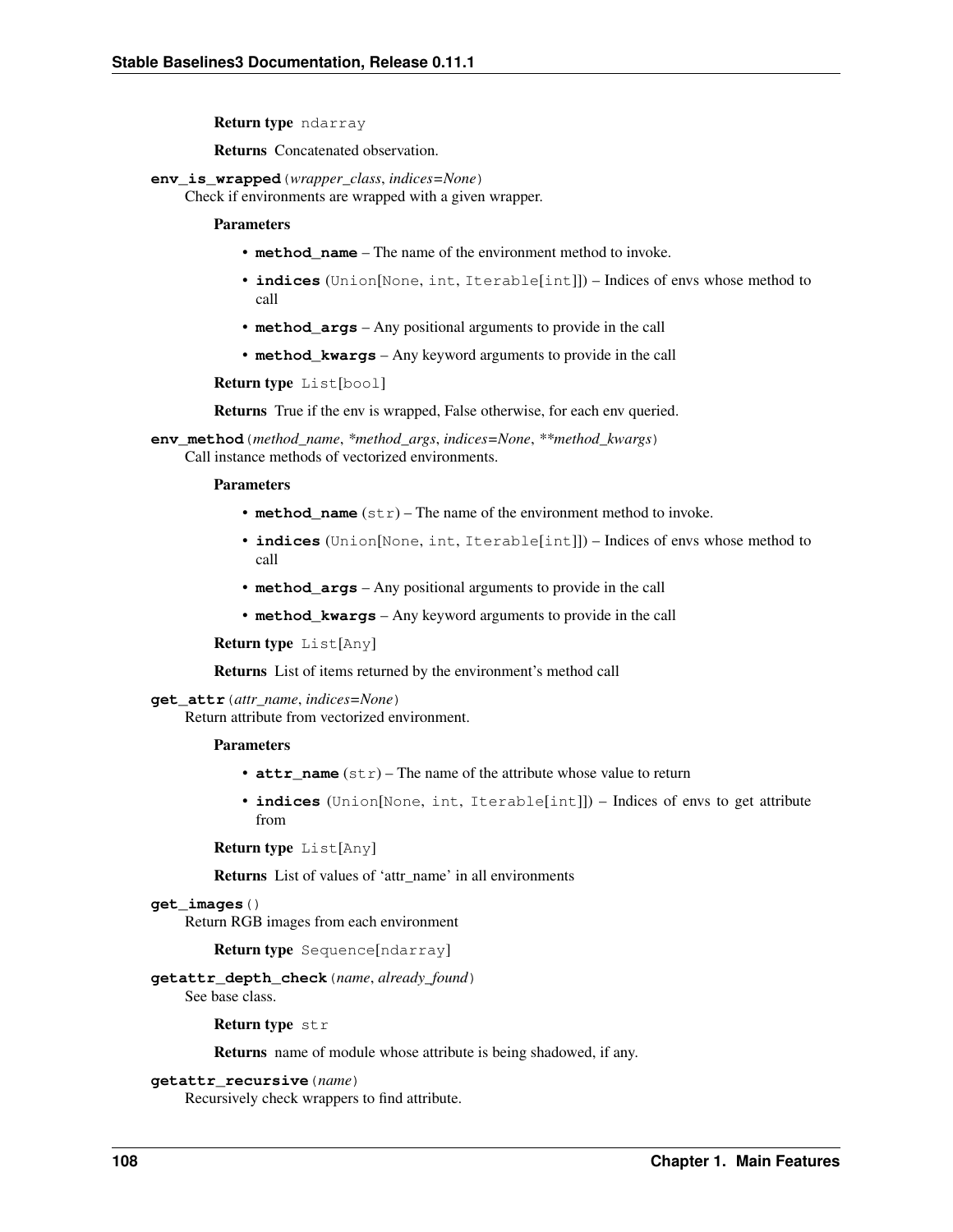**Parameters name** (str) – name of attribute to look for

Return type Any

Returns attribute

**render**(*mode='human'*)

Gym environment rendering

**Parameters mode** (str) – the rendering type

Return type Optional[ndarray]

# **reset**()

Reset all the environments and return an array of observations, or a tuple of observation arrays.

If step\_async is still doing work, that work will be cancelled and step\_wait() should not be called until step\_async() is invoked again.

Returns observation

## **seed**(*seed=None*)

Sets the random seeds for all environments, based on a given seed. Each individual environment will still get its own seed, by incrementing the given seed.

**Parameters seed** (Optional[int]) – The random seed. May be None for completely random seeding.

```
Return type List[Optional[int]]
```
Returns Returns a list containing the seeds for each individual env. Note that all list elements may be None, if the env does not return anything when being seeded.

**set\_attr**(*attr\_name*, *value*, *indices=None*)

Set attribute inside vectorized environments.

### Parameters

- **attr\_name** (str) The name of attribute to assign new value
- **value** (Any) Value to assign to *attr\_name*
- **indices** (Union[None, int, Iterable[int]]) Indices of envs to assign value

Return type None

### Returns

**step**(*actions*)

Step the environments with the given action

Parameters **actions** (ndarray) – the action

Return type Tuple[Union[ndarray, Dict[str, ndarray], Tuple[ndarray, ...]], ndarray, ndarray, List[Dict]]

Returns observation, reward, done, information

#### **step\_async**(*actions*)

Tell all the environments to start taking a step with the given actions. Call step\_wait() to get the results of the step.

You should not call this if a step\_async run is already pending.

Return type None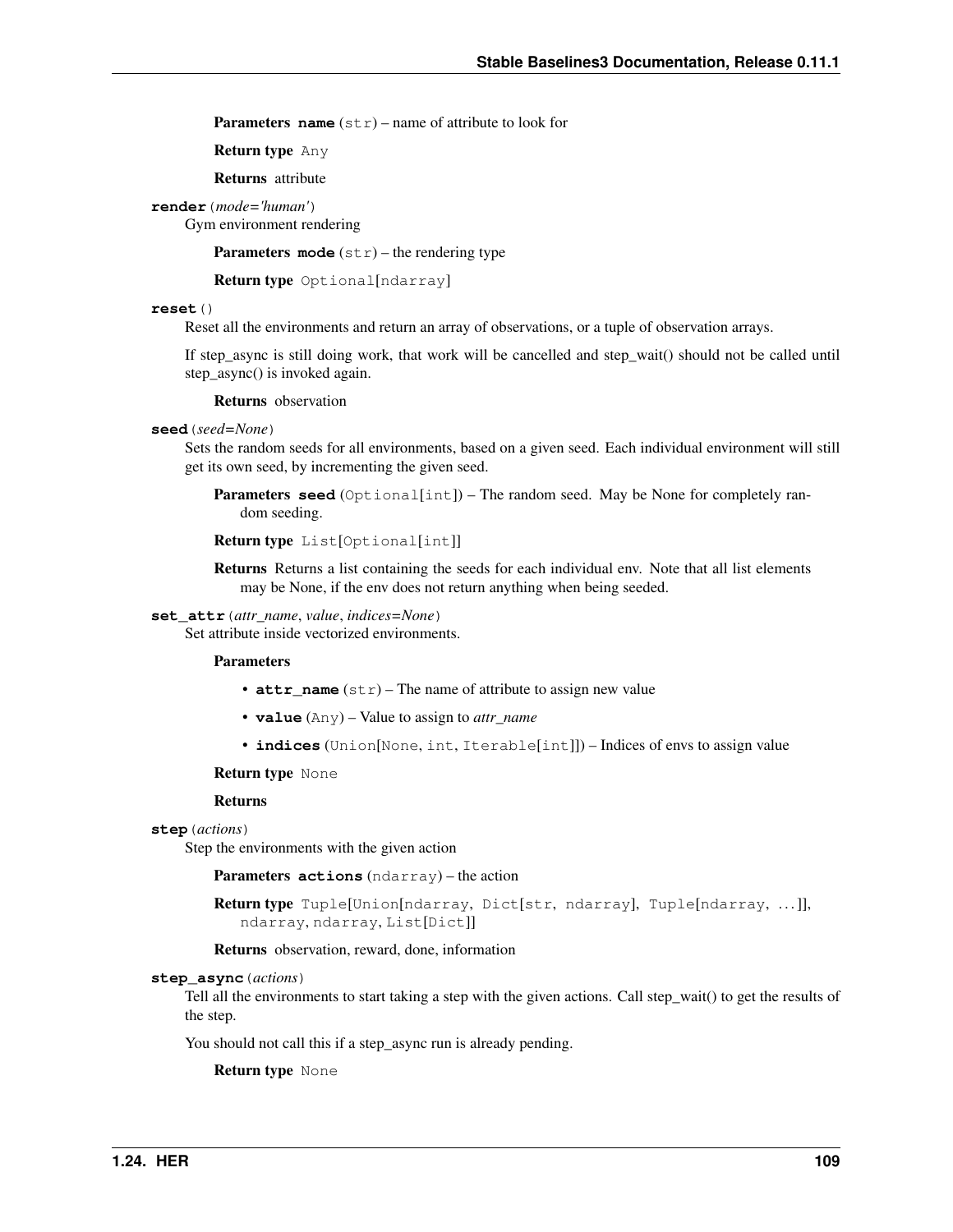**step\_wait**()

Wait for the step taken with step async().

Returns observation, reward, done, information

# **1.24.8 HER Replay Buffer**

```
class stable_baselines3.her.HerReplayBuffer(env, buffer_size, max_episode_length,
                                                     goal_selection_strategy, observation_space,
                                                     action_space, device='cpu', n_envs=1,
                                                     her_ratio=0.8)
```
Replay buffer for sampling HER (Hindsight Experience Replay) transitions. In the online sampling case, these new transitions will not be saved in the replay buffer and will only be created at sampling time.

# Parameters

- **env** (ObsDictWrapper) The training environment
- **buffer** size (int) The size of the buffer measured in transitions.
- **max\_episode\_length** (int) The length of an episode. (time horizon)
- **goal\_selection\_strategy** (GoalSelectionStrategy) Strategy for sampling goals for replay. One of ['episode', 'final', 'future']
- **observation\_space** (Space) Observation space
- **action\_space** (Space) Action space
- **device** (Union[device, str]) PyTorch device
- **n\_envs** (int) Number of parallel environments
- Her\_ratio The ratio between HER transitions and regular transitions in percent (between 0 and 1, for online sampling) The default value her\_ratio=0.8 corresponds to 4 virtual transitions for one real transition  $(4/(4 + 1) = 0.8)$

**add**(*obs*, *next\_obs*, *action*, *reward*, *done*, *infos*) Add elements to the buffer.

# Return type None

**extend**(*\*args*, *\*\*kwargs*) Add a new batch of transitions to the buffer

# Return type None

**reset**()

Reset the buffer.

# Return type None

**sample**(*batch\_size*, *env*)

Sample function for online sampling of HER transition, this replaces the "regular" replay buffer sample() method in the train() function.

# Parameters

- **batch** size (int) Number of element to sample
- **env** (Optional[VecNormalize]) Associated gym VecEnv to normalize the observations/rewards when sampling

Return type Union[ReplayBufferSamples, Tuple[ndarray,...]]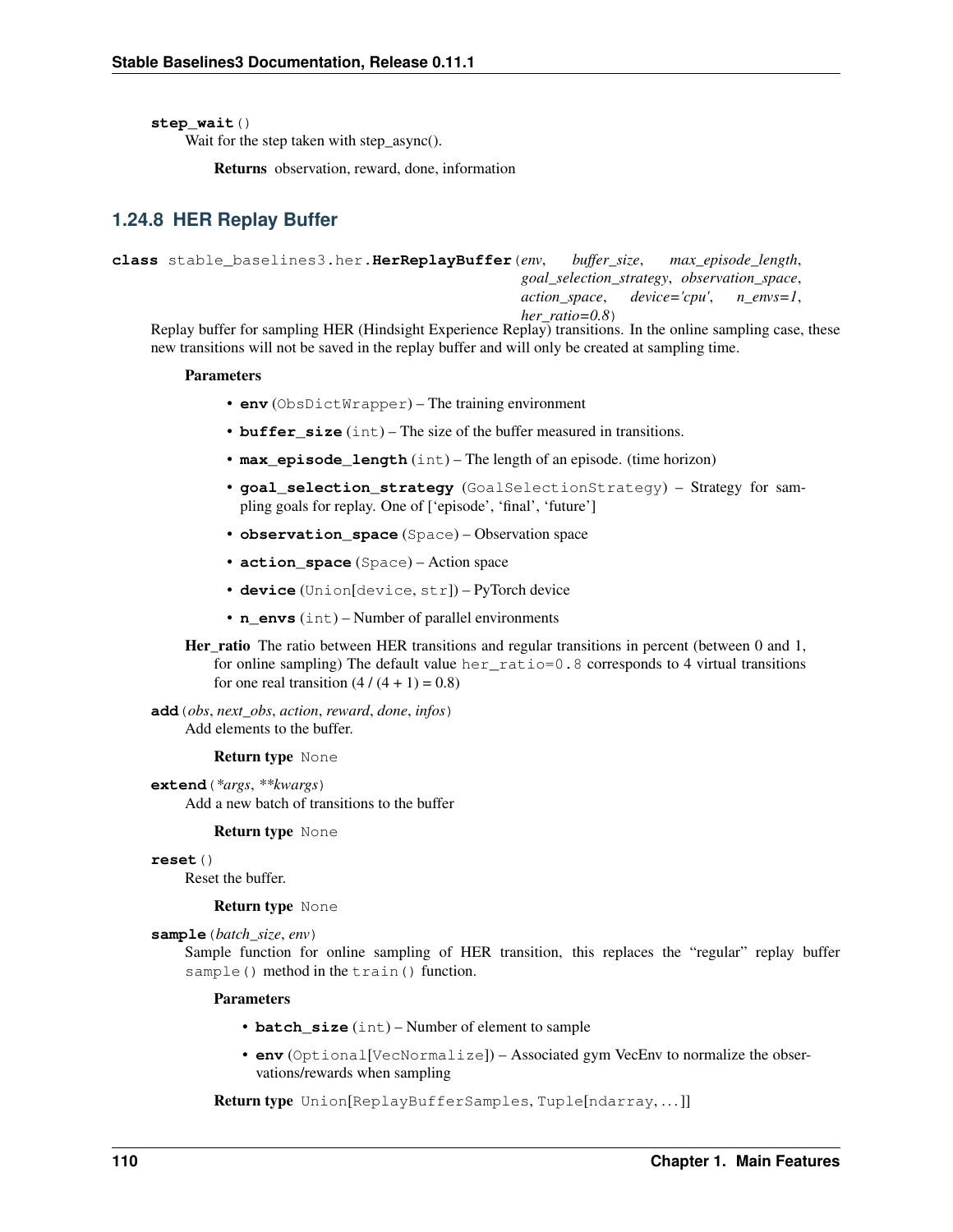Returns Samples.

**sample\_goals**(*episode\_indices*, *her\_indices*, *transitions\_indices*)

Sample goals based on goal\_selection\_strategy. This is a vectorized (fast) version.

## Parameters

- **episode\_indices** (ndarray) Episode indices to use.
- **her\_indices** (ndarray) HER indices.
- **transitions\_indices** (ndarray) Transition indices to use.

Return type ndarray

Returns Return sampled goals.

```
sample_offline(n_sampled_goal=None)
```
Sample function for offline sampling of HER transition, in that case, only one episode is used and transitions are added to the regular replay buffer.

Parameters **n\_sampled\_goal** (Optional[int]) – Number of sampled goals for replay

Return type Union[ReplayBufferSamples, Tuple[ndarray,...]]

Returns at most(n\_sampled\_goal \* episode\_length) HER transitions.

**set\_env**(*env*)

Sets the environment.

Parameters **env** (ObsDictWrapper) –

Return type None

# **size**()

Return type int

Returns The current number of transitions in the buffer.

#### **store\_episode**()

Increment episode counter and reset transition pointer.

Return type None

# **static swap\_and\_flatten**(*arr*)

Swap and then flatten axes 0 (buffer size) and 1 (n\_envs) to convert shape from [n\_steps, n\_envs, ... ] (when  $\dots$  is the shape of the features) to [n\_steps  $*$  n\_envs,  $\dots$ ] (which maintain the order)

Parameters **arr** (ndarray) –

Return type ndarray

Returns

**to\_torch**(*array*, *copy=True*)

Convert a numpy array to a PyTorch tensor. Note: it copies the data by default

#### Parameters

- **array** (ndarray) –
- **copy** (bool) Whether to copy or not the data (may be useful to avoid changing things be reference)

Return type Tensor

Returns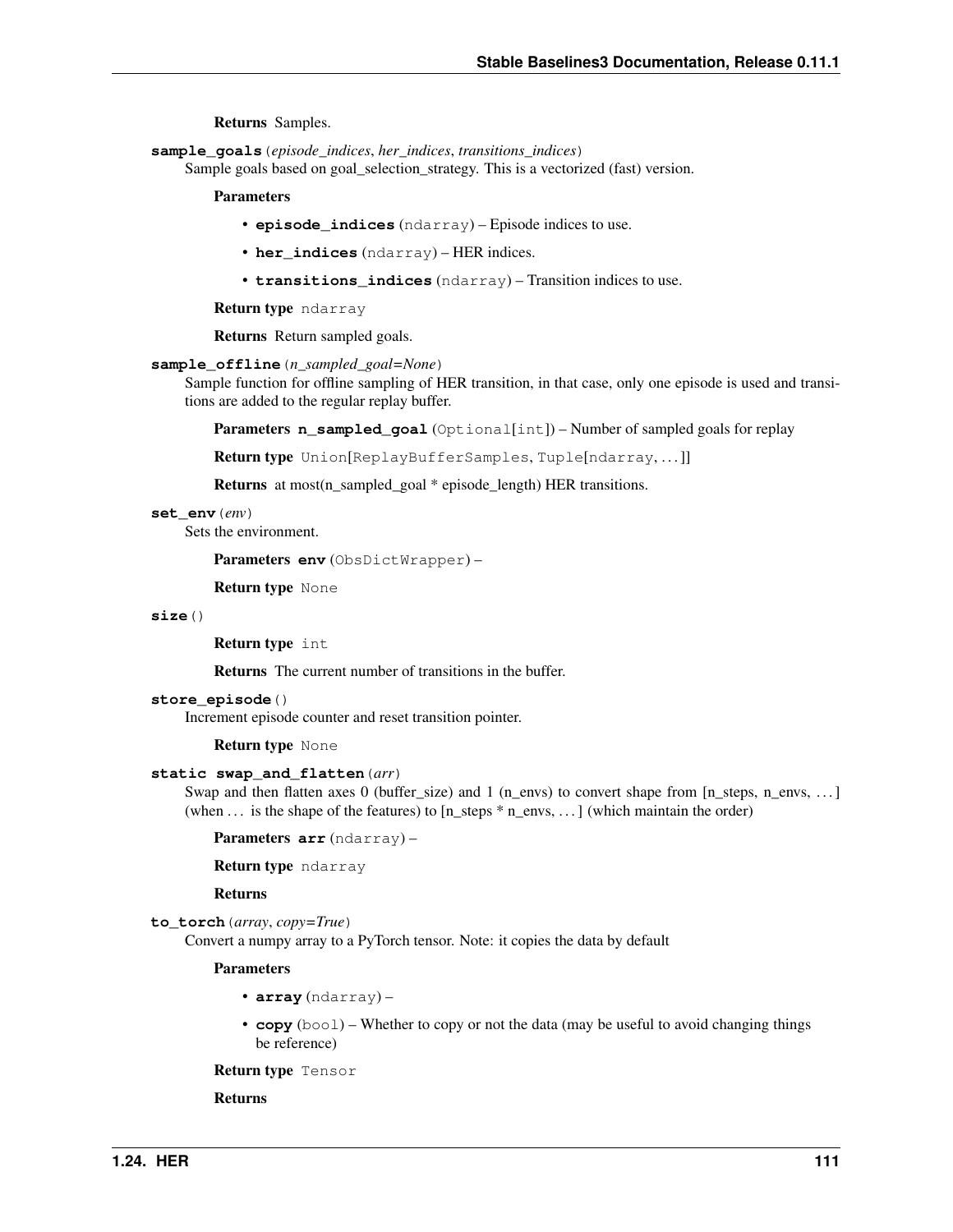# **1.25 PPO**

The [Proximal Policy Optimization](https://arxiv.org/abs/1707.06347) algorithm combines ideas from A2C (having multiple workers) and TRPO (it uses a trust region to improve the actor).

The main idea is that after an update, the new policy should be not too far form the old policy. For that, ppo uses clipping to avoid too large update.

Note: PPO contains several modifications from the original algorithm not documented by OpenAI: advantages are normalized and value function can be also clipped .

# **1.25.1 Notes**

- Original paper: <https://arxiv.org/abs/1707.06347>
- Clear explanation of PPO on Arxiv Insights channel: <https://www.youtube.com/watch?v=5P7I-xPq8u8>
- OpenAI blog post: <https://blog.openai.com/openai-baselines-ppo/>
- Spinning Up guide: <https://spinningup.openai.com/en/latest/algorithms/ppo.html>

# **1.25.2 Can I use?**

- Recurrent policies:
- Multi processing:  $\checkmark$
- Gym spaces:

| Space           | Action | Observation |
|-----------------|--------|-------------|
| <b>Discrete</b> |        |             |
| Box             |        |             |
| MultiDiscrete   |        |             |
| MultiBinary     |        |             |

# **1.25.3 Example**

Train a PPO agent on Pendulum-v0 using 4 environments.

```
import gym
```

```
from stable_baselines3 import PPO
from stable_baselines3.ppo import MlpPolicy
from stable_baselines3.common.env_util import make_vec_env
# Parallel environments
env = make_vec_env('CartPole-v1', n_envs=4)
model = PPO(MlpPolicy, env, verbose=1)
model.learn(total_timesteps=25000)
model.save("ppo_cartpole")
```
(continues on next page)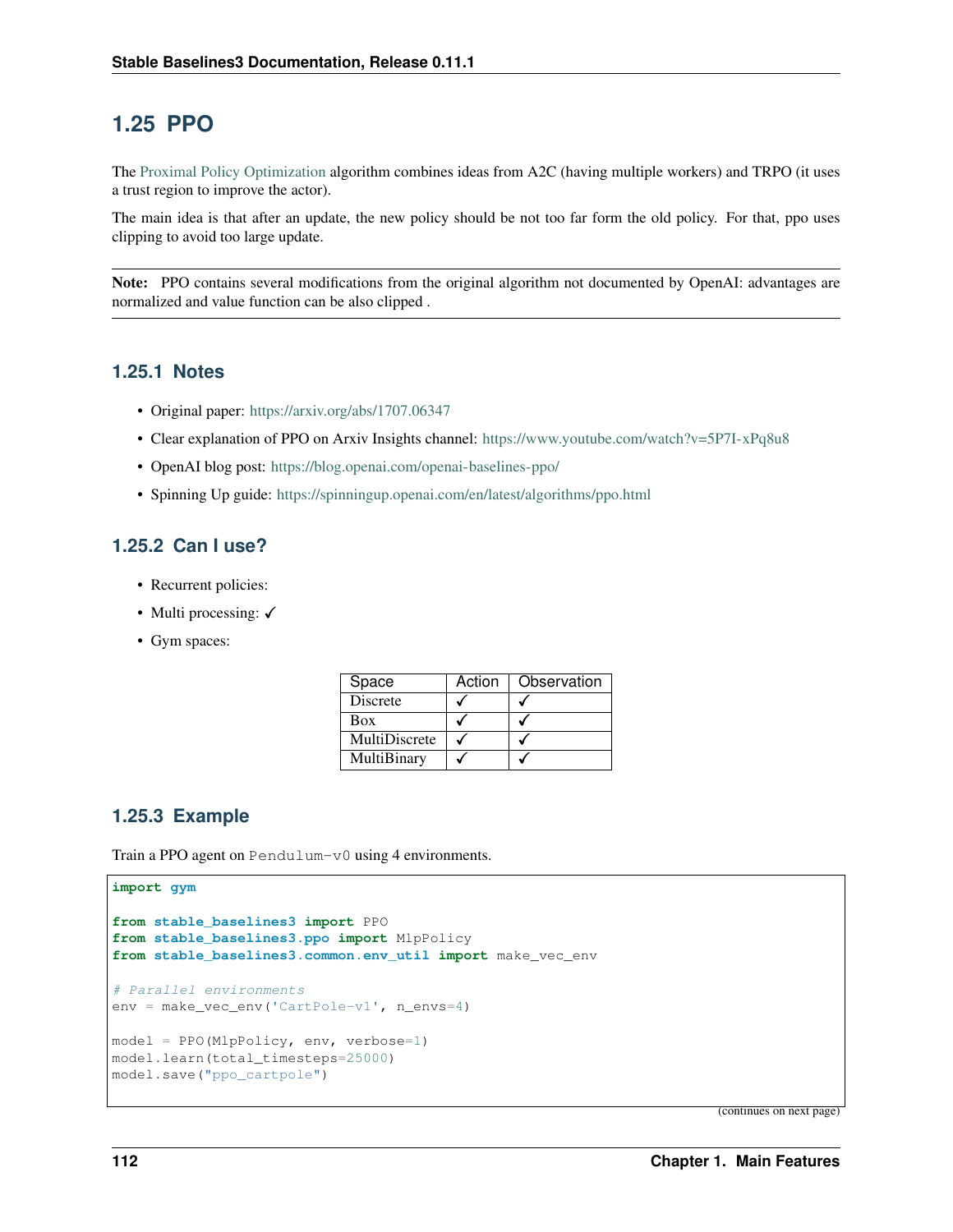(continued from previous page)

```
del model # remove to demonstrate saving and loading
model = PPO.load("ppo_cartpole")
obs = env{\text{reset}}()while True:
   action, _states = model.predict(obs)
   obs, rewards, dones, info = env.step(action)
    env.render()
```
# **1.25.4 Results**

# **Atari Games**

The complete learning curves are available in the [associated PR #110.](https://github.com/DLR-RM/stable-baselines3/pull/110)

# **PyBullet Environments**

Results on the PyBullet benchmark (2M steps) using 6 seeds. The complete learning curves are available in the [associated issue #48.](https://github.com/DLR-RM/stable-baselines3/issues/48)

Note: Hyperparameters from the [gSDE paper](https://arxiv.org/abs/2005.05719) were used (as they are tuned for PyBullet envs).

*Gaussian* means that the unstructured Gaussian noise is used for exploration, *gSDE* (generalized State-Dependent Exploration) is used otherwise.

| Environments          | A2C          | A2C                       | <b>PPO</b>   | <b>PPO</b>  |
|-----------------------|--------------|---------------------------|--------------|-------------|
|                       | Gaussian     | $\varrho\text{SDE}$       | Gaussian     | gSDE        |
| HalfCheetah           | $2003 + 54$  | $\overline{2032}$ +/- 122 | $1976 + 479$ | $2826 + 45$ |
| Ant                   | $2286 + 72$  | $2443 + 89$               | $2364 + 120$ | $2782 + 76$ |
| Hopper                | $1627 + 158$ | $1561 + 220$              | $1567 + 339$ | $2512 + 21$ |
| Walker <sub>2</sub> D | $577 + 65$   | $839 + 56$                | $1230 + 147$ | $2019 + 64$ |

#### **How to replicate the results?**

Clone the [rl-zoo repo:](https://github.com/DLR-RM/rl-baselines3-zoo)

```
git clone https://github.com/DLR-RM/rl-baselines3-zoo
cd rl-baselines3-zoo/
```
Run the benchmark (replace \$ENV\_ID by the envs mentioned above):

python train.py --algo ppo --env \$ENV\_ID --eval-episodes 10 --eval-freq 10000

Plot the results (here for PyBullet envs only):

```
python scripts/all_plots.py -a ppo -e HalfCheetah Ant Hopper Walker2D -f logs/ -o
˓→logs/ppo_results
python scripts/plot_from_file.py -i logs/ppo_results.pkl -latex -l PPO
```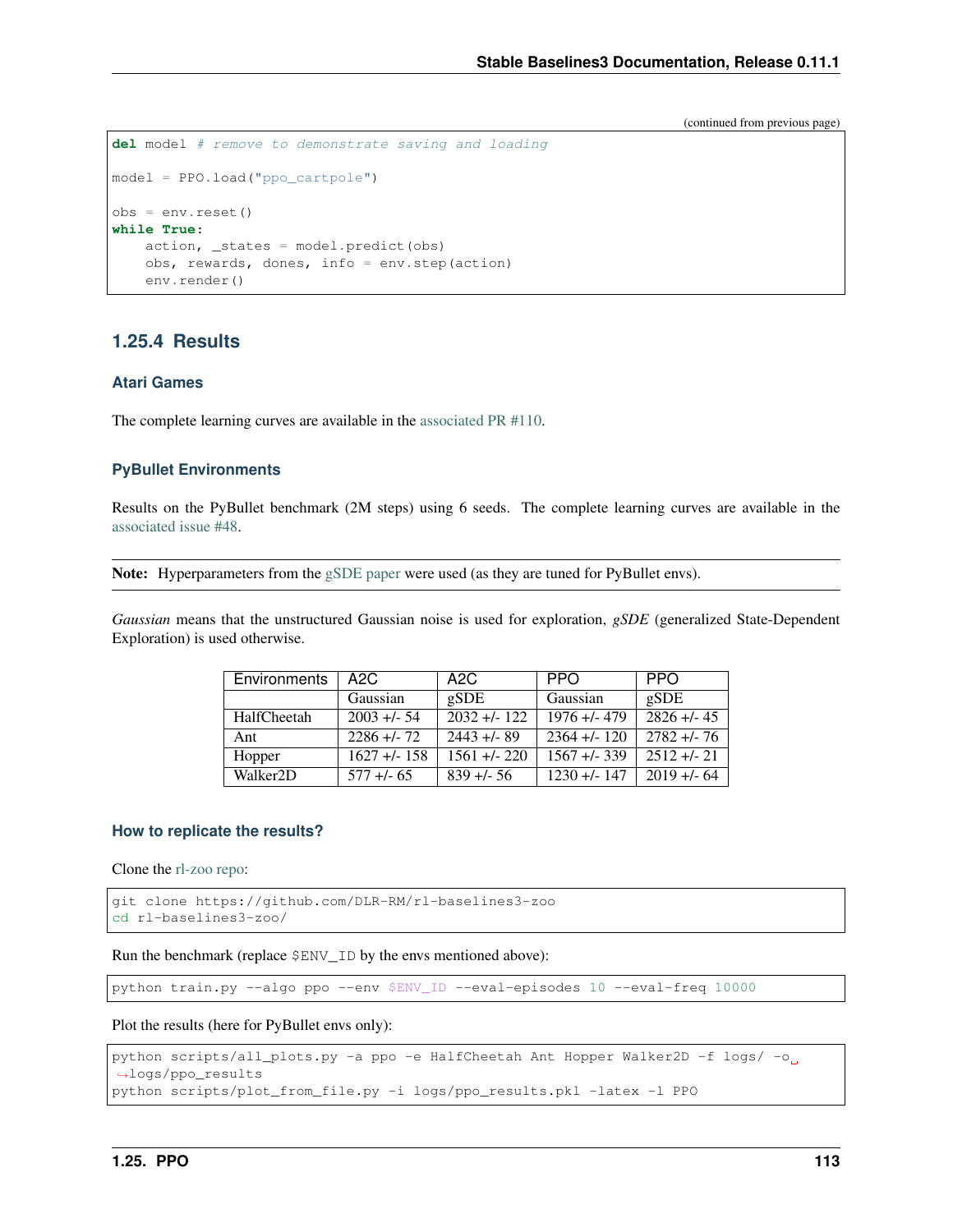# **1.25.5 Parameters**

| class stable_baselines3.ppo.PPO(policy,                                                                                                                                 |                                | env. | $learning_rate = 0.0003$ , | n steps=2048,                                          |
|-------------------------------------------------------------------------------------------------------------------------------------------------------------------------|--------------------------------|------|----------------------------|--------------------------------------------------------|
|                                                                                                                                                                         | batch_size=64,                 |      | $n$ epochs=10,             | gamma=0.99,                                            |
|                                                                                                                                                                         | gae lambda=0.95,               |      |                            | $clip\_range = 0.2, clip\_range\_vf = None,$           |
|                                                                                                                                                                         | $ent\_coef = 0.0$ ,            |      |                            | $vf$ coef=0.5, max grad norm=0.5,                      |
|                                                                                                                                                                         |                                |      |                            | use sde=False, sde sample freq= $-1$ , target kl=None, |
|                                                                                                                                                                         |                                |      |                            | tensorboard log=None, create eval env=False, pol-      |
|                                                                                                                                                                         |                                |      |                            | icy_kwargs=None, verbose=0, seed=None, device='auto',  |
|                                                                                                                                                                         | $\_init\_setup\_model = True)$ |      |                            |                                                        |
| $D_{\text{normal}}$ $D_{\text{rel}}$ $D_{\text{rel}}$ $D_{\text{rel}}$ $D_{\text{rel}}$ $D_{\text{normal}}$ $D_{\text{normal}}$ $D_{\text{normal}}$ $D_{\text{normal}}$ |                                |      |                            |                                                        |

Proximal Policy Optimization algorithm (PPO) (clip version)

Paper: <https://arxiv.org/abs/1707.06347> Code: This implementation borrows code from OpenAI Spinning Up [\(https://github.com/openai/spinningup/\)](https://github.com/openai/spinningup/) <https://github.com/ikostrikov/pytorch-a2c-ppo-acktr-gail> and and Stable Baselines (PPO2 from [https://github.com/hill-a/stable-baselines\)](https://github.com/hill-a/stable-baselines)

Introduction to PPO: <https://spinningup.openai.com/en/latest/algorithms/ppo.html>

- **policy** (Union[str, Type[ActorCriticPolicy]]) The policy model to use (Mlp-Policy, CnnPolicy, ...
- **env** (Union[Env, VecEnv, str]) The environment to learn from (if registered in Gym, can be str)
- **learning\_rate** (Union[float, Callable[[float], float]]) The learning rate, it can be a function of the current progress remaining (from 1 to 0)
- **n\_steps** (int) The number of steps to run for each environment per update (i.e. rollout buffer size is n\_steps  $*$  n\_envs where n\_envs is number of environment copies running in parallel) NOTE: n\_steps \* n\_envs must be greater than 1 (because of the advantage normalization) See <https://github.com/pytorch/pytorch/issues/29372>
- **batch size** (Optional[int]) Minibatch size
- **n** epochs (int) Number of epoch when optimizing the surrogate loss
- **gamma** (float) Discount factor
- **gae\_lambda** (float) Factor for trade-off of bias vs variance for Generalized Advantage Estimator
- **clip range** (Union[float, Callable[[float], float]]) Clipping parameter, it can be a function of the current progress remaining (from 1 to 0).
- **clip\_range\_vf** (Union[None, float, Callable[[float], float]]) Clipping parameter for the value function, it can be a function of the current progress remaining (from 1 to 0). This is a parameter specific to the OpenAI implementation. If None is passed (default), no clipping will be done on the value function. IMPORTANT: this clipping depends on the reward scaling.
- **ent\_coef** (float) Entropy coefficient for the loss calculation
- **vf\_coef** (float) Value function coefficient for the loss calculation
- **max\_grad\_norm** (float) The maximum value for the gradient clipping
- **use\_sde** (bool) Whether to use generalized State Dependent Exploration (gSDE) instead of action noise exploration (default: False)
- **sde\_sample\_freq** (int) Sample a new noise matrix every n steps when using gSDE Default: -1 (only sample at the beginning of the rollout)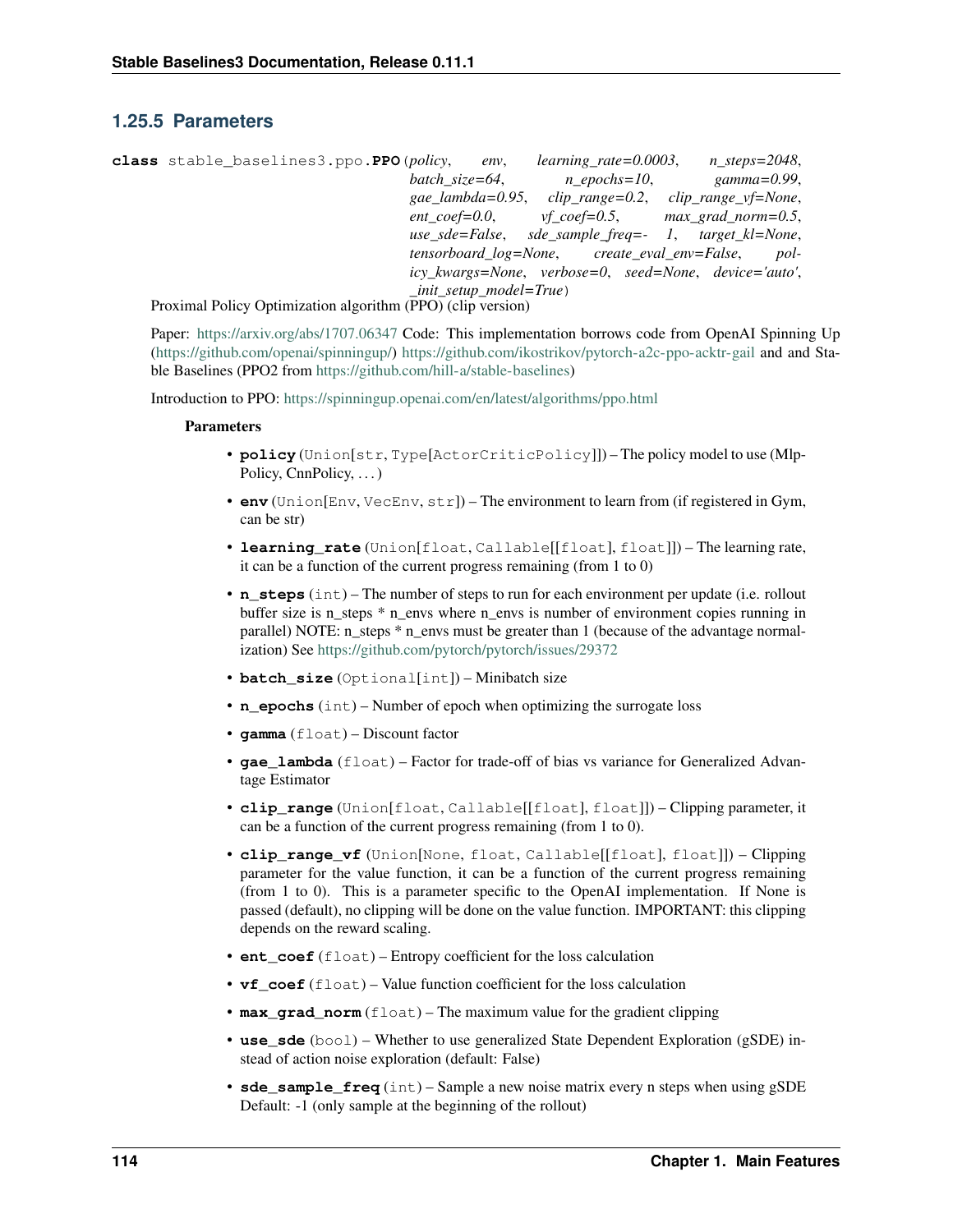- **target** k1 (Optional [float]) Limit the KL divergence between updates, because the clipping is not enough to prevent large update see issue #213 (cf [https://github.com/](https://github.com/hill-a/stable-baselines/issues/213) [hill-a/stable-baselines/issues/213\)](https://github.com/hill-a/stable-baselines/issues/213) By default, there is no limit on the kl div.
- **tensorboard\_log** (Optional[str]) the log location for tensorboard (if None, no logging)
- **create eval env**  $(b \circ a)$  Whether to create a second environment that will be used for evaluating the agent periodically. (Only available when passing string for the environment)
- **policy\_kwargs** (Optional[Dict[str, Any]]) additional arguments to be passed to the policy on creation
- **verbose** (int) the verbosity level: 0 no output, 1 info, 2 debug
- **seed** (Optional[int]) Seed for the pseudo random generators
- **device** (Union[device, str]) Device (cpu, cuda, . . . ) on which the code should be run. Setting it to auto, the code will be run on the GPU if possible.
- **\_init\_setup\_model** (bool) Whether or not to build the network at the creation of the instance

**collect\_rollouts**(*env*, *callback*, *rollout\_buffer*, *n\_rollout\_steps*)

Collect experiences using the current policy and fill a RolloutBuffer. The term rollout here refers to the model-free notion and should not be used with the concept of rollout used in model-based RL or planning.

#### Parameters

- **env** (VecEnv) The training environment
- **callback** ([BaseCallback](#page-48-0)) Callback that will be called at each step (and at the beginning and end of the rollout)
- **rollout\_buffer** (RolloutBuffer) Buffer to fill with rollouts
- **n\_steps** Number of experiences to collect per environment

#### Return type bool

Returns True if function returned with at least *n\_rollout\_steps* collected, False if callback terminated rollout prematurely.

### **get\_env**()

Returns the current environment (can be None if not defined).

Return type Optional[VecEnv]

Returns The current environment

#### **get\_parameters**()

Return the parameters of the agent. This includes parameters from different networks, e.g. critics (value functions) and policies (pi functions).

Return type Dict[str, Dict]

Returns Mapping of from names of the objects to PyTorch state-dicts.

#### **get\_vec\_normalize\_env**()

Return the VecNormalize wrapper of the training env if it exists.

Return type Optional[VecNormalize]

Returns The VecNormalize env.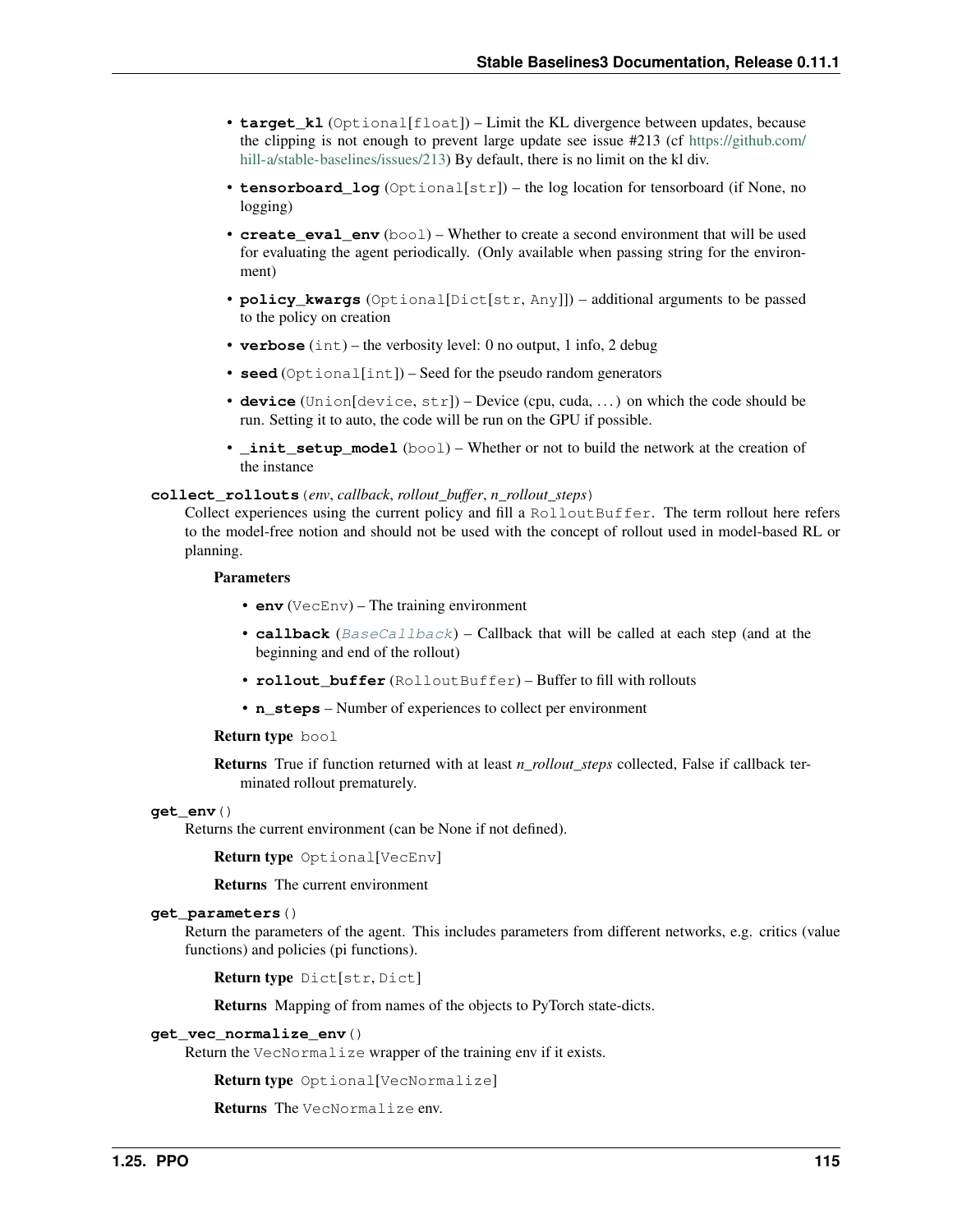**learn**(*total\_timesteps*, *callback=None*, *log\_interval=1*, *eval\_env=None*, *eval\_freq=- 1*, *n\_eval\_episodes=5*, *tb\_log\_name='PPO'*, *eval\_log\_path=None*, *reset\_num\_timesteps=True*) Return a trained model.

# **Parameters**

- **total\_timesteps** (int) The total number of samples (env steps) to train on
- **callback** (Union[None, Callable, List[[BaseCallback](#page-48-0)], [BaseCallback](#page-48-0)]) – callback(s) called at every step with state of the algorithm.
- **log interval** (int) The number of timesteps before logging.
- **tb\_log\_name** (str) the name of the run for TensorBoard logging
- **eval\_env** (Union[Env, VecEnv, None]) Environment that will be used to evaluate the agent
- **eval\_freq** (int) Evaluate the agent every eval\_freq timesteps (this may vary a little)
- **n** eval episodes (int) Number of episode to evaluate the agent
- **eval\_log\_path** (Optional[str]) Path to a folder where the evaluations will be saved
- **reset num timesteps** (bool) whether or not to reset the current timestep number (used in logging)

#### Return type PPO

Returns the trained model

**classmethod load**(*path*, *env=None*, *device='auto'*, *\*\*kwargs*)

Load the model from a zip-file

# **Parameters**

- **path** (Union[str, Path, BufferedIOBase]) path to the file (or a file-like) where to load the agent from
- **env** (Union[Env, VecEnv, None]) the new environment to run the loaded model on (can be None if you only need prediction from a trained model) has priority over any saved environment
- **device** (Union[device, str]) Device on which the code should run.
- **kwargs** extra arguments to change the model when loading

### Return type [BaseAlgorithm](#page-71-0)

**predict**(*observation*, *state=None*, *mask=None*, *deterministic=False*) Get the model's action(s) from an observation

### **Parameters**

- **observation** (ndarray) the input observation
- **state** (Optional[ndarray]) The last states (can be None, used in recurrent policies)
- **mask** (Optional[ndarray]) The last masks (can be None, used in recurrent policies)
- **deterministic** (bool) Whether or not to return deterministic actions.

Return type Tuple[ndarray, Optional[ndarray]]

Returns the model's action and the next state (used in recurrent policies)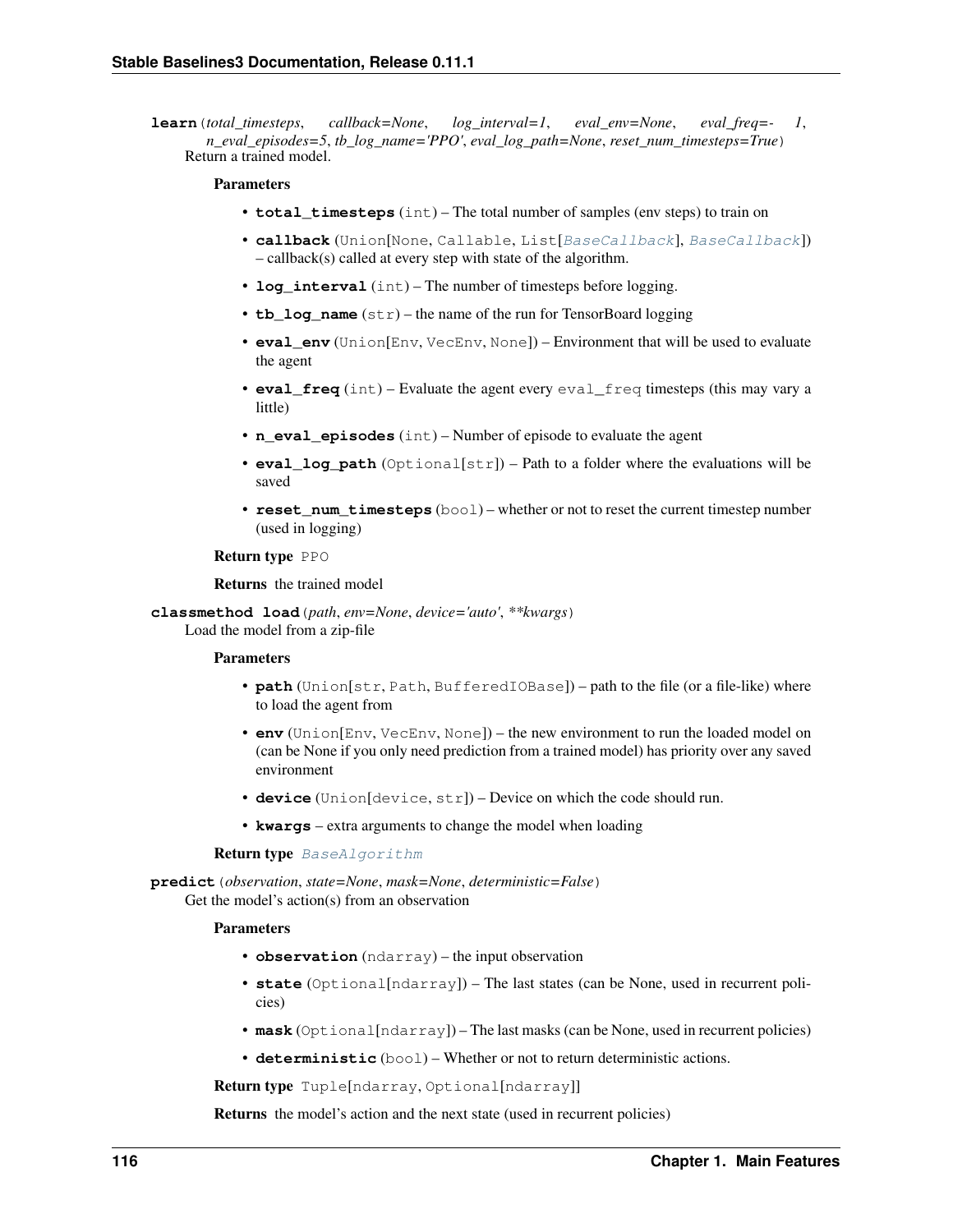### **save**(*path*, *exclude=None*, *include=None*)

Save all the attributes of the object and the model parameters in a zip-file.

### Parameters

- **path** (Union[str, Path, BufferedIOBase]) path to the file where the rl agent should be saved
- **exclude** (Optional[Iterable[str]]) name of parameters that should be excluded in addition to the default ones
- **include** (Optional[Iterable[str]]) name of parameters that might be excluded but should be included anyway

# Return type None

**set\_env**(*env*)

Checks the validity of the environment, and if it is coherent, set it as the current environment. Furthermore wrap any non vectorized env into a vectorized checked parameters: - observation\_space - action\_space

**Parameters <b>env** (Union[Env, VecEnv]) – The environment for learning a policy

## Return type None

### **set\_parameters**(*load\_path\_or\_dict*, *exact\_match=True*, *device='auto'*)

Load parameters from a given zip-file or a nested dictionary containing parameters for different modules (see get\_parameters).

#### Parameters

- **load path or iter** Location of the saved data (path or file-like, see save), or a nested dictionary containing nn.Module parameters used by the policy. The dictionary maps object names to a state-dictionary returned by torch.nn.Module. state\_dict().
- **exact\_match** (bool) If True, the given parameters should include parameters for each module and each of their parameters, otherwise raises an Exception. If set to False, this can be used to update only specific parameters.
- **device** (Union[device, str]) Device on which the code should run.

#### Return type None

#### **set\_random\_seed**(*seed=None*)

Set the seed of the pseudo-random generators (python, numpy, pytorch, gym, action\_space)

Parameters **seed** (Optional[int]) –

Return type None

# **train**()

Update policy using the currently gathered rollout buffer.

# Return type None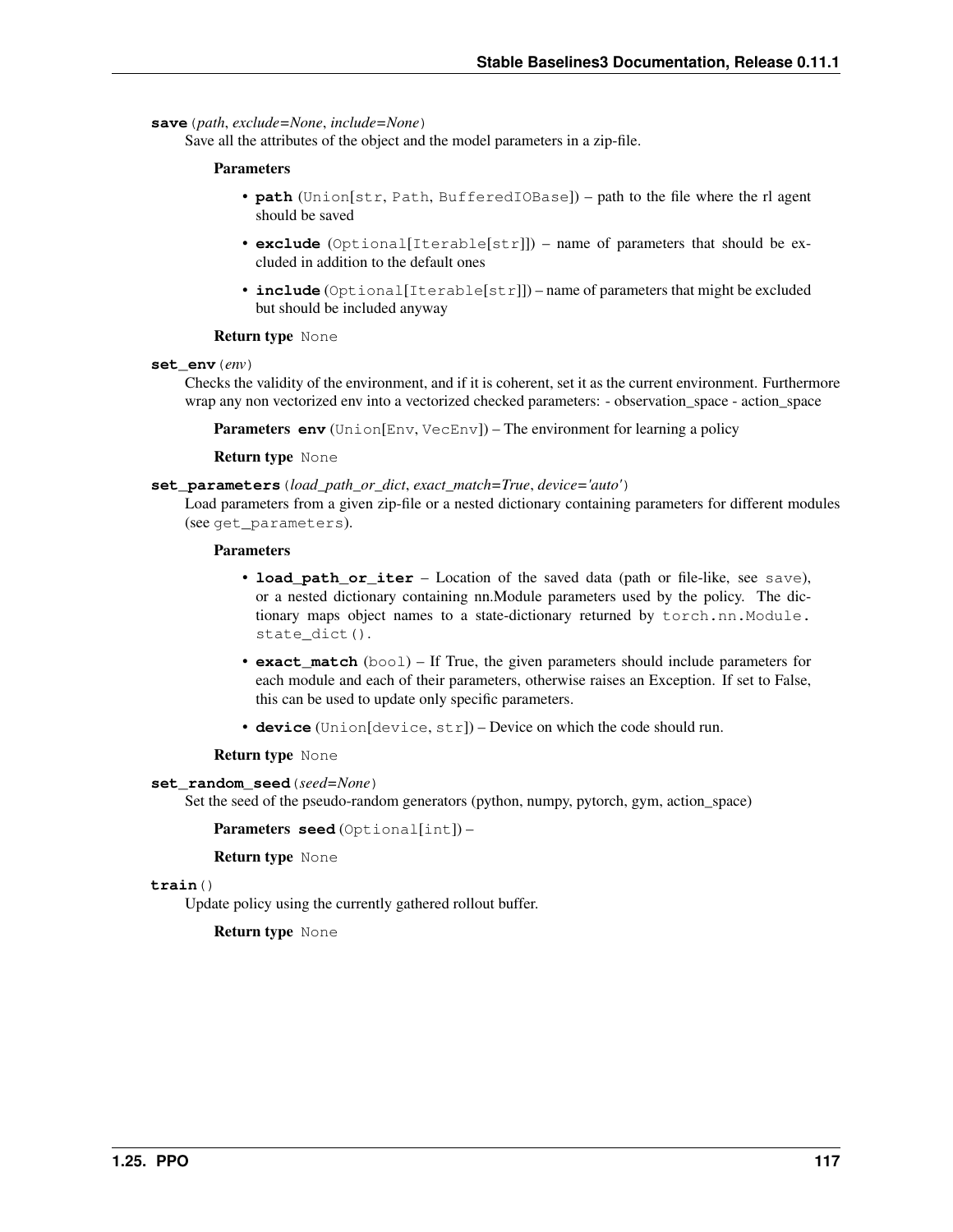# **1.25.6 PPO Policies**

```
stable_baselines3.ppo.MlpPolicy
    alias of stable_baselines3.common.policies.ActorCriticPolicy
```
**class** stable\_baselines3.common.policies.**ActorCriticPolicy**(*observation\_space*,

*action\_space*, *lr\_schedule*, *net\_arch=None*, *activation\_fn=<class 'torch.nn.modules.activation.Tanh'>*, *ortho\_init=True*, *use\_sde=False*, *log\_std\_init=0.0*, *full\_std=True*, *sde\_net\_arch=None*, *use\_expln=False*, *squash\_output=False*, *features\_extractor\_class=<class 'sta* $ble\_baselines3.common.torch\_layers. FlattenExt$ *features\_extractor\_kwargs=None*, *normalize\_images=True*, *optimizer\_class=<class 'torch.optim.adam.Adam'>*, *optimizer\_kwargs=None*)

Policy class for actor-critic algorithms (has both policy and value prediction). Used by A2C, PPO and the likes.

- **observation\_space** (Space) Observation space
- **action\_space** (Space) Action space
- **lr schedule** (Callable[[float], float]) Learning rate schedule (could be constant)
- **net\_arch** (Optional[List[Union[int, Dict[str, List[int]]]]]) The specification of the policy and value networks.
- **activation\_fn** (Type[Module]) Activation function
- **ortho** init (bool) Whether to use or not orthogonal initialization
- **use** sde (bool) Whether to use State Dependent Exploration or not
- **log\_std\_init** (float) Initial value for the log standard deviation
- **full\_std** (bool) Whether to use (n\_features x n\_actions) parameters for the std instead of only (n\_features,) when using gSDE
- **sde\_net\_arch** (Optional[List[int]]) Network architecture for extracting features when using gSDE. If None, the latent features from the policy will be used. Pass an empty list to use the states as features.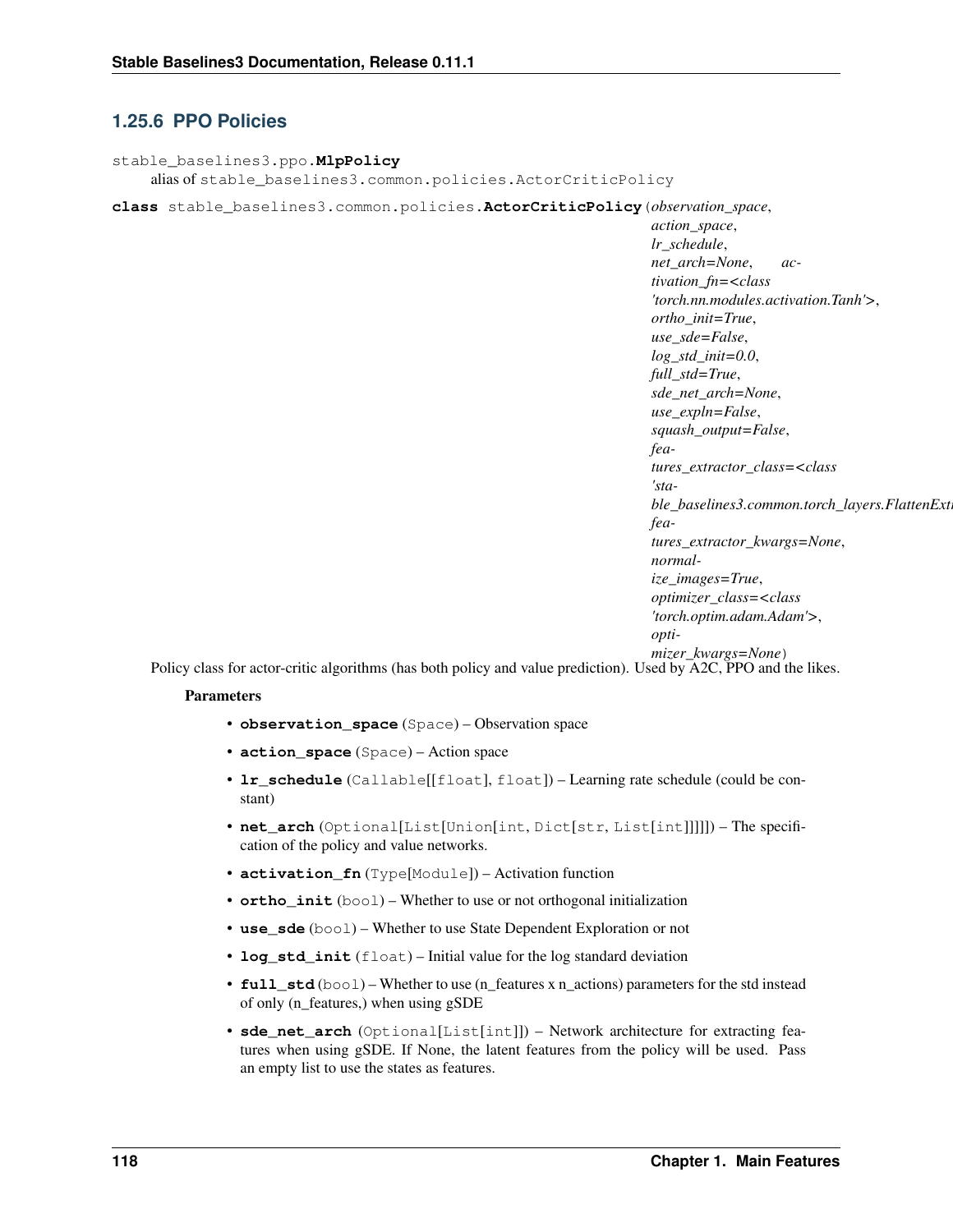- **use**  $\exp 2\mathbf{h}$  (bool) Use  $\exp 1\mathbf{n}$  () function instead of  $\exp($ ) to ensure a positive standard deviation (cf paper). It allows to keep variance above zero and prevent it from growing too fast. In practice, exp() is usually enough.
- **squash\_output** (bool) Whether to squash the output using a tanh function, this allows to ensure boundaries when using gSDE.
- **features\_extractor\_class** (Type[BaseFeaturesExtractor]) Features extractor to use.
- **features\_extractor\_kwargs** (Optional[Dict[str, Any]]) Keyword arguments to pass to the features extractor.
- **normalize\_images** (bool) Whether to normalize images or not, dividing by 255.0 (True by default)
- **optimizer\_class** (Type[Optimizer]) The optimizer to use, th.optim.Adam by default
- **optimizer\_kwargs** (Optional[Dict[str, Any]]) Additional keyword arguments, excluding the learning rate, to pass to the optimizer

#### **evaluate\_actions**(*obs*, *actions*)

Evaluate actions according to the current policy, given the observations.

# Parameters

- **obs** (Tensor) –
- **actions** (Tensor) –

Return type Tuple[Tensor, Tensor, Tensor]

Returns estimated value, log likelihood of taking those actions and entropy of the action distribution.

```
forward(obs, deterministic=False)
```
Forward pass in all the networks (actor and critic)

# Parameters

- **obs** (Tensor) Observation
- **deterministic** (bool) Whether to sample or use deterministic actions

Return type Tuple[Tensor, Tensor, Tensor]

Returns action, value and log probability of the action

```
reset_noise(n_envs=1)
```
Sample new weights for the exploration matrix.

Parameters **n\_envs** (int) –

Return type None

```
stable_baselines3.ppo.CnnPolicy
```
alias of stable\_baselines3.common.policies.ActorCriticCnnPolicy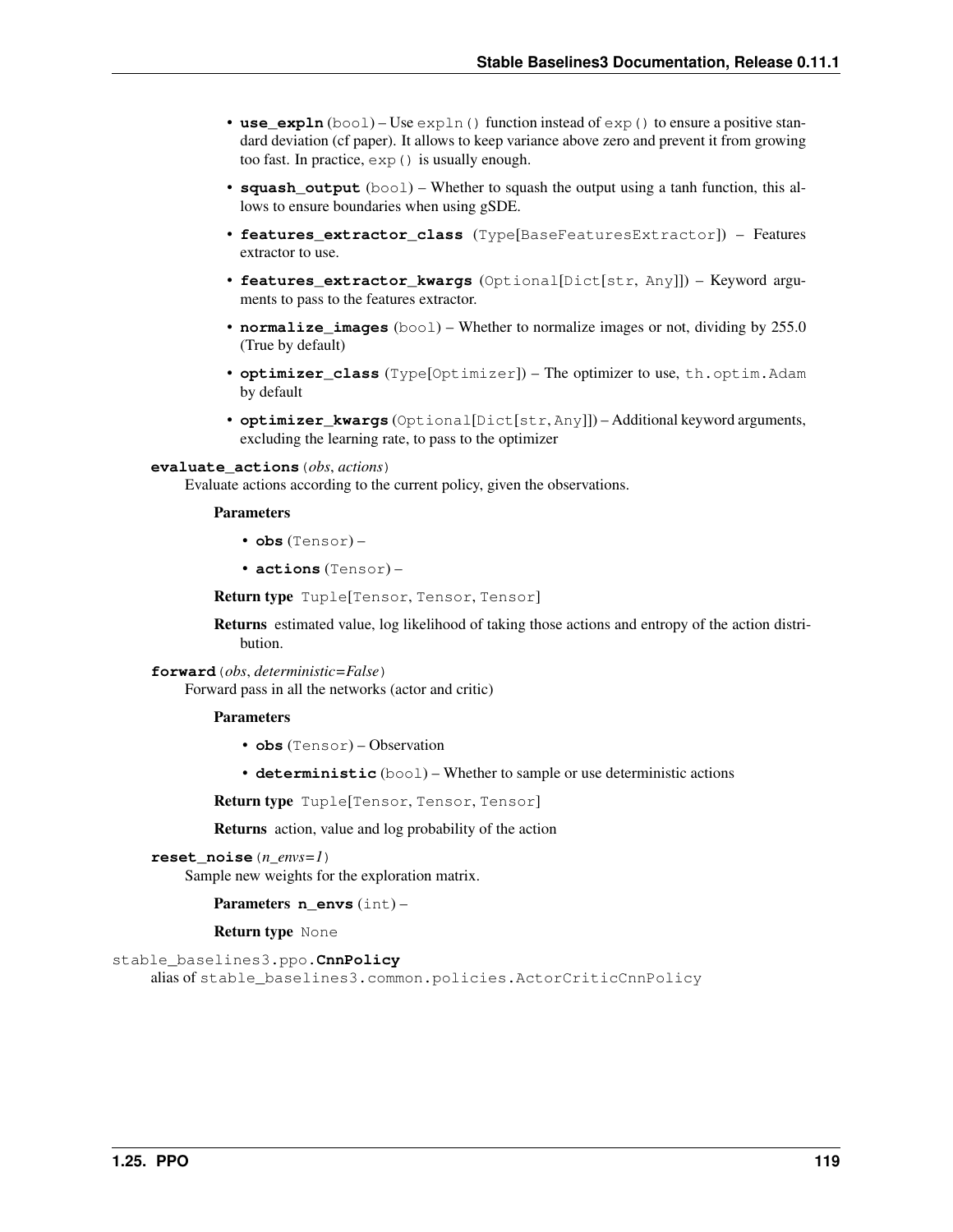```
class stable_baselines3.common.policies.ActorCriticCnnPolicy(observation_space,
```
*action\_space*, *lr\_schedule*, *net\_arch=None*, *activation\_fn=<class 'torch.nn.modules.activation.Tanh'>*, *ortho\_init=True*, *use\_sde=False*, *log\_std\_init=0.0*, *full\_std=True*, *sde\_net\_arch=None*, *use\_expln=False*, *squash\_output=False*, *features\_extractor\_class=<class 'stable\_baselines3.common.torch\_layers.Nature features\_extractor\_kwargs=None*, *normalize\_images=True*, *optimizer\_class=<class 'torch.optim.adam.Adam'>*, *optimizer\_kwargs=None*)

CNN policy class for actor-critic algorithms (has both policy and value prediction). Used by A2C, PPO and the likes.

- **observation\_space** (Space) Observation space
- **action\_space** (Space) Action space
- **lr\_schedule** (Callable[[float], float]) Learning rate schedule (could be constant)
- **net\_arch** (Optional[List[Union[int, Dict[str, List[int]]]]]) The specification of the policy and value networks.
- **activation\_fn** (Type[Module]) Activation function
- **ortho\_init** (bool) Whether to use or not orthogonal initialization
- **use** sde (bool) Whether to use State Dependent Exploration or not
- **log std init** (float) Initial value for the log standard deviation
- **full\_std** (bool) Whether to use (n\_features x n\_actions) parameters for the std instead of only (n\_features,) when using gSDE
- **sde\_net\_arch** (Optional[List[int]]) Network architecture for extracting features when using gSDE. If None, the latent features from the policy will be used. Pass an empty list to use the states as features.
- **use\_expln**  $(bool) Use expln() function instead of exp() to ensure a positive stan$ dard deviation (cf paper). It allows to keep variance above zero and prevent it from growing too fast. In practice, exp() is usually enough.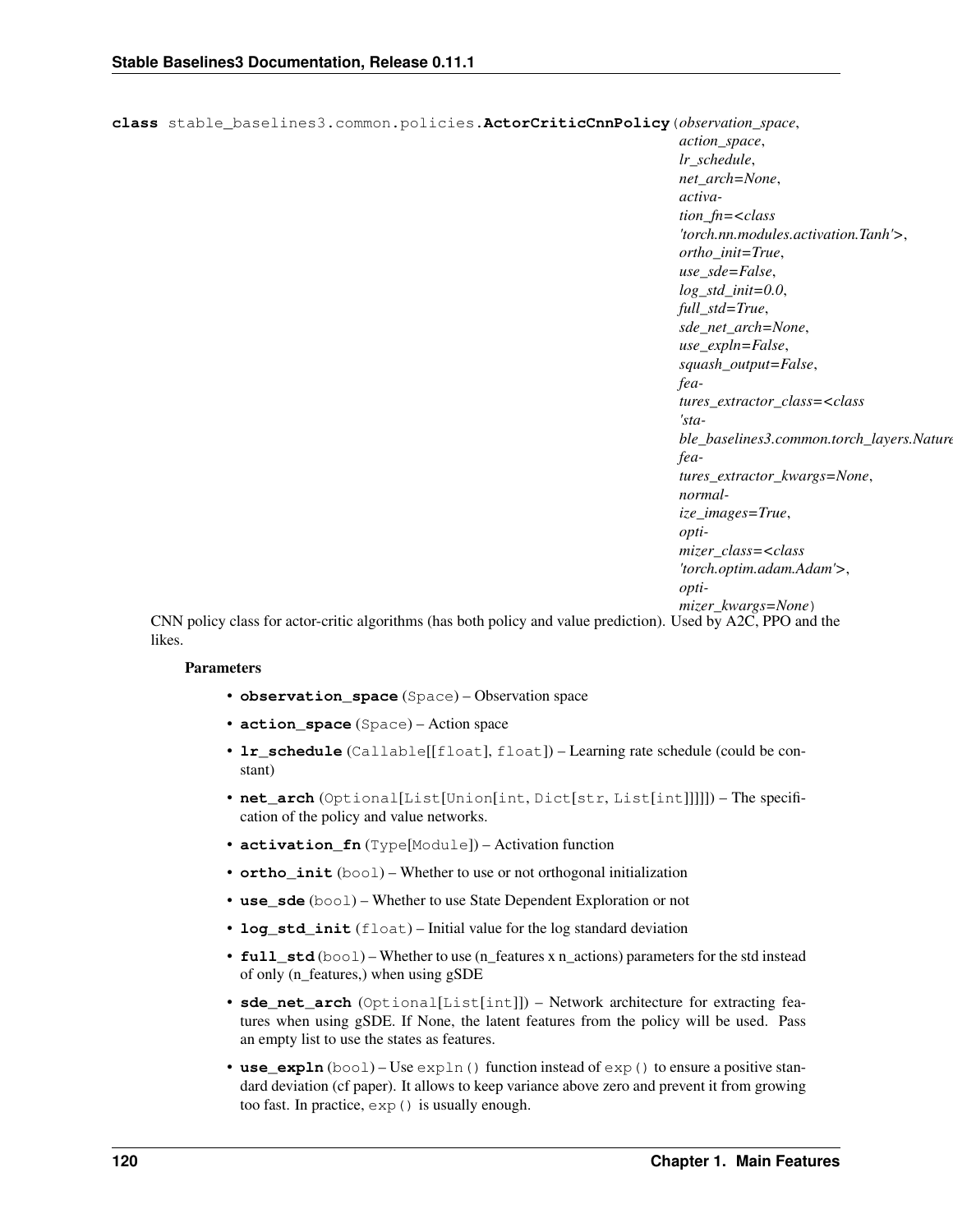- **squash** output  $(b \circ \circ l)$  Whether to squash the output using a tanh function, this allows to ensure boundaries when using gSDE.
- **features\_extractor\_class** (Type[BaseFeaturesExtractor]) Features extractor to use.
- **features\_extractor\_kwargs** (Optional[Dict[str, Any]]) Keyword arguments to pass to the features extractor.
- **normalize\_images** (bool) Whether to normalize images or not, dividing by 255.0 (True by default)
- **optimizer\_class** (Type[Optimizer]) The optimizer to use, th.optim.Adam by default
- **optimizer\_kwargs** (Optional[Dict[str, Any]]) Additional keyword arguments, excluding the learning rate, to pass to the optimizer

# **1.26 SAC**

[Soft Actor Critic \(SAC\)](https://spinningup.openai.com/en/latest/algorithms/sac.html) Off-Policy Maximum Entropy Deep Reinforcement Learning with a Stochastic Actor.

SAC is the successor of [Soft Q-Learning SQL](https://arxiv.org/abs/1702.08165) and incorporates the double Q-learning trick from TD3. A key feature of SAC, and a major difference with common RL algorithms, is that it is trained to maximize a trade-off between expected return and entropy, a measure of randomness in the policy.

# **Available Policies**

| MlpPolicy | alias of stable_baselines3.sac.policies.           |
|-----------|----------------------------------------------------|
|           | SACPolicy                                          |
| CnnPolicy | Policy class (with both actor and critic) for SAC. |

# **1.26.1 Notes**

- Original paper: <https://arxiv.org/abs/1801.01290>
- OpenAI Spinning Guide for SAC: <https://spinningup.openai.com/en/latest/algorithms/sac.html>
- Original Implementation: <https://github.com/haarnoja/sac>
- Blog post on using SAC with real robots: <https://bair.berkeley.edu/blog/2018/12/14/sac/>

Note: In our implementation, we use an entropy coefficient (as in OpenAI Spinning or Facebook Horizon), which is the equivalent to the inverse of reward scale in the original SAC paper. The main reason is that it avoids having too high errors when updating the Q functions.

Note: The default policies for SAC differ a bit from others MlpPolicy: it uses ReLU instead of tanh activation, to match the original paper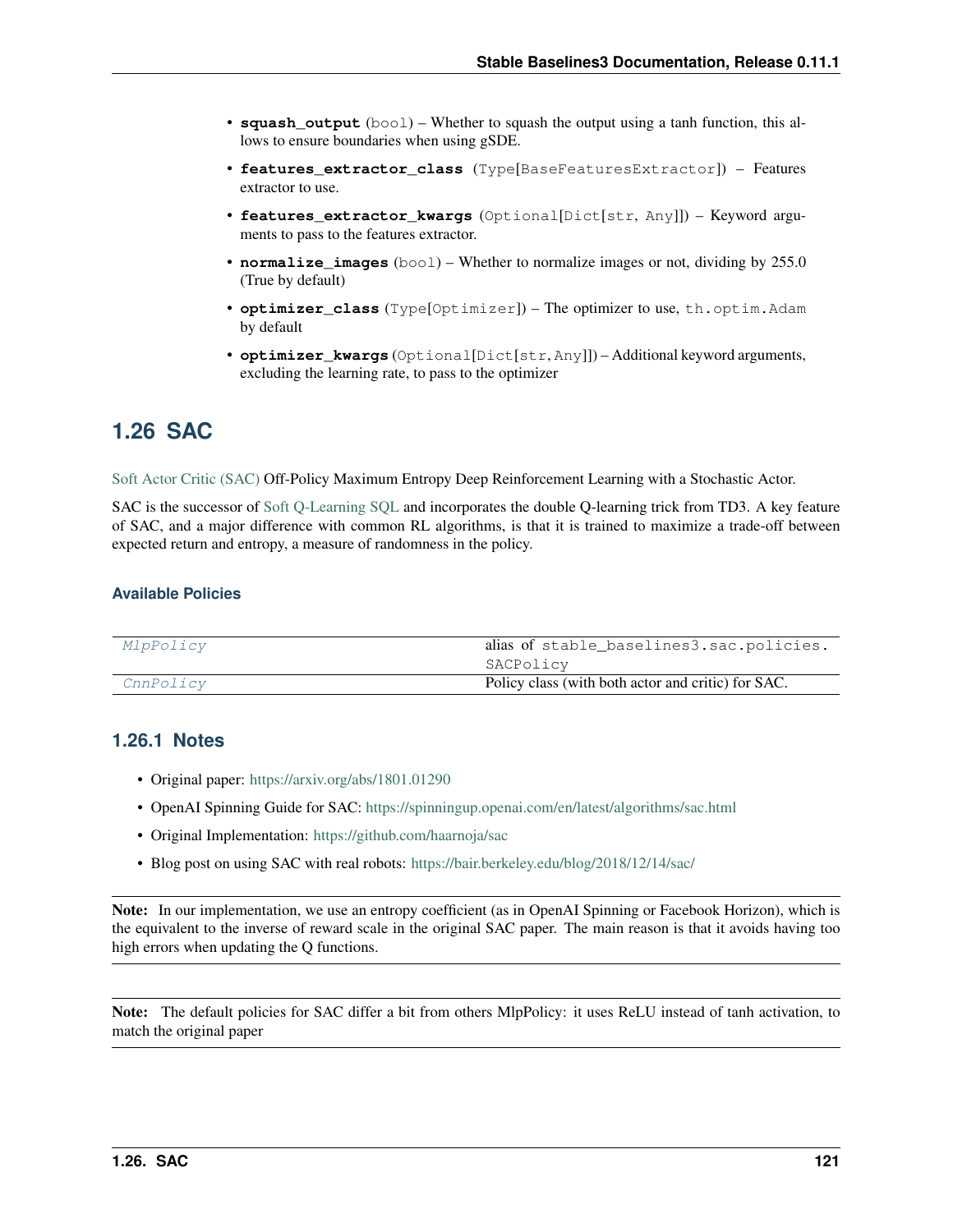# **1.26.2 Can I use?**

- Recurrent policies:
- Multi processing:
- Gym spaces:

| Space         | Action | Observation |
|---------------|--------|-------------|
| Discrete      |        |             |
| Box           |        |             |
| MultiDiscrete |        |             |
| MultiBinary   |        |             |

# **1.26.3 Example**

```
import gym
import numpy as np
from stable_baselines3 import SAC
from stable_baselines3.sac import MlpPolicy
env = gym.make('Pendulum-v0')
model = SAC(MlpPolicy, env, verbose=1)
model.learn(total_timesteps=10000, log_interval=4)
model.save("sac_pendulum")
del model # remove to demonstrate saving and loading
model = SAC.load("sac_pendulum")
obs = env.reset()
while True:
   action, _states = model.predict(obs, deterministic=True)
   obs, reward, done, info = env.step(action)
   env.render()
    if done:
      obs = env.reset()
```
# **1.26.4 Results**

# **PyBullet Environments**

Results on the PyBullet benchmark (1M steps) using 3 seeds. The complete learning curves are available in the [associated issue #48.](https://github.com/DLR-RM/stable-baselines3/issues/48)

Note: Hyperparameters from the [gSDE paper](https://arxiv.org/abs/2005.05719) were used (as they are tuned for PyBullet envs).

*Gaussian* means that the unstructured Gaussian noise is used for exploration, *gSDE* (generalized State-Dependent Exploration) is used otherwise.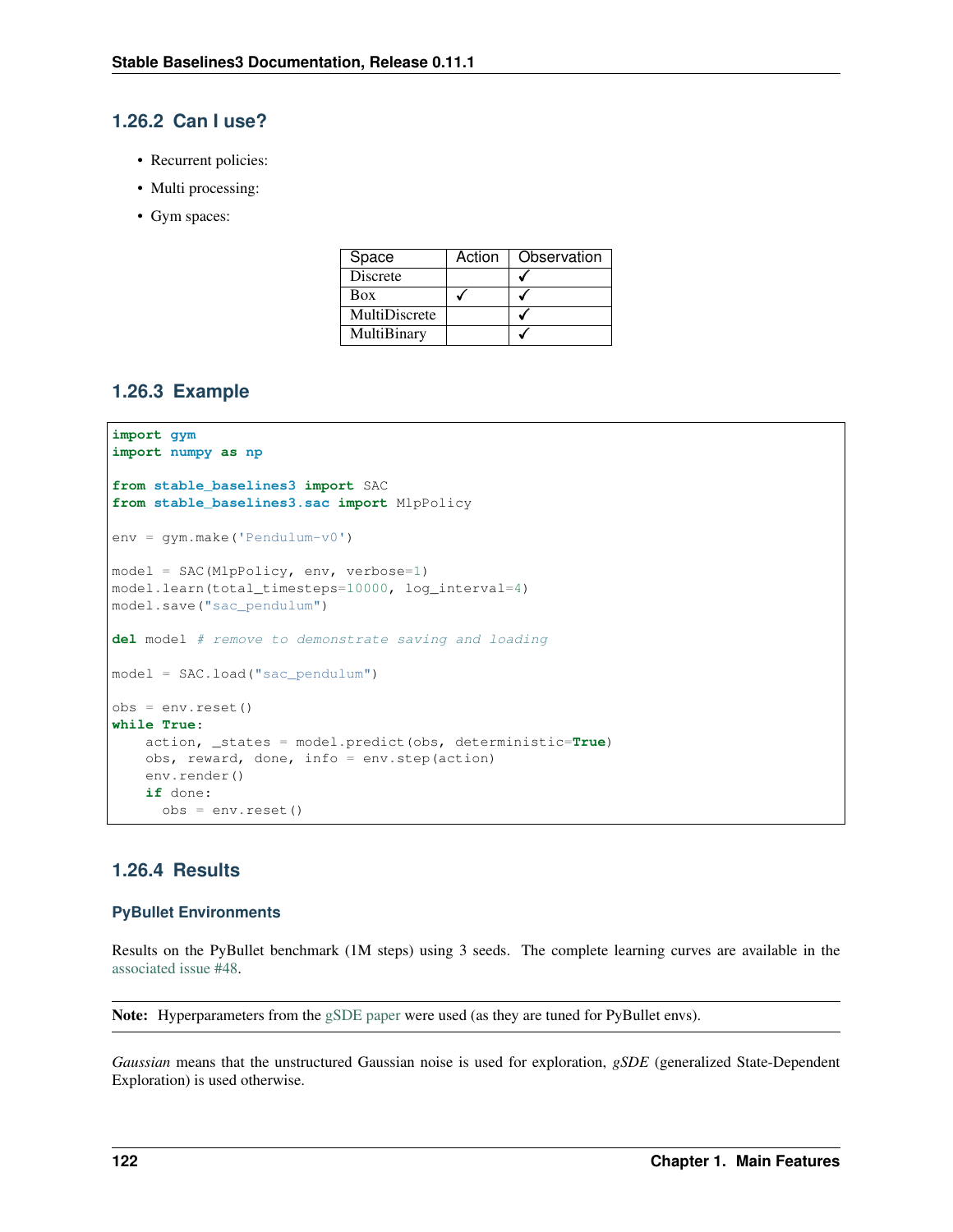| <b>Environments</b>   | SAC.             | <b>SAC</b>      | TD3            |
|-----------------------|------------------|-----------------|----------------|
|                       | Gaussian         | gSDE            | Gaussian       |
| HalfCheetah           | $2757 + 53$      | $2984 + 202$    | $2774 + 1.35$  |
| Ant                   | $3146 + 35$      | $3102 + 1 - 37$ | $3305 + 43$    |
| Hopper                | $2422 + 1 - 168$ | $2262 + 1$      | $2429 + 126$   |
| Walker <sub>2</sub> D | $2184 + 54$      | $2136 + 67$     | $2063 + 1.185$ |

# **How to replicate the results?**

Clone the [rl-zoo repo:](https://github.com/DLR-RM/rl-baselines3-zoo)

```
git clone https://github.com/DLR-RM/rl-baselines3-zoo
cd rl-baselines3-zoo/
```
Run the benchmark (replace \$ENV\_ID by the envs mentioned above):

python train.py --algo sac --env \$ENV\_ID --eval-episodes 10 --eval-freq 10000

Plot the results:

```
python scripts/all_plots.py -a sac -e HalfCheetah Ant Hopper Walker2D -f logs/ -o
˓→logs/sac_results
python scripts/plot_from_file.py -i logs/sac_results.pkl -latex -l SAC
```
# **1.26.5 Parameters**

```
class stable_baselines3.sac.SAC(policy, env, learning_rate=0.0003, buffer_size=1000000,
                                      learning_starts=100, batch_size=256, tau=0.005,
                                      gamma=0.99, train_freq=1, gradient_steps=1, ac-
                                      tion_noise=None, optimize_memory_usage=False,
                                      ent_coef='auto', target_update_interval=1, tar-
                                      get_entropy='auto', use_sde=False, sde_sample_freq=- 1,
                                      use_sde_at_warmup=False, tensorboard_log=None, cre-
                                      ate_eval_env=False, policy_kwargs=None, verbose=0,
                                      seed=None, device='auto', _init_setup_model=True)
```
Soft Actor-Critic (SAC) Off-Policy Maximum Entropy Deep Reinforcement Learning with a Stochastic Actor, This implementation borrows code from original implementation [\(https://github.com/haarnoja/sac\)](https://github.com/haarnoja/sac) from OpenAI Spinning Up [\(https://github.com/openai/spinningup\)](https://github.com/openai/spinningup), from the softlearning repo [\(https://github.com/](https://github.com/rail-berkeley/softlearning/) [rail-berkeley/softlearning/\)](https://github.com/rail-berkeley/softlearning/) and from Stable Baselines [\(https://github.com/hill-a/stable-baselines\)](https://github.com/hill-a/stable-baselines) Paper: [https:](https://arxiv.org/abs/1801.01290) [//arxiv.org/abs/1801.01290](https://arxiv.org/abs/1801.01290) Introduction to SAC: <https://spinningup.openai.com/en/latest/algorithms/sac.html>

Note: we use double q target and not value target as discussed in [https://github.com/hill-a/stable-baselines/](https://github.com/hill-a/stable-baselines/issues/270) [issues/270](https://github.com/hill-a/stable-baselines/issues/270)

- **policy** (Union[str, Type[SACPolicy]]) The policy model to use (MlpPolicy, Cn $nPolicy, \ldots$ )
- **env** (Union[Env, VecEnv, str]) The environment to learn from (if registered in Gym, can be str)
- **learning\_rate** (Union[float, Callable[[float], float]]) learning rate for adam optimizer, the same learning rate will be used for all networks (Q-Values, Actor and Value function) it can be a function of the current progress remaining (from 1 to 0)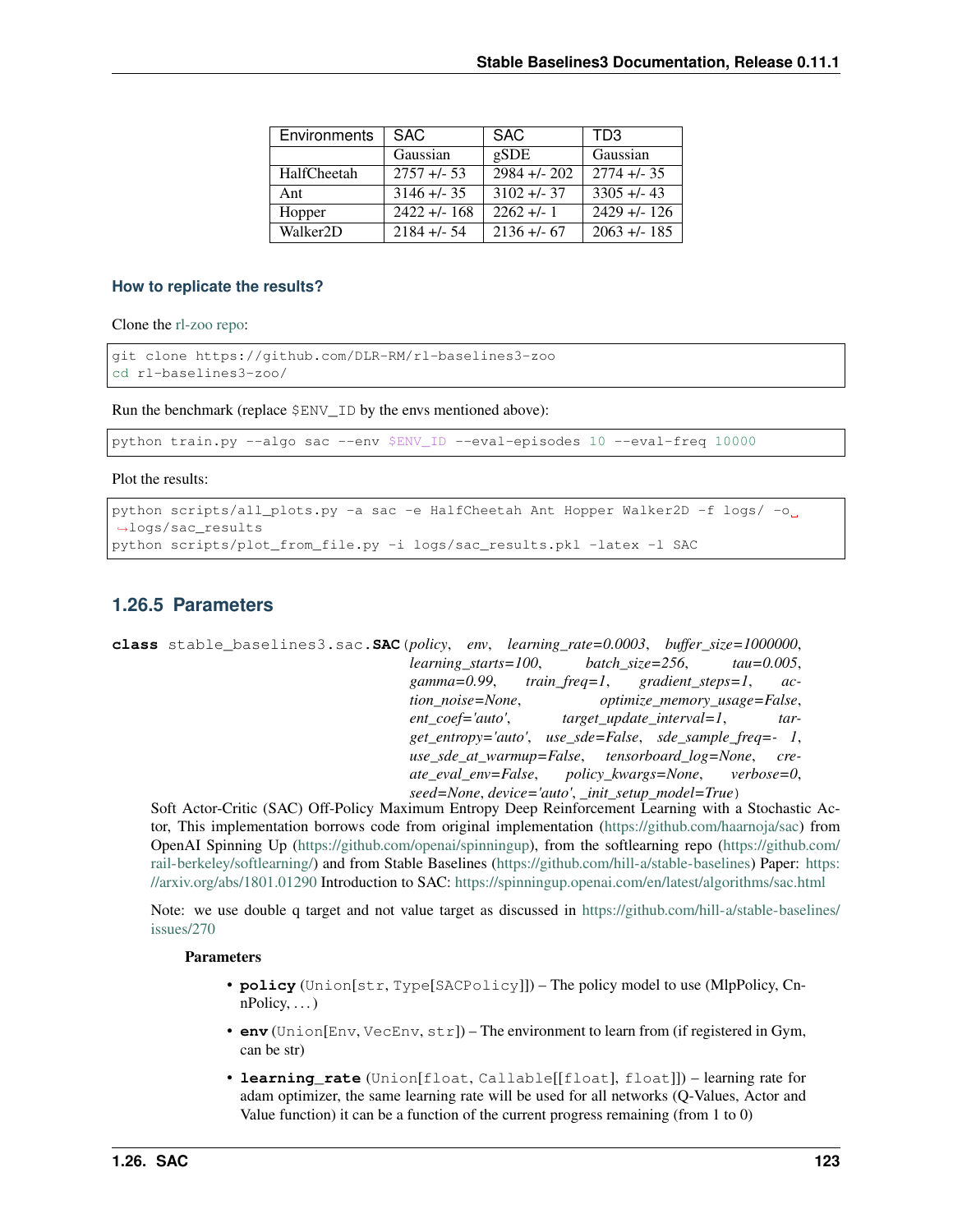- **buffer** size (int) size of the replay buffer
- **learning\_starts** (int) how many steps of the model to collect transitions for before learning starts
- **batch\_size** (int) Minibatch size for each gradient update
- **tau** (float) the soft update coefficient ("Polyak update", between 0 and 1)
- **gamma** (float) the discount factor
- **train\_freq** (Union[int, Tuple[int, str]]) Update the model every train\_freq steps. Alternatively pass a tuple of frequency and unit like (5, "step") or (2, "episode").
- **gradient\_steps** (int) How many gradient steps to do after each rollout (see train  $_{\rm freq}$ ) Set to  $-1$  means to do as many gradient steps as steps done in the environment during the rollout.
- **action\_noise** (Optional[[ActionNoise](#page-163-0)]) the action noise type (None by default), this can help for hard exploration problem. Cf common.noise for the different action noise type.
- **optimize\_memory\_usage** (bool) Enable a memory efficient variant of the replay buffer at a cost of more complexity. See [https://github.com/DLR-RM/stable-baselines3/](https://github.com/DLR-RM/stable-baselines3/issues/37#issuecomment-637501195) [issues/37#issuecomment-637501195](https://github.com/DLR-RM/stable-baselines3/issues/37#issuecomment-637501195)
- **ent coef** (Union[str, float]) Entropy regularization coefficient. (Equivalent to inverse of reward scale in the original SAC paper.) Controlling exploration/exploitation trade-off. Set it to 'auto' to learn it automatically (and 'auto\_0.1' for using 0.1 as initial value)
- **target\_update\_interval** (int) update the target network every target\_network\_update\_freq gradient steps.
- **target\_entropy** (Union[str, float]) target entropy when learning ent\_coef  $(ent<sub>coeff</sub> = 'auto')$
- **use\_sde** (bool) Whether to use generalized State Dependent Exploration (gSDE) instead of action noise exploration (default: False)
- **sde\_sample\_freq** (int) Sample a new noise matrix every n steps when using gSDE Default: -1 (only sample at the beginning of the rollout)
- **use\_sde\_at\_warmup** (bool) Whether to use gSDE instead of uniform sampling during the warm up phase (before learning starts)
- **create eval env**  $(b \circ a)$  Whether to create a second environment that will be used for evaluating the agent periodically. (Only available when passing string for the environment)
- **policy\_kwargs** (Optional[Dict[str, Any]]) additional arguments to be passed to the policy on creation
- **verbose** (int) the verbosity level: 0 no output, 1 info, 2 debug
- **seed** (Optional[int]) Seed for the pseudo random generators
- **device** (Union[device, str]) Device (cpu, cuda, . . . ) on which the code should be run. Setting it to auto, the code will be run on the GPU if possible.
- **init setup model** (bool) Whether or not to build the network at the creation of the instance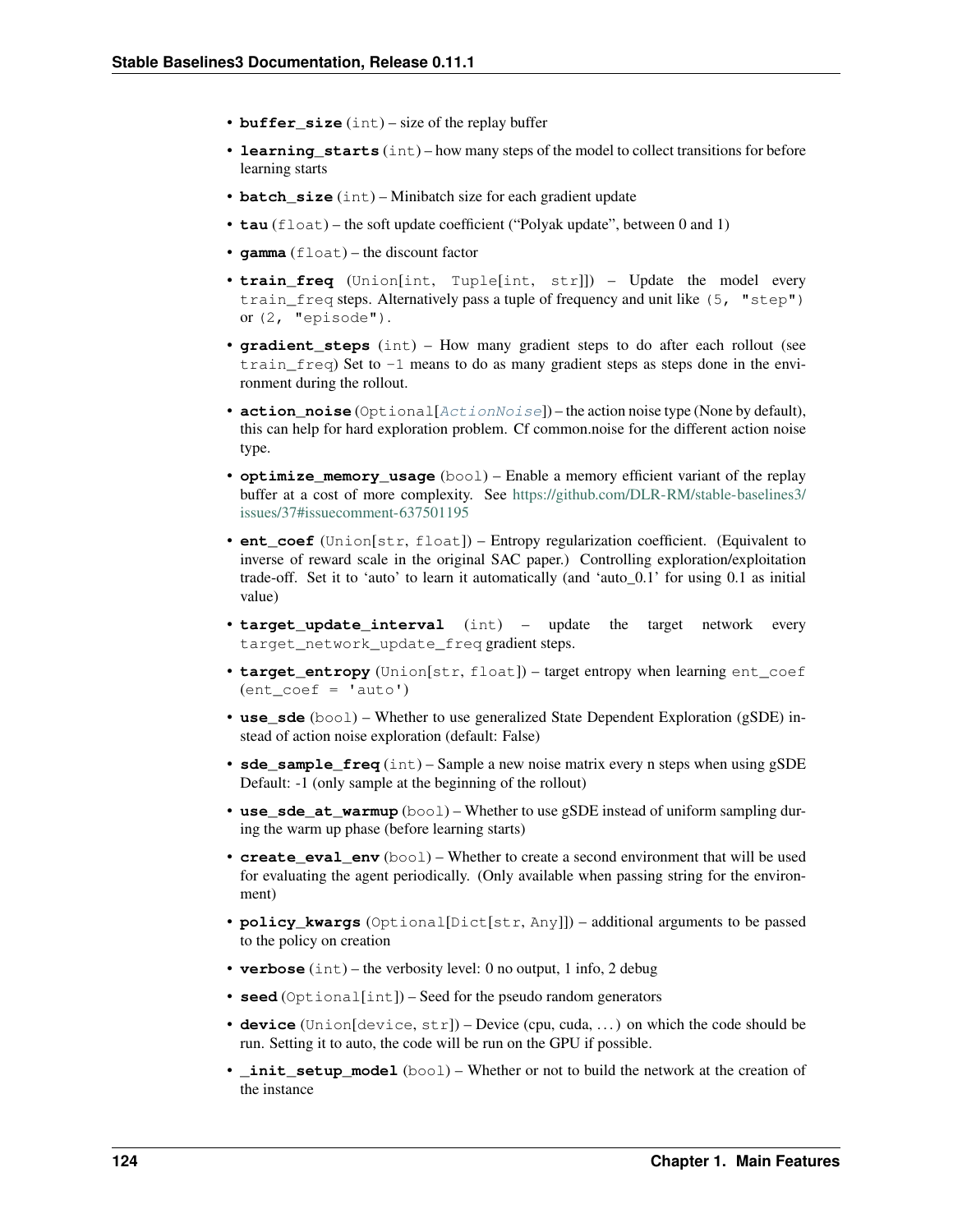**collect\_rollouts**(*env*, *callback*, *train\_freq*, *replay\_buffer*, *action\_noise=None*, *learning\_starts=0*, *log\_interval=None*)

Collect experiences and store them into a ReplayBuffer.

#### Parameters

- **env** (VecEnv) The training environment
- **callback** ([BaseCallback](#page-48-0)) Callback that will be called at each step (and at the beginning and end of the rollout)
- **train freq** (TrainFreq) How much experience to collect by doing rollouts of current policy. Either TrainFreq(<n>, TrainFrequencyUnit.STEP) or TrainFreq(<n>, TrainFrequencyUnit.EPISODE) with <n> being an integer greater than 0.
- **action\_noise** (Optional[[ActionNoise](#page-163-0)]) Action noise that will be used for exploration Required for deterministic policy (e.g. TD3). This can also be used in addition to the stochastic policy for SAC.
- **learning starts** (int) Number of steps before learning for the warm-up phase.
- **replay\_buffer** (ReplayBuffer) –
- **log\_interval** (Optional[int]) Log data every log\_interval episodes

Return type RolloutReturn

#### Returns

#### **get\_env**()

Returns the current environment (can be None if not defined).

Return type Optional[VecEnv]

Returns The current environment

# **get\_parameters**()

Return the parameters of the agent. This includes parameters from different networks, e.g. critics (value functions) and policies (pi functions).

```
Return type Dict[str, Dict]
```
Returns Mapping of from names of the objects to PyTorch state-dicts.

#### **get\_vec\_normalize\_env**()

Return the VecNormalize wrapper of the training env if it exists.

Return type Optional[VecNormalize]

Returns The VecNormalize env.

**learn**(*total\_timesteps*, *callback=None*, *log\_interval=4*, *eval\_env=None*, *eval\_freq=- 1*, *n\_eval\_episodes=5*, *tb\_log\_name='SAC'*, *eval\_log\_path=None*, *reset\_num\_timesteps=True*) Return a trained model.

- **total\_timesteps** (int) The total number of samples (env steps) to train on
- **callback** (Union[None, Callable, List[[BaseCallback](#page-48-0)], [BaseCallback](#page-48-0)]) – callback(s) called at every step with state of the algorithm.
- **log** interval (int) The number of timesteps before logging.
- **tb** log name  $(\text{str})$  the name of the run for TensorBoard logging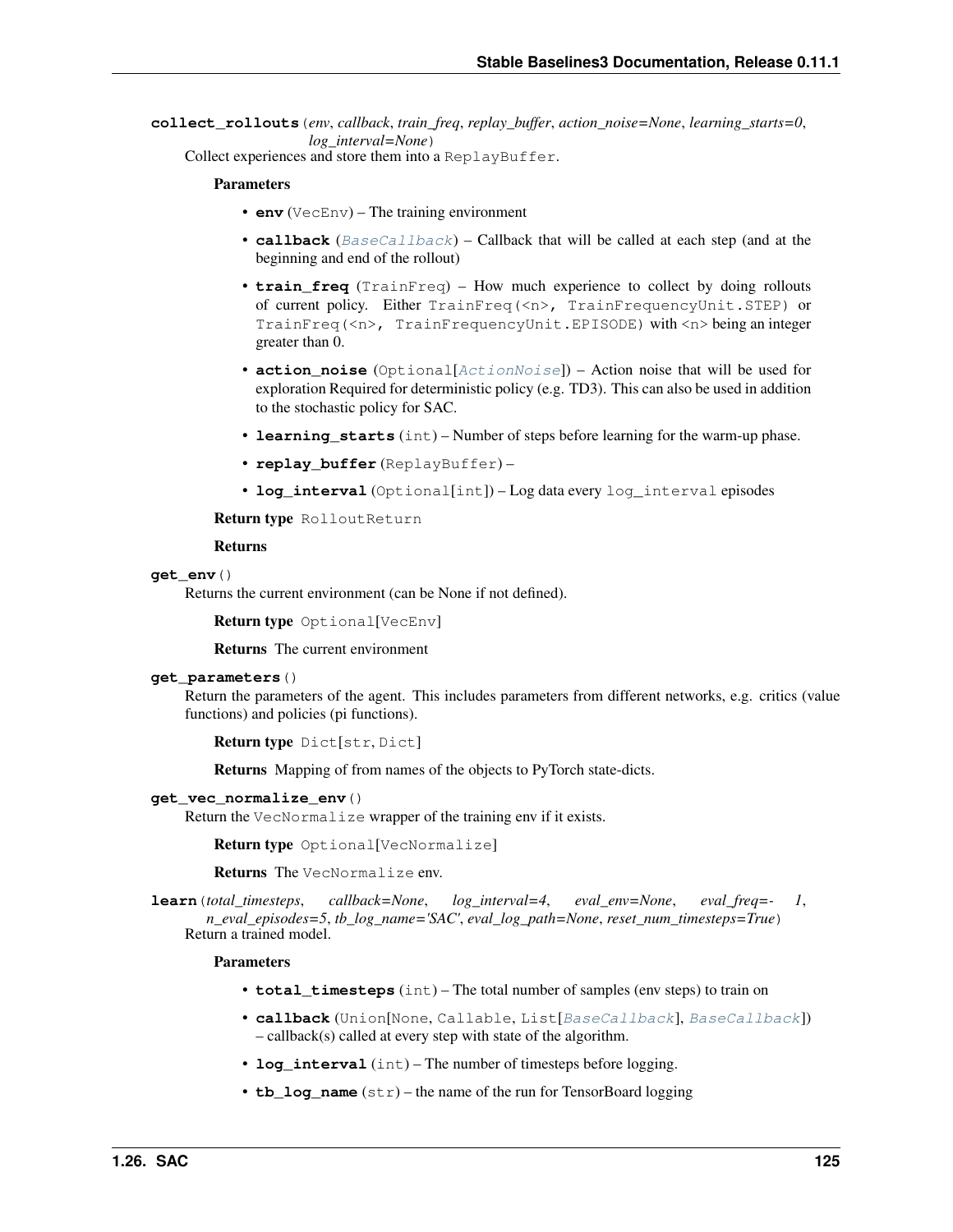- **eval env** (Union[Env, VecEnv, None]) Environment that will be used to evaluate the agent
- **eval\_freq** (int) Evaluate the agent every eval\_freq timesteps (this may vary a little)
- **n** eval episodes (int) Number of episode to evaluate the agent
- **eval\_log\_path** (Optional[str]) Path to a folder where the evaluations will be saved
- **reset\_num\_timesteps** (bool) whether or not to reset the current timestep number (used in logging)

#### Return type [OffPolicyAlgorithm](#page-74-0)

### Returns the trained model

**classmethod load**(*path*, *env=None*, *device='auto'*, *\*\*kwargs*) Load the model from a zip-file

### Parameters

- **path** (Union[str, Path, BufferedIOBase]) path to the file (or a file-like) where to load the agent from
- **env** (Union[Env, VecEnv, None]) the new environment to run the loaded model on (can be None if you only need prediction from a trained model) has priority over any saved environment
- **device** (Union[device, str]) Device on which the code should run.
- **kwargs** extra arguments to change the model when loading

# Return type [BaseAlgorithm](#page-71-0)

# **load\_replay\_buffer**(*path*)

Load a replay buffer from a pickle file.

```
Parameters path (Union[str, Path, BufferedIOBase]) – Path to the pickled replay
   buffer.
```
#### Return type None

**predict**(*observation*, *state=None*, *mask=None*, *deterministic=False*) Get the model's action(s) from an observation

#### Parameters

- **observation** (ndarray) the input observation
- **state** (Optional[ndarray]) The last states (can be None, used in recurrent policies)
- **mask** (Optional[ndarray]) The last masks (can be None, used in recurrent policies)
- **deterministic** (bool) Whether or not to return deterministic actions.

Return type Tuple[ndarray, Optional[ndarray]]

Returns the model's action and the next state (used in recurrent policies)

### **save**(*path*, *exclude=None*, *include=None*)

Save all the attributes of the object and the model parameters in a zip-file.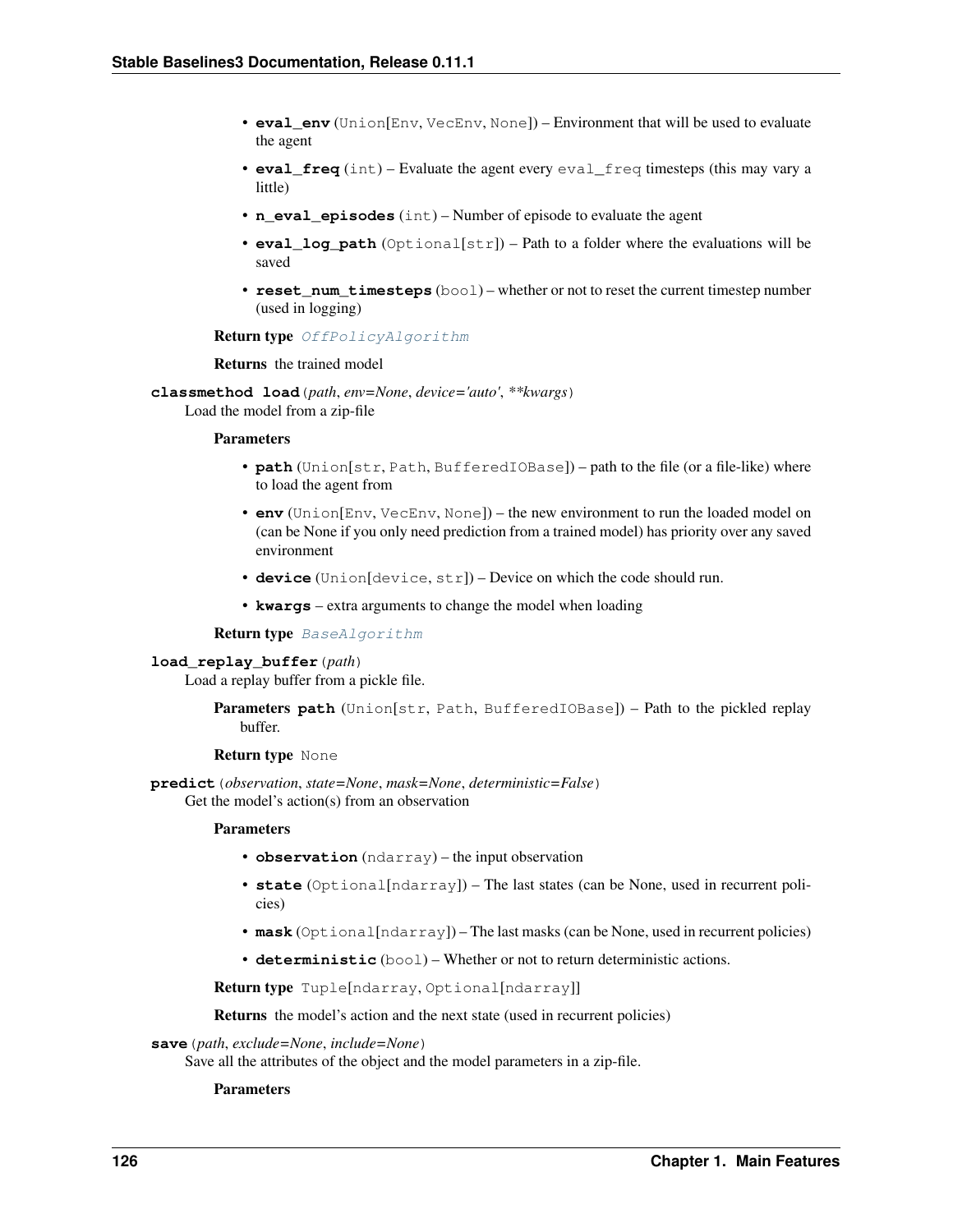- **path** (Union[str, Path, BufferedIOBase]) path to the file where the rl agent should be saved
- **exclude** (Optional[Iterable[str]]) name of parameters that should be excluded in addition to the default ones
- **include** (Optional[Iterable[str]]) name of parameters that might be excluded but should be included anyway

### Return type None

# **save\_replay\_buffer**(*path*)

Save the replay buffer as a pickle file.

**Parameters path** (Union[str, Path, BufferedIOBase]) – Path to the file where the replay buffer should be saved. if path is a str or pathlib.Path, the path is automatically created if necessary.

## Return type None

### **set\_env**(*env*)

Checks the validity of the environment, and if it is coherent, set it as the current environment. Furthermore wrap any non vectorized env into a vectorized checked parameters: - observation\_space - action\_space

**Parameters env** (Union[Env, VecEnv]) – The environment for learning a policy

# Return type None

### **set\_parameters**(*load\_path\_or\_dict*, *exact\_match=True*, *device='auto'*)

Load parameters from a given zip-file or a nested dictionary containing parameters for different modules (see get\_parameters).

# Parameters

- **load\_path\_or\_iter** Location of the saved data (path or file-like, see save), or a nested dictionary containing nn.Module parameters used by the policy. The dictionary maps object names to a state-dictionary returned by torch.nn.Module. state\_dict().
- **exact\_match** (bool) If True, the given parameters should include parameters for each module and each of their parameters, otherwise raises an Exception. If set to False, this can be used to update only specific parameters.
- **device** (Union [device, str]) Device on which the code should run.

#### Return type None

```
set_random_seed(seed=None)
```
Set the seed of the pseudo-random generators (python, numpy, pytorch, gym, action space)

Parameters **seed** (Optional[int]) –

# Return type None

**train**(*gradient\_steps*, *batch\_size=64*)

Sample the replay buffer and do the updates (gradient descent and update target networks)

Return type None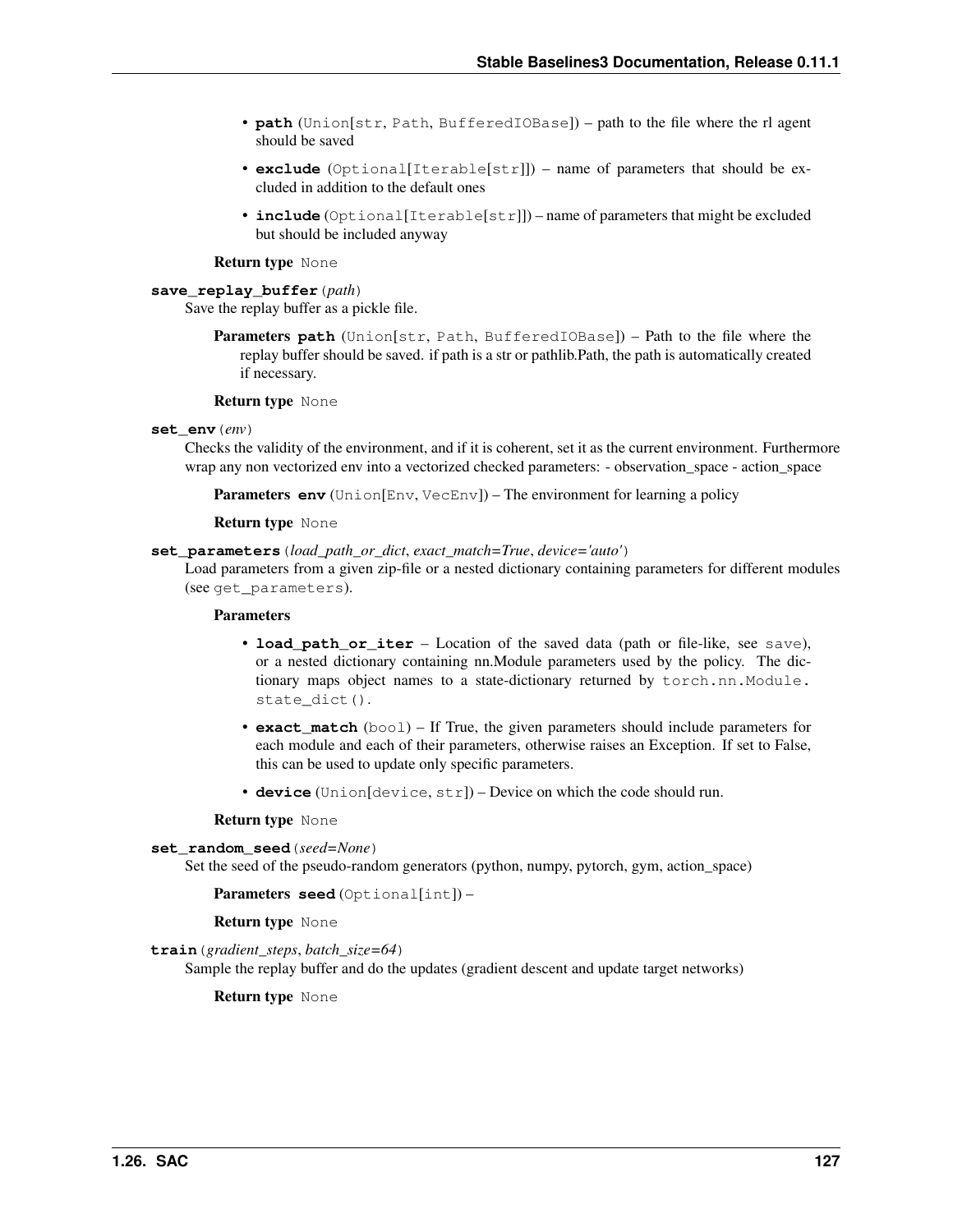# **1.26.6 SAC Policies**

```
stable_baselines3.sac.MlpPolicy
    alias of stable_baselines3.sac.policies.SACPolicy
```
**class** stable\_baselines3.sac.policies.**SACPolicy**(*observation\_space*, *ac-*

*tion\_space*, *lr\_schedule*, *net\_arch=None*, *activation\_fn=<class 'torch.nn.modules.activation.ReLU'>*, *use\_sde=False*, *log\_std\_init=- 3*, *sde\_net\_arch=None*, *use\_expln=False*, *clip\_mean=2.0*, *features\_extractor\_class=<class 'stable\_baselines3.common.torch\_layers.FlattenExtractor'>*, *features\_extractor\_kwargs=None*, *normalize\_images=True*, *optimizer\_class=<class 'torch.optim.adam.Adam'>*, *optimizer\_kwargs=None*, *n\_critics=2*, *share\_features\_extractor=True*)

Policy class (with both actor and critic) for SAC.

- **observation\_space** (Space) Observation space
- **action\_space** (Space) Action space
- **lr\_schedule** (Callable[[float], float]) Learning rate schedule (could be constant)
- **net\_arch** (Union[List[int], Dict[str, List[int]], None]) The specification of the policy and value networks.
- **activation\_fn** (Type[Module]) Activation function
- **use** sde (bool) Whether to use State Dependent Exploration or not
- **log\_std\_init** (float) Initial value for the log standard deviation
- **sde\_net\_arch** (Optional[List[int]]) Network architecture for extracting features when using gSDE. If None, the latent features from the policy will be used. Pass an empty list to use the states as features.
- **use\_expln** (bool) Use expln() function instead of exp() when using gSDE to ensure a positive standard deviation (cf paper). It allows to keep variance above zero and prevent it from growing too fast. In practice, exp() is usually enough.
- **clip** mean  $(f$ loat) Clip the mean output when using gSDE to avoid numerical instability.
- **features\_extractor\_class** (Type[BaseFeaturesExtractor]) Features extractor to use.
- **features\_extractor\_kwargs** (Optional[Dict[str, Any]]) Keyword arguments to pass to the features extractor.
- **normalize\_images** (bool) Whether to normalize images or not, dividing by 255.0 (True by default)
- **optimizer\_class** (Type[Optimizer]) The optimizer to use, th.optim.Adam by default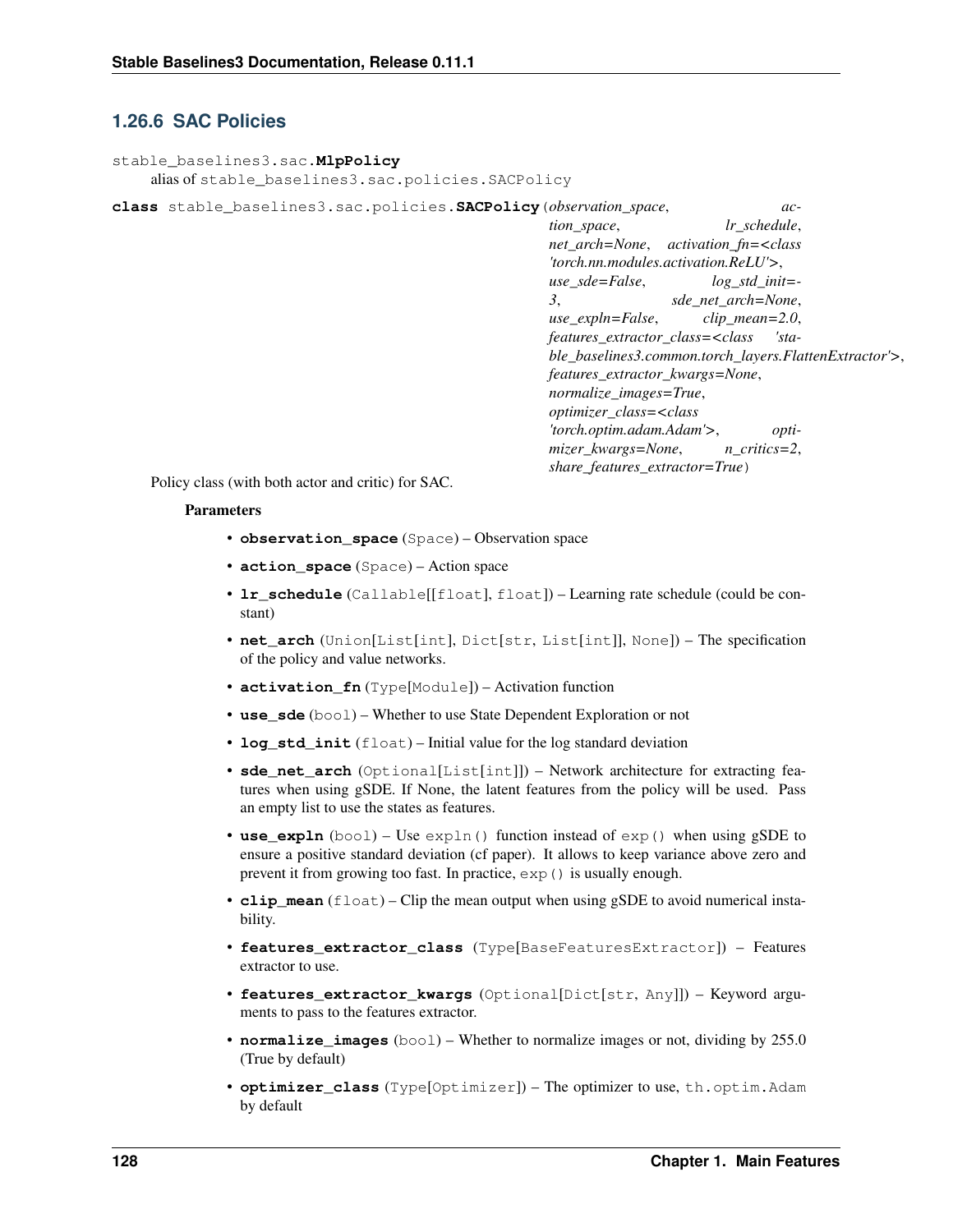- **optimizer\_kwargs** (Optional[Dict[str, Any]]) Additional keyword arguments, excluding the learning rate, to pass to the optimizer
- **n\_critics** (int) Number of critic networks to create.
- **share\_features\_extractor** (bool) Whether to share or not the features extractor between the actor and the critic (this saves computation time)

**forward**(*obs*, *deterministic=False*)

Defines the computation performed at every call.

Should be overridden by all subclasses.

Note: Although the recipe for forward pass needs to be defined within this function, one should call the Module instance afterwards instead of this since the former takes care of running the registered hooks while the latter silently ignores them.

### Return type Tensor

```
reset_noise(batch_size=1)
```
Sample new weights for the exploration matrix, when using gSDE.

```
Parameters batch_size (int) –
```

```
Return type None
```
<span id="page-132-0"></span>

| class stable_baselines3.sac. CnnPolicy (observation_space, |                                                                                    | <i>action_space, lr_schedule,</i>                                  |                    |
|------------------------------------------------------------|------------------------------------------------------------------------------------|--------------------------------------------------------------------|--------------------|
|                                                            | net arch=None,                                                                     | $activation$ fn= $<$ class                                         |                    |
|                                                            |                                                                                    | 'torch.nn.modules.activation.ReLU'>, use sde=False,                |                    |
|                                                            | $log\_std\_init = -3$ ,                                                            |                                                                    | sde_net_arch=None, |
|                                                            |                                                                                    | $use\_expln=False,$ $clip\_mean=2.0,$                              | fea-               |
|                                                            | tures_extractor_class= <class< th=""><th></th><th><math>'</math>sta-</th></class<> |                                                                    | $'$ sta-           |
|                                                            |                                                                                    | ble_baselines3.common.torch_layers.NatureCNN'>,                    |                    |
|                                                            | features_extractor_kwargs=None,                                                    |                                                                    | normal-            |
|                                                            |                                                                                    | ize_images=True, optimizer_class= <class< th=""><th></th></class<> |                    |
|                                                            |                                                                                    | 'torch.optim.adam.Adam'>, optimizer_kwargs=None,                   |                    |
|                                                            |                                                                                    | $n\_critics = 2$ , share_features_extractor=True)                  |                    |

Policy class (with both actor and critic) for SAC.

- **observation\_space** (Space) Observation space
- **action\_space** (Space) Action space
- **lr\_schedule** (Callable[[float], float]) Learning rate schedule (could be constant)
- **net arch** (Union[List[int], Dict[str, List[int]], None]) The specification of the policy and value networks.
- **activation\_fn** (Type[Module]) Activation function
- **use\_sde** (bool) Whether to use State Dependent Exploration or not
- **log\_std\_init** (float) Initial value for the log standard deviation
- **sde\_net\_arch** (Optional[List[int]]) Network architecture for extracting features when using gSDE. If None, the latent features from the policy will be used. Pass an empty list to use the states as features.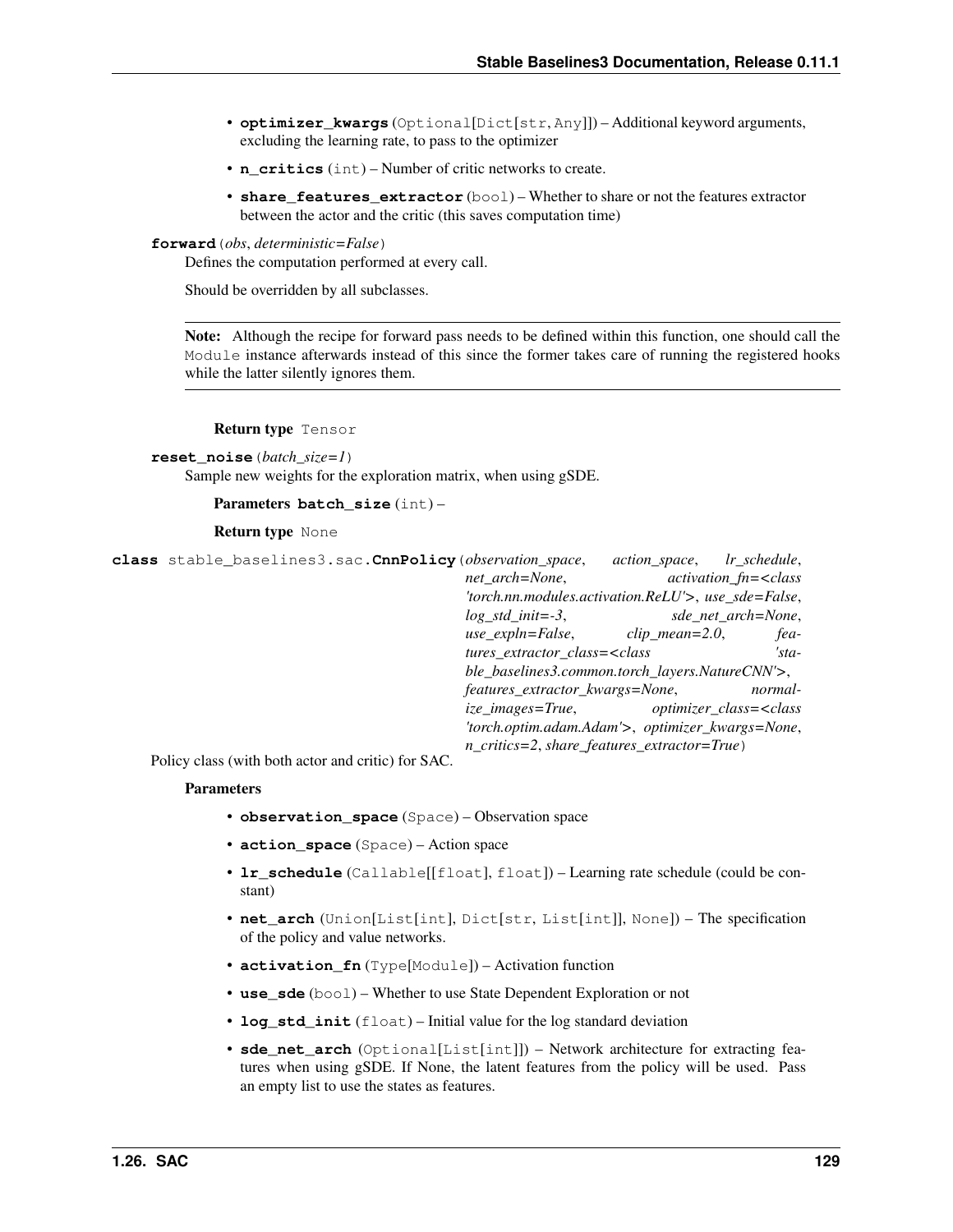- **use expln** (bool) Use  $\exp$ ln() function instead of  $\exp$ () when using gSDE to ensure a positive standard deviation (cf paper). It allows to keep variance above zero and prevent it from growing too fast. In practice,  $\exp$  () is usually enough.
- **clip\_mean** (float) Clip the mean output when using gSDE to avoid numerical instability.
- **features extractor class** (Type[BaseFeaturesExtractor]) Features extractor to use.
- **normalize\_images** (bool) Whether to normalize images or not, dividing by 255.0 (True by default)
- **optimizer\_class** (Type[Optimizer]) The optimizer to use, th.optim.Adam by default
- **optimizer\_kwargs** (Optional[Dict[str, Any]]) Additional keyword arguments, excluding the learning rate, to pass to the optimizer
- **n\_critics** (int) Number of critic networks to create.
- **share features extractor** (bool) Whether to share or not the features extractor between the actor and the critic (this saves computation time)

# **1.27 TD3**

[Twin Delayed DDPG \(TD3\)](https://spinningup.openai.com/en/latest/algorithms/td3.html) Addressing Function Approximation Error in Actor-Critic Methods.

TD3 is a direct successor of *[DDPG](#page-90-0)* and improves it using three major tricks: clipped double Q-Learning, delayed policy update and target policy smoothing. We recommend reading [OpenAI Spinning guide on TD3](https://spinningup.openai.com/en/latest/algorithms/td3.html) to learn more about those.

# **Available Policies**

| MlpPolicy | alias of stable_baselines3.td3.policies.           |
|-----------|----------------------------------------------------|
|           | TD3Policy                                          |
| CnnPolicy | Policy class (with both actor and critic) for TD3. |

# **1.27.1 Notes**

- Original paper: <https://arxiv.org/pdf/1802.09477.pdf>
- OpenAI Spinning Guide for TD3: <https://spinningup.openai.com/en/latest/algorithms/td3.html>
- Original Implementation: <https://github.com/sfujim/TD3>

Note: The default policies for TD3 differ a bit from others MlpPolicy: it uses ReLU instead of tanh activation, to match the original paper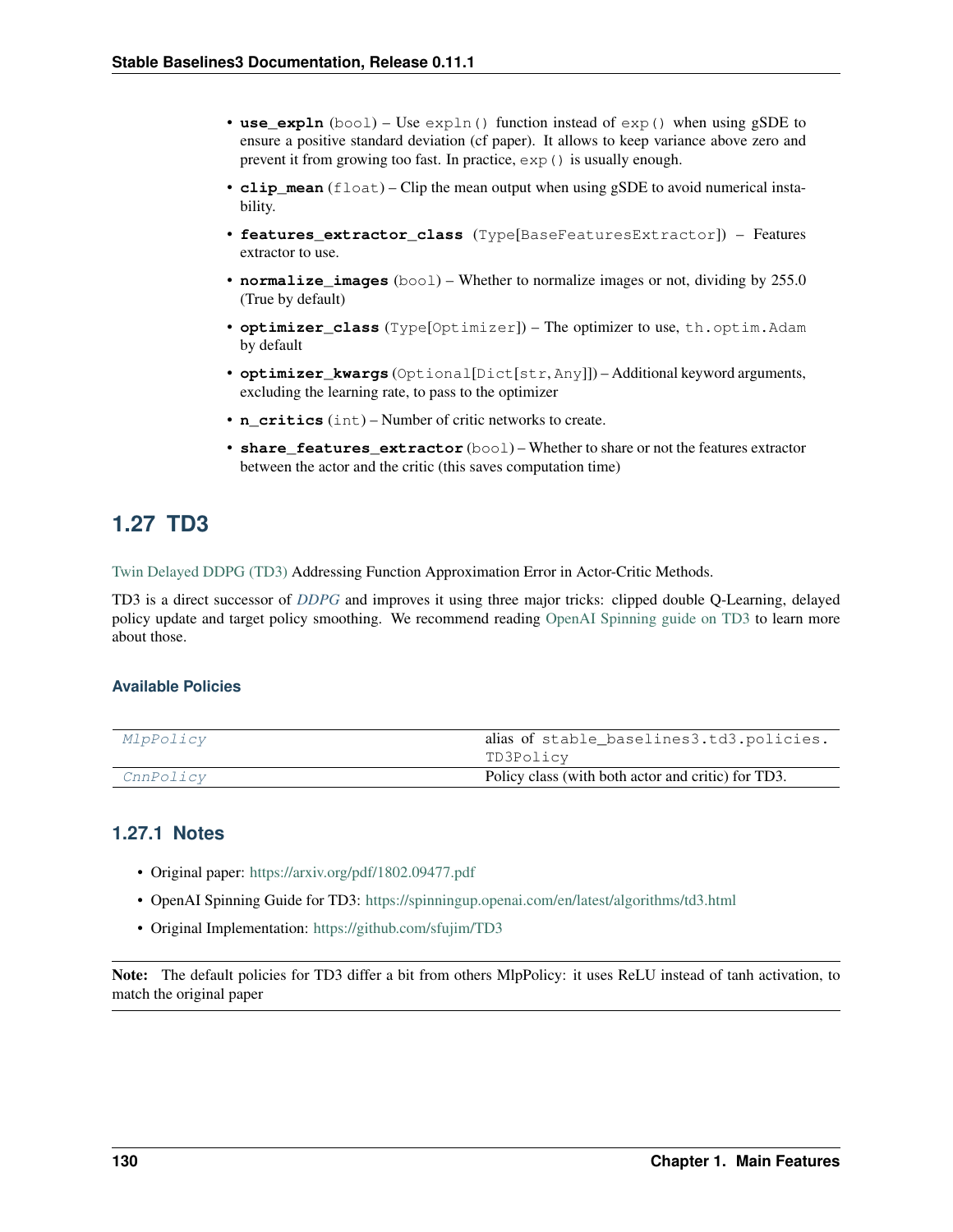# **1.27.2 Can I use?**

- Recurrent policies:
- Multi processing:
- Gym spaces:

| Space           | Action | Observation |
|-----------------|--------|-------------|
| <b>Discrete</b> |        |             |
| Box             |        |             |
| MultiDiscrete   |        |             |
| MultiBinary     |        |             |

# **1.27.3 Example**

```
import gym
import numpy as np
from stable_baselines3 import TD3
from stable_baselines3.td3.policies import MlpPolicy
from stable_baselines3.common.noise import NormalActionNoise,
˓→OrnsteinUhlenbeckActionNoise
env = gym.make('Pendulum-v0')
# The noise objects for TD3
n_actions = env.action_space.shape[-1]
action\_noise = NormalActionNoise(mean=np.zeros(n_actions), sigma=0.1 * np.ones(n˓→actions))
model = TD3(MlpPolicy, env, action_noise=action_noise, verbose=1)
model.learn(total_timesteps=10000, log_interval=10)
model.save("td3_pendulum")
env = model.get_env()
del model # remove to demonstrate saving and loading
model = TD3.load("td3_pendulum")
obs = env.reset()
while True:
    action, _states = model.predict(obs)
    obs, rewards, dones, info = env.step(action)
    env.render()
```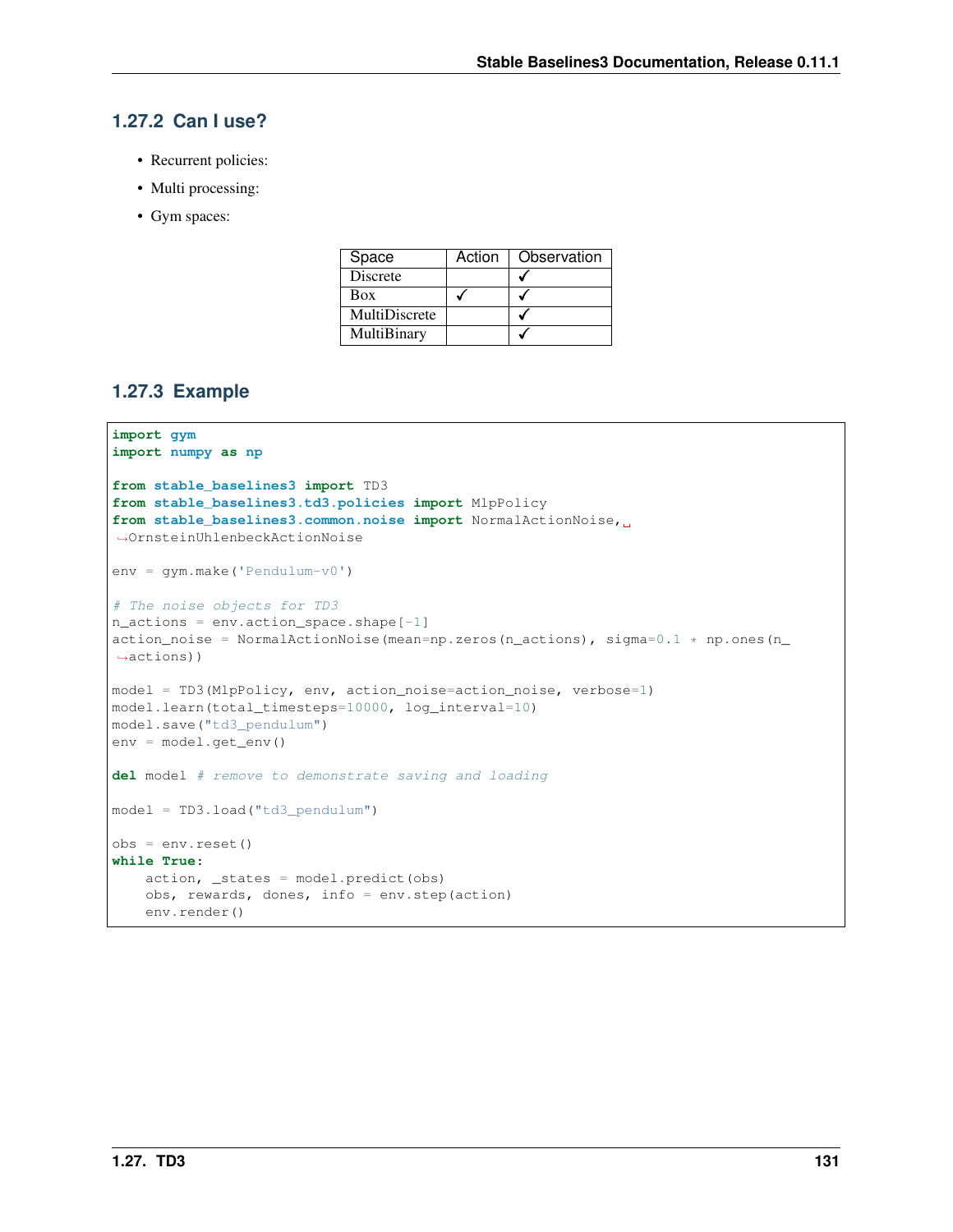# **1.27.4 Results**

# **PyBullet Environments**

Results on the PyBullet benchmark (1M steps) using 3 seeds. The complete learning curves are available in the [associated issue #48.](https://github.com/DLR-RM/stable-baselines3/issues/48)

Note: Hyperparameters from the [gSDE paper](https://arxiv.org/abs/2005.05719) were used (as they are tuned for PyBullet envs).

*Gaussian* means that the unstructured Gaussian noise is used for exploration, *gSDE* (generalized State-Dependent Exploration) is used otherwise.

| Environments          | SAC.             | <b>SAC</b>                | TD <sub>3</sub> |
|-----------------------|------------------|---------------------------|-----------------|
|                       | Gaussian         | gSDE                      | Gaussian        |
| HalfCheetah           | $2757 + 53$      | $\overline{2984}$ +/- 202 | $2774 + 1.35$   |
| Ant                   | $3146 + 35$      | $3102 + 1 - 37$           | $3305 + 43$     |
| Hopper                | $2422 + 1 - 168$ | $2262 + 1$                | $2429 + 126$    |
| Walker <sub>2</sub> D | $2184 + 54$      | $2136 + 67$               | $2063 + 1.185$  |

# **How to replicate the results?**

Clone the [rl-zoo repo:](https://github.com/DLR-RM/rl-baselines3-zoo)

```
git clone https://github.com/DLR-RM/rl-baselines3-zoo
cd rl-baselines3-zoo/
```
Run the benchmark (replace \$ENV\_ID by the envs mentioned above):

python train.py --algo td3 --env \$ENV\_ID --eval-episodes 10 --eval-freq 10000

Plot the results:

```
python scripts/all_plots.py -a td3 -e HalfCheetah Ant Hopper Walker2D -f logs/ -o
˓→logs/td3_results
python scripts/plot_from_file.py -i logs/td3_results.pkl -latex -l TD3
```
# **1.27.5 Parameters**

```
class stable_baselines3.td3.TD3(policy, env, learning_rate=0.001, buffer_size=1000000,
                                        learning_starts=100, batch_size=100, tau=0.005,
                                        gamma=0.99, train_freq=(1, 'episode'), gradient_steps=-
                                        1, action_noise=None, optimize_memory_usage=False, pol-
                                        icy_delay=2, target_policy_noise=0.2, target_noise_clip=0.5,
                                        tensorboard_log=None, create_eval_env=False, pol-
                                        icy_kwargs=None, verbose=0, seed=None, device='auto',
                                         _init_setup_model=True)
```
Twin Delayed DDPG (TD3) Addressing Function Approximation Error in Actor-Critic Methods.

Original implementation: <https://github.com/sfujim/TD3> Paper: <https://arxiv.org/abs/1802.09477> Introduction to TD3: <https://spinningup.openai.com/en/latest/algorithms/td3.html>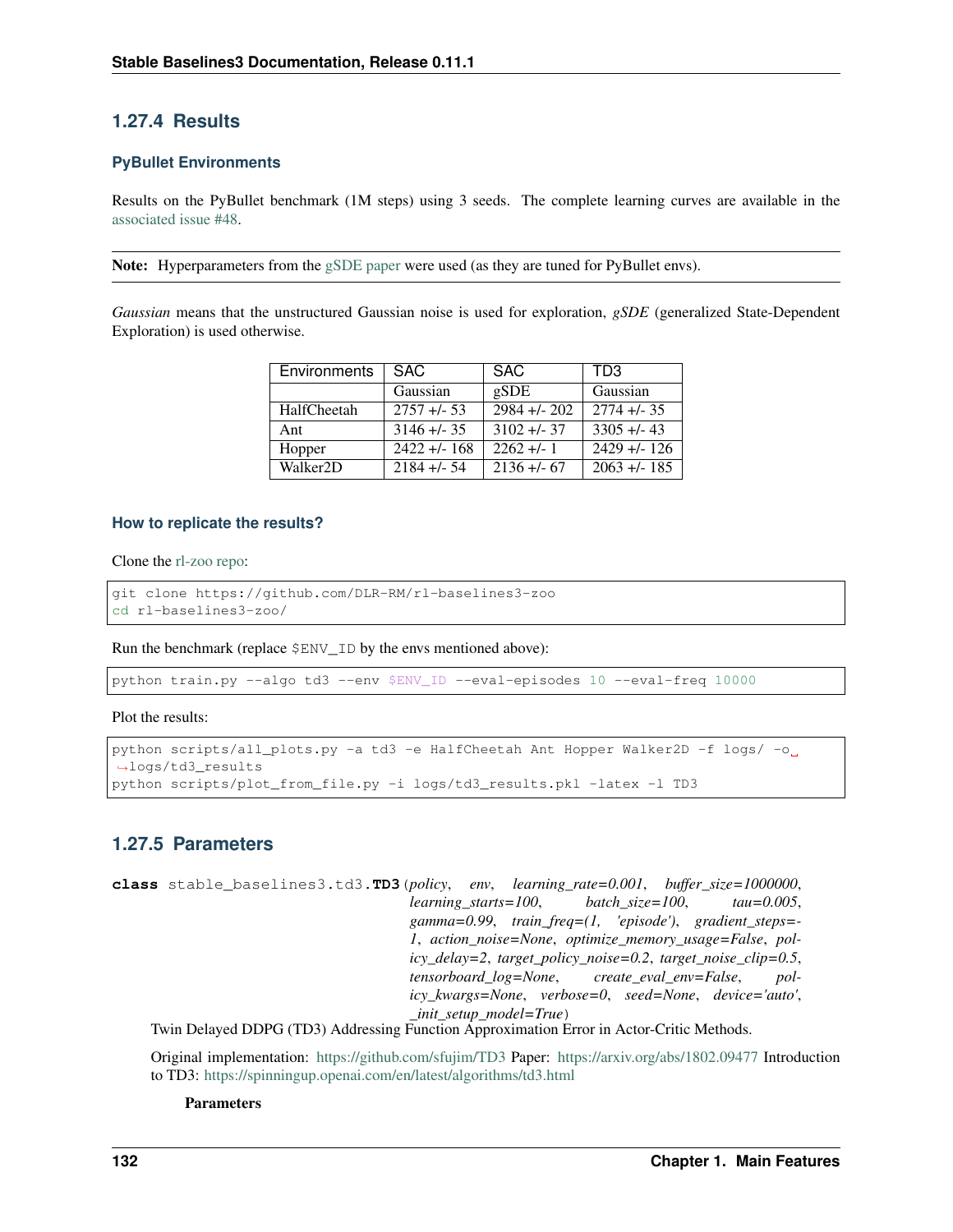- **policy** (Union[str, Type[TD3Policy]]) The policy model to use (MlpPolicy, Cn $nPolicy, \ldots$ )
- **env** (Union[Env, VecEnv, str]) The environment to learn from (if registered in Gym, can be str)
- **learning rate** (Union[float, Callable[[float], float]]) learning rate for adam optimizer, the same learning rate will be used for all networks (Q-Values, Actor and Value function) it can be a function of the current progress remaining (from 1 to 0)
- **buffer\_size** (int) size of the replay buffer
- **learning\_starts** (int) how many steps of the model to collect transitions for before learning starts
- **batch\_size** (int) Minibatch size for each gradient update
- **tau** (float) the soft update coefficient ("Polyak update", between 0 and 1)
- **gamma** (float) the discount factor
- **train\_freq** (Union[int, Tuple[int, str]]) Update the model every train\_freq steps. Alternatively pass a tuple of frequency and unit like (5, "step") or (2, "episode").
- **gradient\_steps** (int) How many gradient steps to do after each rollout (see train $_{\text{freq}}$  Set to  $-1$  means to do as many gradient steps as steps done in the environment during the rollout.
- **action\_noise** (Optional[[ActionNoise](#page-163-0)]) the action noise type (None by default), this can help for hard exploration problem. Cf common.noise for the different action noise type.
- **optimize\_memory\_usage** (bool) Enable a memory efficient variant of the replay buffer at a cost of more complexity. See [https://github.com/DLR-RM/stable-baselines3/](https://github.com/DLR-RM/stable-baselines3/issues/37#issuecomment-637501195) [issues/37#issuecomment-637501195](https://github.com/DLR-RM/stable-baselines3/issues/37#issuecomment-637501195)
- **policy\_delay** (int) Policy and target networks will only be updated once every policy\_delay steps per training steps. The Q values will be updated policy\_delay more often (update every training step).
- **target\_policy\_noise** (float) Standard deviation of Gaussian noise added to target policy (smoothing noise)
- **target\_noise\_clip** (float) Limit for absolute value of target policy smoothing noise.
- **create eval env**  $(b \circ o1)$  Whether to create a second environment that will be used for evaluating the agent periodically. (Only available when passing string for the environment)
- **policy\_kwargs** (Optional[Dict[str, Any]]) additional arguments to be passed to the policy on creation
- **verbose** (int) the verbosity level: 0 no output, 1 info, 2 debug
- **seed** (Optional[int]) Seed for the pseudo random generators
- **device** (Union[device, str]) Device (cpu, cuda, . . . ) on which the code should be run. Setting it to auto, the code will be run on the GPU if possible.
- **\_init\_setup\_model** (bool) Whether or not to build the network at the creation of the instance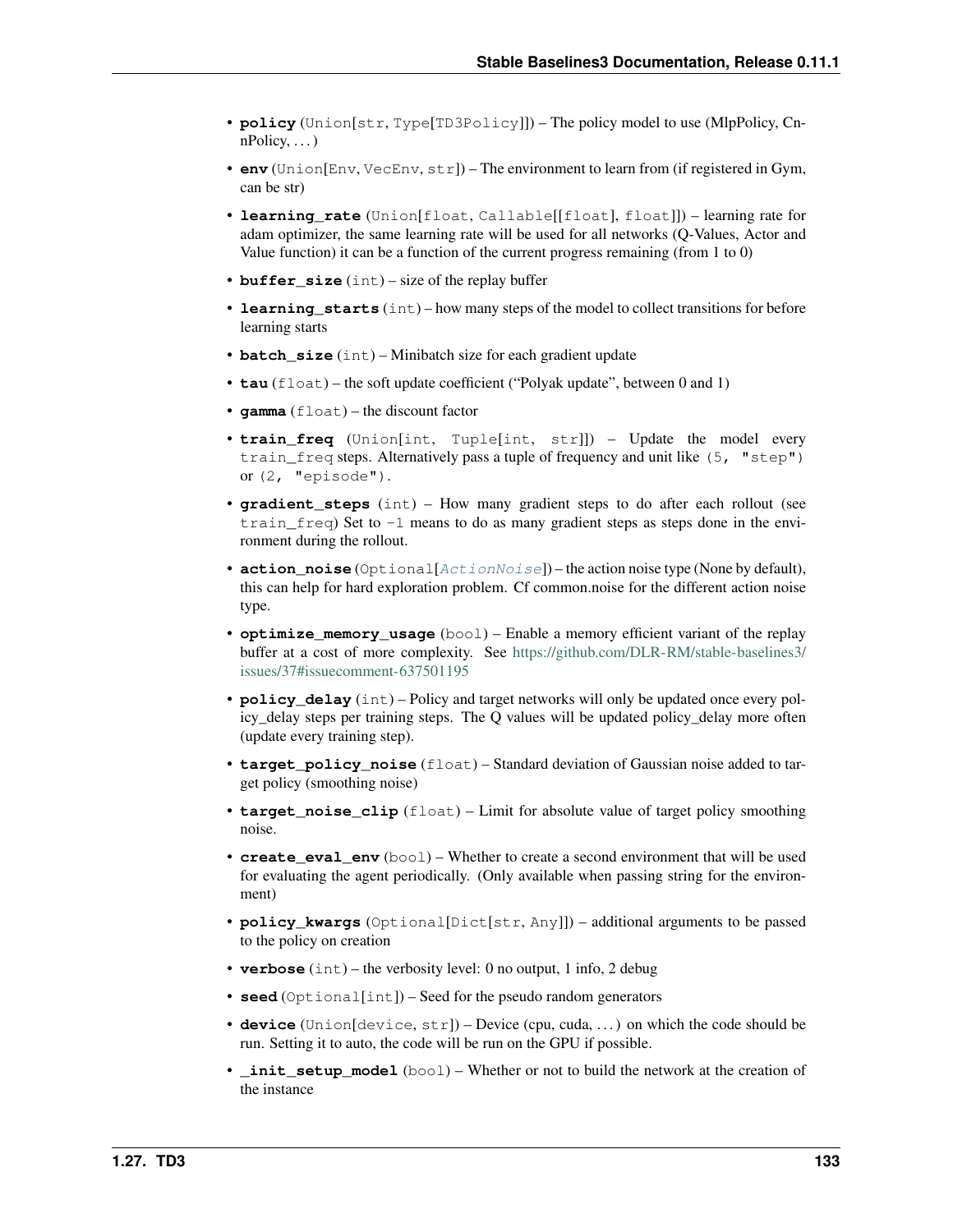**collect\_rollouts**(*env*, *callback*, *train\_freq*, *replay\_buffer*, *action\_noise=None*, *learning\_starts=0*, *log\_interval=None*)

Collect experiences and store them into a ReplayBuffer.

### Parameters

- **env** (VecEnv) The training environment
- **callback** ([BaseCallback](#page-48-0)) Callback that will be called at each step (and at the beginning and end of the rollout)
- **train freq** (TrainFreq) How much experience to collect by doing rollouts of current policy. Either TrainFreq(<n>, TrainFrequencyUnit.STEP) or TrainFreq(<n>, TrainFrequencyUnit.EPISODE) with <n> being an integer greater than 0.
- **action\_noise** (Optional[[ActionNoise](#page-163-0)]) Action noise that will be used for exploration Required for deterministic policy (e.g. TD3). This can also be used in addition to the stochastic policy for SAC.
- **learning starts** (int) Number of steps before learning for the warm-up phase.
- **replay\_buffer** (ReplayBuffer) –
- **log\_interval** (Optional[int]) Log data every log\_interval episodes

Return type RolloutReturn

#### Returns

### **get\_env**()

Returns the current environment (can be None if not defined).

Return type Optional[VecEnv]

Returns The current environment

#### **get\_parameters**()

Return the parameters of the agent. This includes parameters from different networks, e.g. critics (value functions) and policies (pi functions).

```
Return type Dict[str, Dict]
```
Returns Mapping of from names of the objects to PyTorch state-dicts.

# **get\_vec\_normalize\_env**()

Return the VecNormalize wrapper of the training env if it exists.

Return type Optional[VecNormalize]

Returns The VecNormalize env.

**learn**(*total\_timesteps*, *callback=None*, *log\_interval=4*, *eval\_env=None*, *eval\_freq=- 1*, *n\_eval\_episodes=5*, *tb\_log\_name='TD3'*, *eval\_log\_path=None*, *reset\_num\_timesteps=True*) Return a trained model.

- **total\_timesteps** (int) The total number of samples (env steps) to train on
- **callback** (Union[None, Callable, List[[BaseCallback](#page-48-0)], [BaseCallback](#page-48-0)]) – callback(s) called at every step with state of the algorithm.
- **log** interval (int) The number of timesteps before logging.
- **tb** log name  $(\text{str})$  the name of the run for TensorBoard logging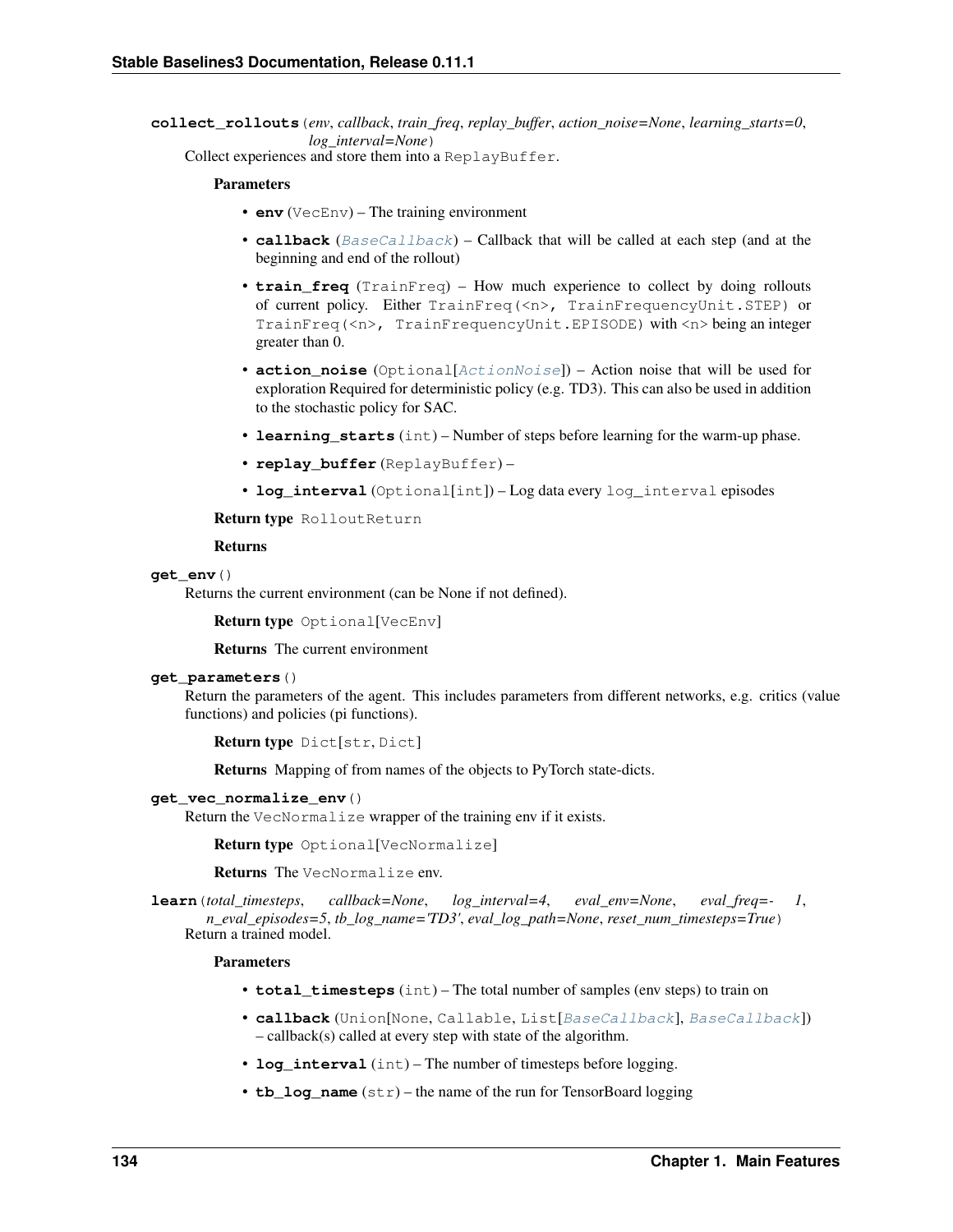- **eval env** (Union[Env, VecEnv, None]) Environment that will be used to evaluate the agent
- **eval\_freq** (int) Evaluate the agent every eval\_freq timesteps (this may vary a little)
- **n** eval episodes (int) Number of episode to evaluate the agent
- **eval\_log\_path** (Optional[str]) Path to a folder where the evaluations will be saved
- **reset\_num\_timesteps** (bool) whether or not to reset the current timestep number (used in logging)

#### Return type [OffPolicyAlgorithm](#page-74-0)

#### Returns the trained model

**classmethod load**(*path*, *env=None*, *device='auto'*, *\*\*kwargs*) Load the model from a zip-file

#### Parameters

- **path** (Union[str, Path, BufferedIOBase]) path to the file (or a file-like) where to load the agent from
- **env** (Union[Env, VecEnv, None]) the new environment to run the loaded model on (can be None if you only need prediction from a trained model) has priority over any saved environment
- **device** (Union[device, str]) Device on which the code should run.
- **kwargs** extra arguments to change the model when loading

#### Return type [BaseAlgorithm](#page-71-0)

#### **load\_replay\_buffer**(*path*)

Load a replay buffer from a pickle file.

```
Parameters path (Union[str, Path, BufferedIOBase]) – Path to the pickled replay
   buffer.
```
### Return type None

**predict**(*observation*, *state=None*, *mask=None*, *deterministic=False*) Get the model's action(s) from an observation

#### Parameters

- **observation** (ndarray) the input observation
- **state** (Optional[ndarray]) The last states (can be None, used in recurrent policies)
- **mask** (Optional[ndarray]) The last masks (can be None, used in recurrent policies)
- **deterministic** (bool) Whether or not to return deterministic actions.

Return type Tuple[ndarray, Optional[ndarray]]

Returns the model's action and the next state (used in recurrent policies)

### **save**(*path*, *exclude=None*, *include=None*)

Save all the attributes of the object and the model parameters in a zip-file.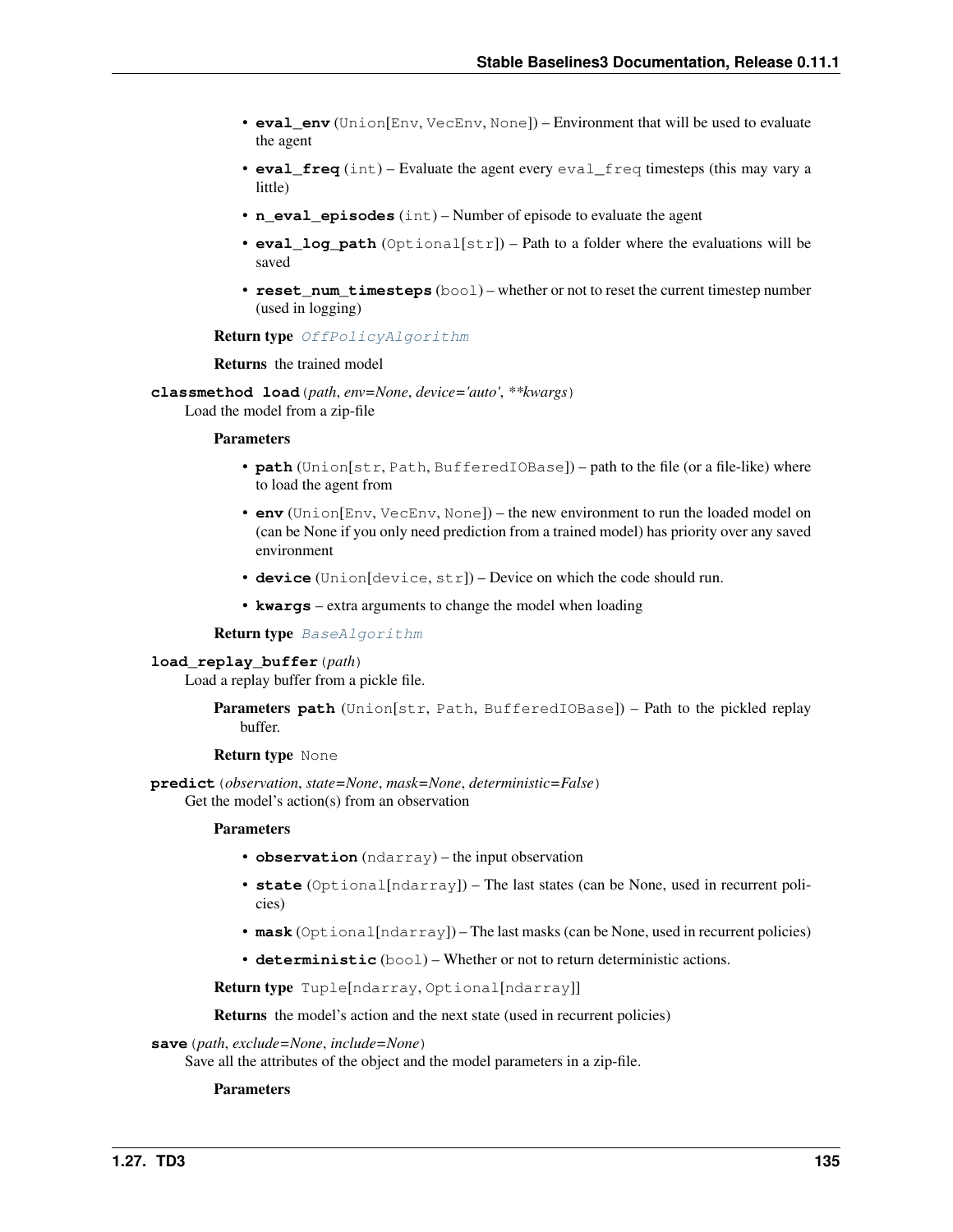- **path** (Union[str, Path, BufferedIOBase]) path to the file where the rl agent should be saved
- **exclude** (Optional[Iterable[str]]) name of parameters that should be excluded in addition to the default ones
- **include** (Optional[Iterable[str]]) name of parameters that might be excluded but should be included anyway

### Return type None

# **save\_replay\_buffer**(*path*)

Save the replay buffer as a pickle file.

**Parameters path** (Union[str, Path, BufferedIOBase]) – Path to the file where the replay buffer should be saved. if path is a str or pathlib.Path, the path is automatically created if necessary.

#### Return type None

### **set\_env**(*env*)

Checks the validity of the environment, and if it is coherent, set it as the current environment. Furthermore wrap any non vectorized env into a vectorized checked parameters: - observation\_space - action\_space

**Parameters env** (Union[Env, VecEnv]) – The environment for learning a policy

### Return type None

### **set\_parameters**(*load\_path\_or\_dict*, *exact\_match=True*, *device='auto'*)

Load parameters from a given zip-file or a nested dictionary containing parameters for different modules (see get\_parameters).

# Parameters

- **load\_path\_or\_iter** Location of the saved data (path or file-like, see save), or a nested dictionary containing nn.Module parameters used by the policy. The dictionary maps object names to a state-dictionary returned by torch.nn.Module. state\_dict().
- **exact\_match** (bool) If True, the given parameters should include parameters for each module and each of their parameters, otherwise raises an Exception. If set to False, this can be used to update only specific parameters.
- **device** (Union [device, str]) Device on which the code should run.

#### Return type None

```
set_random_seed(seed=None)
```
Set the seed of the pseudo-random generators (python, numpy, pytorch, gym, action space)

Parameters **seed** (Optional[int]) –

# Return type None

**train**(*gradient\_steps*, *batch\_size=100*)

Sample the replay buffer and do the updates (gradient descent and update target networks)

Return type None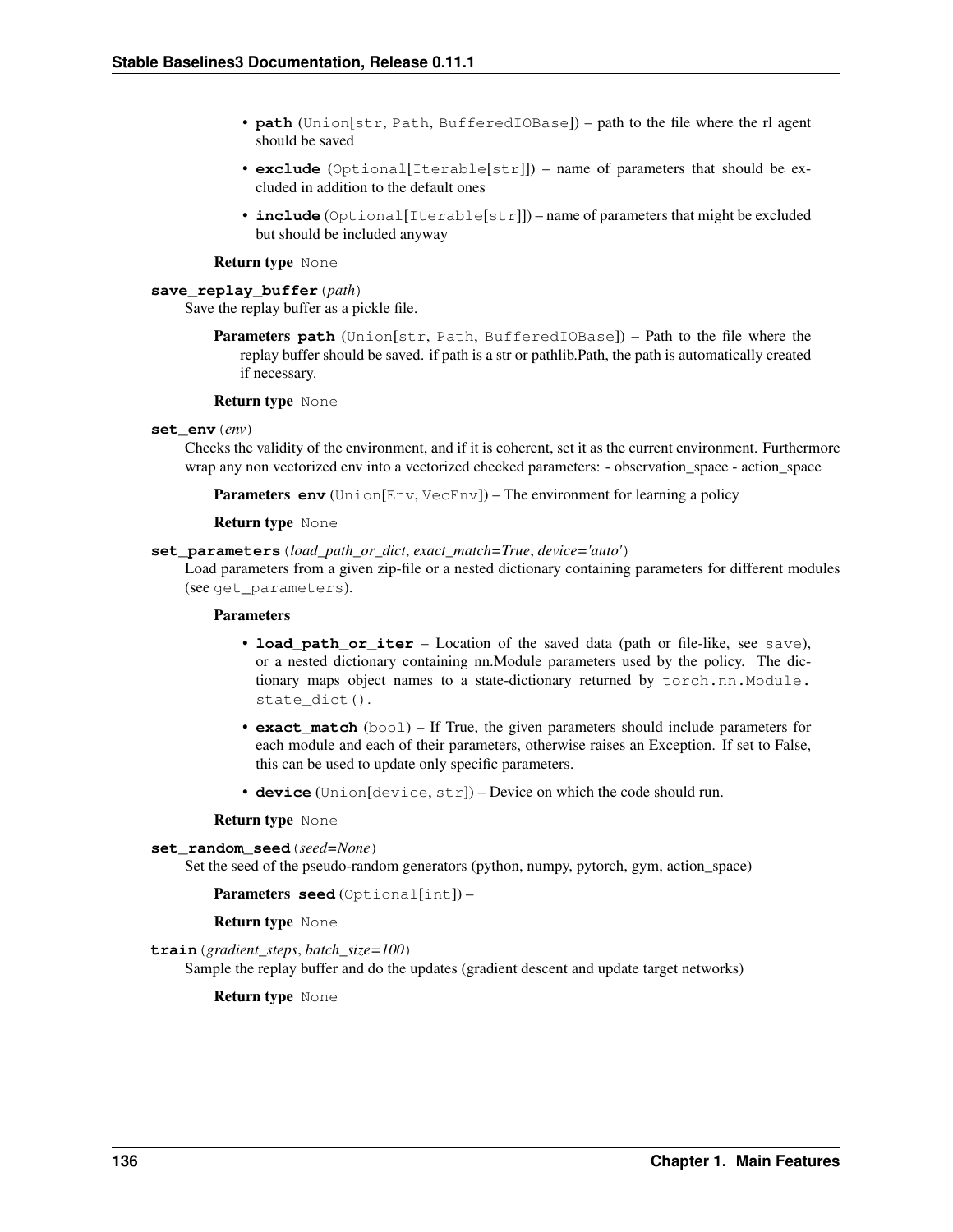# **1.27.6 TD3 Policies**

```
stable_baselines3.td3.MlpPolicy
    alias of stable_baselines3.td3.policies.TD3Policy
```
**class** stable\_baselines3.td3.policies.**TD3Policy**(*observation\_space*, *ac-*

*tion\_space*, *lr\_schedule*, *net\_arch=None*, *activation\_fn=<class 'torch.nn.modules.activation.ReLU'>*, *features\_extractor\_class=<class 'stable\_baselines3.common.torch\_layers.FlattenExtractor'>*, *features\_extractor\_kwargs=None*, *normalize\_images=True*, *optimizer\_class=<class 'torch.optim.adam.Adam'>*, *optimizer\_kwargs=None*, *n\_critics=2*, *share\_features\_extractor=True*)

Policy class (with both actor and critic) for TD3.

### **Parameters**

- **observation\_space** (Space) Observation space
- **action\_space** (Space) Action space
- **lr\_schedule** (Callable[[float], float]) Learning rate schedule (could be constant)
- **net\_arch** (Union[List[int], Dict[str, List[int]], None]) The specification of the policy and value networks.
- **activation\_fn** (Type[Module]) Activation function
- **features\_extractor\_class** (Type[BaseFeaturesExtractor]) Features extractor to use.
- **features\_extractor\_kwargs** (Optional[Dict[str, Any]]) Keyword arguments to pass to the features extractor.
- **normalize\_images** (bool) Whether to normalize images or not, dividing by 255.0 (True by default)
- **optimizer\_class** (Type[Optimizer]) The optimizer to use, th.optim.Adam by default
- **optimizer\_kwargs** (Optional[Dict[str, Any]]) Additional keyword arguments, excluding the learning rate, to pass to the optimizer
- **n\_critics** (int) Number of critic networks to create.
- **share features extractor** (bool) Whether to share or not the features extractor between the actor and the critic (this saves computation time)

### **forward**(*observation*, *deterministic=False*)

Defines the computation performed at every call.

Should be overridden by all subclasses.

Note: Although the recipe for forward pass needs to be defined within this function, one should call the Module instance afterwards instead of this since the former takes care of running the registered hooks while the latter silently ignores them.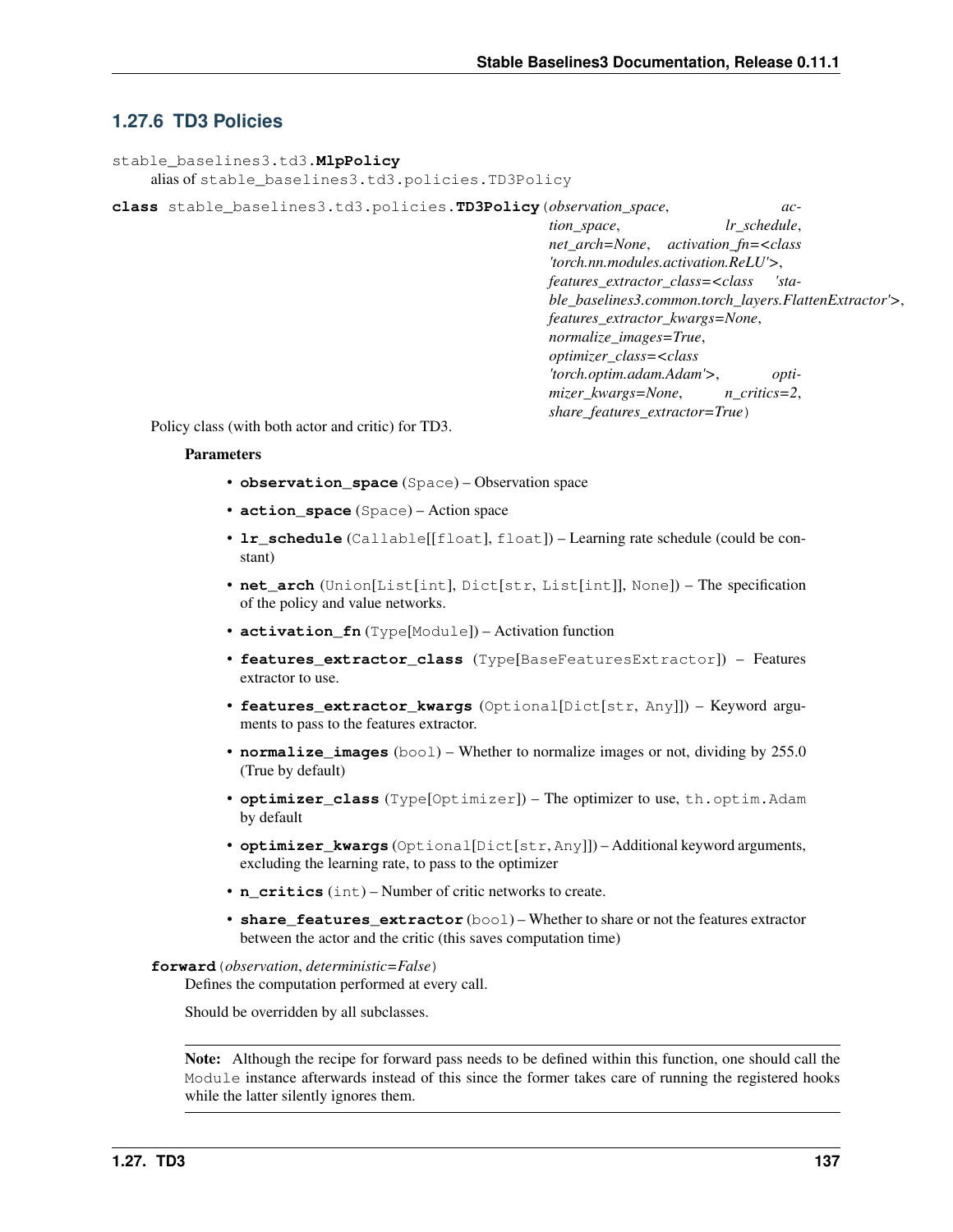# Return type Tensor

<span id="page-141-0"></span>

| class stable_baselines3.td3. CnnPolicy (observation_space,               | action space,                                    | lr schedule,                             |
|--------------------------------------------------------------------------|--------------------------------------------------|------------------------------------------|
| net arch=None,                                                           |                                                  | $activation$ fn= $<$ class               |
| 'torch.nn.modules.activation.ReLU'>,                                     |                                                  |                                          |
| features_extractor_class= <class< th=""><th></th><th>'sta-</th></class<> |                                                  | 'sta-                                    |
|                                                                          | ble_baselines3.common.torch_layers.NatureCNN'>,  |                                          |
| features_extractor_kwargs=None,                                          |                                                  | normal-                                  |
| ize images=True,                                                         |                                                  | optimizer class= <class< th=""></class<> |
|                                                                          | 'torch.optim.adam.Adam'>, optimizer_kwargs=None, |                                          |
|                                                                          | n_critics=2, share_features_extractor=True)      |                                          |

Policy class (with both actor and critic) for TD3.

### Parameters

- **observation\_space** (Space) Observation space
- **action\_space** (Space) Action space
- **lr\_schedule** (Callable[[float], float]) Learning rate schedule (could be constant)
- **net\_arch** (Union[List[int], Dict[str, List[int]], None]) The specification of the policy and value networks.
- **activation\_fn** (Type[Module]) Activation function
- **features\_extractor\_class** (Type[BaseFeaturesExtractor]) Features extractor to use.
- **features\_extractor\_kwargs** (Optional[Dict[str, Any]]) Keyword arguments to pass to the features extractor.
- **normalize\_images** (bool) Whether to normalize images or not, dividing by 255.0 (True by default)
- **optimizer\_class** (Type[Optimizer]) The optimizer to use, th.optim.Adam by default
- **optimizer\_kwargs** (Optional[Dict[str, Any]]) Additional keyword arguments, excluding the learning rate, to pass to the optimizer
- **n** critics (int) Number of critic networks to create.
- **share features extractor** (bool) Whether to share or not the features extractor between the actor and the critic (this saves computation time)

# **1.28 Atari Wrappers**

```
class stable_baselines3.common.atari_wrappers.AtariWrapper(env, noop_max=30,
                                                                      frame_skip=4,
                                                                      screen_size=84,
                                                                      termi-
                                                                      nal_on_life_loss=True,
                                                                      clip_reward=True)
```
# Atari 2600 preprocessings

Specifically:

• NoopReset: obtain initial state by taking random number of no-ops on reset.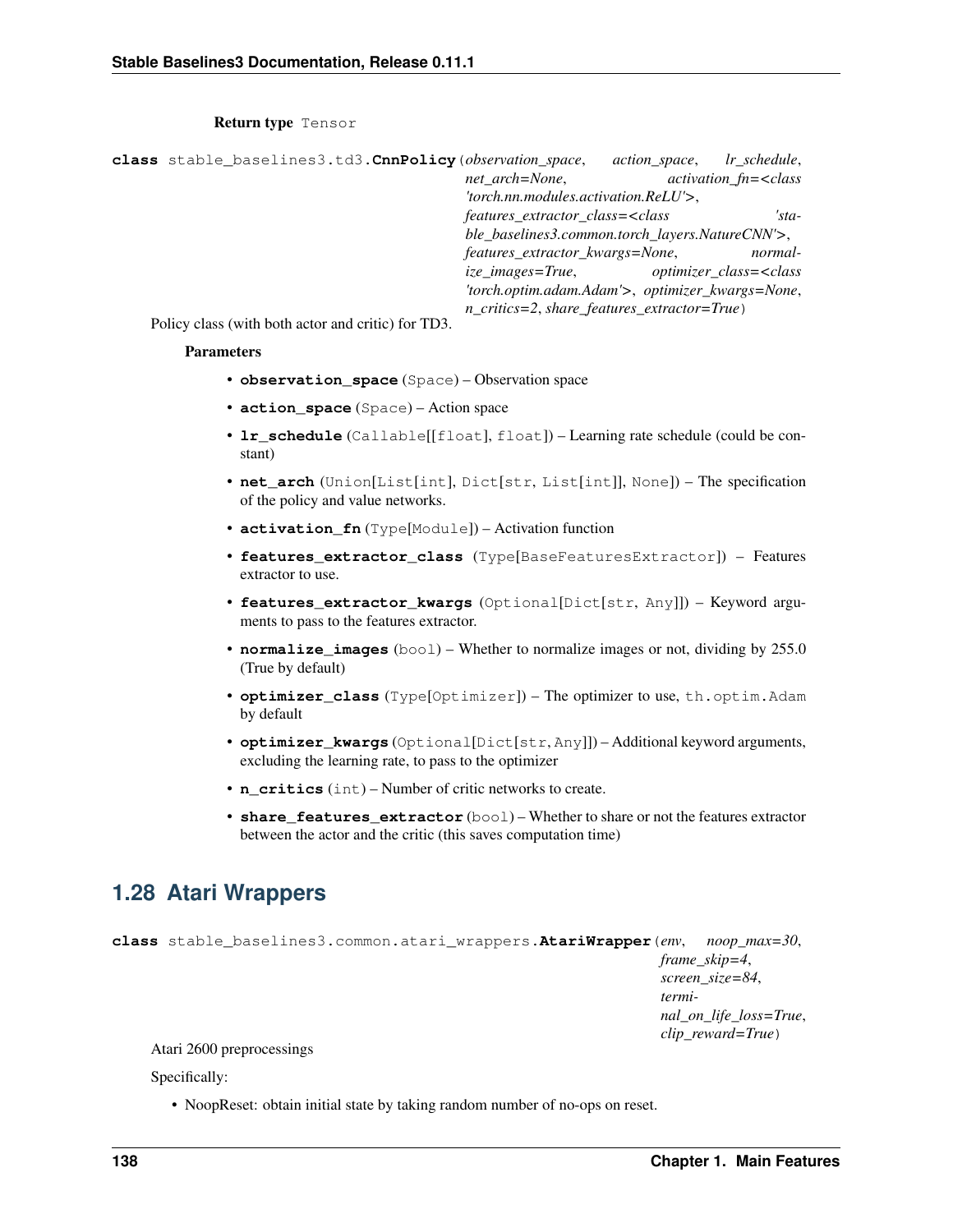- Frame skipping: 4 by default
- Max-pooling: most recent two observations
- Termination signal when a life is lost.
- Resize to a square image: 84x84 by default
- Grayscale observation
- Clip reward to  $\{-1, 0, 1\}$

### **Parameters**

- **env**  $(Env) gym environment$
- **noop\_max** (int) max number of no-ops
- **frame\_skip** (int) the frequency at which the agent experiences the game.
- **screen\_size** (int) resize Atari frame
- **terminal\_on\_life\_loss** (bool) if True, then step() returns done=True whenever a life is lost.
- **clip\_reward** (bool) If True (default), the reward is clip to  $\{-1, 0, 1\}$  depending on its sign.

**class** stable\_baselines3.common.atari\_wrappers.**ClipRewardEnv**(*env*) Clips the reward to  $\{+1, 0, -1\}$  by its sign.

Parameters **env** (Env) – the environment

**reward**(*reward*)

Bin reward to  $\{+1, 0, -1\}$  by its sign.

Parameters **reward** (float) -

Return type float

# Returns

**class** stable\_baselines3.common.atari\_wrappers.**EpisodicLifeEnv**(*env*)

Make end-of-life == end-of-episode, but only reset on true game over. Done by DeepMind for the DQN and co. since it helps value estimation.

**Parameters**  $env$  (Env) – the environment to wrap

**reset**(*\*\*kwargs*)

Calls the Gym environment reset, only when lives are exhausted. This way all states are still reachable even though lives are episodic, and the learner need not know about any of this behind-the-scenes.

Parameters **kwargs** – Extra keywords passed to env.reset() call

Return type ndarray

Returns the first observation of the environment

#### **step**(*action*)

Run one timestep of the environment's dynamics. When end of episode is reached, you are responsible for calling *reset()* to reset this environment's state.

Accepts an action and returns a tuple (observation, reward, done, info).

Args: action (object): an action provided by the agent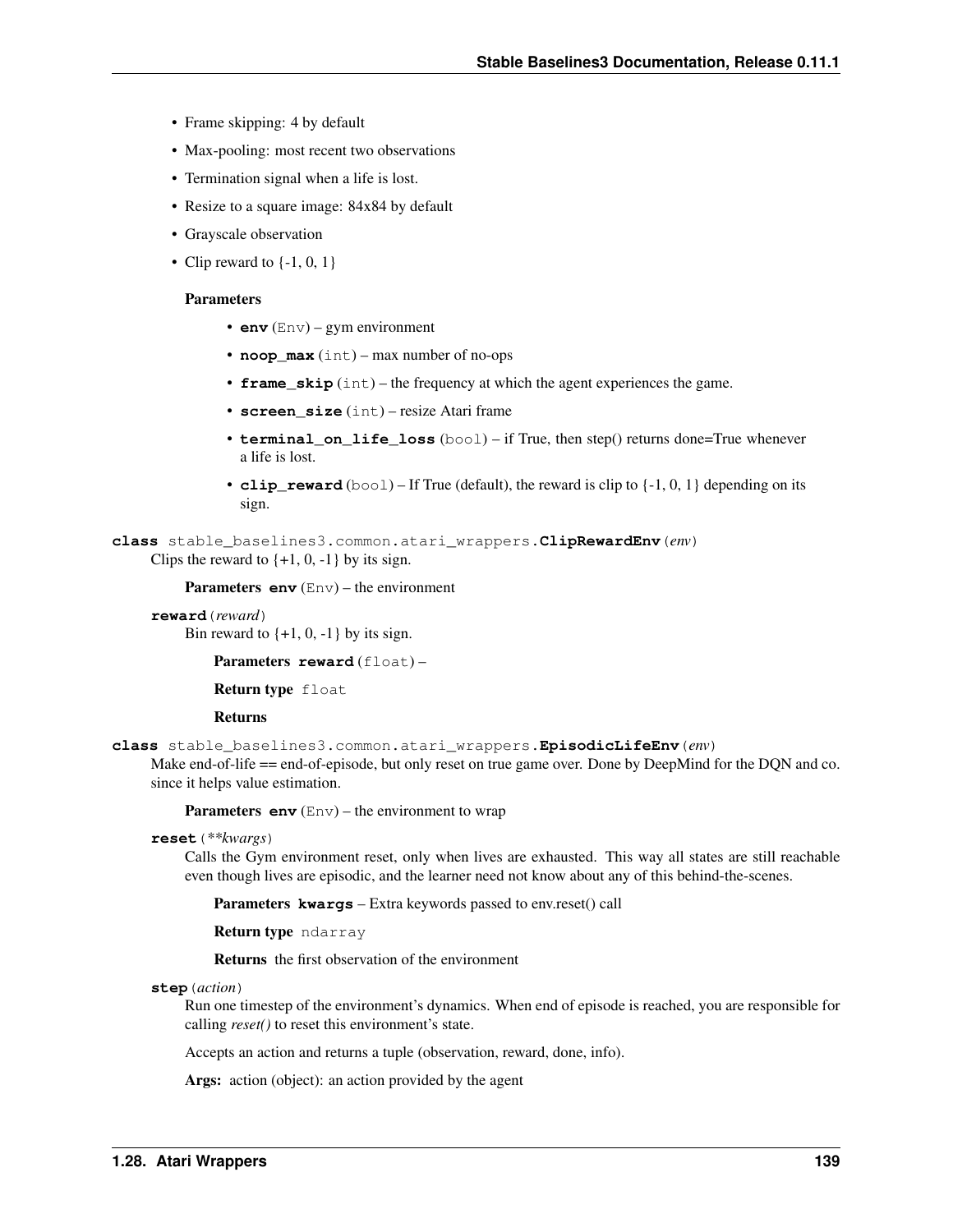Returns: observation (object): agent's observation of the current environment reward (float) : amount of reward returned after previous action done (bool): whether the episode has ended, in which case further step() calls will return undefined results info (dict): contains auxiliary diagnostic information (helpful for debugging, and sometimes learning)

Return type Tuple[Union[Tuple, Dict[str, Any], ndarray, int], float, bool, Dict]

**class** stable\_baselines3.common.atari\_wrappers.**FireResetEnv**(*env*) Take action on reset for environments that are fixed until firing.

**Parameters**  $env$  (Env) – the environment to wrap

#### **reset**(*\*\*kwargs*)

Resets the environment to an initial state and returns an initial observation.

Note that this function should not reset the environment's random number generator(s); random variables in the environment's state should be sampled independently between multiple calls to *reset()*. In other words, each call of *reset()* should yield an environment suitable for a new episode, independent of previous episodes.

Returns: observation (object): the initial observation.

Return type ndarray

```
class stable_baselines3.common.atari_wrappers.MaxAndSkipEnv(env, skip=4)
    Return only every skip-th frame (frameskipping)
```
#### **Parameters**

- **env**  $(Env)$  the environment
- **skip** (int) number of skip-th frame

#### **reset**(*\*\*kwargs*)

Resets the environment to an initial state and returns an initial observation.

Note that this function should not reset the environment's random number generator(s); random variables in the environment's state should be sampled independently between multiple calls to *reset()*. In other words, each call of *reset()* should yield an environment suitable for a new episode, independent of previous episodes.

Returns: observation (object): the initial observation.

Return type Union[Tuple, Dict[str, Any], ndarray, int]

#### **step**(*action*)

Step the environment with the given action Repeat action, sum reward, and max over last observations.

Parameters **action** (int) – the action

```
Return type Tuple[Union[Tuple, Dict[str, Any], ndarray, int], float, bool,
   Dict]
```
Returns observation, reward, done, information

**class** stable\_baselines3.common.atari\_wrappers.**NoopResetEnv**(*env*, *noop\_max=30*) Sample initial states by taking random number of no-ops on reset. No-op is assumed to be action 0.

#### **Parameters**

• **env** (Env) – the environment to wrap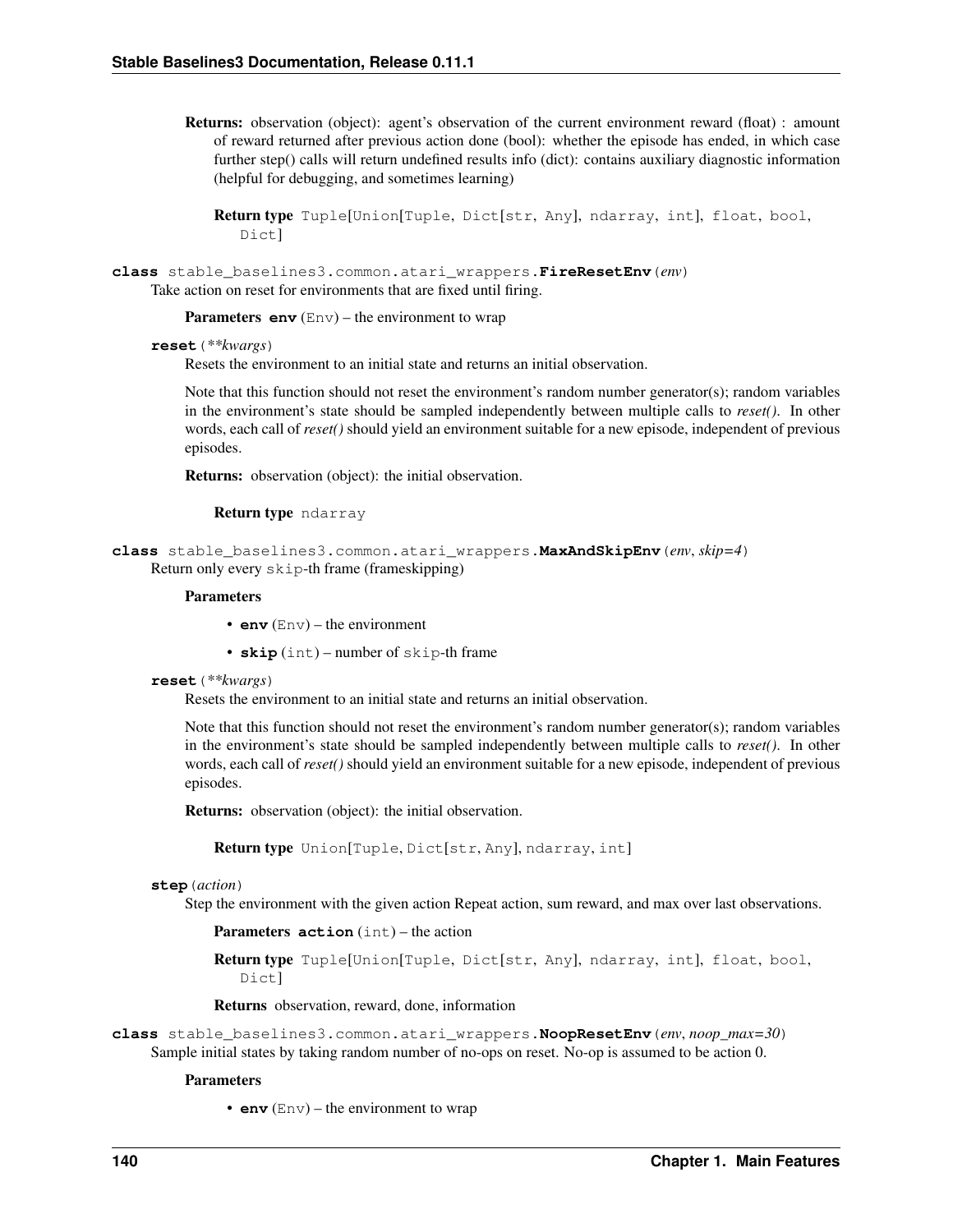• **noop** max (int) – the maximum value of no-ops to run

**reset**(*\*\*kwargs*)

Resets the environment to an initial state and returns an initial observation.

Note that this function should not reset the environment's random number generator(s); random variables in the environment's state should be sampled independently between multiple calls to *reset()*. In other words, each call of *reset()* should yield an environment suitable for a new episode, independent of previous episodes.

Returns: observation (object): the initial observation.

Return type ndarray

```
class stable_baselines3.common.atari_wrappers.WarpFrame(env, width=84,
```
*height=84*)

Convert to grayscale and warp frames to 84x84 (default) as done in the Nature paper and later work.

**Parameters** 

- **env** (Env) the environment
- **width** (int) –
- **height** (int) –

#### **observation**(*frame*)

returns the current observation from a frame

Parameters **frame** (ndarray) – environment frame

Return type ndarray

Returns the observation

## **1.29 Environments Utils**

```
stable_baselines3.common.env_util.is_wrapped(env, wrapper_class)
     Check if a given environment has been wrapped with a given wrapper.
```
#### **Parameters**

- **env** (Type[Env]) Environment to check
- **wrapper\_class** (Type[Wrapper]) Wrapper class to look for

Return type bool

**Returns** True if environment has been wrapped with wrapper class.

```
stable_baselines3.common.env_util.make_atari_env(env_id, n_envs=1, seed=None,
                                                        start_index=0, monitor_dir=None,
                                                        wrapper_kwargs=None,
                                                        env_kwargs=None,
                                                        vec_env_cls=None,
                                                        vec_env_kwargs=None, moni-
                                                        tor_kwargs=None)
```
Create a wrapped, monitored VecEnv for Atari. It is a wrapper around make vec env that includes common preprocessing for Atari games.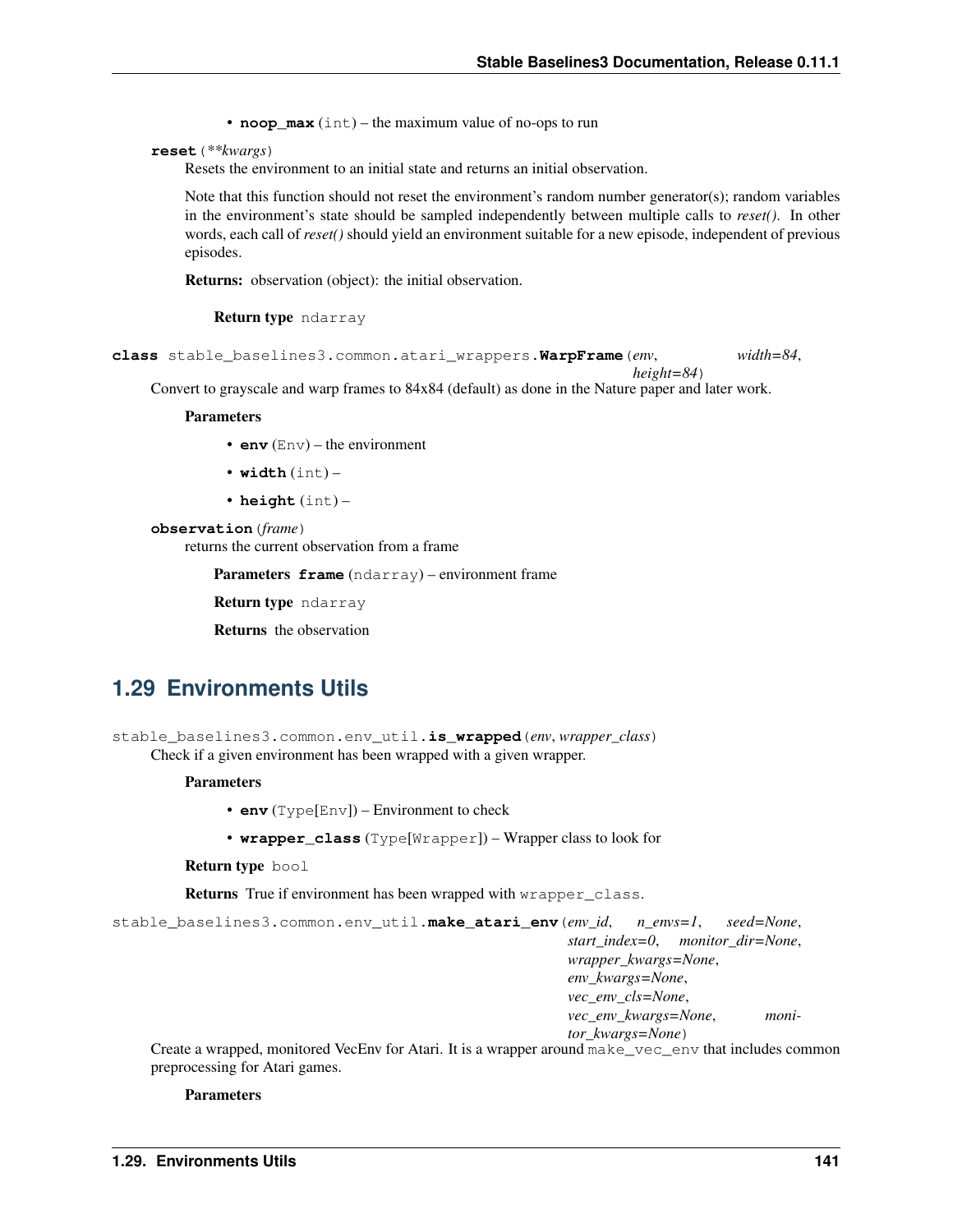- **env** id (Union[str, Type[Env]]) the environment ID or the environment class
- **n\_envs** (int) the number of environments you wish to have in parallel
- **seed** (Optional[int]) the initial seed for the random number generator
- **start\_index** (int) start rank index
- **monitor**  $dir$  (Optional[str]) Path to a folder where the monitor files will be saved. If None, no file will be written, however, the env will still be wrapped in a Monitor wrapper to provide additional information about training.
- **wrapper\_kwargs** (Optional[Dict[str, Any]]) Optional keyword argument to pass to the AtariWrapper
- **env\_kwargs** (Optional[Dict[str, Any]]) Optional keyword argument to pass to the env constructor
- **vec\_env\_cls** (Union[DummyVecEnv, SubprocVecEnv, None]) A custom VecEnv class constructor. Default: None.
- **vec env kwargs** (Optional[Dict[str, Any]]) Keyword arguments to pass to the VecEnv class constructor.
- **monitor\_kwargs** (Optional[Dict[str, Any]]) Keyword arguments to pass to the Monitor class constructor.

#### Return type VecEnv

#### Returns The wrapped environment

stable\_baselines3.common.env\_util.**make\_vec\_env**(*env\_id*, *n\_envs=1*, *seed=None*, *start\_index=0*, *monitor\_dir=None*, *wrapper\_class=None*, *env\_kwargs=None*, *vec\_env\_cls=None*, *vec\_env\_kwargs=None*, *monitor\_kwargs=None*)

Create a wrapped, monitored VecEnv. By default it uses a DummyVecEnv which is usually faster than a SubprocVecEnv.

- **env\_id** (Union[str, Type[Env]]) the environment ID or the environment class
- **n** envs (int) the number of environments you wish to have in parallel
- **seed** (Optional[int]) the initial seed for the random number generator
- **start\_index** (int) start rank index
- **monitor\_dir** (Optional[str]) Path to a folder where the monitor files will be saved. If None, no file will be written, however, the env will still be wrapped in a Monitor wrapper to provide additional information about training.
- **wrapper\_class** (Optional[Callable[[Env], Env]]) Additional wrapper to use on the environment. This can also be a function with single argument that wraps the environment in many things.
- **env\_kwargs** (Optional[Dict[str, Any]]) Optional keyword argument to pass to the env constructor
- **vec\_env\_cls** (Optional[Type[Union[DummyVecEnv, SubprocVecEnv]]]) A custom VecEnv class constructor. Default: None.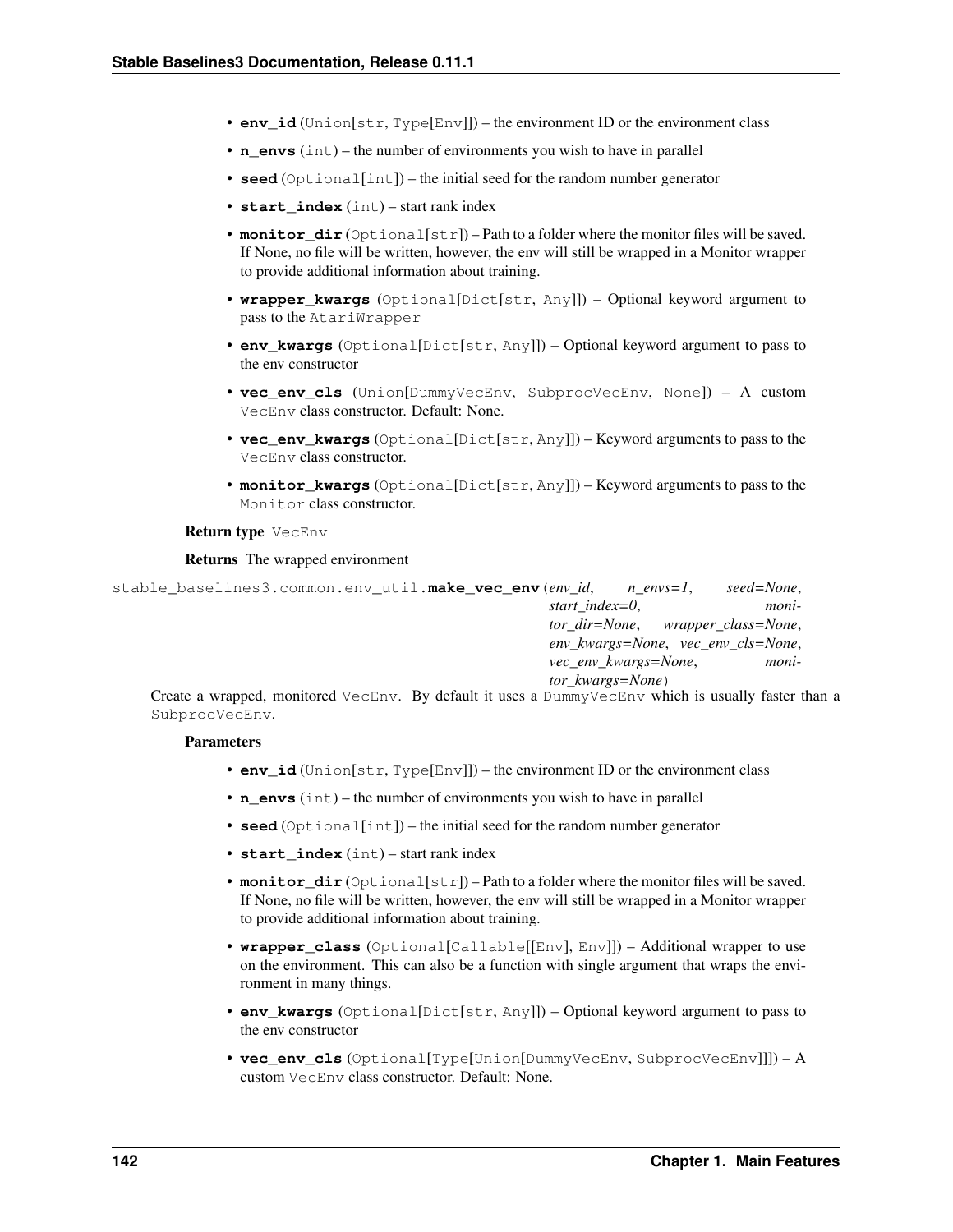- **vec\_env\_kwargs** (Optional[Dict[str, Any]]) Keyword arguments to pass to the VecEnv class constructor.
- **monitor\_kwargs** (Optional[Dict[str, Any]]) Keyword arguments to pass to the Monitor class constructor.

Return type VecEnv

Returns The wrapped environment

stable\_baselines3.common.env\_util.**unwrap\_wrapper**(*env*, *wrapper\_class*) Retrieve a VecEnvWrapper object by recursively searching.

#### **Parameters**

- **env** (Env) Environment to unwrap
- **wrapper\_class** (Type[Wrapper]) Wrapper to look for

Return type Optional[Wrapper]

Returns Environment unwrapped till wrapper\_class if it has been wrapped with it

# **1.30 Probability Distributions**

Probability distributions used for the different action spaces:

- CategoricalDistribution -> Discrete
- DiagGaussianDistribution -> Box (continuous actions)
- StateDependentNoiseDistribution -> Box (continuous actions) when use\_sde=True

The policy networks output parameters for the distributions (named flat in the methods). Actions are then sampled from those distributions.

For instance, in the case of discrete actions. The policy network outputs probability of taking each action. The CategoricalDistribution allows to sample from it, computes the entropy, the log probability (log\_prob) and backpropagate the gradient.

In the case of continuous actions, a Gaussian distribution is used. The policy network outputs mean and (log) std of the distribution (assumed to be a DiagGaussianDistribution).

Probability distributions.

```
class stable_baselines3.common.distributions.BernoulliDistribution(action_dims)
    Bernoulli distribution for MultiBinary action spaces.
```
Parameters **action\_dim** – Number of binary actions

**actions\_from\_params**(*action\_logits*, *deterministic=False*) Returns samples from the probability distribution given its parameters.

Return type Tensor

Returns actions

**entropy**()

Returns Shannon's entropy of the probability

Return type Tensor

Returns the entropy, or None if no analytical form is known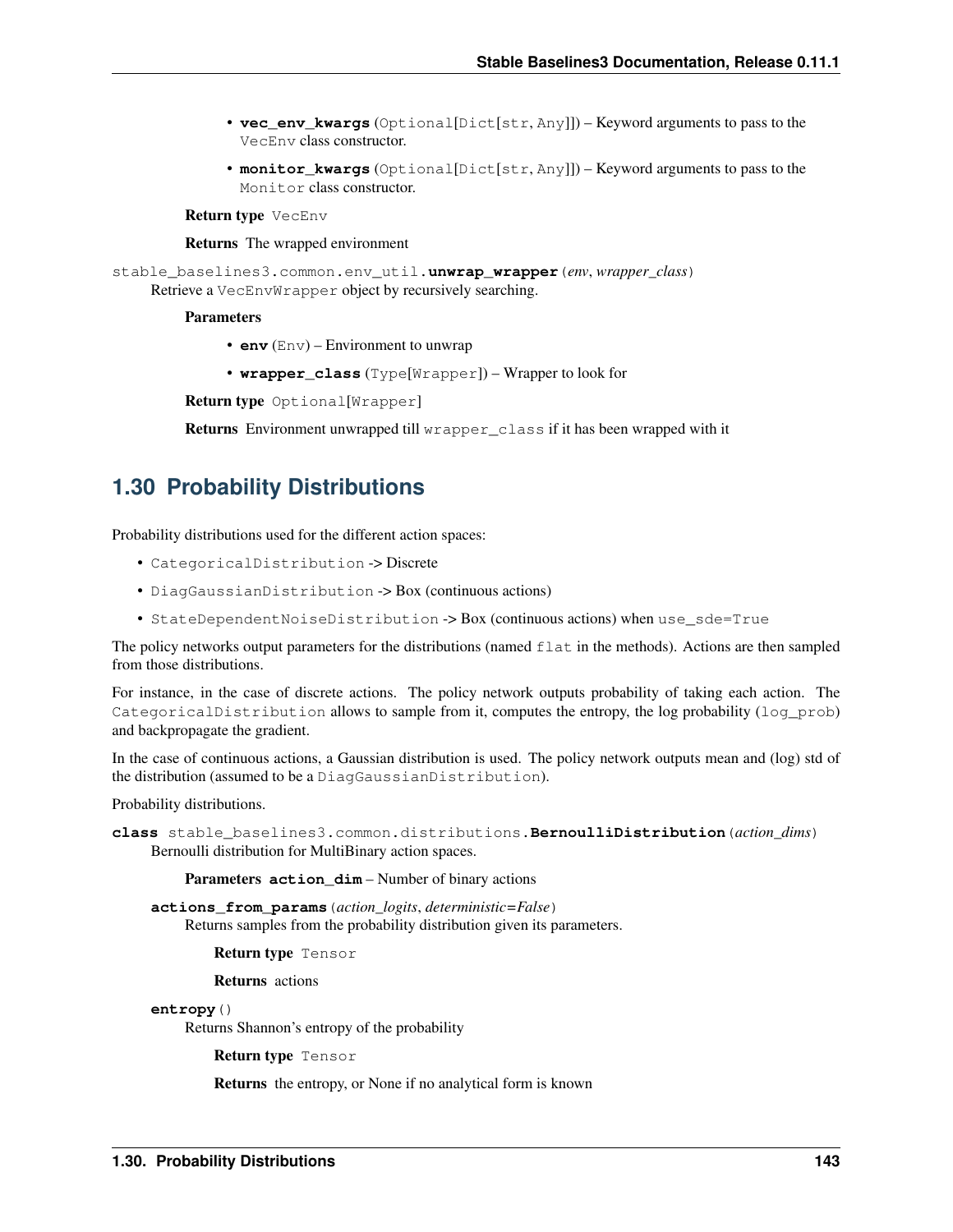**log\_prob**(*actions*) Returns the log likelihood

**Parameters**  $x$  **– the taken action** 

Return type Tensor

Returns The log likelihood of the distribution

#### **log\_prob\_from\_params**(*action\_logits*)

Returns samples and the associated log probabilities from the probability distribution given its parameters.

Return type Tuple[Tensor, Tensor]

Returns actions and log prob

#### **mode**()

Returns the most likely action (deterministic output) from the probability distribution

Return type Tensor

Returns the stochastic action

## **proba\_distribution**(*action\_logits*)

Set parameters of the distribution.

Return type [BernoulliDistribution](#page-146-0)

Returns self

#### **proba\_distribution\_net**(*latent\_dim*)

Create the layer that represents the distribution: it will be the logits of the Bernoulli distribution.

**Parameters latent\_dim** (int) – Dimension of the last layer of the policy network (before the action layer)

Return type Module

Returns

#### **sample**()

Returns a sample from the probability distribution

Return type Tensor

Returns the stochastic action

<span id="page-147-0"></span>**class** stable\_baselines3.common.distributions.**CategoricalDistribution**(*action\_dim*) Categorical distribution for discrete actions.

Parameters **action** dim (int) – Number of discrete actions

**actions\_from\_params**(*action\_logits*, *deterministic=False*) Returns samples from the probability distribution given its parameters.

Return type Tensor

Returns actions

#### **entropy**()

Returns Shannon's entropy of the probability

Return type Tensor

Returns the entropy, or None if no analytical form is known

**log\_prob**(*actions*)

Returns the log likelihood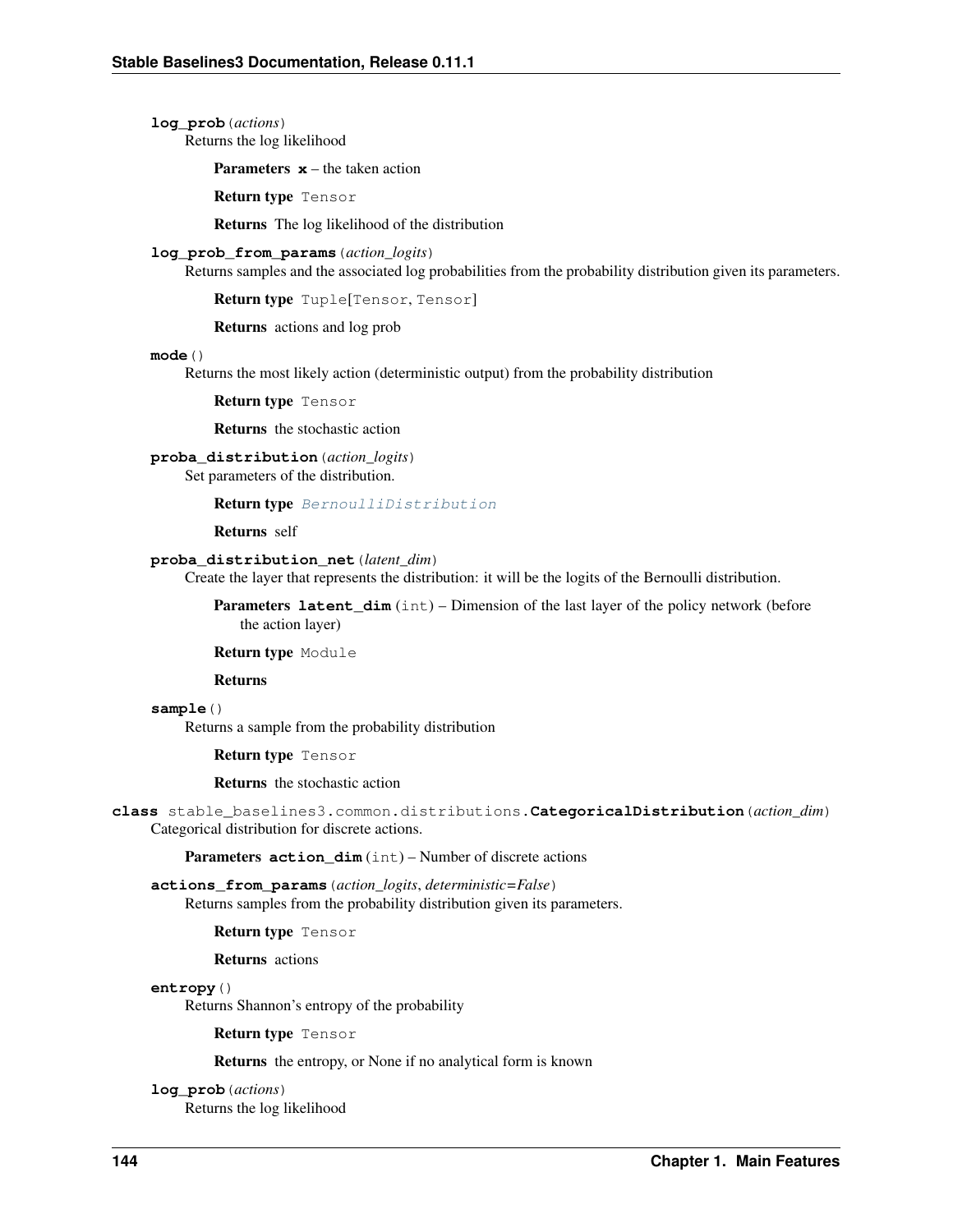**Parameters**  $x$  **– the taken action** 

Return type Tensor

Returns The log likelihood of the distribution

#### **log\_prob\_from\_params**(*action\_logits*)

Returns samples and the associated log probabilities from the probability distribution given its parameters.

Return type Tuple[Tensor, Tensor]

Returns actions and log prob

#### **mode**()

Returns the most likely action (deterministic output) from the probability distribution

Return type Tensor

Returns the stochastic action

**proba\_distribution**(*action\_logits*)

Set parameters of the distribution.

Return type [CategoricalDistribution](#page-147-0)

Returns self

## **proba\_distribution\_net**(*latent\_dim*)

Create the layer that represents the distribution: it will be the logits of the Categorical distribution. You can then get probabilities using a softmax.

**Parameters latent\_dim** (int) – Dimension of the last layer of the policy network (before the action layer)

#### Return type Module

#### Returns

**sample**()

Returns a sample from the probability distribution

Return type Tensor

Returns the stochastic action

<span id="page-148-0"></span>**class** stable\_baselines3.common.distributions.**DiagGaussianDistribution**(*action\_dim*) Gaussian distribution with diagonal covariance matrix, for continuous actions.

Parameters **action\_dim** (int) – Dimension of the action space.

**actions\_from\_params**(*mean\_actions*, *log\_std*, *deterministic=False*) Returns samples from the probability distribution given its parameters.

Return type Tensor

Returns actions

#### **entropy**()

Returns Shannon's entropy of the probability

Return type Tensor

Returns the entropy, or None if no analytical form is known

**log\_prob**(*actions*)

Get the log probabilities of actions according to the distribution. Note that you must first call the proba\_distribution() method.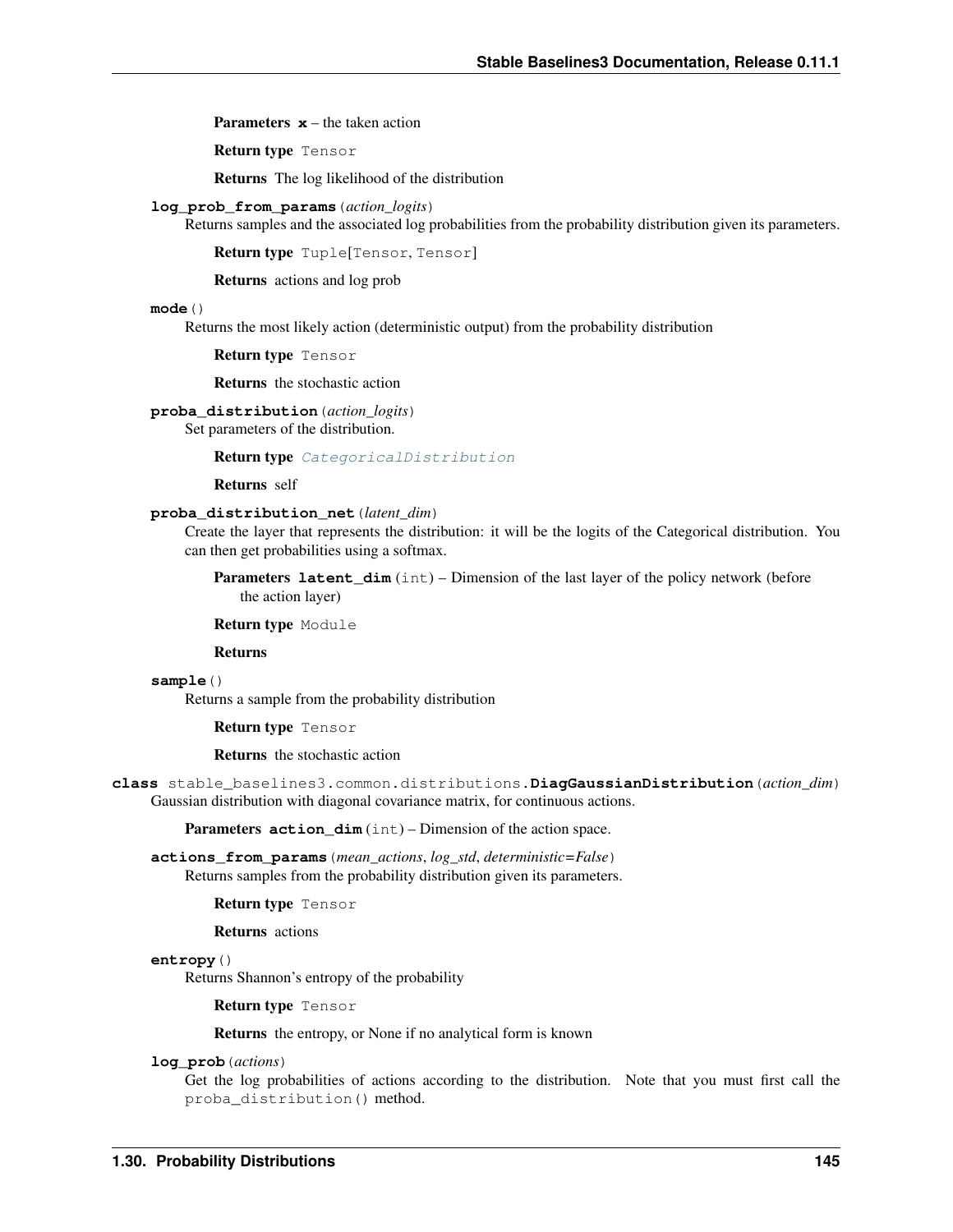Parameters **actions** (Tensor) –

Return type Tensor

Returns

```
log_prob_from_params(mean_actions, log_std)
```
Compute the log probability of taking an action given the distribution parameters.

Parameters

• **mean\_actions** (Tensor) –

• **log\_std** (Tensor) –

Return type Tuple[Tensor, Tensor]

Returns

**mode**()

Returns the most likely action (deterministic output) from the probability distribution

Return type Tensor

Returns the stochastic action

**proba\_distribution**(*mean\_actions*, *log\_std*)

Create the distribution given its parameters (mean, std)

Parameters

• **mean\_actions** (Tensor) –

• **log\_std** (Tensor) –

Return type [DiagGaussianDistribution](#page-148-0)

#### Returns

#### **proba\_distribution\_net**(*latent\_dim*, *log\_std\_init=0.0*)

Create the layers and parameter that represent the distribution: one output will be the mean of the Gaussian, the other parameter will be the standard deviation (log std in fact to allow negative values)

#### Parameters

- **latent\_dim** (int) Dimension of the last layer of the policy (before the action layer)
- **log\_std\_init** (float) Initial value for the log standard deviation

Return type Tuple[Module, Parameter]

#### Returns

```
sample()
```
Returns a sample from the probability distribution

Return type Tensor

Returns the stochastic action

<span id="page-149-0"></span>**class** stable\_baselines3.common.distributions.**Distribution** Abstract base class for distributions.

#### **abstract actions\_from\_params**(*\*args*, *\*\*kwargs*)

Returns samples from the probability distribution given its parameters.

Return type Tensor

Returns actions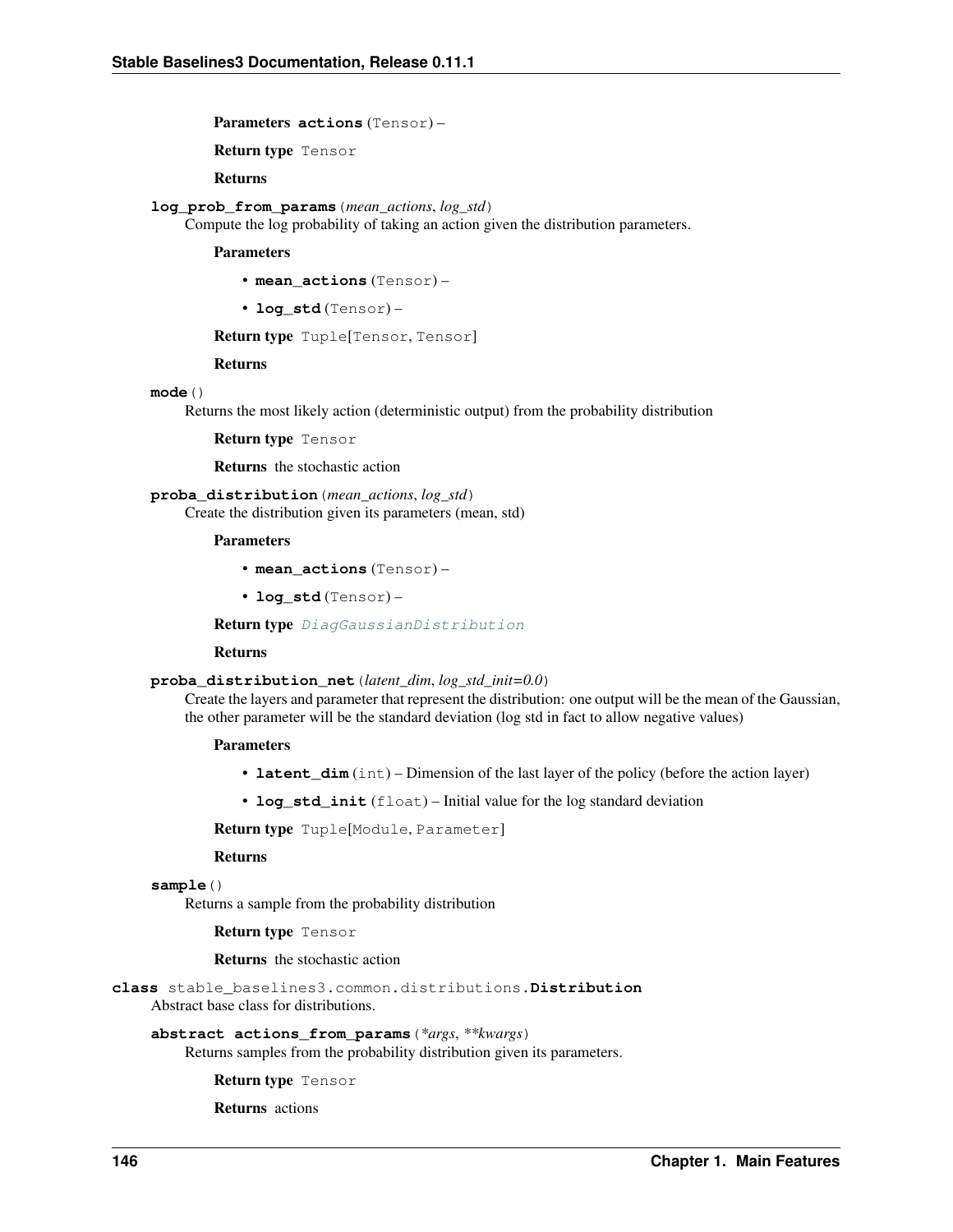**abstract entropy**()

Returns Shannon's entropy of the probability

Return type Optional[Tensor]

Returns the entropy, or None if no analytical form is known

**get\_actions**(*deterministic=False*)

Return actions according to the probability distribution.

Parameters **deterministic** (bool) –

Return type Tensor

Returns

**abstract log\_prob**(*x*) Returns the log likelihood

Parameters **x** (Tensor) – the taken action

Return type Tensor

Returns The log likelihood of the distribution

**abstract log\_prob\_from\_params**(*\*args*, *\*\*kwargs*)

Returns samples and the associated log probabilities from the probability distribution given its parameters.

Return type Tuple[Tensor, Tensor]

Returns actions and log prob

#### **abstract mode**()

Returns the most likely action (deterministic output) from the probability distribution

Return type Tensor

Returns the stochastic action

**abstract proba\_distribution**(*\*args*, *\*\*kwargs*)

Set parameters of the distribution.

#### Return type [Distribution](#page-149-0)

Returns self

**abstract proba\_distribution\_net**(*\*args*, *\*\*kwargs*)

Create the layers and parameters that represent the distribution.

Subclasses must define this, but the arguments and return type vary between concrete classes.

Return type Union[Module, Tuple[Module, Parameter]]

**abstract sample**()

Returns a sample from the probability distribution

Return type Tensor

Returns the stochastic action

<span id="page-150-0"></span>**class** stable\_baselines3.common.distributions.**MultiCategoricalDistribution**(*action\_dims*) MultiCategorical distribution for multi discrete actions.

Parameters **action\_dims** (List[int]) – List of sizes of discrete action spaces

**actions\_from\_params**(*action\_logits*, *deterministic=False*) Returns samples from the probability distribution given its parameters.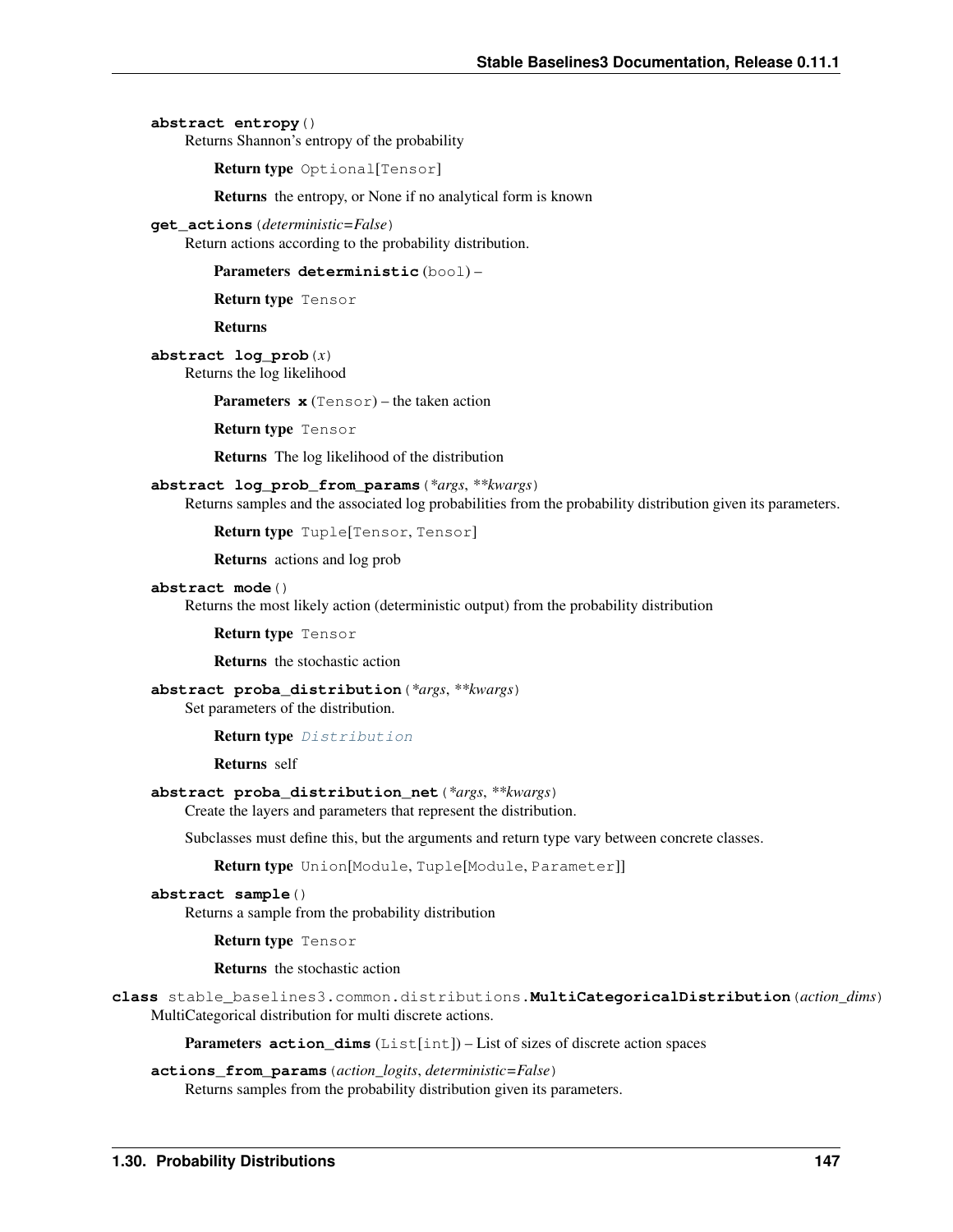Return type Tensor

Returns actions

#### **entropy**()

Returns Shannon's entropy of the probability

Return type Tensor

Returns the entropy, or None if no analytical form is known

**log\_prob**(*actions*)

Returns the log likelihood

**Parameters**  $x$  **– the taken action** 

Return type Tensor

Returns The log likelihood of the distribution

**log\_prob\_from\_params**(*action\_logits*)

Returns samples and the associated log probabilities from the probability distribution given its parameters.

Return type Tuple[Tensor, Tensor]

Returns actions and log prob

### **mode**()

Returns the most likely action (deterministic output) from the probability distribution

Return type Tensor

Returns the stochastic action

**proba\_distribution**(*action\_logits*)

Set parameters of the distribution.

Return type [MultiCategoricalDistribution](#page-150-0)

Returns self

### **proba\_distribution\_net**(*latent\_dim*)

Create the layer that represents the distribution: it will be the logits (flattened) of the MultiCategorical distribution. You can then get probabilities using a softmax on each sub-space.

**Parameters latent\_dim** (int) – Dimension of the last layer of the policy network (before the action layer)

Return type Module

Returns

**sample**()

Returns a sample from the probability distribution

Return type Tensor

Returns the stochastic action

<span id="page-151-0"></span>**class** stable\_baselines3.common.distributions.**SquashedDiagGaussianDistribution**(*action\_dim*, *epsilon=1e-*

Gaussian distribution with diagonal covariance matrix, followed by a squashing function (tanh) to ensure bounds.

#### **Parameters**

• **action\_dim** (int) – Dimension of the action space.

*06*)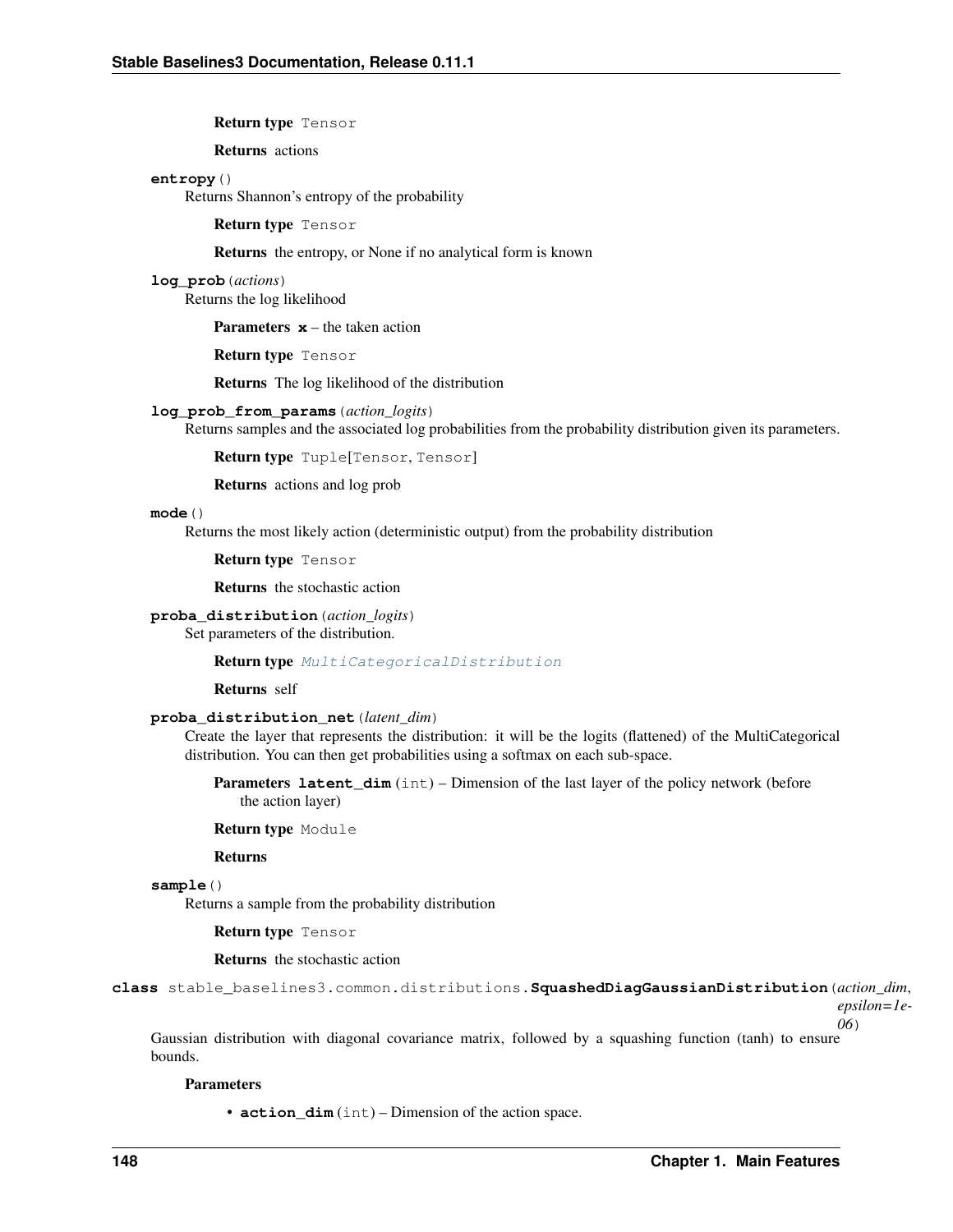• **epsilon** (float) – small value to avoid NaN due to numerical imprecision.

#### **entropy**()

Returns Shannon's entropy of the probability

Return type Optional[Tensor]

Returns the entropy, or None if no analytical form is known

#### **log\_prob**(*actions*, *gaussian\_actions=None*)

Get the log probabilities of actions according to the distribution. Note that you must first call the proba\_distribution() method.

```
Parameters actions (Tensor) –
```
Return type Tensor

Returns

#### **log\_prob\_from\_params**(*mean\_actions*, *log\_std*)

Compute the log probability of taking an action given the distribution parameters.

#### Parameters

- **mean\_actions** (Tensor) –
- **log\_std** (Tensor) –

Return type Tuple[Tensor, Tensor]

Returns

#### **mode**()

Returns the most likely action (deterministic output) from the probability distribution

Return type Tensor

Returns the stochastic action

## **proba\_distribution**(*mean\_actions*, *log\_std*)

Create the distribution given its parameters (mean, std)

#### Parameters

- **mean\_actions** (Tensor) –
- **log\_std** (Tensor) –

Return type [SquashedDiagGaussianDistribution](#page-151-0)

#### Returns

**sample**()

Returns a sample from the probability distribution

Return type Tensor

Returns the stochastic action

<span id="page-152-0"></span>**class** stable\_baselines3.common.distributions.**StateDependentNoiseDistribution**(*action\_dim*,

*full\_std=True*, *use\_expln=False*, squash\_output=Fal. *learn\_features=Fals epsilon=1e-06*)

Distribution class for using generalized State Dependent Exploration (gSDE). Paper: [https://arxiv.org/abs/2005.](https://arxiv.org/abs/2005.05719)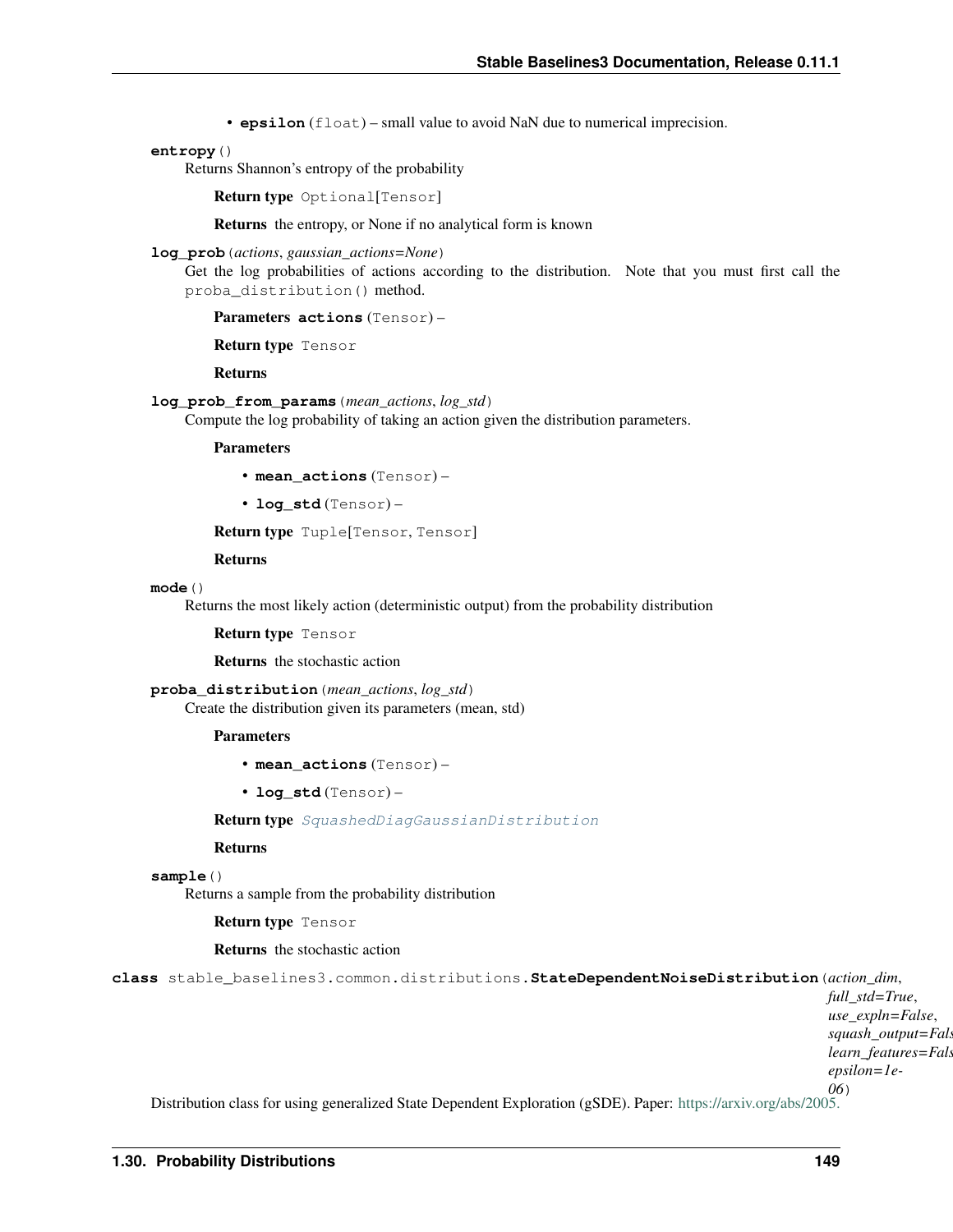#### [05719](https://arxiv.org/abs/2005.05719)

It is used to create the noise exploration matrix and compute the log probability of an action with that noise.

#### Parameters

- **action\_dim** (int) Dimension of the action space.
- **full std** (bool) Whether to use (n\_features x n\_actions) parameters for the std instead of only (n\_features,)
- **use\_expln** (bool) Use expln() function instead of exp() to ensure a positive standard deviation (cf paper). It allows to keep variance above zero and prevent it from growing too fast. In practice, exp() is usually enough.
- **squash\_output** (bool) Whether to squash the output using a tanh function, this ensures bounds are satisfied.
- **learn\_features** (bool) Whether to learn features for gSDE or not. This will enable gradients to be backpropagated through the features latent\_sde in the code.
- **epsilon** (float) small value to avoid NaN due to numerical imprecision.

**actions\_from\_params**(*mean\_actions*, *log\_std*, *latent\_sde*, *deterministic=False*) Returns samples from the probability distribution given its parameters.

Return type Tensor

Returns actions

#### **entropy**()

Returns Shannon's entropy of the probability

Return type Optional[Tensor]

Returns the entropy, or None if no analytical form is known

#### **get\_std**(*log\_std*)

Get the standard deviation from the learned parameter (log of it by default). This ensures that the std is positive.

Parameters **log\_std** (Tensor) –

Return type Tensor

Returns

**log\_prob**(*actions*)

Returns the log likelihood

**Parameters**  $x$  – the taken action

Return type Tensor

Returns The log likelihood of the distribution

**log\_prob\_from\_params**(*mean\_actions*, *log\_std*, *latent\_sde*)

Returns samples and the associated log probabilities from the probability distribution given its parameters.

Return type Tuple[Tensor, Tensor]

Returns actions and log prob

**mode**()

Returns the most likely action (deterministic output) from the probability distribution

Return type Tensor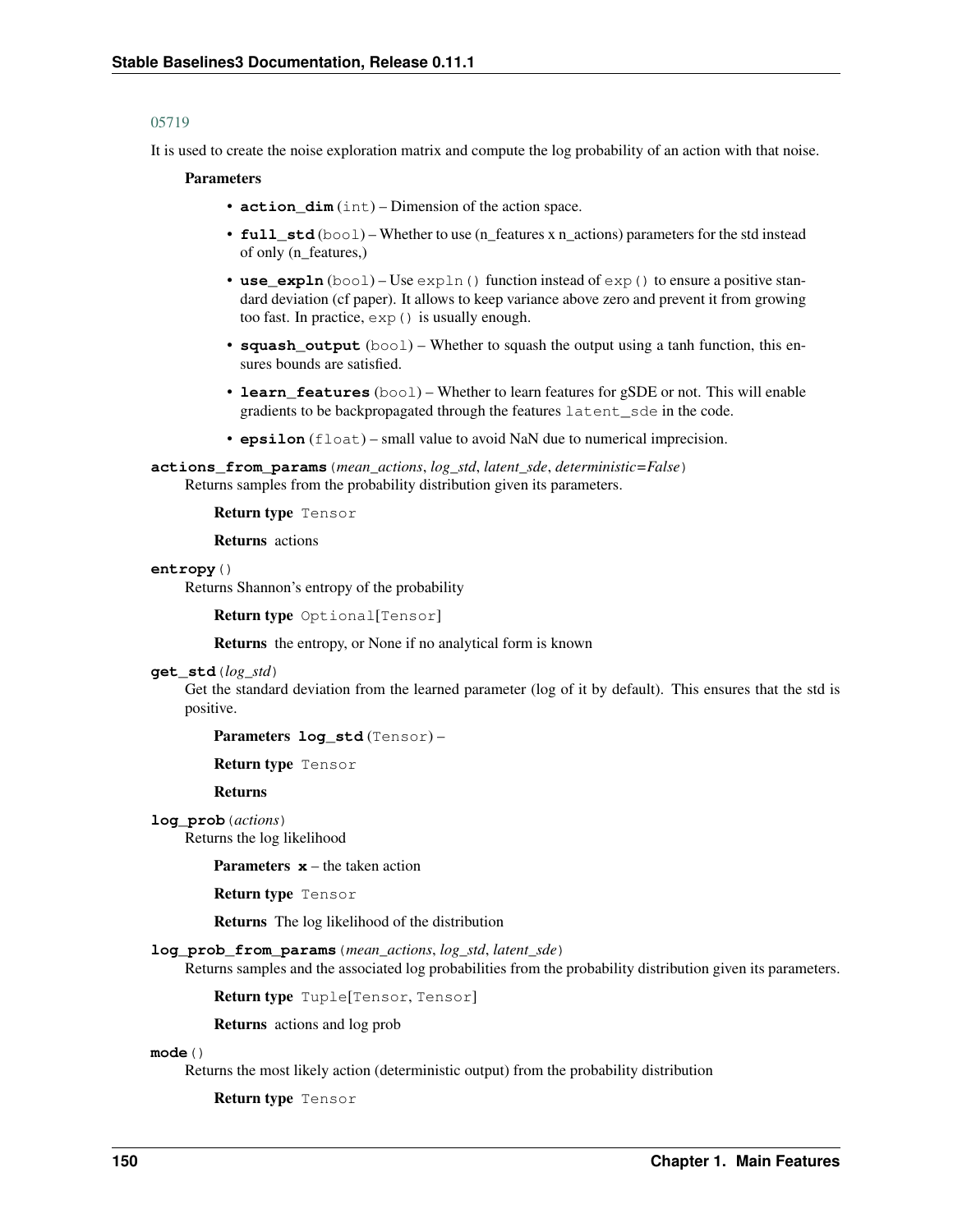Returns the stochastic action

**proba\_distribution**(*mean\_actions*, *log\_std*, *latent\_sde*) Create the distribution given its parameters (mean, std)

#### Parameters

- **mean\_actions** (Tensor) –
- **log\_std** (Tensor) –
- **latent\_sde** (Tensor) –

Return type [StateDependentNoiseDistribution](#page-152-0)

#### Returns

#### **proba\_distribution\_net**(*latent\_dim*, *log\_std\_init=- 2.0*, *latent\_sde\_dim=None*)

Create the layers and parameter that represent the distribution: one output will be the deterministic action, the other parameter will be the standard deviation of the distribution that control the weights of the noise matrix.

#### Parameters

- **latent\_dim** (int) Dimension of the last layer of the policy (before the action layer)
- **log\_std\_init** (float) Initial value for the log standard deviation
- **latent\_sde\_dim** (Optional[int]) Dimension of the last layer of the features extractor for gSDE. By default, it is shared with the policy network.

Return type Tuple[Module, Parameter]

#### Returns

#### **sample**()

Returns a sample from the probability distribution

```
Return type Tensor
```
Returns the stochastic action

#### **sample\_weights**(*log\_std*, *batch\_size=1*)

Sample weights for the noise exploration matrix, using a centered Gaussian distribution.

#### Parameters

- **log\_std** (Tensor) –
- **batch\_size** (int) –

#### Return type None

**class** stable\_baselines3.common.distributions.**TanhBijector**(*epsilon=1e-06*)

Bijective transformation of a probability distribution using a squashing function (tanh) TODO: use Pyro instead [\(https://pyro.ai/\)](https://pyro.ai/)

**Parameters epsilon** (float) – small value to avoid NaN due to numerical imprecision.

# **static atanh**(*x*)

Inverse of Tanh

Taken from pyro: <https://github.com/pyro-ppl/pyro>  $0.5 *$  torch.log( $(1 + x) / (1 - x)$ )

Return type Tensor

# **static inverse**(*y*)

Inverse tanh.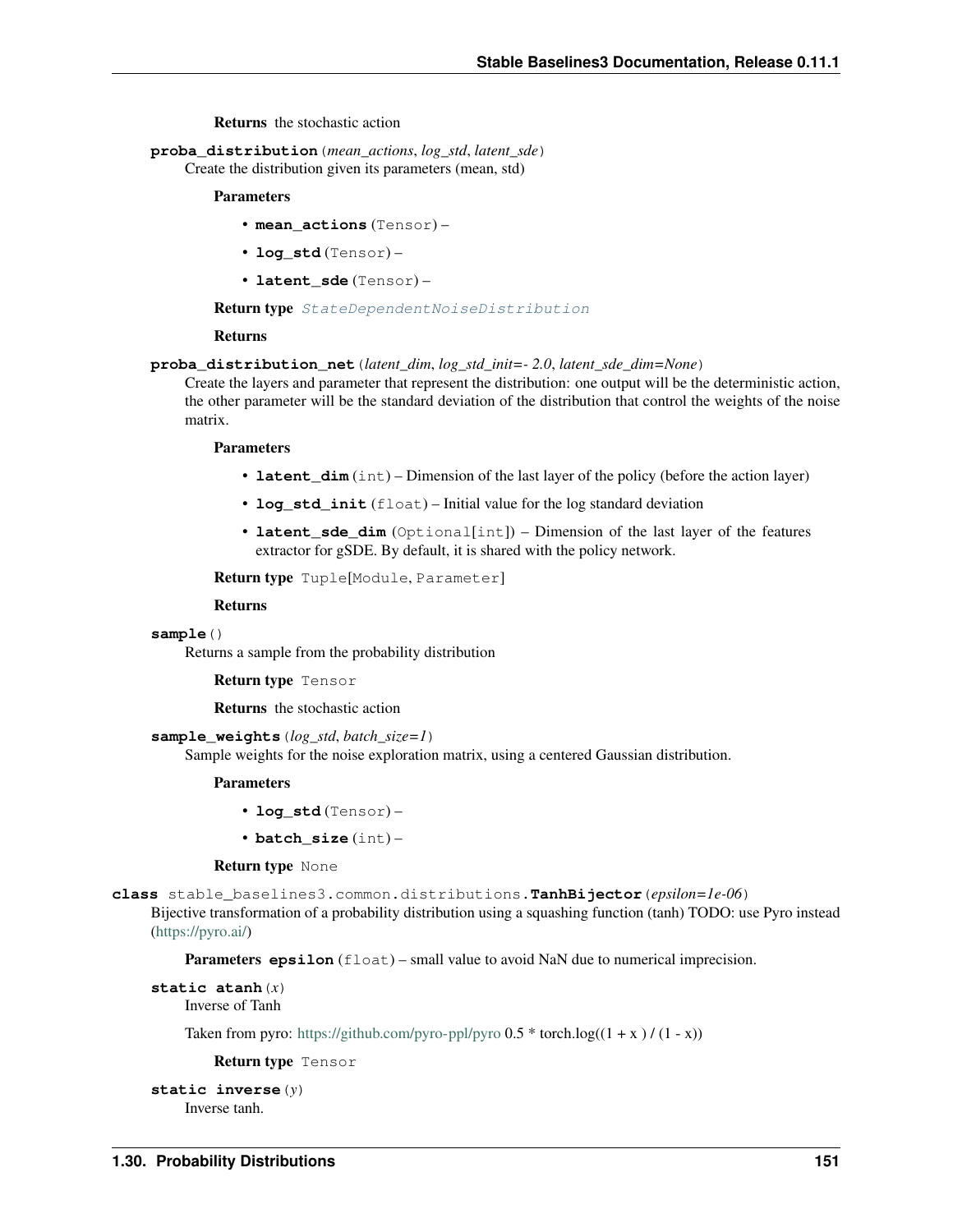Parameters **y** (Tensor) –

Return type Tensor

## Returns

stable\_baselines3.common.distributions.**make\_proba\_distribution**(*action\_space*,

*use\_sde=False*, *dist\_kwargs=None*)

Return an instance of Distribution for the correct type of action space

#### **Parameters**

- **action\_space** (Space) the input action space
- **use\_sde** (bool) Force the use of StateDependentNoiseDistribution instead of Diag-GaussianDistribution
- **dist\_kwargs** (Optional[Dict[str, Any]]) Keyword arguments to pass to the probability distribution

Return type [Distribution](#page-149-0)

Returns the appropriate Distribution object

```
stable_baselines3.common.distributions.sum_independent_dims(tensor)
```
Continuous actions are usually considered to be independent, so we can sum components of the log\_prob or the entropy.

Parameters **tensor** (Tensor) – shape: (n\_batch, n\_actions) or (n\_batch,)

Return type Tensor

Returns shape: (n\_batch,)

# **1.31 Evaluation Helper**

```
stable_baselines3.common.evaluation.evaluate_policy(model, env, n_eval_episodes=10,
                                                            deterministic=True, ren-
                                                            der=False, callback=None,
                                                            reward_threshold=None, re-
                                                            turn_episode_rewards=False,
                                                            warn=True)
```
Runs policy for n\_eval\_episodes episodes and returns average reward. This is made to work only with one env.

Note: If environment has not been wrapped with Monitor wrapper, reward and episode lengths are counted as it appears with env.step calls. If the environment contains wrappers that modify rewards or episode lengths (e.g. reward scaling, early episode reset), these will affect the evaluation results as well. You can avoid this by wrapping environment with Monitor wrapper before anything else.

- **model** ([BaseAlgorithm](#page-71-0)) The RL agent you want to evaluate.
- **env** (Union[Env, VecEnv]) The gym environment. In the case of a VecEnv this must contain only one environment.
- **n\_eval\_episodes** (int) Number of episode to evaluate the agent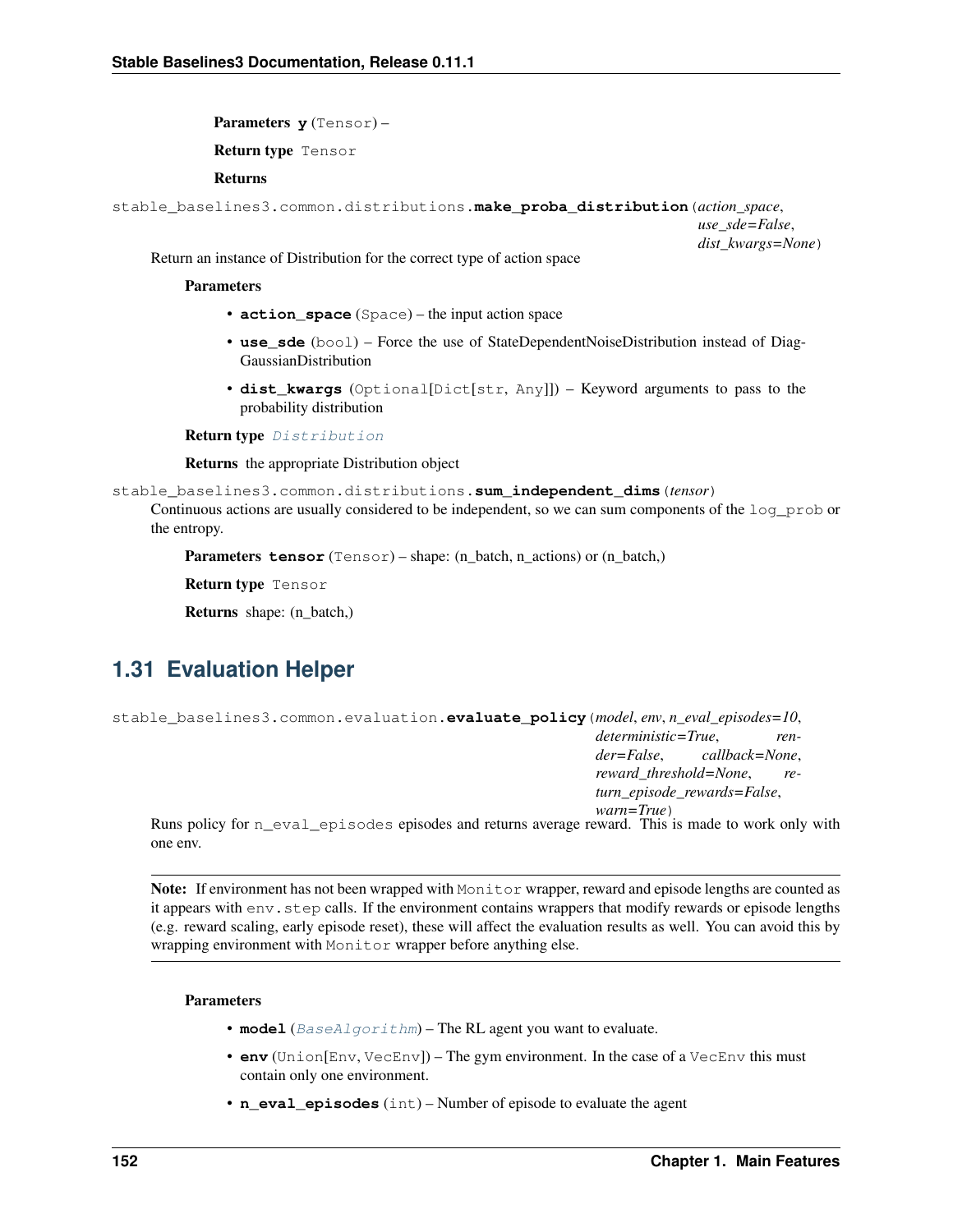- **deterministic** (bool) Whether to use deterministic or stochastic actions
- **render** (bool) Whether to render the environment or not
- **callback** (Optional[Callable[[Dict[str, Any], Dict[str, Any]], None]]) callback function to do additional checks, called after each step. Gets locals() and globals() passed as parameters.
- **reward\_threshold** (Optional[float]) Minimum expected reward per episode, this will raise an error if the performance is not met
- **return\_episode\_rewards** (bool) If True, a list of rewards and episde lengths per episode will be returned instead of the mean.
- **warn** (bool) If True (default), warns user about lack of a Monitor wrapper in the evaluation environment.

Return type Union[Tuple[float, float], Tuple[List[float], List[int]]]

Returns Mean reward per episode, std of reward per episode. Returns ([float], [int]) when return\_episode\_rewards is True, first list containing per-episode rewards and second containing per-episode lengths (in number of steps).

# **1.32 Gym Environment Checker**

stable\_baselines3.common.env\_checker.**check\_env**(*env*, *warn=True*,

*skip\_render\_check=True*)

Check that an environment follows Gym API. This is particularly useful when using a custom environment. Please take a look at <https://github.com/openai/gym/blob/master/gym/core.py> for more information about the API.

It also optionally check that the environment is compatible with Stable-Baselines.

#### **Parameters**

- **env** (Env) The Gym environment that will be checked
- **warn** (bool) Whether to output additional warnings mainly related to the interaction with Stable Baselines
- **skip\_render\_check** (bool) Whether to skip the checks for the render method. True by default (useful for the CI)

Return type None

# **1.33 Monitor Wrapper**

**class** stable\_baselines3.common.monitor.**Monitor**(*env*, *filename=None*, *allow\_early\_resets=True*, *re-*

*set\_keywords=()*, *info\_keywords=()*)

A monitor wrapper for Gym environments, it is used to know the episode reward, length, time and other data.

- **env** (Env) The environment
- **filename** (Optional[str]) the location to save a log file, can be None for no log
- **allow\_early\_resets** (bool) allows the reset of the environment before it is done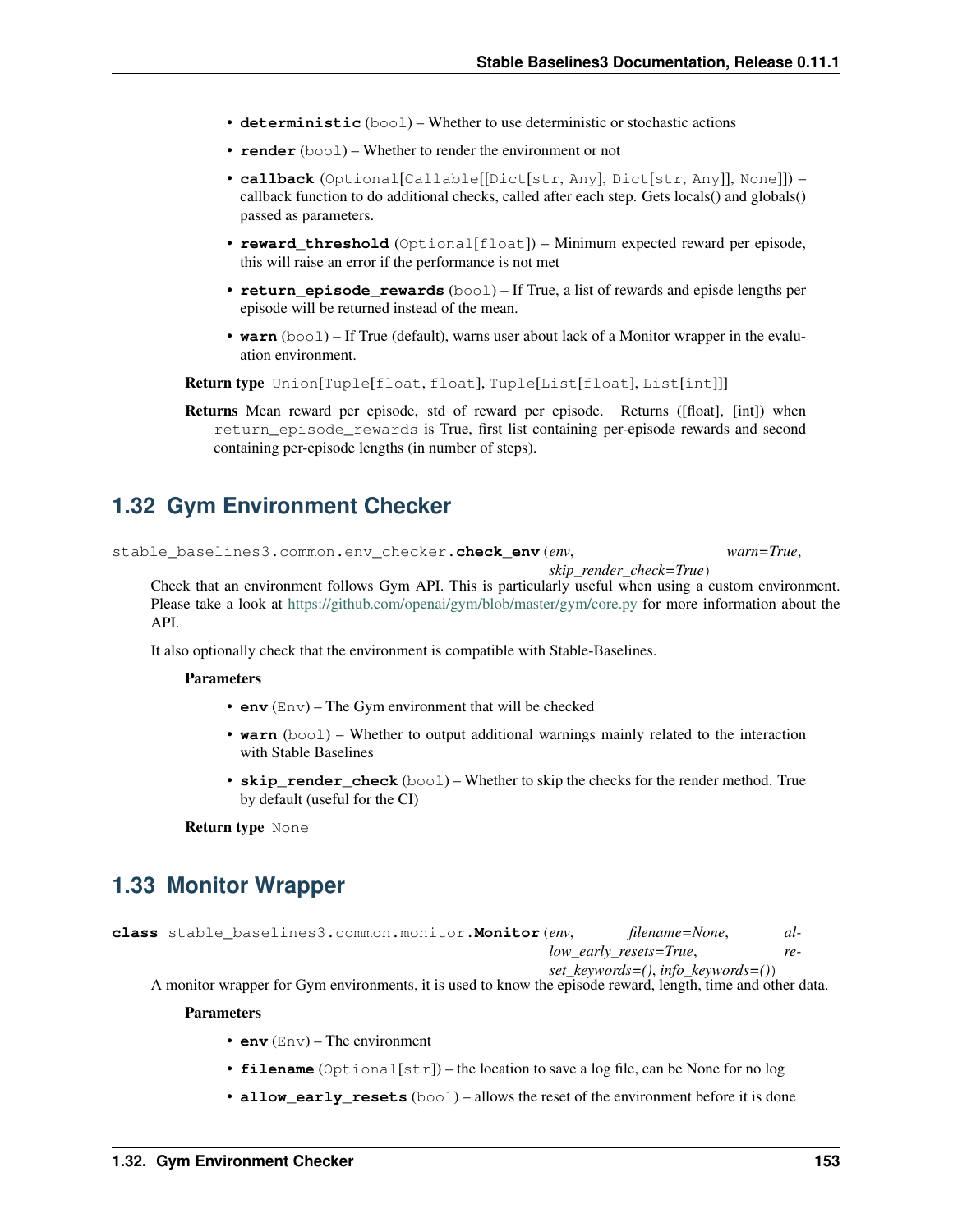- **reset\_keywords** (Tuple[str, ...]) extra keywords for the reset call, if extra parameters are needed at reset
- **info\_keywords** (Tuple[str, ...]) extra information to log, from the information return of env.step()

## **close**()

Closes the environment

Return type None

#### **get\_episode\_lengths**()

Returns the number of timesteps of all the episodes

Return type List[int]

Returns

#### **get\_episode\_rewards**()

Returns the rewards of all the episodes

#### Return type List[float]

Returns

### **get\_episode\_times**()

Returns the runtime in seconds of all the episodes

Return type List[float]

Returns

## **get\_total\_steps**()

Returns the total number of timesteps

#### Return type int

#### Returns

#### **reset**(*\*\*kwargs*)

Calls the Gym environment reset. Can only be called if the environment is over, or if allow\_early\_resets is True

Parameters **kwargs** – Extra keywords saved for the next episode. only if defined by reset\_keywords

Return type Union[Tuple, Dict[str, Any], ndarray, int]

Returns the first observation of the environment

#### **step**(*action*)

Step the environment with the given action

Parameters **action** (Union[ndarray, int]) – the action

Return type Tuple[Union[Tuple, Dict[str, Any], ndarray, int], float, bool, Dict]

Returns observation, reward, done, information

stable\_baselines3.common.monitor.**get\_monitor\_files**(*path*)

get all the monitor files in the given path

Parameters **path** (str) – the logging folder

```
Return type List[str]
```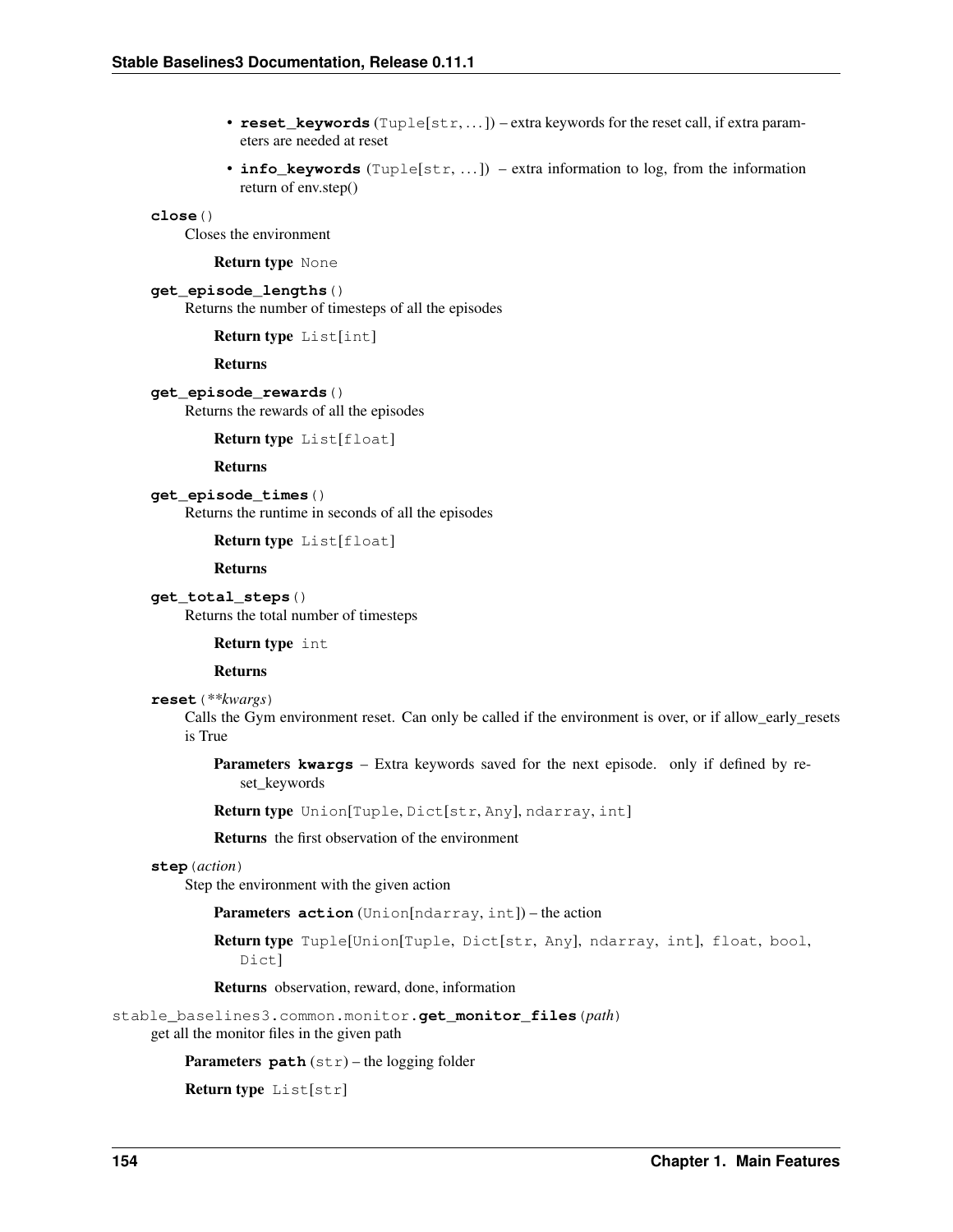Returns the log files

stable\_baselines3.common.monitor.**load\_results**(*path*)

Load all Monitor logs from a given directory path matching \*monitor.csv

**Parameters**  $path(s \text{tr})$  – the directory path containing the log file(s)

Return type DataFrame

Returns the logged data

# **1.34 Logger**

**class** stable\_baselines3.common.logger.**CSVOutputFormat**(*filename*)

**close**()

closes the file

Return type None

**write**(*key\_values*, *key\_excluded*, *step=0*) Write a dictionary to file

#### Parameters

- **key\_values** (Dict[str, Any]) –
- **key\_excluded** (Dict[str, Union[str, Tuple[str, . . . ]]]) –
- **step** (int) –

#### Return type None

**class** stable\_baselines3.common.logger.**Figure**(*figure*, *close*)

Figure data class storing a matplotlib figure and whether to close the figure after logging it

#### **Parameters**

- **figure** (figure) figure to log
- **close** (bool) if true, close the figure after logging it

**exception** stable\_baselines3.common.logger.**FormatUnsupportedError**(*unsupported\_formats*, *value\_description*)

**class** stable\_baselines3.common.logger.**HumanOutputFormat**(*filename\_or\_file*)

#### **close**()

closes the file

### Return type None

**write**(*key\_values*, *key\_excluded*, *step=0*) Write a dictionary to file

- **key\_values** (Dict) –
- **key\_excluded** (Dict) –
- **step** (int) –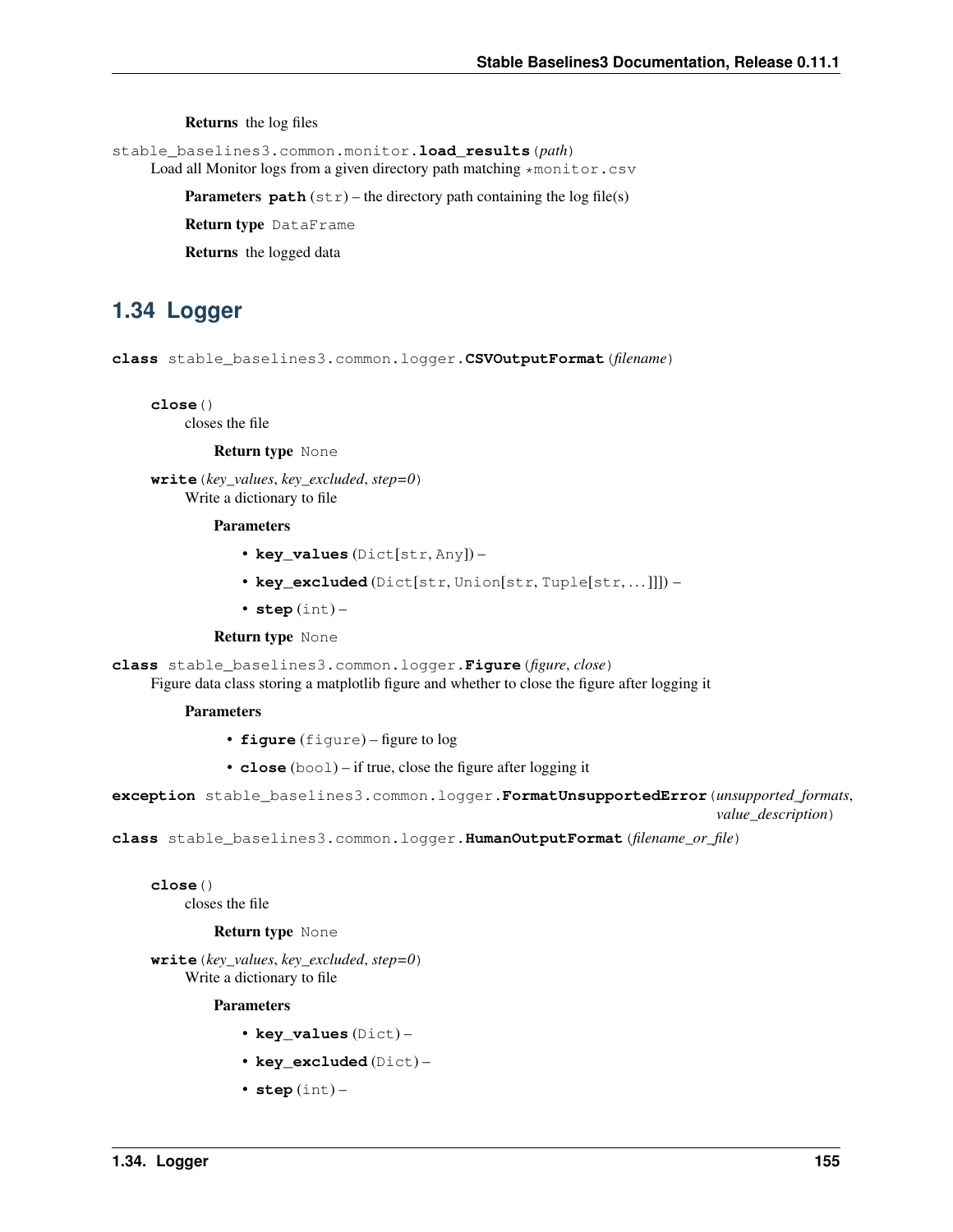#### Return type None

**write\_sequence**(*sequence*) write\_sequence an array to file

#### Parameters **sequence** (List) –

Return type None

**class** stable\_baselines3.common.logger.**Image**(*image*, *dataformats*) Image data class storing an image and data format

#### **Parameters**

- **image** (Union[Tensor, ndarray, str]) image to log
- **dataformats** (str) Image data format specification of the form NCHW, NHWC, CHW, HWC, HW, WH, etc. More info in add\_image method doc at [https://pytorch.org/](https://pytorch.org/docs/stable/tensorboard.html) [docs/stable/tensorboard.html](https://pytorch.org/docs/stable/tensorboard.html) Gym envs normally use 'HWC' (channel last)

**class** stable\_baselines3.common.logger.**JSONOutputFormat**(*filename*)

**close**()

closes the file

#### Return type None

**write**(*key\_values*, *key\_excluded*, *step=0*) Write a dictionary to file

#### Parameters

- **key\_values** (Dict[str, Any]) –
- **key\_excluded** (Dict[str, Union[str, Tuple[str, . . . ]]]) –
- **step** (int) –

#### Return type None

<span id="page-159-0"></span>**class** stable\_baselines3.common.logger.**KVWriter** Key Value writer

**close**()

Close owned resources

#### Return type None

**write**(*key\_values*, *key\_excluded*, *step=0*) Write a dictionary to file

#### Parameters

- **key\_values** (Dict[str, Any]) –
- **key\_excluded** (Dict[str, Union[str, Tuple[str, . . . ]]]) –
- **step** (int) –

#### Return type None

```
class stable_baselines3.common.logger.SeqWriter
```
sequence writer

**write\_sequence**(*sequence*) write\_sequence an array to file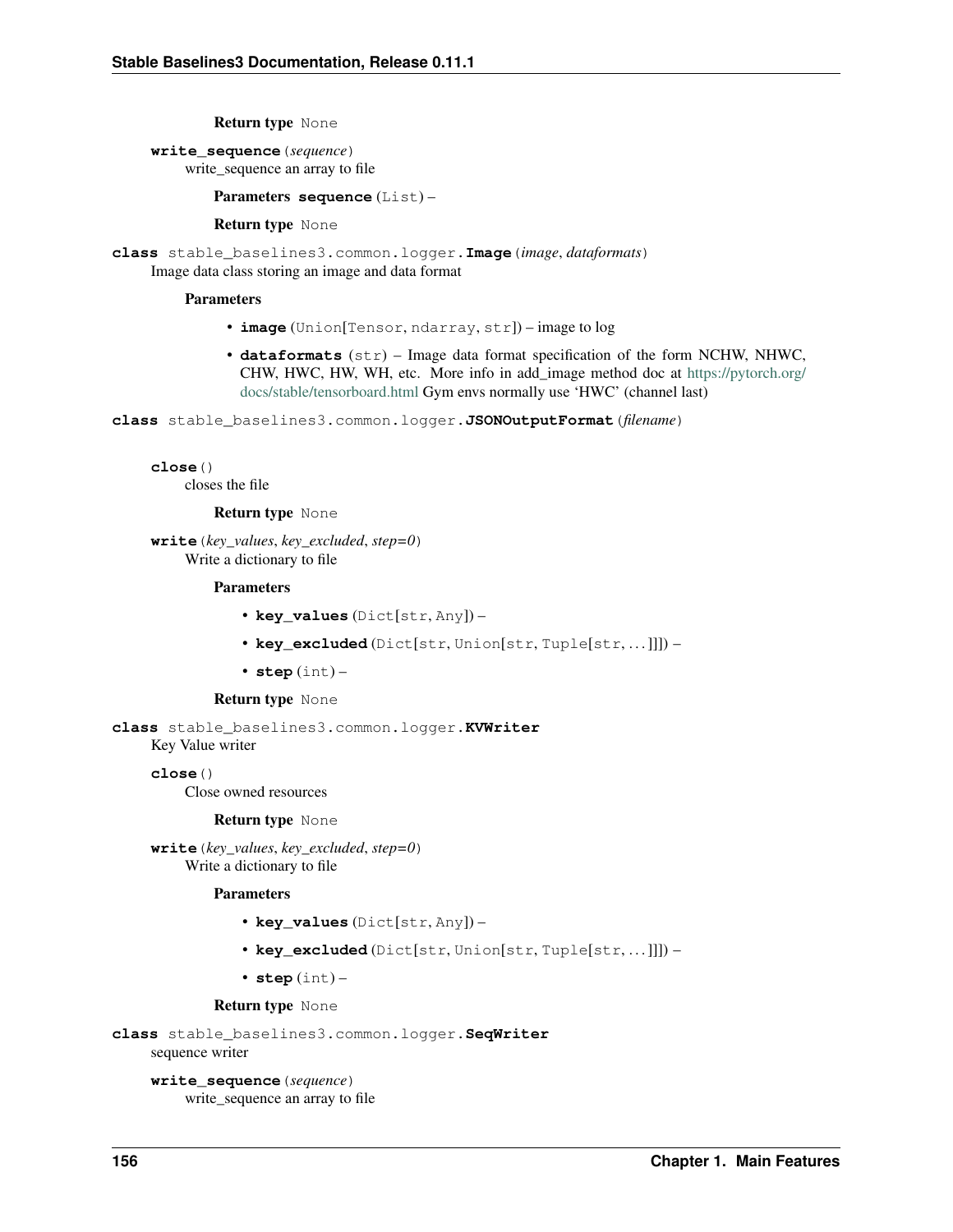Parameters **sequence** (List) –

Return type None

**class** stable\_baselines3.common.logger.**TensorBoardOutputFormat**(*folder*)

**close**()

closes the file

Return type None

**write**(*key\_values*, *key\_excluded*, *step=0*) Write a dictionary to file

#### Parameters

- **key\_values** (Dict[str, Any]) –
- **key\_excluded** (Dict[str, Union[str, Tuple[str, . . . ]]]) –
- **step** (int) –

#### Return type None

**class** stable\_baselines3.common.logger.**Video**(*frames*, *fps*) Video data class storing the video frames and the frame per seconds

#### Parameters

- **frames** (Tensor) frames to create the video from
- **fps** (Union[float, int]) frames per second

stable\_baselines3.common.logger.**configure**(*folder=None*, *format\_strings=None*)

configure the current logger

#### **Parameters**

- **folder** (Optional[str]) the save location (if None, \$SB3 LOGDIR, if still None, tempdir/baselines-[date & time])
- **format\_strings** (Optional[List[str]]) the output logging format (if None, \$SB3\_LOG\_FORMAT, if still None, ['stdout', 'log', 'csv'])

#### Return type None

stable\_baselines3.common.logger.**debug**(*\*args*)

Write the sequence of args, with no separators, to the console and output files (if you've configured an output file). Using the DEBUG level.

Parameters **args** – log the arguments

Return type None

stable\_baselines3.common.logger.**dump**(*step=0*) Write all of the diagnostics from the current iteration

Return type None

stable baselines3.common.logger.dump tabular( $step=0$ ) Write all of the diagnostics from the current iteration

Return type None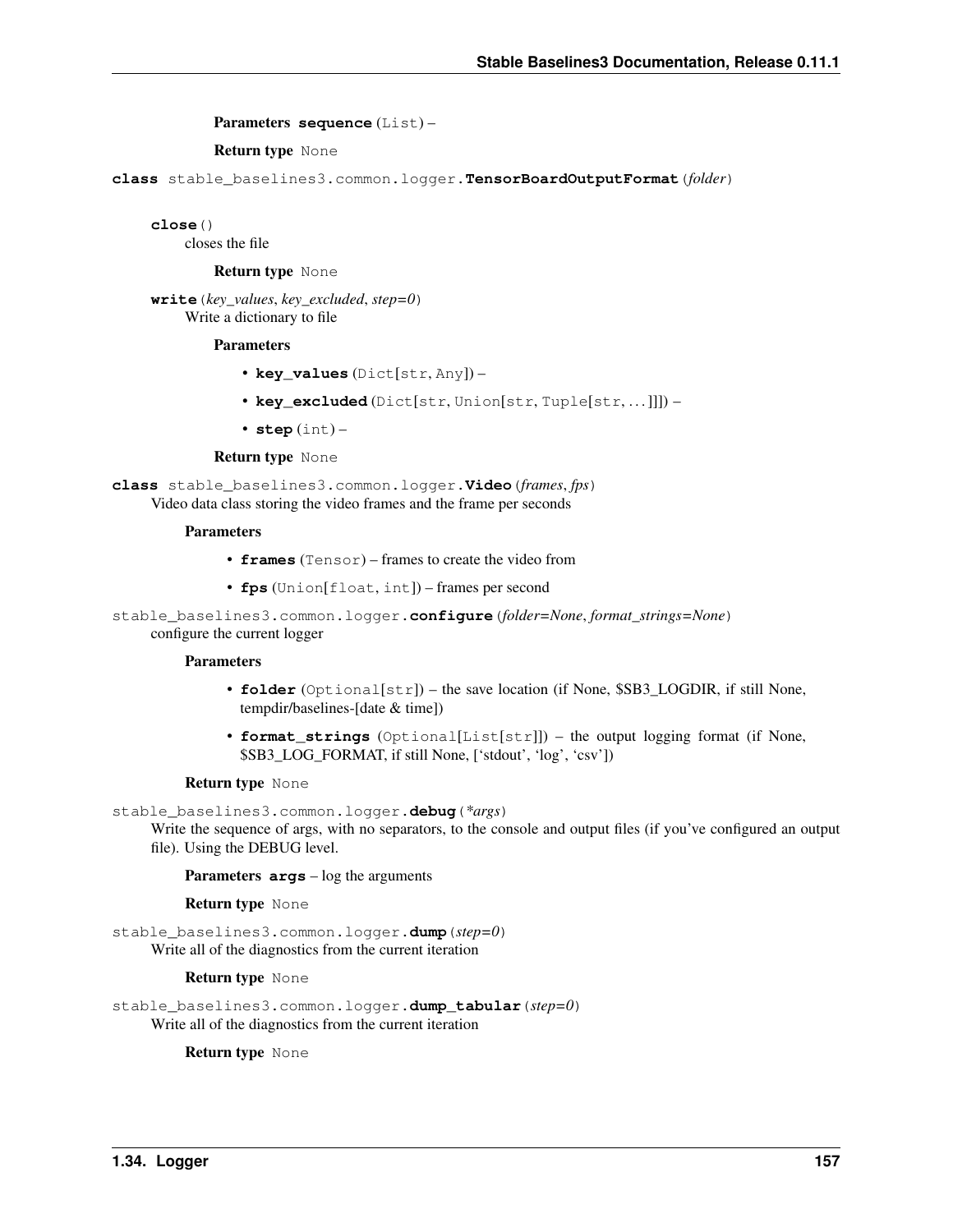stable\_baselines3.common.logger.**error**(*\*args*)

Write the sequence of args, with no separators, to the console and output files (if you've configured an output file). Using the ERROR level.

Parameters **args** – log the arguments

Return type None

```
stable_baselines3.common.logger.filter_excluded_keys(key_values, key_excluded, _for-
```
*mat*)

Filters the keys specified by key\_exclude for the specified format

**Parameters** 

- **key\_values** (Dict[str, Any]) log dictionary to be filtered
- **key\_excluded** (Dict[str, Union[str, Tuple[str, ...]]]) keys to be excluded per format
- **format**  $(str)$  format for which this filter is run

Return type Dict[str, Any]

Returns dict without the excluded keys

```
stable baselines3.common.logger.get dir()
```
Get directory that log files are being written to. will be None if there is no output directory (i.e., if you didn't call start)

Return type str

Returns the logging directory

- stable\_baselines3.common.logger.**get\_level**()
	- Get logging threshold on current logger. :rtype: int :return: the logging level (can be DEBUG=10, INFO=20, WARN=30, ERROR=40, DISABLED=50)

stable\_baselines3.common.logger.**get\_log\_dict**()

get the key values logs

Return type Dict

Returns the logged values

stable\_baselines3.common.logger.**info**(*\*args*)

Write the sequence of args, with no separators, to the console and output files (if you've configured an output file). Using the INFO level.

Parameters **args** – log the arguments

Return type None

stable\_baselines3.common.logger.**log**(*\*args*, *level=20*)

Write the sequence of args, with no separators, to the console and output files (if you've configured an output file).

level: int. (see logger.py docs) If the global logger level is higher than the level argument here, don't print to stdout.

- **args** log the arguments
- **level** (int) the logging level (can be DEBUG=10, INFO=20, WARN=30, ERROR=40, DISABLED=50)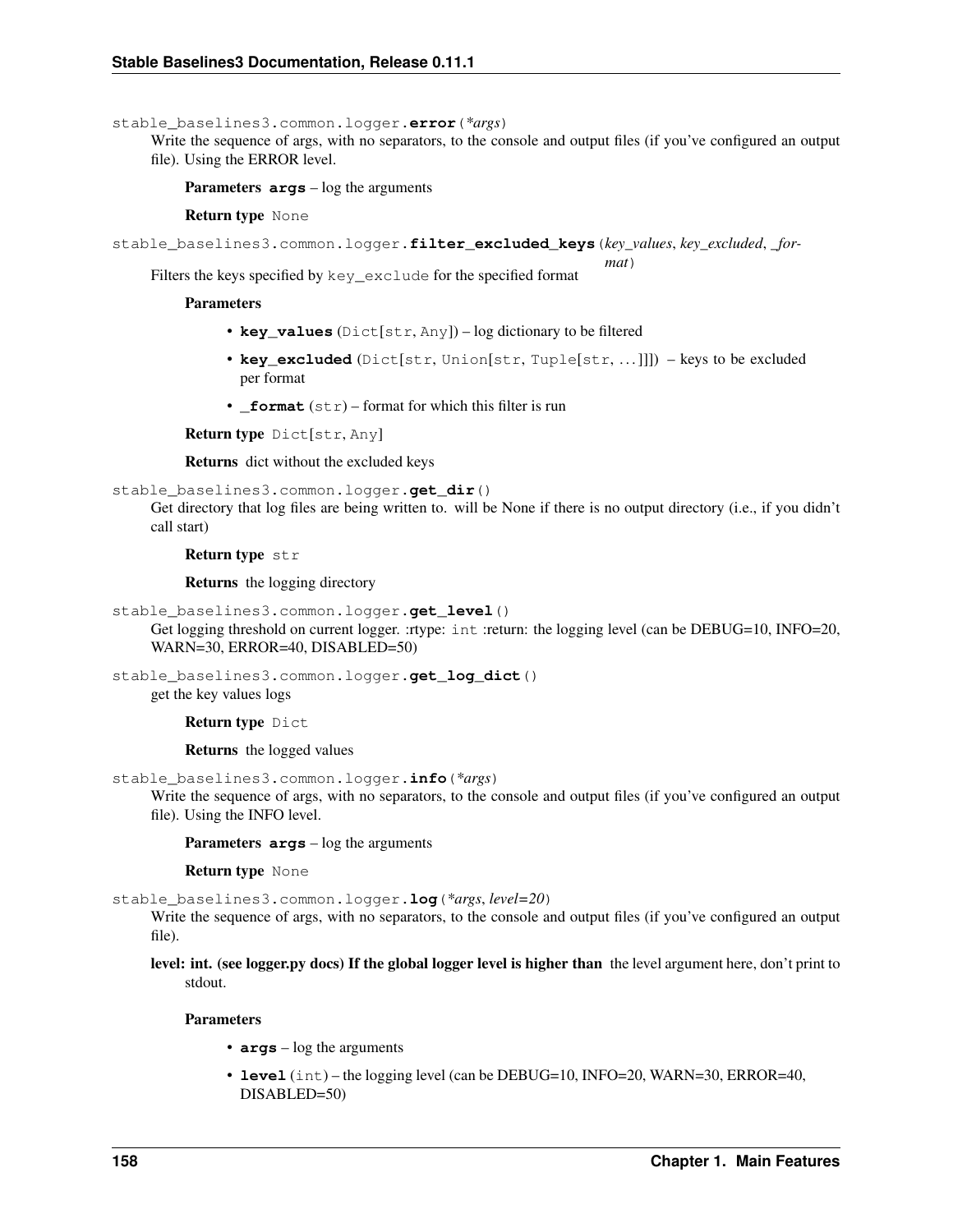#### Return type None

stable\_baselines3.common.logger.**make\_output\_format**(*\_format*, *log\_dir*, *log\_suffix=''*) return a logger for the requested format

### Parameters

- **format**  $(str)$  the requested format to log to ('stdout', 'log', 'json' or 'csv' or 'tensorboard')
- **log\_dir** (str) the logging directory
- **log\_suffix** (str) the suffix for the log file

Return type [KVWriter](#page-159-0)

#### Returns the logger

```
stable_baselines3.common.logger.read_csv(filename)
```
read a csv file using pandas

**Parameters**  $f$ **ilename**  $(str)$  – the file path to read

Return type DataFrame

Returns the data in the csv

stable\_baselines3.common.logger.**read\_json**(*filename*)

read a json file using pandas

Parameters filename  $(\text{str})$  – the file path to read

Return type DataFrame

Returns the data in the json

```
stable_baselines3.common.logger.record(key, value, exclude=None)
```
Log a value of some diagnostic Call this once for each diagnostic quantity, each iteration If called many times, last value will be used.

## **Parameters**

- **key** (str) save to log this key
- **value** (Any) save to log this value
- **exclude** (Union[str, Tuple[str, . . . ], None]) outputs to be excluded

#### Return type None

stable\_baselines3.common.logger.**record\_dict**(*key\_values*)

Log a dictionary of key-value pairs.

Parameters **key\_values** (Dict[str, Any]) – the list of keys and values to save to log

#### Return type None

stable\_baselines3.common.logger.**record\_mean**(*key*, *value*, *exclude=None*) The same as record(), but if called many times, values averaged.

- **key**  $(str)$  save to log this key
- **value** (Union[int, float]) save to log this value
- **exclude** (Union[str, Tuple[str, . . . ], None]) outputs to be excluded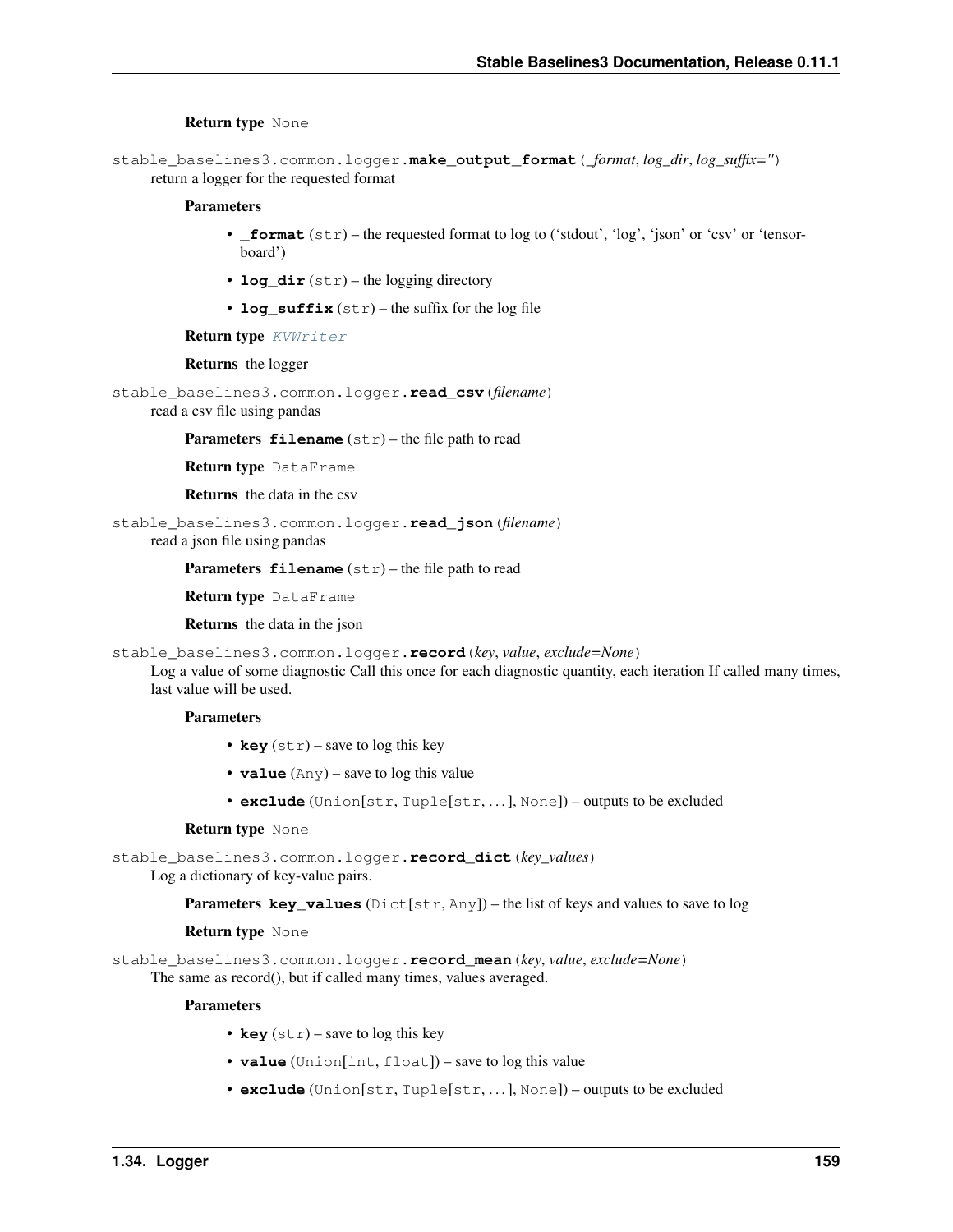#### Return type None

stable\_baselines3.common.logger.**record\_tabular**(*key*, *value*, *exclude=None*)

Log a value of some diagnostic Call this once for each diagnostic quantity, each iteration If called many times, last value will be used.

#### **Parameters**

- **key** (str) save to log this key
- **value** (Any) save to log this value
- **exclude** (Union[str, Tuple[str, . . . ], None]) outputs to be excluded

#### Return type None

```
stable_baselines3.common.logger.reset()
    reset the current logger
```
#### Return type None

```
stable_baselines3.common.logger.set_level(level)
```
Set logging threshold on current logger.

**Parameters level** (int) – the logging level (can be DEBUG=10, INFO=20, WARN=30, ER-ROR=40, DISABLED=50)

#### Return type None

```
stable_baselines3.common.logger.warn(*args)
```
Write the sequence of args, with no separators, to the console and output files (if you've configured an output file). Using the WARN level.

Parameters **args** – log the arguments

Return type None

# **1.35 Action Noise**

<span id="page-163-0"></span>**class** stable\_baselines3.common.noise.**ActionNoise** The action noise base class

**reset**()

call end of episode reset for the noise

#### Return type None

**class** stable\_baselines3.common.noise.**NormalActionNoise**(*mean*, *sigma*)

A Gaussian action noise

#### **Parameters**

- **mean** (ndarray) the mean value of the noise
- **sigma** (ndarray) the scale of the noise (std here)

**class** stable\_baselines3.common.noise.**OrnsteinUhlenbeckActionNoise**(*mean*,

*sigma*,

*theta=0.15*,

*dt=0.01*,

*ini-*

*tial\_noise=None*)

An Ornstein Uhlenbeck action noise, this is designed to approximate Brownian motion with friction.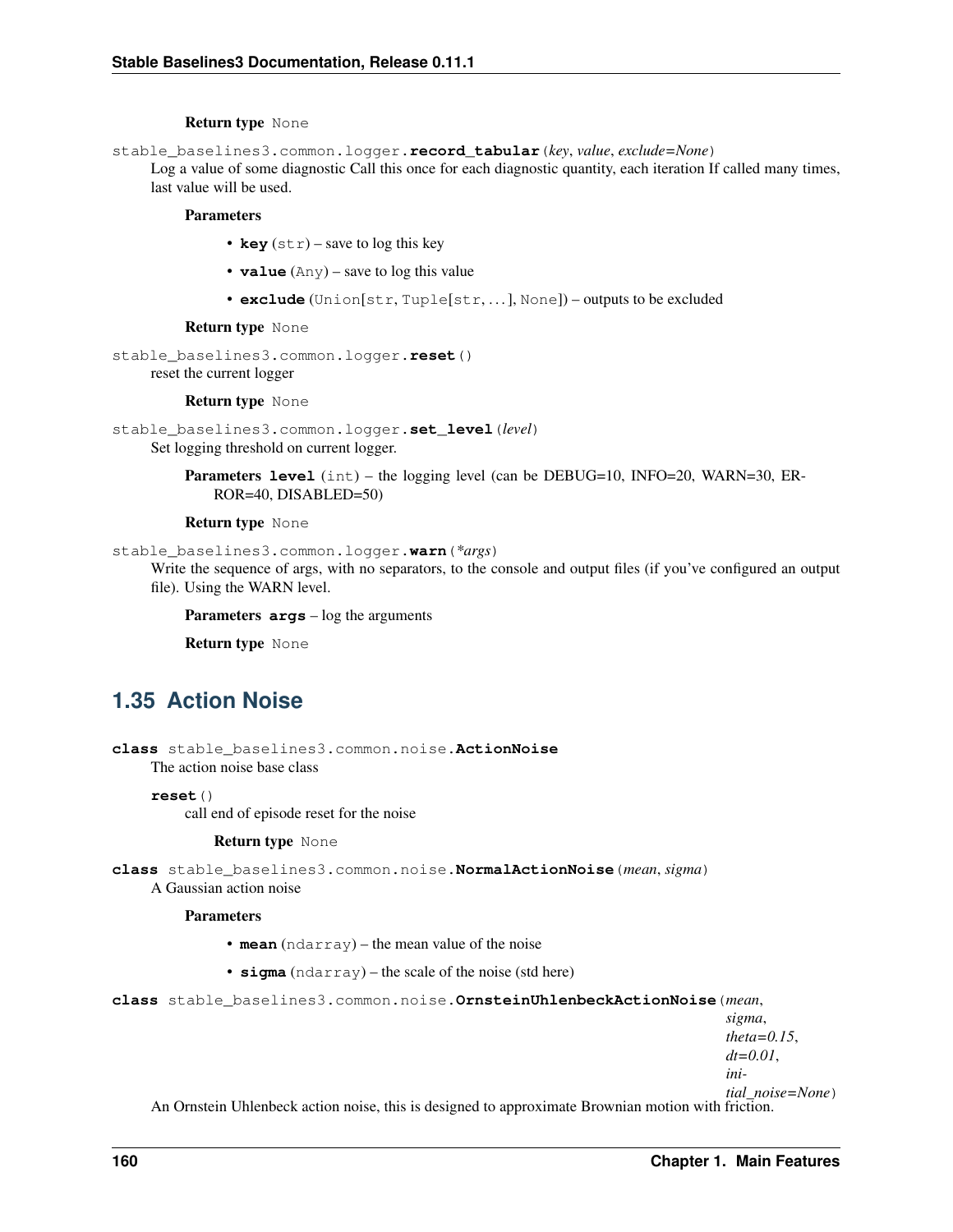Based on <http://math.stackexchange.com/questions/1287634/implementing-ornstein-uhlenbeck-in-matlab>

#### Parameters

- **mean** (ndarray) the mean of the noise
- **sigma** (ndarray) the scale of the noise
- **theta** (float) the rate of mean reversion
- **dt** (float) the timestep for the noise
- **initial\_noise** (Optional[ndarray]) the initial value for the noise output, (if None: 0)

```
reset()
```
reset the Ornstein Uhlenbeck noise, to the initial position

#### Return type None

```
class stable_baselines3.common.noise.VectorizedActionNoise(base_noise, n_envs)
     A Vectorized action noise for parallel environments.
```
#### **Parameters**

- **base\_noise** ([ActionNoise](#page-163-0)) ActionNoise The noise generator to use
- **n\_envs** (int) The number of parallel environments

#### **reset**(*indices=None*)

Reset all the noise processes, or those listed in indices

Parameters **indices** (Optional[Iterable[int]]) – Optional[Iterable[int]] The indices to reset. Default: None. If the parameter is None, then all processes are reset to their initial position.

Return type None

## **1.36 Utils**

stable\_baselines3.common.utils.**check\_for\_correct\_spaces**(*env*, *observation\_space*, *action\_space*)

Checks that the environment has same spaces as provided ones. Used by BaseAlgorithm to check if spaces match after loading the model with given env. Checked parameters: - observation\_space - action\_space

#### Parameters

- **env** (Union[Env, VecEnv]) Environment to check for valid spaces
- **observation\_space** (Space) Observation space to check against
- **action\_space** (Space) Action space to check against

Return type None

```
stable_baselines3.common.utils.configure_logger(verbose=0, tensorboard_log=None,
                                                  tb_log_name='', re-
                                                  set_num_timesteps=True)
```
Configure the logger's outputs.

#### **Parameters**

• **verbose** (int) – the verbosity level: 0 no output, 1 info, 2 debug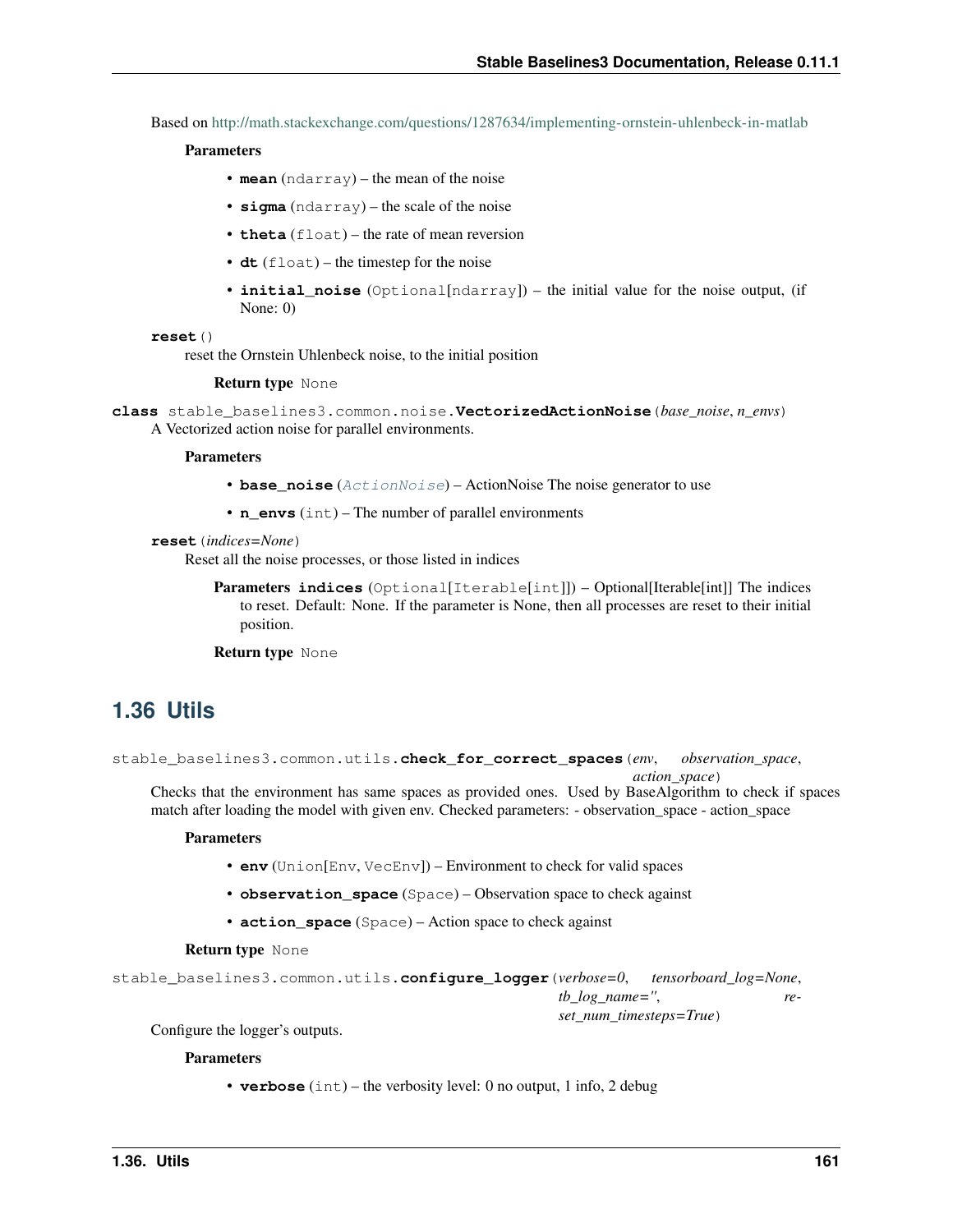- **tensorboard log** (Optional[str]) the log location for tensorboard (if None, no logging)
- **tb\_log\_name** (str) tensorboard log

#### Return type None

```
stable_baselines3.common.utils.constant_fn(val)
```
Create a function that returns a constant It is useful for learning rate schedule (to avoid code duplication)

```
Parameters val (float) -
```
Return type Callable[[float], float]

#### Returns

stable\_baselines3.common.utils.**explained\_variance**(*y\_pred*, *y\_true*) Computes fraction of variance that ypred explains about y. Returns 1 - Var[y-ypred] / Var[y]

**interpretation:** ev=0 => might as well have predicted zero ev=1 => perfect prediction ev<0 => worse than just predicting zero

#### Parameters

- **y\_pred** (ndarray) the prediction
- **y\_true** (ndarray) the expected value

Return type ndarray

Returns explained variance of ypred and y

stable\_baselines3.common.utils.**get\_device**(*device='auto'*)

Retrieve PyTorch device. It checks that the requested device is available first. For now, it supports only cpu and cuda. By default, it tries to use the gpu.

Parameters **device** (Union[device, str]) – One for 'auto', 'cuda', 'cpu'

Return type device

Returns

```
stable_baselines3.common.utils.get_latest_run_id(log_path=None, log_name='')
```
Returns the latest run number for the given log name and log path, by finding the greatest number in the directories.

Return type int

Returns latest run number

stable\_baselines3.common.utils.**get\_linear\_fn**(*start*, *end*, *end\_fraction*)

Create a function that interpolates linearly between start and end between progress remaining  $= 1$  and progress\_remaining = end\_fraction. This is used in DQN for linearly annealing the exploration fraction (epsilon for the epsilon-greedy strategy).

**Params start** value to start with if  $p_{\text{rogress\_remaining}} = 1$ 

**Params end** value to end with if  $p_{\text{rogress\_remaining}} = 0$ 

Params end\_fraction fraction of progress\_remaining where end is reached e.g 0.1 then end is reached after 10% of the complete training process.

```
Return type Callable[[float], float]
```
Returns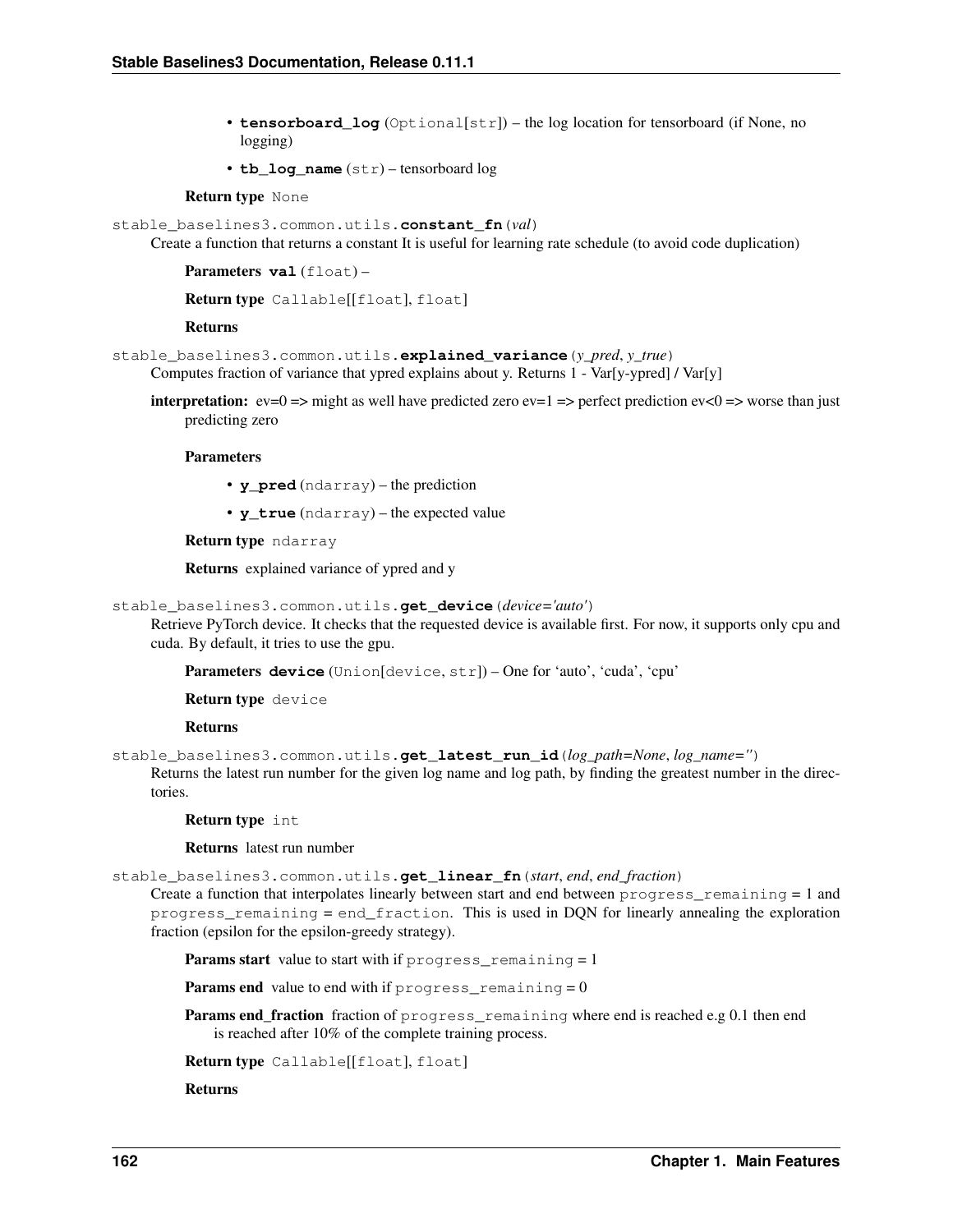stable\_baselines3.common.utils.**get\_schedule\_fn**(*value\_schedule*) Transform (if needed) learning rate and clip range (for PPO) to callable.

```
Parameters value schedule (Union[Callable[[float], float], float, int]) –
```
Return type Callable[[float], float]

#### Returns

```
stable_baselines3.common.utils.is_vectorized_observation(observation, observa-
```
*tion\_space*)

For every observation type, detects and validates the shape, then returns whether or not the observation is vectorized.

### **Parameters**

- **observation** (ndarray) the input observation to validate
- **observation\_space** (Space) the observation space

Return type bool

Returns whether the given observation is vectorized or not

stable\_baselines3.common.utils.**polyak\_update**(*params*, *target\_params*, *tau*)

Perform a Polyak average update on target\_params using params: target parameters are slowly updated towards the main parameters. tau, the soft update coefficient controls the interpolation: tau=1 corresponds to copying the parameters to the target ones whereas nothing happens when tau=0. The Polyak update is done in place, with no\_grad, and therefore does not create intermediate tensors, or a computation graph, reducing memory cost and improving performance. We scale the target params by  $1-tau$  (in-place), add the new weights, scaled by tau and store the result of the sum in the target params (in place). See [https:](https://github.com/DLR-RM/stable-baselines3/issues/93) [//github.com/DLR-RM/stable-baselines3/issues/93](https://github.com/DLR-RM/stable-baselines3/issues/93)

#### **Parameters**

- **params** (Iterable[Parameter]) parameters to use to update the target params
- **target\_params** (Iterable[Parameter]) parameters to update
- **tau** (float) the soft update coefficient ("Polyak update", between 0 and 1)

#### Return type None

stable\_baselines3.common.utils.**safe\_mean**(*arr*)

Compute the mean of an array if there is at least one element. For empty array, return NaN. It is used for logging only.

Parameters **arr** (Union[ndarray, list, deque]) –

Return type ndarray

#### Returns

stable\_baselines3.common.utils.**set\_random\_seed**(*seed*, *using\_cuda=False*) Seed the different random generators :type seed: int :param seed: :type using\_cuda: bool :param using\_cuda:

#### Return type None

```
stable_baselines3.common.utils.should_collect_more_steps(train_freq,
```
*num\_collected\_steps*,

*num\_collected\_episodes*) Helper used in collect\_rollouts() of off-policy algorithms to determine the termination condition.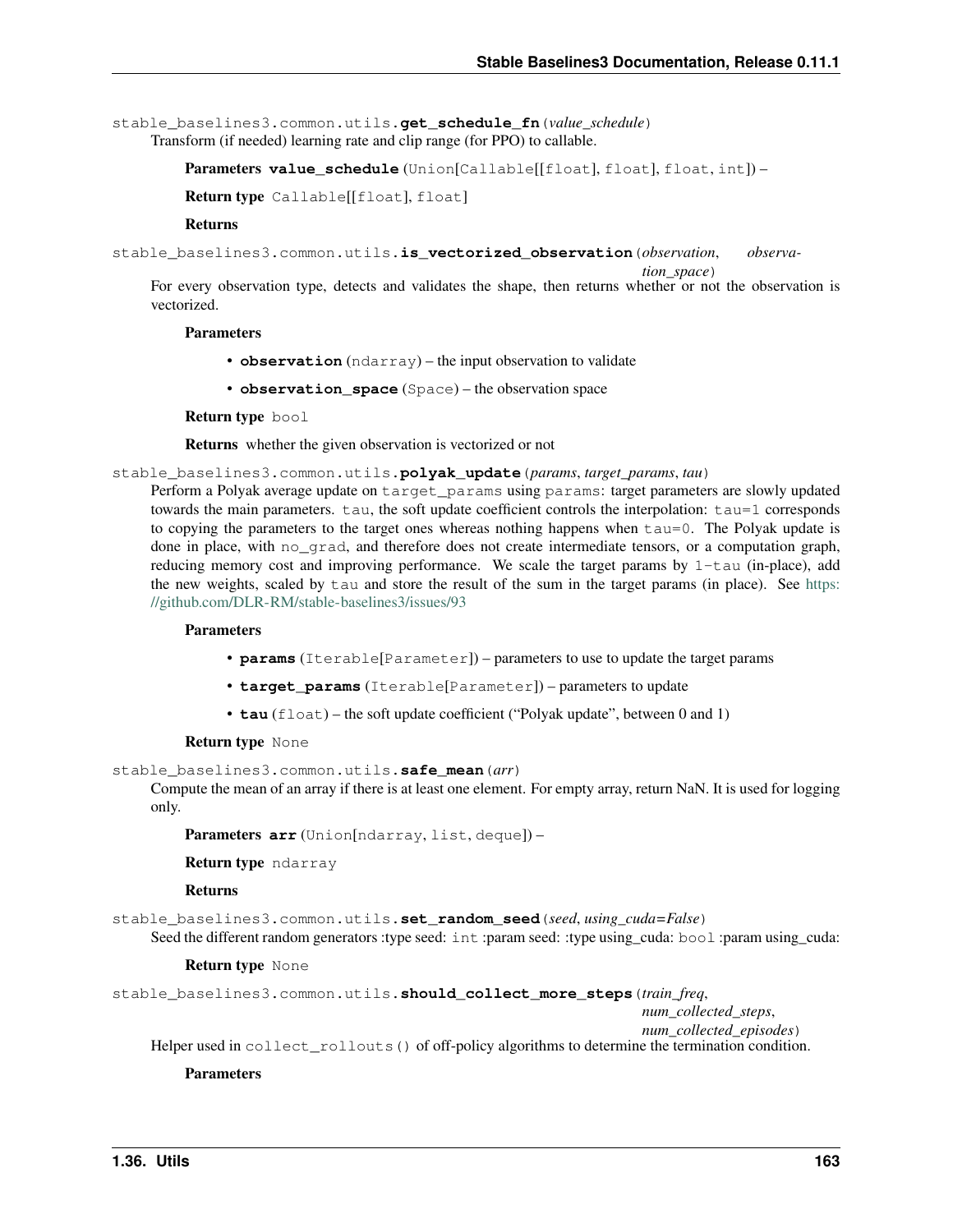- **train freq** (TrainFreq) How much experience should be collected before updating the policy.
- **num\_collected\_steps** (int) The number of already collected steps.
- **num\_collected\_episodes** (int) The number of already collected episodes.

Return type bool

Returns Whether to continue or not collecting experience by doing rollouts of the current policy.

stable\_baselines3.common.utils.**update\_learning\_rate**(*optimizer*, *learning\_rate*) Update the learning rate for a given optimizer. Useful when doing linear schedule.

#### **Parameters**

- **optimizer** (Optimizer) –
- **learning\_rate** (float) –

Return type None

```
stable_baselines3.common.utils.zip_strict(*iterables)
```
zip() function but enforces that iterables are of equal length. Raises ValueError if iterables not of equal length. Code inspired by Stackoverflow answer for question #32954486.

```
Parameters *iterables – iterables to zip()
```
Return type Iterable

# **1.37 Changelog**

## **1.37.1 Pre-Release 0.11.1 (2021-02-27)**

#### **Bug Fixes:**

• Fixed a bug where  $train\_freq$  was not properly converted when loading a saved model

## **1.37.2 Pre-Release 0.11.0 (2021-02-27)**

## **Breaking Changes:**

- evaluate\_policy now returns rewards/episode lengths from a Monitor wrapper if one is present, this allows to return the unnormalized reward in the case of Atari games for instance.
- Renamed common.vec\_env.is\_wrapped to common.vec\_env.is\_vecenv\_wrapped to avoid confusion with the new is\_wrapped() helper
- Renamed \_get\_data() to \_get\_constructor\_parameters() for policies (this affects independent saving/loading of policies)
- Removed n\_episodes\_rollout and merged it with train\_freq, which now accepts a tuple (frequency, unit):
- replay buffer in collect rollout is no more optional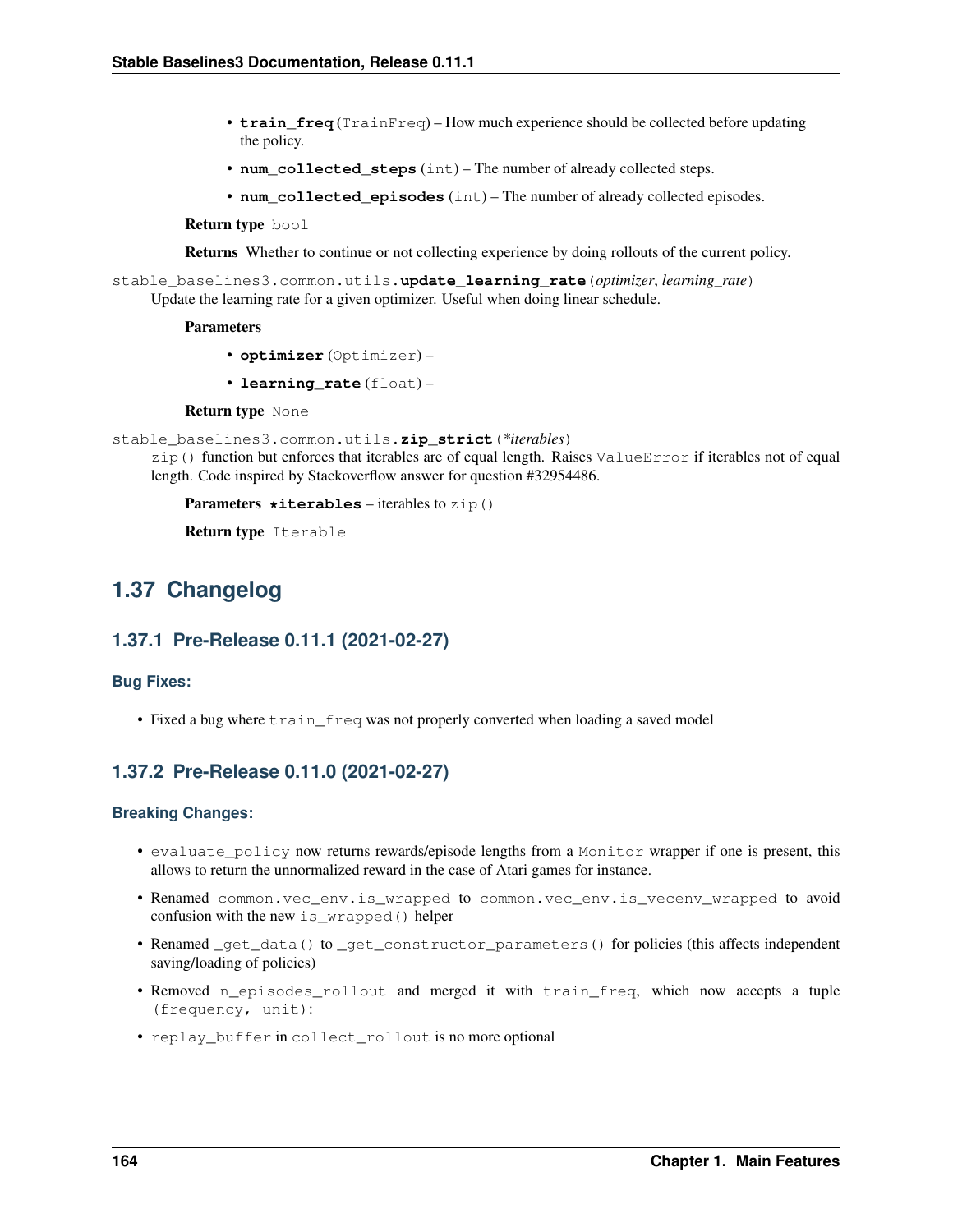```
# SB3 < 0.11.0
# model = SAC("MlpPolicy", env, n_episodes_rollout=1, train_freq=-1)
# SB3 \ge 0.11.0:
model = SAC("MlpPolicy", env, train_freq=(1, "episode"))
```
### **New Features:**

- Add support for VecFrameStack to stack on first or last observation dimension, along with automatic check for image spaces.
- VecFrameStack now has a channels\_order argument to tell if observations should be stacked on the first or last observation dimension (originally always stacked on last).
- Added common.env\_util.is\_wrapped and common.env\_util.unwrap\_wrapper functions for checking/unwrapping an environment for specific wrapper.
- Added env\_is\_wrapped() method for VecEnv to check if its environments are wrapped with given Gym wrappers.
- Added monitor\_kwargs parameter to make\_vec\_env and make\_atari\_env
- Wrap the environments automatically with a Monitor wrapper when possible.
- EvalCallback now logs the success rate when available (is\_success must be present in the info dict)
- Added new wrappers to log images and matplotlib figures to tensorboard. (@zampanteymedio)
- Add support for text records to Logger. (@lorenz-h)

#### **Bug Fixes:**

- Fixed bug where code added VecTranspose on channel-first image environments (thanks @qxcv)
- Fixed DQN predict method when using single gym.Env with deterministic=False
- Fixed bug that the arguments order of explained\_variance() in ppo.py and a2c.py is not correct (@thisray)
- Fixed bug where full HerReplayBuffer leads to an index error. (@megan-klaiber)
- Fixed bug where replay buffer could not be saved if it was too big (> 4 Gb) for python<3.8 (thanks @hn2)
- Added informative PPO construction error in edge-case scenario where  $n_{\text{steps}} \times n_{\text{env}} = 1$  (size of rollout buffer), which otherwise causes downstream breaking errors in training (@decodyng)
- Fixed discrete observation space support when using multiple envs with A2C/PPO (thanks @ardabbour)
- Fixed a bug for TD3 delayed update (the update was off-by-one and not delayed when  $train\_freq=1$ )
- Fixed numpy warning (replaced np.bool with bool)
- Fixed a bug where VecNormalize was not normalizing the terminal observation
- Fixed a bug where  $\vee$ ecTranspose was not transposing the terminal observation
- Fixed a bug where the terminal observation stored in the replay buffer was not the right one for off-policy algorithms
- Fixed a bug where action\_noise was not used when using HER (thanks @ShangqunYu)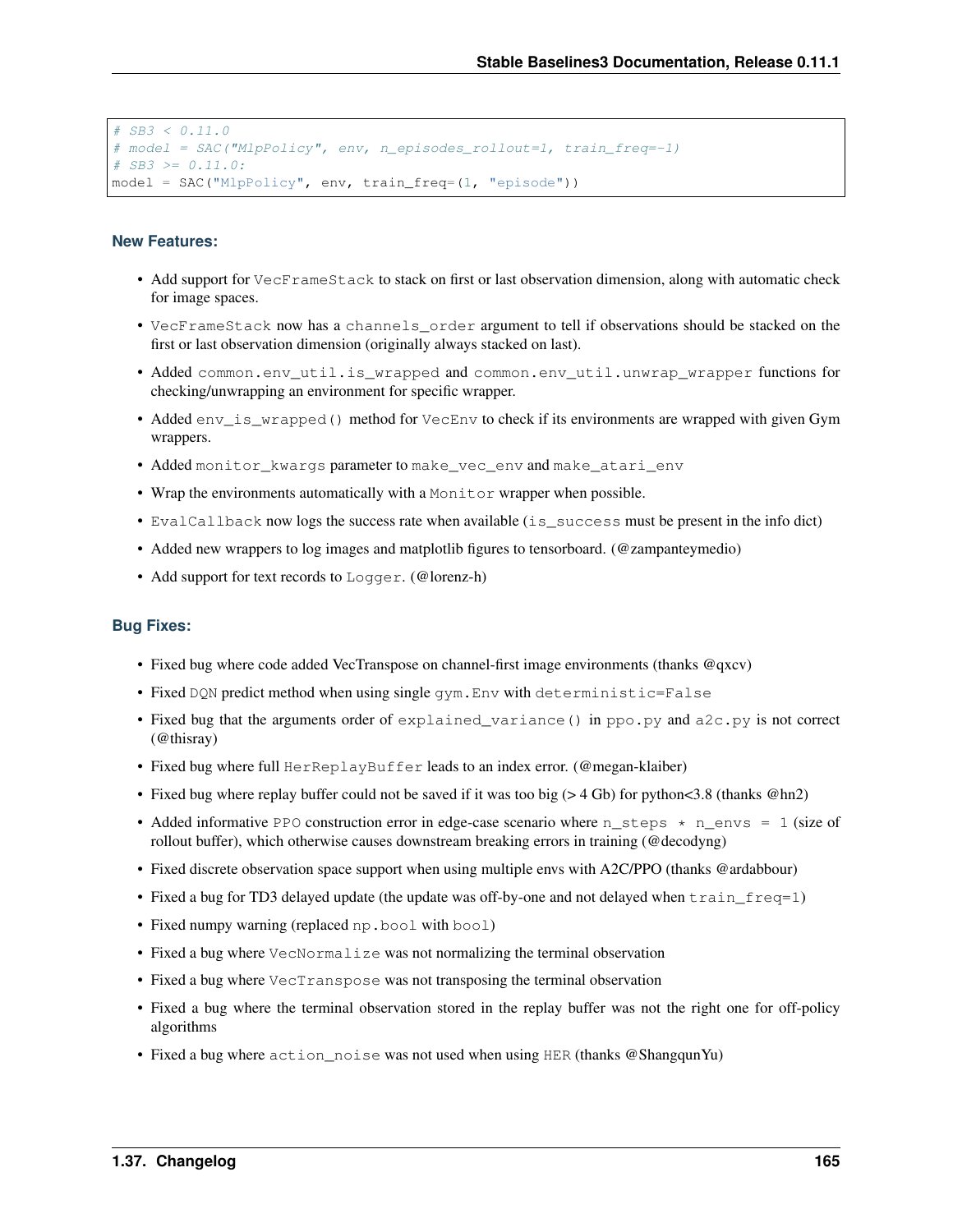## **Deprecations:**

## **Others:**

- Add more issue templates
- Add signatures to callable type annotations (@ernestum)
- Improve error message in NatureCNN
- Added checks for supported action spaces to improve clarity of error messages for the user
- Renamed variables in the train() method of SAC, TD3 and DQN to match SB3-Contrib.
- Updated docker base image to Ubuntu 18.04
- Set tensorboard min version to 2.2.0 (earlier version are apparently not working with PyTorch)
- Added warning for PPO when n\_steps \* n\_envs is not a multiple of batch\_size (last mini-batch truncated) (@decodyng)
- Removed some warnings in the tests

## **Documentation:**

- Updated algorithm table
- Minor docstring improvements regarding rollout (@stheid)
- Fix migration doc for A2C (epsilon parameter)
- Fix clip\_range docstring
- Fix duplicated parameter in EvalCallback docstring (thanks @tfederico)
- Added example of learning rate schedule
- Added SUMO-RL as example project (@LucasAlegre)
- Fix docstring of classes in atari\_wrappers.py which were inside the constructor (@LucasAlegre)
- Added SB3-Contrib page
- Fix bug in the example code of DQN (@AptX395)
- Add example on how to access the tensorboard summary writer directly. (@lorenz-h)
- Updated migration guide
- Updated custom policy doc (separate policy architecture recommended)
- Added a note about OpenCV headless version
- Corrected typo on documentation (@mschweizer)
- Provide the environment when loading the model in the examples (@lorepieri8)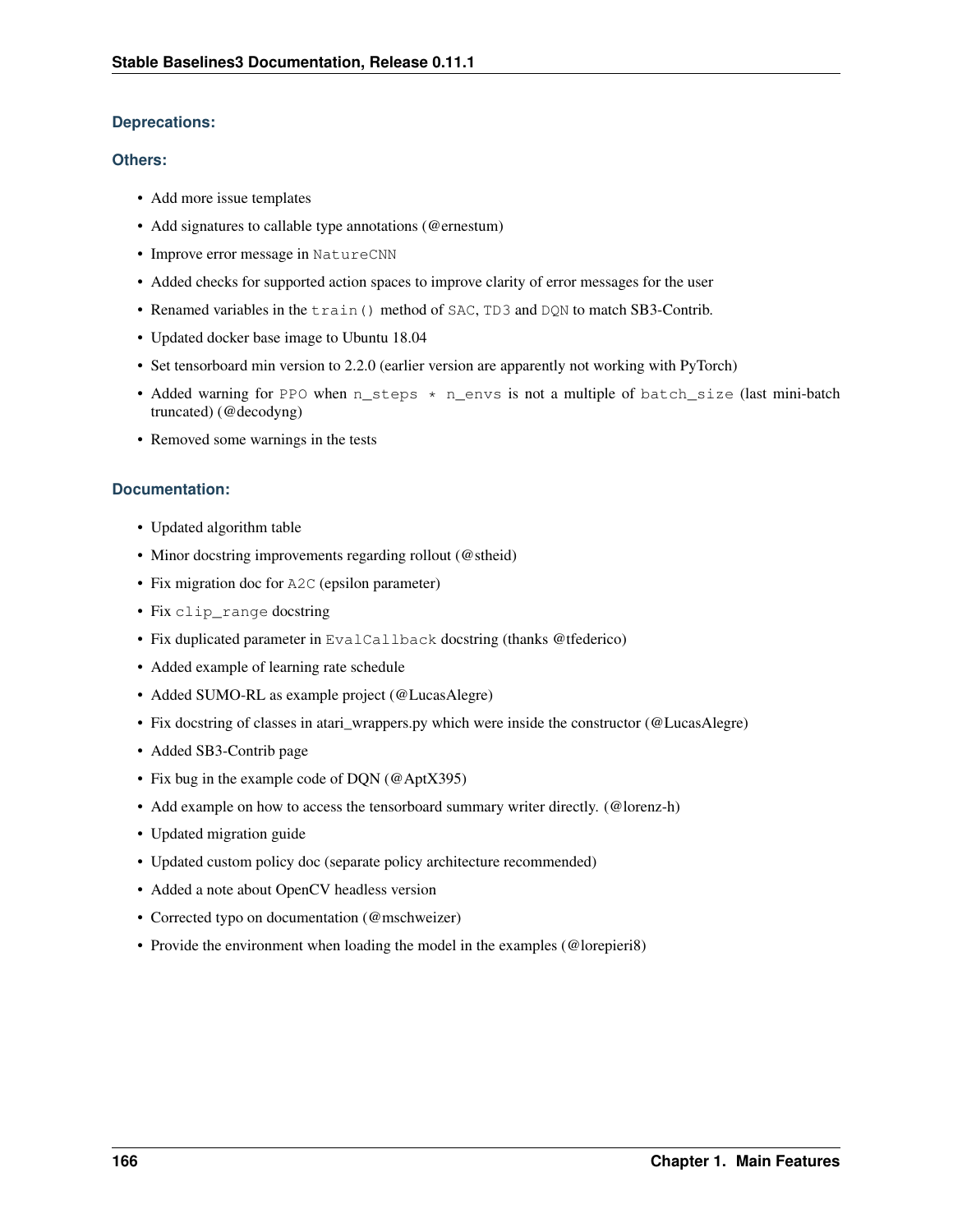## **1.37.3 Pre-Release 0.10.0 (2020-10-28)**

### HER with online and offline sampling, bug fixes for features extraction

## **Breaking Changes:**

• Warning: Renamed common.cmd\_util to common.env\_util for clarity (affects make\_vec\_env and make\_atari\_env functions)

## **New Features:**

- Allow custom actor/critic network architectures using  $net\_arch=dict$  (qf=[400, 300], pi=[64, 64]) for off-policy algorithms (SAC, TD3, DDPG)
- Added Hindsight Experience Replay HER. (@megan-klaiber)
- VecNormalize now supports gym.spaces.Dict observation spaces
- Support logging videos to Tensorboard (@SwamyDev)
- Added share features extractor argument to SAC and TD3 policies

## **Bug Fixes:**

- Fix GAE computation for on-policy algorithms (off-by one for the last value) (thanks @Wovchena)
- Fixed potential issue when loading a different environment
- Fix ignoring the exclude parameter when recording logs using json, csv or log as logging format (@SwamyDev)
- Make make\_vec\_env support the env\_kwargs argument when using an env ID str (@ManifoldFR)
- Fix model creation initializing CUDA even when *device="cpu"* is provided
- Fix check\_env not checking if the env has a Dict actionspace before calling \_check\_nan (@wmmc88)
- Update the check for spaces unsupported by Stable Baselines 3 to include checks on the action space (@wmmc88)
- Fixed feature extractor bug for target network where the same net was shared instead of being separate. This bug affects SAC, DDPG and TD3 when using CnnPolicy (or custom feature extractor)
- Fixed a bug when passing an environment when loading a saved model with a CnnPolicy, the passed env was not wrapped properly (the bug was introduced when implementing HER so it should not be present in previous versions)

## **Deprecations:**

## **Others:**

- Improved typing coverage
- Improved error messages for unsupported spaces
- Added .vscode to the gitignore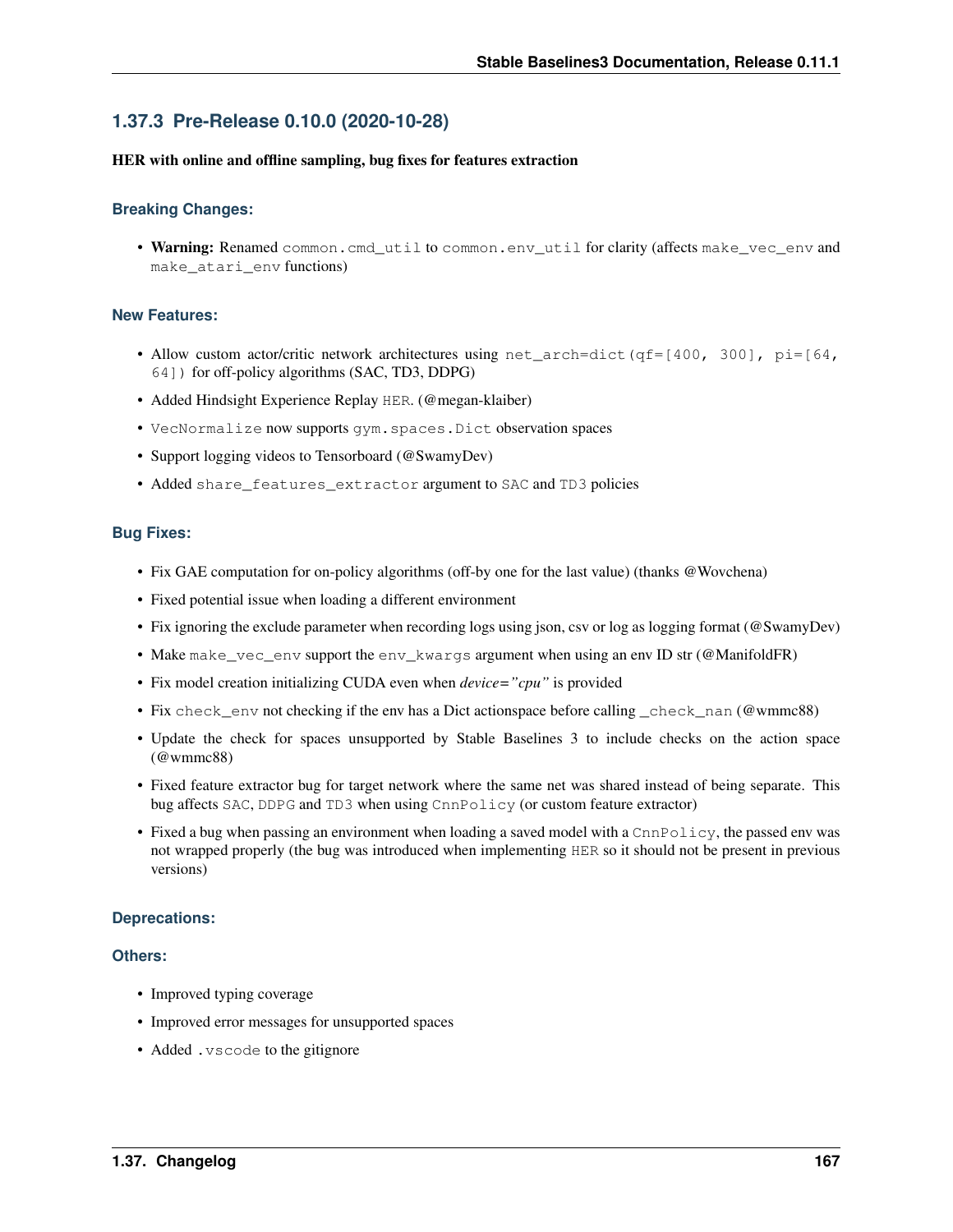## **Documentation:**

- Added first draft of migration guide
- Added intro to [imitation](https://github.com/HumanCompatibleAI/imitation) library (@shwang)
- Enabled doc for CnnPolicies
- Added advanced saving and loading example
- Added base doc for exporting models
- Added example for getting and setting model parameters

## **1.37.4 Pre-Release 0.9.0 (2020-10-03)**

## Bug fixes, get/set parameters and improved docs

## **Breaking Changes:**

- Removed device keyword argument of policies; use policy.to(device) instead. (@qxcv)
- Rename BaseClass.get\_torch\_variables -> BaseClass.\_get\_torch\_save\_params and BaseClass.excluded\_save\_params -> BaseClass. excluded\_save\_params
- Renamed saved items tensors to pytorch\_variables for clarity
- make\_atari\_env, make\_vec\_env and set\_random\_seed must be imported with (and not directly from stable\_baselines3.common):

**from stable\_baselines3.common.cmd\_util import** make\_atari\_env, make\_vec\_env **from stable\_baselines3.common.utils import** set\_random\_seed

## **New Features:**

- Added unwrap\_vec\_wrapper() to common.vec\_env to extract VecEnvWrapper if needed
- Added StopTrainingOnMaxEpisodes to callback collection (@xicocaio)
- Added device keyword argument to BaseAlgorithm.load() (@liorcohen5)
- Callbacks have access to rollout collection locals as in SB2. (@PartiallyTyped)
- Added get\_parameters and set\_parameters for accessing/setting parameters of the agent
- Added actor/critic loss logging for TD3. (@mloo3)

## **Bug Fixes:**

- Added unwrap\_vec\_wrapper() to common.vec\_env to extract VecEnvWrapper if needed
- Fixed a bug where the environment was reset twice when using evaluate\_policy
- Fix logging of clip\_fraction in PPO (@diditforlulz273)
- Fixed a bug where cuda support was wrongly checked when passing the GPU index, e.g., device="cuda:0" (@liorcohen5)
- Fixed a bug when the random seed was not properly set on cuda when passing the GPU index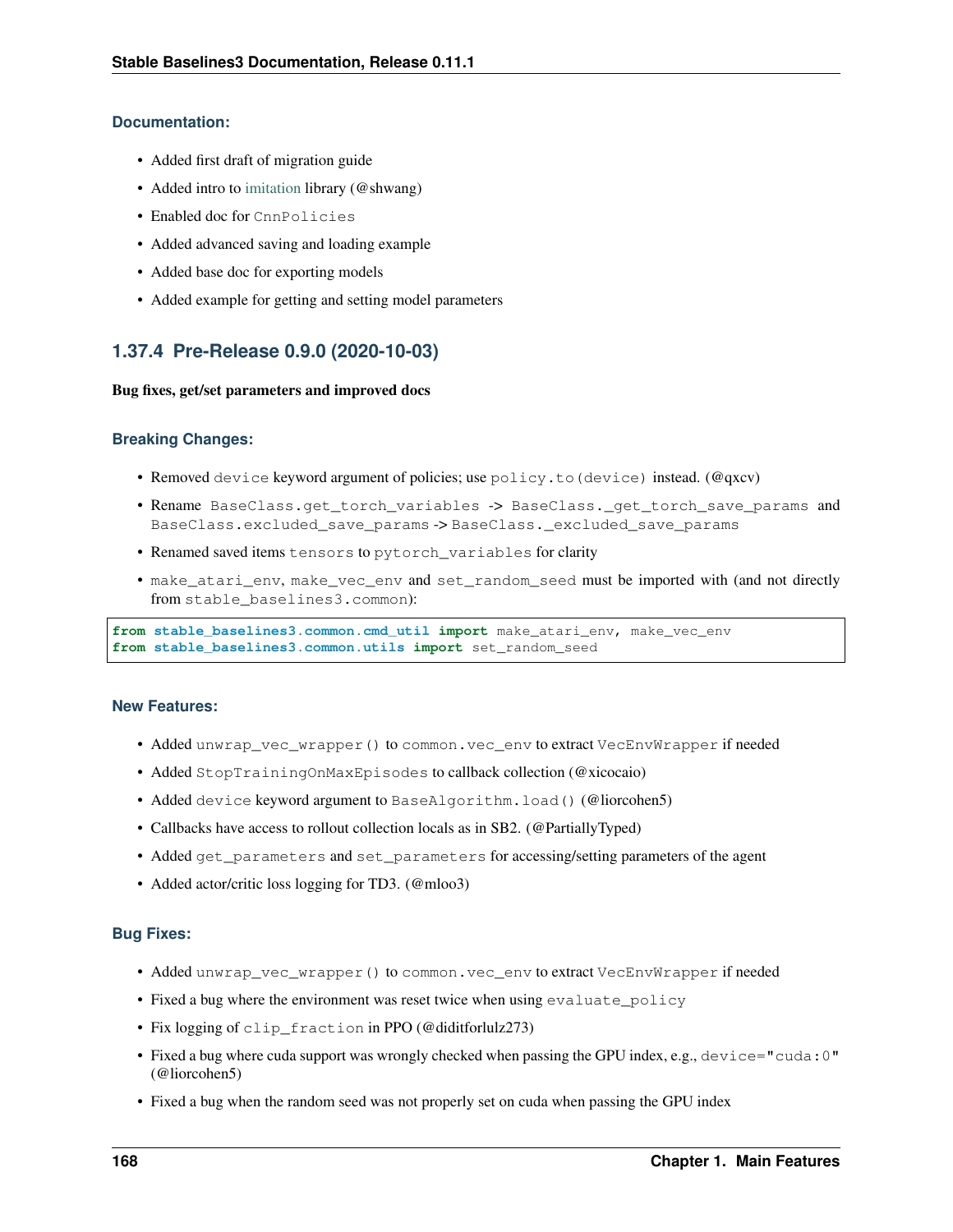## **Deprecations:**

## **Others:**

- Improve typing coverage of the VecEnv
- Fix type annotation of make vec env (@ManifoldFR)
- Removed AlreadySteppingError and NotSteppingError that were not used
- Fixed typos in SAC and TD3
- Reorganized functions for clarity in BaseClass (save/load functions close to each other, private functions at top)
- Clarified docstrings on what is saved and loaded to/from files
- Simplified save\_to\_zip\_file function by removing duplicate code
- Store library version along with the saved models
- DON loss is now logged

## **Documentation:**

- Added StopTrainingOnMaxEpisodes details and example (@xicocaio)
- Updated custom policy section (added custom feature extractor example)
- Re-enable sphinx\_autodoc\_typehints
- Updated doc style for type hints and remove duplicated type hints

## **1.37.5 Pre-Release 0.8.0 (2020-08-03)**

## DQN, DDPG, bug fixes and performance matching for Atari games

## **Breaking Changes:**

- AtariWrapper and other Atari wrappers were updated to match SB2 ones
- save\_replay\_buffer now receives as argument the file path instead of the folder path (@tirafesi)
- Refactored Critic class for TD3 and SAC, it is now called ContinuousCritic and has an additional parameter n\_critics
- SAC and TD3 now accept an arbitrary number of critics (e.g. policy\_kwargs=dict(n\_critics=3)) instead of only 2 previously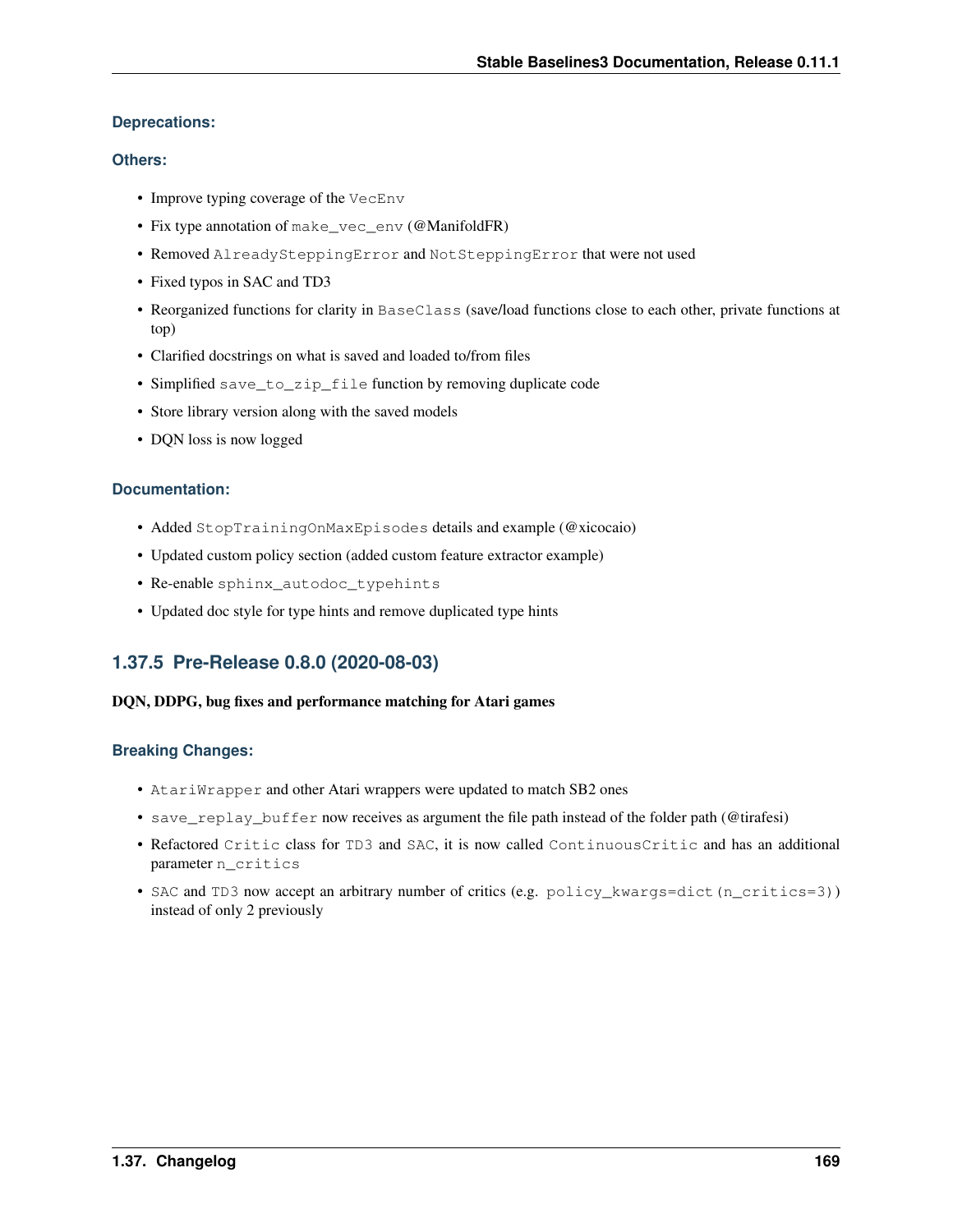## **New Features:**

- Added DQN Algorithm (@Artemis-Skade)
- Buffer dtype is now set according to action and observation spaces for ReplayBuffer
- Added warning when allocation of a buffer may exceed the available memory of the system when psutil is available
- Saving models now automatically creates the necessary folders and raises appropriate warnings (@Partially-Typed)
- Refactored opening paths for saving and loading to use strings, pathlib or io.BufferedIOBase (@PartiallyTyped)
- Added DDPG algorithm as a special case of TD3.
- Introduced BaseModel abstract parent for BasePolicy, which critics inherit from.

## **Bug Fixes:**

- Fixed a bug in the close() method of SubprocVecEnv, causing wrappers further down in the wrapper stack to not be closed. (@NeoExtended)
- Fix target for updating q values in SAC: the entropy term was not conditioned by terminals states
- Use cloudpickle.load instead of pickle.load in CloudpickleWrapper. (@shwang)
- Fixed a bug with orthogonal initialization when *bias=False* in custom policy (@rk37)
- Fixed approximate entropy calculation in PPO and A2C. (@andyshih12)
- Fixed DQN target network sharing feature extractor with the main network.
- Fixed storing correct dones in on-policy algorithm rollout collection. (@andyshih12)
- Fixed number of filters in final convolutional layer in NatureCNN to match original implementation.

## **Deprecations:**

## **Others:**

- Refactored off-policy algorithm to share the same . learn () method
- Split the collect\_rollout() method for off-policy algorithms
- Added \_on\_step() for off-policy base class
- Optimized replay buffer size by removing the need of  $next\_observations$  numpy array
- Optimized polyak updates (1.5-1.95 speedup) through inplace operations (@PartiallyTyped)
- Switch to black codestyle and added make format, make check-codestyle and commit-checks
- Ignored errors from newer pytype version
- Added a check when using  $qSDE$
- Removed codacy dependency from Dockerfile
- Added common.sb2\_compat.RMSpropTFLike optimizer, which corresponds closer to the implementation of RMSprop from Tensorflow.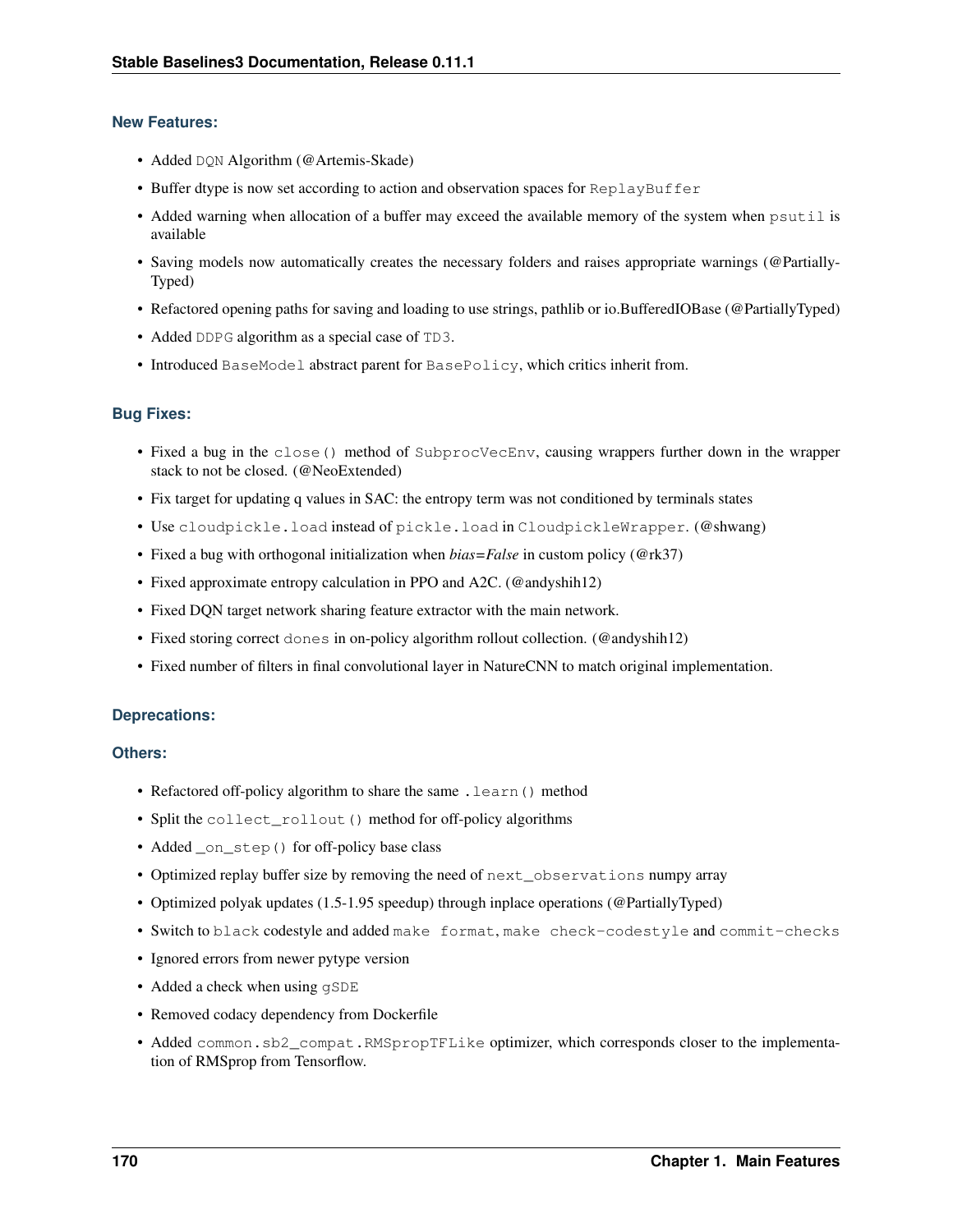## **Documentation:**

- Updated notebook links
- Fixed a typo in the section of Enjoy a Trained Agent, in RL Baselines3 Zoo README. (@blurLake)
- Added Unity reacher to the projects page (@koulakis)
- Added PyBullet colab notebook
- Fixed typo in PPO example code (@joeljosephjin)
- Fixed typo in custom policy doc (@RaphaelWag)

## **1.37.6 Pre-Release 0.7.0 (2020-06-10)**

## Hotfix for  $PPO/A2C + gSDE$ , internal refactoring and bug fixes

## **Breaking Changes:**

- render() method of VecEnvs now only accept one argument: mode
- Created new file common/torch\_layers.py, similar to SB refactoring
	- Contains all PyTorch network layer definitions and feature extractors: MlpExtractor, create\_mlp, NatureCNN
- Renamed BaseRLModel to BaseAlgorithm (along with offpolicy and onpolicy variants)
- Moved on-policy and off-policy base algorithms to common/on\_policy\_algorithm.py and common/ off policy algorithm.py, respectively.
- Moved PPOPolicy to ActorCriticPolicy in common/policies.py
- Moved PPO (algorithm class) into OnPolicyAlgorithm (common/on\_policy\_algorithm.py), to be shared with A2C
- Moved following functions from BaseAlgorithm:
	- \_load\_from\_file to load\_from\_zip\_file (save\_util.py)
	- \_save\_to\_file\_zip to save\_to\_zip\_file (save\_util.py)
	- safe\_mean to safe\_mean (utils.py)
	- check\_env to check\_for\_correct\_spaces (utils.py. Renamed to avoid confusion with environment checker tools)
- Moved static function \_is\_vectorized\_observation from common/policies.py to common/utils.py under name is\_vectorized\_observation.
- Removed {save,load}\_running\_average functions of VecNormalize in favor of load/save.
- Removed use gae parameter from RolloutBuffer.compute returns and advantage.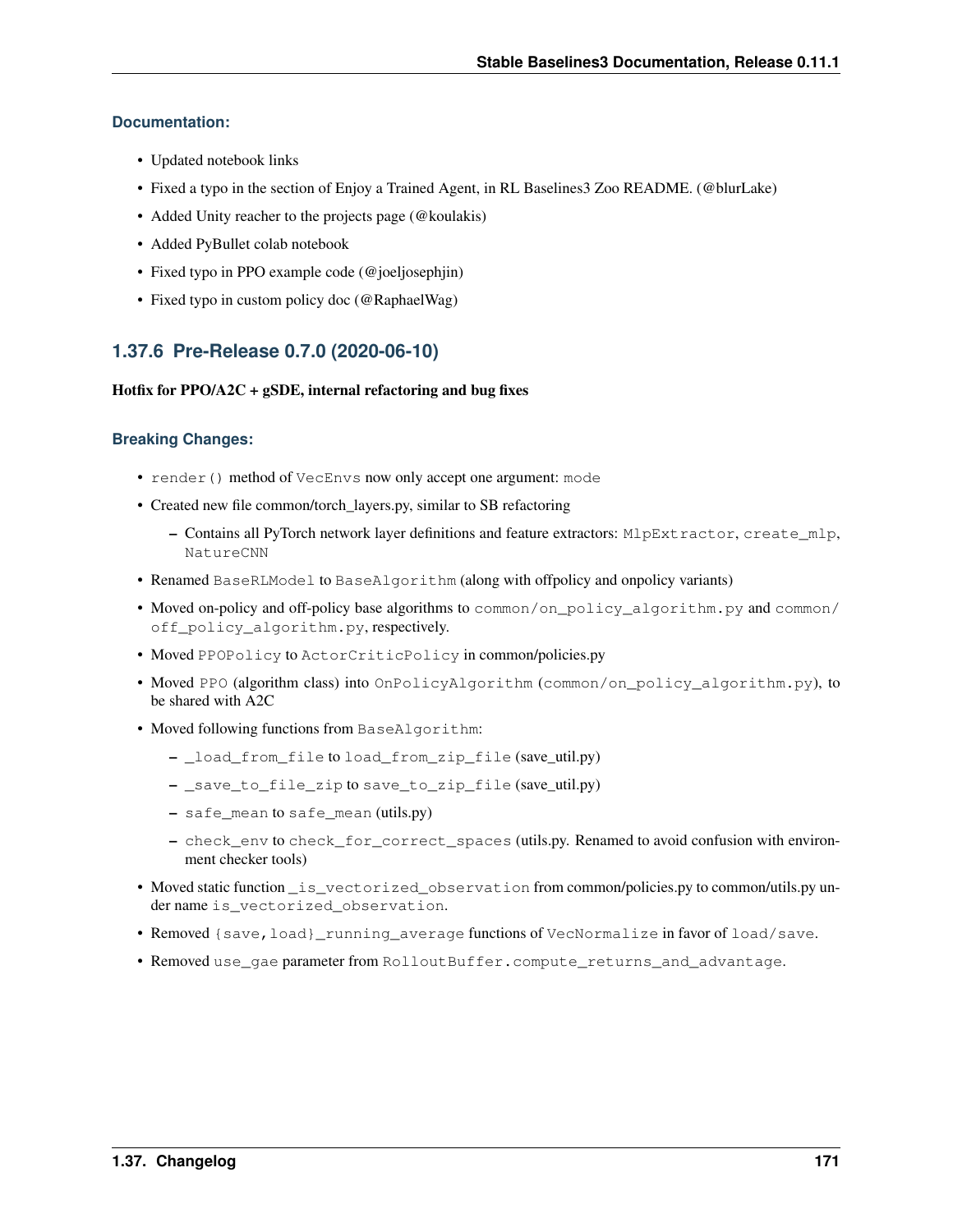## **New Features:**

## **Bug Fixes:**

- Fixed render() method for VecEnvs
- Fixed seed() method for SubprocVecEnv
- Fixed loading on GPU for testing when using gSDE and deterministic=False
- Fixed register\_policy to allow re-registering same policy for same sub-class (i.e. assign same value to same key).
- Fixed a bug where the gradient was passed when using  $qSDE$  with PPO/A2C, this does not affect SAC

## **Deprecations:**

## **Others:**

- Re-enable unsafe fork start method in the tests (was causing a deadlock with tensorflow)
- Added a test for seeding SubprocVecEnv and rendering
- Fixed reference in NatureCNN (pointed to older version with different network architecture)
- Fixed comments saying "CxWxH" instead of "CxHxW" (same style as in torch docs / commonly used)
- Added bit further comments on register/getting policies ("MlpPolicy", "CnnPolicy").
- Renamed progress (value from 1 in start of training to 0 in end) to progress\_remaining.
- Added policies.py files for A2C/PPO, which define MlpPolicy/CnnPolicy (renamed ActorCriticPolicies).
- Added some missing tests for VecNormalize, VecCheckNan and PPO.

## **Documentation:**

- Added a paragraph on "MlpPolicy"/"CnnPolicy" and policy naming scheme under "Developer Guide"
- Fixed second-level listing in changelog

## **1.37.7 Pre-Release 0.6.0 (2020-06-01)**

## Tensorboard support, refactored logger

## **Breaking Changes:**

- Remove State-Dependent Exploration (SDE) support for TD3
- Methods were renamed in the logger:
	- logkv -> record, writekvs -> write, writeseq -> write\_sequence,
	- logkvs -> record\_dict, dumpkvs -> dump,
	- getkvs -> get\_log\_dict, logkv\_mean -> record\_mean,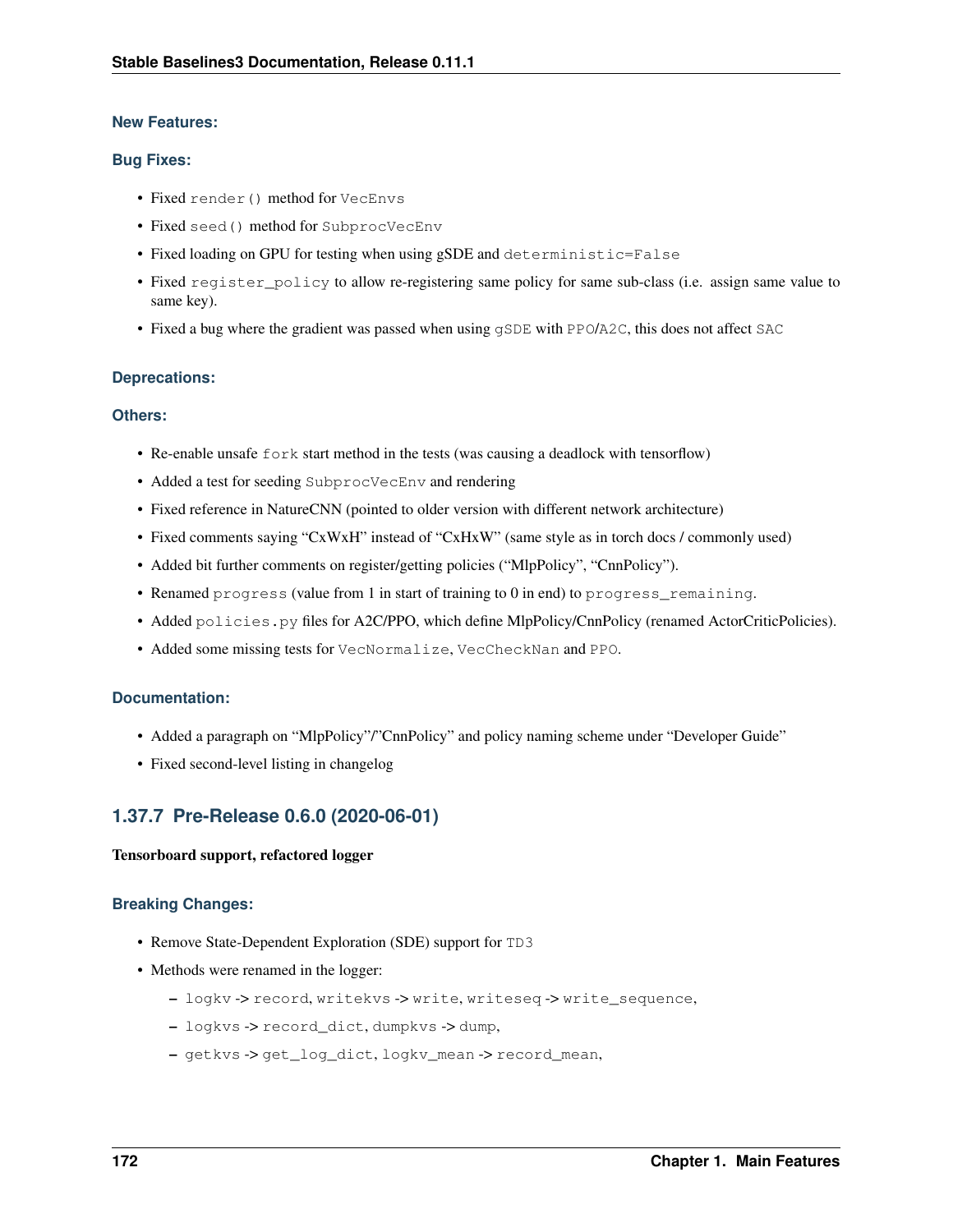## **New Features:**

- Added env checker (Sync with Stable Baselines)
- Added VecCheckNan and VecVideoRecorder (Sync with Stable Baselines)
- Added determinism tests
- Added cmd\_util and atari\_wrappers
- Added support for MultiDiscrete and MultiBinary observation spaces (@rolandgvc)
- Added MultiCategorical and Bernoulli distributions for PPO/A2C (@rolandgvc)
- Added support for logging to tensorboard (@rolandgvc)
- Added VectorizedActionNoise for continuous vectorized environments (@PartiallyTyped)
- Log evaluation in the EvalCallback using the logger

## **Bug Fixes:**

- Fixed a bug that prevented model trained on cpu to be loaded on gpu
- Fixed version number that had a new line included
- Fixed weird seg fault in docker image due to FakeImageEnv by reducing screen size
- Fixed sde\_sample\_freq that was not taken into account for SAC
- Pass logger module to BaseCallback otherwise they cannot write in the one used by the algorithms

## **Deprecations:**

## **Others:**

- Renamed to Stable-Baseline3
- Added Dockerfile
- Sync VecEnvs with Stable-Baselines
- Update requirement: gym>=0.17
- Added .readthedoc.yml file
- Added flake8 and make lint command
- Added Github workflow
- Added warning when passing both train\_freq and n\_episodes\_rollout to Off-Policy Algorithms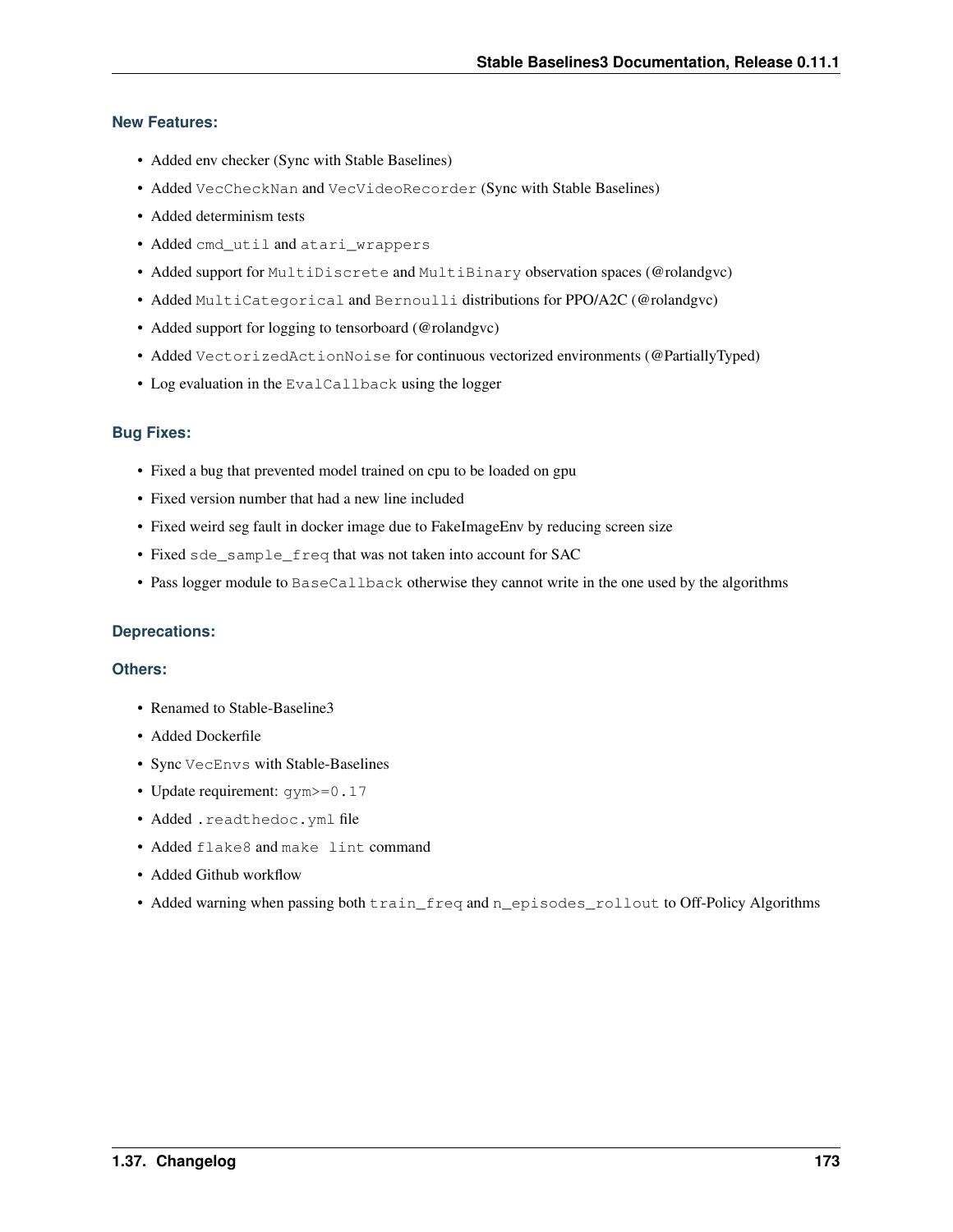## **Documentation:**

- Added most documentation (adapted from Stable-Baselines)
- Added link to CONTRIBUTING.md in the README (@kinalmehta)
- Added gSDE project and update docstrings accordingly
- Fix TD3 example code block

## **1.37.8 Pre-Release 0.5.0 (2020-05-05)**

## CnnPolicy support for image observations, complete saving/loading for policies

## **Breaking Changes:**

• Previous loading of policy weights is broken and replace by the new saving/loading for policy

## **New Features:**

- Added optimizer\_class and optimizer\_kwargs to policy\_kwargs in order to easily customizer optimizers
- Complete independent save/load for policies
- Add CnnPolicy and VecTransposeImage to support images as input

## **Bug Fixes:**

- Fixed reset\_num\_timesteps behavior, so env.reset() is not called if reset\_num\_timesteps=True
- Fixed squashed\_output that was not pass to policy constructor for SAC and TD3 (would result in scaled actions for unscaled action spaces)

## **Deprecations:**

## **Others:**

- Cleanup rollout return
- Added get\_device util to manage PyTorch devices
- Added type hints to logger + use f-strings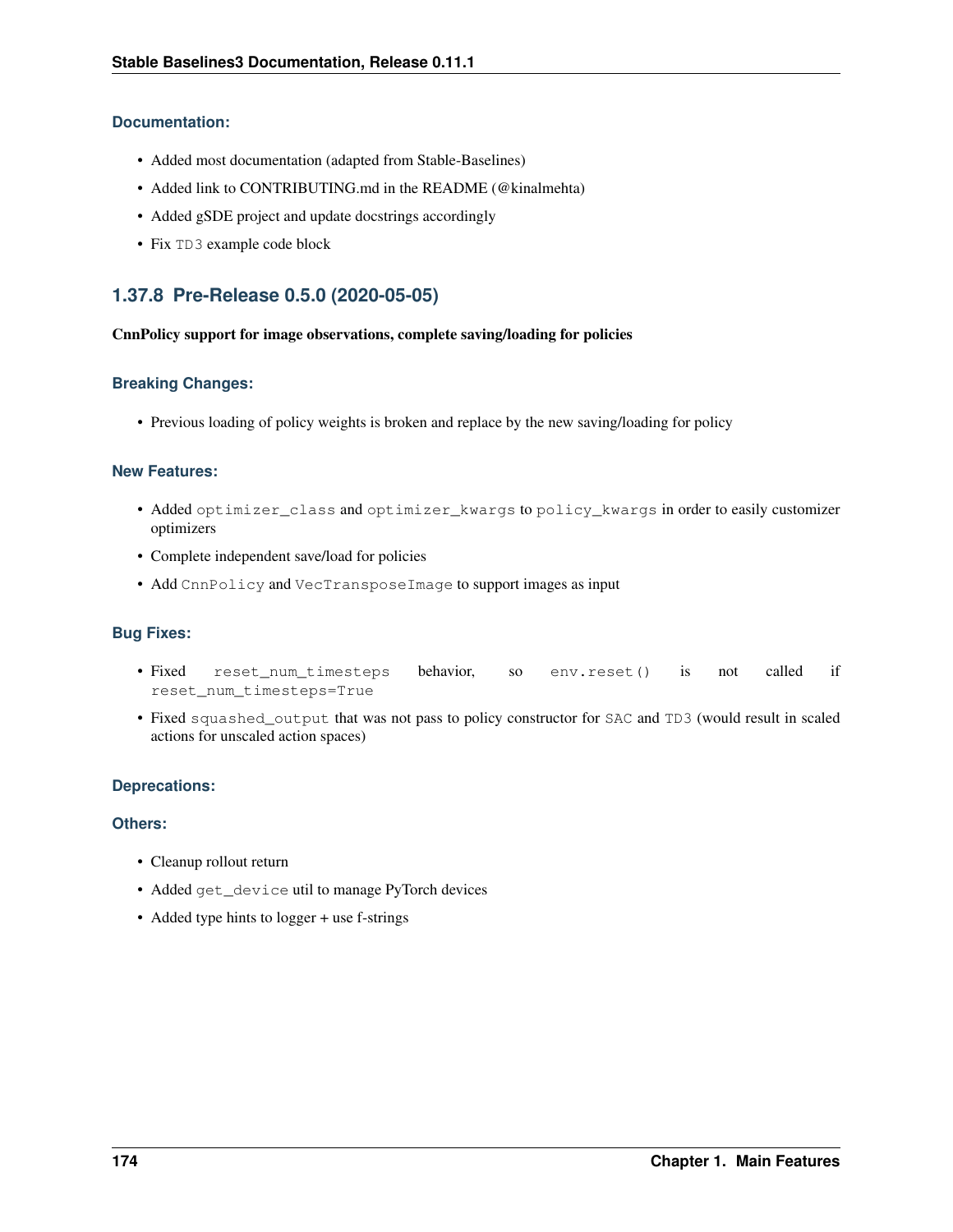## **Documentation:**

## **1.37.9 Pre-Release 0.4.0 (2020-02-14)**

## Proper pre-processing, independent save/load for policies

## **Breaking Changes:**

- Removed CEMRL
- Model saved with previous versions cannot be loaded (because of the pre-preprocessing)

### **New Features:**

- Add support for Discrete observation spaces
- Add saving/loading for policy weights, so the policy can be used without the model

### **Bug Fixes:**

• Fix type hint for activation functions

### **Deprecations:**

## **Others:**

- Refactor handling of observation and action spaces
- Refactored features extraction to have proper preprocessing
- Refactored action distributions

## **1.37.10 Pre-Release 0.3.0 (2020-02-14)**

#### Bug fixes, sync with Stable-Baselines, code cleanup

## **Breaking Changes:**

- Removed default seed
- Bump dependencies (PyTorch and Gym)
- predict() now returns a tuple to match Stable-Baselines behavior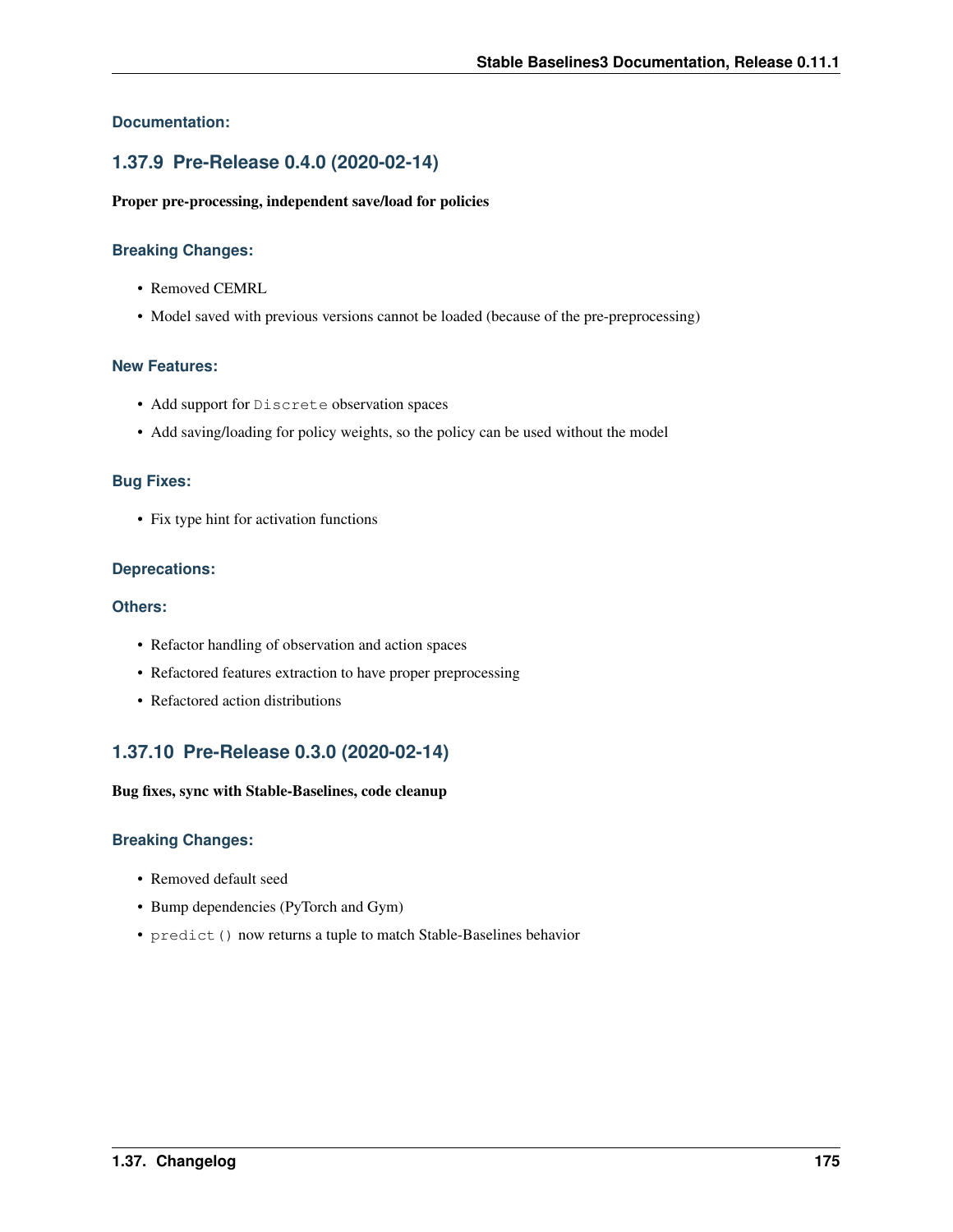## **New Features:**

• Better logging for SAC and PPO

## **Bug Fixes:**

- Synced callbacks with Stable-Baselines
- Fixed colors in results\_plotter
- Fix entropy computation (now summed over action dim)

## **Others:**

- SAC with SDE now sample only one matrix
- Added clip\_mean parameter to SAC policy
- Buffers now return NamedTuple
- More typing
- Add test for expln
- Renamed learning\_rate to lr\_schedule
- Add version.txt
- Add more tests for distribution

## **Documentation:**

• Deactivated sphinx\_autodoc\_typehints extension

## **1.37.11 Pre-Release 0.2.0 (2020-02-14)**

## Python 3.6+ required, type checking, callbacks, doc build

## **Breaking Changes:**

- Python 2 support was dropped, Stable Baselines3 now requires Python 3.6 or above
- Return type of evaluation.evaluate\_policy() has been changed
- Refactored the replay buffer to avoid transformation between PyTorch and NumPy
- Created *OffPolicyRLModel* base class
- Remove deprecated JSON format for *Monitor*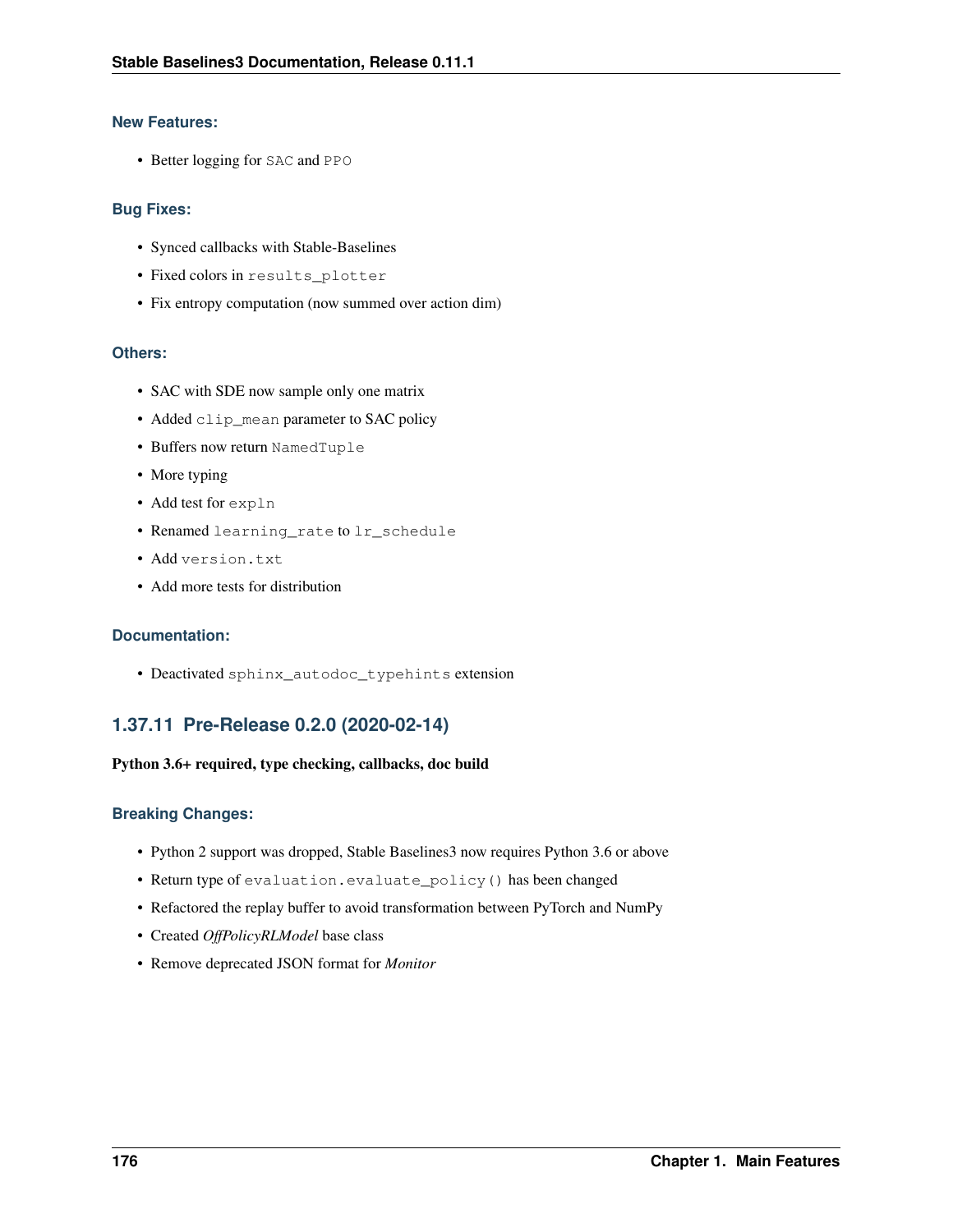### **New Features:**

- Add seed() method to VecEnv class
- Add support for Callback (cf [https://github.com/hill-a/stable-baselines/pull/644\)](https://github.com/hill-a/stable-baselines/pull/644)
- Add methods for saving and loading replay buffer
- Add extend () method to the buffers
- Add get\_vec\_normalize\_env() to BaseRLModel to retrieve VecNormalize wrapper when it exists
- Add results\_plotter from Stable Baselines
- Improve  $\text{predict}()$  method to handle different type of observations (single, vectorized, ...)

### **Bug Fixes:**

- Fix loading model on CPU that were trained on GPU
- Fix reset\_num\_timesteps that was not used
- Fix entropy computation for squashed Gaussian (approximate it now)
- Fix seeding when using multiple environments (different seed per env)

### **Others:**

- Add type check
- Converted all format string to f-strings
- Add test for OrnsteinUhlenbeckActionNoise
- Add type aliases in common.type\_aliases

### **Documentation:**

• fix documentation build

## **1.37.12 Pre-Release 0.1.0 (2020-01-20)**

### First Release: base algorithms and state-dependent exploration

### **New Features:**

- Initial release of A2C, CEM-RL, PPO, SAC and TD3, working only with Box input space
- State-Dependent Exploration (SDE) for A2C, PPO, SAC and TD3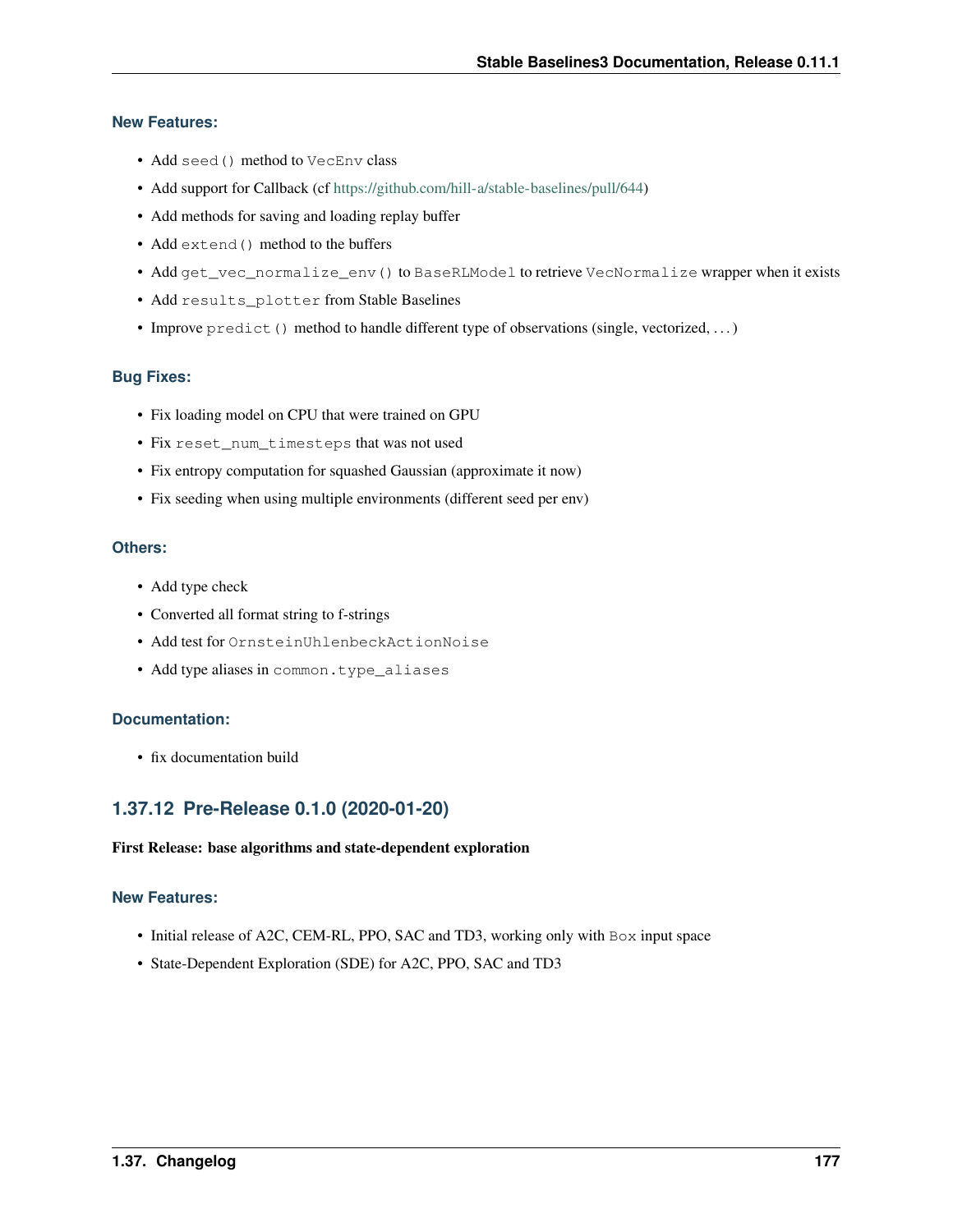## **1.37.13 Maintainers**

Stable-Baselines3 is currently maintained by [Antonin Raffin](https://araffin.github.io/) (aka [@araffin\)](https://github.com/araffin), [Ashley Hill](https://github.com/hill-a) (aka @hill-a), [Maximilian](https://github.com/ernestum) [Ernestus](https://github.com/ernestum) (aka @ernestum), [Adam Gleave](https://gleave.me/) [\(@AdamGleave\)](https://github.com/adamgleave) and [Anssi Kanervisto](https://github.com/Miffyli) (aka [@Miffyli\)](https://github.com/Miffyli).

## **1.37.14 Contributors:**

In random order.

Thanks to the maintainers of V2: @hill-a @enerijunior @AdamGleave @Miffyli

And all the contributors: @bjmuld @iambenzo @iandanforth @r7vme @brendenpetersen @huvar @abhiskk @JohannesAck @EliasHasle @mrakgr @Bleyddyn @antoine-galataud @junhyeokahn @AdamGleave @keshaviyengar @tperol @XMaster96 @kantneel @Pastafarianist @GerardMaggiolino @PatrickWalter214 @yutingsz @sc420 @Aaahh @billtubbs @Miffyli @dwiel @miguelrass @qxcv @jaberkow @eavelardev @ruifeng96150 @pedrohbtp @srivatsankrishnan @evilsocket @MarvineGothic @jdossgollin @stheid @SyllogismRXS @rusu24edward @jbulow @Antymon @seheevic @justinkterry @edbeeching @flodorner @KuKuXia @NeoExtended @Partially-Typed @mmcenta @richardwu @kinalmehta @rolandgvc @tkelestemur @mloo3 @tirafesi @blurLake @koulakis @joeljosephjin @shwang @rk37 @andyshih12 @RaphaelWag @xicocaio @diditforlulz273 @liorcohen5 @ManifoldFR @mloo3 @SwamyDev @wmmc88 @megan-klaiber @thisray @tfederico @hn2 @LucasAlegre @AptX395 @zampanteymedio @decodyng @ardabbour @lorenz-h @mschweizer @lorepieri8 @ShangqunYu

# **1.38 Projects**

This is a list of projects using stable-baselines3. Please tell us, if you want your project to appear on this page ;)

## **1.38.1 Generalized State Dependent Exploration for Deep Reinforcement Learning in Robotics**

An exploration method to train RL agent directly on real robots. It was the starting point of Stable-Baselines3.

Author: Antonin Raffin, Freek Stulp Github: <https://github.com/DLR-RM/stable-baselines3/tree/sde> Paper: <https://arxiv.org/abs/2005.05719>

## **1.38.2 Reacher**

A solution to the second project of the Udacity deep reinforcement learning course. It is an example of:

- wrapping single and multi-agent Unity environments to make them usable in Stable-Baselines3
- creating experimentation scripts which train and run A2C, PPO, TD3 and SAC models (a better choice for this one is [https://github.com/DLR-RM/rl-baselines3-zoo\)](https://github.com/DLR-RM/rl-baselines3-zoo)
- generating several pre-trained models which solve the reacher environment

### Author: Marios Koulakis

Github: <https://github.com/koulakis/reacher-deep-reinforcement-learning>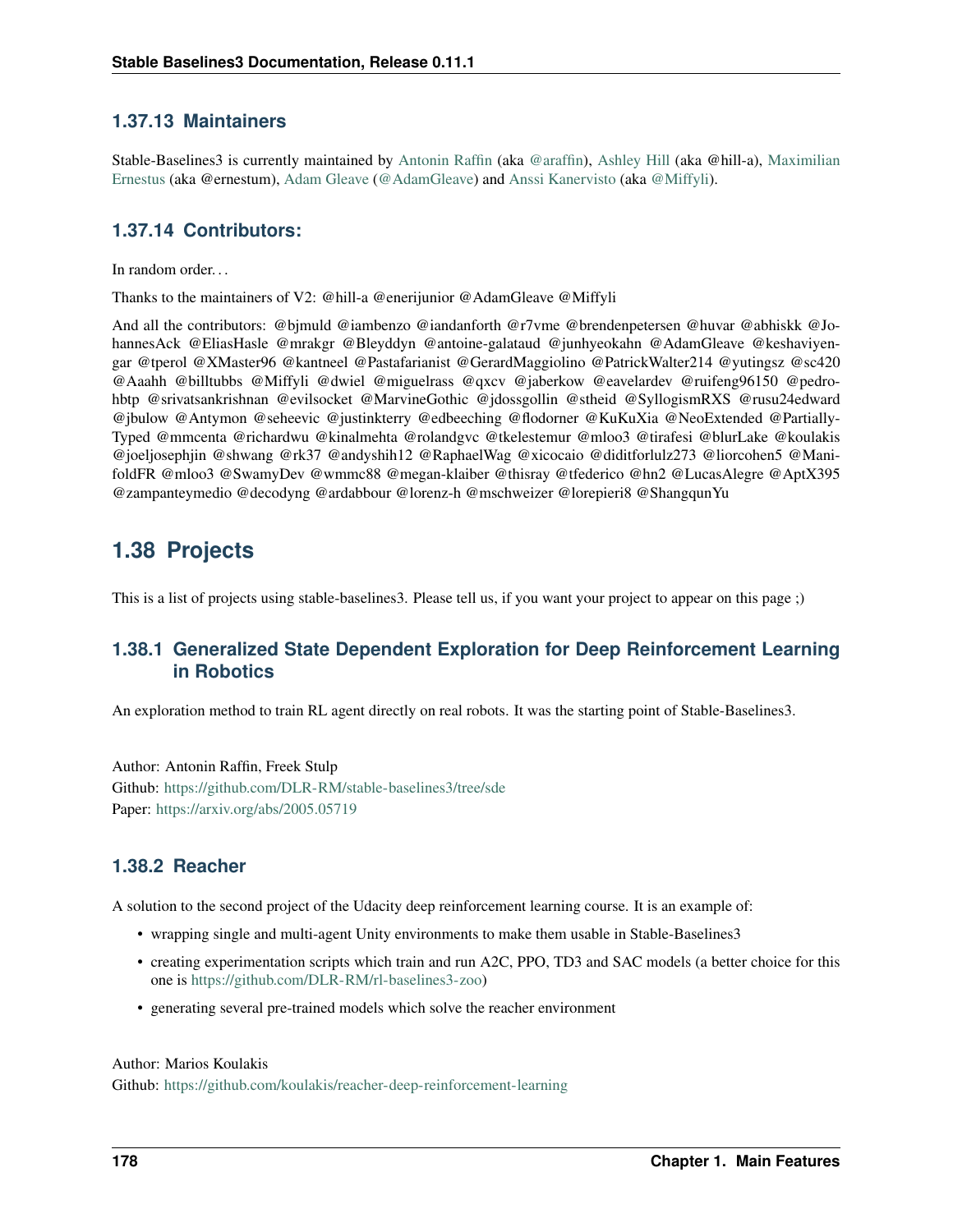# **1.38.3 SUMO-RL**

A simple interface to instantiate RL environments with SUMO for Traffic Signal Control.

- Supports Multiagent RL
- Compatibility with gym.Env and popular RL libraries such as stable-baselines3 and RLlib
- Easy customisation: state and reward definitions are easily modifiable

Author: Lucas Alegre Github: <https://github.com/LucasAlegre/sumo-rl>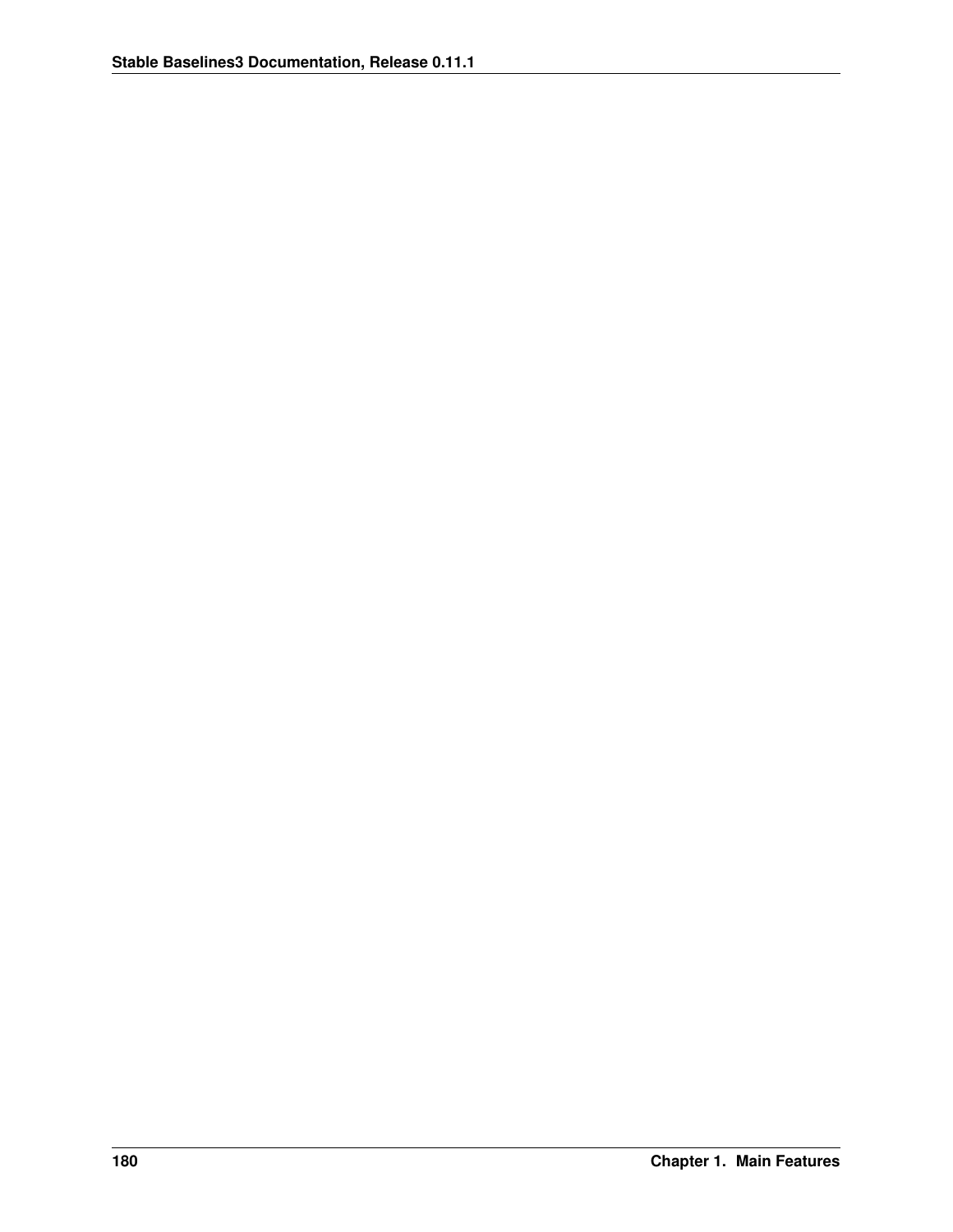## **CHAPTER**

**TWO**

# **CITING STABLE BASELINES3**

To cite this project in publications:

```
@misc{stable-baselines3,
 author = {Raffin, Antonin and Hill, Ashley and Ernestus, Maximilian and Gleave,
˓→Adam and Kanervisto, Anssi and Dormann, Noah},
 title = {Stable Baselines3},
 year = {2019},
 publisher = {GitHub},
 journal = {GitHub repository},
 howpublished = {\url{https://github.com/DLR-RM/stable-baselines3}},
}
```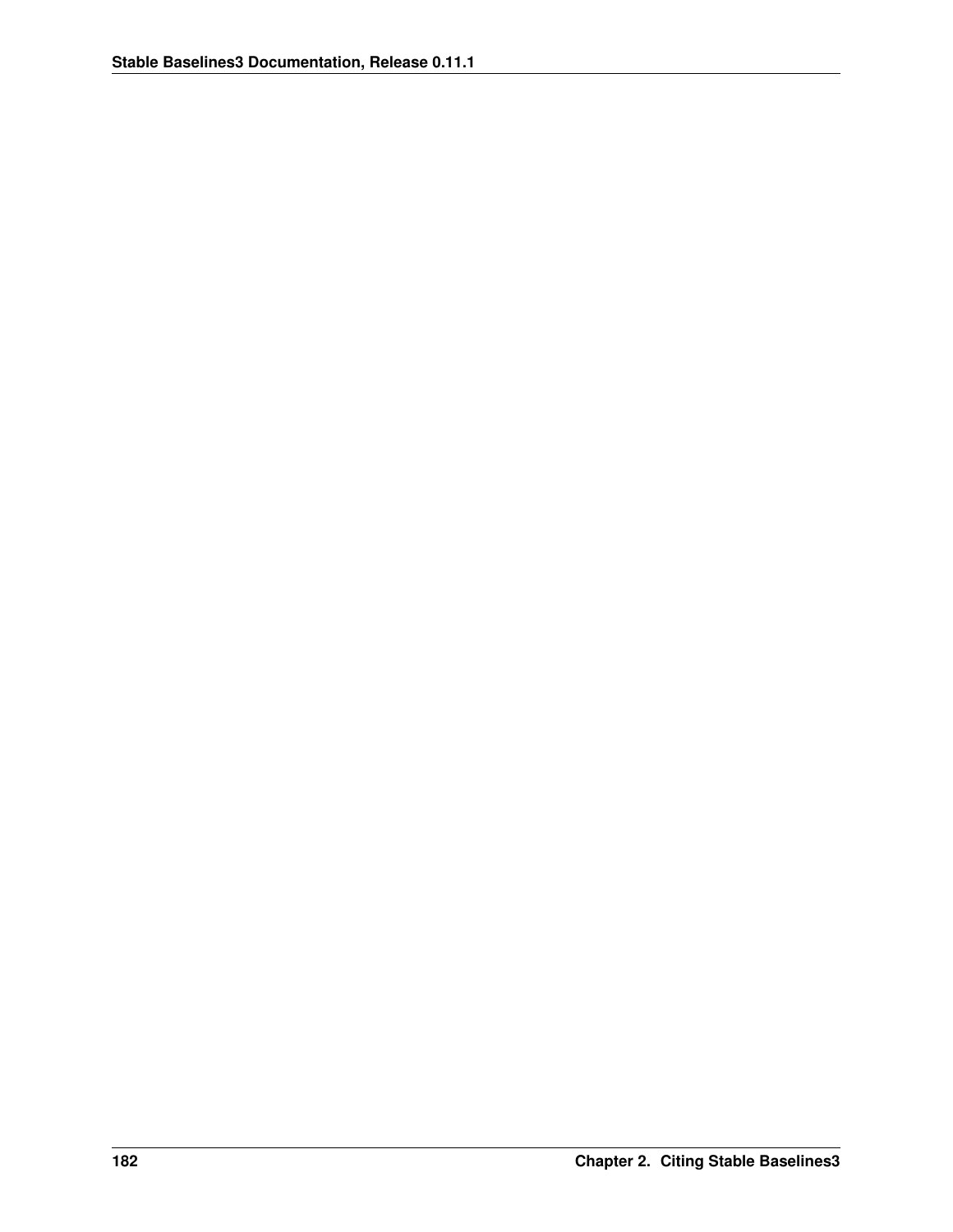# **CHAPTER**

# **THREE**

# **CONTRIBUTING**

To any interested in making the rl baselines better, there are still some improvements that need to be done. You can check issues in the [repo.](https://github.com/DLR-RM/stable-baselines3/issues)

If you want to contribute, please read [CONTRIBUTING.md](https://github.com/DLR-RM/stable-baselines3/blob/master/CONTRIBUTING.md) first.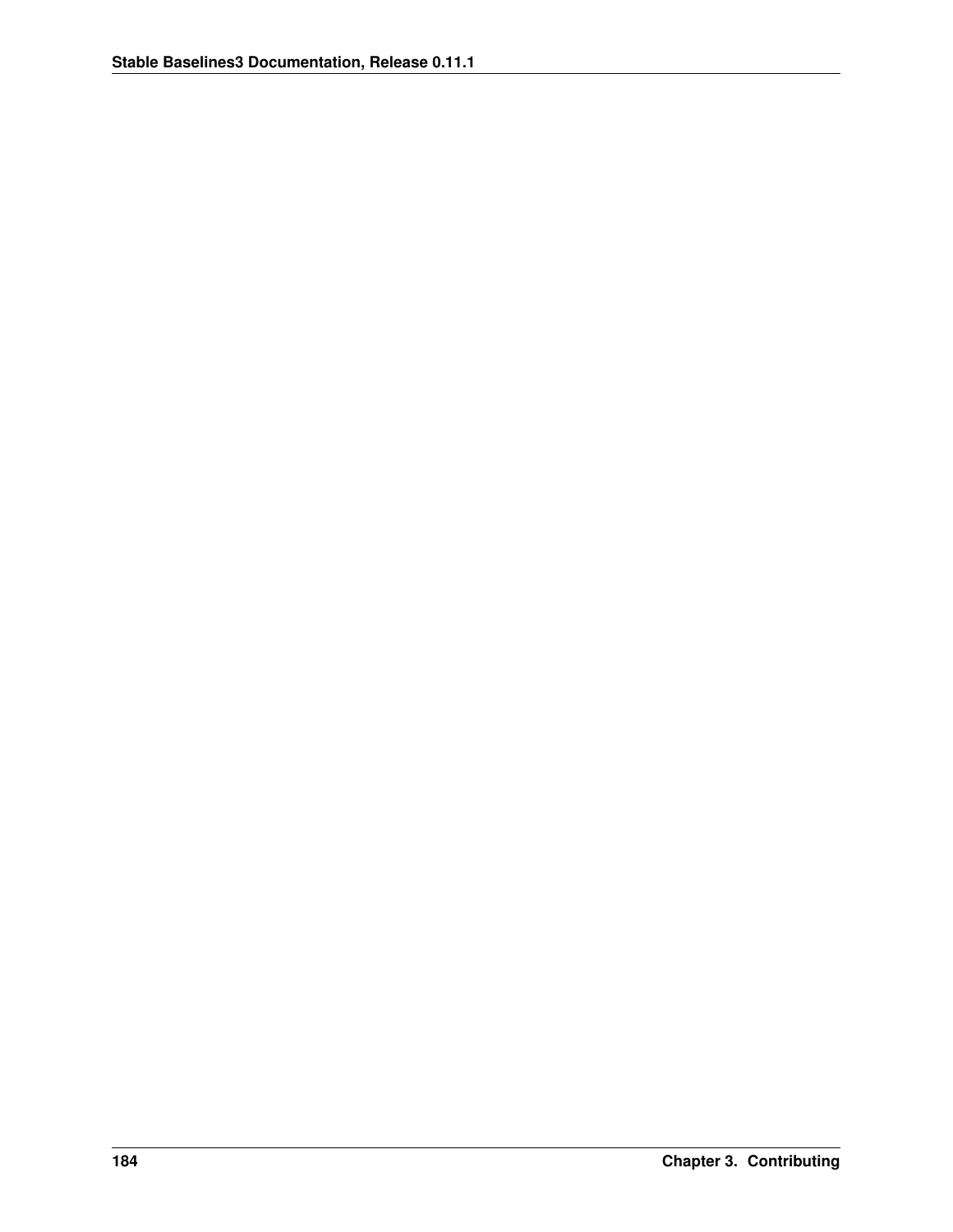# **CHAPTER**

# **FOUR**

# **INDICES AND TABLES**

- genindex
- search
- modindex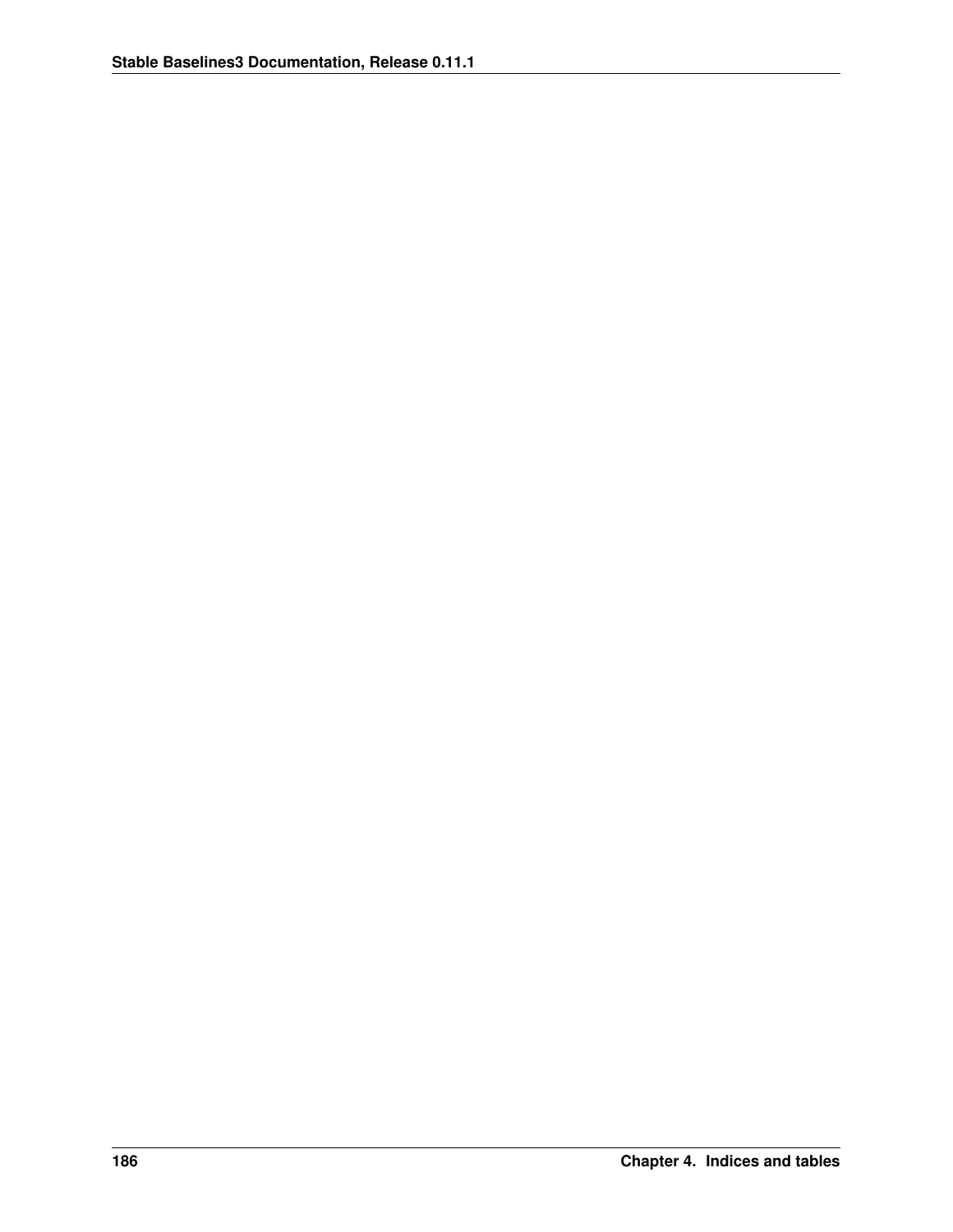# **PYTHON MODULE INDEX**

### s

stable\_baselines3.a2c, [77](#page-80-0) stable\_baselines3.common.atari\_wrappers, [138](#page-141-0) stable\_baselines3.common.base\_class, [68](#page-71-0) stable\_baselines3.common.callbacks, [45](#page-48-0) stable\_baselines3.common.distributions, [143](#page-146-0) stable\_baselines3.common.env\_checker, [153](#page-156-0) stable\_baselines3.common.env\_util, [141](#page-144-0) stable baselines3.common.evaluation, [152](#page-155-0) stable\_baselines3.common.logger, [155](#page-158-0) stable\_baselines3.common.monitor, [153](#page-156-1) stable\_baselines3.common.noise, [160](#page-163-0) stable\_baselines3.common.off\_policy\_algorithm, [71](#page-74-0) stable\_baselines3.common.on\_policy\_algorithm, [75](#page-78-0) stable\_baselines3.common.utils, [161](#page-164-0) stable\_baselines3.common.vec\_env, [23](#page-26-0) stable\_baselines3.ddpg, [87](#page-90-0) stable\_baselines3.dqn, [95](#page-98-0) stable\_baselines3.her, [102](#page-105-0) stable\_baselines3.ppo, [111](#page-114-0) stable\_baselines3.sac, [121](#page-124-0) stable\_baselines3.td3, [130](#page-133-0)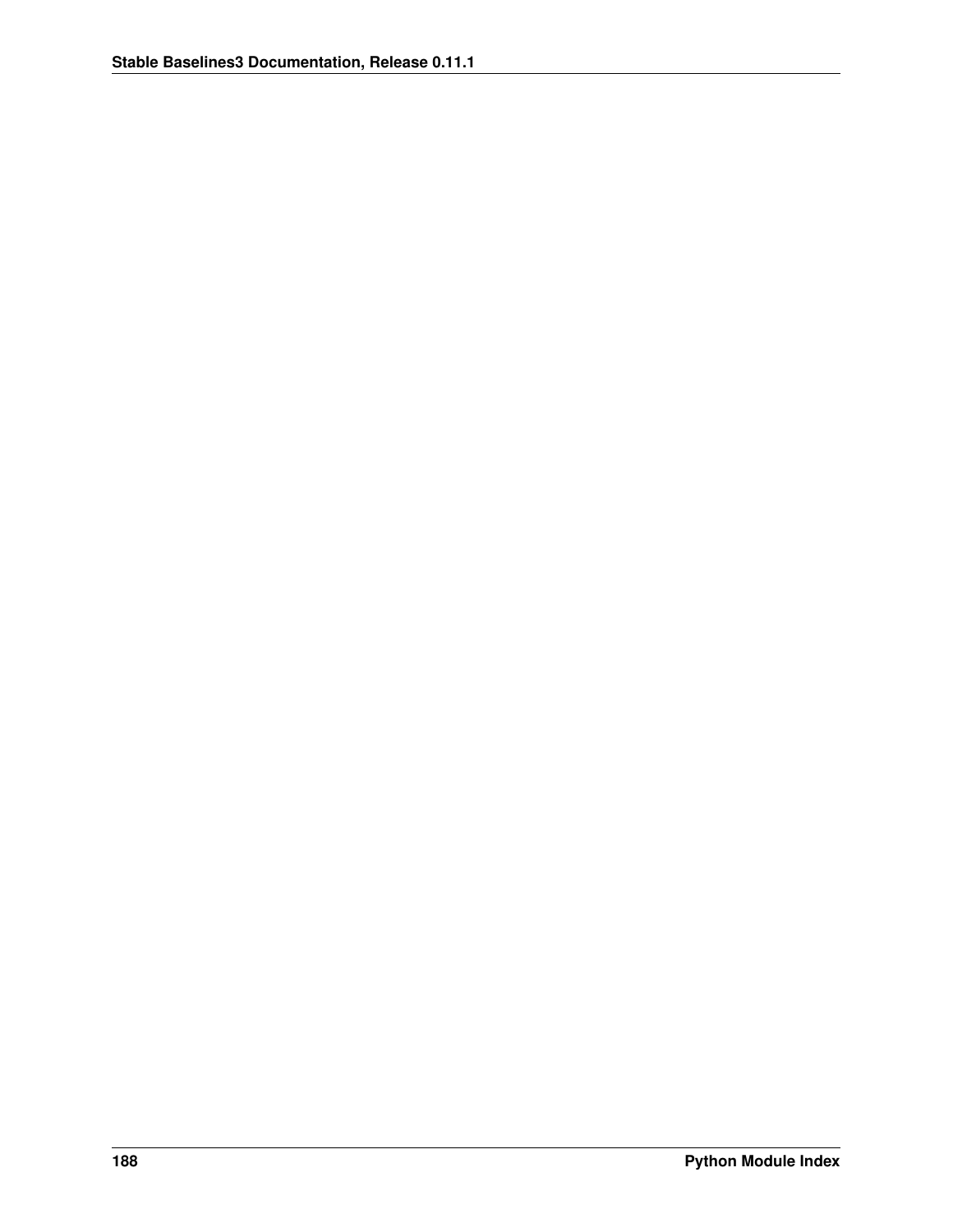# **INDEX**

# A

A2C (*class in stable\_baselines3.a2c*), [79](#page-82-0) ActionNoise (*class in stable\_baselines3.common.noise*), [160](#page-163-1) actions from params() (*stable\_baselines3.common.distributions.BernoulliDistribution ble\_baselines3.common.utils*), [161](#page-164-1) *method*), [143](#page-146-1) actions from params() (*stable\_baselines3.common.distributions.CategoricalDistribution*<sup>rdEnv</sup> (*class in stamethod*), [144](#page-147-0) actions\_from\_params() (*stable\_baselines3.common.distributions.DiagGaussianDistribution* close() (*stable\_baselines3.common.logger.CSVOutputFormat method*), [145](#page-148-0) actions from params() (*stable\_baselines3.common.distributions.Distribution method*), [146](#page-149-0) actions\_from\_params() (*stable\_baselines3.common.distributions.MultiCategoricalDistribution* close() (*stable\_baselines3.common.logger.KVWriter method*), [147](#page-150-0) actions\_from\_params() (*stable\_baselines3.common.distributions.StateDependentNoiseDisth0ddioh*<sup>77</sup> *method*), [150](#page-153-0) add() (*stable\_baselines3.her.HerReplayBuffer method*), [110](#page-113-0) atanh() (*stable\_baselines3.common.distributions.TanhBijector static method*), [151](#page-154-0) AtariWrapper (*class in stable\_baselines3.common.atari\_wrappers*), [138](#page-141-1) B BaseAlgorithm (*class in stable\_baselines3.common.base\_class*), [68](#page-71-1) BaseCallback (*class in stable\_baselines3.common.callbacks*), [45](#page-48-1) BernoulliDistribution (*class in stable\_baselines3.common.distributions*), [143](#page-146-1) C CallbackList (*class in stable\_baselines3.common.callbacks*), [45](#page-48-1) *ble\_baselines3.common.distributions*), [144](#page-147-0) check\_env() (*in module stable\_baselines3.common.env\_checker*), [153](#page-156-2) check\_for\_correct\_spaces() (*in module sta-*CheckpointCallback (*class in stable\_baselines3.common.callbacks*), [46](#page-49-0) *ble\_baselines3.common.atari\_wrappers*), [139](#page-142-0) *method*), [155](#page-158-1) close() (*stable\_baselines3.common.logger.HumanOutputFormat method*), [155](#page-158-1) close() (*stable\_baselines3.common.logger.JSONOutputFormat method*), [156](#page-159-0) *method*), [156](#page-159-0) close() (*stable\_baselines3.common.logger.TensorBoardOutputFormat* close() (*stable\_baselines3.common.monitor.Monitor method*), [154](#page-157-0) close() (*stable\_baselines3.common.vec\_env.DummyVecEnv method*), [27](#page-30-0) close() (*stable\_baselines3.common.vec\_env.SubprocVecEnv method*), [28](#page-31-0) close() (*stable\_baselines3.common.vec\_env.VecEnv method*), [24](#page-27-0) close() (*stable\_baselines3.common.vec\_env.VecFrameStack method*), [30](#page-33-0) close() (*stable\_baselines3.common.vec\_env.VecTransposeImage method*), [33](#page-36-0) close() (*stable\_baselines3.common.vec\_env.VecVideoRecorder method*), [32](#page-35-0) close() (*stable\_baselines3.her.ObsDictWrapper method*), [107](#page-110-0) CnnPolicy (*class in stable\_baselines3.ddpg*), [94](#page-97-0) CnnPolicy (*class in stable\_baselines3.dqn*), [102](#page-105-1) CnnPolicy (*class in stable\_baselines3.sac*), [129](#page-132-0) CnnPolicy (*class in stable\_baselines3.td3*), [138](#page-141-1)

CategoricalDistribution (*class in sta-*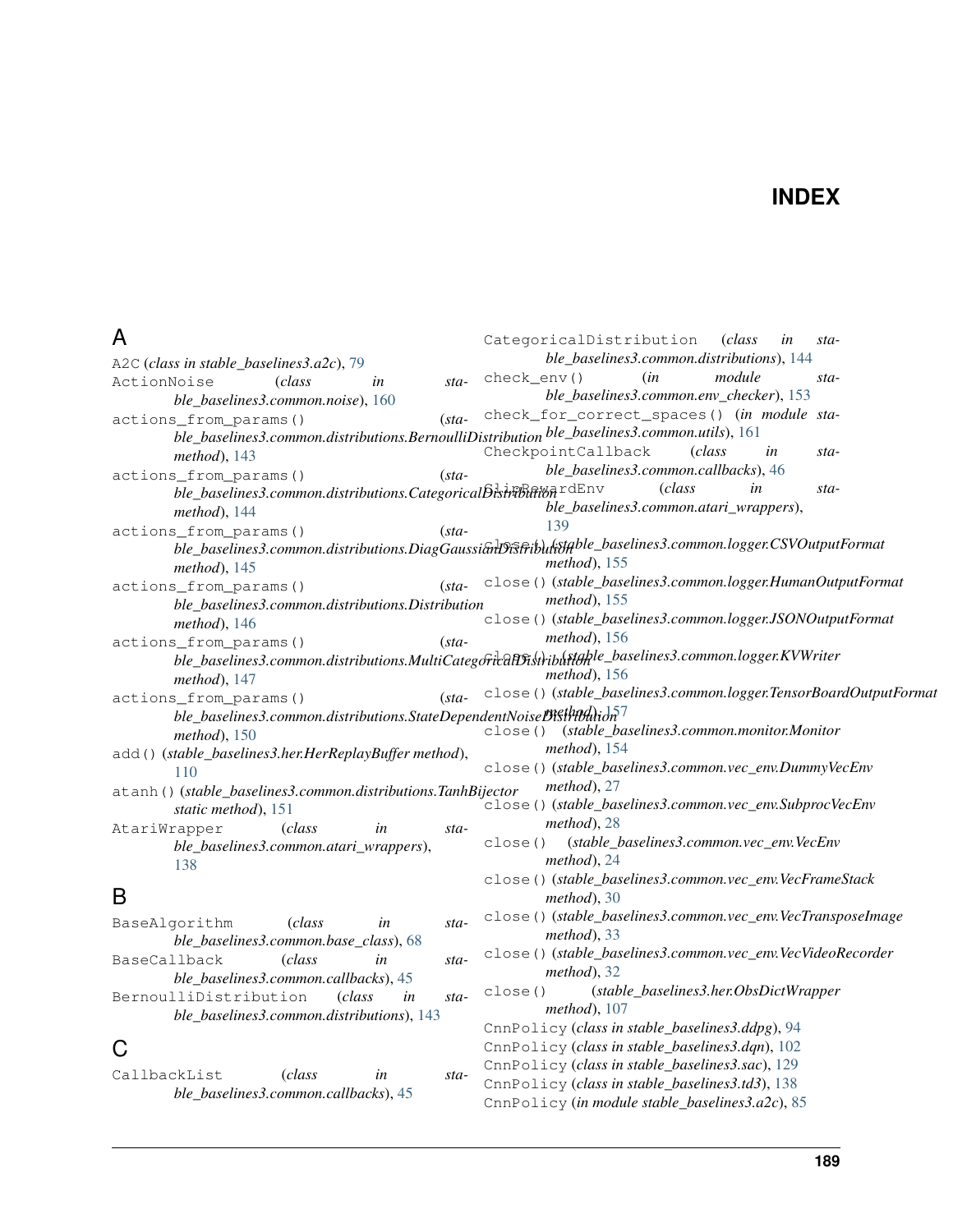| CnnPolicy (in module stable_baselines3.ppo), 119                         |        | entropy()(stable_baselines3.common.distributions.CategoricalDistribu                                             |
|--------------------------------------------------------------------------|--------|------------------------------------------------------------------------------------------------------------------|
| $(state\_baseline3.a2c.A2C$<br>collect_rollouts()                        |        | method), 144                                                                                                     |
| method), 80                                                              |        | entropy()(stable_baselines3.common.distributions.DiagGaussianDistr                                               |
| collect_rollouts()<br>$(sta-$                                            |        | $method$ ), 145                                                                                                  |
|                                                                          |        | ble_baselines3.common.off_policy_algorithm.OffRadicy&lgqrtihtatable_baselines3.common.distributions.Distribution |
| method), 74                                                              |        | $method$ ), 146                                                                                                  |
| collect_rollouts()                                                       |        | (sta- entropy () (stable_baselines3.common.distributions.MultiCategoricalDi                                      |
| ble_baselines3.common.on_policy_algorithm.OnPolicyAlgomithhod), 148      |        |                                                                                                                  |
| $method$ , 76                                                            |        | entropy()(stable_baselines3.common.distributions.SquashedDiagGaus                                                |
| collect_rollouts()<br>$(sta-$                                            |        | $method$ ), 149                                                                                                  |
| ble_baselines3.ddpg.DDPG method), 90                                     |        | entropy()(stable_baselines3.common.distributions.StateDependentNoi.                                              |
| collect_rollouts() (stable_baselines3.dqn.DQN                            |        | $method$ ), 150                                                                                                  |
| method), 98                                                              |        | env_is_wrapped()<br>$(sta-$                                                                                      |
| (stable_baselines3.her.HER<br>collect_rollouts()                         |        | ble_baselines3.common.vec_env.DummyVecEnv                                                                        |
| $method$ , 105                                                           |        | $method$ , 27                                                                                                    |
| collect_rollouts()<br>(stable_baselines3.ppo.PPO                         |        | env_is_wrapped()<br>$(sta-$                                                                                      |
| $method$ , 115                                                           |        | ble_baselines3.common.vec_env.SubprocVecEnv                                                                      |
| (stable_baselines3.sac.SAC<br>collect_rollouts()                         |        | $method$ , 28                                                                                                    |
| $method$ ), 124                                                          |        | env_is_wrapped()<br>$(sta-$                                                                                      |
| collect_rollouts()<br>(stable_baselines3.td3.TD3                         |        | ble_baselines3.common.vec_env.VecEnv                                                                             |
| $method$ , 133                                                           |        | $method$ , 24                                                                                                    |
| module<br>(in<br>configure()                                             | sta-   | env_is_wrapped()<br>$(sta-$                                                                                      |
| ble_baselines3.common.logger), 157                                       |        | ble_baselines3.her.ObsDictWrapper method),<br>108                                                                |
| configure_logger()<br>(in<br>module<br>ble_baselines3.common.utils), 161 | sta-   | env_method()(stable_baselines3.common.vec_env.DummyVecEnv                                                        |
| module<br>constant_fn()<br>(in                                           | $sta-$ | method), 27                                                                                                      |
| ble_baselines3.common.utils), 162                                        |        | env_method()(stable_baselines3.common.vec_env.SubprocVecEnv                                                      |
| convert_dict()<br>$(sta-$                                                |        | $method$ , 28                                                                                                    |
| ble_baselines3.her.ObsDictWrapper<br>static                              |        | env_method()(stable_baselines3.common.vec_env.VecEnv                                                             |
| $method$ , 107                                                           |        | $method$ , 25                                                                                                    |
| (class<br>ConvertCallback<br>in                                          | sta-   | env_method()(stable_baselines3.her.ObsDictWrapper                                                                |
| ble_baselines3.common.callbacks), 46                                     |        | $method$ ), 108                                                                                                  |
| CSVOutputFormat<br>(class<br>in                                          | sta-   | EpisodicLifeEnv<br>(class<br>in<br>sta-                                                                          |
| ble_baselines3.common.logger), 155                                       |        | ble_baselines3.common.atari_wrappers),                                                                           |
|                                                                          |        | 139                                                                                                              |
| D                                                                        |        | (in<br>module<br>error()<br>sta-                                                                                 |
| DDPG (class in stable_baselines3.ddpg), 89                               |        | ble_baselines3.common.logger), 157                                                                               |
| $\phi$ debug() $\sin$ module                                             |        | $_{sta-}$ EvalCallback<br>(class<br>in<br>sta-                                                                   |

| debug()        | (in                                                 | module | sta-   |
|----------------|-----------------------------------------------------|--------|--------|
|                | ble baselines3.common.logger), 157                  |        |        |
|                | DiagGaussianDistribution (class in                  |        | $sta-$ |
|                | ble_baselines3.common.distributions), 145           |        |        |
|                | Distribution (class                                 | in     | $sta-$ |
|                | ble baselines3.common.distributions), 146           |        |        |
|                | DQN (class in stable_baselines3.dqn), 97            |        |        |
| DummyVecEnv    | <i>class</i>                                        | in     | sta-   |
|                | ble baselines3.common.vec env), 27                  |        |        |
|                | dump() (in module stable_baselines3.common.logger), |        |        |
| 157            |                                                     |        |        |
| dump tabular() | (in                                                 | module | sta-   |
|                | ble_baselines3.common.logger), 157                  |        |        |
|                |                                                     |        |        |

### EventCallback (*class in stable\_baselines3.common.callbacks*), [47](#page-50-0) EveryNTimesteps (*class in stable\_baselines3.common.callbacks*), [47](#page-50-0) explained\_variance() (*in module stable\_baselines3.common.utils*), [162](#page-165-0)

*ble\_baselines3.common.callbacks*), [46](#page-49-0) evaluate\_policy() (*in module stable\_baselines3.common.evaluation*), [152](#page-155-1)

extend() (*stable\_baselines3.her.HerReplayBuffer method*), [110](#page-113-0)

### F

### entropy () *(stable\_baselines3.common.distributions.BernoulliDistribution method*), [143](#page-146-1) Figure (*class in stable\_baselines3.common.logger*),

E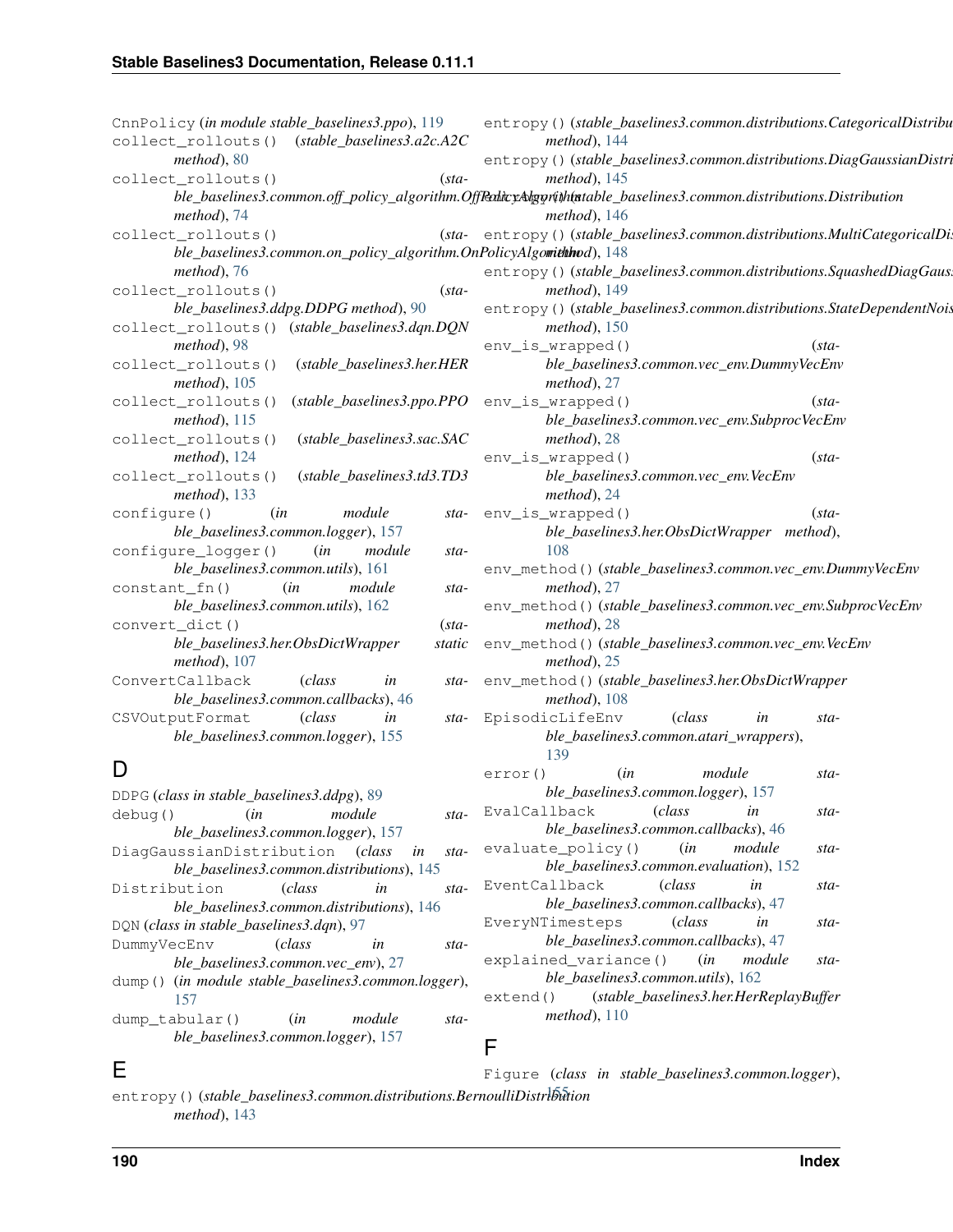|           | filter_excluded_keys()<br>module<br>(in<br>ble_baselines3.common.logger), 158          |      | sta- get_linear_fn() | ble_baselines3.common.utils), 162                               | (in | module                       | sta-                                                                |
|-----------|----------------------------------------------------------------------------------------|------|----------------------|-----------------------------------------------------------------|-----|------------------------------|---------------------------------------------------------------------|
|           | FireResetEnv<br><i>class</i><br>in                                                     | sta- | get_log_dict()       |                                                                 | (in | module                       | sta-                                                                |
|           | ble_baselines3.common.atari_wrappers),                                                 |      |                      | ble_baselines3.common.logger), 158                              |     |                              |                                                                     |
|           | 140                                                                                    |      |                      | get_monitor_files()                                             | (in | module                       | sta-                                                                |
|           | FormatUnsupportedError, 155                                                            |      |                      | ble_baselines3.common.monitor), 154                             |     |                              |                                                                     |
|           |                                                                                        |      |                      | get_original_obs()                                              |     |                              | $(sta-$                                                             |
| G         |                                                                                        |      |                      | ble_baselines3.common.vec_env.VecNormalize                      |     |                              |                                                                     |
|           | $(sta-$                                                                                |      |                      | $method$ , 31                                                   |     |                              |                                                                     |
|           | get_actions()<br>ble_baselines3.common.distributions.Distributionget_original_reward() |      |                      |                                                                 |     |                              | $(sta-$                                                             |
|           | method), $147$                                                                         |      |                      | ble_baselines3.common.vec_env.VecNormalize                      |     |                              |                                                                     |
|           | get_attr()(stable_baselines3.common.vec_env.DummyVecEnv method), 31                    |      |                      |                                                                 |     |                              |                                                                     |
|           | $method$ , 27                                                                          |      | get_parameters()     |                                                                 |     | $(state\_baseline3.a2c.A2C$  |                                                                     |
|           | get_attr()(stable_baselines3.common.vec_env.SubprocVecEnv method), 81                  |      |                      |                                                                 |     |                              |                                                                     |
|           | $method$ , 29                                                                          |      | get_parameters()     |                                                                 |     |                              | $(sta-$                                                             |
|           | get_attr()(stable_baselines3.common.vec_env.VecEnv                                     |      |                      | ble_baselines3.common.base_class.BaseAlgorithm                  |     |                              |                                                                     |
|           | $method$ , 25                                                                          |      |                      | $method$ , 69                                                   |     |                              |                                                                     |
|           | get_attr() (stable_baselines3.her.ObsDictWrapper get_parameters()                      |      |                      |                                                                 |     | (stable_baselines3.ddpg.DDPG |                                                                     |
|           | $method$ , 108                                                                         |      |                      | $method$ , 91                                                   |     |                              |                                                                     |
|           | module<br>get_device()<br>(in                                                          | sta- | get_parameters()     |                                                                 |     | (stable_baselines3.dqn.DQN   |                                                                     |
|           | ble_baselines3.common.utils), 162                                                      |      |                      | method), 98                                                     |     |                              |                                                                     |
| get_dir() | module<br>(in                                                                          | sta- | get_parameters()     |                                                                 |     | (stable_baselines3.ppo.PPO   |                                                                     |
|           | ble_baselines3.common.logger), 158                                                     |      |                      | method), 115                                                    |     |                              |                                                                     |
|           | get_env()(stable_baselines3.a2c.A2C method), 81                                        |      | get_parameters()     |                                                                 |     | (stable_baselines3.sac.SAC   |                                                                     |
|           | get_env()(stable_baselines3.common.base_class.BaseAlgorithm method), 125               |      |                      |                                                                 |     |                              |                                                                     |
|           | $method$ , 69                                                                          |      | get_parameters()     |                                                                 |     | (stable_baselines3.td3.TD3   |                                                                     |
|           | get_env() (stable_baselines3.ddpg.DDPG method),                                        |      |                      | $method$ , 134                                                  |     |                              |                                                                     |
|           | 91                                                                                     |      |                      | get_schedule_fn()                                               | (in | module                       | sta-                                                                |
|           | get_env()(stable_baselines3.dqn.DQN method), 98                                        |      |                      | ble_baselines3.common.utils), 162                               |     |                              |                                                                     |
|           | get_env()(stable_baselines3.ppo.PPO method), 115                                       |      |                      |                                                                 |     |                              | get_std()(stable_baselines3.common.distributions.StateDependentNois |
|           | get_env()(stable_baselines3.sac.SAC method), 125                                       |      |                      | method), $150$                                                  |     |                              |                                                                     |
|           | get_env()(stable_baselines3.td3.TD3 method), 134                                       |      |                      | get_total_steps()                                               |     |                              | $(sta-$                                                             |
|           | get_episode_lengths()<br>$(sta-$                                                       |      |                      | ble_baselines3.common.monitor.Monitor                           |     |                              |                                                                     |
|           | ble_baselines3.common.monitor.Monitor                                                  |      |                      | $method$ , 154                                                  |     |                              |                                                                     |
|           | $method$ , 154                                                                         |      |                      | get_vec_normalize_env()                                         |     |                              | $(sta-$                                                             |
|           | get_episode_rewards()<br>$(sta-$                                                       |      |                      | ble_baselines3.a2c.A2C method), 81                              |     |                              |                                                                     |
|           | ble_baselines3.common.monitor.Monitor                                                  |      |                      | get_vec_normalize_env()                                         |     |                              | $(sta-$                                                             |
|           | $method$ , 154                                                                         |      |                      | ble_baselines3.common.base_class.BaseAlgorithm                  |     |                              |                                                                     |
|           | get_episode_times()<br>$(sta-$                                                         |      |                      | $method$ , 69                                                   |     |                              |                                                                     |
|           | ble_baselines3.common.monitor.Monitor                                                  |      |                      | get_vec_normalize_env()<br>ble_baselines3.ddpg.DDPG method), 91 |     |                              | $(sta-$                                                             |
|           | method), 154                                                                           |      |                      |                                                                 |     |                              |                                                                     |
|           | get_images()(stable_baselines3.common.vec_env.Dum@ffVecEnQ_normalize_env()             |      |                      |                                                                 |     |                              | $(sta-$                                                             |
|           | $method$ , 27                                                                          |      |                      | ble_baselines3.dqn.DQN method), 99                              |     |                              | $(sta-$                                                             |
|           | get_images()(stable_baselines3.common.vec_env.Subp&dVeYB&_normalize_env()              |      |                      | ble_baselines3.ppo.PPO method), 115                             |     |                              |                                                                     |
|           | $method$ , 29                                                                          |      |                      |                                                                 |     |                              | $(sta-$                                                             |
|           | get_images()(stable_baselines3.common.vec_env.VecEupt_vec_normalize_env()              |      |                      | ble_baselines3.sac.SAC method), 125                             |     |                              |                                                                     |
|           | $method$ , 25                                                                          |      |                      |                                                                 |     |                              | $(sta-$                                                             |
|           | get_images()(stable_baselines3.her.ObsDictWrapper get_vec_normalize_env()              |      |                      | ble_baselines3.td3.TD3 method), 134                             |     |                              |                                                                     |
|           | $method$ , 108                                                                         |      |                      | getattr_depth_check()                                           |     |                              | $(sta-$                                                             |
|           | get_latest_run_id()<br>module<br>(in                                                   | sta- |                      | ble_baselines3.common.vec_env.VecEnv                            |     |                              |                                                                     |
|           | ble_baselines3.common.utils), 162<br>module                                            |      |                      | $method$ , 25                                                   |     |                              |                                                                     |
|           | get_level()<br>(in<br>ble_baselines3.common.logger), 158                               | sta- |                      | getattr_depth_check()                                           |     |                              | $(sta-$                                                             |
|           |                                                                                        |      |                      | ble_baselines3.her.ObsDictWrapper method),                      |     |                              |                                                                     |
|           |                                                                                        |      |                      |                                                                 |     |                              |                                                                     |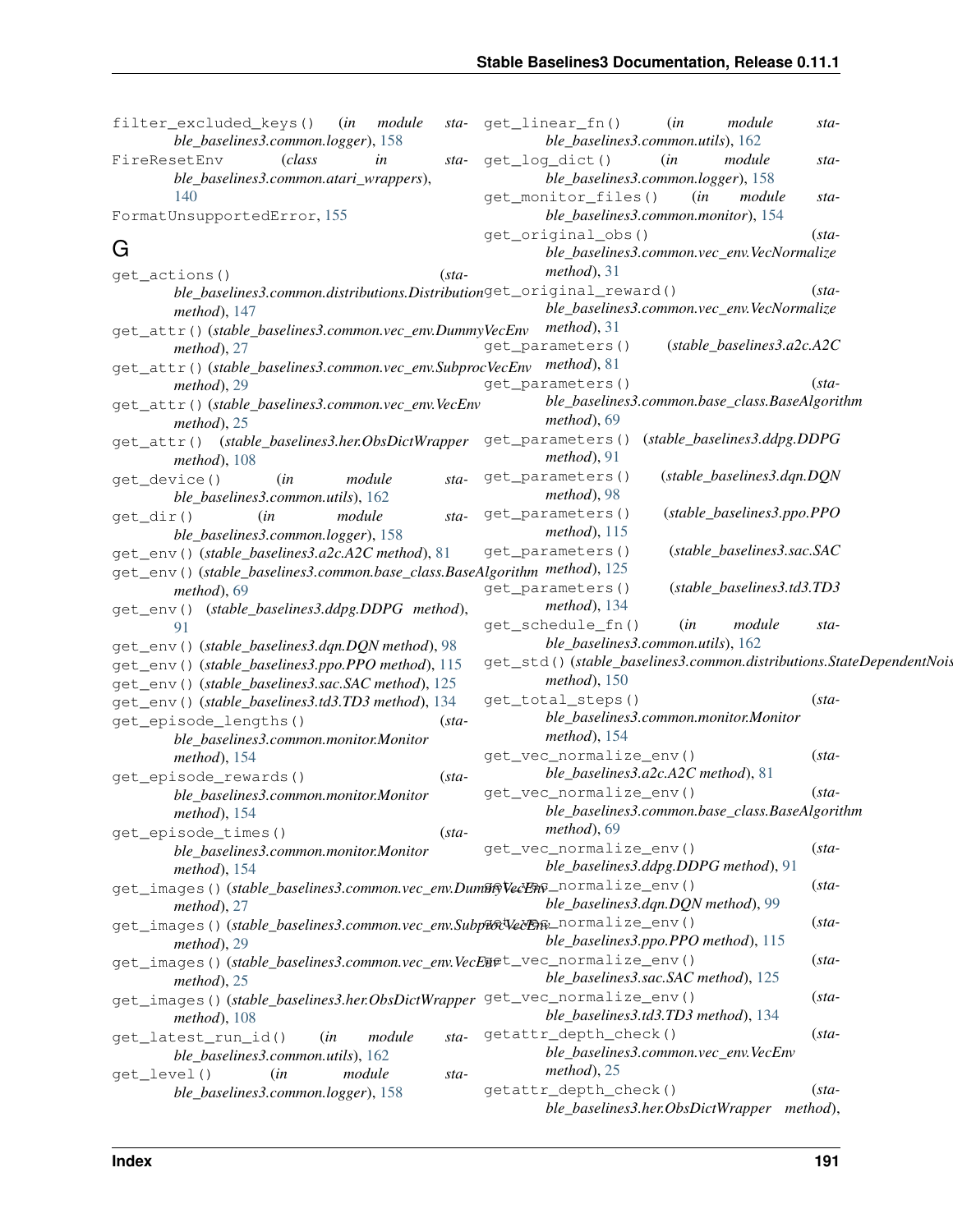| 108                                                                                               | load () (stable_baselines3.a2c.A2C class method), 82                                                                     |
|---------------------------------------------------------------------------------------------------|--------------------------------------------------------------------------------------------------------------------------|
|                                                                                                   |                                                                                                                          |
| getattr_recursive()<br>$(sta-$                                                                    | load()(stable_baselines3.common.base_class.BaseAlgorithm                                                                 |
| ble_baselines3.her.ObsDictWrapper method),                                                        | class method), 70                                                                                                        |
| 108                                                                                               | load () (stable_baselines3.common.vec_env.VecNormalize                                                                   |
| GoalSelectionStrategy<br>(class<br>in<br>sta-                                                     | static method), 31                                                                                                       |
| ble_baselines3.her), 107                                                                          | load () (stable_baselines3.ddpg.DDPG class method),                                                                      |
| H                                                                                                 |                                                                                                                          |
|                                                                                                   | load () (stable_baselines3.dqn.DQN class method), 99                                                                     |
| HER (class in stable_baselines3.her), 105                                                         | load () (stable_baselines3.her.HER class method), 106                                                                    |
| HerReplayBuffer (class in stable_baselines3.her),                                                 | load () (stable_baselines3.ppo.PPO class method), 116                                                                    |
| 110                                                                                               | load () (stable_baselines3.sac.SAC class method), 126                                                                    |
| HumanOutputFormat<br>(class)<br>sta-<br>in                                                        | load () (stable_baselines3.td3.TD3 class method), 135                                                                    |
| ble_baselines3.common.logger), 155                                                                | load_replay_buffer()<br>$(sta-$                                                                                          |
|                                                                                                   | ble_baselines3.common.off_policy_algorithm.OffPolicyAlgorithm                                                            |
|                                                                                                   | $method$ , 75                                                                                                            |
| Image (class in stable_baselines3.common.logger), 156                                             | load_replay_buffer()<br>$(sta-$                                                                                          |
| info() (in module stable_baselines3.common.logger),                                               | ble_baselines3.ddpg.DDPG method), 92                                                                                     |
| 158                                                                                               | load_replay_buffer()<br>$(sta-$                                                                                          |
| init_callback()<br>$(sta-$                                                                        | ble_baselines3.dqn.DQN method), 99                                                                                       |
| ble_baselines3.common.callbacks.BaseCallback                                                      | load_replay_buffer()<br>$(sta-$                                                                                          |
|                                                                                                   | ble_baselines3.her.HER method), 106                                                                                      |
| $method$ , 45                                                                                     | load_replay_buffer()<br>$(sta-$                                                                                          |
| $(sta-$<br>init_callback()                                                                        | ble_baselines3.sac.SAC method), 126                                                                                      |
| ble_baselines3.common.callbacks.EventCallback                                                     | load_replay_buffer()<br>$(sta-$                                                                                          |
| $method$ , 47                                                                                     |                                                                                                                          |
| inverse()(stable_baselines3.common.distributions.TanhBijector ble_baselines3.td3.TD3 method), 135 | load_results()<br>module<br>(in<br>sta-                                                                                  |
| static method), 151                                                                               | ble_baselines3.common.monitor), 155                                                                                      |
| is_vectorized_observation() (in module sta-                                                       | log() (in module stable_baselines3.common.logger),                                                                       |
| ble_baselines3.common.utils), 163                                                                 | 158                                                                                                                      |
| (in<br>module<br>is_wrapped()<br>sta-                                                             | log_prob()(stable_baselines3.common.distributions.BernoulliDistribut                                                     |
| ble_baselines3.common.env_util), 141                                                              | method), $143$                                                                                                           |
|                                                                                                   | log_prob()(stable_baselines3.common.distributions.CategoricalDistrib                                                     |
| J                                                                                                 | method), 144                                                                                                             |
| JSONOutputFormat<br>(class)<br>in<br>sta-                                                         | log_prob()(stable_baselines3.common.distributions.DiagGaussianDist                                                       |
| ble_baselines3.common.logger), 156                                                                |                                                                                                                          |
|                                                                                                   | method), $145$                                                                                                           |
| K                                                                                                 | log_prob()(stable_baselines3.common.distributions.Distribution                                                           |
|                                                                                                   | method), $147$                                                                                                           |
| 156                                                                                               | KVWriter (class in stable_baselines3.common.logger), log_prob()(stable_baselines3.common.distributions.MultiCategoricalL |
|                                                                                                   | method), $148$                                                                                                           |
| L                                                                                                 | log_prob()(stable_baselines3.common.distributions.SquashedDiagGau                                                        |
|                                                                                                   | method), $149$                                                                                                           |
| learn()(stable_baselines3.a2c.A2C method), 81                                                     | log_prob()(stable_baselines3.common.distributions.StateDependentNo                                                       |
| learn()(stable_baselines3.common.base_class.BaseAlgorithm                                         | $method$ ), 150                                                                                                          |
| method), 69                                                                                       | log_prob_from_params()<br>$(sta-$                                                                                        |
|                                                                                                   | learn()(stable_baselines3.common.off_policy_algorithm.OffPolicyAlggrithmes3.common.distributions.BernoulliDistribution   |
| $method$ ). 74                                                                                    | $method$ ), 144                                                                                                          |
| learn()(stable_baselines3.common.on_policy_algorithm <sub>1</sub> QnPolicyAlgerithm_params()      | $(sta-$                                                                                                                  |
| $method$ , 77                                                                                     | ble_baselines3.common.distributions.CategoricalDistribution                                                              |
| learn() (stable_baselines3.ddpg.DDPG method), 91                                                  | method), $145$                                                                                                           |
| learn()(stable_baselines3.dqn.DQN method), 99                                                     | log_prob_from_params()<br>$(sta-$                                                                                        |
| learn() (stable_baselines3.her.HER method), 106                                                   | ble_baselines3.common.distributions.DiagGaussianDistribution                                                             |
| learn () (stable_baselines3.ppo.PPO method), 115                                                  | method), $146$                                                                                                           |
| learn() (stable_baselines3.sac.SAC method), 125                                                   | log_prob_from_params()<br>$(sta-$                                                                                        |
| learn() (stable_baselines3.td3.TD3 method), 134                                                   | ble_baselines3.common.distributions.Distribution                                                                         |
|                                                                                                   |                                                                                                                          |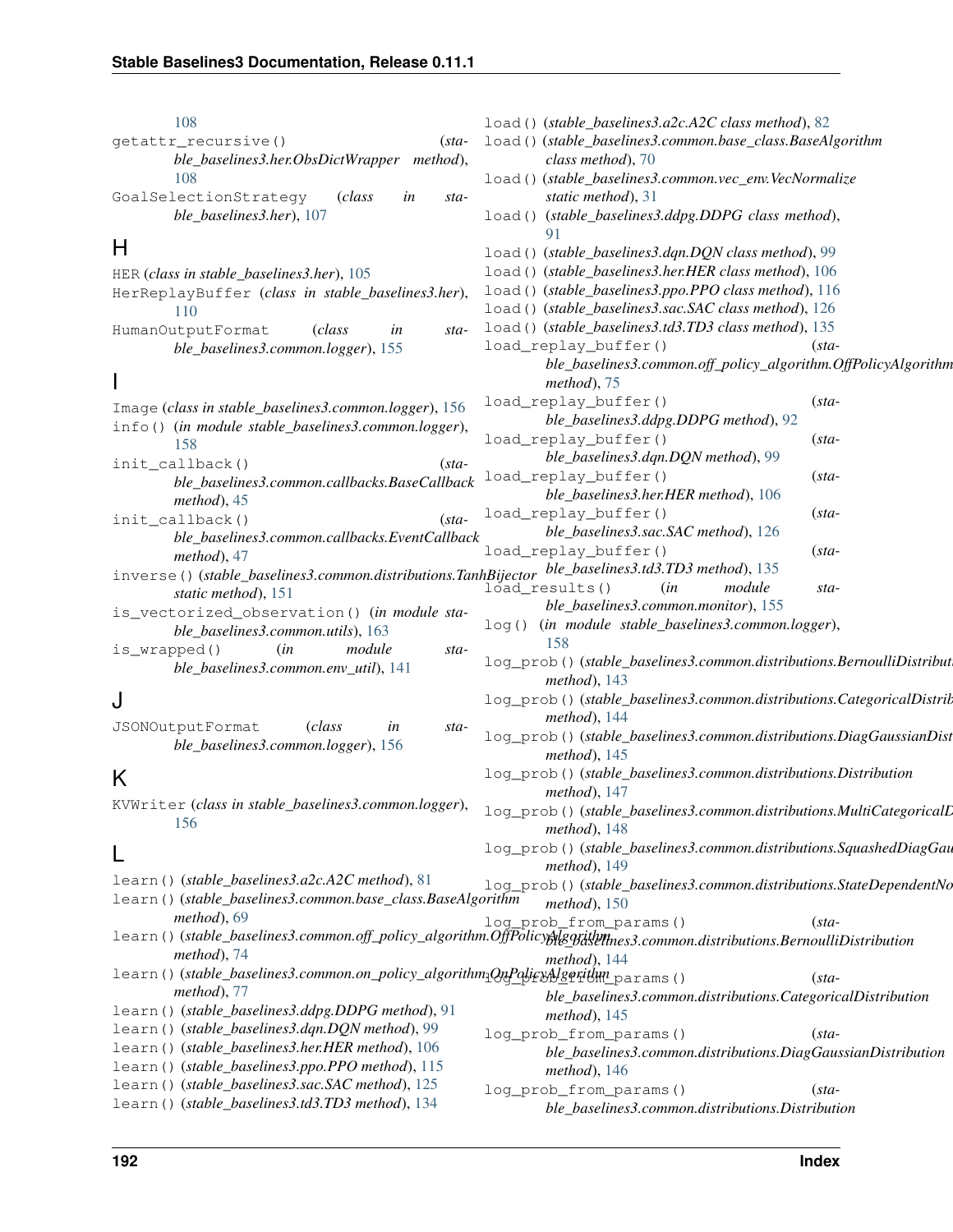| method), 147                                                                                            |         | stable_baselines3.common.env_checker,                                                                          |
|---------------------------------------------------------------------------------------------------------|---------|----------------------------------------------------------------------------------------------------------------|
| log_prob_from_params()                                                                                  | $(sta-$ | 153                                                                                                            |
|                                                                                                         |         | ble_baselines3.common.distributions.MultiCategoricalBistibutionaselines3.common.env_util,                      |
| $method$ ), 148                                                                                         |         | 141                                                                                                            |
| log_prob_from_params()                                                                                  | $(sta-$ | stable_baselines3.common.evaluation,                                                                           |
| ble_baselines3.common.distributions.SquashedDiagGaussidrfDistribution                                   |         |                                                                                                                |
| $method$ ), 149                                                                                         |         | stable_baselines3.common.logger, 155                                                                           |
| log_prob_from_params()                                                                                  | $(sta-$ | stable_baselines3.common.monitor,                                                                              |
| ble_baselines3.common.distributions.StateDependentNoiseDfs3ribution                                     |         |                                                                                                                |
| $method$ ), 150                                                                                         |         | stable_baselines3.common.noise, 160                                                                            |
| M                                                                                                       |         | stable_baselines3.common.off_policy_algorithm,<br>71                                                           |
| module<br>make_atari_env()<br>(in                                                                       | sta-    | stable_baselines3.common.on_policy_algorithm,                                                                  |
| ble_baselines3.common.env_util), 141                                                                    |         | 75                                                                                                             |
| make_output_format()<br>(in<br>module                                                                   | sta-    | stable_baselines3.common.utils, 161                                                                            |
| ble_baselines3.common.logger), 159                                                                      |         | stable_baselines3.common.vec_env, 23                                                                           |
| make_proba_distribution() (in module                                                                    | sta-    | stable_baselines3.ddpg, 87                                                                                     |
| ble_baselines3.common.distributions), 152                                                               |         | stable_baselines3.dqn, 95                                                                                      |
| (in<br>module<br>$make\_vec\_env()$                                                                     | sta-    | stable_baselines3.her, 102                                                                                     |
| ble_baselines3.common.env_util), 142                                                                    |         | stable_baselines3.ppo, 111                                                                                     |
| MaxAndSkipEnv<br>(class<br>in                                                                           | sta-    | stable_baselines3.sac, 121                                                                                     |
| ble_baselines3.common.atari_wrappers),                                                                  |         | stable_baselines3.td3,130                                                                                      |
| 140                                                                                                     |         | Monitor (class in stable_baselines3.common.monitor),                                                           |
| MlpPolicy (in module stable_baselines3.a2c), 83                                                         |         | 153                                                                                                            |
| MlpPolicy (in module stable_baselines3.ddpg), 93                                                        |         | MultiCategoricalDistribution (class in sta-                                                                    |
| MlpPolicy (in module stable_baselines3.dqn), 101                                                        |         | ble_baselines3.common.distributions), 147                                                                      |
| MlpPolicy (in module stable_baselines3.ppo), 118                                                        |         | N                                                                                                              |
| MlpPolicy (in module stable_baselines3.sac), 128                                                        |         |                                                                                                                |
| MlpPolicy (in module stable_baselines3.td3), 137                                                        |         | NoopResetEnv<br>(class<br>in<br>sta-                                                                           |
| mode()(stable_baselines3.common.distributions.BernoulliDistributible_baselines3.common.atari_wrappers), |         | 140                                                                                                            |
| method), 144<br>mode()(stable_baselines3.common.distributions.CategoriddDistributionNoise               |         |                                                                                                                |
|                                                                                                         |         | (class<br>in<br>sta-<br>ble_baselines3.common.noise), 160                                                      |
| method), $145$<br>mode()(stable_baselines3.common.distributions.DiagGaussiandaistributions()            |         | $(sta-$                                                                                                        |
| $method$ , 146                                                                                          |         | ble_baselines3.common.vec_env.VecNormalize                                                                     |
| mode () (stable_baselines3.common.distributions.Distribution                                            |         | $method$ , 31                                                                                                  |
| method), $147$                                                                                          |         | normalize_reward()<br>$(sta-$                                                                                  |
|                                                                                                         |         | mode()(stable_baselines3.common.distributions.MultiCategoricalDbdribatiehines3.common.vec_env.VecNormalize     |
| method), 148                                                                                            |         | $method$ , 31                                                                                                  |
| mode () (stable_baselines3.common.distributions.SquashedDiagGaussianDistribution                        |         |                                                                                                                |
| $method$ , 149                                                                                          |         |                                                                                                                |
| $method$ ), 150                                                                                         |         | mode () (stable_baselines3.common.distributions.StateDependentNaiseDistributiqulass in stable_baselines3.her), |
| module                                                                                                  |         | 107                                                                                                            |
| stable_baselines3.a2c,77                                                                                |         | observation()<br>$(sta-$                                                                                       |
| stable_baselines3.common.atari_wrappers,                                                                |         | ble_baselines3.common.atari_wrappers.WarpFrame<br>$method$ , 141                                               |
| 138                                                                                                     |         | OffPolicyAlgorithm<br>(class<br>in<br>sta-                                                                     |
| stable_baselines3.common.base_class,                                                                    |         | ble_baselines3.common.off_policy_algorithm),                                                                   |
| 68                                                                                                      |         | 71                                                                                                             |
| stable_baselines3.common.callbacks,                                                                     |         | on_step()(stable_baselines3.common.callbacks.BaseCallback                                                      |
| 45                                                                                                      |         | $method$ , 45                                                                                                  |
| stable_baselines3.common.distributionGnPolicyAlgorithm                                                  |         | (class<br>in<br>sta-                                                                                           |
| 143                                                                                                     |         | ble_baselines3.common.on_policy_algorithm),                                                                    |
|                                                                                                         |         | 75                                                                                                             |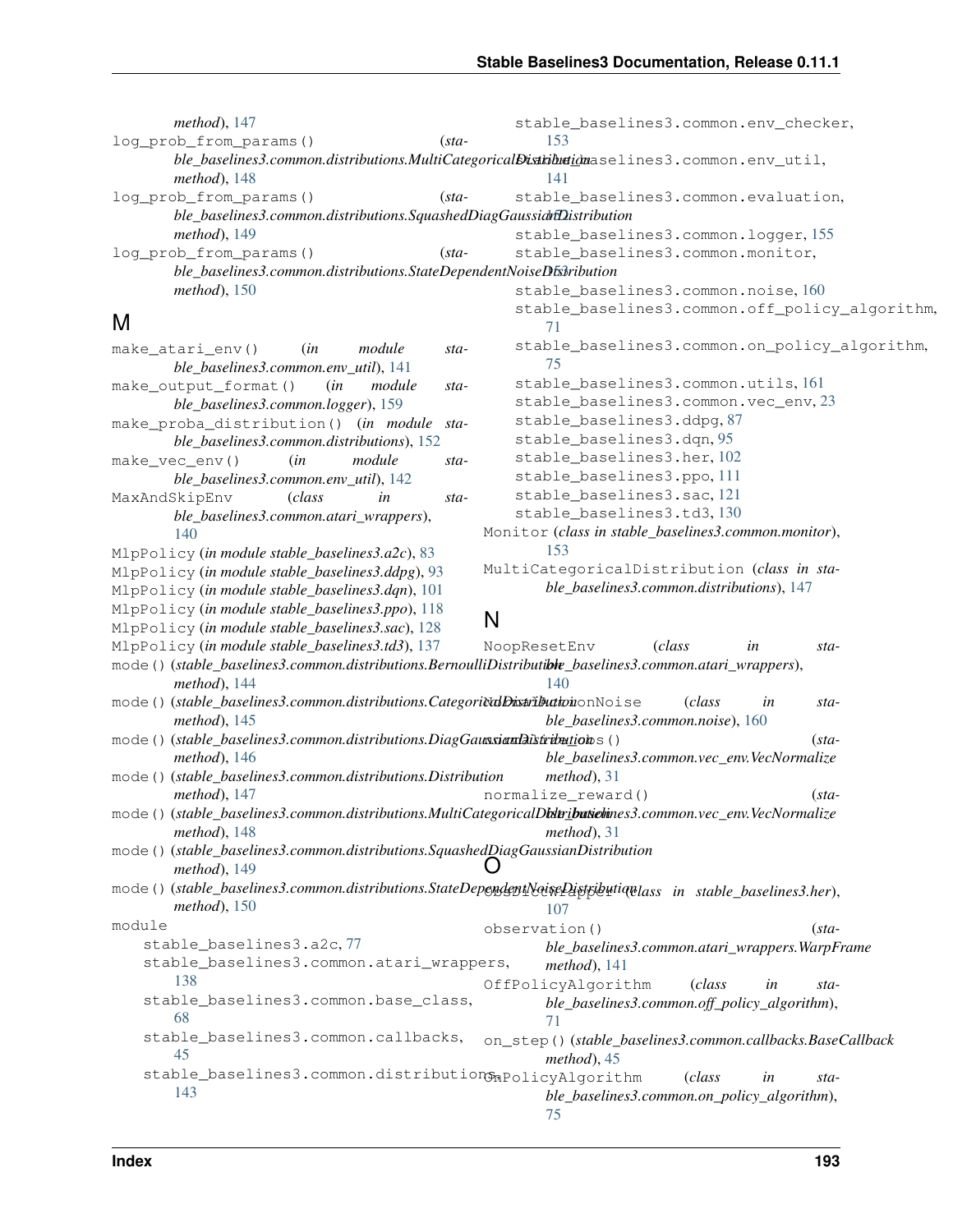OrnsteinUhlenbeckActionNoise (*class in sta-*proba\_distribution\_net() (*stable\_baselines3.common.noise*), [160](#page-163-1)

## P

*ble\_baselines3.common.distributions.StateDependentNoiseDistribution method*), [151](#page-154-0)

| polyak_update()<br>(in                                                  | module<br>sta- | R                                                                                                                |
|-------------------------------------------------------------------------|----------------|------------------------------------------------------------------------------------------------------------------|
| ble_baselines3.common.utils), 163                                       |                | $read_csv()$<br>module<br>(in<br>sta-                                                                            |
| PPO (class in stable_baselines3.ppo), 114                               |                | ble_baselines3.common.logger), 159                                                                               |
| predict () (stable_baselines3.a2c.A2C method), 82                       |                | read_json()<br>(in<br>module<br>sta-                                                                             |
|                                                                         |                | predict () (stable_baselines3.common.base_class.BaseAlgorithm_ble_baselines3.common.logger), 159                 |
| $method$ , 70                                                           |                | module<br>record()<br>(in<br>sta-                                                                                |
| predict() (stable_baselines3.ddpg.DDPG method),                         |                | ble_baselines3.common.logger), 159                                                                               |
| 92                                                                      |                | record_dict()<br>module<br>(in<br>sta-                                                                           |
| predict () (stable_baselines3.dqn.DQN method), 100                      |                | ble_baselines3.common.logger), 159                                                                               |
| predict () (stable_baselines3.her.HER method), 106                      |                | (in<br>module<br>$record_mean()$<br>sta-                                                                         |
| predict () (stable_baselines3.ppo.PPO method), 116                      |                | ble_baselines3.common.logger), 159                                                                               |
| predict () (stable_baselines3.sac.SAC method), 126                      |                | record_tabular()<br>(in<br>module<br>sta-                                                                        |
| predict () (stable_baselines3.td3.TD3 method), 135                      |                | ble_baselines3.common.logger), 160                                                                               |
| proba_distribution()                                                    |                | (sta-render()(stable_baselines3.common.vec_env.DummyVecEnv                                                       |
| ble_baselines3.common.distributions.BernoulliDistribution method), 27   |                |                                                                                                                  |
| method), 144                                                            |                | render() (stable_baselines3.common.vec_env.VecEnv                                                                |
| proba_distribution()                                                    | $(sta-$        | $method$ , 25                                                                                                    |
| ble_baselines3.common.distributions.CategoricalDistribution             |                | (stable_baselines3.her.ObsDictWrapper                                                                            |
| $method$ ), 145                                                         |                | $method$ , 109                                                                                                   |
| proba_distribution()                                                    |                | $(stat - reset()$<br>(in<br>module<br>sta-                                                                       |
|                                                                         |                | ble_baselines3.common.distributions.DiagGaussianDistributlenbaselines3.common.logger), 160                       |
| $method$ ), 146                                                         |                | reset () (stable_baselines3.common.atari_wrappers.EpisodicLifeEnv                                                |
| proba_distribution()                                                    | $(sta-$        | method), $139$                                                                                                   |
|                                                                         |                | ble_baselines3.common.distributions.Distributionreset()(stable_baselines3.common.atari_wrappers.FireResetEnv     |
| method), 147                                                            |                | $method$ , 140                                                                                                   |
| proba_distribution()                                                    |                | (sta-reset () (stable_baselines3.common.atari_wrappers.MaxAndSkipEnv                                             |
| ble_baselines3.common.distributions.MultiCategoricalDistributhiod), 140 |                |                                                                                                                  |
| method), 148                                                            |                | reset () (stable_baselines3.common.atari_wrappers.NoopResetEnv                                                   |
| proba_distribution()                                                    | $(sta-$        | $method$ , 141                                                                                                   |
|                                                                         |                | ble_baselines3.common.distributions.SquashedDiagGeatssiunDistributherselines3.common.monitor.Monitor             |
| $method$ ), 149                                                         |                | $method$ , 154                                                                                                   |
| proba_distribution()                                                    |                | (sta-reset () (stable_baselines3.common.noise.ActionNoise                                                        |
| ble_baselines3.common.distributions.StateDependentNoiseDisthibal)jdr60  |                |                                                                                                                  |
| method), 151                                                            |                | reset () (stable_baselines3.common.noise.OrnsteinUhlenbeckActionNois                                             |
| proba_distribution_net()                                                | $(sta-$        | $method$ , 161                                                                                                   |
|                                                                         |                | ble_baselines3.common.distributions.BernoulliDistribution) (stable_baselines3.common.noise.VectorizedActionNoise |
| method), 144                                                            |                | $method$ , 161                                                                                                   |
| proba_distribution_net()                                                |                | (sta-reset () (stable_baselines3.common.vec_env.DummyVecEnv                                                      |
| ble_baselines3.common.distributions.CategoricalDistributionethod), 27   |                |                                                                                                                  |
| method), 145                                                            |                | reset () (stable_baselines3.common.vec_env.SubprocVecEnv                                                         |
| proba_distribution_net()                                                | $(sta-$        | $method$ , 29                                                                                                    |
|                                                                         |                | ble_baselines3.common.distributions.DiagGaussiandBistribut(stable_baselines3.common.vec_env.VecCheckNan          |
| $method$ , 146                                                          |                | method), 33                                                                                                      |
| proba_distribution_net()                                                | $(sta-$        | (stable_baselines3.common.vec_env.VecEnv<br>reset()                                                              |
| ble_baselines3.common.distributions.Distribution                        |                | $method$ , 25                                                                                                    |
| method), $147$                                                          |                | reset () (stable_baselines3.common.vec_env.VecFrameStack                                                         |
| proba_distribution_net()                                                | $(sta-$        | $method$ , 30                                                                                                    |
|                                                                         |                | ble_baselines3.common.distributions.MultiCategoriestDistributible_baselines3.common.vec_env.VecNormalize         |
| $method$ , 148                                                          |                | $method$ , 31                                                                                                    |

#### **194 Index**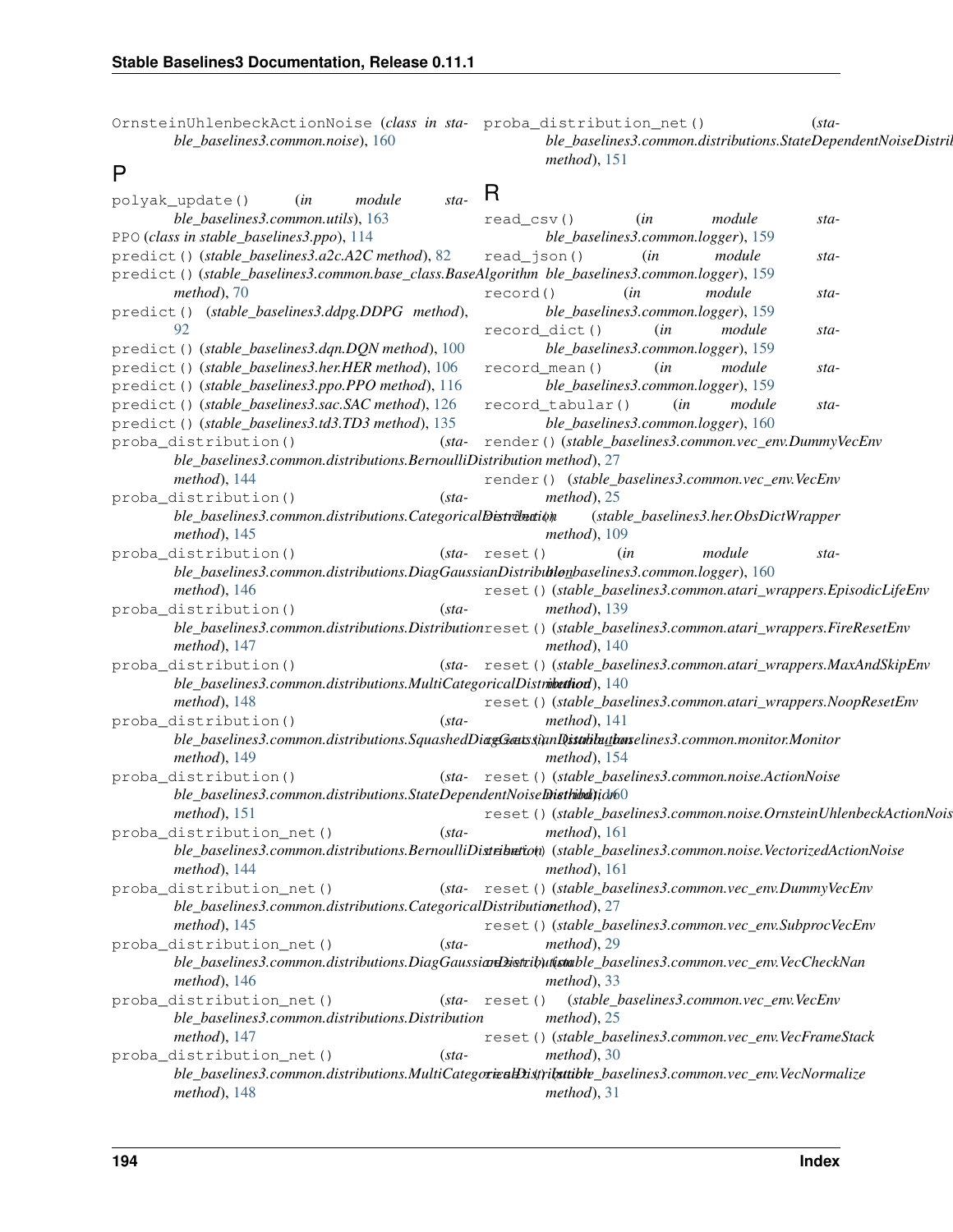|             | reset()(stable_baselines3.common.vec_env.VecTransposeHnagereplay_buffer()<br>$method$ , 33                                 |           |                                   | ble_baselines3.ddpg.DDPG method), 92                      | $(sta-$ |
|-------------|----------------------------------------------------------------------------------------------------------------------------|-----------|-----------------------------------|-----------------------------------------------------------|---------|
|             | reset()(stable_baselines3.common.vec_env.VecVideoReconder_replay_buffer()<br>$method$ , 32                                 |           |                                   | ble_baselines3.dqn.DQN method), 100                       | $(sta-$ |
| reset()     | (stable_baselines3.her.HerReplayBuffer<br>method), 110                                                                     |           | save_replay_buffer()              | ble_baselines3.sac.SAC method), 127                       | $(sta-$ |
| reset()     | (stable_baselines3.her.ObsDictWrapper<br>$method$ , 109                                                                    |           | save_replay_buffer()              | ble_baselines3.td3.TD3 method), 136                       | $(sta-$ |
|             | reward()(stable_baselines3.common.atari_wrappers.ClipRexcuvilEstable_baselines3.common.vec_env.DummyVecEnv<br>method), 139 |           | $method$ , 27                     |                                                           |         |
| S           |                                                                                                                            |           | method), 29                       | seed () (stable_baselines3.common.vec_env.SubprocVecEnv   |         |
|             | SAC (class in stable_baselines3.sac), 123                                                                                  | seed()    |                                   | (stable_baselines3.common.vec_env.VecEnv                  |         |
| safe_mean() | module<br>(in<br>sta-                                                                                                      |           | $method$ , 26                     |                                                           |         |
|             | ble_baselines3.common.utils), 163                                                                                          | seed()    |                                   | (stable_baselines3.her.ObsDictWrapper                     |         |
|             | sample()(stable_baselines3.common.distributions.BernoulliDistributebyd), 109                                               |           |                                   |                                                           |         |
|             | method), 144                                                                                                               | SeqWriter |                                   | (class<br>in                                              | sta-    |
|             | sample()(stable_baselines3.common.distributions.CategoricalDisthiBuhaselines3.common.logger), 156                          |           |                                   |                                                           |         |
|             | method), $145$                                                                                                             |           |                                   | set_attr()(stable_baselines3.common.vec_env.DummyVecEnv   |         |
|             | sample()(stable_baselines3.common.distributions.DiagGaussianDi34H94tlon8                                                   |           |                                   |                                                           |         |
|             | method), 146                                                                                                               |           |                                   | set_attr()(stable_baselines3.common.vec_env.SubprocVecEnv |         |
|             | sample()(stable_baselines3.common.distributions.Distribution                                                               |           | $method$ , 29                     |                                                           |         |
|             | method), 147                                                                                                               |           |                                   | set_attr()(stable_baselines3.common.vec_env.VecEnv        |         |
|             |                                                                                                                            |           |                                   |                                                           |         |
|             | sample()(stable_baselines3.common.distributions.MultiCategoricdlDk9Abutfon<br>$method$ , 148                               |           |                                   | set_attr() (stable_baselines3.her.ObsDictWrapper          |         |
|             | sample()(stable_baselines3.common.distributions.SquashedDiagOUtsknahDistribution                                           |           |                                   |                                                           |         |
|             | $method$ , 149                                                                                                             |           |                                   | set_env()(stable_baselines3.a2c.A2C method), 82           |         |
|             | sample()(stable_baselines3.common.distributions.StateDependenMdisetyRhibaselines3.common.base_class.BaseAlgorithm          |           |                                   |                                                           |         |
|             | $method$ , 151                                                                                                             |           | $method$ , 70                     |                                                           |         |
| sample()    | (stable_baselines3.her.HerReplayBuffer<br>method), 110                                                                     |           | 92                                | set_env() (stable_baselines3.ddpg.DDPG method),           |         |
|             |                                                                                                                            |           |                                   | set_env()(stable_baselines3.dqn.DQN method), 100          |         |
|             | sample_goals()<br>$(sta-$                                                                                                  | set_env() |                                   | (stable_baselines3.her.HerReplayBuffer)                   |         |
|             | ble_baselines3.her.HerReplayBuffer method),                                                                                |           | $method$ , 111                    |                                                           |         |
|             | 111                                                                                                                        |           |                                   |                                                           |         |
|             | sample_offline()<br>$(sta-$                                                                                                |           |                                   | set_env()(stable_baselines3.ppo.PPO method), 117          |         |
|             | ble_baselines3.her.HerReplayBuffer method),                                                                                |           |                                   | set_env()(stable_baselines3.sac.SAC method), 127          |         |
|             | 111                                                                                                                        |           |                                   | set_env()(stable_baselines3.td3.TD3 method), 136          |         |
|             | sample_weights()<br>$(sta-$                                                                                                |           |                                   | set_level() (in module sta-                               |         |
|             | ble_baselines3.common.distributions.StateDependentNoiseBlstrogglines3.common.logger), 160                                  |           |                                   |                                                           |         |
|             | $method$ , 151                                                                                                             |           | set_parameters()                  | $(stable\_baselines3.a2c.A2C$                             |         |
|             | save()(stable_baselines3.a2c.A2C method), 82                                                                               |           | $method$ , 82                     |                                                           |         |
|             | save()(stable_baselines3.common.base_class.BaseAlgor#mh-parameters()<br>$method$ , 70                                      |           |                                   | ble_baselines3.common.base_class.BaseAlgorithm            | $(sta-$ |
|             | save()(stable_baselines3.common.vec_env.VecNormalize<br>$method$ , 31                                                      |           | $method$ , 70<br>set_parameters() | (stable_baselines3.ddpg.DDPG                              |         |
|             |                                                                                                                            |           | $method$ , 93                     |                                                           |         |
|             | save () (stable_baselines3.ddpg.DDPG method), 92                                                                           |           | set_parameters()                  | (stable_baselines3.dqn.DQN                                |         |
|             | save () (stable_baselines3.dqn.DQN method), 100                                                                            |           | $method$ , 100                    |                                                           |         |
|             | save () (stable_baselines3.her.HER method), 107                                                                            |           | set_parameters()                  | (stable_baselines3.ppo.PPO                                |         |
|             | save () (stable_baselines3.ppo.PPO method), 117                                                                            |           | method), $117$                    |                                                           |         |
|             | save () (stable_baselines3.sac.SAC method), 126                                                                            |           | set_parameters()                  | (stable_baselines3.sac.SAC                                |         |
|             | save () (stable_baselines3.td3.TD3 method), 135                                                                            |           | $method$ , 127                    |                                                           |         |
|             | save_replay_buffer()<br>$(sta-$<br>ble_baselines3.common.off_policy_algorithm.OffFolicyAR6AMALers()                        |           |                                   | (stable_baselines3.td3.TD3                                |         |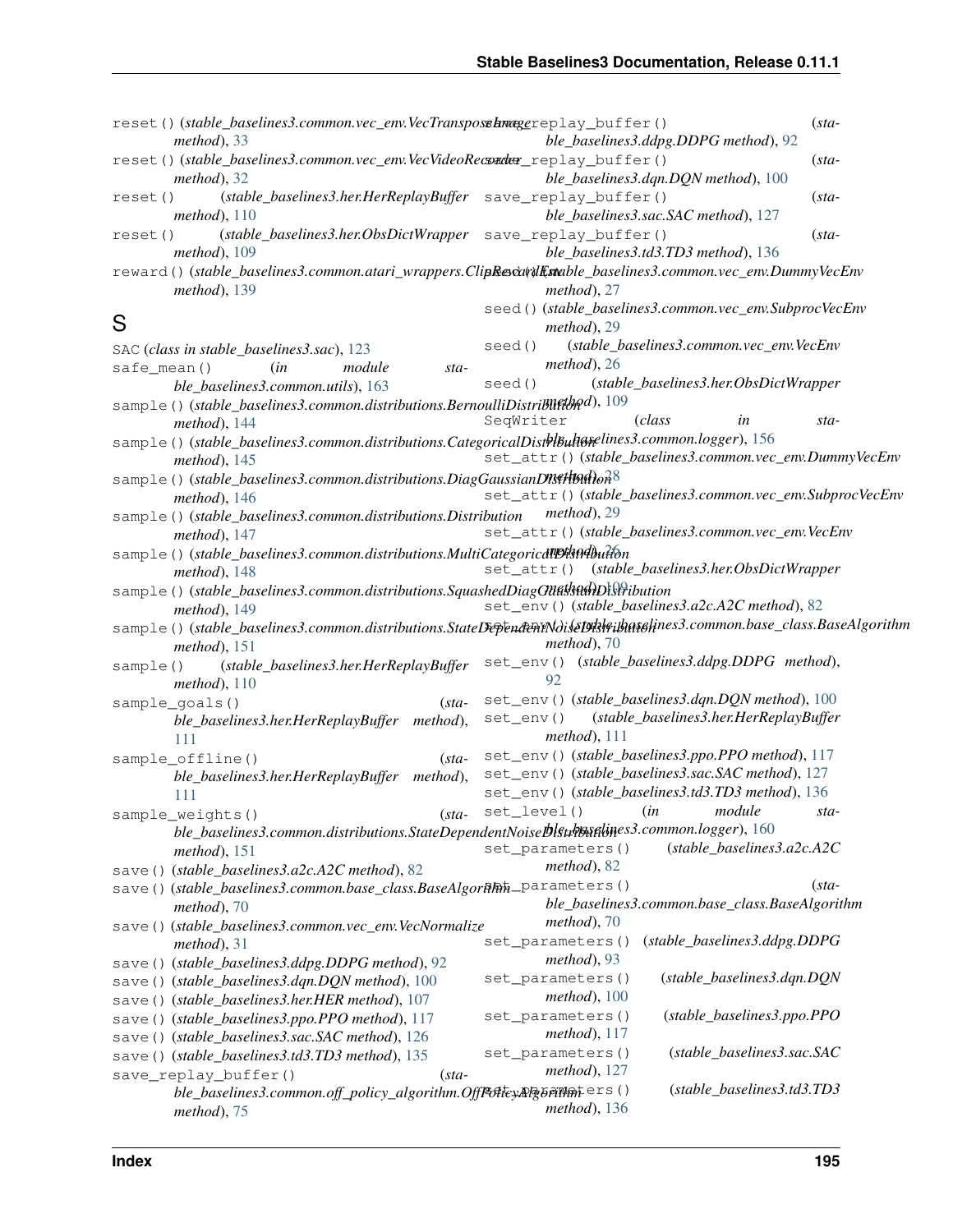set random seed() (*in module stable\_baselines3.common.utils*), [163](#page-166-0) set\_random\_seed() (*stable\_baselines3.a2c.A2C method*), [83](#page-86-0) set\_random\_seed() (*stable\_baselines3.common.base\_class.BaseAlgorithm* stable\_baselines3.her *method*), [71](#page-74-1) set random seed() *ble\_baselines3.ddpg.DDPG method*), [93](#page-96-0) set\_random\_seed() (*stable\_baselines3.dqn.DQN method*), [101](#page-104-0) set\_random\_seed() (*stable\_baselines3.ppo.PPO method*), [117](#page-120-0) set\_random\_seed() (*stable\_baselines3.sac.SAC* StateDependentNoiseDistribution (*class in method*), [127](#page-130-0) set\_random\_seed() (*stable\_baselines3.td3.TD3* step() (*stable\_baselines3.common.atari\_wrappers.EpisodicLifeEnv method*), [136](#page-139-0) set\_venv()(*stable\_baselines3.common.vec\_env.VecNormaliege*()(*stable\_baselines3.common.atari\_wrappers.MaxAndSkipEnv method*), [31](#page-34-0) should\_collect\_more\_steps() (*in module stable\_baselines3.common.utils*), [163](#page-166-0) size() (*stable\_baselines3.her.HerReplayBuffer method*), [111](#page-114-1) SquashedDiagGaussianDistribution (*class in stable\_baselines3.common.distributions*), [148](#page-151-0) stable\_baselines3.a2c module, [77](#page-80-1) stable\_baselines3.common.atari\_wrappers step\_async() (*stable\_baselines3.common.vec\_env.SubprocVecEnv* module, [138](#page-141-1) stable\_baselines3.common.base\_class module, [68](#page-71-1) stable\_baselines3.common.callbacks module, [45](#page-48-1) stable\_baselines3.common.distributions module, [143](#page-146-1) stable\_baselines3.common.env\_checker module, [153](#page-156-2) stable\_baselines3.common.env\_util module, [141](#page-144-1) stable\_baselines3.common.evaluation module, [152](#page-155-1) stable\_baselines3.common.logger module, [155](#page-158-1) stable\_baselines3.common.monitor module, [153](#page-156-2) stable\_baselines3.common.noise module, [160](#page-163-1) stable\_baselines3.common.off\_policy\_algostepmwait()(stable\_baselines3.common.vec\_env.VecTransposeImage module, [71](#page-74-1) stable\_baselines3.common.on\_policy\_algorsthp\_wait()(stable\_baselines3.common.vec\_env.VecVideoRecorder module, [75](#page-78-1) stable\_baselines3.common.utils module, [161](#page-164-1) stable\_baselines3.common.vec\_env module, [23](#page-26-1) stable\_baselines3.ddpg module, [87](#page-90-1) stable\_baselines3.dqn module, [95](#page-98-1) module, [102](#page-105-1) (sta- stable\_baselines3.ppo module, [111](#page-114-1) stable\_baselines3.sac module, [121](#page-124-1) stable\_baselines3.td3 module, [130](#page-133-1) *stable\_baselines3.common.distributions*), [149](#page-152-0) *method*), [139](#page-142-0) *method*), [140](#page-143-0) step() (*stable\_baselines3.common.monitor.Monitor method*), [154](#page-157-0) step() (*stable\_baselines3.common.vec\_env.VecEnv method*), [26](#page-29-0) step() (*stable\_baselines3.her.ObsDictWrapper method*), [109](#page-112-0) step\_async() (*stable\_baselines3.common.vec\_env.DummyVecEnv method*), [28](#page-31-0) *method*), [29](#page-32-0) step\_async() (*stable\_baselines3.common.vec\_env.VecCheckNan method*), [33](#page-36-0) step\_async() (*stable\_baselines3.common.vec\_env.VecEnv method*), [26](#page-29-0) step\_async() (*stable\_baselines3.her.ObsDictWrapper method*), [109](#page-112-0) step\_wait() (*stable\_baselines3.common.vec\_env.DummyVecEnv method*), [28](#page-31-0) step\_wait() (*stable\_baselines3.common.vec\_env.SubprocVecEnv method*), [29](#page-32-0) step\_wait() (*stable\_baselines3.common.vec\_env.VecCheckNan method*), [33](#page-36-0) step\_wait() (*stable\_baselines3.common.vec\_env.VecEnv method*), [26](#page-29-0) step\_wait() (*stable\_baselines3.common.vec\_env.VecFrameStack method*), [30](#page-33-0) step\_wait() (*stable\_baselines3.common.vec\_env.VecNormalize method*), [31](#page-34-0) *method*), [33](#page-36-0) *method*), [32](#page-35-0) step\_wait() (*stable\_baselines3.her.ObsDictWrapper method*), [109](#page-112-0) StopTrainingOnMaxEpisodes (*class in sta-*